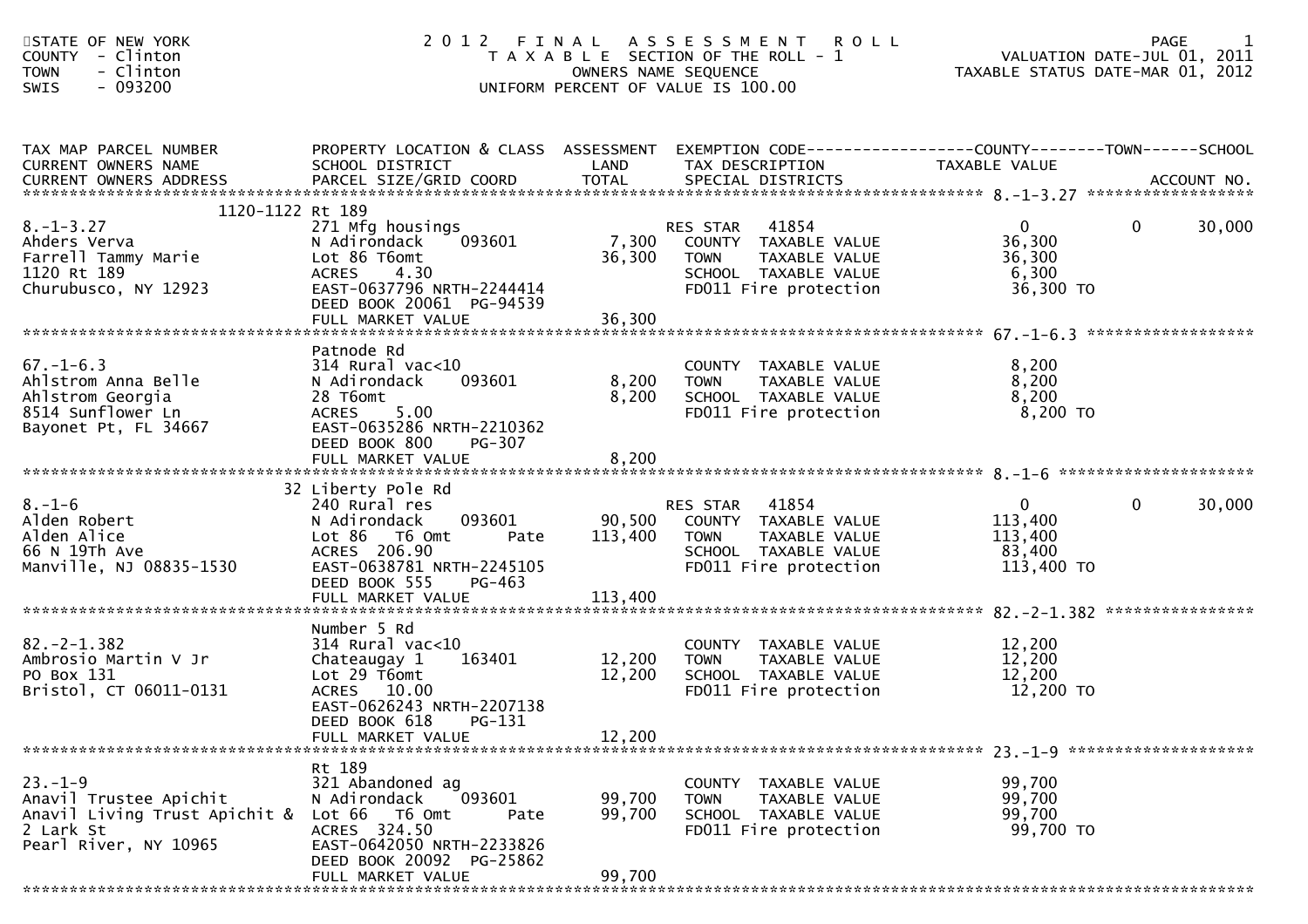| STATE OF NEW YORK<br>COUNTY - Clinton<br><b>TOWN</b><br>- Clinton<br>- 093200<br><b>SWIS</b>                                             |                                                                                                                                                                                                          |                            | 2012 FINAL ASSESSMENT ROLL<br>T A X A B L E SECTION OF THE ROLL - 1<br>OWNERS NAME SEQUENCE<br>UNIFORM PERCENT OF VALUE IS 100.00   | 2<br><b>PAGE</b><br>ROLL - 1<br>VALUATION DATE-JUL 01, 2011<br>TAXABLE STATUS DATE-MAR 01, 2012                   |
|------------------------------------------------------------------------------------------------------------------------------------------|----------------------------------------------------------------------------------------------------------------------------------------------------------------------------------------------------------|----------------------------|-------------------------------------------------------------------------------------------------------------------------------------|-------------------------------------------------------------------------------------------------------------------|
| TAX MAP PARCEL NUMBER<br>CURRENT OWNERS NAME                                                                                             | SCHOOL DISTRICT                                                                                                                                                                                          | LAND                       | TAX DESCRIPTION                                                                                                                     | PROPERTY LOCATION & CLASS ASSESSMENT EXEMPTION CODE----------------COUNTY-------TOWN------SCHOOL<br>TAXABLE VALUE |
| $7. - 1 - 20. - 2$<br>Apostles Of Infinite Love Inc N Adirondack<br>113 Frontier Rd<br>Churubusco, NY 12923                              | Frontier Rd<br>321 Abandoned ag<br>093601<br>Lot 87 T6 Omt<br>ACRES 186.10<br>EAST-0635865 NRTH-2242234<br>DEED BOOK 558<br>PG-00964                                                                     | 75,000 TOWN<br>75,000      | COUNTY TAXABLE VALUE<br>COUNTY TAXABLE VALUE<br>TOWN     TAXABLE VALUE<br>SCHOOL   TAXABLE VALUE<br>FD011 Fire protection 75,000 TO | 75,000<br>75,000<br>75,000                                                                                        |
|                                                                                                                                          | Broad St                                                                                                                                                                                                 |                            |                                                                                                                                     |                                                                                                                   |
| $38.1 - 2 - 2$<br>Argobast Edward<br>12 Juniper Ave<br>Patchogue, NY 11772                                                               | 311 Res vac land<br>093601<br>N Adirondack<br>Lot 66 T6omt<br>FRNT 82.50 DPTH 260.00<br>EAST-0639699 NRTH-2232220                                                                                        | 4,100<br>4,100             | COUNTY TAXABLE VALUE<br>COUNTY TAXABLE VALUE<br>TOWN   TAXABLE VALUE<br>SCHOOL  TAXABLE VALUE<br>FDO11 Fire protection              | 4,100<br>4,100<br>4,100<br>4,100 TO                                                                               |
|                                                                                                                                          | DEED BOOK 20061 PG-97805<br>FULL MARKET VALUE                                                                                                                                                            | 4,100                      |                                                                                                                                     |                                                                                                                   |
| $7. - 1 - 2.2$<br>Arnaud Cecil<br>Arnaud Norma<br>800 Rue Gagne Apt 302<br>LaSalle QC, Canada H8P3W3                                     | Frontier Rd<br>321 Abandoned ag<br>Chateaugay 1<br>163401<br>Lot 89 T6omt<br>ACRES 21.00<br>EAST-0625073 NRTH-2245415<br>DEED BOOK 604<br>$PG-35$                                                        | 18,000 TOWN<br>18,000      | COUNTY TAXABLE VALUE<br>COUNTY TAXABLE VALUE<br>TOWN     TAXABLE VALUE<br>SCHOOL   TAXABLE VALUE<br>FD011 Fire protection           | 18,000<br>18,000<br>18,000<br>18,000 TO                                                                           |
|                                                                                                                                          |                                                                                                                                                                                                          |                            |                                                                                                                                     |                                                                                                                   |
| $7. - 1 - 30$<br>Aschettino Franklin<br>Aschettino Pamela<br>29 North Locust Ave<br>West Long Beach, NJ 07764                            | 351 Frontier Rd<br>210 1 Family Res<br>Chateaugay 1 163401<br>Lot 88 T6 Omt<br>Pate<br>FRNT 120.00 DPTH 102.00<br>ACRES 7.40<br>EAST-0629436 NRTH-2242604                                                |                            | COUNTY TAXABLE VALUE<br>9,500 TOWN TAXABLE VALUE<br>56,100 SCHOOL TAXABLE VALUE<br>FD011 Fire protection                            | 56,100<br>56,100<br>56,100<br>56,100 TO                                                                           |
|                                                                                                                                          | DEED BOOK 20112 PG-44985<br>FULL MARKET VALUE                                                                                                                                                            | 56,100                     |                                                                                                                                     |                                                                                                                   |
| $51. - 1 - 5.42$<br>AWCC Assets LLC<br>166 Main St<br>old Saybrook, CT 06475<br>PRIOR OWNER ON 3/01/2012<br>St Lawrence Valley Dairy Inc | 816 County Line Rd<br>241 Rural res&ag<br>163401<br>Chateaugay 1<br>Lot 50 T6omt<br>ACRES 11.90<br>EAST-0619206 NRTH-2220718<br>DEED BOOK 20122 PG-47655<br>FULL MARKET VALUE<br>*********************** | 11,000<br>28,400<br>28,400 | TAXABLE VALUE<br><b>COUNTY</b><br><b>TOWN</b><br>TAXABLE VALUE<br>SCHOOL TAXABLE VALUE<br>FD011 Fire protection                     | 28,400<br>28,400<br>28,400<br>28,400 TO                                                                           |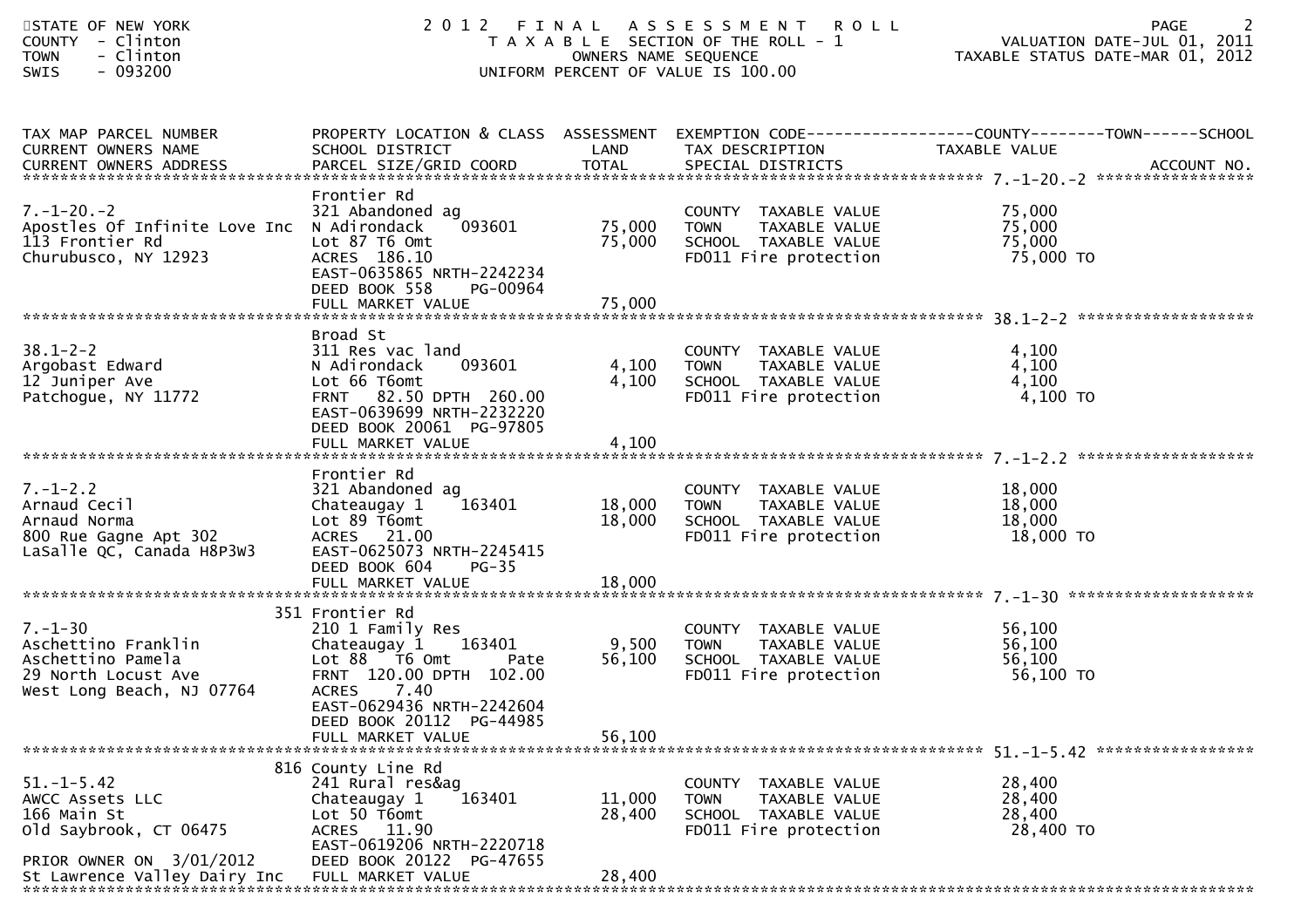| STATE OF NEW YORK<br>COUNTY - Clinton<br>- Clinton<br><b>TOWN</b><br>- 093200<br><b>SWIS</b>                                          |                                                                                                                                                                                                      |                            | 2012 FINAL ASSESSMENT<br><b>ROLL</b><br>T A X A B L E SECTION OF THE ROLL - 1<br>OWNERS NAME SEQUENCE<br>UNIFORM PERCENT OF VALUE IS 100.00 | VALUATION DATE-JUL 01, 2011<br>TAXABLE STATUS DATE-MAR 01, 2012 |              | 3<br><b>PAGE</b> |
|---------------------------------------------------------------------------------------------------------------------------------------|------------------------------------------------------------------------------------------------------------------------------------------------------------------------------------------------------|----------------------------|---------------------------------------------------------------------------------------------------------------------------------------------|-----------------------------------------------------------------|--------------|------------------|
| TAX MAP PARCEL NUMBER<br>CURRENT OWNERS NAME<br>CURRENT OWNERS ADDRESS                                                                | PROPERTY LOCATION & CLASS ASSESSMENT<br>SCHOOL DISTRICT                                                                                                                                              | LAND                       | EXEMPTION CODE------------------COUNTY--------TOWN------SCHOOL<br>TAX DESCRIPTION                                                           | TAXABLE VALUE                                                   |              |                  |
| $51 - 1 - 12$<br>AWCC Assets LLC<br>166 Main St<br>old Saybrook, CT 06475<br>PRIOR OWNER ON 3/01/2012<br>St Lawrence Valley Dairy Inc | 748 County Line Rd<br>112 Dairy farm<br>163401<br>Chateaugay 1<br>Lot 50 T6 Omt<br>Pate<br>164 A<br>ACRES 164.00<br>EAST-0619461 NRTH-2218716<br>DEED BOOK 20122 PG-47655                            | 99,500<br>232,000          | 42100<br>483A EX<br>COUNTY TAXABLE VALUE<br><b>TOWN</b><br>TAXABLE VALUE<br>SCHOOL TAXABLE VALUE<br>FD011 Fire protection<br>13,500 EX      | 13,500<br>218,500<br>218,500<br>218,500<br>218,500 TO           | 13,500       | 13,500           |
| $21. - 1 - 1.1$<br>Bachand Andrew<br>Bachand Kristen<br>PO Box 49<br>St Albans Bay, VT 05481                                          | Mcnierney Rd<br>321 Abandoned ag<br>163401<br>Chateaugay 1<br>Lot 90 T6 Omt<br>Pate<br>ACRES 11.30<br>EAST-0616881 NRTH-2240017<br>DEED BOOK 20021 PG-50306<br>FULL MARKET VALUE                     | 13,200<br>13,200<br>13,200 | COUNTY TAXABLE VALUE<br><b>TOWN</b><br>TAXABLE VALUE<br>SCHOOL TAXABLE VALUE<br>FD011 Fire protection                                       | 13,200<br>13,200<br>13,200<br>13,200 TO                         |              |                  |
| $21. - 1 - 1.2$<br>Bachand Andrew<br>Bachand Kristen<br>PO Box 49<br>St Albans Bay, VT 05481                                          | County Line Rd<br>260 Seasonal res<br>163401<br>Chateaugay 1<br>Lot $71$ & 90 T6omt<br>ACRES 112.28<br>EAST-0616561 NRTH-2238150<br>DEED BOOK 20021 PG-50306<br>FULL MARKET VALUE                    | 60,300<br>70,500<br>70,500 | COUNTY TAXABLE VALUE<br><b>TOWN</b><br>TAXABLE VALUE<br>SCHOOL TAXABLE VALUE<br>FD011 Fire protection                                       | 70,500<br>70,500<br>70,500<br>70,500 TO                         |              |                  |
| $69. -1 - 13.11$<br>Backus Michael<br>508 Brandy Brook Rd<br>Ellenburg Center, NY 12935                                               | 508 Brandy Brook Rd<br>270 Mfg housing<br>093601<br>N Adirondack<br>Lot 25 T6 Omt<br>Pate<br>FRNT 208.00 DPTH 183.00<br>EAST-0647586 NRTH-2210555<br>PG-178<br>DEED BOOK 728<br>FULL MARKET VALUE    | 4,900<br>32,700<br>32,700  | RES STAR<br>41854<br>COUNTY TAXABLE VALUE<br><b>TOWN</b><br>TAXABLE VALUE<br>SCHOOL TAXABLE VALUE<br>FD011 Fire protection                  | $\mathbf{0}$<br>32,700<br>32,700<br>2,700<br>32,700 TO          | $\mathbf{0}$ | 30,000           |
| $69. - 1 - 14.4$<br>Baker Allan J<br>Baker Kathy E<br>524 Brandy Brook Rd<br>Ellenburg Center, NY 12934                               | 524 Brandy Brook Rd<br>210 1 Family Res<br>093601<br>N Adirondack<br>Lot 25 T6 Omt<br>1.70 BANK<br><b>ACRES</b><br>850<br>EAST-0647621 NRTH-2210959<br>DEED BOOK 853<br>$PG-51$<br>FULL MARKET VALUE | 5,600<br>87,500<br>87,500  | 41854<br>RES STAR<br>COUNTY TAXABLE VALUE<br><b>TOWN</b><br>TAXABLE VALUE<br>SCHOOL TAXABLE VALUE<br>FD011 Fire protection                  | $\mathbf{0}$<br>87,500<br>87,500<br>57,500<br>87,500 TO         | 0            | 30,000           |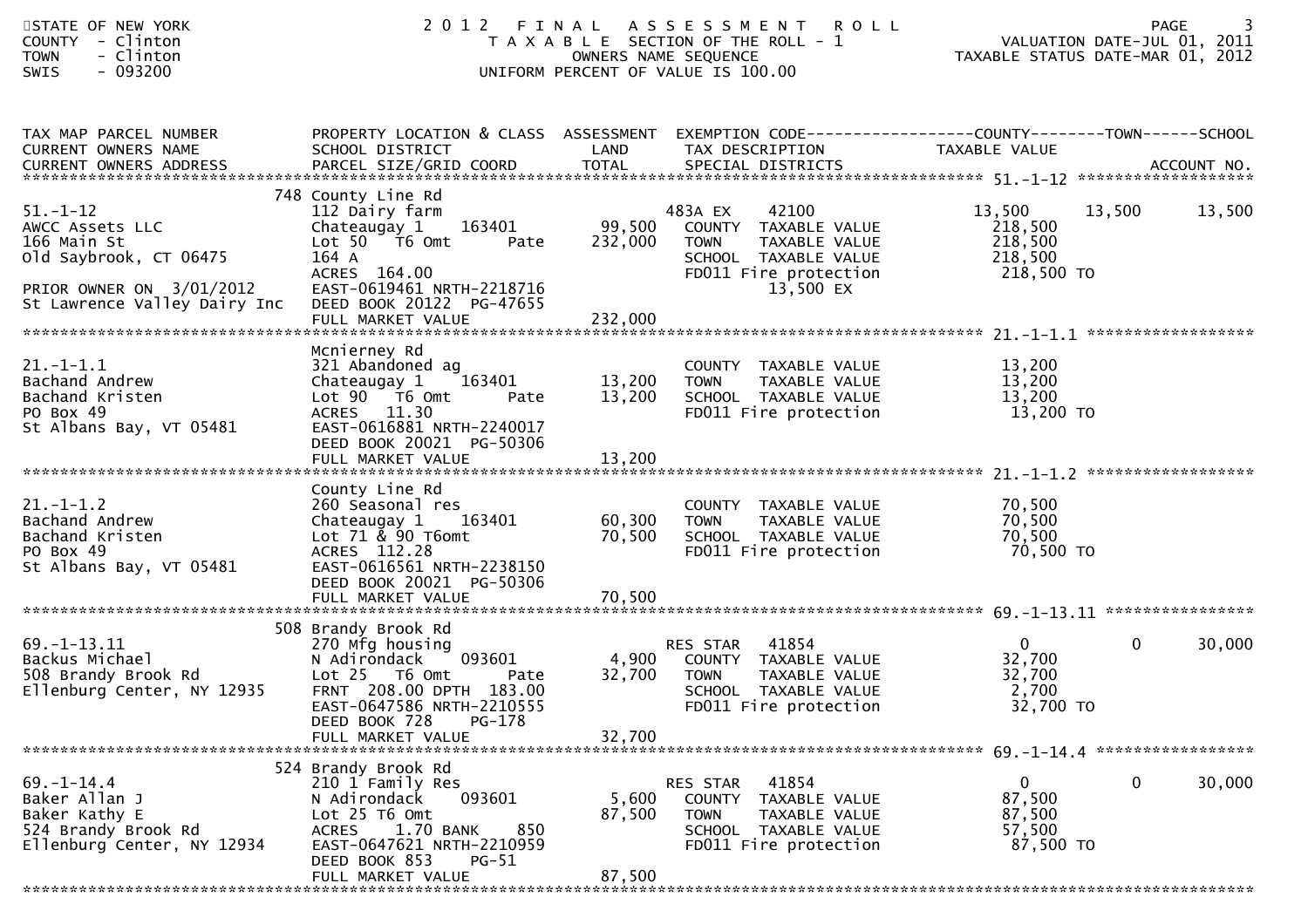| STATE OF NEW YORK<br>COUNTY - Clinton<br>- Clinton<br><b>TOWN</b><br>$-093200$<br>SWIS                       | 2012                                                                                                                                                                            | OWNERS NAME SEQUENCE       | FINAL ASSESSMENT ROLL<br>T A X A B L E SECTION OF THE ROLL - 1<br>UNIFORM PERCENT OF VALUE IS 100.00                       | TAXABLE STATUS DATE-MAR 01, 2012                          | <b>PAGE</b><br>VALUATION DATE-JUL 01, 2011 |
|--------------------------------------------------------------------------------------------------------------|---------------------------------------------------------------------------------------------------------------------------------------------------------------------------------|----------------------------|----------------------------------------------------------------------------------------------------------------------------|-----------------------------------------------------------|--------------------------------------------|
| TAX MAP PARCEL NUMBER<br>CURRENT OWNERS NAME                                                                 | PROPERTY LOCATION & CLASS ASSESSMENT EXEMPTION CODE----------------COUNTY-------TOWN------SCHOOL<br>SCHOOL DISTRICT                                                             | LAND                       | TAX DESCRIPTION                                                                                                            | TAXABLE VALUE                                             |                                            |
| $22. - 1 - 20.1$<br>Baker Edward<br>Baker Janice<br>6 Baker Rd<br>Morrisonville, NY 12962                    | 464 Whalen Rd<br>321 Abandoned ag<br>093601<br>N Adirondack<br>Lot 72 T6 Omt<br>ACRES 76.00<br>EAST-0625653 NRTH-2237380<br>DEED BOOK 796<br>$PG-19$                            | 54,500<br>54,500           | COUNTY TAXABLE VALUE<br><b>TOWN</b><br>TAXABLE VALUE<br>SCHOOL TAXABLE VALUE<br>FD011 Fire protection                      | 54,500<br>54,500<br>54,500<br>54,500 TO                   |                                            |
| $38.1 - 2 - 1$<br>Baker Edward J Jr<br>6 Baker Rd<br>Morrisonville, NY 12962                                 | North St<br>311 Res vac land<br>093601<br>N Adirondack<br>Lot 66 T6 Omt<br>FRNT 82.50 DPTH 260.00<br>EAST-0639945 NRTH-2232262<br>DEED BOOK 20011 PG-35519<br>FULL MARKET VALUE | 4,100<br>4,100<br>4,100    | COUNTY TAXABLE VALUE<br>TOWN TAXABLE VALUE<br>SCHOOL TAXABLE VALUE<br>FD011 Fire protection                                | 4,100<br>4,100<br>4,100<br>4,100 TO                       |                                            |
| $69. - 1 - 14.3$<br>Baker Kevin J<br>Baker Penelope A<br>516 Brandy Brook Rd<br>Ellenburg Center, NY 12934   | 516 Brandy Brook Rd<br>210 1 Family Res<br>N Adirondack<br>093601<br>Lot 25 T6 Omt<br><b>ACRES</b><br>1.70 BANK<br>080<br>EAST-0647649 NRTH-2210767<br>DEED BOOK 20041 PG-78111 | 5,600<br>68,200            | RES STAR 41854<br>COUNTY TAXABLE VALUE<br><b>TOWN</b><br>TAXABLE VALUE<br>SCHOOL TAXABLE VALUE<br>FD011 Fire protection    | $\overline{0}$<br>68,200<br>68,200<br>38,200<br>68,200 TO | 30,000<br>$\mathbf{0}$                     |
| $22. - 1 - 1.2$<br>Barnes Life Use Lillian<br>Barnes Johanna C<br>995 Kinsington Ave<br>Plainfield, NJ 07060 | 478 whalen Rd<br>260 Seasonal res<br>N Adirondack<br>093601<br>89 T6omt<br>ACRES 10.00<br>EAST-0624732 NRTH-2238026<br>DEED BOOK 20001 PG-23935<br>FULL MARKET VALUE            | 12,200<br>23,100<br>23,100 | COUNTY TAXABLE VALUE<br><b>TOWN</b><br>TAXABLE VALUE<br>SCHOOL TAXABLE VALUE<br>FD011 Fire protection                      | 23,100<br>23,100<br>23,100<br>23,100 TO                   |                                            |
| $8. - 1 - 5$<br>Barney Craig M<br>Weissman Elizabeth<br>1048 Rt 189<br>Churubusco, NY 12923                  | 1048 Rt 189<br>210 1 Family Res<br>N Adirondack<br>093601<br>Lot 86<br>T6 Omt<br>Pate<br>2.10<br><b>ACRES</b><br>EAST-0637946 NRTH-2242715<br>DEED BOOK 962<br>PG-68            | 5,800<br>53,100            | 41854<br><b>RES STAR</b><br>COUNTY TAXABLE VALUE<br>TOWN<br>TAXABLE VALUE<br>SCHOOL TAXABLE VALUE<br>FD011 Fire protection | $\mathbf{0}$<br>53,100<br>53,100<br>23,100<br>53,100 TO   | $\mathbf 0$<br>30,000                      |
| STATE OF NEW YORK                                                                                            | FULL MARKET VALUE<br>2 0 1 2                                                                                                                                                    | 53,100<br>FINAL            | A S S E S S M E N T<br>R O L L                                                                                             |                                                           | <b>PAGE</b>                                |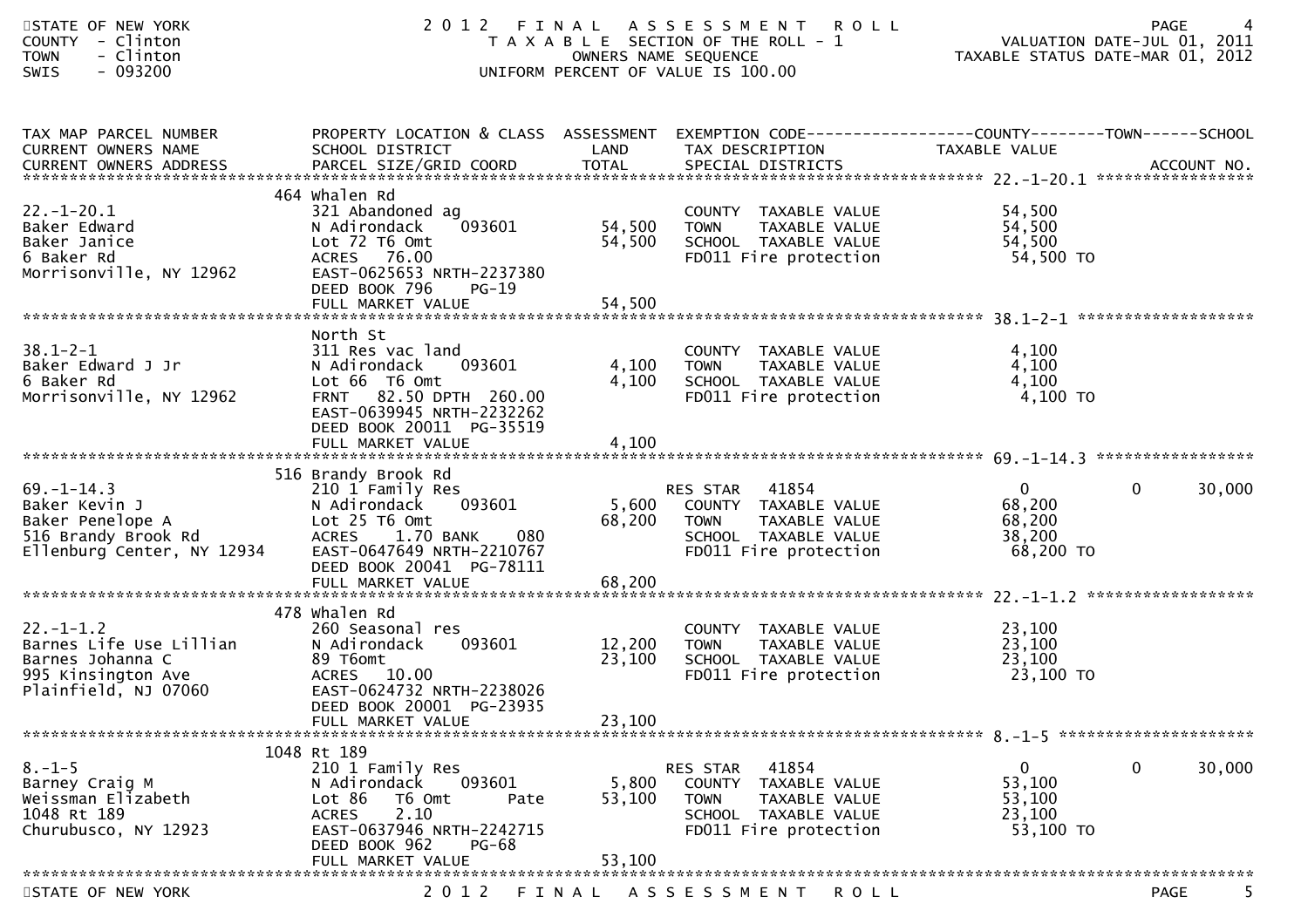| COUNTY        | Clinton |
|---------------|---------|
| <b>TOWN</b>   | Clinton |
| $\sim$ $\sim$ |         |

| TAX MAP PARCEL NUMBER<br>CURRENT OWNERS NAME | PROPERTY LOCATION & CLASS ASSESSMENT<br>SCHOOL DISTRICT | LAND         | EXEMPTION CODE--<br>TAX DESCRIPTION                  | --------------COUNTY--------TOWN------SCHOOL<br>TAXABLE VALUE |
|----------------------------------------------|---------------------------------------------------------|--------------|------------------------------------------------------|---------------------------------------------------------------|
| <b>CURRENT OWNERS ADDRESS</b>                | PARCEL SIZE/GRID COORD                                  | <b>TOTAL</b> | SPECIAL DISTRICTS                                    | ACCOUNT NO.                                                   |
|                                              | Campbell Rd                                             |              |                                                      |                                                               |
| $52. - 1 - 9.34$                             | $314$ Rural vac<10                                      |              | COUNTY TAXABLE VALUE                                 | 8,600                                                         |
| Barwis Jesse                                 | Chateaugay 1<br>163401                                  | 8,600        | TAXABLE VALUE<br><b>TOWN</b>                         | 8,600                                                         |
| 264 Woodlawn Dr<br>Landsdale, PA 19446       | Lot 49 T6omt<br>5.50<br><b>ACRES</b>                    | 8,600        | SCHOOL TAXABLE VALUE<br>FD011 Fire protection        | 8,600<br>8,600 TO                                             |
|                                              | EAST-0628134 NRTH-2223537                               |              |                                                      |                                                               |
|                                              | DEED BOOK 20082 PG-16242                                |              |                                                      |                                                               |
|                                              | FULL MARKET VALUE                                       | 8,600        |                                                      |                                                               |
|                                              | 216 Number 5 Rd                                         |              |                                                      |                                                               |
| $82 - 2 - 1.2$                               | 312 Vac w/imprv                                         |              | COUNTY TAXABLE VALUE                                 | 25,000                                                        |
| Barwis Jesse                                 | 163401<br>Chateaugay 1                                  | 10,700       | TAXABLE VALUE<br><b>TOWN</b>                         | 25,000                                                        |
| 264 Woodlawn Dr<br>Lansdale, PA 19446        | Lot 29 T6omt<br>8.16<br><b>ACRES</b>                    | 25,000       | SCHOOL TAXABLE VALUE<br>FD011 Fire protection        | 25,000<br>25,000 TO                                           |
|                                              | EAST-0625700 NRTH-2206780                               |              |                                                      |                                                               |
|                                              | DEED BOOK 20092 PG-28088                                |              |                                                      |                                                               |
|                                              | FULL MARKET VALUE                                       | 25,000       |                                                      |                                                               |
|                                              | Lafrancis Rd                                            |              |                                                      |                                                               |
| $54. - 2 - 18$                               | 321 Abandoned ag                                        |              | COUNTY TAXABLE VALUE                                 | 33,400                                                        |
| Barwis Jesse Lee                             | 093601<br>N Adirondack                                  | 33,400       | <b>TOWN</b><br>TAXABLE VALUE                         | 33,400                                                        |
| 264 Woodlawn Dr<br>Lansdale, PA 19446        | Lot 44 T6 Omt<br>Survey Map 20061/99069 Lo              | 33,400       | SCHOOL TAXABLE VALUE<br>FD011 Fire protection        | 33,400<br>33,400 TO                                           |
|                                              | ACRES 51.87                                             |              |                                                      |                                                               |
|                                              | EAST-0654263 NRTH-2221939                               |              |                                                      |                                                               |
|                                              | DEED BOOK 20062 PG-1044<br>FULL MARKET VALUE            | 33,400       |                                                      |                                                               |
|                                              |                                                         |              |                                                      |                                                               |
|                                              | County Line Rd                                          |              |                                                      |                                                               |
| $21. - 1 - 18$<br>Baughn Albert W Jr         | 321 Abandoned ag<br>Chateaugay 1<br>163401              | 27,500       | COUNTY TAXABLE VALUE<br>TAXABLE VALUE<br><b>TOWN</b> | 27,500<br>27,500                                              |
| 232 Bradford Rd                              | Lot 71  T6 0mt<br>Pate                                  | 27,500       | SCHOOL TAXABLE VALUE                                 | 27,500                                                        |
| Plattsburgh, NY 12901                        | ACRES 40.00                                             |              | FD011 Fire protection                                | 27,500 TO                                                     |
|                                              | EAST-0617139 NRTH-2235193                               |              |                                                      |                                                               |
|                                              | DEED BOOK 959<br>$PG-4$                                 |              |                                                      |                                                               |
|                                              |                                                         |              |                                                      |                                                               |
| $52. - 1 - 21.2$                             | 621 Patnode Rd<br>312 Vac w/imprv                       |              | COUNTY TAXABLE VALUE                                 | 74,500                                                        |
| Baus Richard                                 | N Adirondack<br>093601                                  | 61,700       | TAXABLE VALUE<br><b>TOWN</b>                         | 74,500                                                        |
| Hunnewell Donna M                            | Lots $33$ & $48$ T6omt                                  | 74,500       | SCHOOL TAXABLE VALUE                                 | 74,500                                                        |
| 3170 State Rd                                | ACRES 107.10                                            |              | FD011 Fire protection                                | 74,500 TO                                                     |
| Bensalem, PA 19020                           | EAST-0634141 NRTH-2218701<br>DEED BOOK 20061 PG-92526   |              |                                                      |                                                               |
|                                              | FULL MARKET VALUE                                       | 74.500       |                                                      |                                                               |
|                                              |                                                         |              |                                                      |                                                               |
| STATE OF NEW YORK                            | 2 0 1 2                                                 | FINAL        | A S S E S S M E N T<br><b>ROLL</b>                   | 6<br>PAGE                                                     |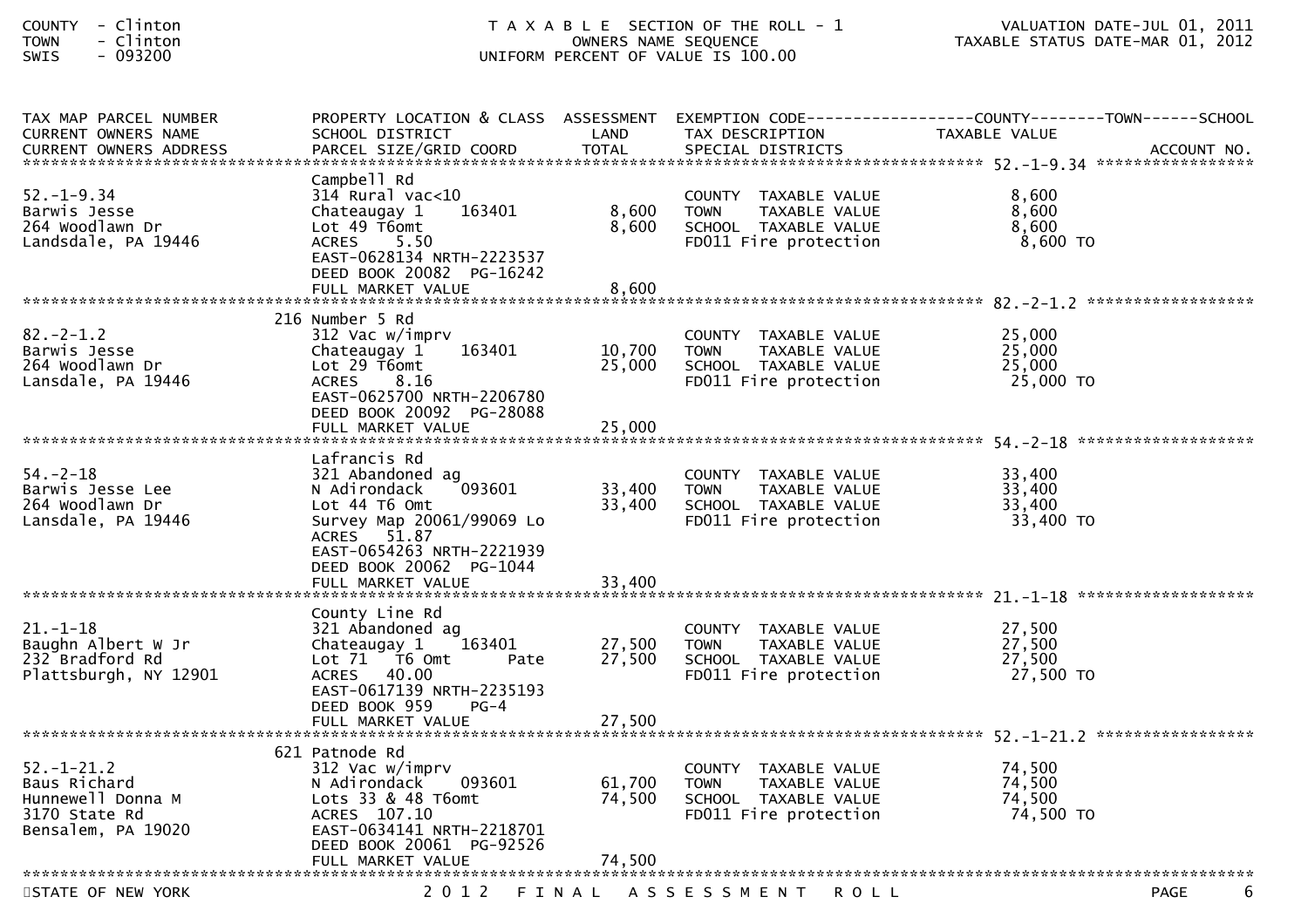| COUNTY | Clinton |  |
|--------|---------|--|
| TOWN   | Clinton |  |
| CUTC   | . noqon |  |

| TAX MAP PARCEL NUMBER      | PROPERTY LOCATION & CLASS ASSESSMENT |        | EXEMPTION CODE--             | -------------COUNTY--------TOWN------SCHOOL |                  |
|----------------------------|--------------------------------------|--------|------------------------------|---------------------------------------------|------------------|
| <b>CURRENT OWNERS NAME</b> | SCHOOL DISTRICT                      | LAND   | TAX DESCRIPTION              | TAXABLE VALUE                               |                  |
|                            |                                      |        |                              |                                             |                  |
|                            |                                      |        |                              |                                             |                  |
|                            | Merchia Rd                           |        |                              |                                             |                  |
| $22. - 1 - 14$             | 321 Abandoned ag                     |        | COUNTY TAXABLE VALUE         | 41,800                                      |                  |
| Beach Brian                | N Adirondack<br>093601               | 41,800 | TAXABLE VALUE<br><b>TOWN</b> | 41,800                                      |                  |
| Parmeter Dale              | $Lot$ 73<br>T6 Omt<br>Pate           | 41,800 | SCHOOL TAXABLE VALUE         | 41,800                                      |                  |
| 630 Cassidy Rd             | <b>ACRES</b><br>93.00                |        | FD011 Fire protection        | 41,800 TO                                   |                  |
| Chateaugay, NY 12920       | EAST-0628404 NRTH-2235887            |        |                              |                                             |                  |
|                            | DEED BOOK 936<br>PG-345              |        |                              |                                             |                  |
|                            | FULL MARKET VALUE                    | 41,800 |                              |                                             |                  |
|                            | 501/505 Lost Nation Rd               |        |                              |                                             |                  |
| $21. - 1 - 15.22$          | 270 Mfg housing                      |        | 41854<br><b>RES STAR</b>     | $\overline{0}$<br>$\Omega$                  | 30,000           |
| Bennett Richard M Jr       | 093601<br>N Adirondack               | 20,100 | COUNTY TAXABLE VALUE         | 35,100                                      |                  |
| 505 Lost Nation Rd         | Lot 71 T6omt                         | 35,100 | TAXABLE VALUE<br><b>TOWN</b> | 35,100                                      |                  |
| Churubusco, NY 12923       | ACRES 21.50                          |        | SCHOOL TAXABLE VALUE         | 5,100                                       |                  |
|                            | EAST-0619864 NRTH-2235460            |        | FD011 Fire protection        | 35,100 TO                                   |                  |
|                            | DEED BOOK 20072 PG-5187              |        |                              |                                             |                  |
|                            | FULL MARKET VALUE                    | 35,100 |                              |                                             |                  |
|                            |                                      |        |                              |                                             |                  |
|                            | Lafrancis Rd                         |        |                              |                                             |                  |
| $54. -2 - 15$              | 321 Abandoned ag                     |        | COUNTY TAXABLE VALUE         | 18,100                                      |                  |
| Benway Walter L            | 093601<br>N Adirondack               | 18,100 | <b>TOWN</b><br>TAXABLE VALUE | 18,100                                      |                  |
| Benway Marie L             | Lot 44 T6 Omt                        | 18,100 | SCHOOL TAXABLE VALUE         | 18,100                                      |                  |
| 121 Missing Link Rd        | Survey Map 20061/99069 Lo            |        | FD011 Fire protection        | $18,100$ TO                                 |                  |
| Bellows Falls, VT 05101    | ACRES 21.12                          |        |                              |                                             |                  |
|                            | EAST-0651769 NRTH-2223927            |        |                              |                                             |                  |
|                            | DEED BOOK 20061 PG-99985             |        |                              |                                             |                  |
|                            | FULL MARKET VALUE                    | 18,100 |                              |                                             |                  |
|                            |                                      |        |                              |                                             |                  |
|                            | 632 Rt 189                           |        |                              |                                             |                  |
| $38. - 1 - 7$              | 311 Res vac land                     |        | COUNTY TAXABLE VALUE         | 3,900                                       |                  |
| Berberoglu Tayfun          | 093601<br>N Adirondack               | 3,900  | <b>TOWN</b><br>TAXABLE VALUE | 3,900                                       |                  |
| Berberoglu Susanne         | Lot 66<br>T6 Omt<br>Pate             | 3.900  | SCHOOL TAXABLE VALUE         | 3,900                                       |                  |
| 127 Sharon Valley Rd       | FRNT 100.00 DPTH 132.00              |        | FD011 Fire protection        | 3,900 TO                                    |                  |
| Sharon, CT 06069           | EAST-0639040 NRTH-2232667            |        |                              |                                             |                  |
|                            | DEED BOOK 775<br><b>PG-280</b>       |        |                              |                                             |                  |
|                            |                                      |        |                              |                                             |                  |
|                            |                                      |        |                              |                                             |                  |
|                            | Rt 11                                |        |                              |                                             |                  |
| $53. - 1 - 19.1$           | 321 Abandoned ag                     |        | COUNTY TAXABLE VALUE         | 46,100                                      |                  |
| Besaw William              | 093601<br>N Adirondack               | 46,100 | <b>TOWN</b><br>TAXABLE VALUE | 46,100                                      |                  |
| Besaw James                | Lot 47 T6 Omt                        | 46.100 | SCHOOL TAXABLE VALUE         | 46.100                                      |                  |
| 68 Pond Meadow Rd          | <b>ACRES</b><br>73.20                |        | FD011 Fire protection        | 46,100 TO                                   |                  |
| Killingworth, CT 06419     | EAST-0635834 NRTH-2223034            |        |                              |                                             |                  |
|                            | DEED BOOK 739<br>PG-114              |        |                              |                                             |                  |
|                            | FULL MARKET VALUE                    | 46.100 |                              |                                             |                  |
|                            |                                      |        |                              |                                             |                  |
| STATE OF NEW YORK          | 2 0 1 2                              | FINAL  | ASSESSMENT ROLL              |                                             | <b>PAGE</b><br>7 |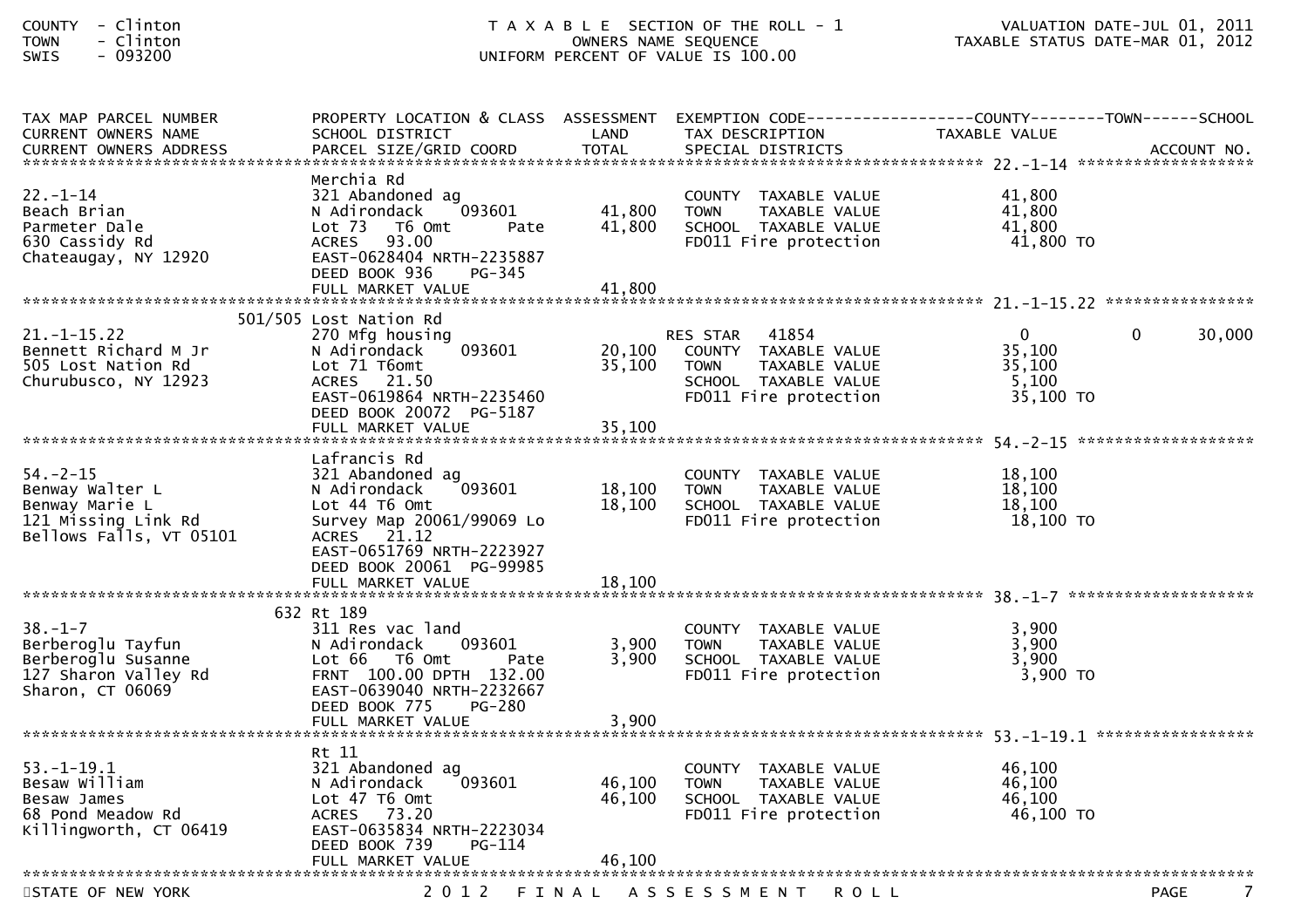| - Clinton<br>COUNTY<br>- Clinton<br><b>TOWN</b><br>$-093200$<br><b>SWIS</b>                       | T A X A B L E SECTION OF THE ROLL - 1<br>OWNERS NAME SEQUENCE<br>UNIFORM PERCENT OF VALUE IS 100.00                                                                                                       |                            |                                                                                                                           | VALUATION DATE-JUL 01, 2011<br>TAXABLE STATUS DATE-MAR 01, 2012 |                  |
|---------------------------------------------------------------------------------------------------|-----------------------------------------------------------------------------------------------------------------------------------------------------------------------------------------------------------|----------------------------|---------------------------------------------------------------------------------------------------------------------------|-----------------------------------------------------------------|------------------|
| TAX MAP PARCEL NUMBER<br>CURRENT OWNERS NAME                                                      | PROPERTY LOCATION & CLASS ASSESSMENT<br>SCHOOL DISTRICT                                                                                                                                                   | LAND                       | EXEMPTION CODE------------------COUNTY--------TOWN------SCHOOL<br>TAX DESCRIPTION                                         | TAXABLE VALUE                                                   |                  |
| $54. - 2 - 10$<br>Bevvino Theresa R<br>67-11 Balance Rock<br>Seymour, CT 06483                    | Lafrancis Rd<br>321 Abandoned ag<br>093601<br>N Adirondack<br>Lot 37 T6 Omt<br>Survey Map 20061/99069 Lo<br>ACRES 22.94<br>EAST-0652380 NRTH-2220539<br>DEED BOOK 20061 PG-99535                          | 19,000<br>19,000           | COUNTY TAXABLE VALUE<br><b>TOWN</b><br>TAXABLE VALUE<br>SCHOOL TAXABLE VALUE<br>FD011 Fire protection                     | 19,000<br>19,000<br>19,000<br>19,000 TO                         |                  |
| $7. - 1 - 4.2$<br>Bezio James T<br>455 Calkins Rd<br>Peru, NY 12972                               | Frontier Rd<br>321 Abandoned ag<br>163401<br>Chateaugay 1<br>lot 89 T6omt<br>ACRES 14.00<br>EAST-0625335 NRTH-2243656<br>DEED BOOK 20011 PG-34723<br>FULL MARKET VALUE                                    | 14,500<br>14,500<br>14,500 | COUNTY TAXABLE VALUE<br>TAXABLE VALUE<br><b>TOWN</b><br>SCHOOL TAXABLE VALUE<br>FD011 Fire protection                     | 14,500<br>14,500<br>14,500<br>14,500 TO                         |                  |
| $54. - 2 - 11$<br>Bhagraj Sukhdea<br>Sookhoo Azard<br>40 NE 207th St<br>Miami, FL 33179           | Lafrancis Rd<br>321 Abandoned ag<br>N Adirondack<br>093601<br>Lot 37 & 44 T6 Omt<br>Survey Map 20061/99069 Lo<br>ACRES 22.06<br>EAST-0652272 NRTH-2221178<br>DEED BOOK 20062 PG-1675<br>FULL MARKET VALUE | 18,500<br>18,500<br>18,500 | COUNTY TAXABLE VALUE<br>TAXABLE VALUE<br><b>TOWN</b><br>SCHOOL TAXABLE VALUE<br>FD011 Fire protection                     | 18,500<br>18,500<br>18,500<br>18,500 TO                         |                  |
| $54. - 2 - 6$<br>Bhagraj Sukhdeo<br>Sookhoo Azard<br>40 NE 207th St<br>Miami, FL 33179            | Lafrancis Rd<br>321 Abandoned ag<br>093601<br>N Adirondack<br>Lot 37 T6 Omt<br>Survey Map 20061/99069 Lo<br>ACRES 25.67<br>EAST-0651098 NRTH-2219119<br>DEED BOOK 20062 PG-1675<br>FULL MARKET VALUE      | 20,300<br>20,300<br>20,300 | COUNTY TAXABLE VALUE<br><b>TOWN</b><br>TAXABLE VALUE<br>SCHOOL TAXABLE VALUE<br>FD011 Fire protection                     | 20,300<br>20,300<br>20,300<br>20,300 TO                         |                  |
| $52. - 1 - 5.4$<br>Bilow Darlene R<br>Bilow Darla D<br>2035 Plank Rd<br>Ellenburg Depot, NY 12935 | Rt 11<br>321 Abandoned ag<br>163401<br>Chateaugay 1<br>Lot 52 T6omt<br>ACRES 73.10<br>EAST-0626810 NRTH-2225411<br>nnnn 1                                                                                 | 49,300<br>49,300           | OS AG DIST 41730<br>COUNTY TAXABLE VALUE<br><b>TAXABLE VALUE</b><br>TOWN<br>SCHOOL TAXABLE VALUE<br>FD011 Fire protection | 19,539<br>29,761<br>29,761<br>29,761<br>49,300 TO               | 19,539<br>19,539 |

DEED BOOK 99001 PG-14405 MAY BE SUBJECT TO PAYMENT FULL MARKET VALUE 49,300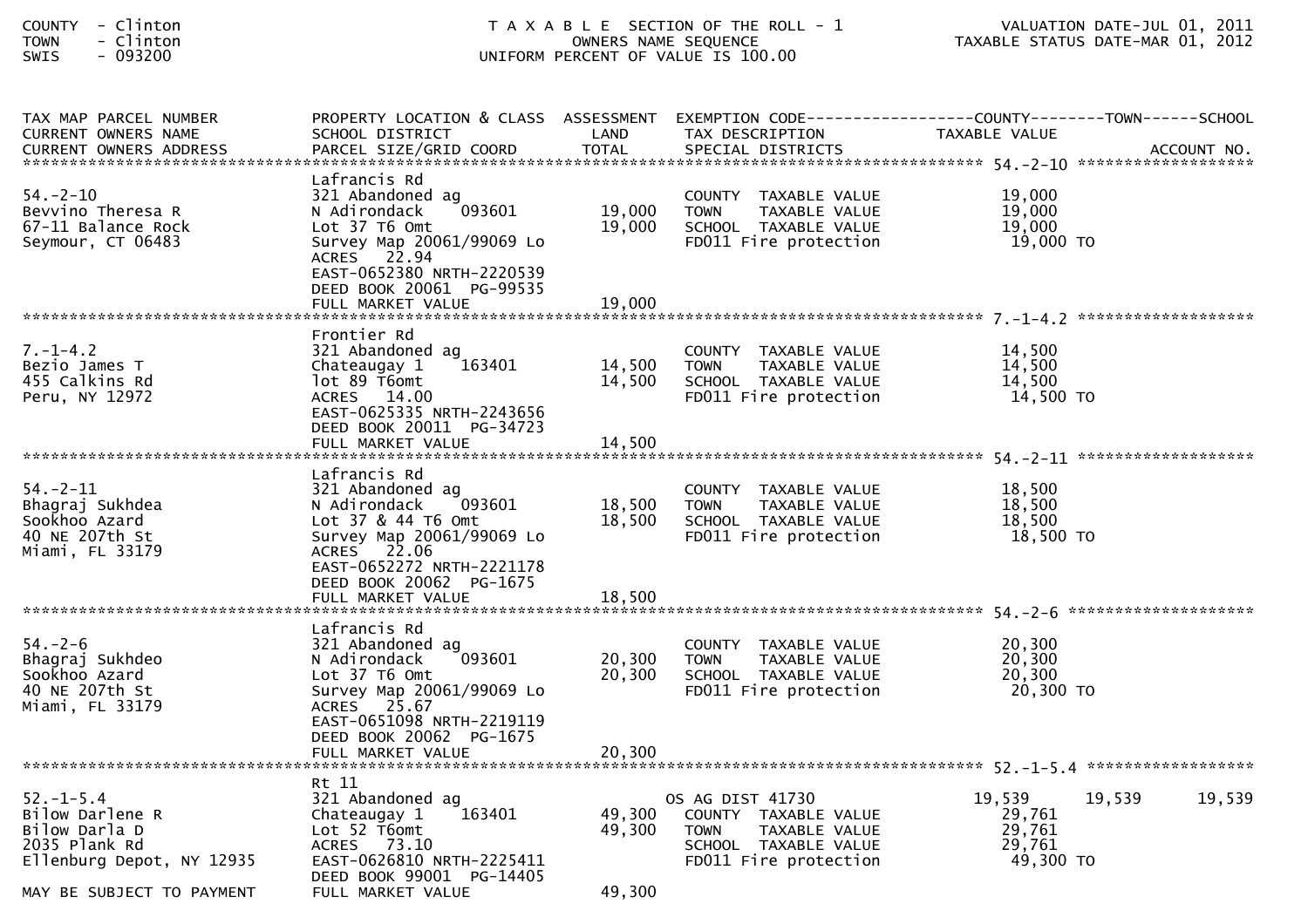| UNDER AGDIST LAW TIL 2019                                                                                                 |                                                                                                                                                                                           |                            |                                                                                                                                                                               |                                                                      |                                                                         |
|---------------------------------------------------------------------------------------------------------------------------|-------------------------------------------------------------------------------------------------------------------------------------------------------------------------------------------|----------------------------|-------------------------------------------------------------------------------------------------------------------------------------------------------------------------------|----------------------------------------------------------------------|-------------------------------------------------------------------------|
| STATE OF NEW YORK<br>COUNTY - Clinton<br>- Clinton<br><b>TOWN</b><br>$-093200$<br><b>SWIS</b>                             | 2012                                                                                                                                                                                      | FINAL                      | ASSESSMENT ROLL<br>T A X A B L E SECTION OF THE ROLL - 1<br>OWNERS NAME SEQUENCE<br>UNIFORM PERCENT OF VALUE IS 100.00                                                        |                                                                      | PAGE<br>VALUATION DATE-JUL 01, 2011<br>TAXABLE STATUS DATE-MAR 01, 2012 |
| TAX MAP PARCEL NUMBER                                                                                                     | PROPERTY LOCATION & CLASS ASSESSMENT                                                                                                                                                      |                            | EXEMPTION CODE-----------------COUNTY--------TOWN------SCHOOL                                                                                                                 |                                                                      |                                                                         |
| CURRENT OWNERS NAME                                                                                                       | SCHOOL DISTRICT                                                                                                                                                                           | LAND                       | TAX DESCRIPTION                                                                                                                                                               | TAXABLE VALUE                                                        |                                                                         |
| $21. - 1 - 17$<br>Bilow Gary<br>Corbroad & Cortland St<br>Norwich, NY 13815                                               | 1372 County Line Rd<br>321 Abandoned ag<br>Chateaugay 1<br>163401<br>Lot $21$ T6 Omt<br>Pate<br>ACRES 100.00<br>EAST-0617535 NRTH-2233987<br>DEED BOOK 632<br>PG-916<br>FULL MARKET VALUE | 57,500<br>57,500<br>57,500 | COUNTY TAXABLE VALUE<br><b>TOWN</b><br>TAXABLE VALUE<br>SCHOOL TAXABLE VALUE<br>FD011 Fire protection                                                                         | 57,500<br>57,500<br>57,500<br>57,500 TO                              |                                                                         |
| $21. - 1 - 16.1$<br>Bilow John<br>8 Grace Ave<br>Plattsburgh, NY 12901                                                    | County Line Rd<br>321 Abandoned ag<br>Chateaugay 1<br>163401<br>Lot 71 T6 Omt<br>Pate<br>ACRES 44.60<br>EAST-0616868 NRTH-2233061<br>DEED BOOK 20051 PG-85535                             | 27,500<br>27,500           | COUNTY TAXABLE VALUE<br>TAXABLE VALUE<br><b>TOWN</b><br>SCHOOL TAXABLE VALUE<br>FD011 Fire protection                                                                         | 27,500<br>27,500<br>27,500<br>27,500 TO                              |                                                                         |
| $8. - 1 - 10.2$<br>Blair Tracy<br>Hendrie Thomas<br>178 Liberty Pole Rd<br>Churubusco, NY 12923                           | 178 Liberty Pole Rd<br>271 Mfg housings<br>N Adirondack<br>093601<br>Lot 86 T6omt<br>3.80<br><b>ACRES</b><br>EAST-0642271 NRTH-2244107<br>DEED BOOK 20102 PG-31839<br>FULL MARKET VALUE   | 7,200<br>20,000<br>20,000  | RES STAR<br>41854<br>COUNTY TAXABLE VALUE<br><b>TOWN</b><br>TAXABLE VALUE<br>SCHOOL TAXABLE VALUE<br>FD011 Fire protection                                                    | $\mathbf{0}$<br>20,000<br>20,000<br>$\Omega$<br>20,000 TO            | 20,000<br>$\mathbf{0}$                                                  |
| $24. - 1 - 6$<br>Blau Family Ltd Partnership<br>625 Madison Ave<br>New York, NY 10022                                     | Clinton Mills Rd<br>323 Vacant rural<br>093601<br>N Adirondack<br>Lot 64<br>T6 Omt<br>Pate<br>ACRES 241.00<br>EAST-0653958 NRTH-2235797<br>DEED BOOK 1019<br>PG-329<br>FULL MARKET VALUE  | 86,000<br>86,000<br>86,000 | COUNTY TAXABLE VALUE<br>TAXABLE VALUE<br><b>TOWN</b><br>SCHOOL TAXABLE VALUE<br>FD011 Fire protection                                                                         | 86,000<br>86,000<br>86,000<br>86,000 TO                              |                                                                         |
| $81. - 1 - 2.2$<br>Boadway Donald A<br>Boadway Gary D<br>379 No 5 Rd<br>Chateaugay, NY 12920<br>MAY BE SUBJECT TO PAYMENT | 368 Number 5 Rd<br>105 Vac farmland<br>163401<br>Chateaugay 1<br>Lot 30 T6omt<br>ACRES 113.90<br>EAST-0622193 NRTH-2207723<br>DEED BOOK 20031 PG-52433<br>FULL MARKET VALUE               | 91,000                     | 10 YR AGR 41700<br>73,500 10 YR AGR 41700<br>91,000 AGRI DISTR 41720<br>COUNTY TAXABLE VALUE<br><b>TOWN</b><br>TAXABLE VALUE<br>SCHOOL TAXABLE VALUE<br>FD011 Fire protection | 2,900<br>15,000<br>21,351<br>51,749<br>51,749<br>51,749<br>91,000 TO | 2,900<br>2,900<br>15,000<br>15,000<br>21,351<br>21,351                  |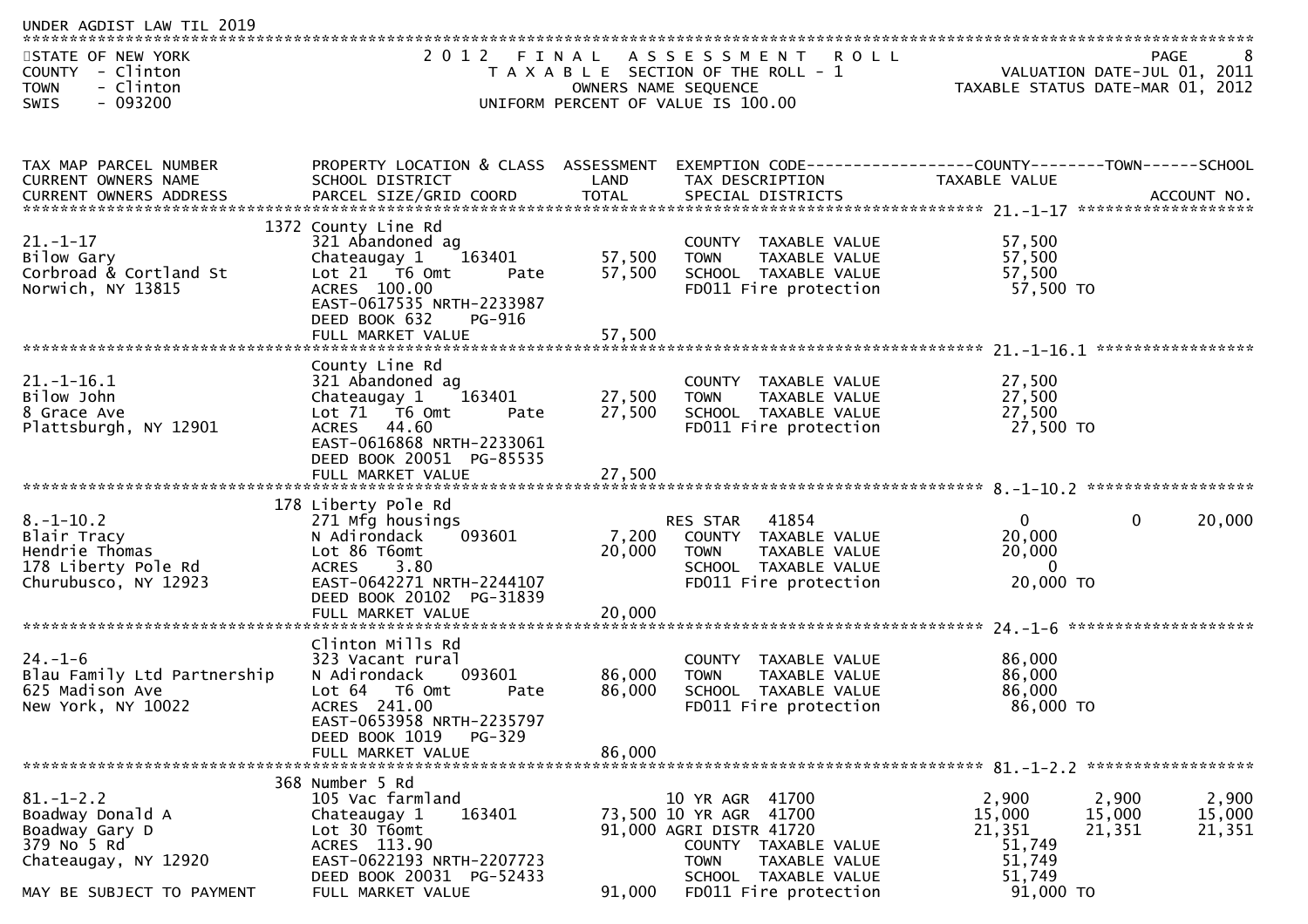| UNDER AGDIST LAW TIL 2018                                                                           |                                                                                                                                                                    |                            |                                                                                                           |                                                                 |      |
|-----------------------------------------------------------------------------------------------------|--------------------------------------------------------------------------------------------------------------------------------------------------------------------|----------------------------|-----------------------------------------------------------------------------------------------------------|-----------------------------------------------------------------|------|
| STATE OF NEW YORK<br>COUNTY - Clinton<br>- Clinton<br><b>TOWN</b><br>- 093200<br><b>SWIS</b>        |                                                                                                                                                                    | OWNERS NAME SEQUENCE       | 2012 FINAL ASSESSMENT ROLL<br>T A X A B L E SECTION OF THE ROLL - 1<br>UNIFORM PERCENT OF VALUE IS 100.00 | VALUATION DATE-JUL 01, 2011<br>TAXABLE STATUS DATE-MAR 01, 2012 | PAGE |
| TAX MAP PARCEL NUMBER                                                                               | PROPERTY LOCATION & CLASS ASSESSMENT                                                                                                                               |                            |                                                                                                           | EXEMPTION CODE-----------------COUNTY--------TOWN------SCHOOL   |      |
| CURRENT OWNERS NAME                                                                                 | SCHOOL DISTRICT                                                                                                                                                    | LAND                       | TAX DESCRIPTION                                                                                           | TAXABLE VALUE                                                   |      |
| $81. - 1 - 3$<br>Boadway Joseph S<br>Boadway Bonnie<br>603 Seymour Rd<br>Chateaugay, NY 12920       | 340 Number 5 Rd<br>311 Res vac land<br>Chateaugay 1<br>163401<br>Lot 30 T6omt<br>FRNT 165.00 DPTH 148.50<br>EAST-0622678 NRTH-2206130<br>DEED BOOK 20031 PG-51070  | 4,400<br>4,400             | COUNTY TAXABLE VALUE<br><b>TOWN</b><br>TAXABLE VALUE<br>SCHOOL TAXABLE VALUE<br>FD011 Fire protection     | 4,400<br>4,400<br>4,400<br>4,400 TO                             |      |
|                                                                                                     | FULL MARKET VALUE                                                                                                                                                  | 4,400                      |                                                                                                           |                                                                 |      |
| $67. - 1 - 6.5$<br>Boadway Lyn<br>322 Ryan Rd<br>Chateaugay, NY 12920                               | 291 Patnode Rd<br>260 Seasonal res<br>093601<br>N Adirondack<br>28 T6omt<br>5.00<br><b>ACRES</b><br>EAST-0635342 NRTH-2209694<br>DEED BOOK 947<br>$PG-129$         | 8,200<br>14,000            | COUNTY TAXABLE VALUE<br>TAXABLE VALUE<br>TOWN<br>SCHOOL TAXABLE VALUE<br>FD011 Fire protection            | 14,000<br>14,000<br>14,000<br>14,000 TO                         |      |
|                                                                                                     | Bombard Rd                                                                                                                                                         |                            |                                                                                                           |                                                                 |      |
| $54. - 1 - 4$<br>Bombard Donald<br>Bombard Judith A<br>4525 Rt 11<br>Ellenburg Depot, NY 12935      | 323 Vacant rural<br>093601<br>N Adirondack<br>Lot 2438 T6 Omt<br>Pate<br>ACRES 295.00<br>EAST-0658959 NRTH-2218238<br>DEED BOOK 633<br>PG-470<br>FULL MARKET VALUE | 94,500<br>94,500<br>94,500 | COUNTY TAXABLE VALUE<br><b>TOWN</b><br>TAXABLE VALUE<br>SCHOOL TAXABLE VALUE<br>FD011 Fire protection     | 94,500<br>94,500<br>94,500<br>94,500 TO                         |      |
|                                                                                                     | 253 Bombard Rd                                                                                                                                                     |                            |                                                                                                           |                                                                 |      |
| $70. - 2 - 6$<br>Bombard Donald<br>Bombard Judith A<br>4525 Rt 11<br>Ellenburg Depot, NY 12935      | 321 Abandoned ag<br>093601<br>N Adirondack<br>Lot 23 T6omt<br>ACRES 282.30<br>EAST-0661054 NRTH-2216390<br>DEED BOOK 647<br>PG-1043                                | 105,100<br>109,800         | COUNTY TAXABLE VALUE<br>TAXABLE VALUE<br><b>TOWN</b><br>SCHOOL TAXABLE VALUE<br>FD011 Fire protection     | 109,800<br>109,800<br>109,800<br>109,800 TO                     |      |
|                                                                                                     | FULL MARKET VALUE                                                                                                                                                  | 109,800                    |                                                                                                           |                                                                 |      |
| $70. -2 - 5$<br>Bombard Gary W Sr<br>Bombard Brenda M<br>2 Bombard Rd<br>Ellenburg Center, NY 12934 | 221 Bombard Rd<br>321 Abandoned ag<br>093601<br>N Adirondack<br>Lot 23 T6omt<br>ACRES 50.00<br>EAST-0662241 NRTH-2214417<br>DEED BOOK 647<br>PG-1040               | 36,500<br>36,500           | COUNTY TAXABLE VALUE<br>TAXABLE VALUE<br>TOWN<br>SCHOOL TAXABLE VALUE<br>FD011 Fire protection            | 36,500<br>36,500<br>36,500<br>36,500 TO                         |      |
|                                                                                                     | FULL MARKET VALUE                                                                                                                                                  | 36,500                     |                                                                                                           |                                                                 |      |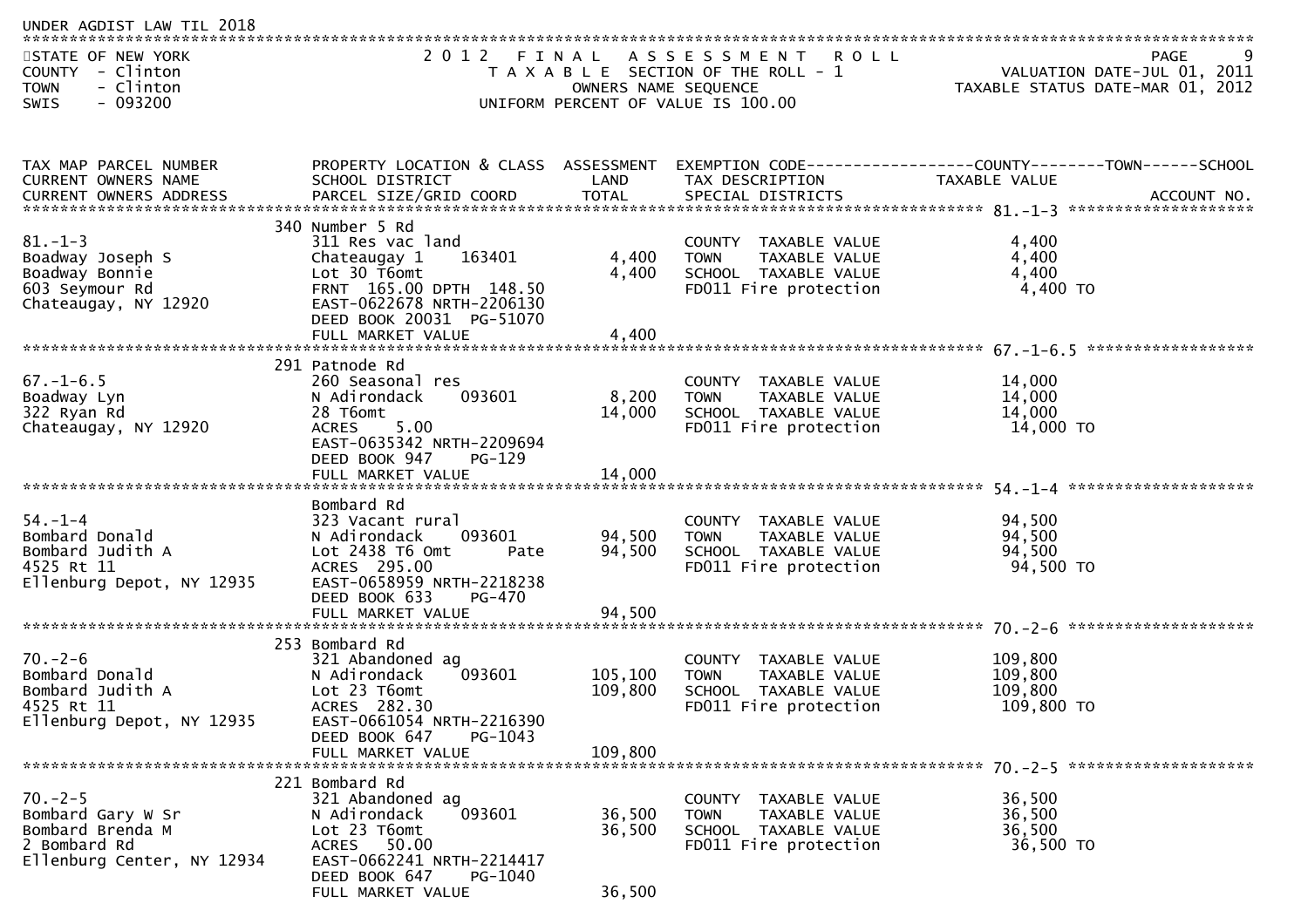| STATE OF NEW YORK<br>COUNTY - Clinton<br>- Clinton<br><b>TOWN</b> |                                                    | OWNERS NAME SEQUENCE | 2012 FINAL ASSESSMENT ROLL<br>T A X A B L E SECTION OF THE ROLL - 1 | 10<br>PAGE<br>VALUATION DATE-JUL 01, 2011<br>TAXABLE STATUS DATE-MAR 01, 2012 |
|-------------------------------------------------------------------|----------------------------------------------------|----------------------|---------------------------------------------------------------------|-------------------------------------------------------------------------------|
| $-093200$<br>SWIS                                                 |                                                    |                      | UNIFORM PERCENT OF VALUE IS 100.00                                  |                                                                               |
|                                                                   |                                                    |                      |                                                                     |                                                                               |
|                                                                   |                                                    |                      |                                                                     |                                                                               |
| TAX MAP PARCEL NUMBER                                             | PROPERTY LOCATION & CLASS ASSESSMENT               |                      |                                                                     | EXEMPTION CODE-----------------COUNTY-------TOWN------SCHOOL                  |
| CURRENT OWNERS NAME                                               | SCHOOL DISTRICT                                    | LAND                 | TAX DESCRIPTION                                                     | TAXABLE VALUE                                                                 |
|                                                                   |                                                    |                      |                                                                     |                                                                               |
|                                                                   |                                                    |                      |                                                                     |                                                                               |
| $37. - 1 - 20$                                                    | 41 Whalen Rd                                       |                      | 41854                                                               | 30,000<br>$\Omega$<br>$\mathbf 0$                                             |
| Bordeau Carroll A                                                 | 210 1 Family Res<br>N Adirondack<br>093601         | 10,400               | RES STAR<br>COUNTY TAXABLE VALUE                                    | 35,700                                                                        |
| 41 Whalen Rd                                                      | Lot 53<br>T6 Omt<br>Pate                           | 35,700               | <b>TOWN</b><br>TAXABLE VALUE                                        | 35,700                                                                        |
| Churubusco, NY 12923                                              | <b>ACRES</b><br>7.70                               |                      | SCHOOL TAXABLE VALUE                                                | 5,700                                                                         |
|                                                                   | EAST-0630026 NRTH-2229006                          |                      | FD011 Fire protection                                               | 35,700 TO                                                                     |
|                                                                   | DEED BOOK 20062 PG-157                             |                      |                                                                     |                                                                               |
|                                                                   | FULL MARKET VALUE                                  | 35,700               |                                                                     |                                                                               |
|                                                                   | Mcnierney Rd                                       |                      |                                                                     |                                                                               |
| $6. -1 - 1.2$                                                     | 260 Seasonal res                                   |                      | COUNTY TAXABLE VALUE                                                | 147,600                                                                       |
| Bouchard Anthony S                                                | 163401<br>Chateaugay 1                             | 117,600              | <b>TOWN</b><br><b>TAXABLE VALUE</b>                                 | 147,600                                                                       |
| Bouchard Jean N<br>852 Mason St                                   | Lot 90 T6 Omt<br>ACRES 247.60                      | 147,600              | SCHOOL TAXABLE VALUE<br>FD011 Fire protection                       | 147,600<br>147,600 TO                                                         |
| Morrisonville, NY 12962                                           | EAST-0615743 NRTH-2242993                          |                      |                                                                     |                                                                               |
|                                                                   | DEED BOOK 20072 PG-10982                           |                      |                                                                     |                                                                               |
| MAY BE SUBJECT TO PAYMENT                                         | FULL MARKET VALUE                                  | 147,600              |                                                                     |                                                                               |
| UNDER AGDIST LAW TIL 2012                                         |                                                    |                      |                                                                     |                                                                               |
|                                                                   | Ryan Rd                                            |                      |                                                                     |                                                                               |
| $67. - 1 - 17$                                                    | 920 Priv Hunt/Fi                                   |                      | COUNTY TAXABLE VALUE                                                | 112,100                                                                       |
| Bouchard Anthony S                                                | Chateaugay 1<br>163401                             | 101,700              | <b>TOWN</b><br>TAXABLE VALUE                                        | 112,100                                                                       |
| Bouchard Jean N                                                   | Lot $29$ $\overline{76}$ Omt<br>Pate               | 112,100              | SCHOOL TAXABLE VALUE                                                | 112,100                                                                       |
| 852 Mason St                                                      | Also Title Bk 886 Pg 85                            |                      | FD011 Fire protection                                               | 112,100 TO                                                                    |
| Morrisonville, NY 12962                                           | ACRES 275.00<br>EAST-0626295 NRTH-2209698          |                      |                                                                     |                                                                               |
|                                                                   | DEED BOOK 886<br>$PG-131$                          |                      |                                                                     |                                                                               |
|                                                                   | FULL MARKET VALUE                                  | 112,100              |                                                                     |                                                                               |
|                                                                   |                                                    |                      |                                                                     |                                                                               |
| $51. - 1 - 8$                                                     | 7504 Rt 11<br>210 1 Family Res                     |                      | COUNTY TAXABLE VALUE                                                | 77,600                                                                        |
| Bouchard Jay W                                                    | Chateaugay 1<br>163401                             | 12,000               | <b>TOWN</b><br><b>TAXABLE VALUE</b>                                 | 77,600                                                                        |
| Clark Herbert                                                     | Lot 51 T6 Omt<br>Pate                              | 77,600               | SCHOOL TAXABLE VALUE                                                | 77,600                                                                        |
| 80 S Allen St                                                     | 9.70<br><b>ACRES</b>                               |                      | FD011 Fire protection                                               | 77,600 TO                                                                     |
| Albany, NY 12208                                                  | EAST-0620681 NRTH-2223372                          |                      |                                                                     |                                                                               |
|                                                                   | DEED BOOK 685<br>PG-166<br>FULL MARKET VALUE       | 77,600               |                                                                     |                                                                               |
|                                                                   |                                                    |                      |                                                                     |                                                                               |
|                                                                   | Rt 189                                             |                      |                                                                     |                                                                               |
| $23. - 1 - 17$                                                    | $314$ Rural vac<10                                 |                      | COUNTY TAXABLE VALUE                                                | 7,800                                                                         |
| Boulanger Raymond E<br>6621 Rt 374                                | 093601<br>N Adirondack<br>Lot 67<br>T6 Omt<br>Pate | 7,800<br>7,800       | TAXABLE VALUE<br><b>TOWN</b><br>SCHOOL TAXABLE VALUE                | 7,800<br>7,800                                                                |
| Chateaugay, NY 12920                                              | 5.00<br><b>ACRES</b>                               |                      | FD011 Fire protection                                               | 7,800 TO                                                                      |
|                                                                   | EAST-0638366 NRTH-2235378                          |                      |                                                                     |                                                                               |
|                                                                   | DEED BOOK 20021 PG-47111                           |                      |                                                                     |                                                                               |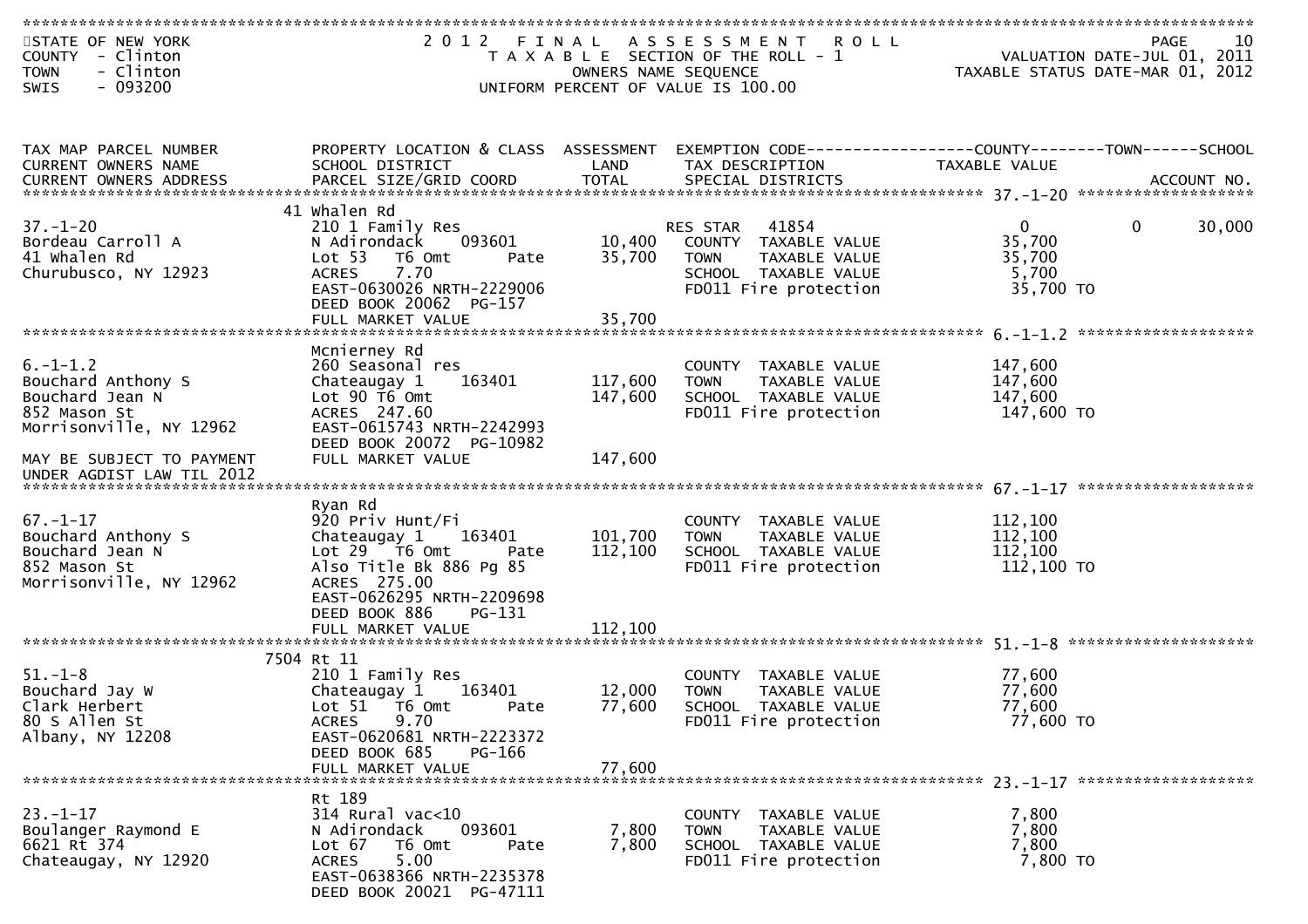| **********************                                                                               | FULL MARKET VALUE                                                                                                                                                                           | 7,800                      |                                                                                                                            |                                                           |                                           |
|------------------------------------------------------------------------------------------------------|---------------------------------------------------------------------------------------------------------------------------------------------------------------------------------------------|----------------------------|----------------------------------------------------------------------------------------------------------------------------|-----------------------------------------------------------|-------------------------------------------|
| STATE OF NEW YORK<br>COUNTY - Clinton<br><b>TOWN</b><br>- Clinton<br>$-093200$<br>SWIS               | 2 0 1 2                                                                                                                                                                                     | FINAL                      | ASSESSMENT ROLL<br>T A X A B L E SECTION OF THE ROLL - 1<br>OWNERS NAME SEQUENCE<br>UNIFORM PERCENT OF VALUE IS 100.00     | TAXABLE STATUS DATE-MAR 01, 2012                          | 11<br>PAGE<br>VALUATION DATE-JUL 01, 2011 |
| TAX MAP PARCEL NUMBER<br><b>CURRENT OWNERS NAME</b>                                                  | PROPERTY LOCATION & CLASS ASSESSMENT<br>SCHOOL DISTRICT                                                                                                                                     | LAND                       | EXEMPTION CODE------------------COUNTY--------TOWN------SCHOOL<br>TAX DESCRIPTION                                          | TAXABLE VALUE                                             |                                           |
| $52. - 1 - 10.2$<br>Boulerice David P<br>Boulerice Mary<br>7395 S Auto Cluck Pt<br>Lecanto, FL 34461 | Rt 11<br>312 Vac w/imprv<br>093601<br>N Adirondack<br>Lot 48 T6omt<br><b>ACRES</b><br>1.71<br>EAST-0629162 NRTH-2224127<br>DEED BOOK 98001 PG-02736<br>FULL MARKET VALUE                    | 5,600<br>23,200<br>23,200  | COUNTY TAXABLE VALUE<br>TAXABLE VALUE<br><b>TOWN</b><br>SCHOOL TAXABLE VALUE<br>FD011 Fire protection                      | 23,200<br>23,200<br>23,200<br>23,200 TO                   |                                           |
| $53. - 1 - 16$<br>Bownath Tamara<br>65 Trenton Ave<br>Frenchtown, NJ 08825                           | Rt 11<br>323 Vacant rural<br>093601<br>N Adirondack<br>Lot 35  T6 Omt<br>Pate<br>ACRES 25.00<br>EAST-0644077 NRTH-2219587<br>DEED BOOK 20092 PG-21774                                       | 9,800<br>9,800             | COUNTY TAXABLE VALUE<br>TAXABLE VALUE<br><b>TOWN</b><br>SCHOOL TAXABLE VALUE<br>FD011 Fire protection                      | 9,800<br>9,800<br>9,800<br>9,800 TO                       |                                           |
| $23. - 1 - 13$<br>Boyd Wilson E<br>Boyd Peggy S<br>1501 Fords Way<br>Muscle Shoals, AL 35661         | 844 Rt 189<br>321 Abandoned ag<br>N Adirondack<br>093601<br>Lot 75<br>T6 Omt<br>Pate<br>32.00<br><b>ACRES</b><br>EAST-0639724 NRTH-2237788<br>DEED BOOK 20001 PG-23115<br>FULL MARKET VALUE | 25,500<br>25,500<br>25,500 | COUNTY TAXABLE VALUE<br><b>TOWN</b><br>TAXABLE VALUE<br>SCHOOL TAXABLE VALUE<br>FD011 Fire protection                      | 25,500<br>25,500<br>25,500<br>25,500 TO                   | ******************                        |
| $69. - 1 - 11.3$<br>Boyea Michael B<br>Boyea Sheilah A<br>6151 Rt 11<br>Ellenburg Center, NY 12934   | 6151 Rt 11<br>240 Rural res<br>093601<br>N Adirondack<br>Lot 25 T6omt<br><b>ACRES</b><br>12.80<br>EAST-0649292 NRTH-2211178<br>DEED BOOK 841<br>PG-215<br>FULL MARKET VALUE                 | 13,900<br>52,200<br>52,200 | 41854<br>RES STAR<br>COUNTY TAXABLE VALUE<br>TAXABLE VALUE<br><b>TOWN</b><br>SCHOOL TAXABLE VALUE<br>FD011 Fire protection | $\overline{0}$<br>52,200<br>52,200<br>22,200<br>52,200 TO | $\mathbf{0}$<br>30,000                    |
| $82 - 2 - 1.37$<br>Boyland William<br>206 Vischers Ferry Rd<br>Rexford, NY 12148                     | Number 5 Rd<br>321 Abandoned ag<br>163401<br>Chateaugay 1<br>Lot 29 T6omt<br>ACRES 20.00<br>EAST-0626716 NRTH-2207187<br>DEED BOOK 847<br>PG-243<br>FULL MARKET VALUE                       | 17,500<br>17,500<br>17,500 | COUNTY TAXABLE VALUE<br>TAXABLE VALUE<br><b>TOWN</b><br>SCHOOL TAXABLE VALUE<br>FD011 Fire protection                      | 17,500<br>17,500<br>17,500<br>17,500 TO                   |                                           |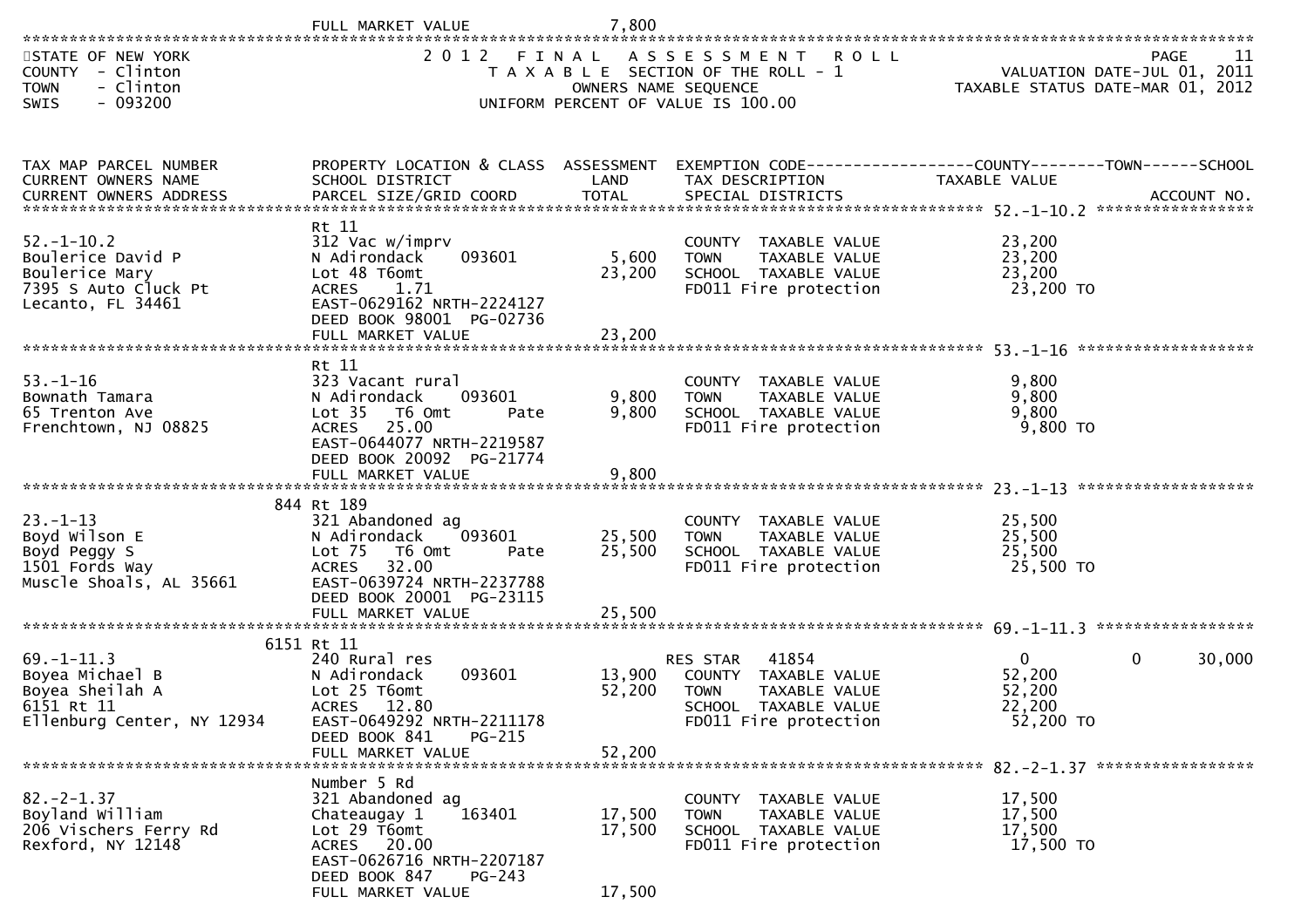| STATE OF NEW YORK<br>COUNTY - Clinton<br>- Clinton<br><b>TOWN</b>          |                                                                                                                 | OWNERS NAME SEQUENCE | 2012 FINAL ASSESSMENT ROLL<br>T A X A B L E SECTION OF THE ROLL - 1                                   | rage 12<br>VALUATION DATE-JUL 01, 2011<br>TAXABLE STATUS DATE-MAR 01, 2012    | 12<br>PAGE |
|----------------------------------------------------------------------------|-----------------------------------------------------------------------------------------------------------------|----------------------|-------------------------------------------------------------------------------------------------------|-------------------------------------------------------------------------------|------------|
| $-093200$<br><b>SWIS</b>                                                   |                                                                                                                 |                      | UNIFORM PERCENT OF VALUE IS 100.00                                                                    |                                                                               |            |
| TAX MAP PARCEL NUMBER<br>CURRENT OWNERS NAME                               | PROPERTY LOCATION & CLASS ASSESSMENT<br>SCHOOL DISTRICT                                                         | LAND                 | TAX DESCRIPTION                                                                                       | EXEMPTION CODE-----------------COUNTY-------TOWN------SCHOOL<br>TAXABLE VALUE |            |
|                                                                            | 549 Frontier Rd                                                                                                 |                      |                                                                                                       |                                                                               |            |
| $7. - 1 - 10.1$<br>Brady Donald<br>549 Frontier Rd<br>Churubusco, NY 12923 | 241 Rural res&ag<br>Chateaugay 1<br>163401<br>Lot 88 T6 Omt<br>Pate<br>ACRES 31.50<br>EAST-0628325 NRTH-2244547 | 26,900<br>71,100     | COUNTY TAXABLE VALUE<br><b>TOWN</b><br>TAXABLE VALUE<br>SCHOOL TAXABLE VALUE<br>FD011 Fire protection | 71,100<br>71,100<br>71,100<br>71,100 TO                                       |            |
|                                                                            | DEED BOOK 457<br>PG-143<br>FULL MARKET VALUE                                                                    | 71,100               |                                                                                                       |                                                                               |            |
|                                                                            | Frontier Rd                                                                                                     |                      |                                                                                                       |                                                                               |            |
| $7. - 1 - 5$                                                               | 314 Rural vac<10                                                                                                |                      | COUNTY TAXABLE VALUE                                                                                  | 5,000                                                                         |            |
| Brady Francis<br>860 Frontier Rd                                           | Chateaugay 1<br>163401<br>$Lot 89$ T6 Omt<br>Pate                                                               | 5,000<br>5,000       | <b>TOWN</b><br>TAXABLE VALUE<br>SCHOOL TAXABLE VALUE                                                  | 5,000<br>5,000                                                                |            |
| Churubusco, NY 12923                                                       | ACRES 1.00                                                                                                      |                      | FD011 Fire protection                                                                                 | 5,000 TO                                                                      |            |
|                                                                            | EAST-0625647 NRTH-2244479<br>DEED BOOK 618<br>$PG-269$                                                          |                      |                                                                                                       |                                                                               |            |
|                                                                            | FULL MARKET VALUE                                                                                               | 5,000                |                                                                                                       |                                                                               |            |
|                                                                            |                                                                                                                 |                      |                                                                                                       |                                                                               |            |
| $6. - 1 - 10$                                                              | 845/851 Frontier Rd<br>112 Dairy farm                                                                           |                      | RES STAR 41854                                                                                        | $\overline{0}$<br>$\mathbf{0}$                                                | 30,000     |
| Brady John                                                                 | 163401<br>Chateaugay 1                                                                                          |                      | 80,800 483A EX<br>42100                                                                               | 3,700<br>3,700                                                                | 3,700      |
| Brady Francis                                                              | 89 T6 Omt                                                                                                       |                      | 136,100 COUNTY TAXABLE VALUE                                                                          | 132,400                                                                       |            |
| 860 Frontier Rd<br>Churubusco, NY 12923                                    | ACRES 117.50<br>EAST-0622005 NRTH-2240805                                                                       |                      | <b>TOWN</b><br>TAXABLE VALUE<br>SCHOOL TAXABLE VALUE                                                  | 132,400<br>102,400                                                            |            |
|                                                                            | DEED BOOK 453<br><b>PG-295</b>                                                                                  |                      | FD011 Fire protection                                                                                 | 132,400 TO                                                                    |            |
|                                                                            | FULL MARKET VALUE                                                                                               | 136,100              | 3,700 EX                                                                                              |                                                                               |            |
|                                                                            | Frontier Rd                                                                                                     |                      |                                                                                                       |                                                                               |            |
| $7. - 1 - 8.1$                                                             | 312 Vac w/imprv                                                                                                 |                      | COUNTY TAXABLE VALUE                                                                                  | 24,000                                                                        |            |
| Brady John                                                                 | 163401<br>Chateaugay 1                                                                                          | 22,800               | TAXABLE VALUE<br><b>TOWN</b>                                                                          | 24,000                                                                        |            |
| 860 Frontier Rd<br>Churubusco, NY 12923                                    | Lot 88 T6 Omt<br>Pate<br>ACRES 26.00                                                                            | 24,000               | SCHOOL TAXABLE VALUE<br>FD011 Fire protection                                                         | 24,000<br>24,000 TO                                                           |            |
|                                                                            | EAST-0626795 NRTH-2245964                                                                                       |                      |                                                                                                       |                                                                               |            |
|                                                                            | <b>PG-397</b><br>DEED BOOK 571<br>FULL MARKET VALUE                                                             | 24,000               |                                                                                                       |                                                                               |            |
|                                                                            |                                                                                                                 |                      |                                                                                                       |                                                                               |            |
|                                                                            |                                                                                                                 |                      |                                                                                                       |                                                                               |            |
|                                                                            | 860 Frontier Rd                                                                                                 |                      |                                                                                                       |                                                                               |            |
| $6. -1 - 7.1$                                                              | 321 Abandoned ag                                                                                                |                      | COUNTY<br>TAXABLE VALUE                                                                               | 39,400                                                                        |            |
| Brady Kevin                                                                | 163401<br>Chateaugay 1<br>Lot 89 T6omt                                                                          | 39,400<br>39,400     | TAXABLE VALUE<br><b>TOWN</b><br>SCHOOL TAXABLE VALUE                                                  | 39,400<br>39,400                                                              |            |
| Brady David<br>RR#1 Box 549                                                | wi11                                                                                                            |                      | FD011 Fire protection                                                                                 | 39,400 TO                                                                     |            |
| Churubusco, NY 12923                                                       | <b>ACRES</b><br>51.70                                                                                           |                      |                                                                                                       |                                                                               |            |
|                                                                            | EAST-0621264 NRTH-2242516<br>DEED BOOK 99001 PG-10341<br>FULL MARKET VALUE                                      | 39,400               |                                                                                                       |                                                                               |            |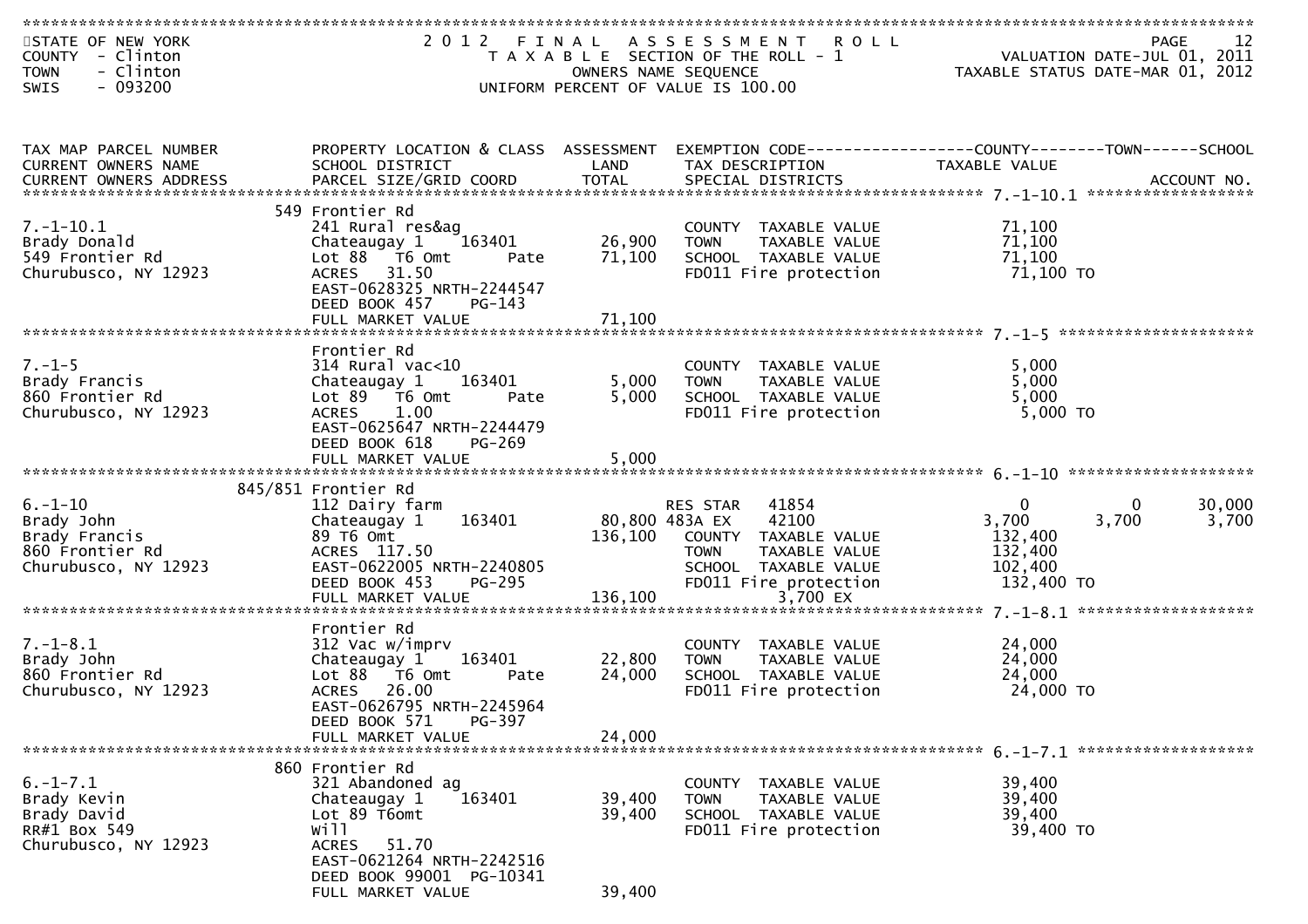| STATE OF NEW YORK<br>COUNTY - Clinton<br>- Clinton<br><b>TOWN</b><br>$-093200$<br>SWIS  |                                                                                                                                                                  | OWNERS NAME SEQUENCE | 2012 FINAL ASSESSMENT ROLL<br>T A X A B L E SECTION OF THE ROLL - 1<br>UNIFORM PERCENT OF VALUE IS 100.00 | 13<br>PAGE<br>VALUATION DATE-JUL 01, 2011<br>TAXABLE STATUS DATE-MAR 01, 2012 |
|-----------------------------------------------------------------------------------------|------------------------------------------------------------------------------------------------------------------------------------------------------------------|----------------------|-----------------------------------------------------------------------------------------------------------|-------------------------------------------------------------------------------|
|                                                                                         |                                                                                                                                                                  |                      |                                                                                                           |                                                                               |
| TAX MAP PARCEL NUMBER<br>CURRENT OWNERS NAME                                            | PROPERTY LOCATION & CLASS ASSESSMENT<br>SCHOOL DISTRICT                                                                                                          | LAND                 | TAX DESCRIPTION                                                                                           | EXEMPTION CODE-----------------COUNTY-------TOWN------SCHOOL<br>TAXABLE VALUE |
|                                                                                         | Campbell Rd                                                                                                                                                      |                      |                                                                                                           |                                                                               |
| $82 - 2 - 2.3$<br>Breen John P<br>Breen Sue S<br>139 Northwind Dr<br>Stamford, CT 06903 | 920 Priv Hunt/Fi<br>093601<br>N Adirondack<br>Lot 29 T6 Omt<br>ACRES 143.40<br>EAST-0629089 NRTH-2209219                                                         | 66,500<br>79,900     | COUNTY TAXABLE VALUE<br>TAXABLE VALUE<br><b>TOWN</b><br>SCHOOL TAXABLE VALUE<br>FD011 Fire protection     | 79,900<br>79,900<br>79,900<br>79,900 TO                                       |
|                                                                                         | DEED BOOK 922<br>PG-24<br>FULL MARKET VALUE                                                                                                                      | 79,900               |                                                                                                           |                                                                               |
|                                                                                         |                                                                                                                                                                  |                      |                                                                                                           |                                                                               |
| $66. - 1 - 2.2$<br>Broadie Thomas<br>793 Ryan Rd<br>Churubusco, NY 12923                | 793-789 Ryan Rd<br>270 Mfg housing<br>163401<br>Chateaugay 1<br>Lot 31 T6omt<br>FRNT 120.00 DPTH 120.00<br>EAST-0623589 NRTH-2217438<br>DEED BOOK 20051 PG-78772 | 3,800<br>29,600      | COUNTY TAXABLE VALUE<br><b>TOWN</b><br>TAXABLE VALUE<br>SCHOOL TAXABLE VALUE<br>FD011 Fire protection     | 29,600<br>29,600<br>29,600<br>29,600 TO                                       |
|                                                                                         | FULL MARKET VALUE                                                                                                                                                | 29,600               |                                                                                                           |                                                                               |
| $37. - 1 - 25$<br>Brown Barry<br>916 Tiffany Ln<br>N Myrtle Beach, SC 29582             | 160 Lost Nation Rd<br>241 Rural res&ag<br>Chateaugay 1<br>163401<br>Lot 52 T6 Omt<br>Pate<br>ACRES 145.00<br>EAST-0623779 NRTH-2227729                           | 66,800<br>121,000    | COUNTY TAXABLE VALUE<br><b>TOWN</b><br>TAXABLE VALUE<br>SCHOOL TAXABLE VALUE<br>FD011 Fire protection     | 121,000<br>121,000<br>121,000<br>121,000 TO                                   |
|                                                                                         | DEED BOOK 444<br>$PG-19$<br>FULL MARKET VALUE                                                                                                                    | 121,000              |                                                                                                           |                                                                               |
|                                                                                         |                                                                                                                                                                  |                      |                                                                                                           |                                                                               |
| $24. - 1 - 1.11$<br>Brown Kevin F<br>PO Box 84<br>Ellenburg Depot, NY 12935             | Soucia Rd<br>321 Abandoned ag<br>093601<br>N Adirondack<br>Lot 63 T6omt<br>ACRES 22.50<br>EAST-0658745 NRTH-2238301                                              | 16,500<br>16,500     | COUNTY TAXABLE VALUE<br>TAXABLE VALUE<br><b>TOWN</b><br>SCHOOL TAXABLE VALUE<br>FD011 Fire protection     | 16,500<br>16,500<br>16,500<br>16,500 TO                                       |
|                                                                                         | DEED BOOK 20051 PG-82952<br>FULL MARKET VALUE                                                                                                                    | 16,500               |                                                                                                           |                                                                               |
|                                                                                         | 187 Soucia Rd                                                                                                                                                    |                      |                                                                                                           |                                                                               |
| $24. - 1 - 2$<br>Brown Kevin F<br>PO Box 84<br>Ellenburg Depot, NY 12935                | 920 Priv Hunt/Fi<br>093601<br>N Adirondack<br>Lot 78<br>T6 Omt<br>Pate<br>ACRES 22.50<br>EAST-0658786 NRTH-2237884<br>DEED BOOK 20082 PG-12809                   | 18,800<br>30,300     | COUNTY TAXABLE VALUE<br><b>TOWN</b><br>TAXABLE VALUE<br>SCHOOL TAXABLE VALUE<br>FD011 Fire protection     | 30,300<br>30,300<br>30,300<br>30,300 TO                                       |
|                                                                                         | FULL MARKET VALUE                                                                                                                                                | 30,300               |                                                                                                           |                                                                               |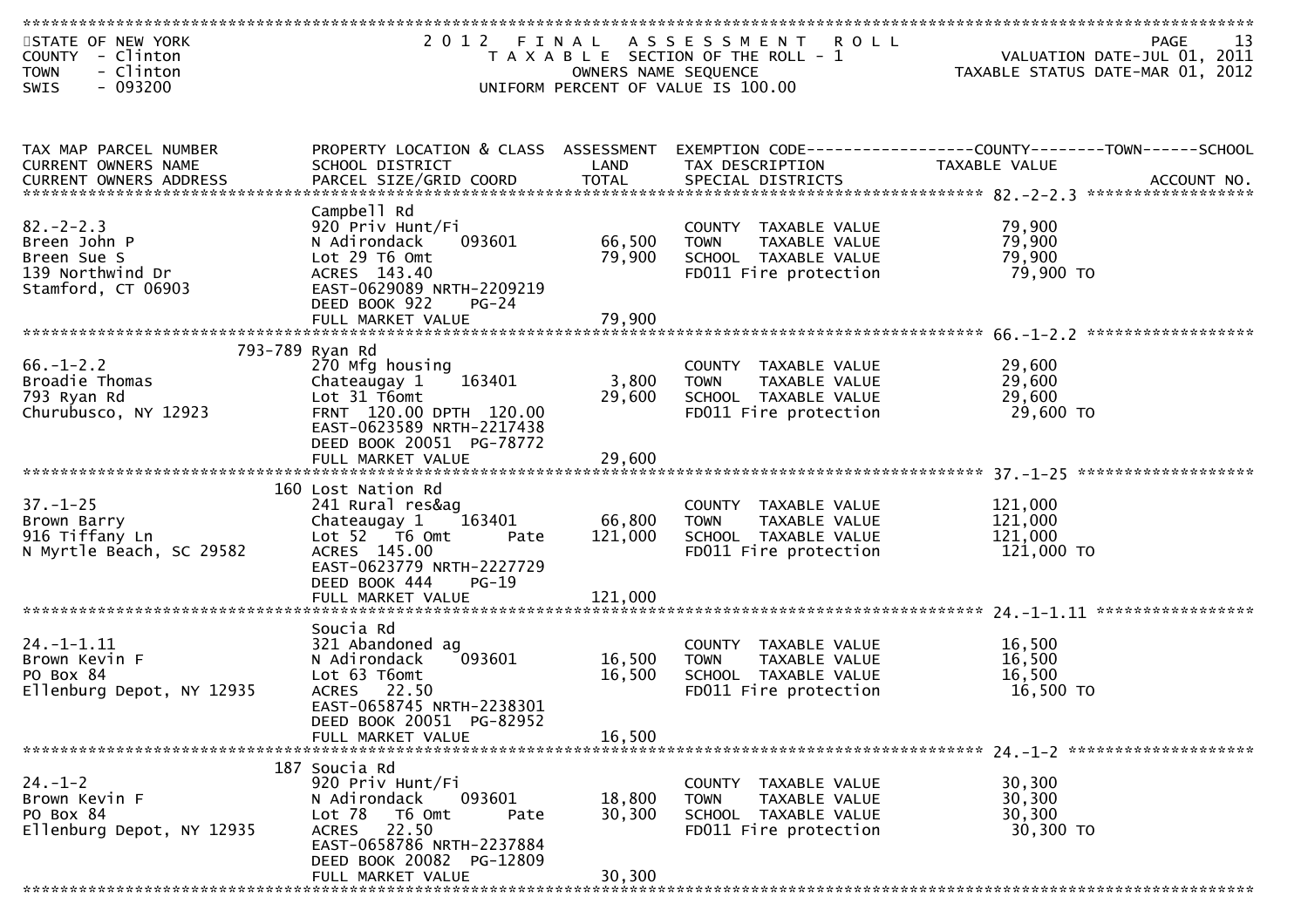| <b>TOWN</b><br><b>SWIS</b> | STATE OF NEW YORK<br>COUNTY - Clinton<br>- Clinton<br>- 093200                                                                                          |                                                                                                                                                                                                                        |                               | 2012 FINAL ASSESSMENT<br><b>ROLL</b><br>T A X A B L E SECTION OF THE ROLL - 1<br>OWNERS NAME SEQUENCE<br>UNIFORM PERCENT OF VALUE IS 100.00                                                      |                                                                  | 14<br><b>PAGE</b><br>VALUATION DATE-JUL 01, 2011<br>TAXABLE STATUS DATE-MAR 01, 2012 |
|----------------------------|---------------------------------------------------------------------------------------------------------------------------------------------------------|------------------------------------------------------------------------------------------------------------------------------------------------------------------------------------------------------------------------|-------------------------------|--------------------------------------------------------------------------------------------------------------------------------------------------------------------------------------------------|------------------------------------------------------------------|--------------------------------------------------------------------------------------|
|                            | TAX MAP PARCEL NUMBER<br>CURRENT OWNERS NAME                                                                                                            | PROPERTY LOCATION & CLASS ASSESSMENT<br>SCHOOL DISTRICT                                                                                                                                                                | LAND                          | EXEMPTION CODE------------------COUNTY--------TOWN------SCHOOL<br>TAX DESCRIPTION                                                                                                                | TAXABLE VALUE                                                    |                                                                                      |
| $52 - 1 - 2$               | Brown Ryan J<br>78 E Cedar St<br>Poughkeepsie, NY 12601                                                                                                 | 984 Ryan Rd<br>241 Rural res&ag<br>Chateaugay 1<br>163401<br>Lot 49  T6 0mt<br>Pate<br>ACRES 249.40<br>EAST-0624291 NRTH-2221395<br>DEED BOOK 216<br>PG-193<br>FULL MARKET VALUE                                       | 116,300<br>129,900<br>129,900 | COUNTY TAXABLE VALUE<br>TAXABLE VALUE<br>TOWN<br>SCHOOL TAXABLE VALUE<br>FD011 Fire protection                                                                                                   | 129,900<br>129,900<br>129,900<br>129,900 то                      |                                                                                      |
| $66. - 1 - 8.1$            | Brown William J<br>Brown Debra L<br>538 County Line Rd<br>Chateaugay, NY 12920                                                                          | 538 County Line Rd<br>240 Rural res<br>163401<br>Chateaugay 1<br>Lot 31 T6 Omt Patent<br>080<br>ACRES 74.40 BANK<br>EAST-0620326 NRTH-2214262<br>DEED BOOK 956<br>$PG-39$<br>FULL MARKET VALUE                         | 83,200                        | 61 PCT OF VALUE USED FOR EXEMPTION PURPOSES<br>WARNONALL 41121<br>37,500 RES STAR 41854<br>83,200 COUNTY TAXABLE VALUE<br>TAXABLE VALUE<br>TOWN<br>SCHOOL TAXABLE VALUE<br>FD011 Fire protection | 7,613<br>$\mathbf{0}$<br>75,587<br>75,587<br>53,200<br>83,200 TO | 7,613<br>0<br>30,000<br>$\overline{0}$                                               |
| $67. - 1 - 18.1$           | Brudvig Poupore Christine<br>Morrison Poupore Barbara<br>18 Independence Dr<br>Plattsburgh, NY 12901                                                    | Campbell Rd<br>321 Abandoned ag<br>N Adirondack<br>093601<br>Lot 32 76 0mt<br>Pate<br>ACRES 150.80<br>EAST-0626925 NRTH-2213925<br>DEED BOOK 20061 PG-93367                                                            | 73,000<br>73,000              | COUNTY TAXABLE VALUE<br>TAXABLE VALUE<br><b>TOWN</b><br>SCHOOL TAXABLE VALUE<br>FD011 Fire protection                                                                                            | 73,000<br>73,000<br>73,000<br>73,000 TO                          |                                                                                      |
| $39. - 1 - 6.2$            | Bruno Michael D<br>193 Salmon River Rd<br>Plattsburgh, NY 12901                                                                                         | 617 Lafrancis Rd<br>270 Mfg housing<br>093601<br>N Adirondack<br>Lot 45 T6omt<br>Rural Haven Sub Bk7 Pg13<br>Lots 91 & 92<br>ACRES 11.30<br>EAST-0650293 NRTH-2225165<br>DEED BOOK 1028<br>PG-298<br>FULL MARKET VALUE | 13,200<br>20,100<br>20,100    | COUNTY TAXABLE VALUE<br><b>TOWN</b><br>TAXABLE VALUE<br>SCHOOL TAXABLE VALUE<br>FD011 Fire protection                                                                                            | 20,100<br>20,100<br>20,100<br>20,100 TO                          |                                                                                      |
| $52. - 1 - 21.3$           | Buettner Family Living Partner N Adirondack<br>1626 Meadow Branch Ave<br>Winchester, VA 22601<br>MAY BE SUBJECT TO PAYMENT<br>UNDER AGDIST LAW TIL 2016 | Patnode Rd<br>321 Abandoned ag<br>093601<br>Lot 33 T6omt<br>ACRES 43.10<br>EAST-0634127 NRTH-2217085<br>DEED BOOK 20082 PG-20773<br>FULL MARKET VALUE                                                                  | 34,500<br>34,500<br>34,500    | AGRI DISTR 41720<br>COUNTY TAXABLE VALUE<br><b>TOWN</b><br>TAXABLE VALUE<br>SCHOOL TAXABLE VALUE<br>FD011 Fire protection                                                                        | 16,464<br>18,036<br>18,036<br>18,036<br>34,500 TO                | 16,464<br>16,464                                                                     |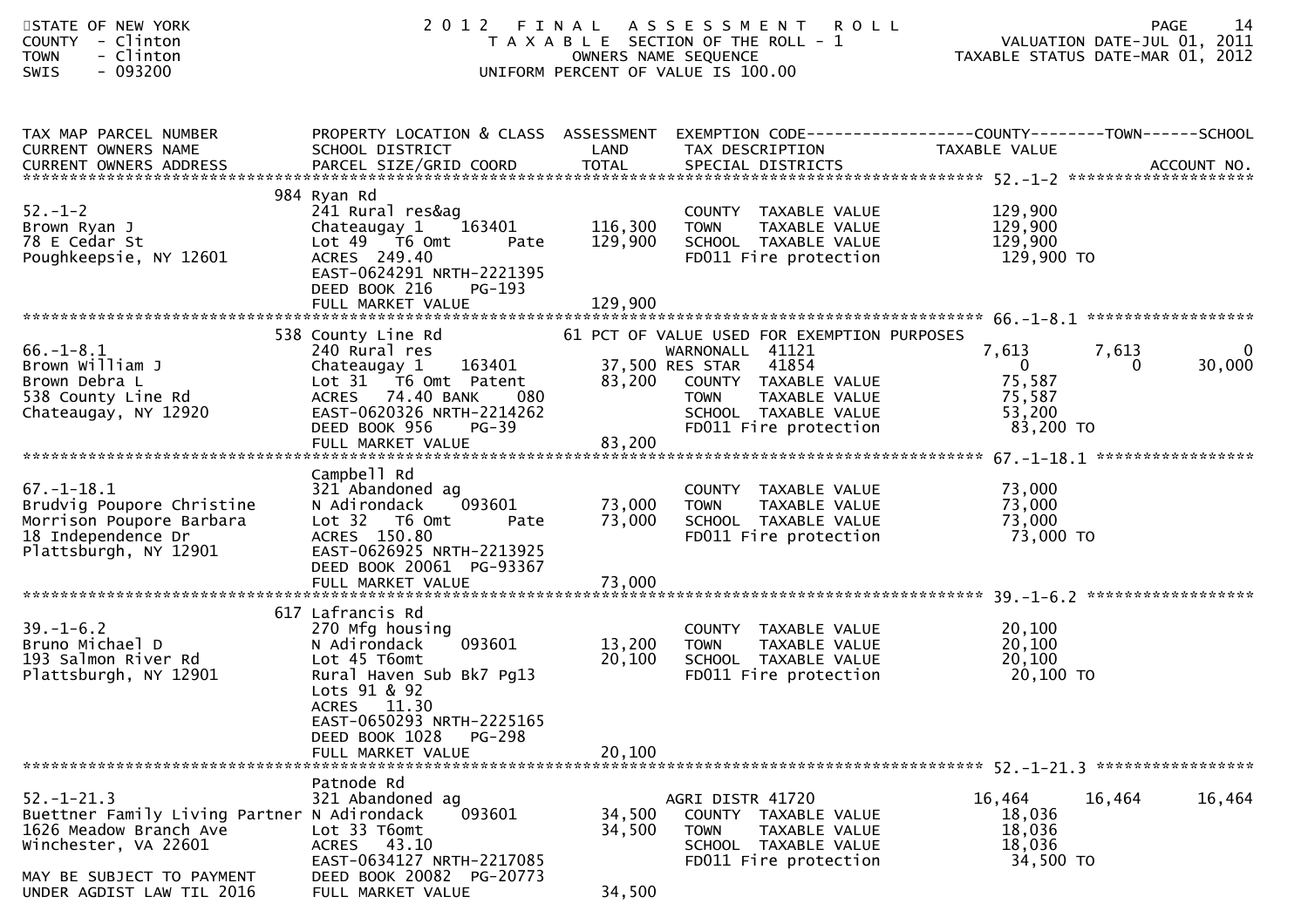| STATE OF NEW YORK<br>COUNTY - Clinton<br>- Clinton<br><b>TOWN</b><br>$-093200$<br>SWIS                                                                             |                                                                                                                                                                                              |                            | 2012 FINAL ASSESSMENT<br><b>ROLL</b><br>T A X A B L E SECTION OF THE ROLL - 1<br>OWNERS NAME SEQUENCE<br>UNIFORM PERCENT OF VALUE IS 100.00 |                                                         | -15<br>PAGE<br>VALUATION DATE-JUL 01, 2011<br>TAXABLE STATUS DATE-MAR 01, 2012 |
|--------------------------------------------------------------------------------------------------------------------------------------------------------------------|----------------------------------------------------------------------------------------------------------------------------------------------------------------------------------------------|----------------------------|---------------------------------------------------------------------------------------------------------------------------------------------|---------------------------------------------------------|--------------------------------------------------------------------------------|
| TAX MAP PARCEL NUMBER<br>CURRENT OWNERS NAME                                                                                                                       | PROPERTY LOCATION & CLASS ASSESSMENT<br>SCHOOL DISTRICT                                                                                                                                      | LAND                       | EXEMPTION CODE------------------COUNTY--------TOWN------SCHOOL<br>TAX DESCRIPTION                                                           | TAXABLE VALUE                                           |                                                                                |
| $7. - 1 - 31.3$<br>Burgoyne Kathryn Leclair<br>101 Santamore Rd<br>Churubusco, NY 12923                                                                            | 100 Santamore Rd<br>312 Vac w/imprv<br>163401<br>Chateaugay 1<br>Lot 88 T6omt<br>FRNT 250.00 DPTH 75.00<br>EAST-0627339 NRTH-2241968<br>DEED BOOK 599<br>PG-296<br>FULL MARKET VALUE         | 3,400<br>4,900<br>4,900    | COUNTY TAXABLE VALUE<br><b>TOWN</b><br>TAXABLE VALUE<br>SCHOOL TAXABLE VALUE<br>FD011 Fire protection                                       | 4,900<br>4,900<br>4,900<br>4,900 TO                     | ******************                                                             |
| $7. - 1 - 31.5$<br>Burgoyne Stephen<br>Burgoyne Kathryn<br>101 Santamore Rd<br>Churubusco, NY 12923                                                                | Santamore Rd<br>314 Rural vac<10<br>163401<br>Chateaugay 1<br>Lot 88 T6omt<br>ACRES 5.90<br>EAST-0627110 NRTH-2242167<br>DEED BOOK 99001 PG-08141<br>FULL MARKET VALUE                       | 8,400<br>8,400<br>8,400    | COUNTY TAXABLE VALUE<br>TAXABLE VALUE<br>TOWN<br>SCHOOL TAXABLE VALUE<br>FD011 Fire protection                                              | 8,400<br>8,400<br>8,400<br>$8,400$ TO                   |                                                                                |
| $7. - 1 - 31.121$<br>Burgoyne Stephen J<br>Burgoyne Kathryn R<br>101 Santamore Rd<br>Churubusco, NY 12923<br>MAY BE SUBJECT TO PAYMENT<br>UNDER RPTL483 UNTIL 2019 | 99 Santamore Rd<br>117 Horse farm<br>163401<br>Chateaugay 1<br>Lot 88 T6 OMT<br>ACRES 16.80<br>EAST-0627286 NRTH-2241264<br>DEED BOOK 20051 PG-85321<br>FULL MARKET VALUE                    | 15,900<br>25,900<br>25,900 | 10 YR AGR 41700<br>COUNTY TAXABLE VALUE<br>TAXABLE VALUE<br><b>TOWN</b><br>SCHOOL TAXABLE VALUE<br>FD011 Fire protection                    | 10,000<br>15,900<br>15,900<br>15,900<br>25,900 TO       | 10,000<br>10,000                                                               |
| $52. - 1 - 15.33$<br>Burl Jason<br>LaClair Cassandra<br>498 Campbell Rd<br>Churubusco, NY 12923                                                                    | 498 Campbell Rd<br>210 1 Family Res<br>N Adirondack<br>093601<br>Lot 48 T6omt<br><b>ACRES</b><br>2.00<br>EAST-0629693 NRTH-2219108<br>DEED BOOK 1021<br>$PG-137$<br>FULL MARKET VALUE        | 5,800<br>75,000<br>75,000  | 41854<br>RES STAR<br>COUNTY TAXABLE VALUE<br><b>TOWN</b><br>TAXABLE VALUE<br>SCHOOL<br>TAXABLE VALUE<br>FD011 Fire protection               | $\mathbf{0}$<br>75,000<br>75,000<br>45,000<br>75,000 TO | $\mathbf{0}$<br>30,000                                                         |
| $21. - 1 - 4$<br>Bush Aaron D<br>Bush April M<br>3106 Miner Farm Rd<br>PO Box 153<br>Altona, NY 12910                                                              | Lost Nation Rd<br>321 Abandoned ag<br>163401<br>Chateaugay 1<br>Lot 71 T6 Omt<br>Pate<br>65.20<br><b>ACRES</b><br>EAST-0619074 NRTH-2236867<br>DEED BOOK 20082 PG-20633<br>FULL MARKET VALUE | 43,100<br>43,100<br>43,100 | COUNTY TAXABLE VALUE<br>TAXABLE VALUE<br><b>TOWN</b><br>SCHOOL TAXABLE VALUE<br>FD011 Fire protection                                       | 43,100<br>43,100<br>43,100<br>43,100 TO                 |                                                                                |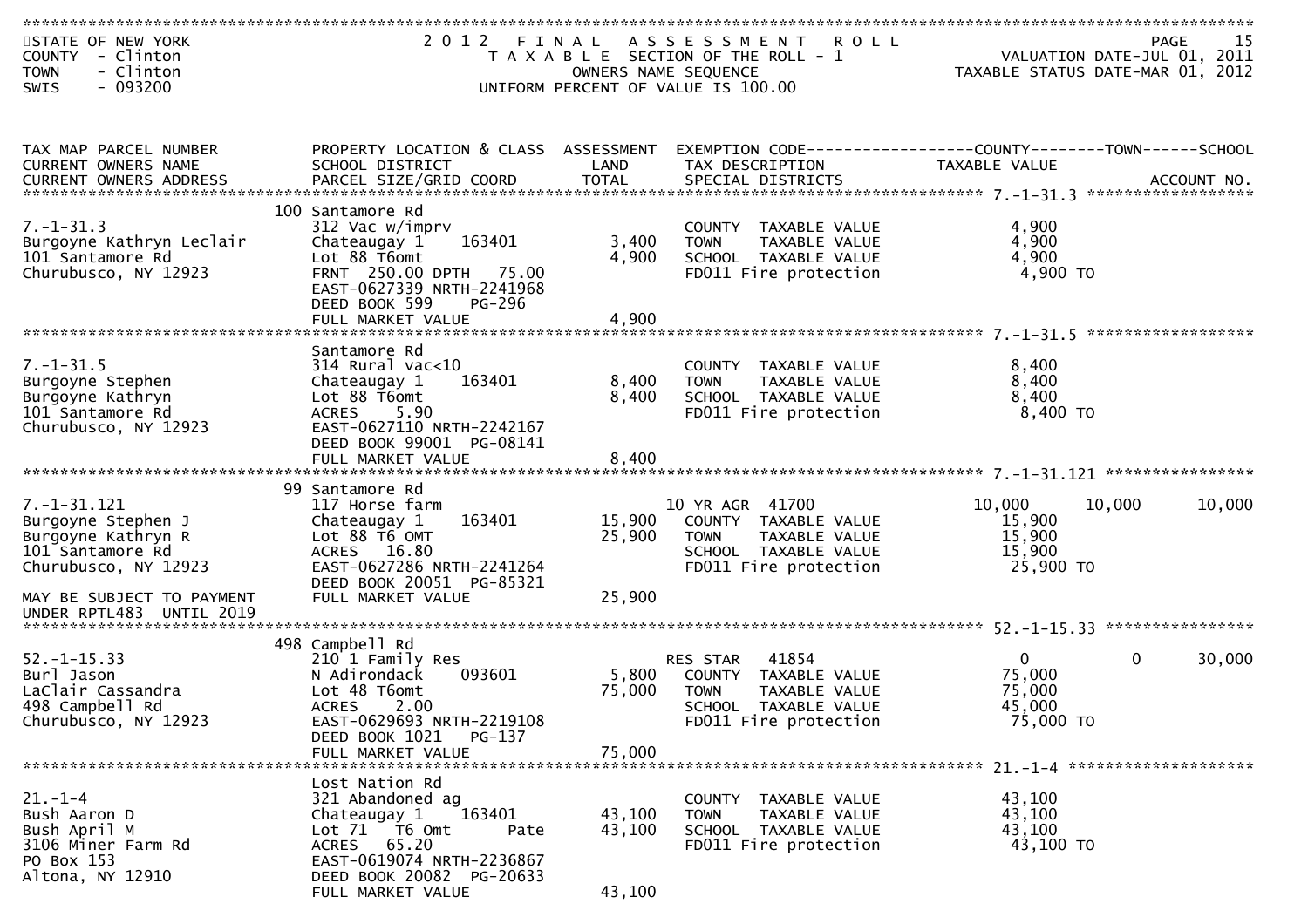| STATE OF NEW YORK<br>COUNTY - Clinton<br>- Clinton<br><b>TOWN</b> |                                                       | OWNERS NAME SEQUENCE | 2012 FINAL ASSESSMENT ROLL<br>T A X A B L E SECTION OF THE ROLL - 1 | PAGE<br>VALUATION DATE-JUL 01, 2011<br>TAXABLE STATUS DATE-MAR 01, 2012 | -16 |
|-------------------------------------------------------------------|-------------------------------------------------------|----------------------|---------------------------------------------------------------------|-------------------------------------------------------------------------|-----|
| $-093200$<br>SWIS                                                 |                                                       |                      | UNIFORM PERCENT OF VALUE IS 100.00                                  |                                                                         |     |
|                                                                   |                                                       |                      |                                                                     |                                                                         |     |
| TAX MAP PARCEL NUMBER                                             | PROPERTY LOCATION & CLASS ASSESSMENT                  |                      |                                                                     | EXEMPTION CODE-----------------COUNTY-------TOWN------SCHOOL            |     |
| CURRENT OWNERS NAME                                               | SCHOOL DISTRICT                                       | LAND                 | TAX DESCRIPTION                                                     | TAXABLE VALUE                                                           |     |
|                                                                   |                                                       |                      |                                                                     |                                                                         |     |
|                                                                   | 574 Ryan Rd                                           |                      |                                                                     |                                                                         |     |
| $67. - 1 - 2.11$<br>Bush Kelly J                                  | 240 Rural res<br>093601<br>N Adirondack               | 35,300               | RES STAR<br>41854<br>COUNTY TAXABLE VALUE                           | $\Omega$<br>30,000<br>$\mathbf{0}$<br>100,000                           |     |
| 1 Looby Rd Apt 8                                                  | Lot 29 & 32 T6 Omt                                    | 100,000              | <b>TOWN</b><br>TAXABLE VALUE                                        | 100,000                                                                 |     |
| Churubusco, NY 12923                                              | ACRES 78.00 BANK<br>080                               |                      | SCHOOL TAXABLE VALUE                                                | 70,000                                                                  |     |
|                                                                   | EAST-0625869 NRTH-2212382                             |                      | FD011 Fire protection                                               | 100,000 TO                                                              |     |
|                                                                   | DEED BOOK 20062 PG-1677<br>FULL MARKET VALUE          | 100,000              |                                                                     |                                                                         |     |
|                                                                   |                                                       |                      |                                                                     |                                                                         |     |
|                                                                   | Clinton Mills Rd                                      |                      |                                                                     |                                                                         |     |
| $25. - 1 - 8$<br>Bush Wade                                        | 920 Priv Hunt/Fi<br>093601<br>N Adirondack            | 40,300               | COUNTY TAXABLE VALUE<br><b>TOWN</b><br>TAXABLE VALUE                | 58,000<br>58,000                                                        |     |
| 1826 Rt 191                                                       | Lot 61 T6 Omt<br>Pate                                 | 58,000               | SCHOOL TAXABLE VALUE                                                | 58,000                                                                  |     |
| West Chazy, NY 12992                                              | ACRES 80.20                                           |                      | FD011 Fire protection                                               | 58,000 TO                                                               |     |
|                                                                   | EAST-0667841 NRTH-2237120<br>DEED BOOK 20021 PG-45060 |                      |                                                                     |                                                                         |     |
|                                                                   | FULL MARKET VALUE                                     | 58,000               |                                                                     |                                                                         |     |
|                                                                   |                                                       |                      |                                                                     |                                                                         |     |
| $66. - 1 - 6.2$                                                   | 422 County Line Rd<br>260 Seasonal res                |                      |                                                                     |                                                                         |     |
| Bushey 50% ownership Ethel                                        | 163401<br>Chateaugay 1                                | 8,300                | COUNTY TAXABLE VALUE<br><b>TOWN</b><br>TAXABLE VALUE                | 21,000<br>21,000                                                        |     |
| Sorrell 50% life estate Abbie Lot 30 T6omt                        |                                                       | 21,000               | SCHOOL TAXABLE VALUE                                                | 21,000                                                                  |     |
| 10 Williams St                                                    | <b>ACRES</b><br>5.10                                  |                      | FD011 Fire protection                                               | 21,000 TO                                                               |     |
| Lyon Mountain, NY 12952                                           | EAST-0620232 NRTH-2211112<br>DEED BOOK 20061 PG-97490 |                      |                                                                     |                                                                         |     |
|                                                                   | FULL MARKET VALUE                                     | 21,000               |                                                                     |                                                                         |     |
|                                                                   |                                                       |                      |                                                                     |                                                                         |     |
| $38.1 - 1 - 56$                                                   | Broad St<br>$314$ Rural vac< $10$                     |                      | COUNTY TAXABLE VALUE                                                | 5,800                                                                   |     |
| Bushey Deborah                                                    | N Adirondack<br>093601                                | 5,800                | TAXABLE VALUE<br><b>TOWN</b>                                        | 5,800                                                                   |     |
| Rabideau Mary                                                     | Lot 66 T6omt                                          | 5,800                | SCHOOL TAXABLE VALUE                                                | 5,800                                                                   |     |
| 9 Summit Dr<br>Churubusco, NY 12922                               | Old Railroad Bed<br><b>ACRES</b><br>2.20              |                      | FD011 Fire protection                                               | 5,800 TO                                                                |     |
|                                                                   | EAST-0639604 NRTH-2231649                             |                      |                                                                     |                                                                         |     |
|                                                                   | DEED BOOK 20102 PG-31949                              |                      |                                                                     |                                                                         |     |
|                                                                   | FULL MARKET VALUE                                     | 5,800                |                                                                     |                                                                         |     |
|                                                                   | 1067 Rt 189                                           |                      |                                                                     |                                                                         |     |
| $8. - 1 - 4$                                                      | 270 Mfg housing                                       |                      | RES STAR<br>41854                                                   | 0<br>30,000<br>0                                                        |     |
| Bushnoe Lloyd P<br>1067 Rt 189                                    | 093601<br>N Adirondack<br>Lot 87 76 0mt               | 4,600<br>30,700      | COUNTY TAXABLE VALUE<br><b>TOWN</b><br>TAXABLE VALUE                | 30,700<br>30,700                                                        |     |
| Churubusco, NY 12923-2320                                         | Pate<br>FRNT 235.00 DPTH 180.00                       |                      | SCHOOL TAXABLE VALUE                                                | 700                                                                     |     |
|                                                                   | EAST-0637645 NRTH-2243263                             |                      | FD011 Fire protection                                               | 30,700 TO                                                               |     |
|                                                                   | DEED BOOK 20041 PG-70202                              |                      |                                                                     |                                                                         |     |
|                                                                   | FULL MARKET VALUE                                     | 30,700               |                                                                     |                                                                         |     |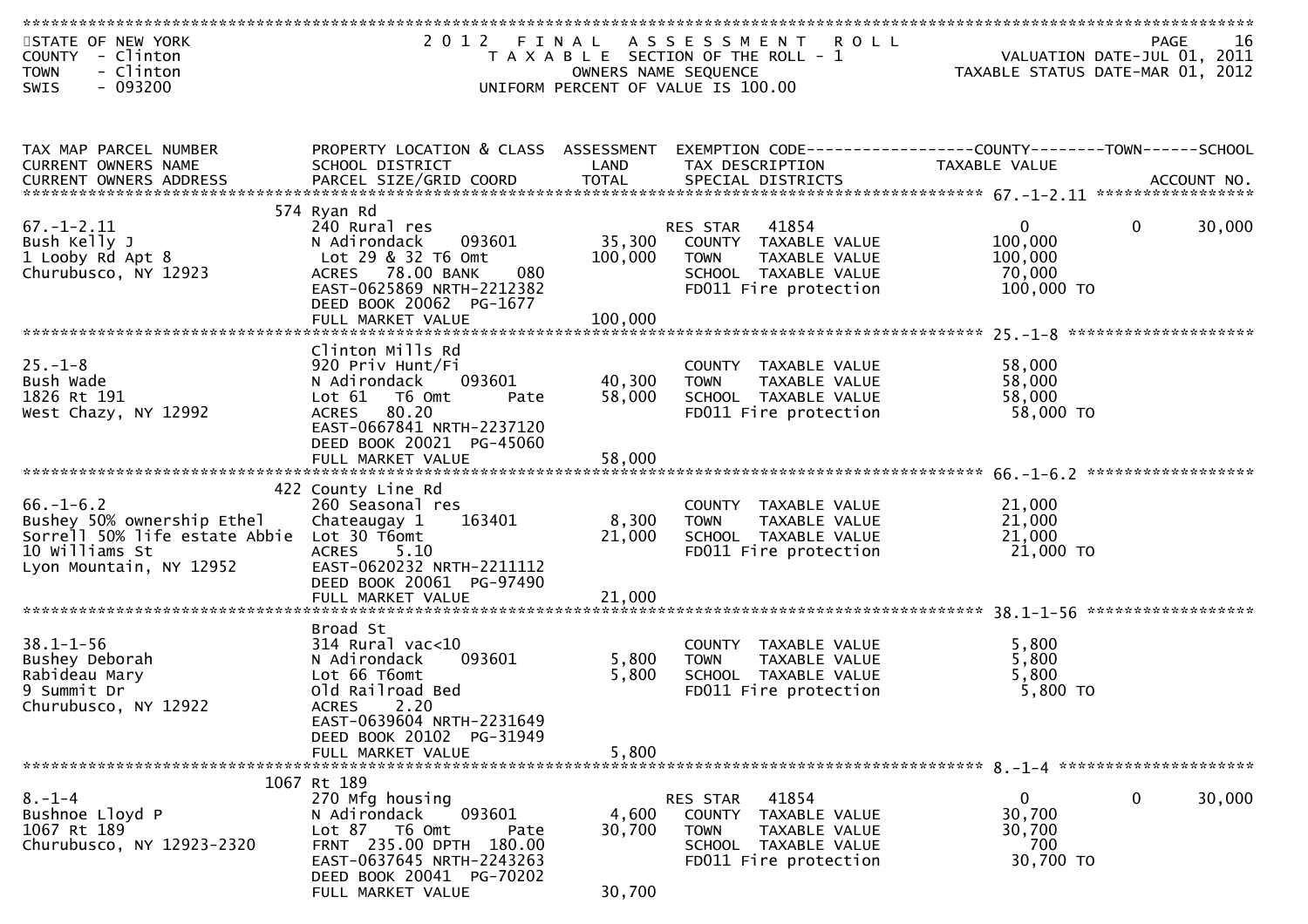| STATE OF NEW YORK<br>COUNTY - Clinton                               |                                                              |                   | 2012 FINAL ASSESSMENT ROLL<br>T A X A B L E SECTION OF THE ROLL - 1 | PAGE<br>VALUATION DATE-JUL 01, 2011                                           | 17     |
|---------------------------------------------------------------------|--------------------------------------------------------------|-------------------|---------------------------------------------------------------------|-------------------------------------------------------------------------------|--------|
| - Clinton<br><b>TOWN</b>                                            |                                                              |                   | OWNERS NAME SEQUENCE                                                | TAXABLE STATUS DATE-MAR 01, 2012                                              |        |
| $-093200$<br><b>SWIS</b>                                            |                                                              |                   | UNIFORM PERCENT OF VALUE IS 100.00                                  |                                                                               |        |
|                                                                     |                                                              |                   |                                                                     |                                                                               |        |
| TAX MAP PARCEL NUMBER<br>CURRENT OWNERS NAME                        | PROPERTY LOCATION & CLASS ASSESSMENT<br>SCHOOL DISTRICT      | LAND              | TAX DESCRIPTION                                                     | EXEMPTION CODE-----------------COUNTY-------TOWN------SCHOOL<br>TAXABLE VALUE |        |
|                                                                     |                                                              |                   |                                                                     |                                                                               |        |
|                                                                     |                                                              |                   |                                                                     |                                                                               |        |
|                                                                     | 148-146 Campbell Rd                                          |                   |                                                                     |                                                                               |        |
| $67. - 1 - 9.3$                                                     | 240 Rural res                                                |                   | RES STAR 41854                                                      | $\mathbf{0}$<br>$\mathbf{0}$                                                  | 30,000 |
| Caivattone Ressieris<br>Attn: Anthony M & Susan Buttar Lot 28 T6omt | 093601<br>N Adirondack                                       | 16,000<br>119,800 | COUNTY TAXABLE VALUE<br><b>TOWN</b><br>TAXABLE VALUE                | 119,800<br>119,800                                                            |        |
| 146 Campbell Rd                                                     | ACRES 12.40                                                  |                   | SCHOOL TAXABLE VALUE                                                | 89,800                                                                        |        |
| Churubusco, NY 12923                                                | EAST-0632144 NRTH-2210733                                    |                   | FD011 Fire protection                                               | 119,800 TO                                                                    |        |
|                                                                     | DEED BOOK 20021 PG-43057                                     |                   |                                                                     |                                                                               |        |
|                                                                     | FULL MARKET VALUE                                            | 119,800           |                                                                     |                                                                               |        |
|                                                                     | Patnode Rd                                                   |                   |                                                                     |                                                                               |        |
| $82 - 2 - 7$                                                        | 321 Abandoned ag                                             |                   | COUNTY TAXABLE VALUE                                                | 26,500                                                                        |        |
| Caldwell Robert                                                     | 093601<br>N Adirondack                                       | 26,500            | TAXABLE VALUE<br><b>TOWN</b>                                        | 26,500                                                                        |        |
| Maloney Joseph                                                      | Lot 28 T6 Omt                                                | 26,500            | SCHOOL TAXABLE VALUE                                                | 26,500                                                                        |        |
| 62 Rick Ln                                                          | ACRES 38.00                                                  |                   | FD011 Fire protection                                               | 26,500 TO                                                                     |        |
| Cortlandt Manor, NY 10567                                           | EAST-0634700 NRTH-2208973<br>PG-585                          |                   |                                                                     |                                                                               |        |
|                                                                     | DEED BOOK 549<br>FULL MARKET VALUE                           | 26,500            |                                                                     |                                                                               |        |
|                                                                     |                                                              |                   |                                                                     |                                                                               |        |
|                                                                     | County Line Rd                                               |                   |                                                                     |                                                                               |        |
| $66. - 1 - 8.23$                                                    | 321 Abandoned ag                                             |                   | COUNTY TAXABLE VALUE                                                | 62,400                                                                        |        |
| Camp Acres LLC                                                      | Chateaugay 1<br>163401<br>Lot 31 T6 Omt                      | 62,400<br>62,400  | <b>TOWN</b><br>TAXABLE VALUE<br>SCHOOL TAXABLE VALUE                | 62,400<br>62,400                                                              |        |
| PO Box 117<br>Milton, VT 05468                                      | ACRES 123.00                                                 |                   | FD011 Fire protection                                               | 62,400 TO                                                                     |        |
|                                                                     | EAST-0620609 NRTH-2212862                                    |                   |                                                                     |                                                                               |        |
|                                                                     | DEED BOOK 20051 PG-84956                                     |                   |                                                                     |                                                                               |        |
|                                                                     | FULL MARKET VALUE                                            | 62,400            |                                                                     |                                                                               |        |
|                                                                     | Town Line Rd                                                 |                   |                                                                     |                                                                               |        |
| $82. -2 - 1.33$                                                     | 321 Abandoned ag                                             |                   | COUNTY TAXABLE VALUE                                                | 13,500                                                                        |        |
| Camp William G                                                      | 163401<br>Chateaugay 1                                       | 13,500            | <b>TOWN</b><br>TAXABLE VALUE                                        | 13,500                                                                        |        |
| Camp Mary Loue                                                      | Lot 29 T6omt                                                 | 13,500            | SCHOOL TAXABLE VALUE                                                | 13,500                                                                        |        |
| 17 W Forest Dr                                                      | ACRES 12.00                                                  |                   | FD011 Fire protection                                               | 13,500 TO                                                                     |        |
| Enfield, CT 06082                                                   | EAST-0627527 NRTH-2207275                                    |                   |                                                                     |                                                                               |        |
|                                                                     | PG-504<br>DEED BOOK 608<br>FULL MARKET VALUE                 | 13,500            |                                                                     |                                                                               |        |
|                                                                     |                                                              |                   |                                                                     |                                                                               |        |
|                                                                     | 26 Broad St                                                  |                   |                                                                     |                                                                               |        |
| $38.1 - 1 - 4$                                                      | 210 1 Family Res                                             |                   | RES STAR<br>41854                                                   | 0<br>0                                                                        | 30,000 |
| Campbell Amy B                                                      | N Adirondack<br>093601                                       | 4,100             | COUNTY TAXABLE VALUE                                                | 65,300                                                                        |        |
| PO Box 24<br>Churubusco, NY 12923                                   | Lot 66<br>T6 Omt<br>Pate<br>82.50 DPTH 260.00<br><b>FRNT</b> | 65,300            | <b>TOWN</b><br>TAXABLE VALUE<br>SCHOOL TAXABLE VALUE                | 65,300<br>35,300                                                              |        |
|                                                                     | 080<br><b>BANK</b>                                           |                   | FD011 Fire protection                                               | 65,300 TO                                                                     |        |
|                                                                     | EAST-0639488 NRTH-2231870                                    |                   |                                                                     |                                                                               |        |
|                                                                     | DEED BOOK 20031 PG-64550                                     |                   |                                                                     |                                                                               |        |
|                                                                     | FULL MARKET VALUE                                            | 65,300            |                                                                     |                                                                               |        |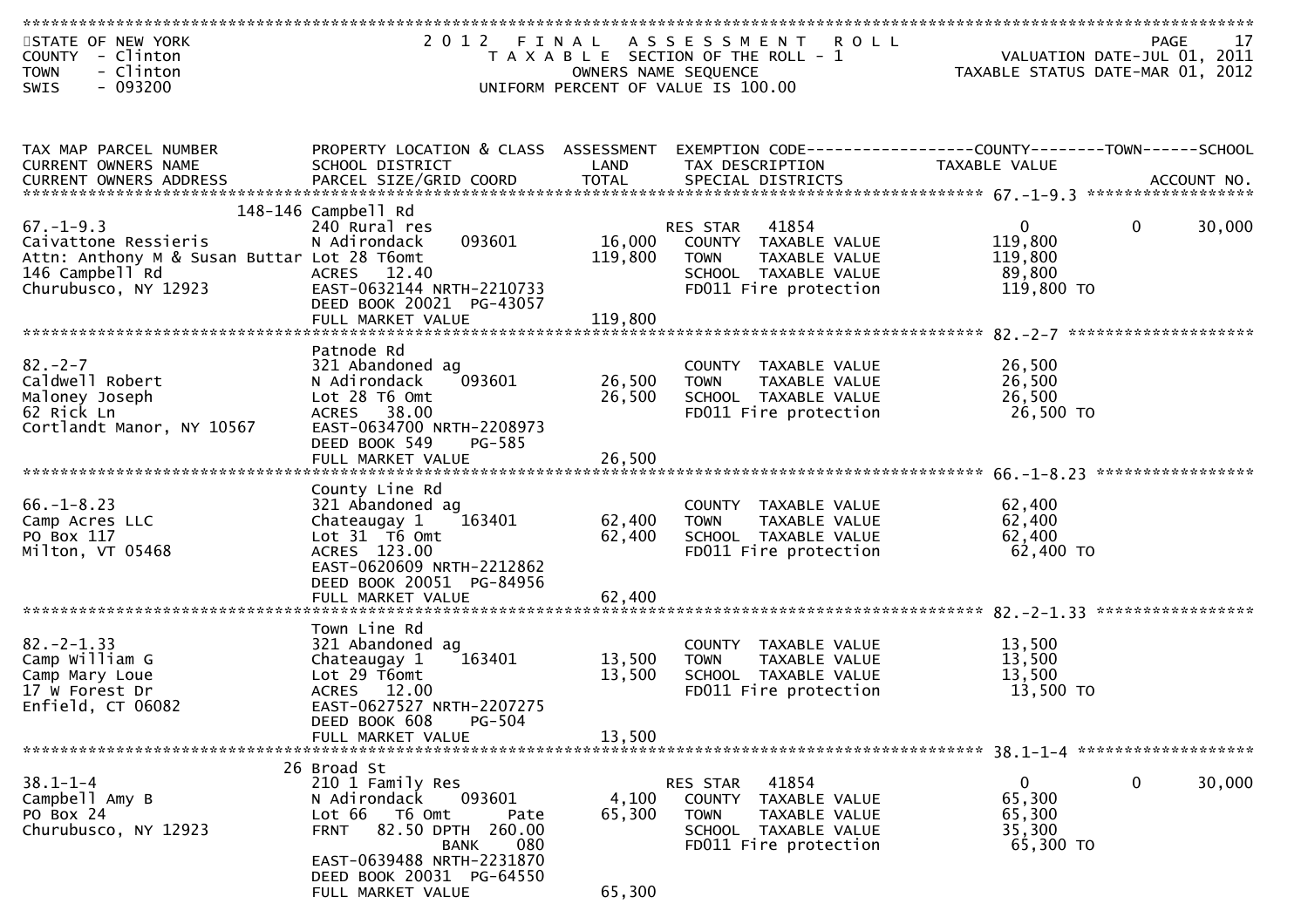| STATE OF NEW YORK<br>COUNTY - Clinton<br>- Clinton<br><b>TOWN</b>                                                  | 2012 FINAL                                                                                                                                                             |                   | A S S E S S M E N T<br><b>ROLL</b><br>T A X A B L E SECTION OF THE ROLL - 1<br>OWNERS NAME SEQUENCE                                                | PAGE 18<br>VALUATION DATE-JUL 01, 2011<br>TAYARLE STATUS BATE 1982<br>TAXABLE STATUS DATE-MAR 01, 2012 |                   | 18                 |
|--------------------------------------------------------------------------------------------------------------------|------------------------------------------------------------------------------------------------------------------------------------------------------------------------|-------------------|----------------------------------------------------------------------------------------------------------------------------------------------------|--------------------------------------------------------------------------------------------------------|-------------------|--------------------|
| $-093200$<br>SWIS                                                                                                  |                                                                                                                                                                        |                   | UNIFORM PERCENT OF VALUE IS 100.00                                                                                                                 |                                                                                                        |                   |                    |
| TAX MAP PARCEL NUMBER<br>CURRENT OWNERS NAME                                                                       | PROPERTY LOCATION & CLASS ASSESSMENT<br>SCHOOL DISTRICT                                                                                                                | LAND              | EXEMPTION CODE-----------------COUNTY--------TOWN------SCHOOL<br>TAX DESCRIPTION                                                                   | TAXABLE VALUE                                                                                          |                   |                    |
|                                                                                                                    |                                                                                                                                                                        |                   |                                                                                                                                                    |                                                                                                        |                   |                    |
| $67. - 1 - 4$<br>Campbell Jane E<br>PO Box 56<br>Churubusco, NY 12923                                              | 327 Gagnier Rd<br>240 Rural res<br>093601<br>N Adirondack<br>Lot 28<br>T6 Omt<br>Pate<br>25.00<br><b>ACRES</b><br>EAST-0634787 NRTH-2212165<br>DEED BOOK 888<br>PG-248 | 18,700<br>134,700 | 41854<br>RES STAR<br>COUNTY TAXABLE VALUE<br><b>TOWN</b><br>TAXABLE VALUE<br>SCHOOL TAXABLE VALUE<br>FD011 Fire protection                         | $\overline{0}$<br>134,700<br>134,700<br>104,700<br>134,700 TO                                          | $\Omega$          | 30,000             |
|                                                                                                                    | FULL MARKET VALUE                                                                                                                                                      | 134,700           |                                                                                                                                                    |                                                                                                        |                   |                    |
|                                                                                                                    |                                                                                                                                                                        |                   |                                                                                                                                                    |                                                                                                        |                   |                    |
| $67. - 1 - 2.6$<br>Campbell John<br>Campbell Annabelle<br>444 Gagnier Rd<br>Churubusco, NY 12923                   | 444 Gagnier Rd<br>210 1 Family Res<br>N Adirondack<br>093601<br>Lot 33 T6omt<br><b>ACRES</b><br>1.10<br>EAST-0631874 NRTH-2213483<br><b>PG-78</b><br>DEED BOOK 907     | 66,000            | AGED COUN 41802<br>41834<br>5,000 SR STAR<br>COUNTY TAXABLE VALUE<br>TAXABLE VALUE<br><b>TOWN</b><br>SCHOOL TAXABLE VALUE<br>FD011 Fire protection | 19,800<br>$\overline{0}$<br>46,200<br>66,000<br>3,800<br>66,000 TO                                     | 0<br>$\mathbf{0}$ | $\Omega$<br>62,200 |
|                                                                                                                    |                                                                                                                                                                        |                   |                                                                                                                                                    |                                                                                                        |                   |                    |
|                                                                                                                    | 332 Campbell Rd                                                                                                                                                        |                   |                                                                                                                                                    |                                                                                                        |                   |                    |
| $67. - 1 - 2.111$<br>Campbell Life Use Irene<br>Campbell Nichols Jane E<br>332 Campbell Rd<br>Churubusco, NY 12923 | 210 1 Family Res<br>093601<br>N Adirondack<br>Lot 33 T6omt<br>FRNT 175.00 DPTH 225.00<br>EAST-0630155 NRTH-2215024<br>DEED BOOK 20112 PG-39822                         | 4,900<br>73,900   | 41834<br>SR STAR<br>COUNTY TAXABLE VALUE<br>TAXABLE VALUE<br><b>TOWN</b><br>SCHOOL TAXABLE VALUE<br>FD011 Fire protection                          | $\mathbf{0}$<br>73,900<br>73,900<br>11,700<br>73,900 TO                                                | $\mathbf{0}$      | 62,200             |
|                                                                                                                    | FULL MARKET VALUE                                                                                                                                                      | 73,900            |                                                                                                                                                    |                                                                                                        |                   |                    |
|                                                                                                                    |                                                                                                                                                                        |                   |                                                                                                                                                    |                                                                                                        |                   |                    |
| $8. - 1 - 3.23$<br>Canton Patrick<br>4627 Chateau Pierrefonds<br>Pierrefonds QC, Canada<br><b>H9K 1L9</b>          | Rt 189<br>$314$ Rural vac<10<br>N Adirondack<br>093601<br>Lot 86 T6omt<br><b>ACRES</b><br>5.40<br>EAST-0637258 NRTH-2244861                                            | 8,500<br>8,500    | COUNTY<br>TAXABLE VALUE<br>TAXABLE VALUE<br><b>TOWN</b><br>SCHOOL TAXABLE VALUE<br>FD011 Fire protection                                           | 8,500<br>8,500<br>8,500<br>8,500 TO                                                                    |                   |                    |
|                                                                                                                    | PG-817<br>DEED BOOK 633<br>FULL MARKET VALUE                                                                                                                           | 8,500             |                                                                                                                                                    |                                                                                                        |                   |                    |
|                                                                                                                    |                                                                                                                                                                        |                   |                                                                                                                                                    |                                                                                                        |                   |                    |
| $21.-1-6.1$<br>Carlisto Michael<br>528 Lost Nation Rd<br>Churubusco, NY 12923                                      | 528 Lost Nation Rd<br>210 1 Family Res<br>163401<br>Chateaugay 1<br>Lot 72 T6 Omt<br>Pate<br>3.70 BANK<br>080<br><b>ACRES</b><br>EAST-0621390 NRTH-2236331             | 7,200<br>43,400   | RES STAR<br>41854<br>COUNTY TAXABLE VALUE<br><b>TOWN</b><br>TAXABLE VALUE<br>SCHOOL TAXABLE VALUE<br>FD011 Fire protection                         | 0<br>43,400<br>43,400<br>13,400<br>43,400 TO                                                           | $\mathbf 0$       | 30,000             |
|                                                                                                                    | DEED BOOK 20011 PG-36572<br>FULL MARKET VALUE                                                                                                                          | 43,400            |                                                                                                                                                    |                                                                                                        |                   |                    |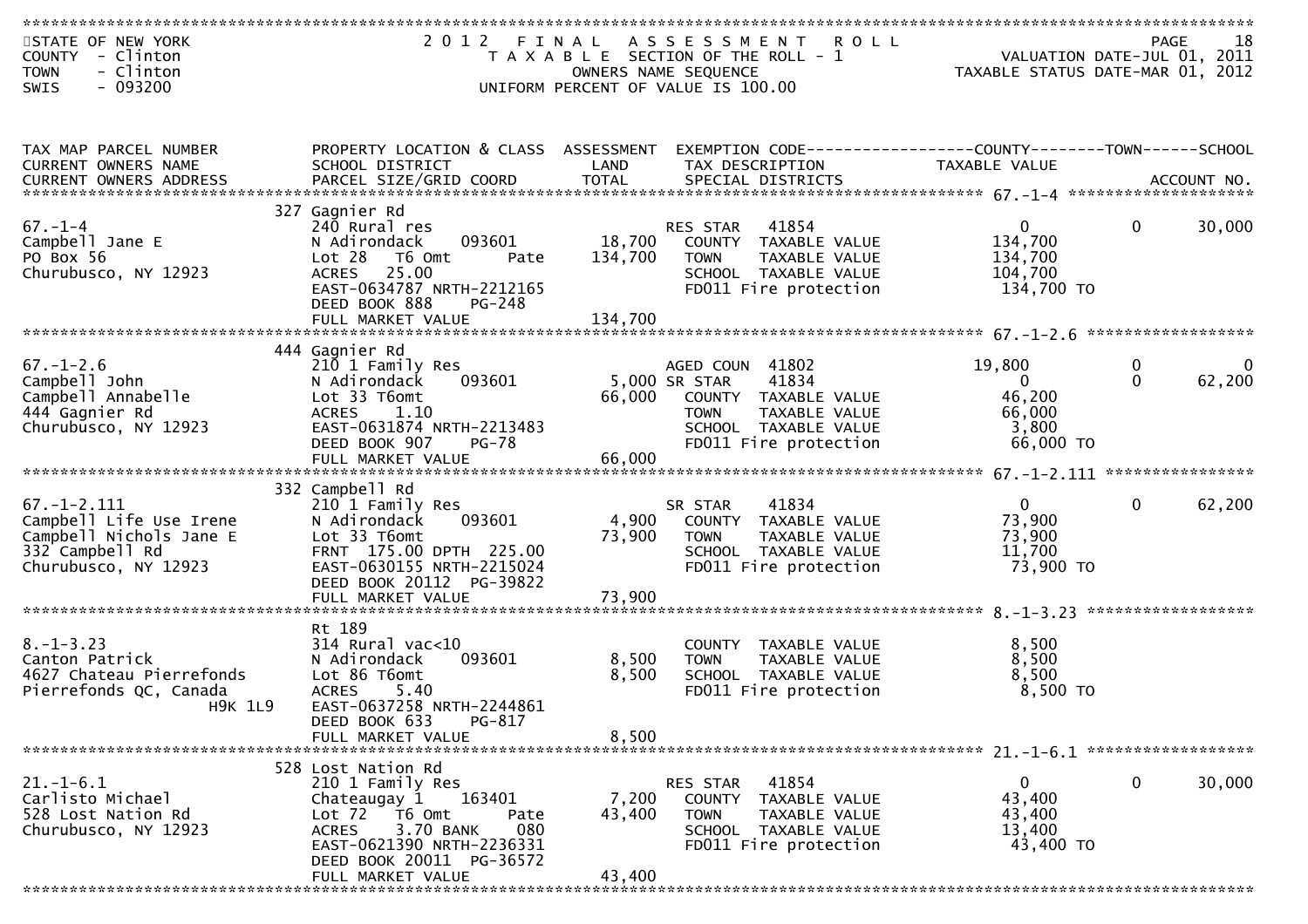| STATE OF NEW YORK<br>COUNTY - Clinton<br>- Clinton<br><b>TOWN</b><br>- 093200<br>SWIS           | 2 0 1 2                                                                                                                                                                         |                         | FINAL ASSESSMENT<br><b>ROLL</b><br>T A X A B L E SECTION OF THE ROLL - 1<br>OWNERS NAME SEQUENCE<br>UNIFORM PERCENT OF VALUE IS 100.00 |                                             | 19<br>PAGE                        |
|-------------------------------------------------------------------------------------------------|---------------------------------------------------------------------------------------------------------------------------------------------------------------------------------|-------------------------|----------------------------------------------------------------------------------------------------------------------------------------|---------------------------------------------|-----------------------------------|
| TAX MAP PARCEL NUMBER<br>CURRENT OWNERS NAME                                                    | PROPERTY LOCATION & CLASS ASSESSMENT EXEMPTION CODE----------------COUNTY-------TOWN------SCHOOL<br>SCHOOL DISTRICT                                                             | LAND                    | TAX DESCRIPTION                                                                                                                        | TAXABLE VALUE                               |                                   |
|                                                                                                 |                                                                                                                                                                                 |                         |                                                                                                                                        |                                             |                                   |
| $68. - 1 - 8.3$<br>Carr John William<br>Carr Donna W<br>PO Box 74<br>Ellenburg Center, NY 12934 | Rt 11<br>312 Vac w/imprv<br>N Adirondack<br>093601<br>Lot 26 T6 Omt<br>Pate<br>FRNT 313.70 DPTH 76.49<br>EAST-0644330 NRTH-2213800<br>DEED BOOK 20072 PG-6530                   | 3,400<br>7,400          | COUNTY TAXABLE VALUE<br>COUNTY TAXABLE VALUE<br>TOWN     TAXABLE VALUE<br>SCHOOL   TAXABLE VALUE<br>FD011 Fire protection              | 7,400<br>7,400<br>7,400<br>7,400 TO         |                                   |
|                                                                                                 |                                                                                                                                                                                 |                         |                                                                                                                                        |                                             |                                   |
|                                                                                                 |                                                                                                                                                                                 |                         |                                                                                                                                        |                                             |                                   |
| $68.-1-2.22$<br>Cassani Anthony<br>Cassani Jean<br>Cassani Jean<br>Cassani Jean                 | 6601 Rt 11<br>260 Seasonal res<br>093601<br>N Adirondack<br>Lot 34 T6omt<br>ACRES 179.00<br>EAST-0638603 NRTH-2216986<br>DEED BOOK 20021 PG-44003                               | 75,200 TOWN             | COUNTY TAXABLE VALUE<br>75,200 TOWN TAXABLE VALUE<br>111,300 SCHOOL TAXABLE VALUE<br>FD011 Fire protection                             | 111,300<br>111,300<br>111,300<br>111,300 TO |                                   |
|                                                                                                 | FULL MARKET VALUE                                                                                                                                                               | 111,300                 |                                                                                                                                        |                                             |                                   |
| $7. - 1 - 10.2$<br>Casselman Mary Lynn<br>559 Frontier Rd<br>Churubusco, NY 12923               | 559 Frontier Rd<br>311 Res vac land<br>163401<br>Chateaugay 1<br>Lot 88 T6omt<br>FRNT 150.00 DPTH 162.00<br>EAST-0628112 NRTH-2246027<br>DEED BOOK 923<br>PG-241                | 4,300<br>4,300          | COUNTY TAXABLE VALUE<br>COUNTY TAXABLE VALUE<br>TOWN - TAXABLE VALUE<br>SCHOOL <sub>-</sub> TAXABLE VALUE<br>FD011 Fire protection     | 4,300<br>4,300<br>4,300<br>4,300 TO         |                                   |
|                                                                                                 |                                                                                                                                                                                 |                         |                                                                                                                                        |                                             |                                   |
| $82 - 2 - 1.34$<br>Caswell Casey A                                                              | 338/340 Ryan Rd<br>210 1 Family Res                                                                                                                                             |                         | 88 PCT OF VALUE USED FOR EXEMPTION PURPOSES<br>WARNONALL 41121<br>41854                                                                | 16,988<br>12,000<br>$\mathbf{0}$            | $\mathbf 0$<br>30,000<br>$\Omega$ |
| Caswell Kathleen I<br>PO Box 753<br>Chateaugay, NY 12920                                        | Lot 29 T6omt<br><b>ACRES</b><br>9.80<br>EAST-0625386 NRTH-2206967<br>DEED BOOK 1006 PG-166<br>FULL MARKET VALUE                                                                 | 128,700                 | 128,700 COUNTY TAXABLE VALUE<br><b>TOWN</b><br>TAXABLE VALUE<br>SCHOOL TAXABLE VALUE<br>FD011 Fire protection                          | 111,712<br>116,700<br>98,700<br>128,700 TO  |                                   |
|                                                                                                 |                                                                                                                                                                                 |                         |                                                                                                                                        |                                             |                                   |
| $82 - 2 - 1.381$<br>Caswell Casey A<br>340 Ryan Rd<br>PO Box 753<br>Chateaugay, NY 12920        | Number 5 Rd<br>314 Rural vac<10<br>Chateaugay 1<br>163401<br>Lot 29 T6omt<br>4.30<br><b>ACRES</b><br>EAST-0625991 NRTH-2206985<br>DEED BOOK 20051 PG-84688<br>FULL MARKET VALUE | 7,600<br>7,600<br>7,600 | COUNTY TAXABLE VALUE<br><b>TOWN</b><br>TAXABLE VALUE<br>SCHOOL TAXABLE VALUE<br>FD011 Fire protection                                  | 7,600<br>7,600<br>7,600<br>7,600 TO         |                                   |
|                                                                                                 |                                                                                                                                                                                 |                         |                                                                                                                                        |                                             |                                   |
| STATE OF NEW YORK                                                                               | 2 0 1 2                                                                                                                                                                         |                         | FINAL ASSESSMENT<br><b>ROLL</b>                                                                                                        |                                             | 20<br><b>PAGE</b>                 |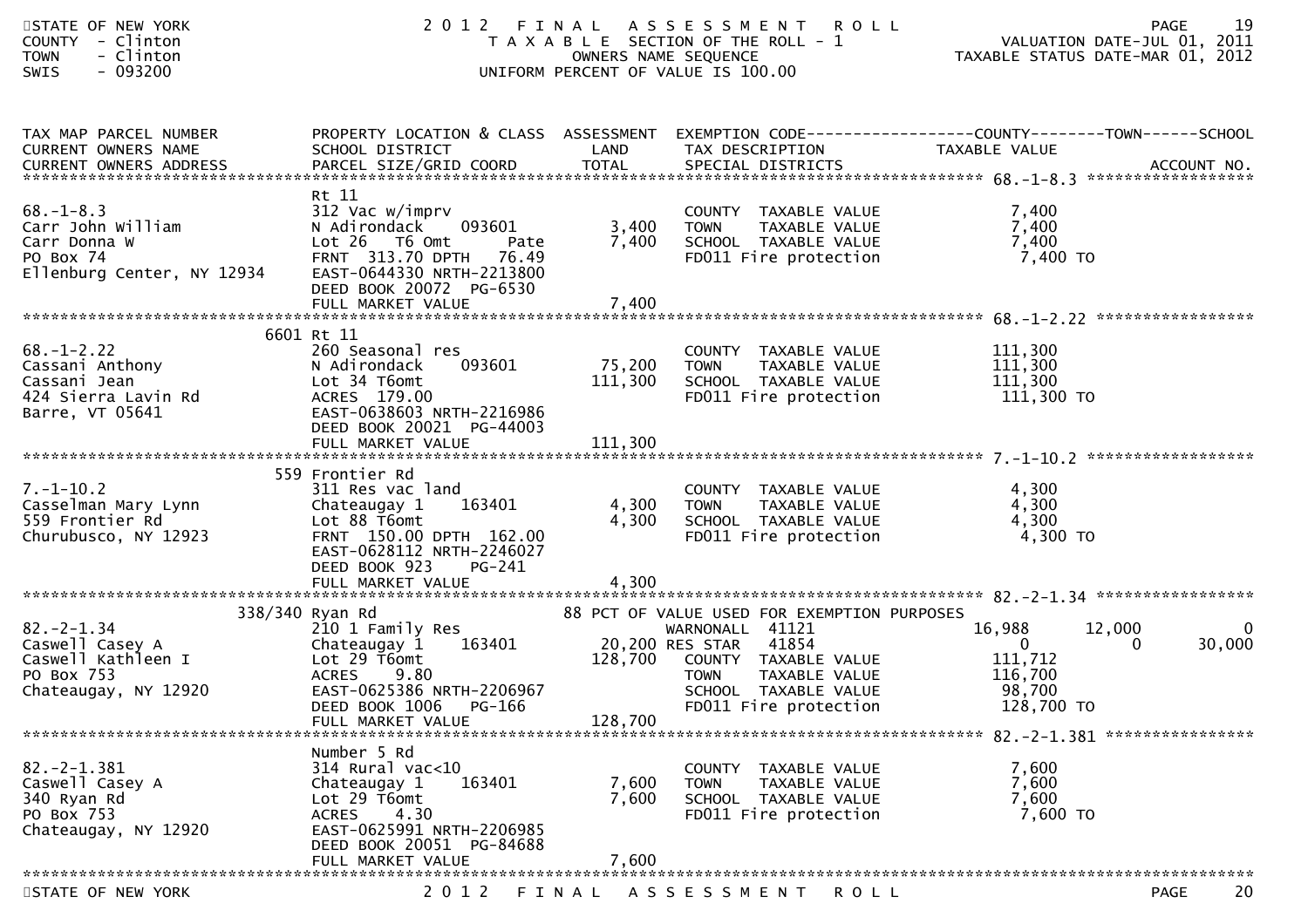| <b>COUNTY</b> |   | Clinton |
|---------------|---|---------|
| <b>TOWN</b>   | - | Clinton |
| $C \cup T C$  |   | www.    |

| TAX MAP PARCEL NUMBER<br><b>CURRENT OWNERS NAME</b>                                                           | SCHOOL DISTRICT                                                                                                                                                                  | PROPERTY LOCATION & CLASS ASSESSMENT EXEMPTION CODE---<br>LAND<br>TAX DESCRIPTION                                                                     | --------------COUNTY--------TOWN------SCHOOL<br>TAXABLE VALUE                                                           |
|---------------------------------------------------------------------------------------------------------------|----------------------------------------------------------------------------------------------------------------------------------------------------------------------------------|-------------------------------------------------------------------------------------------------------------------------------------------------------|-------------------------------------------------------------------------------------------------------------------------|
| <b>CURRENT OWNERS ADDRESS</b>                                                                                 | PARCEL SIZE/GRID COORD                                                                                                                                                           | <b>TOTAL</b><br>SPECIAL DISTRICTS                                                                                                                     | ACCOUNT NO.                                                                                                             |
|                                                                                                               |                                                                                                                                                                                  |                                                                                                                                                       |                                                                                                                         |
| $21. - 1 - 13$<br>Cavaleri Gerald G<br>Cavaleri Frank<br>3221 The Boulevard<br>Westmount QC, Canada<br>H3Y1S4 | Lost Nation Rd<br>321 Abandoned ag<br>N Adirondack<br>093601<br>Lot 69<br>T6 Omt<br>Pate<br>35.00<br><b>ACRES</b><br>EAST-0623323 NRTH-2233047<br>DEED BOOK 613<br><b>PG-276</b> | COUNTY TAXABLE VALUE<br>25,000<br>TAXABLE VALUE<br><b>TOWN</b><br>25,000<br>SCHOOL TAXABLE VALUE<br>FD011 Fire protection                             | 25,000<br>25,000<br>25,000<br>25,000 TO                                                                                 |
|                                                                                                               | FULL MARKET VALUE                                                                                                                                                                | 25,000                                                                                                                                                |                                                                                                                         |
|                                                                                                               | 6111 Rt 11                                                                                                                                                                       | 77 PCT OF VALUE USED FOR EXEMPTION PURPOSES                                                                                                           |                                                                                                                         |
| $69. - 1 - 10$<br>Cayea Terry A<br>Cayea Margaret<br>6111 Rt 11<br>Ellenburg Center, NY 12934                 | 240 Rural res<br>093601<br>N Adirondack<br>Lot $25$<br>T6 Omt<br>Pate<br><b>ACRES</b><br>21.20<br>EAST-0649786 NRTH-2210323<br>DEED BOOK 565<br>PG-647                           | WARCOMALL 41131<br>18,700 WARDISALL 41141<br>41854<br>60,300 RES STAR<br>COUNTY TAXABLE VALUE<br>TAXABLE VALUE<br><b>TOWN</b><br>SCHOOL TAXABLE VALUE | 11.608<br>11,608<br>0<br>2,322<br>2,322<br>$\Omega$<br>$\mathbf{0}$<br>30,000<br>$\bf{0}$<br>46,370<br>46,370<br>30,300 |
|                                                                                                               |                                                                                                                                                                                  |                                                                                                                                                       |                                                                                                                         |
| $69. - 1 - 12$<br>Cayea Terry A<br>Cayea Margaret<br>6111 Rt 11<br>Ellenburg Center, NY 12934                 | Rt 11<br>321 Abandoned ag<br>093601<br>N Adirondack<br>Lot <sub>25</sub><br>T6 Omt<br>Pate<br>11.80<br><b>ACRES</b><br>EAST-0648882 NRTH-2211030<br>DEED BOOK 565<br>PG-647      | COUNTY TAXABLE VALUE<br>12,000<br><b>TOWN</b><br>TAXABLE VALUE<br>12,000<br>SCHOOL TAXABLE VALUE<br>FD011 Fire protection                             | 12,000<br>12,000<br>12,000<br>$12,000$ TO                                                                               |
|                                                                                                               | FULL MARKET VALUE                                                                                                                                                                | 12,000                                                                                                                                                |                                                                                                                         |
|                                                                                                               |                                                                                                                                                                                  |                                                                                                                                                       |                                                                                                                         |
| $54. - 2 - 9$<br>Cerbone Joseph A<br>Cerbone Rose R<br>107 Tocco Pl Apt B<br>Yonkers, NY 10704                | Lafrancis Rd<br>321 Abandoned ag<br>N Adirondack<br>093601<br>Lot 37 T6 Omt<br>Survey Map 20061/99069 Lo<br>ACRES 40.00<br>EAST-0652778 NRTH-2220096                             | COUNTY TAXABLE VALUE<br>27,500<br><b>TOWN</b><br>TAXABLE VALUE<br>27,500<br>SCHOOL TAXABLE VALUE<br>FD011 Fire protection                             | 27,500<br>27,500<br>27,500<br>27,500 TO                                                                                 |
|                                                                                                               | DEED BOOK 20062 PG-519                                                                                                                                                           |                                                                                                                                                       |                                                                                                                         |
|                                                                                                               | FULL MARKET VALUE                                                                                                                                                                | 27,500                                                                                                                                                |                                                                                                                         |
|                                                                                                               | 443 Ryan Rd                                                                                                                                                                      |                                                                                                                                                       |                                                                                                                         |
| $82 - 2 - 1.8$<br>Chapman Bryan S<br>443 Ryan Rd<br>Churubusco, NY 12923                                      | 240 Rural res<br>163401<br>Chateaugay 1<br>Lot 30 T6omt<br>ACRES 10.00 BANK<br>020<br>EAST-0624155 NRTH-2208706<br>DEED BOOK 99001 PG-09316                                      | 41854<br>RES STAR<br>9,500<br>COUNTY TAXABLE VALUE<br>90,500<br><b>TOWN</b><br>TAXABLE VALUE<br>SCHOOL TAXABLE VALUE<br>FD011 Fire protection         | $\mathbf 0$<br>30,000<br>$\Omega$<br>90,500<br>90,500<br>60.500<br>90,500 TO                                            |
|                                                                                                               | FULL MARKET VALUE                                                                                                                                                                | 90,500                                                                                                                                                |                                                                                                                         |
| STATE OF NEW YORK                                                                                             | 2 0 1 2                                                                                                                                                                          | ASSESSMENT<br>FINAL<br><b>ROLL</b>                                                                                                                    | 21<br><b>PAGE</b>                                                                                                       |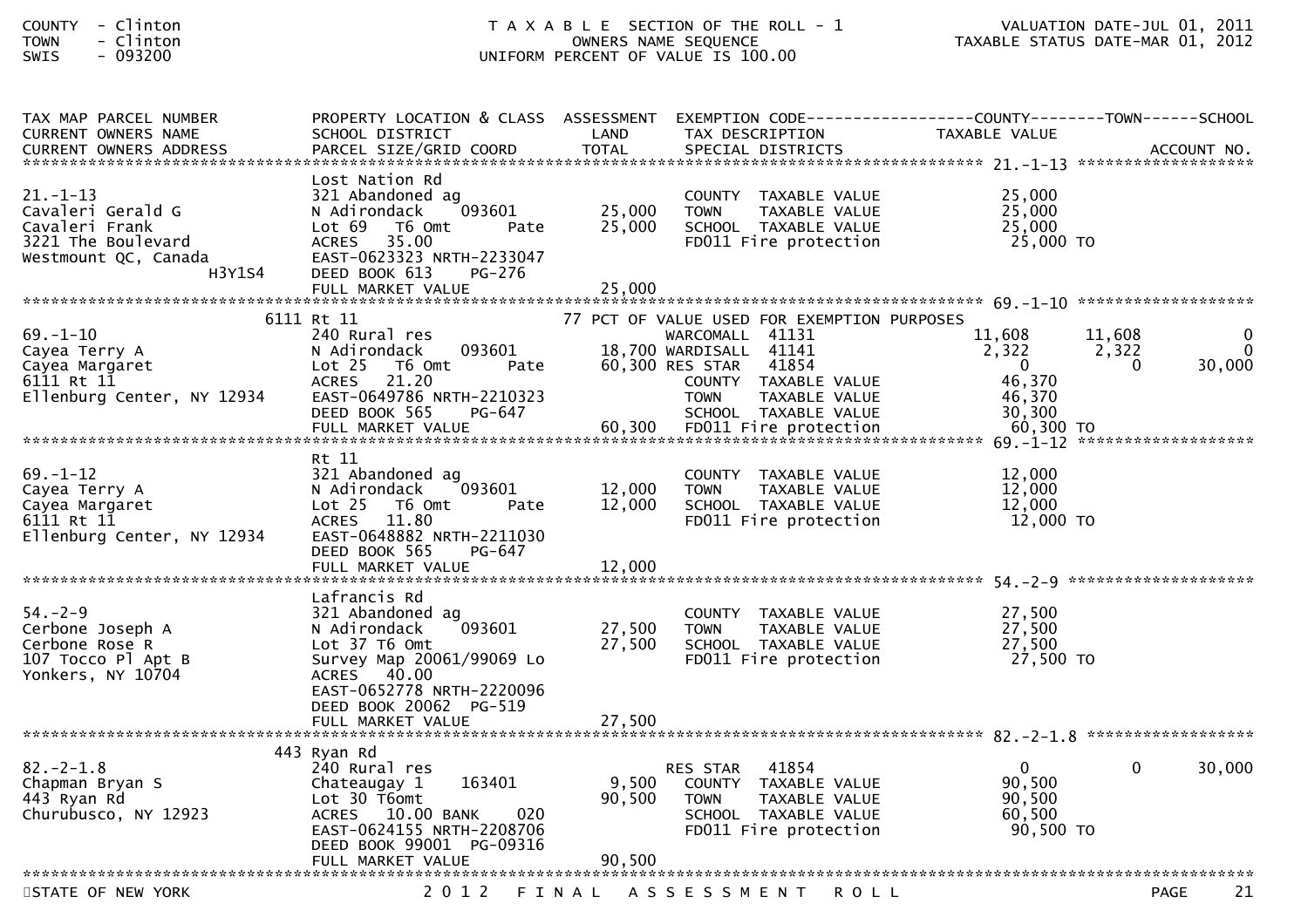| COUNTY        | Clinton |
|---------------|---------|
| <b>TOWN</b>   | Clinton |
| $\sim$ $\sim$ |         |

| TAX MAP PARCEL NUMBER<br><b>CURRENT OWNERS NAME</b>                                                                       | PROPERTY LOCATION & CLASS ASSESSMENT EXEMPTION CODE----------------COUNTY-------TOWN------SCHOOL<br>SCHOOL DISTRICT                                                    | LAND                    | TAX DESCRIPTION                                                                                                            | TAXABLE VALUE                                           |             |        |
|---------------------------------------------------------------------------------------------------------------------------|------------------------------------------------------------------------------------------------------------------------------------------------------------------------|-------------------------|----------------------------------------------------------------------------------------------------------------------------|---------------------------------------------------------|-------------|--------|
|                                                                                                                           |                                                                                                                                                                        |                         |                                                                                                                            |                                                         |             |        |
| $38.1 - 1 - 12$<br>Charette Arthur<br>Charette Ann T<br>Main St Box 55<br>Churubusco, NY 12923                            | 34 Smith St<br>210 1 Family Res<br>N Adirondack<br>093601<br>Lot 66  T6 0mt<br>Pate<br>FRNT 102.00 DPTH 284.40<br>EAST-0640340 NRTH-2231674<br>DEED BOOK 709<br>PG-316 | 4,600<br>58,500         | 41854<br>RES STAR<br>COUNTY TAXABLE VALUE<br><b>TOWN</b><br>TAXABLE VALUE<br>SCHOOL TAXABLE VALUE<br>FD011 Fire protection | $\mathbf{0}$<br>58,500<br>58,500<br>28,500<br>58,500 TO | $\Omega$    | 30,000 |
| $22. - 1 - 21$<br>Cheney Shawn<br>10 Broadway St<br>Swanton, VT 05488                                                     | Santamore Rd<br>321 Abandoned ag<br>163401<br>Chateaugay 1<br>Lot 88 T6 Omt<br>ACRES 25.00<br>EAST-0628075 NRTH-2238214<br>DEED BOOK 20092 PG-24984                    | 9,800<br>9,800<br>9,800 | COUNTY TAXABLE VALUE<br>TAXABLE VALUE<br><b>TOWN</b><br>SCHOOL TAXABLE VALUE<br>FD011 Fire protection                      | 9,800<br>9,800<br>9,800<br>$9,800$ TO                   |             |        |
|                                                                                                                           |                                                                                                                                                                        |                         |                                                                                                                            |                                                         |             |        |
| $82. -2 - 1.11$<br>Cheng Kee Shun<br>302 No 5 Rd<br>Chateaugay, NY 12920                                                  | 302 Number 5 Rd<br>270 Mfg housing<br>163401<br>Chateaugay 1<br>Lot 30 T6omt<br><b>ACRES</b><br>7.80<br>EAST-0623463 NRTH-2206510<br>DEED BOOK 20082 PG-14586          | 9,800<br>45,000         | COUNTY TAXABLE VALUE<br><b>TOWN</b><br>TAXABLE VALUE<br>SCHOOL TAXABLE VALUE<br>FD011 Fire protection                      | 45,000<br>45,000<br>45,000<br>45,000 TO                 |             |        |
|                                                                                                                           |                                                                                                                                                                        |                         |                                                                                                                            |                                                         |             |        |
| $10. -1 - 1.1$<br>Churubusco Lodge Inc<br>Attn: Mortgage Services Inc<br>350 Main St Apt 100<br>Burlington, VT 05401-3413 | Soucia Rd<br>321 Abandoned ag<br>N Adirondack<br>093601<br>Lot 79-80-81-82 T6omt<br>ACRES 1275.00<br>EAST-0665983 NRTH-2245008<br>DEED BOOK 1002<br><b>PG-78</b>       | 272,700<br>272,700      | COUNTY TAXABLE VALUE<br>TAXABLE VALUE<br><b>TOWN</b><br>SCHOOL TAXABLE VALUE<br>FD011 Fire protection                      | 272,700<br>272,700<br>272.700<br>272,700 TO             |             |        |
|                                                                                                                           |                                                                                                                                                                        |                         |                                                                                                                            |                                                         |             |        |
| $53. - 1 - 19.25$<br>Ciavattone Joseph N<br>15689 Gaucher<br>Pierre Fonds QC, Canada<br><b>H9H4C2</b>                     | 6825 Rt 11<br>270 Mfg housing<br>093601<br>N Adirondack<br>Lot 47 T6omt<br>ACRES 5.00<br>EAST-0635993 NRTH-2220630<br>DEED BOOK 20021 PG-43013                         | 7,800<br>36,400         | COUNTY TAXABLE VALUE<br><b>TOWN</b><br>TAXABLE VALUE<br>SCHOOL TAXABLE VALUE<br>FD011 Fire protection                      | 36,400<br>36,400<br>36,400<br>36,400 TO                 |             |        |
|                                                                                                                           |                                                                                                                                                                        |                         |                                                                                                                            |                                                         |             |        |
| STATE OF NEW YORK<br>COUNTY - Clinton                                                                                     |                                                                                                                                                                        |                         | 2012 FINAL ASSESSMENT ROLL<br>T A X A B L E SECTION OF THE ROLL - 1                                                        | VALUATION DATE-JUL 01, 2011                             | <b>PAGE</b> | 22     |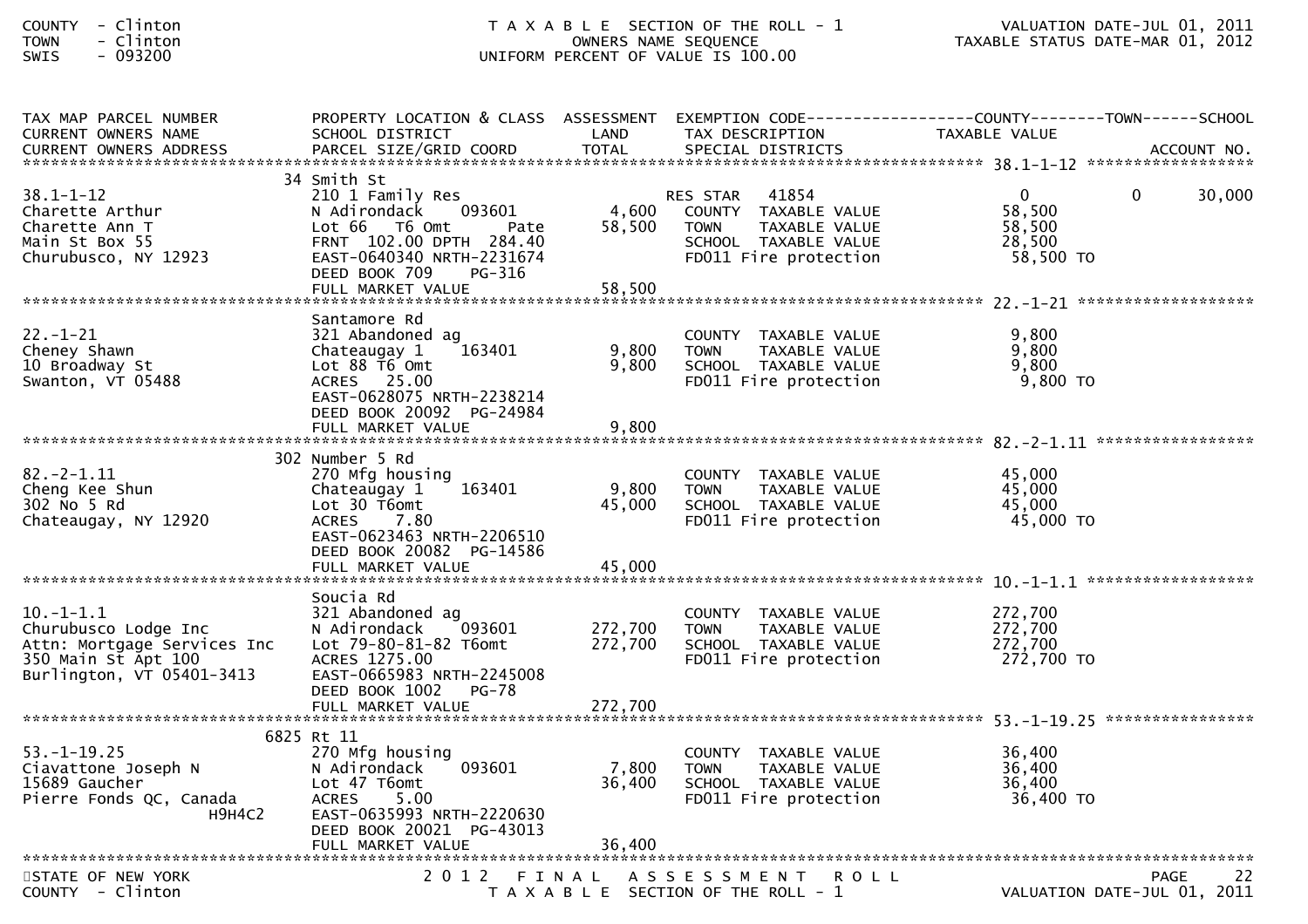# TOWN - Clinton OWNERS NAME SEQUENCE TAXABLE STATUS DATE-MAR 01, 2012SWIS - 093200 UNIFORM PERCENT OF VALUE IS 100.00

| TAX MAP PARCEL NUMBER<br><b>CURRENT OWNERS NAME</b><br><b>CURRENT OWNERS ADDRESS</b>                        | SCHOOL DISTRICT<br>PARCEL SIZE/GRID COORD                                                                                                                                                             | LAND<br><b>TOTAL</b>       | TAX DESCRIPTION<br>SPECIAL DISTRICTS                                                                                                                                                                          | PROPERTY LOCATION & CLASS ASSESSMENT EXEMPTION CODE----------------COUNTY-------TOWN------SCHOOL<br>TAXABLE VALUE | ACCOUNT NO.        |
|-------------------------------------------------------------------------------------------------------------|-------------------------------------------------------------------------------------------------------------------------------------------------------------------------------------------------------|----------------------------|---------------------------------------------------------------------------------------------------------------------------------------------------------------------------------------------------------------|-------------------------------------------------------------------------------------------------------------------|--------------------|
| $38.1 - 1 - 45$<br>Clark William<br>Clark Bertha<br>c/o Heather Miller<br>PO Box 58<br>Churubusco, NY 12923 | 11 Smith St<br>220 2 Family Res<br>093601<br>N Adirondack<br>T6 Omt<br>Lot 66<br>Pate<br><b>ACRES</b><br>1.00<br>EAST-0640034 NRTH-2231068<br>DEED BOOK 20061 PG-91439                                |                            | WARCOMALL 41131<br>5,000 AGED COUN 41802<br>58,600 SR STAR<br>41834<br>COUNTY TAXABLE VALUE<br><b>TOWN</b><br>TAXABLE VALUE<br>SCHOOL TAXABLE VALUE                                                           | 14,650<br>14,650<br>6,593<br>0<br>$\Omega$<br>$\overline{0}$<br>37,357<br>43,950<br>$\overline{0}$                | $\Omega$<br>58,600 |
| $25. - 1 - 13.1$<br>Cole Dennis H<br>Cole Patricia<br>478 Clinton Mills Rd<br>Ellenburg Depot, NY 12935     | 478 Clinton Mills Rd<br>270 Mfg housing<br>093601<br>N Adirondack<br>Lot 63  T6 Omt<br>Pate<br>FRNT 289.00 DPTH 144.00<br>EAST-0660246 NRTH-2233615<br>DEED BOOK 658<br>$PG-328$<br>FULL MARKET VALUE | 4,600<br>20,000<br>20,000  | 41854<br>RES STAR<br>COUNTY TAXABLE VALUE<br><b>TOWN</b><br>TAXABLE VALUE<br>SCHOOL TAXABLE VALUE<br>FD011 Fire protection                                                                                    | $\Omega$<br>$\Omega$<br>20,000<br>20,000<br>- 0<br>20,000 TO                                                      | 20,000             |
| $24. - 1 - 4$<br>Cole Life Use Florence<br>Cole Richard A<br>822 Hayford Rd<br>Champlain, NY 12919          | 584 Clinton Mills Rd<br>210 1 Family Res<br>093601<br>N Adirondack<br>Lot 63<br>T6 Omt<br>Pate<br><b>ACRES</b><br>4.00<br>EAST-0657819 NRTH-2233459<br>DEED BOOK 889<br>$PG-50$                       |                            | 97 PCT OF VALUE USED FOR EXEMPTION PURPOSES<br>41101<br><b>VETERANS</b><br>41801<br>7,400 AGED C&T<br>71,300 SR STAR<br>41834<br>COUNTY TAXABLE VALUE<br>TAXABLE VALUE<br><b>TOWN</b><br>SCHOOL TAXABLE VALUE | 1,600<br>1,600<br>33,805<br>33,805<br>$\mathbf{0}$<br>$\Omega$<br>35,895<br>35,895<br>9,100                       | $\Omega$<br>62,200 |
| $39. - 1 - 2$<br>Cole Richard<br>Fayette Hugh<br>822 Hayford Rd<br>Champlain, NY 12919                      | Clinton Mills Rd<br>321 Abandoned ag<br>093601<br>N Adirondack<br>Lot 57 T6 Omt<br>Pate<br>ACRES 940.00<br>EAST-0657145 NRTH-2232119<br>DEED BOOK 20021 PG-49704                                      | 194,600<br>194,600         | COUNTY TAXABLE VALUE<br>TAXABLE VALUE<br><b>TOWN</b><br>SCHOOL TAXABLE VALUE<br>FD011 Fire protection                                                                                                         | 194,600<br>194,600<br>194,600<br>194,600 TO                                                                       |                    |
| $24. - 1 - 3.21$<br>Cole Richard A<br>822 Hayford Rd<br>Champlain, NY 12919                                 | Clinton Mills Rd<br>920 Priv Hunt/Fi<br>093601<br>N Adirondack<br>Lot 63 T6omt<br>ACRES 231.50<br>EAST-0657123 NRTH-2235731<br>DEED BOOK 889<br>PG-56<br>FULL MARKET VALUE                            | 85,900<br>85,900<br>85,900 | COUNTY TAXABLE VALUE<br><b>TOWN</b><br>TAXABLE VALUE<br>SCHOOL TAXABLE VALUE<br>FD011 Fire protection                                                                                                         | 85,900<br>85,900<br>85,900<br>85,900 TO                                                                           |                    |
| STATE OF NEW YORK<br>COUNTY - Clinton<br>- Clinton<br><b>TOWN</b>                                           |                                                                                                                                                                                                       |                            | 2012 FINAL ASSESSMENT<br><b>ROLL</b><br>T A X A B L E SECTION OF THE ROLL - 1<br>OWNERS NAME SEQUENCE                                                                                                         | VALUATION DATE-JUL 01, 2011<br>TAXABLE STATUS DATE-MAR 01, 2012                                                   | 23<br><b>PAGE</b>  |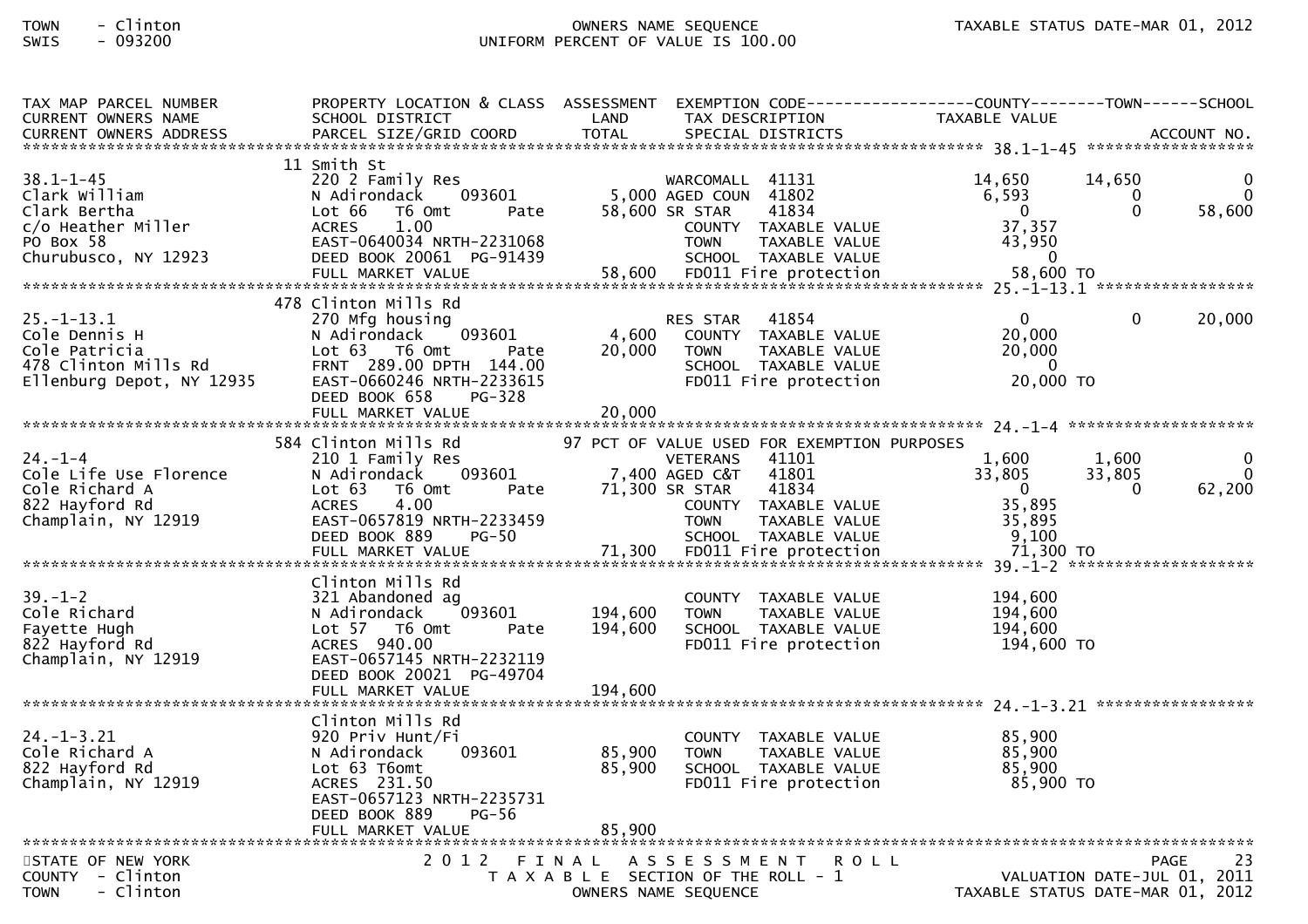| TAX MAP PARCEL NUMBER                                                                                                                  | PROPERTY LOCATION & CLASS ASSESSMENT EXEMPTION CODE----------------COUNTY-------TOWN------SCHOOL |                                         |                                                                                                                                    |                                  |                                        |
|----------------------------------------------------------------------------------------------------------------------------------------|--------------------------------------------------------------------------------------------------|-----------------------------------------|------------------------------------------------------------------------------------------------------------------------------------|----------------------------------|----------------------------------------|
| CURRENT OWNERS NAME                                                                                                                    | SCHOOL DISTRICT                                                                                  | LAND                                    | TAX DESCRIPTION                                                                                                                    | TAXABLE VALUE                    |                                        |
|                                                                                                                                        |                                                                                                  |                                         |                                                                                                                                    |                                  |                                        |
|                                                                                                                                        |                                                                                                  |                                         |                                                                                                                                    |                                  |                                        |
| $38. - 1 - 10$                                                                                                                         | Rt 189                                                                                           |                                         |                                                                                                                                    | 44,900                           |                                        |
| Cole Richard A                                                                                                                         | 323 Vacant rural<br>093601<br>N Adirondack                                                       | 44,900 TOWN                             | COUNTY TAXABLE VALUE<br>TOWN   TAXABLE VALUE<br>SCHOOL  TAXABLE VALUE<br>FDO11 Fire protection                                     | 44,900                           |                                        |
| 822 Hayford Rd                                                                                                                         | Lot 43 T6 Omt<br>Pate                                                                            | 44,900                                  |                                                                                                                                    | 44,900                           |                                        |
| Champlain, NY 12919                                                                                                                    | ACRES 104.50                                                                                     |                                         |                                                                                                                                    | 44,900 TO                        |                                        |
|                                                                                                                                        | EAST-0647380 NRTH-2234262                                                                        |                                         |                                                                                                                                    |                                  |                                        |
|                                                                                                                                        | DEED BOOK 20031 PG-58429                                                                         |                                         |                                                                                                                                    |                                  |                                        |
|                                                                                                                                        |                                                                                                  |                                         |                                                                                                                                    |                                  |                                        |
|                                                                                                                                        |                                                                                                  |                                         |                                                                                                                                    |                                  |                                        |
|                                                                                                                                        | 614 Clinton Mills Rd                                                                             |                                         |                                                                                                                                    |                                  |                                        |
| $24. - 1 - 3.23$                                                                                                                       | 270 Mfg housing                                                                                  |                                         |                                                                                                                                    |                                  |                                        |
| Cole Ronald                                                                                                                            | N Adirondack                                                                                     | ا اس بی البان بان 1093601<br>S,700 TOWN |                                                                                                                                    | $17,000$<br>$17,000$<br>$17,000$ |                                        |
| Cole Jason                                                                                                                             | Lot 63 T6OMT                                                                                     | 17,000                                  |                                                                                                                                    |                                  |                                        |
| 15 Erwin Ave                                                                                                                           | ACRES 1.90                                                                                       |                                         | COUNTY TAXABLE VALUE $17,000$<br>TOWN TAXABLE VALUE $17,000$<br>SCHOOL TAXABLE VALUE $17,000$<br>FDO11 Fire protection $17,000$ TO |                                  |                                        |
| Massena, NY 13662                                                                                                                      | EAST-0656873 NRTH-2233353                                                                        |                                         |                                                                                                                                    |                                  |                                        |
|                                                                                                                                        | DEED BOOK 20102 PG-36998                                                                         |                                         |                                                                                                                                    |                                  |                                        |
|                                                                                                                                        |                                                                                                  |                                         |                                                                                                                                    |                                  |                                        |
|                                                                                                                                        |                                                                                                  |                                         |                                                                                                                                    |                                  |                                        |
|                                                                                                                                        | 126 Rogers Rd                                                                                    |                                         |                                                                                                                                    |                                  |                                        |
| $24. - 1 - 7$                                                                                                                          | 210 1 Family Res                                                                                 |                                         |                                                                                                                                    | 21,400                           |                                        |
|                                                                                                                                        | N Adirondack 093601                                                                              | 4,300 TOWN                              |                                                                                                                                    | 21,400                           |                                        |
|                                                                                                                                        | Pate                                                                                             | 21,400                                  |                                                                                                                                    | 21,400                           |                                        |
| COLO Timothy L<br>Cole Timothy L<br>Cole Mary J<br>4341 Meadow View Dr<br>Canfield, OH 44406<br>Canfield, OH 44406<br>CAST-0652507 NRT | FRNT 150.00 DPTH 150.00                                                                          |                                         | COUNTY TAXABLE VALUE<br>TOWN   TAXABLE VALUE<br>SCHOOL  TAXABLE VALUE<br>FDO11 Fire protection                                     | 21,400 TO                        |                                        |
|                                                                                                                                        | EAST-0652507 NRTH-2233175                                                                        |                                         |                                                                                                                                    |                                  |                                        |
|                                                                                                                                        | DEED BOOK 20031 PG-64837                                                                         |                                         |                                                                                                                                    |                                  |                                        |
|                                                                                                                                        |                                                                                                  |                                         |                                                                                                                                    |                                  |                                        |
|                                                                                                                                        |                                                                                                  |                                         |                                                                                                                                    |                                  |                                        |
|                                                                                                                                        | 911/929 Ryan Rd<br>240 Rural res<br>240 Rural res<br>Chateaugay 1 16<br>Lot 50 T6 Omt            |                                         | 53 PCT OF VALUE USED FOR EXEMPTION PURPOSES                                                                                        |                                  |                                        |
| $51. - 1 - 11.1$                                                                                                                       |                                                                                                  |                                         | AGED COUN 41802<br>41834                                                                                                           | 33,390                           | $\mathbf 0$<br>$\overline{\mathbf{0}}$ |
| Cole William C                                                                                                                         |                                                                                                  |                                         | S STAR MH 41864<br>COUNTY TAXABLE VALUE<br>TOWN TAXABLE VALUE                                                                      | $\overline{0}$<br>$\overline{0}$ | $\mathbf{0}$<br>62,200<br>$\Omega$     |
| Cole Shirley L<br>915 Ryan Rd                                                                                                          | Pate<br>Survey Map 2008/217885                                                                   |                                         | 126,000 RS STAR MH 41864                                                                                                           | 92,610                           | 7,000                                  |
| Churubusco, NY 12923                                                                                                                   | ACRES 108.63                                                                                     |                                         |                                                                                                                                    | 126,000                          |                                        |
|                                                                                                                                        |                                                                                                  |                                         | SCHOOL TAXABLE VALUE                                                                                                               |                                  |                                        |
|                                                                                                                                        |                                                                                                  |                                         |                                                                                                                                    |                                  |                                        |
|                                                                                                                                        |                                                                                                  |                                         |                                                                                                                                    |                                  |                                        |
|                                                                                                                                        |                                                                                                  |                                         |                                                                                                                                    |                                  |                                        |
|                                                                                                                                        | 624 Lost Nation Rd                                                                               |                                         |                                                                                                                                    |                                  |                                        |
| $21. - 1 - 8.2$                                                                                                                        | 210 1 Family Res                                                                                 |                                         | COUNTY TAXABLE VALUE                                                                                                               | 11,200                           |                                        |
| Collins Jeremy                                                                                                                         | 163401<br>Chateaugay 1                                                                           | 6,000 TOWN                              | TAXABLE VALUE                                                                                                                      | 11,200                           |                                        |
| Box 100 Harris Rd                                                                                                                      | Lot 89 T6omt                                                                                     | 11,200                                  | SCHOOL TAXABLE VALUE                                                                                                               | 11,200                           |                                        |
| Merrill, NY 12955                                                                                                                      | 2.40<br><b>ACRES</b>                                                                             |                                         | FD011 Fire protection                                                                                                              | $11,200$ TO                      |                                        |
|                                                                                                                                        | EAST-0621100 NRTH-2238687                                                                        |                                         |                                                                                                                                    |                                  |                                        |
|                                                                                                                                        | DEED BOOK 20082 PG-19871                                                                         |                                         |                                                                                                                                    |                                  |                                        |
|                                                                                                                                        | FULL MARKET VALUE                                                                                | 11,200                                  |                                                                                                                                    |                                  |                                        |
|                                                                                                                                        |                                                                                                  |                                         |                                                                                                                                    |                                  |                                        |
| STATE OF NEW YORK                                                                                                                      | 2 0 1 2                                                                                          |                                         | FINAL ASSESSMENT ROLL                                                                                                              |                                  | 24<br><b>PAGE</b>                      |
| <b>COUNTY</b><br>- Clinton                                                                                                             |                                                                                                  |                                         | T A X A B L E SECTION OF THE ROLL - 1                                                                                              |                                  | VALUATION DATE-JUL 01, 2011            |
| - Clinton<br><b>TOWN</b>                                                                                                               |                                                                                                  |                                         | OWNERS NAME SEQUENCE                                                                                                               |                                  | TAXABLE STATUS DATE-MAR 01, 2012       |
|                                                                                                                                        |                                                                                                  |                                         |                                                                                                                                    |                                  |                                        |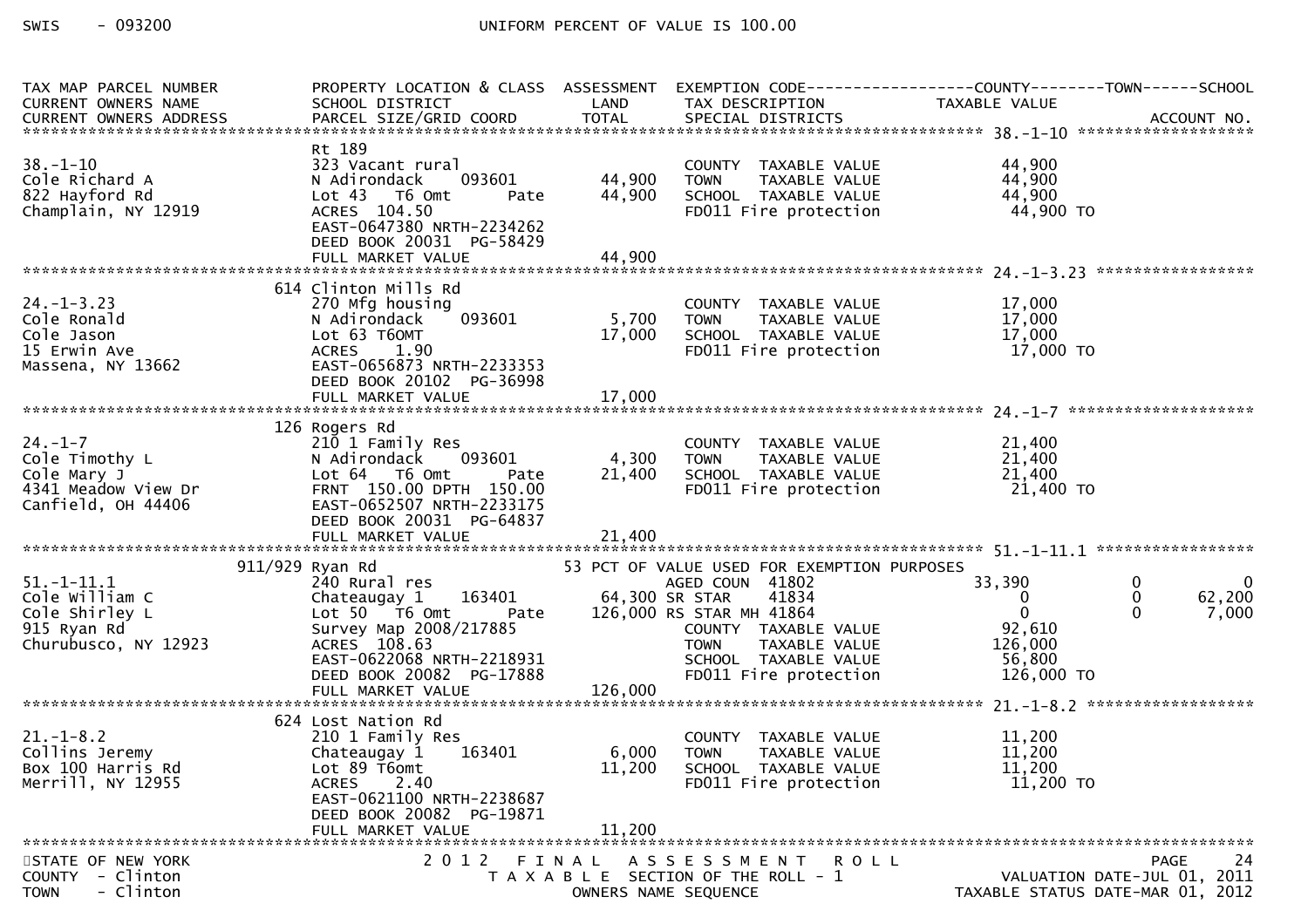| TAX MAP PARCEL NUMBER<br>CURRENT OWNERS NAME<br>CURRENT OWNERS ADDRESS                                            | PROPERTY LOCATION & CLASS ASSESSMENT<br>SCHOOL DISTRICT                                                                                                                       | LAND                       | TAX DESCRIPTION                                                                                                                       | TAXABLE VALUE                                             |                                                                                      |
|-------------------------------------------------------------------------------------------------------------------|-------------------------------------------------------------------------------------------------------------------------------------------------------------------------------|----------------------------|---------------------------------------------------------------------------------------------------------------------------------------|-----------------------------------------------------------|--------------------------------------------------------------------------------------|
|                                                                                                                   |                                                                                                                                                                               |                            |                                                                                                                                       |                                                           |                                                                                      |
| $22. - 1 - 20.2$<br>Coryer Rickey<br>2014 Rt 374<br>Ellenburg Depot, NY 12935                                     | Whalen Rd<br>321 Abandoned ag<br>093601<br>N Adirondack<br>Lot 72 T6omt<br>ACRES 113.00<br>EAST-0625934 NRTH-2235533<br>DEED BOOK 791<br>PG-240                               | 43,600<br>43,600           | COUNTY TAXABLE VALUE<br><b>TOWN</b><br>TAXABLE VALUE<br>SCHOOL TAXABLE VALUE<br>FD011 Fire protection                                 | 43,600<br>43,600<br>43,600<br>43,600 TO                   |                                                                                      |
|                                                                                                                   |                                                                                                                                                                               |                            |                                                                                                                                       |                                                           |                                                                                      |
| $24. - 1 - 3.24$<br>Cote Pierre<br>117 Route 201<br>St-Louis-Gonz QC, JOS 1TO                                     | Clinton Mills Rd<br>$314$ Rural vac<10<br>093601<br>N Adirondack<br>Lot 63 T6omt<br><b>ACRES</b><br>2.20<br>EAST-0657103 NRTH-2233381<br>DEED BOOK 20102 PG-36997             | 6,000<br>6,000             | COUNTY TAXABLE VALUE<br>TAXABLE VALUE<br><b>TOWN</b><br>SCHOOL TAXABLE VALUE<br>FD011 Fire protection                                 | 6,000<br>6,000<br>6,000<br>$6,000$ TO                     |                                                                                      |
|                                                                                                                   | 22 Railroad St                                                                                                                                                                |                            |                                                                                                                                       |                                                           |                                                                                      |
| $38.1 - 1 - 21$<br>County of Clinton<br>Augus Lagree Property<br>137 Margaret St Ste 208<br>Plattsburgh, NY 12901 | 210 1 Family Res<br>093601<br>N Adirondack<br>Lot 66 T6 Omt<br>Pate<br>FRNT 181.30 DPTH 152.00<br>EAST-0641080 NRTH-2231507<br>DEED BOOK 497<br>PG-179                        | 4,500<br>24,700            | RES STAR 41854<br>COUNTY TAXABLE VALUE<br>TAXABLE VALUE<br><b>TOWN</b><br>SCHOOL TAXABLE VALUE<br>FD011 Fire protection               | $\mathbf{0}$<br>24,700<br>24,700<br>$\bf{0}$<br>24,700 TO | $\mathbf{0}$<br>24,700                                                               |
|                                                                                                                   |                                                                                                                                                                               |                            |                                                                                                                                       |                                                           |                                                                                      |
| $67. - 1 - 9.2$<br>County of Clinton<br>137 Margaret St<br>Plattsburgh, NY 12901<br>PRIOR OWNER ON 3/01/2012      | Campbell Rd<br>$314$ Rural vac<10<br>N Adirondack<br>093601<br>Lot 28<br>T6 Omt<br>Pate<br>1.00<br><b>ACRES</b><br>EAST-0630673 NRTH-2211062<br>DEED BOOK 20122 PG-46707      | 5,000<br>5,000             | COUNTY TAXABLE VALUE<br><b>TOWN</b><br>TAXABLE VALUE<br>SCHOOL TAXABLE VALUE<br>FD011 Fire protection                                 | 5,000<br>5,000<br>5,000<br>$5,000$ TO                     |                                                                                      |
|                                                                                                                   |                                                                                                                                                                               |                            |                                                                                                                                       |                                                           |                                                                                      |
| $82 - 2 - 1.62$<br>Courtney Jennifer Lynn<br>459 Ryan Rd<br>Churubusco, NY 12923                                  | 459 Ryan Rd<br>240 Rural res<br>Chateaugay 1<br>163401<br>Lot 30 T60MT<br><b>ACRES</b><br>36.50<br>EAST-0623521 NRTH-2209092<br>DEED BOOK 20041 PG-77976<br>FULL MARKET VALUE | 25,800<br>67,600<br>67,600 | 41854<br>RES STAR<br>COUNTY TAXABLE VALUE<br>TAXABLE VALUE<br><b>TOWN</b><br>SCHOOL TAXABLE VALUE<br>FD011 Fire protection            | $\mathbf{0}$<br>67,600<br>67,600<br>37,600<br>67,600 TO   | $\mathbf{0}$<br>30,000                                                               |
| STATE OF NEW YORK<br>COUNTY - Clinton<br>- Clinton<br><b>TOWN</b><br>$-093200$<br><b>SWIS</b>                     | 2012 FINAL                                                                                                                                                                    |                            | A S S E S S M E N T<br>R O L L<br>T A X A B L E SECTION OF THE ROLL - 1<br>OWNERS NAME SEQUENCE<br>UNIFORM PERCENT OF VALUE IS 100.00 |                                                           | 25<br><b>PAGE</b><br>VALUATION DATE-JUL 01, 2011<br>TAXABLE STATUS DATE-MAR 01, 2012 |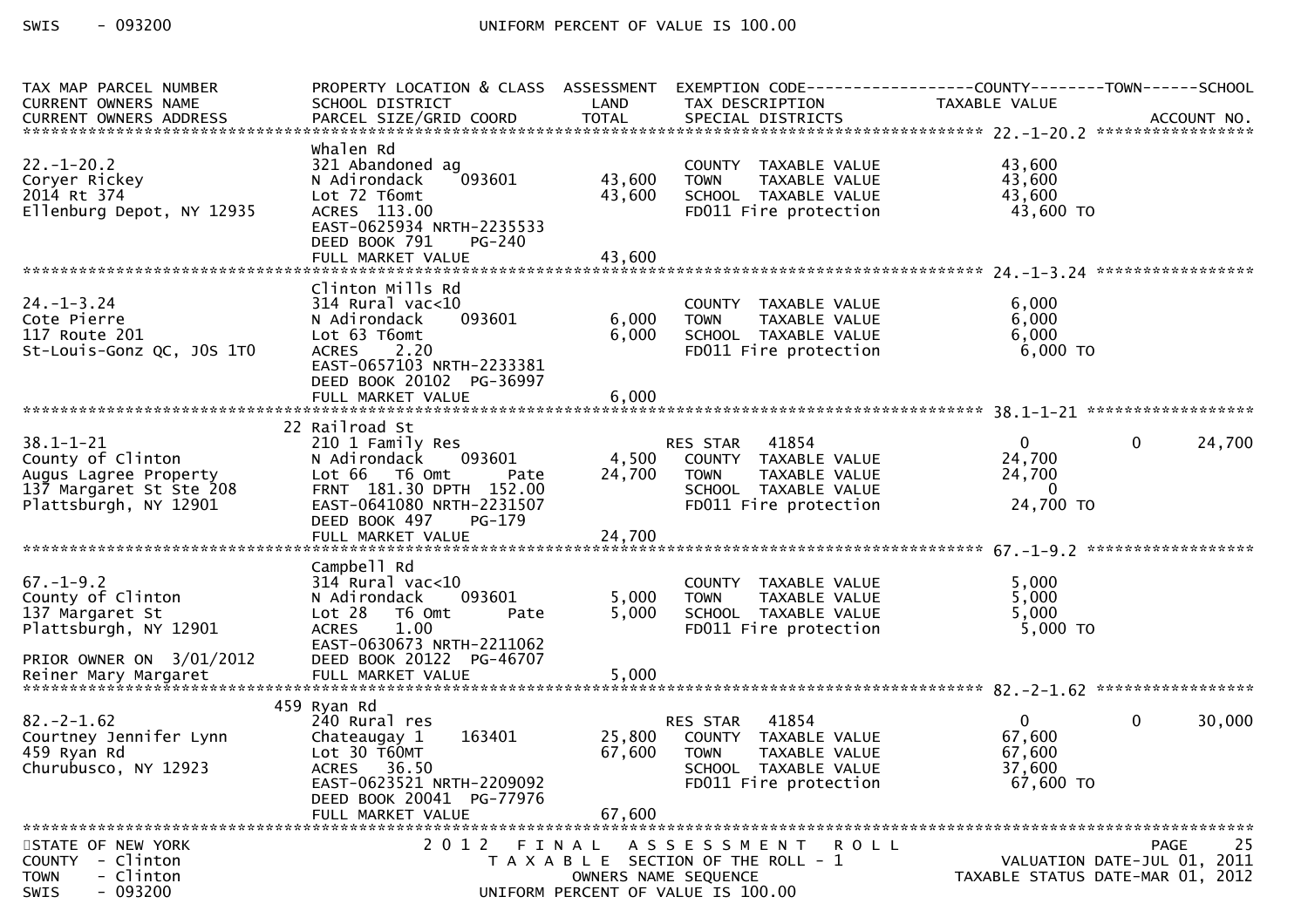| TAX MAP PARCEL NUMBER<br>$\mathcal{L}^{\text{max}}$<br>CURRENT OWNERS NAME                                                                                                                                                                                                                                                                                                                                                                                                                           | PROPERTY LOCATION & CLASS ASSESSMENT EXEMPTION CODE----------------COUNTY-------TOWN------SCHOOL<br>SCHOOL DISTRICT                                                                                                                                                                                    | <b>Example 2018 LAND</b>             | TAX DESCRIPTION                                                                                                                                                 | TAXABLE VALUE                                                        |                                           |
|------------------------------------------------------------------------------------------------------------------------------------------------------------------------------------------------------------------------------------------------------------------------------------------------------------------------------------------------------------------------------------------------------------------------------------------------------------------------------------------------------|--------------------------------------------------------------------------------------------------------------------------------------------------------------------------------------------------------------------------------------------------------------------------------------------------------|--------------------------------------|-----------------------------------------------------------------------------------------------------------------------------------------------------------------|----------------------------------------------------------------------|-------------------------------------------|
|                                                                                                                                                                                                                                                                                                                                                                                                                                                                                                      |                                                                                                                                                                                                                                                                                                        |                                      |                                                                                                                                                                 |                                                                      |                                           |
|                                                                                                                                                                                                                                                                                                                                                                                                                                                                                                      |                                                                                                                                                                                                                                                                                                        |                                      | 97 PCT OF VALUE USED FOR EXEMPTION PURPOSES<br>41802<br>41802<br>41834                                                                                          | $\begin{array}{cc} 11,669 & 11,669 \ 13,225 & 0 \ 0 & 0 \end{array}$ | $\overline{0}$<br>$\mathbf 0$<br>62,200   |
| $58.-1-4.3$<br>Cowan Alvin L<br>Cowan Isabelle<br>Coman Isabelle<br>$5.70$<br>Coman Isabelle<br>Coman Isabelle<br>Coman Isabelle<br>Coman Isabelle<br>Coman Isabelle<br>Coman Isabelle<br>Coman Isabelle<br>Coman ACRES<br>CAST-0641569 NR<br>DEED BOOK 79<br>Churubusco, NY 12923<br>EAST-0641569 NRTH-2215149 TOWN TAXABLE VALUE 68,531<br>DEED BOOK 794 PG-190 80,200 FD011 Fire protection 80,200 TO<br>FULL MARKET VALUE 80,200 FD011 Fire protection 80,200 TO<br>**************************** | WARNONALL 41121<br>N Adirondack 093601 7,200 AGED COUN 41802<br>Lot 35 T6 Omt Pate 80,200 SR STAR 41834<br>ACRES 3.70 COUNTY TAXABLE<br>EAST-0641569 NRTH-2215149 TOWN TAXABLE<br>DEED ROOK 794 PC 1999                                                                                                |                                      | COUNTY TAXABLE VALUE                                                                                                                                            | 55,306                                                               |                                           |
|                                                                                                                                                                                                                                                                                                                                                                                                                                                                                                      |                                                                                                                                                                                                                                                                                                        |                                      |                                                                                                                                                                 |                                                                      |                                           |
|                                                                                                                                                                                                                                                                                                                                                                                                                                                                                                      | 343 Lost Nation Rd                                                                                                                                                                                                                                                                                     |                                      |                                                                                                                                                                 |                                                                      |                                           |
| 36.-1-2.2<br>Cowan Brian Chateaugay 1 163401 Res STAR 41854 0<br>Cowan Tamara Lot 70 T6omt Patent 165,100 TOWN TAXABLE VALUE 165,100<br>343 Lost Nation Rd ACRES 99.50 SCHOOL TAXABLE VALUE 165,100<br>Churubusco, NY 12923 EAST-0619                                                                                                                                                                                                                                                                | DEED BOOK 20001 PG-20806                                                                                                                                                                                                                                                                               |                                      |                                                                                                                                                                 | 165,100 TO                                                           | $\overline{0}$<br>30,000                  |
|                                                                                                                                                                                                                                                                                                                                                                                                                                                                                                      | FULL MARKET VALUE                                                                                                                                                                                                                                                                                      | 165, 100                             |                                                                                                                                                                 |                                                                      |                                           |
|                                                                                                                                                                                                                                                                                                                                                                                                                                                                                                      |                                                                                                                                                                                                                                                                                                        |                                      |                                                                                                                                                                 |                                                                      |                                           |
| $7. - 1 - 7.2$<br>Cranker John W<br>47337 Dingman Pl<br>Alexandria Bay, NY 13607                                                                                                                                                                                                                                                                                                                                                                                                                     | Frontier Rd<br>321 Abandoned ag<br>163401<br>Chateaugay 1<br>Lot 88 T6omt<br>ACRES 14.30<br>EAST-0627275 NRTH-2244954<br>DEED BOOK 977<br><b>PG-235</b>                                                                                                                                                | COUNT<br>14,900 TOWN<br>14,900 SCHOO | COUNTY TAXABLE VALUE $14,900$<br>TOWN TAXABLE VALUE $14,900$<br>SCHOOL TAXABLE VALUE $14,900$<br>FD011 Fire protection $14,900$ TO                              |                                                                      |                                           |
|                                                                                                                                                                                                                                                                                                                                                                                                                                                                                                      |                                                                                                                                                                                                                                                                                                        |                                      |                                                                                                                                                                 |                                                                      |                                           |
| $37. - 1 - 26$<br>Cruz Oligario<br>Cruz Thomas<br>1946 Landover Blvd<br>Spring Hill, FL 34608                                                                                                                                                                                                                                                                                                                                                                                                        | Lost Nation Rd<br>314 Rural vac<10 (COUNTY TAXABLE VALUE 6,600<br>Chateaugay 1 163401 6,600 TOWN TAXABLE VALUE 6,600<br>Lot 51 T6 Omt Pate 6,600 SCHOOL TAXABLE VALUE 6,600<br>ACRES 3.00 FD011 Fire protection 6,600 TO<br>EAST-0621876 NRTH-2228263<br>DEED BOOK 572<br>PG-1080<br>FULL MARKET VALUE | 6,600                                |                                                                                                                                                                 |                                                                      |                                           |
|                                                                                                                                                                                                                                                                                                                                                                                                                                                                                                      | Campbell Rd                                                                                                                                                                                                                                                                                            |                                      |                                                                                                                                                                 |                                                                      |                                           |
| $67. - 1 - 9.1$<br>Cummings Associates Inc<br>PO Box 9<br>Cadyville, NY 12918                                                                                                                                                                                                                                                                                                                                                                                                                        | 321 Abandoned ag<br>093601<br>N Adirondack<br>Lot 28 T6 Omt<br>Pate<br>ACRES 57.50<br>EAST-0632187 NRTH-2211627<br>DEED BOOK 857<br>PG-279                                                                                                                                                             | 36,300                               | COUNTY TAXABLE VALUE 36,300<br>TOWN TAXABLE VALUE 36,300<br>SCHOOL TAXABLE VALUE 36,300<br>FDO11 Fire protection 36,300<br>36,300 TOWN<br>FD011 Fire protection | 36,300 TO                                                            |                                           |
|                                                                                                                                                                                                                                                                                                                                                                                                                                                                                                      | FULL MARKET VALUE                                                                                                                                                                                                                                                                                      | 36,300                               |                                                                                                                                                                 |                                                                      |                                           |
| STATE OF NEW YORK<br>COUNTY - Clinton<br>- Clinton<br><b>TOWN</b><br>$-093200$<br><b>SWIS</b>                                                                                                                                                                                                                                                                                                                                                                                                        | 2012 FINAL                                                                                                                                                                                                                                                                                             |                                      | ASSESSMENT ROLL<br>T A X A B L E SECTION OF THE ROLL - 1<br>OWNERS NAME SEQUENCE<br>UNIFORM PERCENT OF VALUE IS 100.00                                          | TAXABLE STATUS DATE-MAR 01, 2012                                     | 26<br>PAGE<br>VALUATION DATE-JUL 01, 2011 |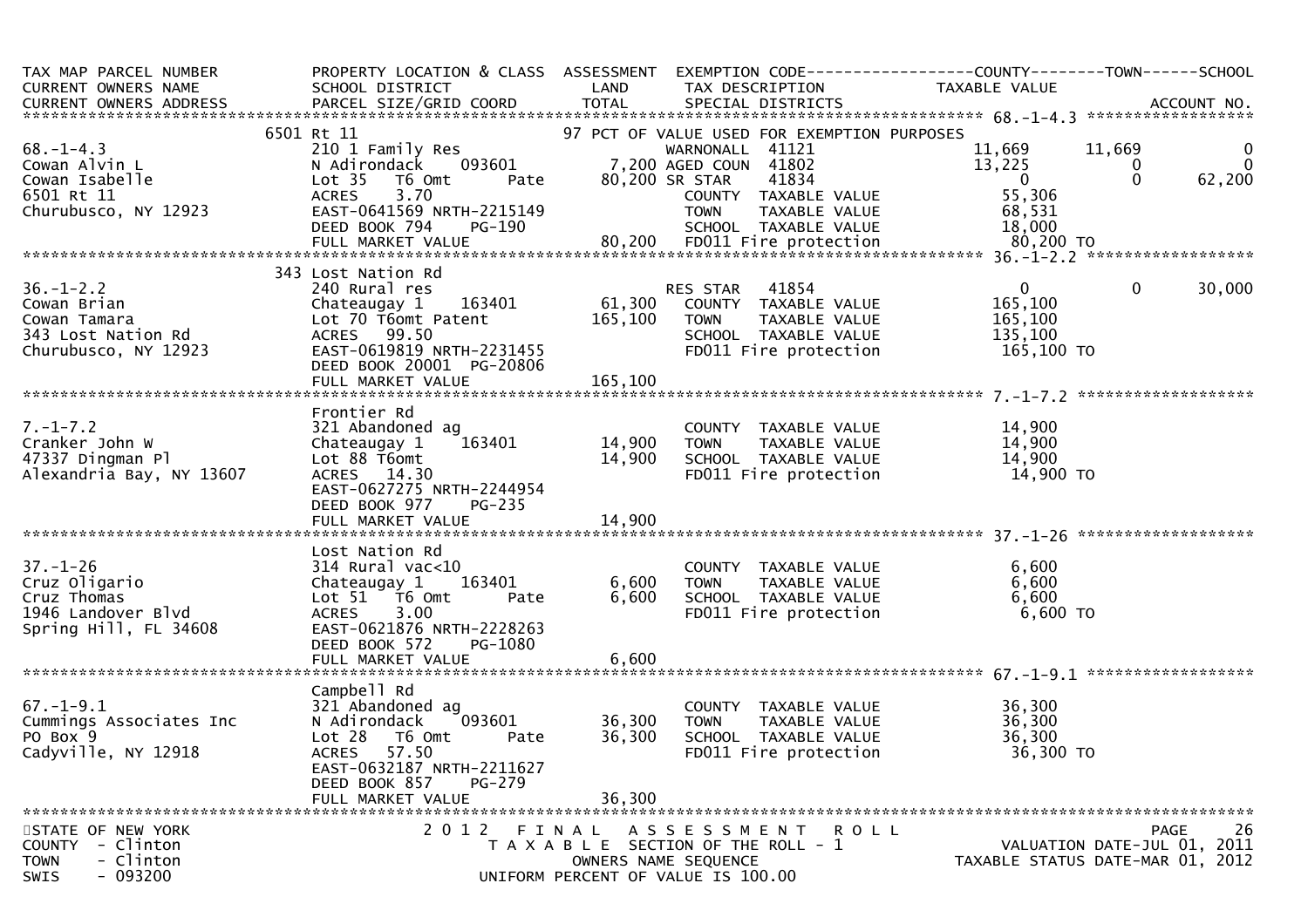| TAX MAP PARCEL NUMBER<br>CURRENT OWNERS NAME<br>CURRENT OWNERS ADDRESS                                                                              | PROPERTY LOCATION & CLASS ASSESSMENT<br>SCHOOL DISTRICT<br>PARCEL SIZE/GRID COORD                                                                                                              | LAND<br><b>TOTAL</b>         | EXEMPTION CODE-----------------COUNTY-------TOWN------SCHOOL<br>TAX DESCRIPTION<br>SPECIAL DISTRICTS                                                                                         | TAXABLE VALUE                                                           |                      | ACCOUNT NO.                               |
|-----------------------------------------------------------------------------------------------------------------------------------------------------|------------------------------------------------------------------------------------------------------------------------------------------------------------------------------------------------|------------------------------|----------------------------------------------------------------------------------------------------------------------------------------------------------------------------------------------|-------------------------------------------------------------------------|----------------------|-------------------------------------------|
|                                                                                                                                                     |                                                                                                                                                                                                |                              |                                                                                                                                                                                              |                                                                         |                      |                                           |
| $37. - 1 - 6.2$<br>Damour Life Estate David J<br>Damour Richard<br>37 Jones Rd<br>Churubusco, NY 12923                                              | 43 Damour Rd<br>210 1 Family Res<br>093601<br>N Adirondack<br>Lot 68 T6 Omt<br>Pate<br>FRNT 196.00 DPTH<br>67.00<br>EAST-0632626 NRTH-2230391<br>DEED BOOK 20112 PG-44506                      | 3,000<br>66,000              | 41854<br>RES STAR<br>COUNTY TAXABLE VALUE<br><b>TOWN</b><br>TAXABLE VALUE<br>SCHOOL TAXABLE VALUE<br>FD011 Fire protection                                                                   | $\mathbf{0}$<br>66,000<br>66,000<br>36,000<br>66,000 TO                 | $\mathbf{0}$         | 30,000                                    |
|                                                                                                                                                     | FULL MARKET VALUE                                                                                                                                                                              | 66,000                       |                                                                                                                                                                                              |                                                                         |                      |                                           |
|                                                                                                                                                     | 35 Damour Rd                                                                                                                                                                                   |                              |                                                                                                                                                                                              |                                                                         |                      |                                           |
| $37. - 1 - 6.1$<br>Damour Richard<br>Damour Carmen<br>37 Jones Rd<br>Churubusco, NY 12923<br>MAY BE SUBJECT TO PAYMENT<br>UNDER AGDIST LAW TIL 2016 | 112 Dairy farm<br>093601<br>N Adirondack<br>Lot 68  T6 0mt<br>Pate<br>ACRES 124.70<br>EAST-0631842 NRTH-2231422<br>DEED BOOK 771<br><b>PG-57</b><br>FULL MARKET VALUE                          | 106,600                      | AGRI DISTR 41720<br>75,000 RS STAR MH 41864<br>106,600 483A EX<br>42100<br>COUNTY TAXABLE VALUE<br><b>TOWN</b><br>TAXABLE VALUE<br>SCHOOL TAXABLE VALUE<br>FD011 Fire protection<br>2,000 EX | 19,807<br>0<br>2,000<br>84,793<br>84,793<br>73,193<br>104,600 TO        | 19,807<br>0<br>2,000 | 19,807<br>11,600<br>2,000                 |
|                                                                                                                                                     |                                                                                                                                                                                                |                              |                                                                                                                                                                                              |                                                                         |                      |                                           |
| $38. - 1 - 1$<br>Damour Richard<br>Damour Carmen<br>37 Jones Rd<br>Churubusco, NY 12923                                                             | 37 Jones Rd<br>241 Rural res&ag<br>N Adirondack<br>093601<br>Lot 67<br>T6 Omt<br>Pate<br>ACRES 309.00<br>EAST-0637256 NRTH-2232638<br>DEED BOOK 20031 PG-57315                                 | 158,000                      | AGRI DISTR 41720<br>115,200 RES STAR<br>41854<br>COUNTY TAXABLE VALUE<br><b>TOWN</b><br>TAXABLE VALUE<br>SCHOOL TAXABLE VALUE<br>FD011 Fire protection                                       | 11,284<br>$\overline{0}$<br>146,716<br>146,716<br>116,716<br>158,000 TO | 11,284<br>0          | 11,284<br>30,000                          |
| MAY BE SUBJECT TO PAYMENT<br>UNDER AGDIST LAW TIL 2016                                                                                              | FULL MARKET VALUE                                                                                                                                                                              | 158,000                      |                                                                                                                                                                                              |                                                                         |                      |                                           |
|                                                                                                                                                     |                                                                                                                                                                                                |                              |                                                                                                                                                                                              |                                                                         |                      |                                           |
| $38. - 1 - 17$<br>Damour Richard<br>Damour Carmen<br>37 Jones Rd<br>Churubusco, NY 12923                                                            | 191 Looby Rd<br>105 Vac farmland<br>093601<br>N Adirondack<br>Lot 54 76 0mt<br>Pate<br>58.00<br><b>ACRES</b><br>EAST-0634170 NRTH-2228918<br>DEED BOOK 774<br>$PG-159$                         | 40,100<br>40,100             | AGRI DISTR 41720<br>COUNTY TAXABLE VALUE<br>TAXABLE VALUE<br>TOWN<br>SCHOOL TAXABLE VALUE<br>FD011 Fire protection                                                                           | 14,791<br>25,309<br>25,309<br>25,309<br>40,100 TO                       | 14,791               | 14,791                                    |
| MAY BE SUBJECT TO PAYMENT<br>UNDER AGDIST LAW TIL 2016                                                                                              | FULL MARKET VALUE                                                                                                                                                                              | 40,100                       |                                                                                                                                                                                              |                                                                         |                      |                                           |
|                                                                                                                                                     |                                                                                                                                                                                                |                              |                                                                                                                                                                                              |                                                                         |                      |                                           |
| $52. - 1 - 6$<br>Danforth Darwin<br>Danforth Sandra<br>154 Jones Rd<br>Churubusco, NY 12923                                                         | Rt 11<br>433 Auto body<br>163401<br>Chateaugay 1<br>Lot <sub>49</sub><br>T6 Omt<br>Pate<br>29.60<br><b>ACRES</b><br>EAST-0625878 NRTH-2222523<br>DEED BOOK 98001 PG-02896<br>FULL MARKET VALUE | 22,300<br>125,000<br>125,000 | COUNTY TAXABLE VALUE<br>TAXABLE VALUE<br><b>TOWN</b><br>SCHOOL TAXABLE VALUE<br>FD011 Fire protection                                                                                        | 125,000<br>125,000<br>125,000<br>125,000 TO                             |                      |                                           |
| STATE OF NEW YORK<br>COUNTY - Clinton<br>- Clinton<br><b>TOWN</b>                                                                                   | 2 0 1 2<br>FINAL                                                                                                                                                                               |                              | A S S E S S M E N T<br>R O L L<br>T A X A B L E SECTION OF THE ROLL - 1<br>OWNERS NAME SEQUENCE                                                                                              | TAXABLE STATUS DATE-MAR 01, 2012                                        |                      | 27<br>PAGE<br>VALUATION DATE-JUL 01, 2011 |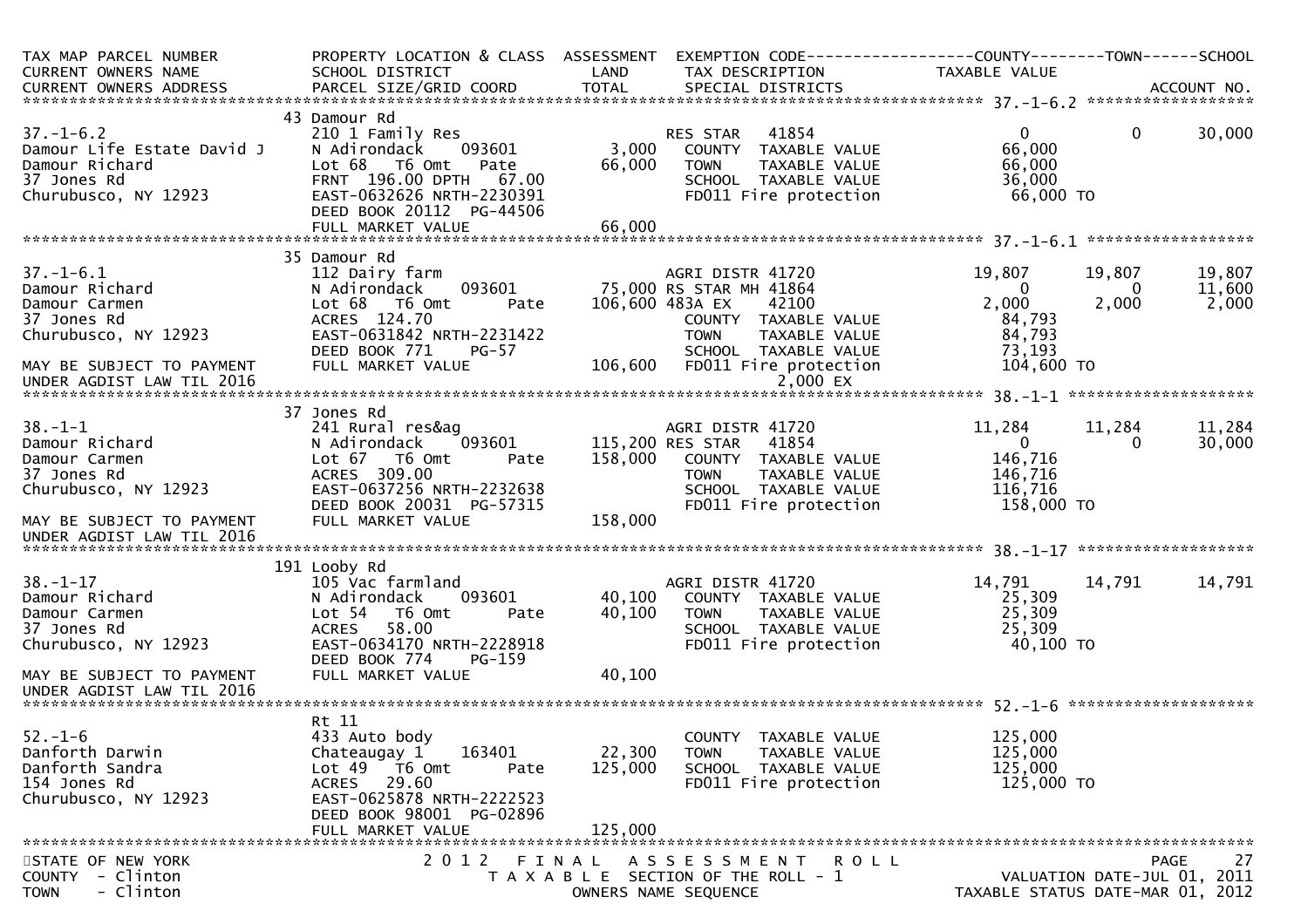| TAX MAP PARCEL NUMBER                                  | PROPERTY LOCATION & CLASS ASSESSMENT    |                      | EXEMPTION CODE------------------COUNTY--------TOWN------SCHOOL   |                  |                                  |
|--------------------------------------------------------|-----------------------------------------|----------------------|------------------------------------------------------------------|------------------|----------------------------------|
| CURRENT OWNERS NAME                                    | SCHOOL DISTRICT                         | LAND                 | TAX DESCRIPTION                                                  | TAXABLE VALUE    |                                  |
|                                                        |                                         |                      |                                                                  |                  |                                  |
|                                                        |                                         |                      |                                                                  |                  |                                  |
|                                                        | 154 Jones Rd                            |                      |                                                                  |                  |                                  |
| $23. - 1 - 22.1$                                       | 210 1 Family Res                        |                      | RES STAR 41854<br>6,500 COUNTY TAXABLE VALUE                     | $\mathbf{0}$     | $\mathbf{0}$<br>30,000           |
| Danforth Darwin D<br>Danforth Sandra L                 | 093601<br>N Adirondack<br>Lot 67 T6 Omt |                      | TAXABLE VALUE                                                    | 54,400           |                                  |
| 154 Jones Rd                                           | ACRES 1.30                              | 54,400               | <b>TOWN</b><br>SCHOOL TAXABLE VALUE                              | 54,400<br>24,400 |                                  |
| Churubusco, NY 12923                                   | EAST-0635548 NRTH-2234354               |                      | FD011 Fire protection                                            | 54,400 TO        |                                  |
|                                                        | DEED BOOK 776<br>PG-333                 |                      |                                                                  |                  |                                  |
|                                                        |                                         |                      |                                                                  |                  |                                  |
|                                                        |                                         |                      |                                                                  |                  |                                  |
|                                                        | Jones Rd<br>$314$ Rural vac< $10$       |                      |                                                                  |                  |                                  |
| $23. - 1 - 22.292$<br>Danforth Darwin D                | 093601                                  | 7,500                | COUNTY TAXABLE VALUE                                             | 7,500            |                                  |
| Danforth Sandra L                                      | N Adirondack<br>Lot 67 T6omt            | 7,500                | TOWN TAXABLE VALUE<br>TOWN TAXABLE VALUE<br>SCHOOL TAXABLE VALUE | 7,500<br>7,500   |                                  |
| 154 Jones Rd                                           | <b>ACRES</b><br>4.10                    |                      | FD011 Fire protection                                            | 7,500 TO         |                                  |
| Churubusco, NY 12923                                   | EAST-0635761 NRTH-2234675               |                      |                                                                  |                  |                                  |
|                                                        | DEED BOOK 20011 PG-30939                |                      |                                                                  |                  |                                  |
|                                                        |                                         |                      |                                                                  |                  |                                  |
|                                                        |                                         |                      |                                                                  |                  |                                  |
|                                                        | Lafrancis Rd                            |                      |                                                                  |                  |                                  |
| $39. - 1 - 6.1$                                        | 321 Abandoned ag                        |                      | COUNTY TAXABLE VALUE                                             | 38,900           |                                  |
| Danussi Stephen A Jr                                   | 093601<br>N Adirondack                  | 38,900 TOWN          | TAXABLE VALUE                                                    | 38,900           |                                  |
| 107 old State Rd                                       | Sub Map 7 Pg 13                         | 38,900               | SCHOOL TAXABLE VALUE                                             | 38,900           |                                  |
| Ellenburg Center, NY 12934                             | Lots $83-90$                            |                      | FD011 Fire protection                                            | 38,900 TO        |                                  |
|                                                        | ACRES 62.70                             |                      |                                                                  |                  |                                  |
| PRIOR OWNER ON 3/01/2012                               | EAST-0649165 NRTH-2225367               |                      |                                                                  |                  |                                  |
| Danussi Stephen                                        | DEED BOOK 20122 PG-47782                |                      |                                                                  |                  |                                  |
|                                                        |                                         |                      |                                                                  |                  |                                  |
|                                                        |                                         |                      |                                                                  |                  |                                  |
|                                                        | County Line Rd                          |                      |                                                                  |                  |                                  |
| $66. - 1 - 7$                                          | 321 Abandoned ag                        |                      | COUNTY TAXABLE VALUE                                             | 50,300           |                                  |
| Darrah Richard D<br>Darrah Linda                       | Chateaugay 1 163401<br>Pate             | 50,300<br>50,300     | <b>TOWN</b><br>TAXABLE VALUE                                     | 50,300<br>50,300 |                                  |
| 206 Pine Ave                                           | Lot 30 76 0mt<br>ACRES 90.50            |                      | SCHOOL TAXABLE VALUE<br>FD011 Fire protection                    | 50,300 TO        |                                  |
| Plattsburgh, NY 12901                                  | EAST-0620405 NRTH-2209779               |                      |                                                                  |                  |                                  |
|                                                        | DEED BOOK 98001 PG-06753                |                      |                                                                  |                  |                                  |
|                                                        |                                         |                      |                                                                  |                  |                                  |
|                                                        |                                         |                      |                                                                  |                  |                                  |
|                                                        | 1322 Clinton Mills Rd                   |                      |                                                                  |                  |                                  |
| $38.1 - 1 - 40$                                        | 210 1 Family Res                        |                      | COUNTY TAXABLE VALUE                                             | 48,000           |                                  |
| Debiec Larry R<br>Debiec Larry R<br>Debiec Jone A      | N Adirondack<br>093601                  | 4,000                | <b>TOWN</b><br>TAXABLE VALUE                                     | 48,000           |                                  |
| Debiec Jone A                                          | Lot 66 T6 Omt<br>Pate                   | 48,000               | SCHOOL TAXABLE VALUE                                             | 48,000           |                                  |
| 1322 Clinton Mills Rd                                  | 82.00 DPTH 255.00<br>FRNT               |                      | FD011 Fire protection                                            | 48,000 TO        |                                  |
| Churubusco, NY 12923                                   | EAST-0639823 NRTH-2230935               |                      |                                                                  |                  |                                  |
|                                                        | DEED BOOK 732<br>$PG-230$               |                      |                                                                  |                  |                                  |
|                                                        | FULL MARKET VALUE                       | 48,000               |                                                                  |                  |                                  |
|                                                        |                                         |                      |                                                                  |                  |                                  |
| STATE OF NEW YORK                                      |                                         |                      | 2012 FINAL ASSESSMENT ROLL                                       |                  | 28<br>PAGE                       |
| <b>COUNTY</b><br>- Clinton<br>- Clinton<br><b>TOWN</b> |                                         |                      | T A X A B L E SECTION OF THE ROLL - 1                            |                  | VALUATION DATE-JUL 01, 2011      |
|                                                        |                                         | OWNERS NAME SEQUENCE |                                                                  |                  | TAXABLE STATUS DATE-MAR 01, 2012 |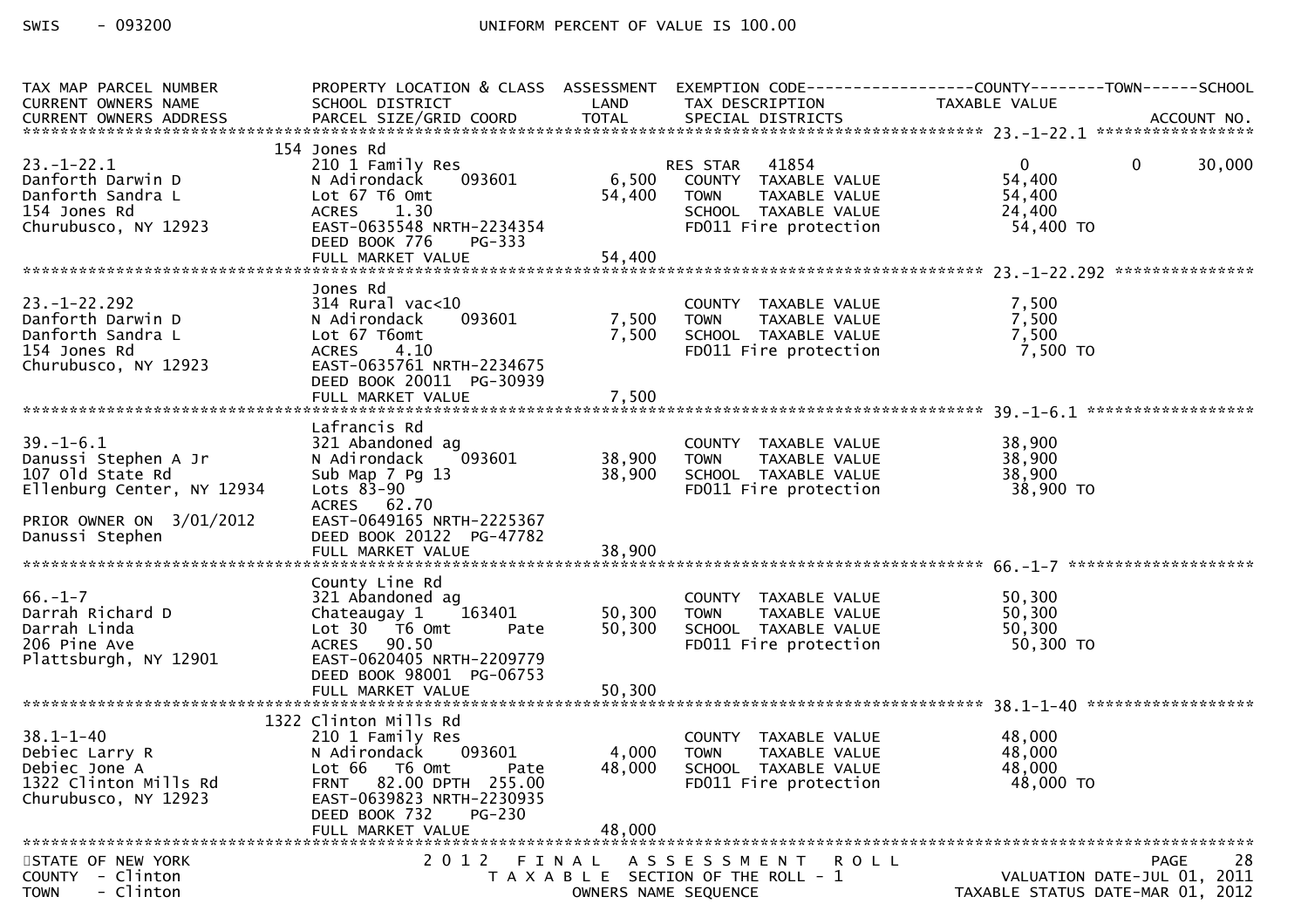| TAX MAP PARCEL NUMBER                     | PROPERTY LOCATION & CLASS ASSESSMENT                |                      | EXEMPTION CODE-----------------COUNTY--------TOWN------SCHOOL         |                                  |        |
|-------------------------------------------|-----------------------------------------------------|----------------------|-----------------------------------------------------------------------|----------------------------------|--------|
| CURRENT OWNERS NAME                       | SCHOOL DISTRICT<br><b>Example 12 District LAND</b>  |                      | TAX DESCRIPTION                                                       | TAXABLE VALUE                    |        |
|                                           |                                                     |                      |                                                                       |                                  |        |
|                                           |                                                     |                      |                                                                       |                                  |        |
|                                           | Santamore Rd                                        |                      |                                                                       |                                  |        |
| $7. - 1 - 31.42$                          | $314$ Rural vac<10                                  |                      | COUNTY TAXABLE VALUE                                                  | 5,000                            |        |
| Decosse Casey M                           | Chateaugay 1 163401                                 | 5,000                | TAXABLE VALUE<br><b>TOWN</b>                                          | 5,000                            |        |
| Sheehan Kierstin A                        | Lot $88\,76$ Omt                                    | 5,000                | SCHOOL TAXABLE VALUE                                                  | 5,000                            |        |
| 78 Santamore Rd                           | ACRES 1.00                                          |                      | FD011 Fire protection                                                 | 5,000 TO                         |        |
| Churubusco, NY 12923                      | EAST-0627591 NRTH-2242036                           |                      |                                                                       |                                  |        |
|                                           | DEED BOOK 20092 PG-23964                            |                      |                                                                       |                                  |        |
|                                           |                                                     |                      |                                                                       |                                  |        |
|                                           |                                                     |                      |                                                                       |                                  |        |
|                                           | Frontier Rd                                         |                      |                                                                       | $\overline{0}$                   | 30,000 |
| $7. - 1 - 22. - 1$                        | 210 1 Family Res                                    |                      | RES STAR 41854<br>COUNTY TAXABLE VALUE                                | $\mathbf{0}$                     |        |
| Decosse Cynthia A<br>PO Box 856           | Chateaugay 1 163401                                 | 35,700               |                                                                       | 95,000                           |        |
|                                           | Lot $89$ $\overline{16}$ Omt<br>Pate<br>ACRES 54.00 | 95,000               | <b>TOWN</b><br>TAXABLE VALUE                                          | 95,000<br>65,000                 |        |
| Chateaugay, NY 12920                      | EAST-0631641 NRTH-2242667                           |                      | SCHOOL TAXABLE VALUE<br>ъ⊂н∪∪∟ ∣AХABLE VALUE<br>FD011 Fire protection | 95,000 TO                        |        |
|                                           | DEED BOOK 99001 PG-13424                            |                      |                                                                       |                                  |        |
|                                           |                                                     |                      |                                                                       |                                  |        |
|                                           |                                                     |                      |                                                                       |                                  |        |
|                                           | Frontier Rd                                         |                      |                                                                       |                                  |        |
| $7. - 1 - 22. - 2$                        | 321 Abandoned ag                                    |                      | COUNTY TAXABLE VALUE                                                  | 37,400                           |        |
| Decosse Cynthia A                         | 093601<br>N Adirondack                              | 37,400               | TAXABLE VALUE<br><b>TOWN</b>                                          | 37,400                           |        |
| PO Box 856                                | Lot 87 T6 Omt<br>Pate                               | 37,400               | SCHOOL TAXABLE VALUE                                                  | 37,400                           |        |
| Chateaugay, NY 12920                      | ACRES 58.80                                         |                      | FD011 Fire protection                                                 | 37,400 TO                        |        |
|                                           | EAST-0632960 NRTH-2243687                           |                      |                                                                       |                                  |        |
|                                           | DEED BOOK 20041 PG-73983                            |                      |                                                                       |                                  |        |
|                                           |                                                     |                      |                                                                       |                                  |        |
|                                           |                                                     |                      |                                                                       |                                  |        |
|                                           | 140 Frontier Rd                                     |                      |                                                                       |                                  |        |
| $7. - 1 - 21.5$                           | 270 Mfg housing                                     |                      | RES STAR 41854                                                        | $\overline{0}$<br>$\mathbf{0}$   | 30,000 |
| Decosse Dean A                            | 093601<br>N Adirondack                              | 10,400               | COUNTY TAXABLE VALUE                                                  | 54,300                           |        |
| 140 Frontier Rd                           | Lot 87 T6omt                                        | 54,300               | <b>TOWN</b><br>TAXABLE VALUE                                          | 54,300                           |        |
| Churubusco, NY 12923                      | ACRES 8.70                                          |                      | SCHOOL TAXABLE VALUE                                                  | 24,300                           |        |
|                                           | EAST-0634238 NRTH-2243438                           |                      | FD011 Fire protection                                                 | 54,300 TO                        |        |
|                                           | DEED BOOK 20041 PG-73981                            |                      |                                                                       |                                  |        |
|                                           |                                                     |                      |                                                                       |                                  |        |
|                                           |                                                     |                      |                                                                       |                                  |        |
|                                           | 133 Frontier Rd                                     |                      |                                                                       |                                  |        |
| $7. - 1 - 23.1$                           | 210 1 Family Res                                    |                      | COUNTY TAXABLE VALUE                                                  | 26,300                           |        |
| Decosse Dean A                            | 093601<br>N Adirondack                              | 7,200                | <b>TOWN</b><br>TAXABLE VALUE                                          | 26,300                           |        |
| 133 Frontier Rd                           | Lot 87 T6omt                                        | 26,300               | SCHOOL TAXABLE VALUE                                                  | 26,300                           |        |
| Churubusco, NY 12923                      | 4.20<br><b>ACRES</b>                                |                      | FD011 Fire protection                                                 | 26,300 TO                        |        |
|                                           | EAST-0634370 NRTH-2242622                           |                      |                                                                       |                                  |        |
|                                           | DEED BOOK 20041 PG-73982                            |                      |                                                                       |                                  |        |
|                                           | FULL MARKET VALUE                                   | 26,300               |                                                                       |                                  |        |
|                                           |                                                     |                      |                                                                       |                                  | 29     |
| STATE OF NEW YORK<br>- Clinton            |                                                     |                      | 2012 FINAL ASSESSMENT<br>R O L L                                      | VALUATION DATE-JUL 01, 2011      | PAGE   |
| <b>COUNTY</b><br><b>TOWN</b><br>- Clinton |                                                     | OWNERS NAME SEQUENCE | T A X A B L E SECTION OF THE ROLL - 1                                 | TAXABLE STATUS DATE-MAR 01, 2012 |        |
| $-093200$<br>SWIS                         |                                                     |                      | UNIFORM PERCENT OF VALUE IS 100.00                                    |                                  |        |
|                                           |                                                     |                      |                                                                       |                                  |        |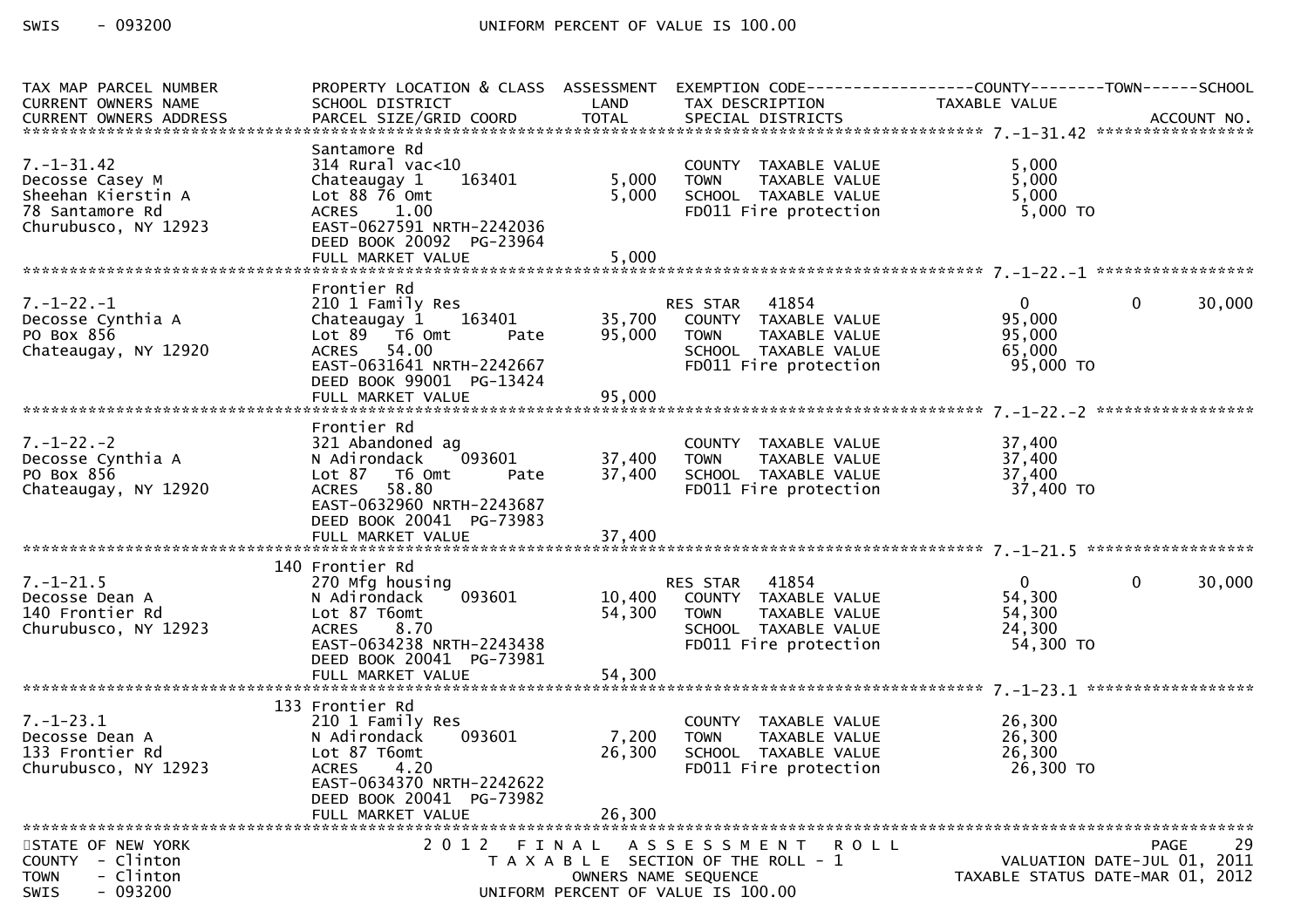| TAX MAP PARCEL NUMBER<br>CURRENT OWNERS NAME<br>.CURRENT OWNERS ADDRESS PARCEL SIZE/GRID COORD TOTAL SPECIAL DISTRICTS MONERS ADDRESS PERSON PARCEL SIZE/GRID COORD TOTAL SPECIAL DISTRICTS ACCOUNT NO. | PROPERTY LOCATION & CLASS ASSESSMENT EXEMPTION CODE----------------COUNTY-------TOWN------SCHOOL<br>SCHOOL DISTRICT                                                                                 |                              | LAND TAX DESCRIPTION                                                                                                                      | TAXABLE VALUE                                                 |                                                                                      |
|---------------------------------------------------------------------------------------------------------------------------------------------------------------------------------------------------------|-----------------------------------------------------------------------------------------------------------------------------------------------------------------------------------------------------|------------------------------|-------------------------------------------------------------------------------------------------------------------------------------------|---------------------------------------------------------------|--------------------------------------------------------------------------------------|
|                                                                                                                                                                                                         |                                                                                                                                                                                                     |                              |                                                                                                                                           |                                                               |                                                                                      |
| $7. - 1 - 36$<br>Decosse Dennis Marcel<br>78 Santamore Rd<br>Churubusco, NY 12923                                                                                                                       | 78 Santamore Rd<br>210 1 Family Res<br>163401<br>Chateaugay 1<br>Lot 88 T6omt<br><b>ACRES</b><br>5.10<br>DEED BOOK 20011 PG-30695                                                                   | 8,300<br>58,000              | <b>RES STAR 41854</b><br>ES STAR - 41854<br>COUNTY - TAXABLE VALUE<br>TOWN TAXABLE VALUE<br>SCHOOL TAXABLE VALUE<br>FD011 Fire protection | $\mathbf{0}$<br>58,000<br>58,000<br>28,000<br>58,000 TO       | $\mathbf{0}$<br>30,000                                                               |
|                                                                                                                                                                                                         |                                                                                                                                                                                                     |                              |                                                                                                                                           |                                                               |                                                                                      |
|                                                                                                                                                                                                         | 173 Frontier Rd                                                                                                                                                                                     |                              |                                                                                                                                           |                                                               |                                                                                      |
| 7.-1-23.2-1<br>Decosse Lawrence J<br>173 Frontier Rd<br>173 Frontier Rd<br>Churubusco, NY 12923                                                                                                         | 240 Rural res<br>093601<br>N Adirondack<br>Lot 87 T6omt<br>ACRES 81.70<br>EAST-0634436 NRTH-2240598<br>DEED BOOK 20001 PG-20473                                                                     | 141,400                      | RES STAR     41854<br>51,500    COUNTY   TAXABLE  VALUE<br>TOWN TAXABLE VALUE<br>SCHOOL TAXABLE VALUE<br>FD011 Fire protection            | $\overline{0}$<br>141,400<br>141,400<br>111,400<br>141,400 TO | 30,000<br>$\Omega$                                                                   |
|                                                                                                                                                                                                         |                                                                                                                                                                                                     |                              |                                                                                                                                           |                                                               |                                                                                      |
|                                                                                                                                                                                                         | Frontier Rd                                                                                                                                                                                         |                              |                                                                                                                                           |                                                               |                                                                                      |
| $7. - 1 - 23.2 - 2$<br>Decosse Lawrence J<br>173 Frontier Rd<br>Churubusco, NY 12923                                                                                                                    | 321 Abandoned ag<br>163401<br>Chateaugay 1<br>Lot 74 T6omt<br>ACRES 65.50<br>EAST-0634436 NRTH-2240598<br>DEED BOOK 20021 PG-49144                                                                  | 35,800                       | COUNTY TAXABLE VALUE<br>TOWN     TAXABLE VALUE<br>SCHOOL   TAXABLE VALUE<br>35,800 TOWN<br>FD011 Fire protection 35,800 TO                | 35,800<br>35,800<br>35,800                                    |                                                                                      |
|                                                                                                                                                                                                         |                                                                                                                                                                                                     |                              |                                                                                                                                           |                                                               |                                                                                      |
| $36. - 1 - 1$<br>Decosse Richard L Sr<br>Decosse Janet R<br>7429 Rt 11<br>Churubusco, NY 12923                                                                                                          | Lost Nation Rd<br>105 Vac farmland<br>Chateaugay 1 163401<br>Lot 70 T6 Omt<br>Pate<br>ACRES 66.30<br>EAST-0619692 NRTH-2232393<br>DEED BOOK 20051 PG-81579                                          |                              | COUNTY TAXABLE VALUE<br>50,700 TOWN TAXABLE VALUE<br>50,700 SCHOOL TAXABLE VALUE<br>FD011 Fire protection                                 | 50,700<br>50,700<br>50,700<br>50,700 TO                       |                                                                                      |
|                                                                                                                                                                                                         |                                                                                                                                                                                                     |                              |                                                                                                                                           |                                                               |                                                                                      |
| $37. - 1 - 2.2$<br>Decosse Richard L Sr<br>Decosse Janet R<br>7429 Rt 11<br>Churubusco, NY 12923                                                                                                        | 244 Lost Nation Rd<br>220 2 Family Res<br>Chateaugay 1 163401<br>Lot $69$ $\overline{76}$ Omt<br>Pate<br>ACRES 218.10<br>EAST-0625023 NRTH-2230440<br>DEED BOOK 20051 PG-84393<br>FULL MARKET VALUE | 81,400<br>118,500<br>118,500 | COUNTY TAXABLE VALUE<br>TAXABLE VALUE<br>TOWN<br>SCHOOL TAXABLE VALUE<br>FD011 Fire protection                                            | 118,500<br>118,500<br>118,500<br>118,500 TO                   |                                                                                      |
|                                                                                                                                                                                                         |                                                                                                                                                                                                     |                              |                                                                                                                                           |                                                               |                                                                                      |
| STATE OF NEW YORK<br>COUNTY - Clinton<br>- Clinton<br><b>TOWN</b><br>$-093200$<br>SWIS                                                                                                                  | 2 0 1 2<br>FINAL                                                                                                                                                                                    |                              | ASSESSMENT ROLL<br>T A X A B L E SECTION OF THE ROLL - 1<br>OWNERS NAME SEQUENCE<br>UNIFORM PERCENT OF VALUE IS 100.00                    |                                                               | 30<br><b>PAGE</b><br>VALUATION DATE-JUL 01, 2011<br>TAXABLE STATUS DATE-MAR 01, 2012 |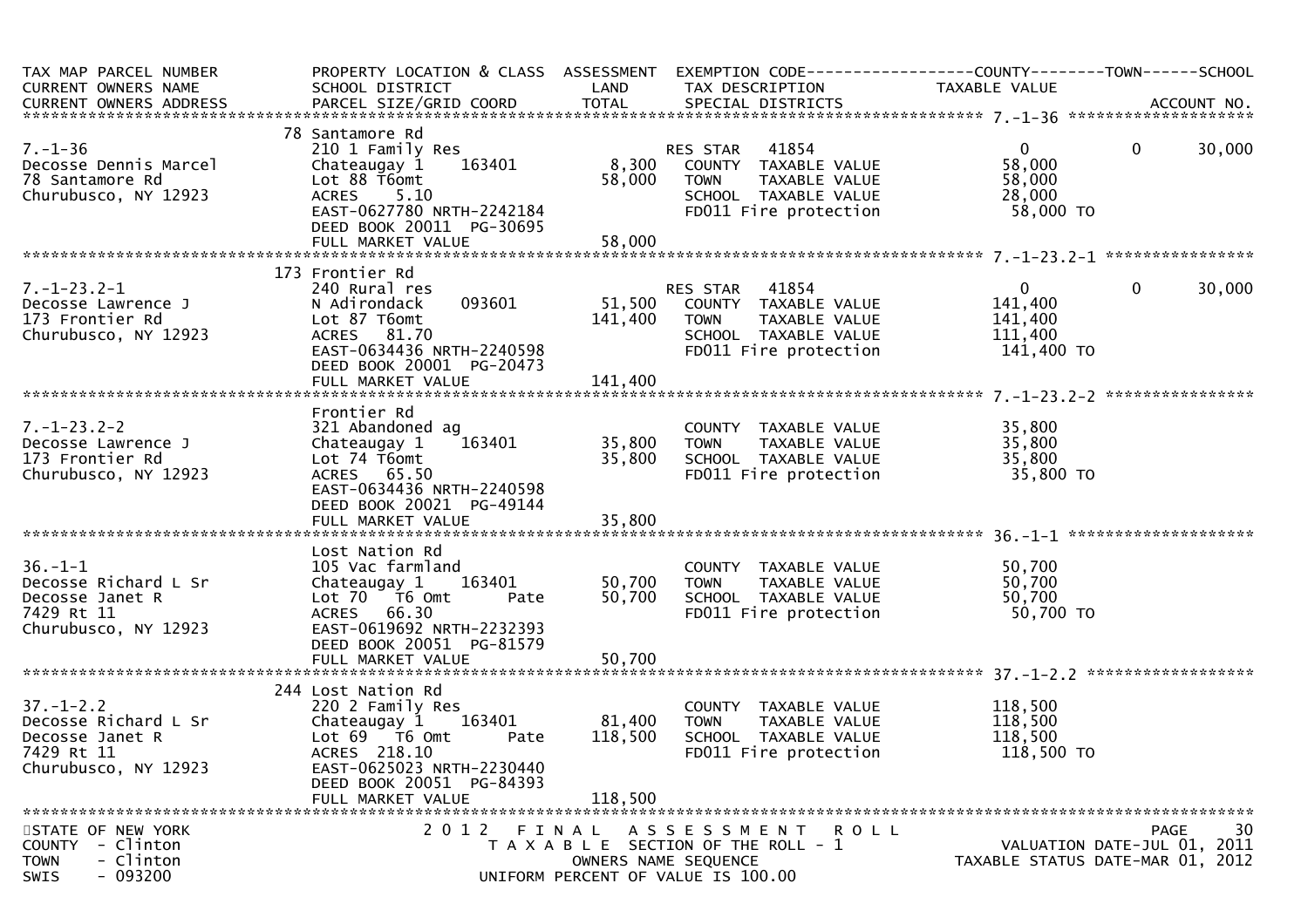| TAX MAP PARCEL NUMBER<br>CURRENT OWNERS NAME                                                      | PROPERTY LOCATION & CLASS ASSESSMENT<br>SCHOOL DISTRICT                                                                                                                                                              | LAND                       | TAX DESCRIPTION                                                                                       | EXEMPTION CODE-----------------COUNTY-------TOWN------SCHOOL<br>TAXABLE VALUE |
|---------------------------------------------------------------------------------------------------|----------------------------------------------------------------------------------------------------------------------------------------------------------------------------------------------------------------------|----------------------------|-------------------------------------------------------------------------------------------------------|-------------------------------------------------------------------------------|
| $37. - 1 - 19$<br>Decosse Richard L Sr<br>Decosse Janet R<br>7429 Rt 11<br>Churubusco, NY 12923   | Old Railroad Bed<br>323 Vacant rural<br>163401<br>Chateaugay 1<br>Lot 52 T60mt<br>R.r. Bed<br>Lost Nations To Whalen Ro<br>ACRES 13.50<br>EAST-0626759 NRTH-2226822<br>DEED BOOK 20051 PG-81579<br>FULL MARKET VALUE | 8,100<br>8,100<br>8,100    | COUNTY TAXABLE VALUE<br>TAXABLE VALUE<br>TOWN<br>SCHOOL TAXABLE VALUE<br>FD011 Fire protection        | 8,100<br>8,100<br>8,100<br>8,100 то                                           |
| $37. - 1 - 24.1$<br>Decosse Richard L Sr<br>Decosse Janet R<br>7429 Rt 11<br>Churubusco, NY 12923 | 108 Lost Nation Rd<br>241 Rural res&ag<br>163401<br>Chateaugay 1<br>Lot $515\overline{2}$ T6 Omt<br><b>Pate</b><br>survey map 2010/231470<br>ACRES 117.20<br>EAST-0622310 NRTH-2224182<br>DEED BOOK 20051 PG-81579   | 71,500<br>109,600          | COUNTY TAXABLE VALUE<br><b>TOWN</b><br>TAXABLE VALUE<br>SCHOOL TAXABLE VALUE<br>FD011 Fire protection | 109,600<br>109,600<br>109,600<br>109,600 TO                                   |
| $51.-1-10.1$<br>Decosse Richard L Sr<br>Decosse Janet R<br>7429 Rt 11<br>Churubusco, NY 12923     | 7433 Rt 11<br>270 Mfg housing<br>Chateaugay $1 \t163401$<br>Lot $50$ $\overline{16}$ Omt<br>Pate<br>FRNT 50.00 DPTH 175.00<br>EAST-0622565 NRTH-2223209<br>DEED BOOK 20051 PG-81579<br>FULL MARKET VALUE             | 3,100<br>21,600<br>21,600  | COUNTY TAXABLE VALUE<br>TOWN TAXABLE VALUE<br>SCHOOL TAXABLE VALUE<br>FD011 Fire protection           | 21,600<br>21,600<br>21,600<br>21,600 TO                                       |
| $51. - 1 - 10.2$<br>Decosse Richard L Sr<br>Decosse Janet R<br>7429 Rt 11<br>Churubusco, NY 12923 | 7429 Rt 11<br>486 Mini-mart<br>163401<br>Chateaugay 1<br>Lot 50 T6omt<br><b>ACRES</b><br>1.10<br>EAST-0622697 NRTH-2223244<br>DEED BOOK 20051 PG-81579                                                               | 5,500<br>196,500           | COUNTY TAXABLE VALUE<br>TAXABLE VALUE<br><b>TOWN</b><br>SCHOOL TAXABLE VALUE<br>FD011 Fire protection | 196,500<br>196,500<br>196,500<br>196,500 то                                   |
| $51. - 1 - 11.3$<br>Decosse Richard L Sr<br>Decosse Janet R<br>7429 Rt 11<br>Churubusco, NY 12923 | Ryan Rd<br>321 Abandoned ag<br>163401<br>Chateaugay 1<br>Lot 50 76 0<br>Pate<br>survey map 20082/17885<br>ACRES 102.80<br>EAST-0622068 NRTH-2218931<br>DEED BOOK 20092 PG-22191<br>FULL MARKET VALUE                 | 58,400<br>58,400<br>58,400 | COUNTY TAXABLE VALUE<br><b>TOWN</b><br>TAXABLE VALUE<br>SCHOOL TAXABLE VALUE<br>FD011 Fire protection | 58,400<br>58,400<br>58,400<br>58,400 TO                                       |
| STATE OF NEW YORK<br>COUNTY - Clinton                                                             | 2 0 1 2                                                                                                                                                                                                              | FINAL                      | A S S E S S M E N T R O L L<br>T A X A B L E SECTION OF THE ROLL - 1                                  | <b>PAGE</b><br>-31<br>VALUATION DATE-JUL 01, 2011                             |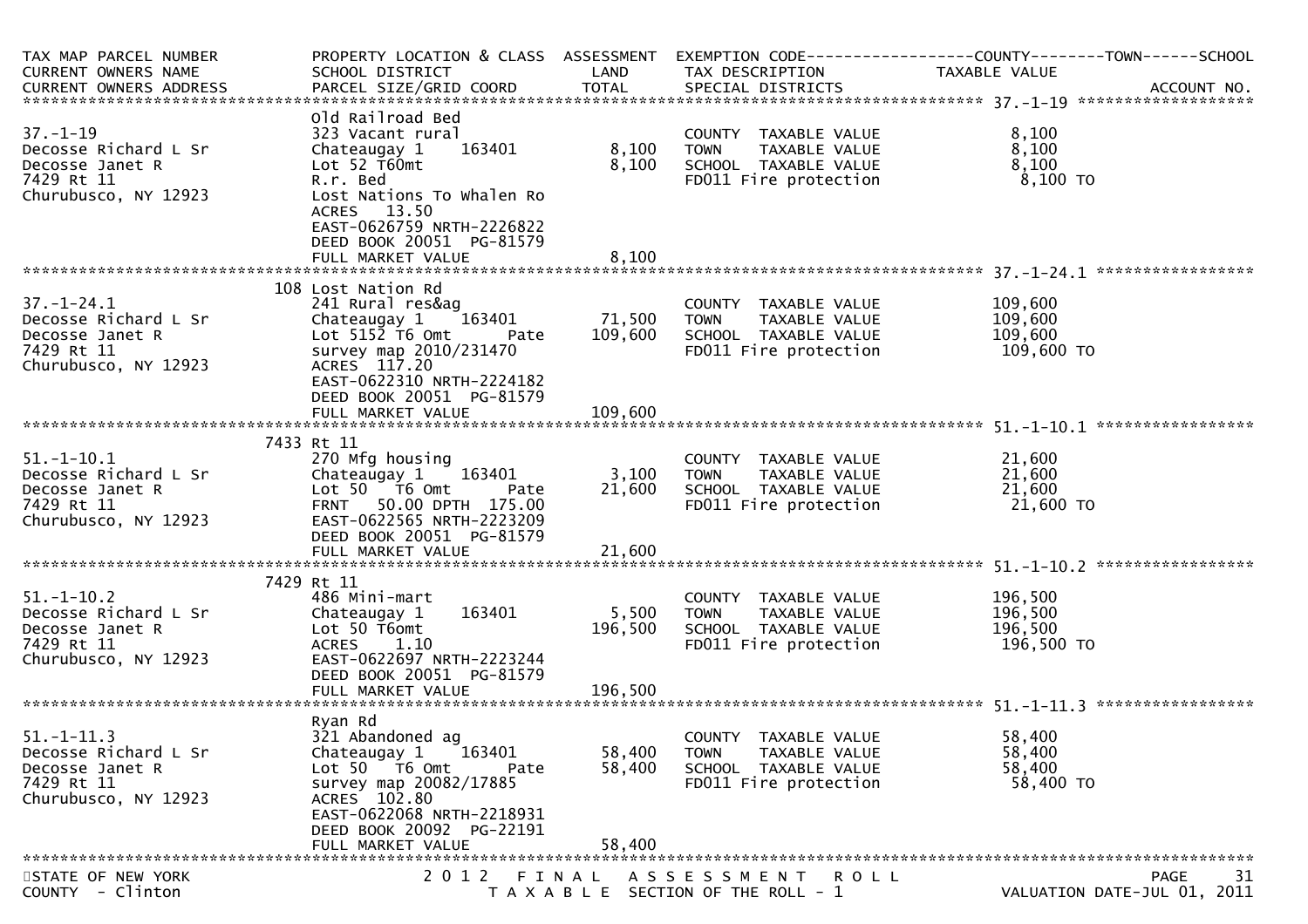# TOWN - Clinton OWNERS NAME SEQUENCE TAXABLE STATUS DATE-MAR 01, 2012SWIS - 093200 UNIFORM PERCENT OF VALUE IS 100.00

| TAX MAP PARCEL NUMBER<br><b>CURRENT OWNERS NAME</b>                                               | SCHOOL DISTRICT                                                                                                                                                                                      | LAND                    | TAX DESCRIPTION                                                                                       | PROPERTY LOCATION & CLASS ASSESSMENT EXEMPTION CODE----------------COUNTY-------TOWN------SCHOOL<br>TAXABLE VALUE<br>CURRENT OWNERS ADDRESS PARCEL SIZE/GRID COORD TOTAL SPECIAL DISTRICTS (2007) ACCOUNT NO. |
|---------------------------------------------------------------------------------------------------|------------------------------------------------------------------------------------------------------------------------------------------------------------------------------------------------------|-------------------------|-------------------------------------------------------------------------------------------------------|---------------------------------------------------------------------------------------------------------------------------------------------------------------------------------------------------------------|
| $52 - 1 - 1$<br>Decosse Richard L Sr<br>Decosse Janet R<br>7429 Rt 11<br>Churubusco, NY 12923     | Rt 11<br>311 Res vac land<br>Chateaugay 1<br>163401<br>Lot $49$ $\overline{76}$ Omt<br>Pate<br>FRNT 140.00 DPTH 100.00<br>EAST-0622933 NRTH-2223330<br>DEED BOOK 20051 PG-81579<br>FULL MARKET VALUE | 3,500<br>3,500<br>3,500 | COUNTY TAXABLE VALUE<br><b>TOWN</b><br>TAXABLE VALUE<br>SCHOOL TAXABLE VALUE<br>FD011 Fire protection | 3,500<br>3,500<br>3,500<br>$3,500$ TO                                                                                                                                                                         |
|                                                                                                   |                                                                                                                                                                                                      |                         |                                                                                                       |                                                                                                                                                                                                               |
| $52. - 1 - 9.21$<br>Decosse Richard L Sr<br>Decosse Janet R<br>7429 Rt 11<br>Churubusco, NY 12923 | 7239 Rt 11<br>314 Rural vac<10<br>163401<br>Chateaugay 1<br>Lot 49  T6 0mt<br>Pate<br>ACRES<br>1.50<br>EAST-0627306 NRTH-2223915<br>DEED BOOK 20051 PG-81579<br>FULL MARKET VALUE                    | 5,400<br>5,400<br>5,400 | COUNTY TAXABLE VALUE<br>TAXABLE VALUE<br><b>TOWN</b><br>SCHOOL TAXABLE VALUE<br>FD011 Fire protection | 5,400<br>5,400<br>5,400<br>5,400 TO                                                                                                                                                                           |
|                                                                                                   |                                                                                                                                                                                                      |                         |                                                                                                       |                                                                                                                                                                                                               |
| $7. - 1 - 33.1$<br>Demarco Joseph<br>11675 18th Ave<br>Montreal QC, Canada H1E3K1                 | Santamore Rd<br>321 Abandoned ag<br>163401<br>Chateaugay 1<br>Lot 88 T6omt<br>ACRES 37.00<br>EAST-0626808 NRTH-2240526<br>DEED BOOK 693<br>PG-30                                                     | 25,500<br>25,500        | COUNTY TAXABLE VALUE<br><b>TOWN</b><br>TAXABLE VALUE<br>SCHOOL TAXABLE VALUE<br>FD011 Fire protection | 25,500<br>25,500<br>25,500<br>25,500 TO                                                                                                                                                                       |
|                                                                                                   |                                                                                                                                                                                                      |                         |                                                                                                       |                                                                                                                                                                                                               |
| $39. - 1 - 7$<br>Demarse John P<br>6499 Rt 22<br>Plattsburgh, NY 12901                            | 741 Lafrancis Rd<br>920 Priv Hunt/Fi<br>093601<br>N Adirondack<br>Lot 56 T6omt<br>Rural Haven Est Lots 68-7<br>ACRES 24.80<br>EAST-0649727 NRTH-2227980<br>DEED BOOK 20051 PG-82987                  | 16,500<br>39,500        | COUNTY TAXABLE VALUE<br><b>TOWN</b><br>TAXABLE VALUE<br>SCHOOL TAXABLE VALUE<br>FD011 Fire protection | 39,500<br>39,500<br>39,500<br>39,500 TO                                                                                                                                                                       |
|                                                                                                   | FULL MARKET VALUE                                                                                                                                                                                    | 39,500                  |                                                                                                       |                                                                                                                                                                                                               |
|                                                                                                   |                                                                                                                                                                                                      |                         |                                                                                                       |                                                                                                                                                                                                               |
| $7. - 1 - 2.4$<br>Desimone Velia<br>5435 Monkland Ave<br>Montreal QC, Canada H4A1C5               | 174 Santamore Rd<br>260 Seasonal res<br>163401<br>Chateaugay 1<br>Lot 89 T6omt<br><b>ACRES</b><br>5.00<br>EAST-0625445 NRTH-2242432<br>DEED BOOK 604<br>PG-461                                       | 8,200<br>19,700         | COUNTY TAXABLE VALUE<br><b>TOWN</b><br>TAXABLE VALUE<br>SCHOOL TAXABLE VALUE<br>FD011 Fire protection | 19,700<br>19,700<br>19,700<br>19,700 TO                                                                                                                                                                       |
|                                                                                                   |                                                                                                                                                                                                      |                         |                                                                                                       |                                                                                                                                                                                                               |
| STATE OF NEW YORK<br>COUNTY - Clinton                                                             |                                                                                                                                                                                                      |                         | 2012 FINAL ASSESSMENT ROLL<br>T A X A B L E SECTION OF THE ROLL - 1                                   | 32<br><b>PAGE</b><br>VALUATION DATE-JUL 01, 2011                                                                                                                                                              |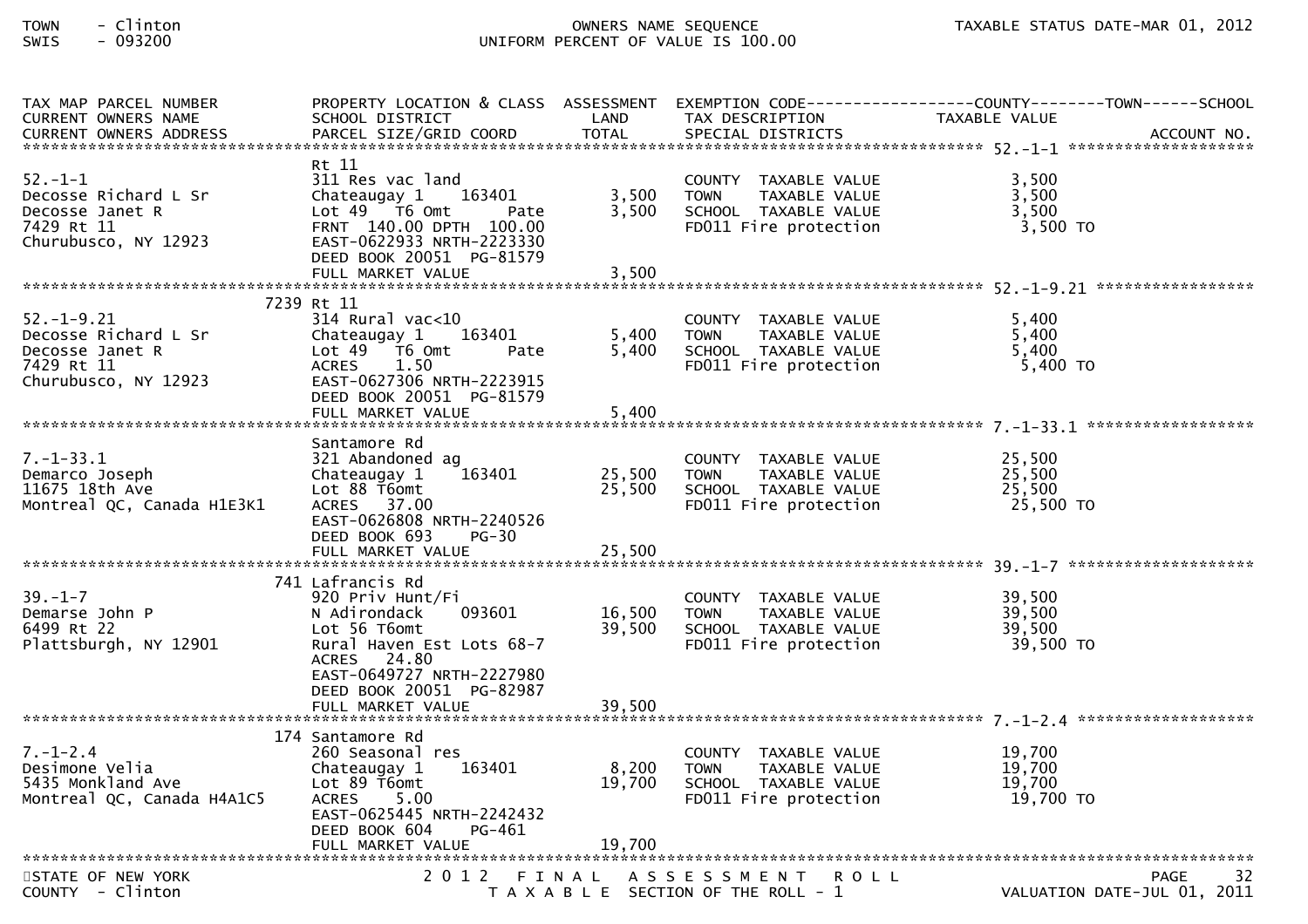# TOWN - Clinton OWNERS NAME SEQUENCE TAXABLE STATUS DATE-MAR 01, 2012SWIS - 093200 UNIFORM PERCENT OF VALUE IS 100.00

| TAX MAP PARCEL NUMBER<br>CURRENT OWNERS NAME                                                                 | PROPERTY LOCATION & CLASS ASSESSMENT<br>SCHOOL DISTRICT                                                                                                                              | LAND                       | TAX DESCRIPTION TAXABLE VALUE                                                                                           | EXEMPTION CODE-----------------COUNTY-------TOWN------SCHOOL                             |
|--------------------------------------------------------------------------------------------------------------|--------------------------------------------------------------------------------------------------------------------------------------------------------------------------------------|----------------------------|-------------------------------------------------------------------------------------------------------------------------|------------------------------------------------------------------------------------------|
| $21.-1-19.2$<br>Desotelle William J<br>483 Hayford Rd<br>Champlain, NY 12919                                 | 1436 County Line Rd<br>321 Abandoned ag<br>163401<br>Chateaugay 1<br>Lot 71 T6omt<br>ACRES 41.00<br>EAST-0616881 NRTH-2235836<br>DEED BOOK 898<br><b>PG-227</b><br>FULL MARKET VALUE | 28,000<br>28,000<br>28,000 | COUNTY TAXABLE VALUE<br>TAXABLE VALUE<br><b>TOWN</b><br>SCHOOL TAXABLE VALUE<br>FD011 Fire protection                   | 28,000<br>28,000<br>28,000<br>28,000 TO                                                  |
|                                                                                                              | Lost Nation Rd                                                                                                                                                                       |                            |                                                                                                                         |                                                                                          |
| $21. - 1 - 10$<br>Dimassimo Robert A<br>Tudor Croft<br>Farm Lane Headley<br>Epsom Surrey, England<br>KT186BZ | 321 Abandoned ag<br>163401<br>Chateaugay 1<br>Lot 72 T6 Omt<br>Pate<br>ACRES 29.80<br>EAST-0622423 NRTH-2236210<br>DEED BOOK 519<br>PG-362                                           | 22,400<br>22,400           | COUNTY TAXABLE VALUE<br><b>TOWN</b><br>TAXABLE VALUE<br>SCHOOL TAXABLE VALUE<br>FD011 Fire protection                   | 22,400<br>22,400<br>22,400<br>22,400 TO                                                  |
|                                                                                                              |                                                                                                                                                                                      |                            |                                                                                                                         |                                                                                          |
| $66. - 1 - 4.2$<br>Dominic James William<br>6559 Military Tpke<br>Ellenburg Center, NY 12934                 | 674 Ryan Rd<br>321 Abandoned ag<br>163401<br>Chateaugay 1<br>Lot 32 T6omt<br>ACRES 30.00<br>EAST-0625416 NRTH-2214838<br>DEED BOOK 20102 PG-36837                                    | 22,500<br>22,500           | COUNTY TAXABLE VALUE<br><b>TOWN</b><br>TAXABLE VALUE<br>SCHOOL TAXABLE VALUE<br>FD011 Fire protection                   | 22,500<br>22,500<br>22,500<br>22,500 TO                                                  |
|                                                                                                              |                                                                                                                                                                                      |                            |                                                                                                                         |                                                                                          |
| $69. - 1 - 14.1$<br>Donah James J<br>Donah Cindy L<br>488 Brandy Brook Rd<br>Ellenburg Center, NY 12934      | 488 Brandy Brook Rd<br>210 1 Family Res<br>093601<br>N Adirondack<br>Lot 25 T6 Omt<br>Pate<br>3.00<br><b>ACRES</b><br>EAST-0647784 NRTH-2210042<br>DEED BOOK 1017 PG-185             | 6,600<br>115,000           | RES STAR 41854<br>COUNTY TAXABLE VALUE<br><b>TOWN</b><br>TAXABLE VALUE<br>SCHOOL TAXABLE VALUE<br>FD011 Fire protection | $\overline{0}$<br>30,000<br>$\overline{0}$<br>115,000<br>115,000<br>85,000<br>115,000 TO |
|                                                                                                              | FULL MARKET VALUE                                                                                                                                                                    | 115,000                    |                                                                                                                         |                                                                                          |
| $7. - 1 - 34.6$<br>Doner Michael D<br>PO Box 526<br>Peru, NY 12972                                           | 227 Santamore Rd<br>270 Mfg housing<br>163401<br>Chateaugay 1<br>Lot $89$ T60mt<br>ACRES 4.10<br>EAST-0623924 NRTH-2241901<br>DEED BOOK 20112 PG-44384<br>FULL MARKET VALUE          | 7,200<br>40,000<br>40,000  | COUNTY TAXABLE VALUE<br>TAXABLE VALUE<br><b>TOWN</b><br>SCHOOL TAXABLE VALUE<br>FD011 Fire protection                   | 40,000<br>40,000<br>40,000<br>40,000 TO                                                  |
| STATE OF NEW YORK<br>COUNTY - Clinton<br>- Clinton<br><b>TOWN</b>                                            | 2 0 1 2                                                                                                                                                                              | FINAL                      | ASSESSMENT ROLL<br>T A X A B L E SECTION OF THE ROLL - 1<br>OWNERS NAME SEQUENCE                                        | 33<br><b>PAGE</b><br>VALUATION DATE-JUL 01, 2011<br>TAXABLE STATUS DATE-MAR 01, 2012     |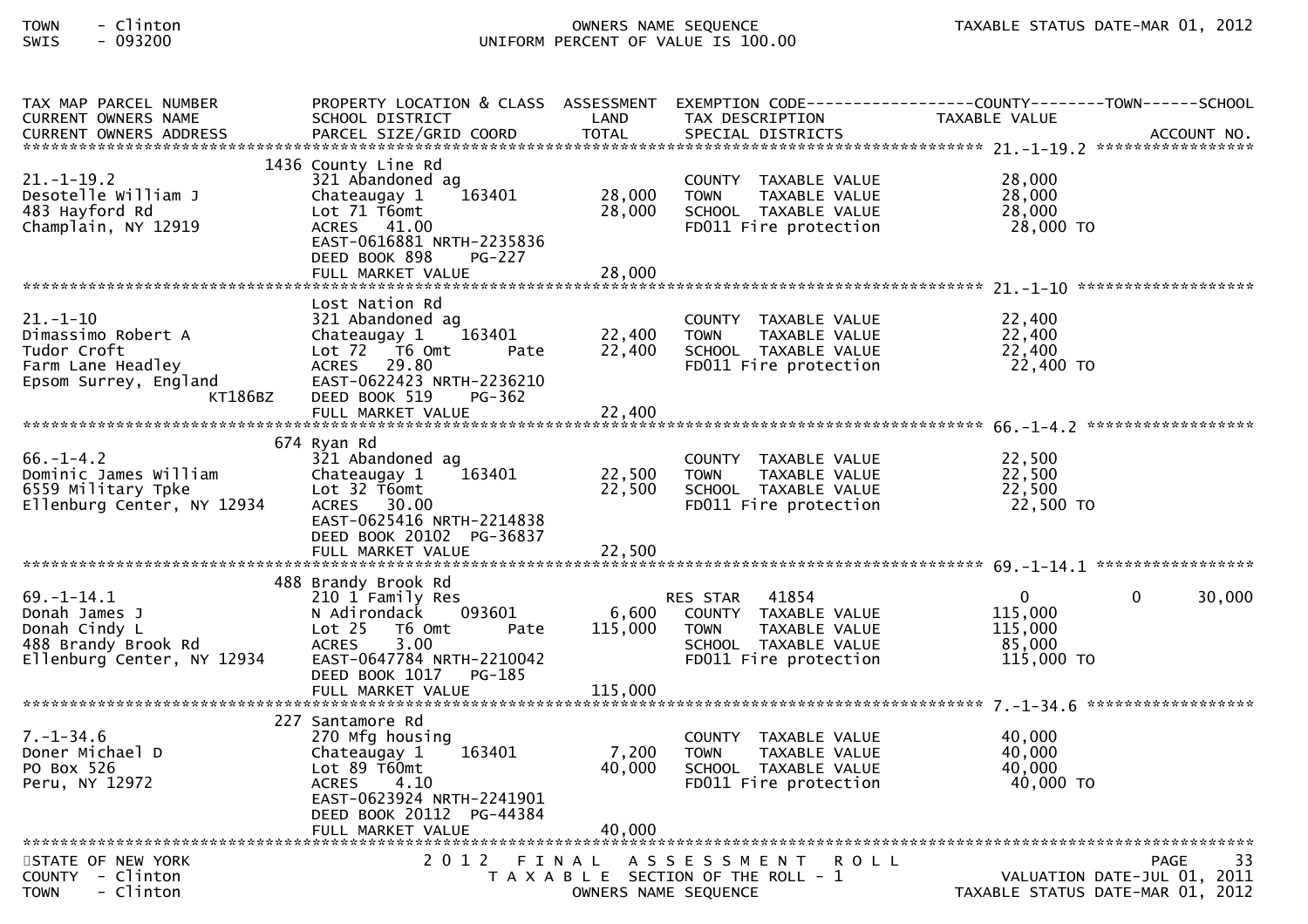| TAX MAP PARCEL NUMBER                             |                                               |                      | PROPERTY LOCATION & CLASS ASSESSMENT EXEMPTION CODE----------------COUNTY-------TOWN------SCHOOL |                                  |                |
|---------------------------------------------------|-----------------------------------------------|----------------------|--------------------------------------------------------------------------------------------------|----------------------------------|----------------|
| CURRENT OWNERS NAME                               | SCHOOL DISTRICT<br><b>Example 18 The LAND</b> |                      | TAX DESCRIPTION                                                                                  | TAXABLE VALUE                    |                |
|                                                   |                                               |                      |                                                                                                  |                                  |                |
|                                                   |                                               |                      |                                                                                                  |                                  |                |
|                                                   | 699 Ryan Rd                                   |                      |                                                                                                  |                                  |                |
| $66. - 1 - 3.1$                                   | 210 1 Family Res                              |                      | RES STAR 41854<br>4,400 COUNTY TAXABLE VALUE                                                     | $0 \qquad \qquad$<br>$\mathbf 0$ | 30,000         |
| Dowd Kathleen T                                   | Chateaugay 1 163401                           |                      |                                                                                                  | 50,000                           |                |
| 699 Ryan Rd                                       | Lot 31 T6 Omt<br>Pate                         | 50,000               | TAXABLE VALUE<br><b>TOWN</b>                                                                     | 50,000                           |                |
| Churubusco, NY 12923                              | FRNT 165.00 DPTH 132.00                       |                      | SCHOOL TAXABLE VALUE<br>FDO11 Fire protection                                                    | 20,000                           |                |
|                                                   | 080<br>BANK                                   |                      |                                                                                                  | $50,000$ TO                      |                |
| PRIOR OWNER ON 3/01/2012                          | EAST-0623893 NRTH-2215277                     |                      |                                                                                                  |                                  |                |
| Dowd Kathleen T                                   | DEED BOOK 20122 PG-46735                      |                      |                                                                                                  |                                  |                |
|                                                   | FULL MARKET VALUE                             | 50,000               |                                                                                                  |                                  |                |
|                                                   |                                               |                      |                                                                                                  |                                  |                |
|                                                   | Brandy Brook Rd                               |                      |                                                                                                  |                                  |                |
| $68. - 1 - 11.1$                                  | 321 Abandoned ag<br>N Adirondack              | 31,100               | COUNTY TAXABLE VALUE                                                                             | 31,100<br>31,100                 |                |
| Drown Frank L                                     | $093601$ 31,100<br>1t Pate 31,100             | 31,100               |                                                                                                  | 31,100                           |                |
| Drown Lori Ann                                    | Lot 26 T6 Omt<br>ACRES 47.10                  |                      | TOWN TAXABLE<br>SCHOOL TAXABLE VALUE<br>In ring protection                                       | $31,100$ TO                      |                |
| 452 Brandy Brook Rd<br>Ellenburg Center, NY 12934 | EAST-0645288 NRTH-2210670                     |                      |                                                                                                  |                                  |                |
|                                                   | DEED BOOK 20001 PG-24865                      |                      |                                                                                                  |                                  |                |
|                                                   |                                               |                      |                                                                                                  |                                  |                |
|                                                   |                                               |                      |                                                                                                  |                                  |                |
|                                                   | 529 Brandy Brook Rd                           |                      |                                                                                                  |                                  |                |
| $68. - 1 - 11.2$                                  | 270 Mfg housing                               |                      |                                                                                                  |                                  |                |
| Drown Frank L                                     | 093601<br>N Adirondack                        | 5,600                | <b>TOWN</b>                                                                                      |                                  |                |
| Drown Pat F                                       | Lot 26 T6omt                                  | 13,200               |                                                                                                  |                                  |                |
| 452 Brandy Brook Rd                               | ACRES 1.90                                    |                      |                                                                                                  |                                  |                |
| Ellenburg Center, NY 12934                        | EAST-0647138 NRTH-2211116                     |                      |                                                                                                  |                                  |                |
|                                                   | DEED BOOK 20082 PG-15303                      |                      |                                                                                                  |                                  |                |
|                                                   | FULL MARKET VALUE                             | 13,200               |                                                                                                  |                                  |                |
|                                                   |                                               |                      |                                                                                                  |                                  |                |
|                                                   | 80 Pete LeClair Rd                            |                      |                                                                                                  |                                  |                |
| $7. - 1 - 19$                                     | 260 Seasonal res                              |                      | COUNTY TAXABLE VALUE                                                                             | 82,500                           |                |
| Dumas Arthur                                      | N Adirondack                                  | 58,000               | <b>TOWN</b><br>TAXABLE VALUE                                                                     | 82,500                           |                |
| Dumas Carolyn L                                   | 093601<br>Pate<br>Lot 87 T6 Omt               | 82,500               |                                                                                                  | 82,500                           |                |
| 5381 Rt 374                                       | ACRES 101.00                                  |                      | SCHOOL TAXABLE VALUE<br>FDO11 Fire protection                                                    | 82,500 TO                        |                |
| Merrill, NY 12955                                 | EAST-0633074 NRTH-2245706                     |                      |                                                                                                  |                                  |                |
|                                                   | DEED BOOK 20021 PG-48525                      |                      |                                                                                                  |                                  |                |
|                                                   |                                               |                      |                                                                                                  |                                  |                |
|                                                   |                                               |                      |                                                                                                  |                                  |                |
|                                                   | 6242 Rt 11                                    |                      |                                                                                                  |                                  |                |
| $69. - 1 - 17$                                    | 220 2 Family Res                              |                      | WARCOMALL 41131                                                                                  | 12,625<br>12,625                 | $\mathbf 0$    |
| Dunn Life Use Elmer & Francis N Adirondack 093601 |                                               |                      | 5,300 AGED COUN 41802                                                                            | 18,938<br>0                      | $\overline{0}$ |
| Dunn Judy Katherine                               | Lot 25 T6 Omt<br>Pate                         |                      | 50,500 SR STAR<br>41834                                                                          | $\Omega$<br>$\mathbf{0}$         | 50,500         |
| 6242 Rt 11                                        | <b>ACRES</b><br>1.05                          |                      | COUNTY TAXABLE VALUE                                                                             | 18,937                           |                |
| Ellenburg Center, NY 12934                        | EAST-0647305 NRTH-2212343                     |                      | <b>TOWN</b><br>TAXABLE VALUE                                                                     | 37,875                           |                |
|                                                   | DEED BOOK 673<br>PG-218                       |                      | SCHOOL TAXABLE VALUE                                                                             | 0                                |                |
|                                                   | FULL MARKET VALUE                             | 50,500               | FD011 Fire protection                                                                            | 50,500 TO                        |                |
|                                                   |                                               |                      |                                                                                                  |                                  |                |
| STATE OF NEW YORK                                 | 2 0 1 2                                       | FINAL                | ASSESSMENT ROLL                                                                                  |                                  | 34<br>PAGE     |
| - Clinton<br><b>COUNTY</b>                        |                                               |                      | T A X A B L E SECTION OF THE ROLL - 1                                                            | VALUATION DATE-JUL 01, 2011      |                |
| - Clinton<br><b>TOWN</b>                          |                                               | OWNERS NAME SEQUENCE |                                                                                                  | TAXABLE STATUS DATE-MAR 01, 2012 |                |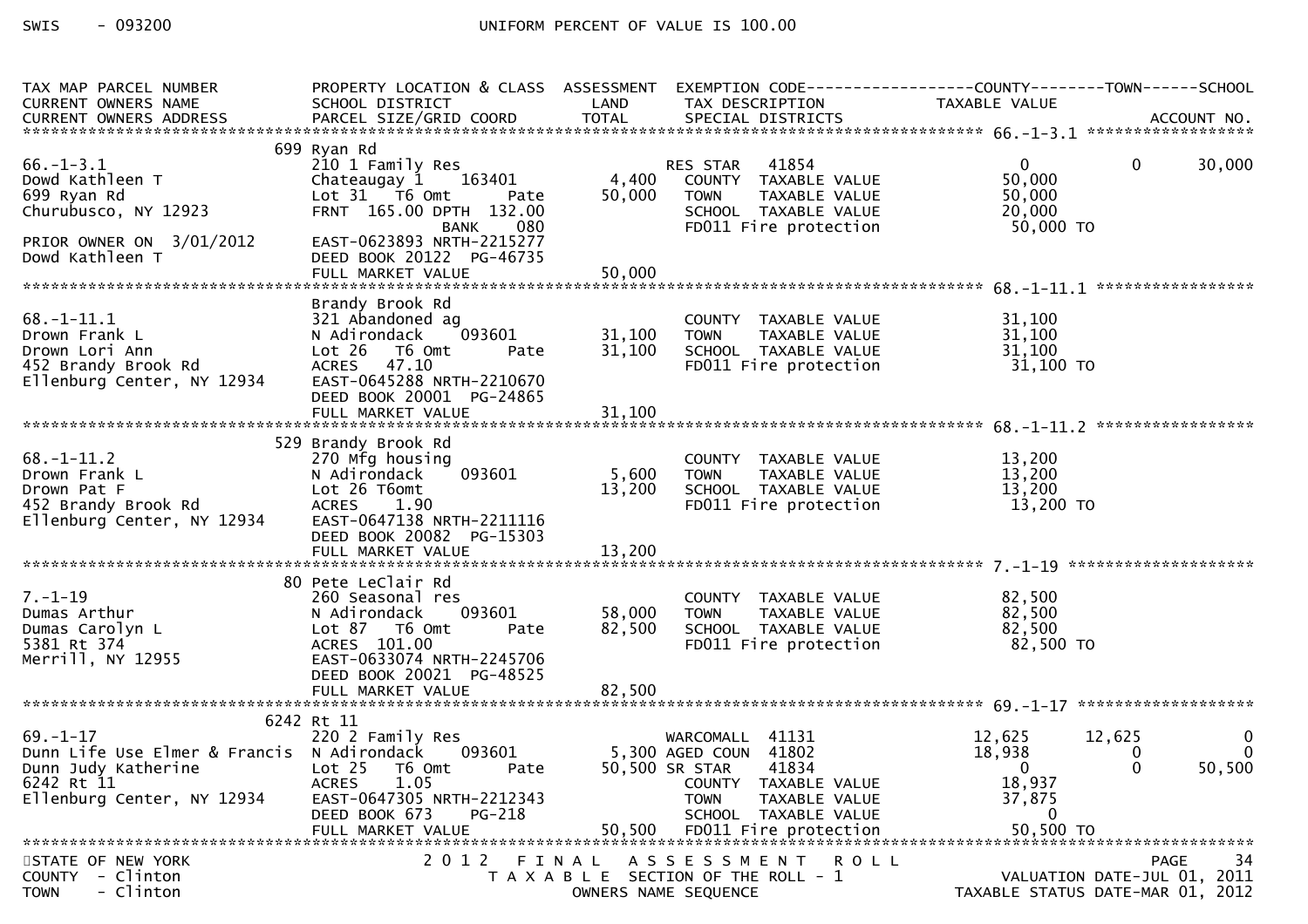| TAX MAP PARCEL NUMBER                       | PROPERTY LOCATION & CLASS ASSESSMENT                  |        |                                                                                             | EXEMPTION CODE-----------------COUNTY--------TOWN------SCHOOL |  |
|---------------------------------------------|-------------------------------------------------------|--------|---------------------------------------------------------------------------------------------|---------------------------------------------------------------|--|
| CURRENT OWNERS NAME                         | SCHOOL DISTRICT                                       | LAND   | TAX DESCRIPTION                                                                             | TAXABLE VALUE                                                 |  |
|                                             |                                                       |        |                                                                                             |                                                               |  |
|                                             | Liberty Pole Rd                                       |        |                                                                                             |                                                               |  |
| $8. - 1 - 10.42$                            | 321 Abandoned ag                                      |        | COUNTY TAXABLE VALUE<br>TOWN TAXABLE VALUE<br>SCHOOL TAXABLE VALUE<br>FDO11 Fire protection | 4,700                                                         |  |
| Dupras Louis A                              | 093601<br>N Adirondack                                | 4,700  |                                                                                             | 4,700                                                         |  |
| Dupras Elaine M                             | Lot 86 T6omt                                          | 4,700  |                                                                                             | 4,700                                                         |  |
| 136 Liberty Pole Rd                         | ACRES 23.40                                           |        |                                                                                             | 4,700 TO                                                      |  |
| Churubusco, NY 12923                        | EAST-0641914 NRTH-2242129<br>DEED BOOK 99001 PG-11709 |        |                                                                                             |                                                               |  |
|                                             |                                                       |        |                                                                                             |                                                               |  |
|                                             |                                                       |        |                                                                                             |                                                               |  |
| $8. - 1 - 10.45$                            | 136 Liberty Pole Rd<br>240 Rural res                  |        | 88 PCT OF VALUE USED FOR EXEMPTION PURPOSES<br>WARCOMALL 41131                              | 20,130<br>20,000<br>$\mathbf{0}$                              |  |
| Dupras Louis A                              | 093601<br>N Adirondack                                |        | 15,600 WARDISALL 41141                                                                      | $\overline{0}$<br>12,078<br>12,078                            |  |
| Dupras Elaine M                             | Lot 86 T6omt                                          |        | 41834<br>91,500 SR STAR                                                                     | 62,200<br>$\overline{\mathbf{0}}$<br>0                        |  |
| 136 Liberty Pole Rd                         | ACRES 43.30                                           |        | COUNTY TAXABLE VALUE                                                                        | 59,292                                                        |  |
| Churubusco, NY 12923                        | EAST-0640932 NRTH-2242929                             |        | <b>TOWN</b><br>TAXABLE VALUE                                                                | 59,422                                                        |  |
|                                             |                                                       |        |                                                                                             |                                                               |  |
|                                             |                                                       |        |                                                                                             |                                                               |  |
|                                             |                                                       |        |                                                                                             |                                                               |  |
|                                             | Liberty Pole Rd                                       |        |                                                                                             |                                                               |  |
| $8. - 1 - 12.3$                             | 321 Abandoned ag                                      |        | COUNTY TAXABLE VALUE                                                                        | 5,800                                                         |  |
| Dupras Louis A                              | 093601<br>N Adirondack                                |        | TAXABLE VALUE<br>5,800 TOWN                                                                 | 5,800                                                         |  |
| Dupras Elaine M                             | Lot 76 & 85 T6omt                                     | 5,800  | SCHOOL TAXABLE VALUE                                                                        | 5,800                                                         |  |
| 136 Liberty Pole Rd<br>Churubusco, NY 12923 | ACRES 29.20<br>EAST-0644299 NRTH-2241434              |        | FD011 Fire protection                                                                       | 5,800 TO                                                      |  |
|                                             | DEED BOOK 99001 PG-11711                              |        |                                                                                             |                                                               |  |
|                                             |                                                       |        |                                                                                             |                                                               |  |
|                                             |                                                       |        |                                                                                             |                                                               |  |
|                                             | Rt 189                                                |        |                                                                                             |                                                               |  |
| $23. - 1 - 4.24$                            | 920 Priv Hunt/Fi                                      |        | COUNTY TAXABLE VALUE                                                                        | 93,300                                                        |  |
| Dupras Louis A                              | 093601<br>N Adirondack                                | 78,200 | <b>TOWN</b><br>TAXABLE VALUE                                                                | 93,300                                                        |  |
| Basmajian Haig K                            | Lot 75 & 76 T6omt                                     | 93,300 | <br>SCHOOL TAXABLE VALUE<br>FDO11 Fire protection                                           | 93,300                                                        |  |
| Attn: Terrance Dupras                       | ACRES 216.70                                          |        |                                                                                             | 93,300 TO                                                     |  |
| 16 Facteau Ave                              | EAST-0644007 NRTH-2239419                             |        |                                                                                             |                                                               |  |
| Plattsburgh, NY 12901                       | DEED BOOK 940<br>PG-333                               |        |                                                                                             |                                                               |  |
|                                             |                                                       |        |                                                                                             |                                                               |  |
|                                             |                                                       |        |                                                                                             |                                                               |  |
| $23. - 1 - 4.21$                            | Rt 189<br>321 Abandoned ag                            |        | COUNTY TAXABLE VALUE                                                                        | 34,700                                                        |  |
| Dupras Terrence G                           | 093601<br>N Adirondack                                | 34,700 | TAXABLE VALUE<br>TOWN                                                                       | 34,700                                                        |  |
| Basmajian Haig K                            | 75 T6omt                                              | 34,700 | SCHOOL TAXABLE VALUE                                                                        | 34,700                                                        |  |
| 16 Facteau Ave                              | ACRES 74.80                                           |        | FD011 Fire protection                                                                       | 34,700 TO                                                     |  |
| Plattsburgh, NY 12901                       | EAST-0641878 NRTH-2240793                             |        |                                                                                             |                                                               |  |
|                                             | DEED BOOK 949<br>PG-199                               |        |                                                                                             |                                                               |  |
|                                             | FULL MARKET VALUE                                     | 34,700 |                                                                                             |                                                               |  |
|                                             |                                                       |        |                                                                                             |                                                               |  |
| STATE OF NEW YORK                           | 2012 FINAL                                            |        | ASSESSMENT ROLL                                                                             | 35<br><b>PAGE</b>                                             |  |
| COUNTY - Clinton                            |                                                       |        | T A X A B L E SECTION OF THE ROLL - 1                                                       | VALUATION DATE-JUL 01, 2011                                   |  |
| - Clinton<br><b>TOWN</b>                    |                                                       |        | OWNERS NAME SEQUENCE                                                                        | TAXABLE STATUS DATE-MAR 01, 2012                              |  |
| $-093200$<br>SWIS                           |                                                       |        | UNIFORM PERCENT OF VALUE IS 100.00                                                          |                                                               |  |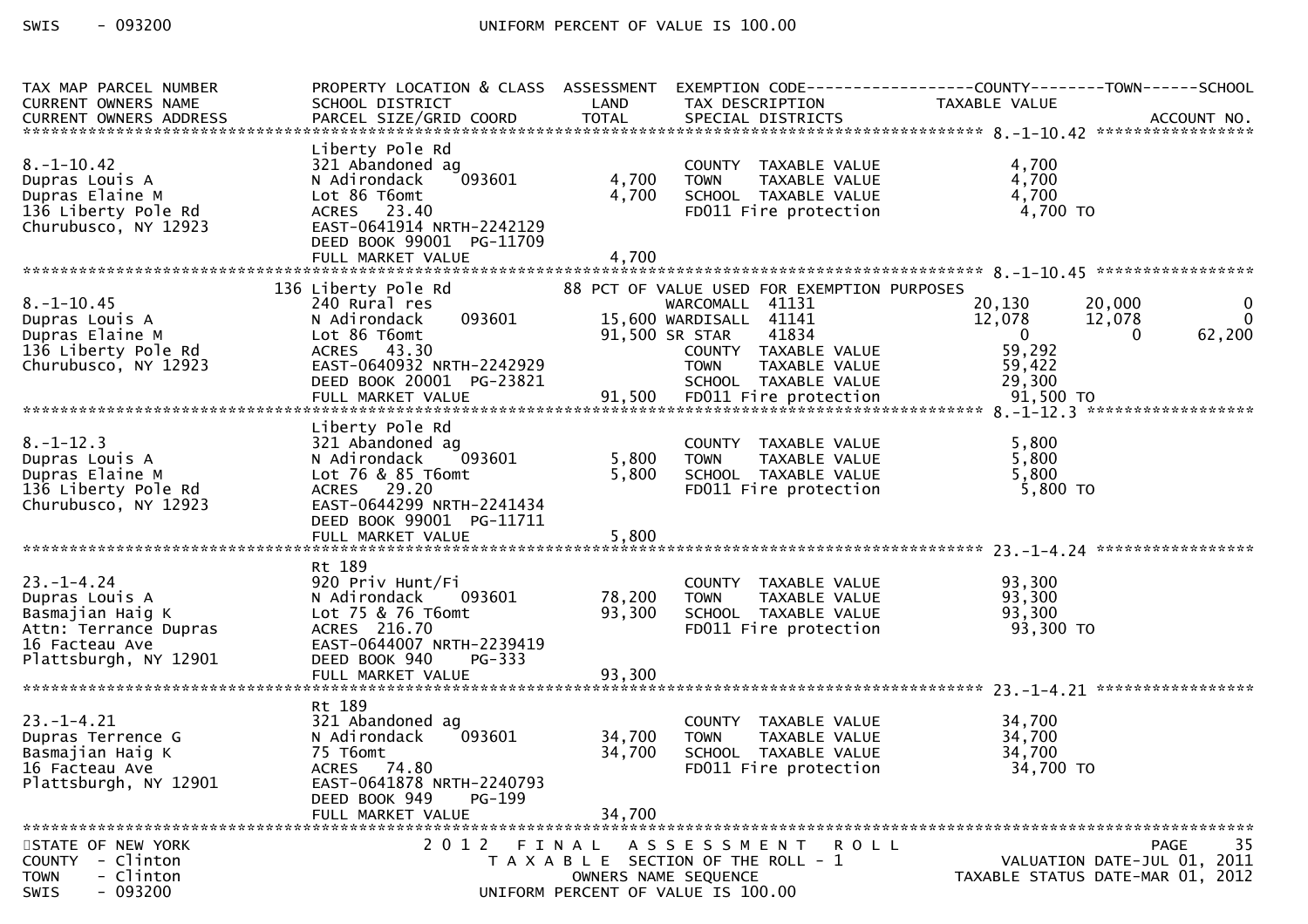| TAX MAP PARCEL NUMBER<br>CURRENT OWNERS NAME                                                                                                                                                                                                                               |                                                                                                                                                                                                                                                                        |                                      |                                                                                                                                       |                                                             |                                     |        |
|----------------------------------------------------------------------------------------------------------------------------------------------------------------------------------------------------------------------------------------------------------------------------|------------------------------------------------------------------------------------------------------------------------------------------------------------------------------------------------------------------------------------------------------------------------|--------------------------------------|---------------------------------------------------------------------------------------------------------------------------------------|-------------------------------------------------------------|-------------------------------------|--------|
|                                                                                                                                                                                                                                                                            |                                                                                                                                                                                                                                                                        |                                      |                                                                                                                                       |                                                             |                                     |        |
|                                                                                                                                                                                                                                                                            | 7259 Rt 11<br>210 1 Family Res<br>Chateaugay 1    163401<br>DEED BOOK 852<br>PG-171                                                                                                                                                                                    | 97, $30^{\circ}$<br>97, $30^{\circ}$ | SR STAR 41834<br>5,000 COUNTY TAXABLE VALUE<br>97,300 TOWN TAXABLE VALUE<br>SCHOOL TAXABLE VALUE<br>FD011 Fire protection             | $\overline{0}$<br>97,300<br>97,300<br>35,100<br>97,300 TO   | $\overline{0}$                      | 62,200 |
|                                                                                                                                                                                                                                                                            | 245 Campbell Rd                                                                                                                                                                                                                                                        |                                      |                                                                                                                                       |                                                             |                                     |        |
| 67.-1-14.1<br>Dupuis Rolland L<br>Dupuis Carol<br>245 Campbell Rd<br>Churubusco, NY 12923                                                                                                                                                                                  | 210 1 Family Res<br>210 1 Family Res<br>210 1 Family Res<br>210 1 Family Res<br>210 1 Family Res<br>210 1 Family Res<br>210 20 20 200 200 200 200 200 200 2011 Fire protection<br>26,900 200 2011 Fire protection<br>26,900 200 2011 Fire prot<br>DEED BOOK 1023 PG-67 |                                      |                                                                                                                                       |                                                             | $\mathbf{0}$                        | 30,000 |
|                                                                                                                                                                                                                                                                            |                                                                                                                                                                                                                                                                        |                                      |                                                                                                                                       |                                                             |                                     |        |
| 53.-1-10<br>Earl Floyd<br>3521 Jerusalen Ave<br>Wantagh, NY 11793                                                                                                                                                                                                          | Rt 189<br>ral COUNT<br>093601 12,700 TOWN<br>mt Pate 12,700 SCHOC<br>323 Vacant rural<br>N Adirondack<br>Lot 46 T6 Omt<br>ACRES 31.90<br>EAST-0640197 NRTH-2224557<br>DEED BOOK 613<br><b>PG-57</b>                                                                    |                                      | COUNTY TAXABLE VALUE $12,700$<br>TOWN TAXABLE VALUE $12,700$<br>SCHOOL TAXABLE VALUE $12,700$<br>FDO11 Fire protection $12,700$ TO    |                                                             |                                     |        |
|                                                                                                                                                                                                                                                                            | 756 Rt 189                                                                                                                                                                                                                                                             |                                      |                                                                                                                                       |                                                             |                                     |        |
| 23.-1-8<br>Eastman Peter J<br>Eastman Orina E<br>799 ¤† 189<br>203 Charles 189<br>799 Rt 189<br>Churubusco, NY 12923                                                                                                                                                       | RES STAR 41854<br>270 Mfg housing<br>N Adirondack 093601 32,500 COUNTY TAXABLE VALUE<br>Lot 75 T6 Omt Pate 35,300 TOWN TAXABLE VALUE<br>ACRES 75.00 SCHOOL TAXABLE VALUE<br>EAST-0641591_NRTH-2236426 FD011 Fire protection<br>DEED BOOK 20031 PG-53936                |                                      |                                                                                                                                       | $0 \qquad \qquad$<br>35,300<br>35,300<br>5,300<br>35,300 TO | $\mathbf 0$                         | 30,000 |
|                                                                                                                                                                                                                                                                            |                                                                                                                                                                                                                                                                        |                                      |                                                                                                                                       |                                                             |                                     |        |
| 240 Rura<br>240 Rura<br>240 Rura<br>240 Rura<br>240 Rura<br>240 Rura<br>240 Rura<br>240 Rura<br>240 Rura<br>240 Rura<br>240 Rura<br>240 Rura<br>240 Rura<br>240 Rura<br>240 Rura<br>240 Rura<br>240 Rura<br>240 Rura<br>240 Rura<br>240 Rura<br>240 Rura<br>240 Rura<br>24 | 093601<br>Pate<br>EAST-0662462 NRTH-2212978<br>DEED BOOK 20102 PG-33679                                                                                                                                                                                                | 71,300 TOWN<br>135,000               | COUNTY TAXABLE VALUE<br>TAXABLE VALUE<br>SCHOOL TAXABLE VALUE<br>FD011 Fire protection                                                | 135,000<br>135,000<br>135,000<br>135,000 TO                 |                                     |        |
| 135,000<br>FULL MARKET VALUE                                                                                                                                                                                                                                               |                                                                                                                                                                                                                                                                        |                                      |                                                                                                                                       |                                                             |                                     |        |
| STATE OF NEW YORK<br>COUNTY - Clinton<br>- Clinton<br><b>TOWN</b><br>$-093200$<br><b>SWIS</b>                                                                                                                                                                              | 2 0 1 2<br>FINAL                                                                                                                                                                                                                                                       |                                      | A S S E S S M E N T<br>R O L L<br>T A X A B L E SECTION OF THE ROLL - 1<br>OWNERS NAME SEQUENCE<br>UNIFORM PERCENT OF VALUE IS 100.00 | TAXABLE STATUS DATE-MAR 01, 2012                            | PAGE<br>VALUATION DATE-JUL 01, 2011 | 36     |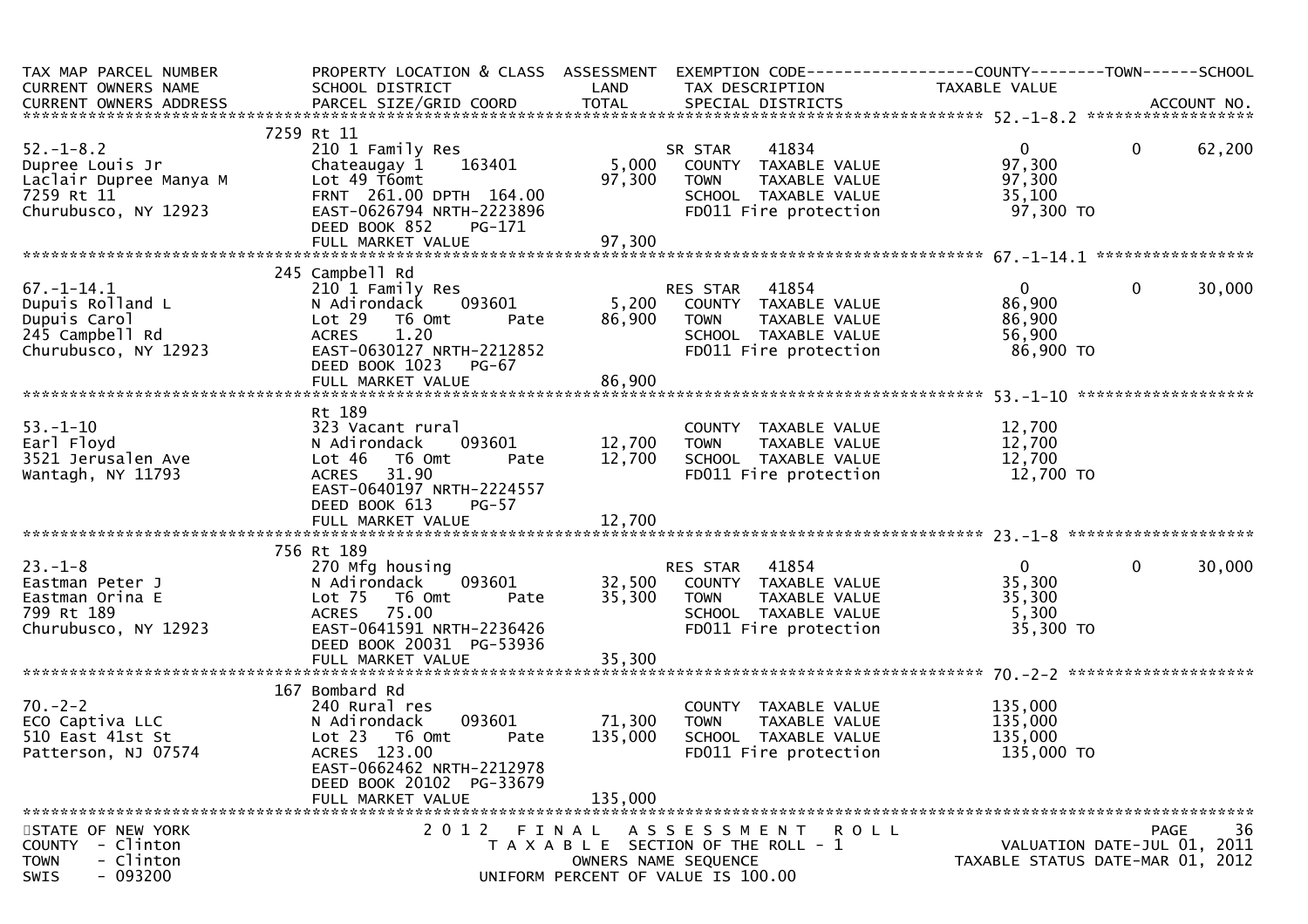| TAX MAP PARCEL NUMBER<br>CURRENT OWNERS NAME                                                        | PROPERTY LOCATION & CLASS ASSESSMENT EXEMPTION CODE----------------COUNTY-------TOWN------SCHOOL<br>SCHOOL DISTRICT                                                                     | LAND                  | TAX DESCRIPTION                                                                                                               | TAXABLE VALUE                                             |                                                                 |
|-----------------------------------------------------------------------------------------------------|-----------------------------------------------------------------------------------------------------------------------------------------------------------------------------------------|-----------------------|-------------------------------------------------------------------------------------------------------------------------------|-----------------------------------------------------------|-----------------------------------------------------------------|
|                                                                                                     |                                                                                                                                                                                         |                       |                                                                                                                               |                                                           |                                                                 |
| $70. - 2 - 3$<br>ECO Captiva LLC<br>510 East 41st St<br>Patterson, NJ 07574                         | Bombard Rd<br>321 Abandoned ag<br>093601<br>N Adirondack<br>Lot 23  T6 Omt<br>Pate<br>ACRES 107.80<br>EAST-0660057 NRTH-2212624<br>DEED BOOK 20102 PG-33679                             | 59,400<br>59,400      | COUNTY TAXABLE VALUE<br>TOWN      TAXABLE  VALUE<br>SCHOOL    TAXABLE  VALUE<br>FD011 Fire protection                         | 59,400<br>59,400<br>59,400<br>59,400 TO                   |                                                                 |
|                                                                                                     |                                                                                                                                                                                         |                       |                                                                                                                               |                                                           |                                                                 |
| $70. - 2 - 4$<br>ECO Captiva LLC<br>510 East 41st St<br>Patterson, NJ 07574                         | Bombard Rd<br>321 Abandoned ag<br>093601<br>N Adirondack<br>Lot 23  T6 Omt<br>Pate<br>ACRES 100.00<br>EAST-0659749 NRTH-2214607<br>DEED BOOK 20102 PG-33679                             | 35,600 TOWN<br>35,600 | COUNTY TAXABLE VALUE                                                                                                          | 35,600                                                    |                                                                 |
|                                                                                                     |                                                                                                                                                                                         |                       |                                                                                                                               |                                                           |                                                                 |
| $69. - 1 - 14.12$<br>Elmer Tim<br>Elmer Angela<br>538 Brandy Brook Rd<br>Ellenburg Center, NY 12934 | 538 Brandy Brook Rd<br>210 1 Family Res<br>093601<br>N Adirondack<br>Lot 25 T6 Omt<br>ACRES 1.70<br>ACRES      1.70<br>EAST-0647560  NRTH-2211354<br>DEED BOOK 20021 PG-42301           | 72,900                | RES STAR 41854<br>5,600 COUNTY TAXABLE VALUE<br>TAXABLE VALUE<br><b>TOWN</b><br>SCHOOL TAXABLE VALUE<br>FD011 Fire protection | $\mathbf{0}$<br>72,900<br>72,900<br>42,900<br>72,900 TO   | $\overline{0}$<br>30,000                                        |
| $7. - 1 - 9$<br>Elshafay Hefney<br>Elshafay Lamiaa H<br>33 Hamilton<br>Plattsburgh, NY 12901        | 550 Frontier Rd<br>210 1 Family Res<br>Chateaugay 1 163401<br>Lot 88 T6 Omt<br>Pate<br>5.20<br><b>ACRES</b><br>EAST-0628022 NRTH-2246347<br>DEED BOOK 20072 PG-9514                     | 7,900 TOWN<br>44,000  | COUNTY TAXABLE VALUE<br>COONTT TAXABLE VALUE<br>TOWN TAXABLE VALUE<br>SCHOOL TAXABLE VALUE<br>FDO11 Fire protection           | 44,000<br>44,000<br>44,000<br>44,000 TO                   |                                                                 |
|                                                                                                     | 15 Santamore Rd                                                                                                                                                                         |                       |                                                                                                                               |                                                           |                                                                 |
| $7. - 1 - 29.1$<br>Fairchild Kenneth<br>Fairchild Jean<br>4 Bayview Dr<br>St Albans, VT 05478       | 240 Rural res<br>Chateaugay 1 163401 28,400 COUNTY TAXABLE VALUE<br>Lot 88 T6 Omt<br>Pate<br>ACRES 37.80<br>EAST-0629262 NRTH-2240818<br>DEED BOOK 982<br>$PG-323$<br>FULL MARKET VALUE | 71,200<br>71,200      | RES STAR 41854<br><b>TOWN</b><br>TAXABLE VALUE<br>SCHOOL TAXABLE VALUE<br>FD011 Fire protection                               | $\overline{0}$<br>71,200<br>71,200<br>41,200<br>71,200 TO | $\mathbf 0$<br>30,000                                           |
|                                                                                                     | 2012 FINAL                                                                                                                                                                              |                       | R O L L                                                                                                                       |                                                           | 37<br><b>PAGE</b>                                               |
| STATE OF NEW YORK<br>COUNTY - Clinton<br>- Clinton<br><b>TOWN</b><br>$-093200$<br>SWIS              |                                                                                                                                                                                         |                       | A S S E S S M E N T<br>T A X A B L E SECTION OF THE ROLL - 1<br>OWNERS NAME SEQUENCE<br>UNIFORM PERCENT OF VALUE IS 100.00    |                                                           | VALUATION DATE-JUL 01, 2011<br>TAXABLE STATUS DATE-MAR 01, 2012 |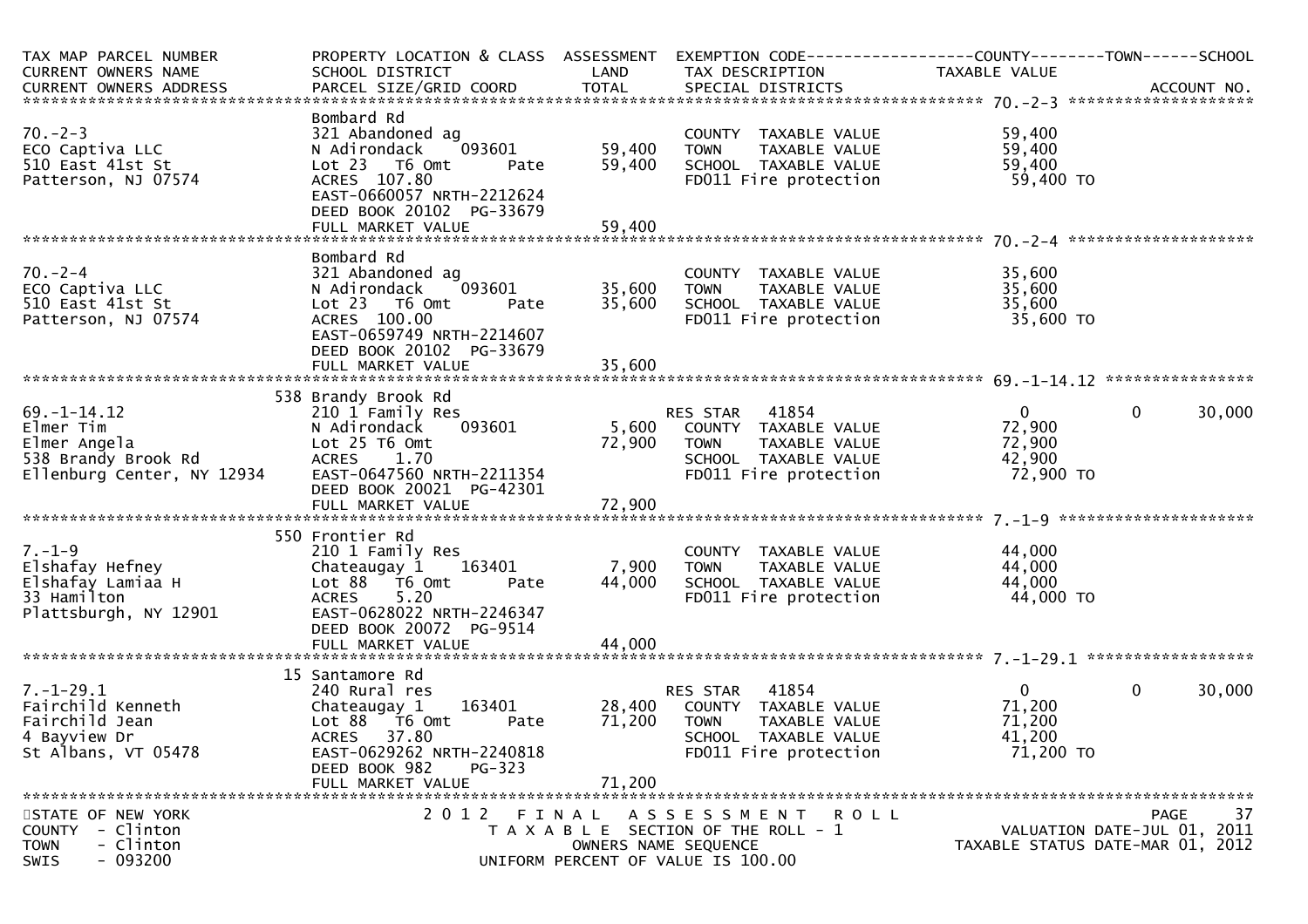| TAX MAP PARCEL NUMBER                                                                | PROPERTY LOCATION & CLASS ASSESSMENT            |         | EXEMPTION CODE-----------------COUNTY-------TOWN------SCHOOL | TAXABLE VALUE        |                                  |
|--------------------------------------------------------------------------------------|-------------------------------------------------|---------|--------------------------------------------------------------|----------------------|----------------------------------|
| CURRENT OWNERS NAME                                                                  | SCHOOL DISTRICT                                 | LAND    | TAX DESCRIPTION                                              |                      |                                  |
|                                                                                      |                                                 |         |                                                              |                      |                                  |
|                                                                                      | 230-293 Gagnier Rd                              |         |                                                              |                      |                                  |
| $68. - 1 - 18.3$                                                                     | 140 Truck crops                                 |         | AGRI DISTR 41720                                             | 35,447               | 35,447<br>35,447                 |
| Family Living Partnership LP B N Adirondack 093601                                   |                                                 | 278,300 | COUNTY TAXABLE VALUE                                         | 323,753              |                                  |
| 1626 Meadow Branch Ave Lots 27 28 33 & 34 T6omt<br>Winchester, VA 22601 4CRES 588.40 |                                                 | 359,200 | <b>TOWN</b><br>TAXABLE VALUE                                 | 323,753              |                                  |
|                                                                                      |                                                 |         | SCHOOL TAXABLE VALUE                                         | 323,753              |                                  |
|                                                                                      | EAST-0634670 NRTH-2215267                       |         | FD011 Fire protection                                        | 359,200 TO           |                                  |
|                                                                                      |                                                 |         |                                                              |                      |                                  |
|                                                                                      |                                                 |         |                                                              |                      |                                  |
|                                                                                      | 241 Lost Nation Rd                              |         |                                                              |                      |                                  |
| $37. - 1 - 23$                                                                       | 241 Rural res&ag                                |         | 41101<br>VETERANS                                            | 1,200                | $\mathbf{0}$<br>1,200            |
| Fayette Vernon J                                                                     | $163401$<br>Chateaugay 1                        |         | 119,400 RES STAR 41854                                       | $\overline{0}$       | 30,000<br>$\Omega$               |
| 241 Lost Nation Rd                                                                   | Lot 52 T6 Omt<br>Pate                           | 165,200 | COUNTY TAXABLE VALUE                                         | 164,000              |                                  |
| Churubusco, NY 12923                                                                 | ACRES 321.40                                    |         | <b>TOWN</b><br>TAXABLE VALUE                                 | 164,000              |                                  |
|                                                                                      | EAST-0625435 NRTH-2228720                       |         | SCHOOL TAXABLE VALUE                                         | 135,200              |                                  |
|                                                                                      | DEED BOOK 245<br><b>PG-235</b>                  |         | FD011 Fire protection                                        | 165,200 TO           |                                  |
|                                                                                      |                                                 |         |                                                              |                      |                                  |
|                                                                                      |                                                 |         |                                                              |                      |                                  |
|                                                                                      | Ryan Rd                                         |         |                                                              |                      |                                  |
| $52. - 1 - 26$<br>Fayette Vernon J                                                   | 321 Abandoned ag                                | 10,000  | COUNTY TAXABLE VALUE                                         | 10,000<br>10,000     |                                  |
| 241 Lost Nation Rd                                                                   | Chateaugay 1<br>163401<br>Lot 49 T6 Omt<br>Pate | 10,000  | TAXABLE VALUE<br>TOWN<br>SCHOOL TAXABLE VALUE                | 10,000               |                                  |
| Churubusco, NY 12923                                                                 | 50.00<br><b>ACRES</b>                           |         | FD011 Fire protection                                        | 10,000 TO            |                                  |
|                                                                                      | EAST-0626087 NRTH-2220175                       |         |                                                              |                      |                                  |
|                                                                                      | DEED BOOK 245<br><b>PG-235</b>                  |         |                                                              |                      |                                  |
|                                                                                      |                                                 |         |                                                              |                      |                                  |
|                                                                                      |                                                 |         |                                                              |                      |                                  |
|                                                                                      | 725 Rt 189                                      |         |                                                              |                      |                                  |
| $23. - 1 - 18$                                                                       | 210 1 Family Res                                |         | 41834<br>SR STAR                                             | $\overline{0}$       | 62,200<br>$\mathbf{0}$           |
| Feller Aaron                                                                         | 093601<br>N Adirondack                          | 7,800   | COUNTY TAXABLE VALUE                                         | 125,000              |                                  |
| 725 Rt 189                                                                           | Lot 67<br>T6 Omt<br>Pate<br>5.00                | 125,000 | <b>TOWN</b><br>TAXABLE VALUE                                 | 125,000              |                                  |
| PO Box 182<br>Churubusco, NY 12923-0182                                              | <b>ACRES</b><br>EAST-0638411 NRTH-2234979       |         | SCHOOL TAXABLE VALUE<br>FD011 Fire protection                | 62,800<br>125,000 TO |                                  |
|                                                                                      | DEED BOOK 20011 PG-37505                        |         |                                                              |                      |                                  |
|                                                                                      | FULL MARKET VALUE                               | 125,000 |                                                              |                      |                                  |
|                                                                                      |                                                 |         |                                                              |                      |                                  |
|                                                                                      | Clinton Mills Rd                                |         |                                                              |                      |                                  |
| $38. - 1 - 12$                                                                       | 323 Vacant rural                                |         | COUNTY TAXABLE VALUE                                         | 79,800               |                                  |
| Fievisohn Robert                                                                     | N Adirondack<br>093601                          | 79,800  | TAXABLE VALUE<br><b>TOWN</b>                                 | 79,800               |                                  |
| 1222 Rt 189                                                                          | Lot 55 T6 Omt<br>Pate                           | 79,800  | SCHOOL TAXABLE VALUE                                         | 79,800               |                                  |
| Churubusco, NY 12923                                                                 | ACRES 300.00                                    |         | FD011 Fire protection                                        | 79,800 TO            |                                  |
|                                                                                      | EAST-0643228 NRTH-2228959                       |         |                                                              |                      |                                  |
|                                                                                      | DEED BOOK 618<br>PG-929<br>FULL MARKET VALUE    |         |                                                              |                      |                                  |
|                                                                                      |                                                 | 79,800  |                                                              |                      |                                  |
| STATE OF NEW YORK                                                                    |                                                 |         | 2012 FINAL ASSESSMENT ROLL                                   |                      | 38<br><b>PAGE</b>                |
| COUNTY - Clinton                                                                     |                                                 |         | T A X A B L E SECTION OF THE ROLL - 1                        |                      | VALUATION DATE-JUL 01, 2011      |
| - Clinton<br><b>TOWN</b>                                                             |                                                 |         | OWNERS NAME SEQUENCE                                         |                      | TAXABLE STATUS DATE-MAR 01, 2012 |
| $-093200$<br><b>SWIS</b>                                                             |                                                 |         | UNIFORM PERCENT OF VALUE IS 100.00                           |                      |                                  |
|                                                                                      |                                                 |         |                                                              |                      |                                  |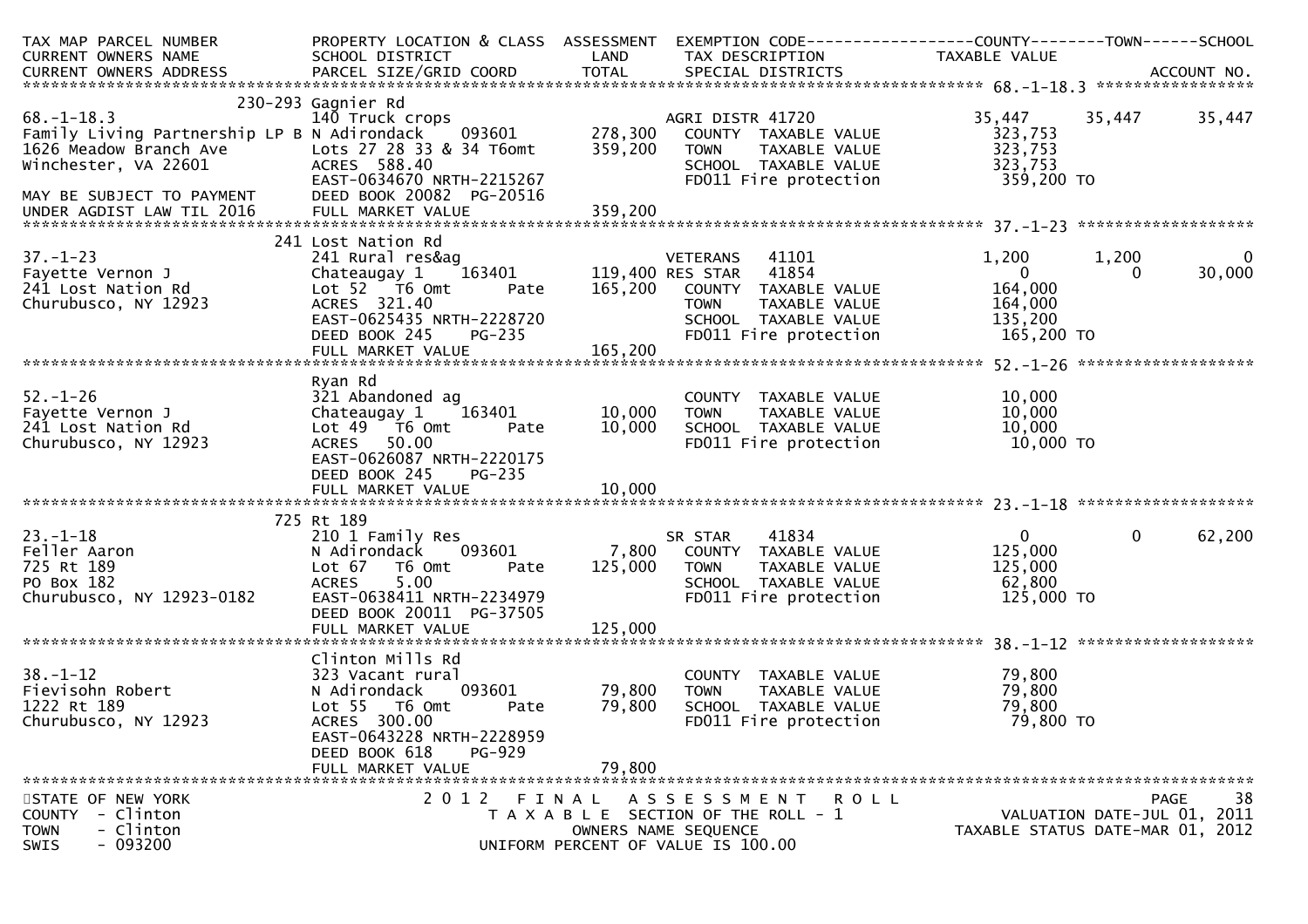| TAX MAP PARCEL NUMBER      | PROPERTY LOCATION & CLASS ASSESSMENT EXEMPTION CODE---------------COUNTY-------TOWN------SCHOOL |         |                                       |                                  |                             |
|----------------------------|-------------------------------------------------------------------------------------------------|---------|---------------------------------------|----------------------------------|-----------------------------|
| CURRENT OWNERS NAME        | SCHOOL DISTRICT                                                                                 | LAND    | TAX DESCRIPTION                       | TAXABLE VALUE                    |                             |
|                            |                                                                                                 |         |                                       |                                  |                             |
|                            |                                                                                                 |         |                                       |                                  |                             |
|                            | Rt 189                                                                                          |         |                                       |                                  |                             |
| $8. - 1 - 3.26$            | $314$ Rural vac< $10$                                                                           |         | COUNTY TAXABLE VALUE                  | 9,700                            |                             |
| Fievisohn Robert T         | 093601<br>N Adirondack                                                                          | 9,700   | TAXABLE VALUE<br><b>TOWN</b>          | 9,700                            |                             |
|                            |                                                                                                 |         |                                       | 9,700                            |                             |
| 1222 Rt 189                | Lot 86 T6omt                                                                                    | 9,700   | SCHOOL TAXABLE VALUE                  |                                  |                             |
| Churubusco, NY 12923       | ACRES 10.00                                                                                     |         | FD011 Fire protection                 | 9,700 TO                         |                             |
|                            | EAST-0637592 NRTH-2245757                                                                       |         |                                       |                                  |                             |
|                            | DEED BOOK 970<br>$PG-127$                                                                       |         |                                       |                                  |                             |
|                            |                                                                                                 |         |                                       |                                  |                             |
|                            |                                                                                                 |         |                                       |                                  |                             |
|                            | 1222 Rt 189                                                                                     |         |                                       |                                  |                             |
| $8. - 1 - 7$               | 241 Rural res&ag                                                                                |         | RES STAR 41854                        | $\mathbf{0}$                     | 30,000<br>$\mathbf 0$       |
| Fievisohn Robert T         | N Adirondack<br>093601                                                                          | 39,200  | COUNTY TAXABLE VALUE                  | 173,000                          |                             |
| Fievisohn Mary             | Lot 86<br>T6 Omt<br>Pate                                                                        | 173,000 | <b>TOWN</b><br>TAXABLE VALUE          | 173,000                          |                             |
| 1222 Rt 189                | ACRES 63.40                                                                                     |         | SCHOOL TAXABLE VALUE                  | 143,000                          |                             |
| Churubusco, NY 12923       | EAST-0638992 NRTH-2246804                                                                       |         | FD011 Fire protection                 | 173,000 TO                       |                             |
|                            |                                                                                                 |         |                                       |                                  |                             |
|                            | DEED BOOK 862<br>PG-274                                                                         |         |                                       |                                  |                             |
|                            | FULL MARKET VALUE                                                                               | 173,000 |                                       |                                  |                             |
|                            |                                                                                                 |         |                                       |                                  |                             |
|                            | Patnode Rd                                                                                      |         |                                       |                                  |                             |
| $67. - 1 - 6.2$            | $314$ Rural vac<10                                                                              |         | COUNTY TAXABLE VALUE                  | 8,200                            |                             |
| Figurniak Bruce P          | 093601<br>N Adirondack                                                                          | 8,200   | TAXABLE VALUE<br>TOWN                 | 8,200                            |                             |
| PO Box 559                 | 28 T6omt                                                                                        | 8,200   | SCHOOL TAXABLE VALUE                  | 8,200                            |                             |
| Cutchogue, NY 11935-0559   | ACRES 5.00                                                                                      |         | FD011 Fire protection                 | 8,200 TO                         |                             |
|                            | EAST-0635263 NRTH-2210564                                                                       |         |                                       |                                  |                             |
|                            | DEED BOOK 585<br>PG-297                                                                         |         |                                       |                                  |                             |
|                            |                                                                                                 |         |                                       |                                  |                             |
|                            |                                                                                                 |         |                                       |                                  |                             |
|                            |                                                                                                 |         |                                       |                                  |                             |
|                            | Patnode Rd                                                                                      |         |                                       |                                  |                             |
| $68. - 1 - 1.31$           | 321 Abandoned ag                                                                                |         | COUNTY TAXABLE VALUE                  | 17,000                           |                             |
| Filion Gilles              | 093601<br>N Adirondack                                                                          | 17,000  | TAXABLE VALUE<br><b>TOWN</b>          | 17,000                           |                             |
| Filion Amy                 | Lot 34 T6omt                                                                                    | 17,000  | SCHOOL TAXABLE VALUE                  | 17,000                           |                             |
| 540 Patnode Rd             | ACRES 18.20                                                                                     |         | FD011 Fire protection                 | 17,000 TO                        |                             |
| Churubusco, NY 12923       | EAST-0636386 NRTH-2215777                                                                       |         |                                       |                                  |                             |
|                            | DEED BOOK 842<br>$PG-236$                                                                       |         |                                       |                                  |                             |
|                            | FULL MARKET VALUE                                                                               | 17,000  |                                       |                                  |                             |
|                            |                                                                                                 |         |                                       |                                  |                             |
|                            | 540 Patnode Rd                                                                                  |         |                                       |                                  |                             |
| $68. - 1 - 1.32$           | 210 1 Family Res                                                                                |         | RES STAR 41854                        | $\mathbf{0}$                     | 30,000<br>$\mathbf{0}$      |
| Filion Gilles              | 093601                                                                                          | 5,700   |                                       | 125,000                          |                             |
|                            | N Adirondack                                                                                    |         | COUNTY TAXABLE VALUE                  |                                  |                             |
| Filion Amy                 | Lot 34 T6omt                                                                                    | 125,000 | <b>TOWN</b><br>TAXABLE VALUE          | 125,000                          |                             |
| 540 Patnode Rd             | <b>ACRES</b><br>2.00                                                                            |         | SCHOOL TAXABLE VALUE                  | 95,000                           |                             |
| Churubusco, NY 12923       | EAST-0635636 NRTH-2215752                                                                       |         | FD011 Fire protection                 | 125,000 TO                       |                             |
|                            | PG-217<br>DEED BOOK 845                                                                         |         |                                       |                                  |                             |
|                            | FULL MARKET VALUE                                                                               | 125,000 |                                       |                                  |                             |
|                            |                                                                                                 |         |                                       |                                  |                             |
| STATE OF NEW YORK          |                                                                                                 |         | 2012 FINAL ASSESSMENT ROLL            |                                  | 39<br>PAGE                  |
| - Clinton<br><b>COUNTY</b> |                                                                                                 |         | T A X A B L E SECTION OF THE ROLL - 1 |                                  | VALUATION DATE-JUL 01, 2011 |
| - Clinton<br><b>TOWN</b>   |                                                                                                 |         | OWNERS NAME SEQUENCE                  | TAXABLE STATUS DATE-MAR 01, 2012 |                             |
| $-093200$<br>SWIS          |                                                                                                 |         | UNIFORM PERCENT OF VALUE IS 100.00    |                                  |                             |
|                            |                                                                                                 |         |                                       |                                  |                             |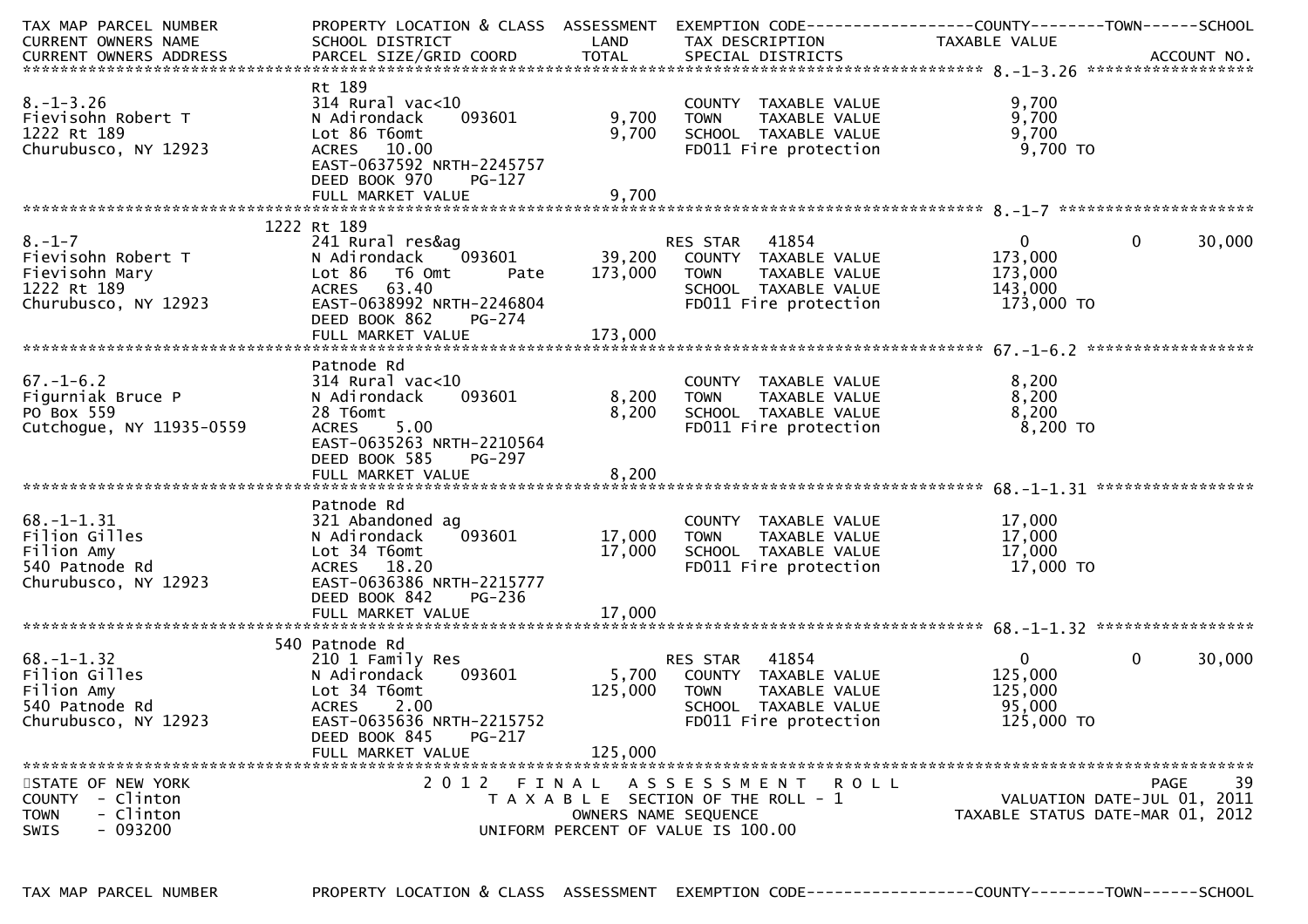| CURRENT OWNERS NAME<br>CURRENT OWNERS ADDRESS                                                                   | SCHOOL DISTRICT<br>PARCEL SIZE/GRID COORD                                                                                                                                                        | LAND<br><b>TOTAL</b>       | TAX DESCRIPTION<br>SPECIAL DISTRICTS                                                                |                                                                                                 | TAXABLE VALUE |                                                                  |                   | ACCOUNT NO.                                                                          |
|-----------------------------------------------------------------------------------------------------------------|--------------------------------------------------------------------------------------------------------------------------------------------------------------------------------------------------|----------------------------|-----------------------------------------------------------------------------------------------------|-------------------------------------------------------------------------------------------------|---------------|------------------------------------------------------------------|-------------------|--------------------------------------------------------------------------------------|
|                                                                                                                 |                                                                                                                                                                                                  |                            |                                                                                                     |                                                                                                 |               |                                                                  |                   |                                                                                      |
| $37. - 1 - 11$<br>Filion Marcel<br>Filion Beverly<br>350 Lagree Rd<br>Churubusco, NY 12923                      | 535 Looby Rd<br>210 1 Family Res<br>N Adirondack<br>093601<br>Lot 53<br>T6 Omt<br>Pate<br>1.00<br><b>ACRES</b><br>EAST-0631139 NRTH-2224778<br>DEED BOOK 533<br>PG-116                           | 5,000<br>82,100            | SR STAR<br><b>TOWN</b>                                                                              | 41834<br>COUNTY TAXABLE VALUE<br>TAXABLE VALUE<br>SCHOOL TAXABLE VALUE<br>FD011 Fire protection |               | $\mathbf{0}$<br>82,100<br>82,100<br>19,900<br>82,100 TO          | $\mathbf{0}$      | 62,200                                                                               |
|                                                                                                                 |                                                                                                                                                                                                  |                            |                                                                                                     |                                                                                                 |               |                                                                  |                   |                                                                                      |
| $52. - 1 - 12.2$<br>Filion Michael<br>Filion Julie<br>7026 Rt 11<br>Churubusco, NY 12923                        | 7012 Rt 11<br>422 Diner/lunch<br>N Adirondack<br>093601<br>Lot 48 T60mt<br>Also Deeds Bk 866 Pg 104<br>ACRES 19.20<br>EAST-0632494 NRTH-2224262<br>DEED BOOK 98000 PG-98463<br>FULL MARKET VALUE | 240,000<br>240,000         | <b>RES STAR</b><br>26,900 RS STAR MH 41864<br><b>TOWN</b>                                           | 41854<br>COUNTY TAXABLE VALUE<br>TAXABLE VALUE<br>SCHOOL TAXABLE VALUE<br>FD011 Fire protection |               | 0<br>$\mathbf{0}$<br>240,000<br>240,000<br>180,000<br>240,000 TO | 0<br>$\mathbf{0}$ | 30,000<br>30,000                                                                     |
|                                                                                                                 |                                                                                                                                                                                                  |                            |                                                                                                     |                                                                                                 |               |                                                                  |                   |                                                                                      |
| $22. - 1 - 16.1$<br>Filion Michael Francis<br>Filion Dawn Marie C<br>17 Westland Ave<br>Morrisonville, NY 12962 | Merchia Rd<br>321 Abandoned ag<br>093601<br>N Adirondack<br>Lot 72 T6omt<br>50.00<br><b>ACRES</b><br>EAST-0626754 NRTH-2234653                                                                   | 27,500<br>27,500           | <b>TOWN</b>                                                                                         | COUNTY TAXABLE VALUE<br>TAXABLE VALUE<br>SCHOOL TAXABLE VALUE<br>FD011 Fire protection          |               | 27,500<br>27,500<br>27,500<br>27,500 TO                          |                   |                                                                                      |
| PRIOR OWNER ON 3/01/2012                                                                                        | DEED BOOK 20122 PG-47067<br>FULL MARKET VALUE                                                                                                                                                    | 27,500                     |                                                                                                     |                                                                                                 |               |                                                                  |                   |                                                                                      |
|                                                                                                                 | 592 Rt 189                                                                                                                                                                                       |                            |                                                                                                     |                                                                                                 |               |                                                                  |                   |                                                                                      |
| $38.1 - 1 - 1$<br>Filion Scott<br>Filion Mandy<br>592 Rt 189<br>Churubusco, NY 12923                            | 210 1 Family Res<br>093601<br>N Adirondack<br>Lot 66 T6 Omt<br>Pate<br>FRNT 158.00 DPTH 260.00<br>EAST-0639148 NRTH-2231811<br>DEED BOOK 20061 PG-92286<br>FULL MARKET VALUE                     | 4,900<br>48,400<br>48,400  | RES STAR<br><b>TOWN</b>                                                                             | 41854<br>COUNTY TAXABLE VALUE<br>TAXABLE VALUE<br>SCHOOL TAXABLE VALUE<br>FD011 Fire protection |               | $\mathbf{0}$<br>48,400<br>48,400<br>18,400<br>48,400 TO          | $\mathbf 0$       | 30,000                                                                               |
|                                                                                                                 |                                                                                                                                                                                                  |                            |                                                                                                     |                                                                                                 |               |                                                                  |                   |                                                                                      |
| $69. - 1 - 3.5$<br>Finlayson John F<br>44 West Hill Rd<br>PO Box 44<br>Ellenburg Center, NY 12934               | Lafrancis Rd<br>321 Abandoned ag<br>093601<br>N Adirondack<br>Lot 25 T6omt<br>ACRES 41.10<br>EAST-0650378 NRTH-2215206<br>DEED BOOK 99001 PG-14735<br>FULL MARKET VALUE                          | 28,100<br>28,100<br>28,100 | <b>TOWN</b>                                                                                         | COUNTY TAXABLE VALUE<br>TAXABLE VALUE<br>SCHOOL TAXABLE VALUE<br>FD011 Fire protection          |               | 28,100<br>28,100<br>28,100<br>28,100 TO                          |                   |                                                                                      |
|                                                                                                                 |                                                                                                                                                                                                  |                            |                                                                                                     |                                                                                                 |               |                                                                  |                   |                                                                                      |
| STATE OF NEW YORK<br>- Clinton<br><b>COUNTY</b><br>- Clinton<br><b>TOWN</b><br>$-093200$<br>SWIS                | 2012 FINAL ASSESSMENT ROLL                                                                                                                                                                       |                            | T A X A B L E SECTION OF THE ROLL - 1<br>OWNERS NAME SEQUENCE<br>UNIFORM PERCENT OF VALUE IS 100.00 |                                                                                                 |               |                                                                  |                   | 40<br><b>PAGE</b><br>VALUATION DATE-JUL 01, 2011<br>TAXABLE STATUS DATE-MAR 01, 2012 |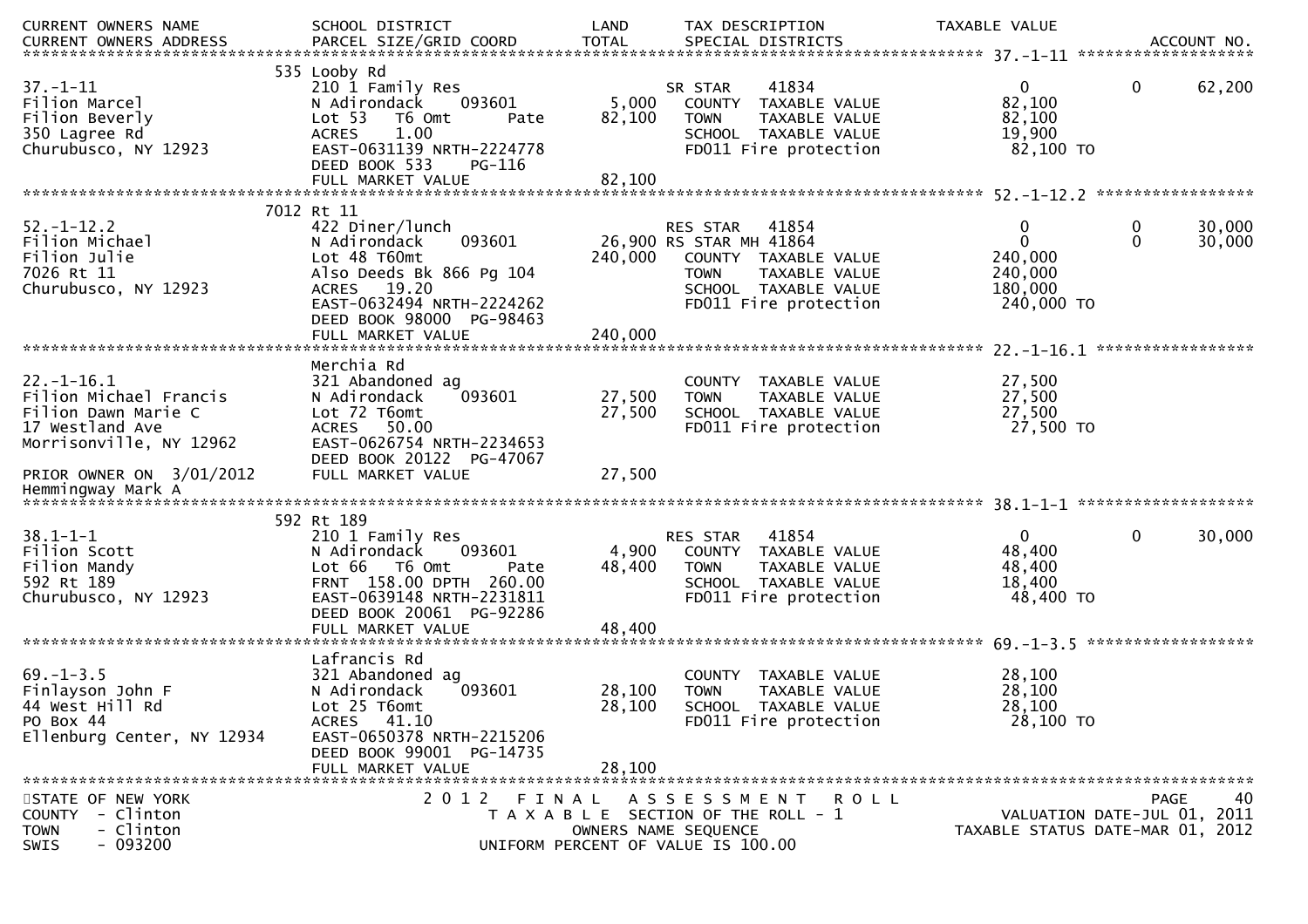| TAX MAP PARCEL NUMBER                                                                                                                            | PROPERTY LOCATION & CLASS ASSESSMENT               |         | EXEMPTION CODE-----------------COUNTY-------TOWN------SCHOOL                                                            |                   |                                  |    |
|--------------------------------------------------------------------------------------------------------------------------------------------------|----------------------------------------------------|---------|-------------------------------------------------------------------------------------------------------------------------|-------------------|----------------------------------|----|
| CURRENT OWNERS NAME                                                                                                                              | SCHOOL DISTRICT<br><b>Example 12 District LAND</b> |         | TAX DESCRIPTION                                                                                                         | TAXABLE VALUE     |                                  |    |
|                                                                                                                                                  |                                                    |         |                                                                                                                         |                   |                                  |    |
|                                                                                                                                                  |                                                    |         |                                                                                                                         |                   |                                  |    |
|                                                                                                                                                  | 196 Lafrancis Rd                                   |         |                                                                                                                         |                   |                                  |    |
| $69. - 1 - 3.2$<br>Examply Res<br>Finlayson Katherine A<br>Duquette Brad L<br>196 Lafrancis Rd<br>Ellenburg Center, NY 12934<br>EAST-0652641 NRT | 210 1 Family Res                                   |         | RES STAR 41854                                                                                                          | $0 \qquad \qquad$ | $\overline{0}$<br>30,000         |    |
|                                                                                                                                                  | 093601                                             |         | 4,700 COUNTY TAXABLE VALUE                                                                                              | 128,400           |                                  |    |
|                                                                                                                                                  | Pate                                               | 128,400 | TAXABLE VALUE<br><b>TOWN</b>                                                                                            | 128,400           |                                  |    |
|                                                                                                                                                  | FRNT 303.00 DPTH 130.00                            |         | SCHOOL TAXABLE VALUE<br>FDO11 Fire protection                                                                           | 98,400            |                                  |    |
|                                                                                                                                                  | EAST-0652641 NRTH-2214762                          |         |                                                                                                                         | 128,400 TO        |                                  |    |
|                                                                                                                                                  | DEED BOOK 98001 PG-03407                           |         |                                                                                                                         |                   |                                  |    |
|                                                                                                                                                  |                                                    | 128,400 |                                                                                                                         |                   |                                  |    |
|                                                                                                                                                  |                                                    |         |                                                                                                                         |                   |                                  |    |
|                                                                                                                                                  | 239/245 Lafrancis Rd                               |         |                                                                                                                         |                   |                                  |    |
| $69. - 1 - 3.1$                                                                                                                                  | 112 Dairy farm                                     |         | 10 YR AGR 41700                                                                                                         | 25,225            | 25,225<br>25,225                 |    |
| oy.-1-ג.ב<br>Finlayson Shane<br>Finlayson Clair<br>245 Lafrancis Rd                                                                              | 093601<br>N Adirondack                             |         | 56,900 RES STAR 41854                                                                                                   | $\overline{0}$    | 30,000<br>$\Omega$               |    |
|                                                                                                                                                  | Lot <sub>25</sub><br>T6 Omt<br>Pate                | 176,800 | COUNTY TAXABLE VALUE                                                                                                    | 151,575           |                                  |    |
| 245 Lafrancis Rd                                                                                                                                 | ACRES 69.70                                        |         | <b>TOWN</b><br>TAXABLE VALUE                                                                                            | 151,575           |                                  |    |
| Ellenburg Center, NY 12934                                                                                                                       | EAST-0651501 NRTH-2215802                          |         | SCHOOL TAXABLE VALUE                                                                                                    | 121,575           |                                  |    |
|                                                                                                                                                  | DEED BOOK 20112 PG-43298                           |         | FD011 Fire protection                                                                                                   | 176,800 TO        |                                  |    |
| MAY BE SUBJECT TO PAYMENT                                                                                                                        | FULL MARKET VALUE                                  | 176,800 |                                                                                                                         |                   |                                  |    |
| UNDER AGDIST LAW TIL 2019                                                                                                                        |                                                    |         |                                                                                                                         |                   |                                  |    |
|                                                                                                                                                  |                                                    |         |                                                                                                                         |                   |                                  |    |
|                                                                                                                                                  | 235 Lafrancis Rd                                   |         |                                                                                                                         |                   |                                  |    |
| $69. - 1 - 3.3$                                                                                                                                  | 210 1 Family Res                                   |         |                                                                                                                         |                   |                                  |    |
|                                                                                                                                                  | 093601<br>N Adirondack                             | 6,400   | <b>TOWN</b>                                                                                                             |                   |                                  |    |
|                                                                                                                                                  | Lot 25 T6omt                                       | 57,200  |                                                                                                                         |                   |                                  |    |
| 09. 1 J.J<br>Finlayson Shane<br>Finlayson Clair<br>245 Lafrancis Rd                                                                              | <b>ACRES</b><br>3.00                               |         | COUNTY TAXABLE VALUE 57,200<br>TOWN TAXABLE VALUE 57,200<br>SCHOOL TAXABLE VALUE 57,200<br>FDO11 Fire protection 57,200 | 57,200 TO         |                                  |    |
| Ellenburg Center, NY 12934                                                                                                                       | EAST-0652181 NRTH-2215581                          |         |                                                                                                                         |                   |                                  |    |
|                                                                                                                                                  | DEED BOOK 20112 PG-43298                           |         |                                                                                                                         |                   |                                  |    |
|                                                                                                                                                  |                                                    |         |                                                                                                                         |                   |                                  |    |
|                                                                                                                                                  |                                                    |         |                                                                                                                         |                   |                                  |    |
|                                                                                                                                                  | 7168 Rt 11                                         |         |                                                                                                                         |                   |                                  |    |
| $37. - 1 - 16$                                                                                                                                   | 240 Rural res                                      |         | RES STAR 41854                                                                                                          | $\mathbf{0}$      | $\overline{0}$<br>30,000         |    |
| Finnell Mark R Jr                                                                                                                                | Chateaugay 1 163401                                |         | 76,100 COUNTY TAXABLE VALUE                                                                                             | 115,000           |                                  |    |
| Carter Jessica L                                                                                                                                 | Lot $52$ $\overline{76}$ Omt<br>Pate               | 115,000 | <b>TOWN</b><br>TAXABLE VALUE                                                                                            | 115,000           |                                  |    |
| 7168 Rt 11                                                                                                                                       | ACRES 146.60 BANK<br>080                           |         | SCHOOL TAXABLE VALUE                                                                                                    | 85,000            |                                  |    |
| Churubsco, NY 12920                                                                                                                              | EAST-0628506 NRTH-2225851                          |         | FD011 Fire protection                                                                                                   | 115,000 TO        |                                  |    |
|                                                                                                                                                  | DEED BOOK 20051 PG-81885                           |         |                                                                                                                         |                   |                                  |    |
|                                                                                                                                                  |                                                    |         |                                                                                                                         |                   |                                  |    |
|                                                                                                                                                  |                                                    |         |                                                                                                                         |                   |                                  |    |
|                                                                                                                                                  | 571 Frontier Rd                                    |         |                                                                                                                         |                   |                                  |    |
| $7. - 1 - 7.1$                                                                                                                                   |                                                    |         | COUNTY TAXABLE VALUE                                                                                                    |                   |                                  |    |
|                                                                                                                                                  | 260 Seasonal res<br>163401                         | 20,000  |                                                                                                                         | 31,200            |                                  |    |
| Fleury Bert<br>Fleury Shirley                                                                                                                    | Chateaugay 1                                       |         | TOWN<br>TAXABLE VALUE                                                                                                   | 31,200            |                                  |    |
|                                                                                                                                                  | Lot 88 T6 Omt                                      | 31,200  | SCHOOL TAXABLE VALUE                                                                                                    | 31,200            |                                  |    |
| 225 County Rt 24                                                                                                                                 | ACRES 21.30                                        |         | FD011 Fire protection                                                                                                   | 31,200 TO         |                                  |    |
| Malone, NY 12953                                                                                                                                 | EAST-0627741 NRTH-2245154                          |         |                                                                                                                         |                   |                                  |    |
|                                                                                                                                                  | DEED BOOK 99001 PG-08526                           |         |                                                                                                                         |                   |                                  |    |
|                                                                                                                                                  | FULL MARKET VALUE                                  | 31,200  |                                                                                                                         |                   |                                  |    |
|                                                                                                                                                  |                                                    |         |                                                                                                                         |                   |                                  |    |
| STATE OF NEW YORK                                                                                                                                |                                                    |         | 2012 FINAL ASSESSMENT<br>R O L L                                                                                        |                   | <b>PAGE</b>                      | 41 |
| - Clinton<br>COUNTY                                                                                                                              |                                                    |         | T A X A B L E SECTION OF THE ROLL - 1                                                                                   |                   | VALUATION DATE-JUL 01, 2011      |    |
| - Clinton<br>TOWN                                                                                                                                |                                                    |         | OWNERS NAME SEQUENCE                                                                                                    |                   | TAXABLE STATUS DATE-MAR 01, 2012 |    |
| $-093200$<br><b>SWIS</b>                                                                                                                         |                                                    |         | UNIFORM PERCENT OF VALUE IS 100.00                                                                                      |                   |                                  |    |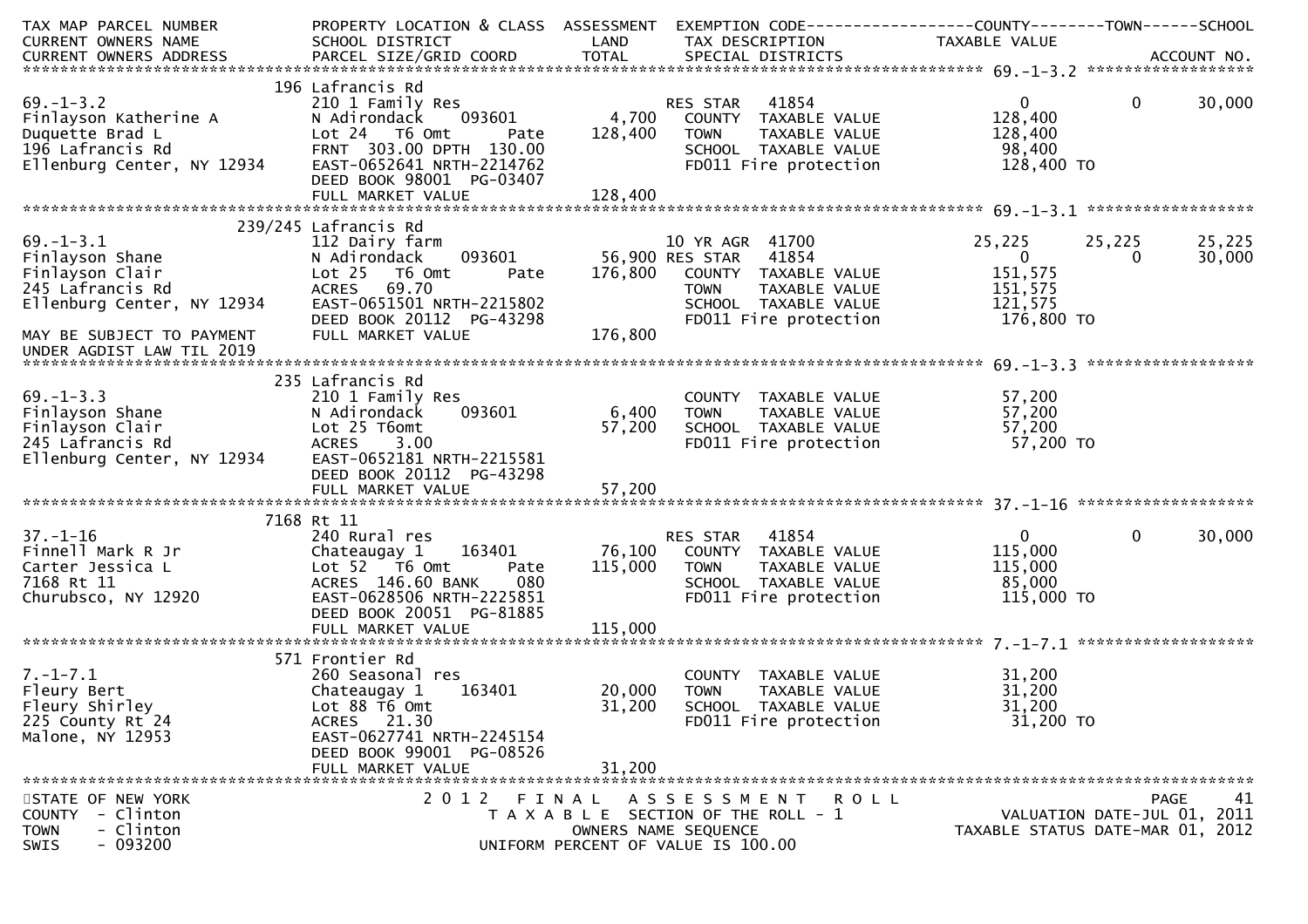| TAX MAP PARCEL NUMBER                                                                                                                                                              | PROPERTY LOCATION & CLASS ASSESSMENT EXEMPTION CODE---------------COUNTY-------TOWN------SCHOOL |                      |                                       |               |                                  |
|------------------------------------------------------------------------------------------------------------------------------------------------------------------------------------|-------------------------------------------------------------------------------------------------|----------------------|---------------------------------------|---------------|----------------------------------|
| CURRENT OWNERS NAME                                                                                                                                                                | SCHOOL DISTRICT                                                                                 | LAND                 | TAX DESCRIPTION                       | TAXABLE VALUE |                                  |
| -CURRENT OWNERS ADDRESS PARCEL SIZE/GRID COORD TOTAL SPECIAL DISTRICTS AND MONERS ADDRESS PARCEL SIZE/GRID COORD TOTAL SPECIAL DISTRICTS AND MONERS ADDRESS PARCEL SIZE/GRID COORD |                                                                                                 |                      |                                       |               |                                  |
|                                                                                                                                                                                    |                                                                                                 |                      |                                       |               |                                  |
|                                                                                                                                                                                    | Jones Rd                                                                                        |                      |                                       |               |                                  |
| $23. - 1 - 22.25$                                                                                                                                                                  | 321 Abandoned ag                                                                                |                      | COUNTY TAXABLE VALUE                  | 12,000        |                                  |
| Foley Mary ann                                                                                                                                                                     | 093601<br>N Adirondack                                                                          | 12,000               | TAXABLE VALUE<br><b>TOWN</b>          | 12,000        |                                  |
|                                                                                                                                                                                    |                                                                                                 |                      |                                       |               |                                  |
| 78 Kent Falls Rd                                                                                                                                                                   | Lot 67 T6omt                                                                                    | 12,000               | SCHOOL TAXABLE VALUE                  | 12,000        |                                  |
| Morrisonville, NY 12962                                                                                                                                                            | ACRES 11.00                                                                                     |                      | FD011 Fire protection                 | 12,000 TO     |                                  |
|                                                                                                                                                                                    | EAST-0635875 NRTH-2233867                                                                       |                      |                                       |               |                                  |
|                                                                                                                                                                                    | DEED BOOK 20001 PG-19212                                                                        |                      |                                       |               |                                  |
|                                                                                                                                                                                    | FULL MARKET VALUE                                                                               | 12,000               |                                       |               |                                  |
|                                                                                                                                                                                    |                                                                                                 |                      |                                       |               |                                  |
|                                                                                                                                                                                    | 582 Campbell Rd                                                                                 |                      |                                       |               |                                  |
| $52. - 1 - 16.1$                                                                                                                                                                   | 240 Rural res                                                                                   |                      | 41101<br>VETERANS                     | 2,000         | 0<br>2,000                       |
| Fortin Daniel M                                                                                                                                                                    | 093601<br>N Adirondack                                                                          | 67,500               | COUNTY TAXABLE VALUE                  | 132,400       |                                  |
|                                                                                                                                                                                    |                                                                                                 |                      |                                       | 132,400       |                                  |
| Fortin Patricia L                                                                                                                                                                  | Lot 48<br>T6 Omt<br>Pate                                                                        | 134,400              | <b>TOWN</b><br>TAXABLE VALUE          |               |                                  |
| 582 Campbell Rd                                                                                                                                                                    | ACRES 148.40                                                                                    |                      | SCHOOL TAXABLE VALUE                  | 134,400       |                                  |
| Churubusco, NY 12923                                                                                                                                                               | EAST-0630397 NRTH-2222261                                                                       |                      | FD011 Fire protection                 | 134,400 TO    |                                  |
|                                                                                                                                                                                    | DEED BOOK 20051 PG-82590                                                                        |                      |                                       |               |                                  |
|                                                                                                                                                                                    |                                                                                                 |                      |                                       |               |                                  |
|                                                                                                                                                                                    |                                                                                                 |                      |                                       |               |                                  |
|                                                                                                                                                                                    | Jones Rd                                                                                        |                      |                                       |               |                                  |
| $23. - 1 - 22.22$                                                                                                                                                                  | 321 Abandoned ag                                                                                |                      | COUNTY TAXABLE VALUE                  | 14,800        |                                  |
| Fouad Dr Fouad Mounir                                                                                                                                                              | 093601<br>N Adirondack                                                                          | 14,800               | TAXABLE VALUE<br>TOWN                 | 14,800        |                                  |
| Mena Fouad Mary                                                                                                                                                                    | Lot 67 T6omt                                                                                    | 14,800               | SCHOOL TAXABLE VALUE                  | 14,800        |                                  |
|                                                                                                                                                                                    |                                                                                                 |                      |                                       |               |                                  |
| Attn: Isis Guirguis                                                                                                                                                                | ACRES 14.50                                                                                     |                      | FD011 Fire protection                 | 14,800 TO     |                                  |
| 2043A Palerme St                                                                                                                                                                   | EAST-0635943 NRTH-2233091                                                                       |                      |                                       |               |                                  |
| Laval, QC, H7M5J3                                                                                                                                                                  | DEED BOOK 994<br>PG-338                                                                         |                      |                                       |               |                                  |
|                                                                                                                                                                                    |                                                                                                 |                      |                                       |               |                                  |
|                                                                                                                                                                                    |                                                                                                 |                      |                                       |               |                                  |
|                                                                                                                                                                                    | Jones Rd                                                                                        |                      |                                       |               |                                  |
| $22. - 1 - 4.1$                                                                                                                                                                    | 920 Priv Hunt/Fi                                                                                |                      | COUNTY TAXABLE VALUE                  | 26,600        |                                  |
| Fountain Glen                                                                                                                                                                      | 163401<br>Chateaugay 1                                                                          | 22,100               | <b>TOWN</b><br>TAXABLE VALUE          | 26,600        |                                  |
| Fountain Faith E                                                                                                                                                                   | Lot 73 T6 Omt<br>Pate                                                                           | 26,600               | SCHOOL TAXABLE VALUE                  | 26,600        |                                  |
| 17 Bushey Blvd                                                                                                                                                                     | ACRES 29.20                                                                                     |                      | FD011 Fire protection                 | 26,600 TO     |                                  |
|                                                                                                                                                                                    |                                                                                                 |                      |                                       |               |                                  |
| Plattsburgh, NY 12901                                                                                                                                                              | EAST-0632069 NRTH-2238383                                                                       |                      |                                       |               |                                  |
|                                                                                                                                                                                    | DEED BOOK 956<br>$PG-313$                                                                       |                      |                                       |               |                                  |
|                                                                                                                                                                                    |                                                                                                 |                      |                                       |               |                                  |
|                                                                                                                                                                                    |                                                                                                 |                      |                                       |               |                                  |
|                                                                                                                                                                                    | Jones Rd                                                                                        |                      |                                       |               |                                  |
| $22. - 1 - 4.2$                                                                                                                                                                    | $314$ Rural vac<10                                                                              |                      | COUNTY TAXABLE VALUE                  | 1,100         |                                  |
| Fountain Glen                                                                                                                                                                      | 093601<br>N Adirondack                                                                          | 1,100                | TAXABLE VALUE<br><b>TOWN</b>          | 1,100         |                                  |
| Fountain Faith E                                                                                                                                                                   | Lot 74 T6omt                                                                                    | 1,100                | SCHOOL TAXABLE VALUE                  | 1,100         |                                  |
| 17 Bushey Blvd                                                                                                                                                                     | 5.30<br><b>ACRES</b>                                                                            |                      | FD011 Fire protection                 | 1,100 TO      |                                  |
|                                                                                                                                                                                    | EAST-0633482 NRTH-2237058                                                                       |                      |                                       |               |                                  |
| Plattsburgh, NY 12901                                                                                                                                                              |                                                                                                 |                      |                                       |               |                                  |
|                                                                                                                                                                                    | DEED BOOK 956<br>PG-313                                                                         |                      |                                       |               |                                  |
|                                                                                                                                                                                    | FULL MARKET VALUE                                                                               | 1,100                |                                       |               |                                  |
|                                                                                                                                                                                    |                                                                                                 |                      |                                       |               |                                  |
| STATE OF NEW YORK                                                                                                                                                                  |                                                                                                 |                      | 2012 FINAL ASSESSMENT ROLL            |               | 42<br>PAGE                       |
| - Clinton<br>COUNTY                                                                                                                                                                |                                                                                                 |                      | T A X A B L E SECTION OF THE ROLL - 1 |               | VALUATION DATE-JUL 01, 2011      |
| - Clinton<br><b>TOWN</b>                                                                                                                                                           |                                                                                                 | OWNERS NAME SEQUENCE |                                       |               | TAXABLE STATUS DATE-MAR 01, 2012 |
| $-093200$<br><b>SWIS</b>                                                                                                                                                           |                                                                                                 |                      | UNIFORM PERCENT OF VALUE IS 100.00    |               |                                  |
|                                                                                                                                                                                    |                                                                                                 |                      |                                       |               |                                  |

TAX MAP PARCEL NUMBER

PROPERTY LOCATION & CLASS ASSESSMENT EXEMPTION CODE----------------COUNTY-------TOWN------SCHOOL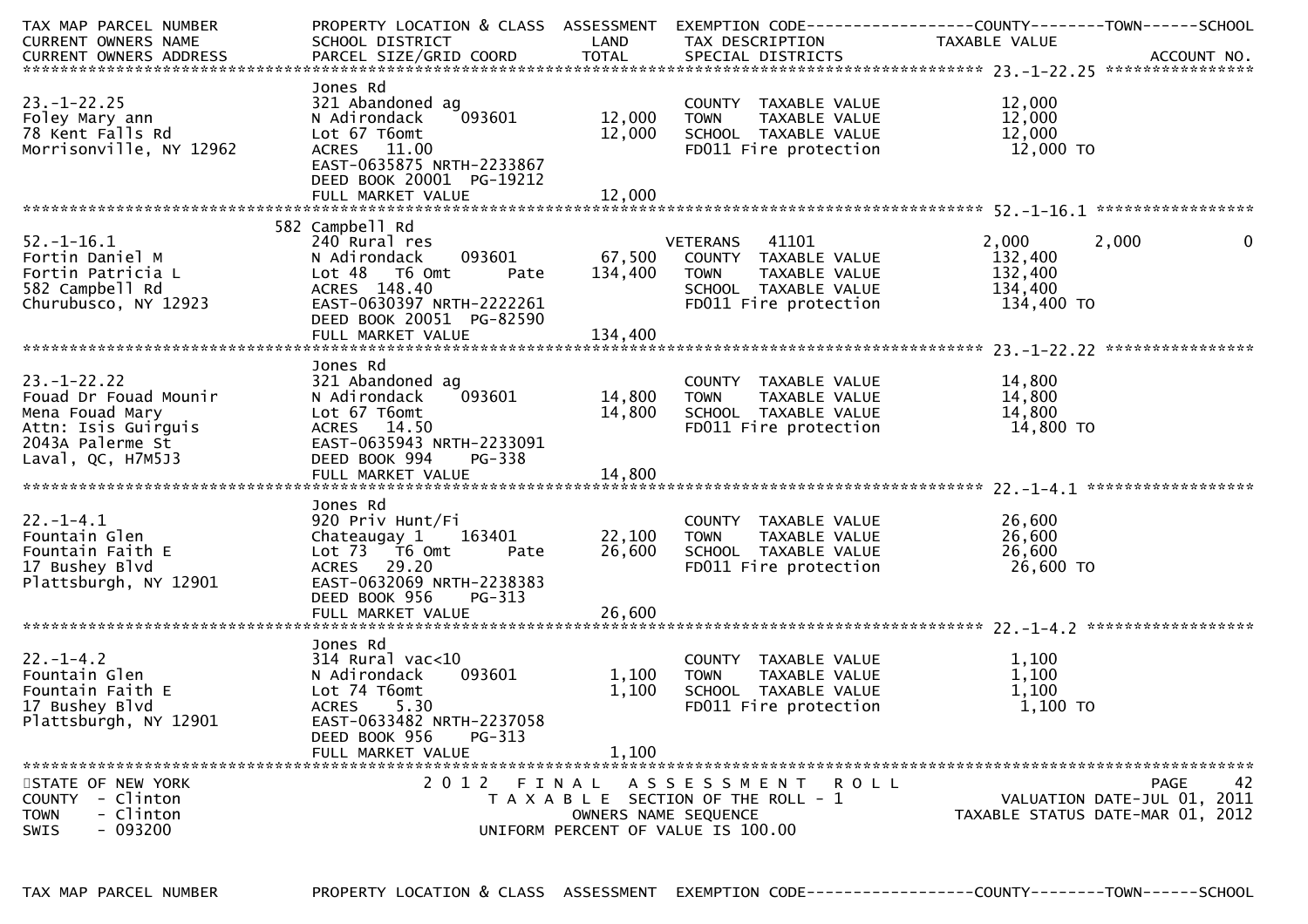| <b>CURRENT OWNERS NAME</b>                                                                            | SCHOOL DISTRICT                                                                                                                                                                                    | LAND                       | TAX DESCRIPTION                                                                                                                                        | TAXABLE VALUE                                                        |                                                                               |
|-------------------------------------------------------------------------------------------------------|----------------------------------------------------------------------------------------------------------------------------------------------------------------------------------------------------|----------------------------|--------------------------------------------------------------------------------------------------------------------------------------------------------|----------------------------------------------------------------------|-------------------------------------------------------------------------------|
| $7. - 1 - 26$<br>Fountain Glenn L Sr<br>Bruso William G Jr<br>17 Bushey Blvd<br>Plattsburgh, NY 12901 | Frontier Rd<br>321 Abandoned ag<br>163401<br>Chateaugay 1<br>Lot 88 T6 Omt<br>Pate<br>ACRES 95.10<br>EAST-0631568 NRTH-2241019<br>DEED BOOK 20061 PG-91177                                         | 35,100<br>35,100           | COUNTY TAXABLE VALUE<br>TAXABLE VALUE<br><b>TOWN</b><br>SCHOOL TAXABLE VALUE<br>FD011 Fire protection                                                  | 35,100<br>35,100<br>35,100<br>35,100 TO                              |                                                                               |
|                                                                                                       |                                                                                                                                                                                                    |                            |                                                                                                                                                        |                                                                      |                                                                               |
| $22. - 1 - 3$<br>Fountain Glenn Sr<br>17 Bushey Blvd<br>Plattsburgh, NY 12901                         | Jones Rd<br>321 Abandoned ag<br>Chateaugay 1<br>163401<br>Lot 73 T6 Omt<br>Pate<br>ACRES 150.00<br>EAST-0631359 NRTH-2239889<br>DEED BOOK 98001 PG-02431                                           | 60,300<br>60,300           | COUNTY TAXABLE VALUE<br>TAXABLE VALUE<br><b>TOWN</b><br>SCHOOL TAXABLE VALUE<br>FD011 Fire protection                                                  | 60,300<br>60,300<br>60,300<br>60,300 TO                              |                                                                               |
|                                                                                                       | FULL MARKET VALUE                                                                                                                                                                                  | 60,300                     |                                                                                                                                                        |                                                                      |                                                                               |
| $22. - 1 - 6$<br>Fountain Glenn Sr<br>17 Bushey Blvd<br>Plattsburgh, NY 12901                         | Jones Rd<br>321 Abandoned ag<br>163401<br>Chateaugay 1<br>Lot 74  T6 0mt<br>Pate<br>ACRES 142.00<br>EAST-0633839 NRTH-2238318<br>DEED BOOK 98001 PG-02431                                          | 46,500<br>46,500           | COUNTY TAXABLE VALUE<br><b>TOWN</b><br>TAXABLE VALUE<br>SCHOOL TAXABLE VALUE<br>FD011 Fire protection                                                  | 46,500<br>46,500<br>46,500<br>46,500 TO                              |                                                                               |
|                                                                                                       | FULL MARKET VALUE                                                                                                                                                                                  | 46,500                     |                                                                                                                                                        |                                                                      |                                                                               |
|                                                                                                       | 7473 Rt 11                                                                                                                                                                                         |                            |                                                                                                                                                        |                                                                      |                                                                               |
| $51. - 1 - 1.2$<br>Fowler Donald H<br>Fowler Loretta D<br>7473 Rt 11<br>Chateaugay, NY 12920          | 112 Dairy farm<br>Chateaugay 1<br>163401<br>Lot 50 & 51 T6omt<br>ACRES 361.00<br>EAST-0621743 NRTH-2221873<br>DEED BOOK 20001 PG-26479                                                             | 243,800                    | 41854<br>RES STAR<br>153,000 483A EX<br>42100<br>COUNTY TAXABLE VALUE<br><b>TOWN</b><br>TAXABLE VALUE<br>SCHOOL TAXABLE VALUE<br>FD011 Fire protection | $\mathbf{0}$<br>7,000<br>236,800<br>236,800<br>206,800<br>236,800 TO | 30,000<br>0<br>7,000<br>7,000                                                 |
|                                                                                                       |                                                                                                                                                                                                    |                            |                                                                                                                                                        |                                                                      |                                                                               |
| $51. - 1 - 13.1$<br>Fowler Donald H<br>Fowler Loretta D<br>7473 Rt 11<br>Chateaugay, NY 12920-9608    | Rt 11<br>105 Vac farmland<br>Chateaugay 1<br>163401<br>Lot $50$ $\overline{16}$ Omt<br>Pate<br><b>ACRES</b><br>61.70<br>EAST-0619966 NRTH-2221487<br>DEED BOOK 20001 PG-26479<br>FULL MARKET VALUE | 41,400<br>41,400<br>41,400 | COUNTY TAXABLE VALUE<br><b>TOWN</b><br>TAXABLE VALUE<br>SCHOOL TAXABLE VALUE<br>FD011 Fire protection                                                  | 41,400<br>41,400<br>41,400<br>41,400 TO                              |                                                                               |
|                                                                                                       |                                                                                                                                                                                                    |                            |                                                                                                                                                        |                                                                      |                                                                               |
| STATE OF NEW YORK<br>COUNTY - Clinton<br>- Clinton<br><b>TOWN</b><br>$-093200$<br>SWIS                | 2012<br>FINAL                                                                                                                                                                                      |                            | A S S E S S M E N T R O L L<br>T A X A B L E SECTION OF THE ROLL - 1<br>OWNERS NAME SEQUENCE<br>UNIFORM PERCENT OF VALUE IS 100.00                     |                                                                      | 43<br>PAGE<br>VALUATION DATE-JUL 01, 2011<br>TAXABLE STATUS DATE-MAR 01, 2012 |
| TAX MAP PARCEL NUMBER<br>CURRENT OWNERS NAME                                                          | PROPERTY LOCATION & CLASS ASSESSMENT<br>SCHOOL DISTRICT                                                                                                                                            | LAND                       | EXEMPTION        CODE-----------------COUNTY-------TOWN------SCHOOL<br>TAX DESCRIPTION                                                                 | <b>TAXABLE VALUE</b>                                                 |                                                                               |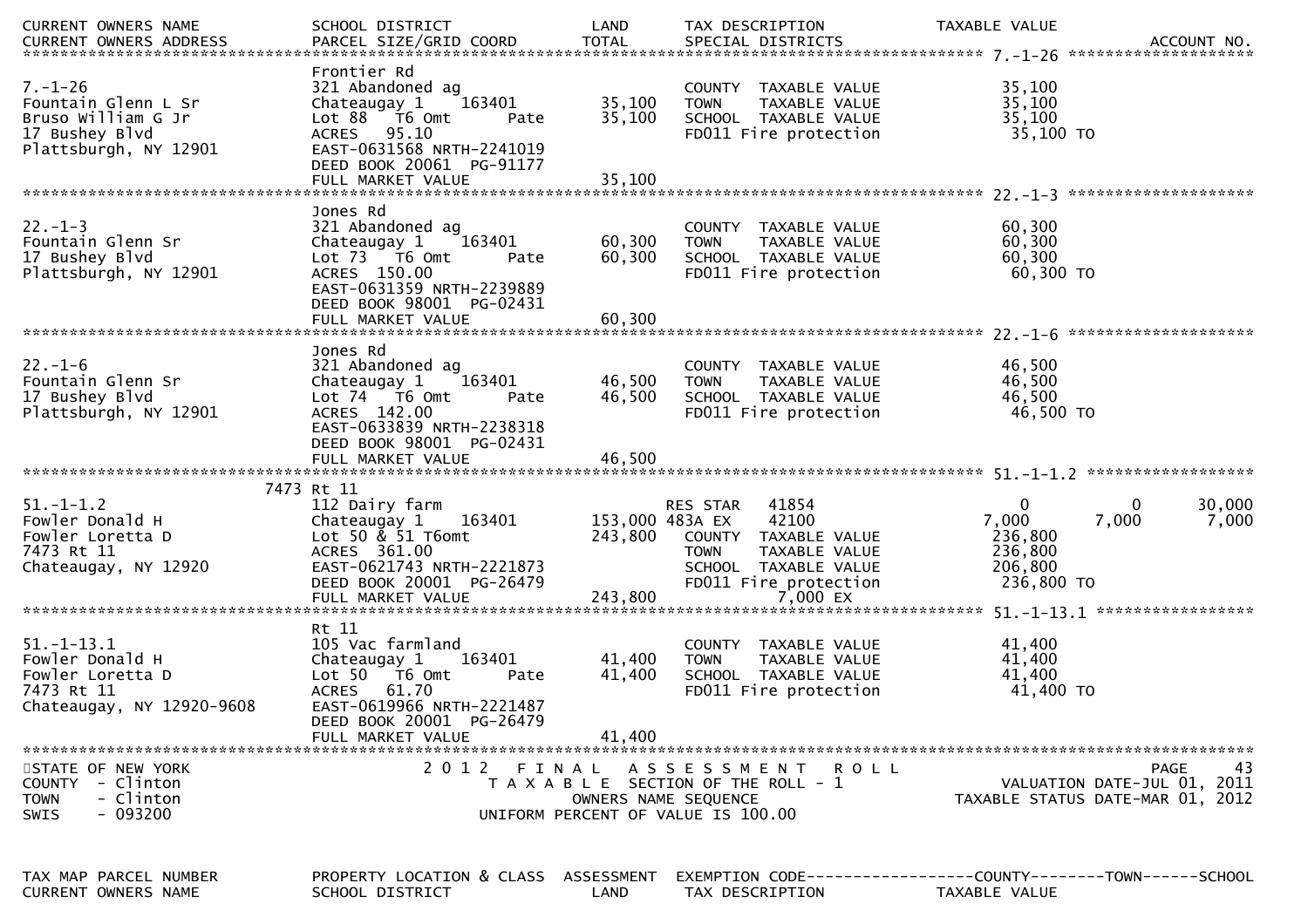| $51. - 1 - 14$<br>Fowler Donald H<br>Fowler Loretta D<br>7473 Rt 11<br>Chateaugay, NY 12920-9608                            | Lost Nation Rd<br>314 Rural vac<10<br>163401<br>Chateaugay 1<br>Lot 51 T60mt<br>Rr Bed Lost Nations Rd<br>To Soucia Farm<br>4.60<br><b>ACRES</b><br>EAST-0621191 NRTH-2224433<br>DEED BOOK 20001 PG-26479       | 5,900<br>5,900                                                                                      | <b>TOWN</b>            | COUNTY TAXABLE VALUE<br>TAXABLE VALUE<br>SCHOOL TAXABLE VALUE<br>FD011 Fire protection          | 5,900<br>5,900<br>5,900<br>5,900 TO                    |                                                  |
|-----------------------------------------------------------------------------------------------------------------------------|-----------------------------------------------------------------------------------------------------------------------------------------------------------------------------------------------------------------|-----------------------------------------------------------------------------------------------------|------------------------|-------------------------------------------------------------------------------------------------|--------------------------------------------------------|--------------------------------------------------|
|                                                                                                                             | FULL MARKET VALUE                                                                                                                                                                                               | 5,900                                                                                               |                        |                                                                                                 |                                                        |                                                  |
| $38.1 - 1 - 38$<br>Franklin Life Use Veronica<br>Franklin Thomas G & James<br>1330 Clinton Mills Rd<br>Churubusco, NY 12923 | 1330 Clinton Mills Rd<br>210 1 Family Res<br>093601<br>N Adirondack<br>Lot 66  T6 0mt<br>Pate<br>82.00 DPTH 255.00<br><b>FRNT</b><br>EAST-0639656 NRTH-2230915<br>DEED BOOK 20031 PG-51477<br>FULL MARKET VALUE | 4,000<br>65,900<br>65,900                                                                           | SR STAR<br><b>TOWN</b> | 41834<br>COUNTY TAXABLE VALUE<br>TAXABLE VALUE<br>SCHOOL TAXABLE VALUE<br>FD011 Fire protection | $\mathbf{0}$<br>65,900<br>65,900<br>3,700<br>65,900 TO | $\mathbf 0$<br>62,200                            |
|                                                                                                                             |                                                                                                                                                                                                                 |                                                                                                     |                        |                                                                                                 |                                                        |                                                  |
| $66. - 1 - 6.1$<br>Friendly Family Camp LLC<br>107 wilfred King Rd<br>Ellenburg Depot, NY 12935                             | 428 County Line Rd<br>260 Seasonal res<br>163401<br>Chateaugay 1<br>Lot $30 - 76$ Omt<br>Pate<br>ACRES 57.20<br>EAST-0621226 NRTH-2210805<br>DEED BOOK 20092 PG-22900                                           | 36,100<br>64,100                                                                                    | <b>TOWN</b>            | COUNTY TAXABLE VALUE<br>TAXABLE VALUE<br>SCHOOL TAXABLE VALUE<br>FD011 Fire protection          | 64,100<br>64,100<br>64,100<br>64,100 TO                |                                                  |
|                                                                                                                             |                                                                                                                                                                                                                 |                                                                                                     |                        |                                                                                                 |                                                        |                                                  |
| $51. - 1 - 9$<br>Gadway Thelma<br>663 Cannon Corners Rd<br>Mooers Forks, NY 12959                                           | 7456 Rt 11<br>210 1 Family Res<br>163401<br>Chateaugay 1<br>Lot 51 76 0mt<br>Pate<br><b>FRNT 85.00 DPTH</b><br>60.00<br>EAST-0621997 NRTH-2223356<br>DEED BOOK 573<br>PG-724                                    | 2,300<br>9,000                                                                                      | <b>TOWN</b>            | COUNTY TAXABLE VALUE<br>TAXABLE VALUE<br>SCHOOL TAXABLE VALUE<br>FD011 Fire protection          | 9,000<br>9,000<br>9,000<br>$9,000$ TO                  |                                                  |
|                                                                                                                             | Lafrancis Rd                                                                                                                                                                                                    |                                                                                                     |                        |                                                                                                 |                                                        |                                                  |
| $69. - 1 - 8.531$<br>Gagnier Cindy L<br>Gagnier John H<br>PO Box 327<br>Ellenburg Depot, NY 12935                           | $314$ Rural vac<10<br>093601<br>N Adirondack<br>Lot 25 T6omt<br>3.50<br><b>ACRES</b><br>EAST-0653029 NRTH-2210510<br>DEED BOOK 1033<br>PG-65                                                                    | 6,800<br>6,800                                                                                      | <b>TOWN</b>            | COUNTY TAXABLE VALUE<br>TAXABLE VALUE<br>SCHOOL TAXABLE VALUE<br>FD011 Fire protection          | 6,800<br>6,800<br>6,800<br>6,800 TO                    |                                                  |
|                                                                                                                             | FULL MARKET VALUE                                                                                                                                                                                               | 6.800                                                                                               |                        |                                                                                                 |                                                        |                                                  |
| STATE OF NEW YORK<br>COUNTY - Clinton<br>- Clinton<br><b>TOWN</b><br>SWIS<br>- 093200                                       | 2012 FINAL                                                                                                                                                                                                      | T A X A B L E SECTION OF THE ROLL - 1<br>OWNERS NAME SEQUENCE<br>UNIFORM PERCENT OF VALUE IS 100.00 |                        | A S S E S S M E N T R O L L                                                                     | TAXABLE STATUS DATE-MAR 01, 2012                       | <b>PAGE</b><br>44<br>VALUATION DATE-JUL 01, 2011 |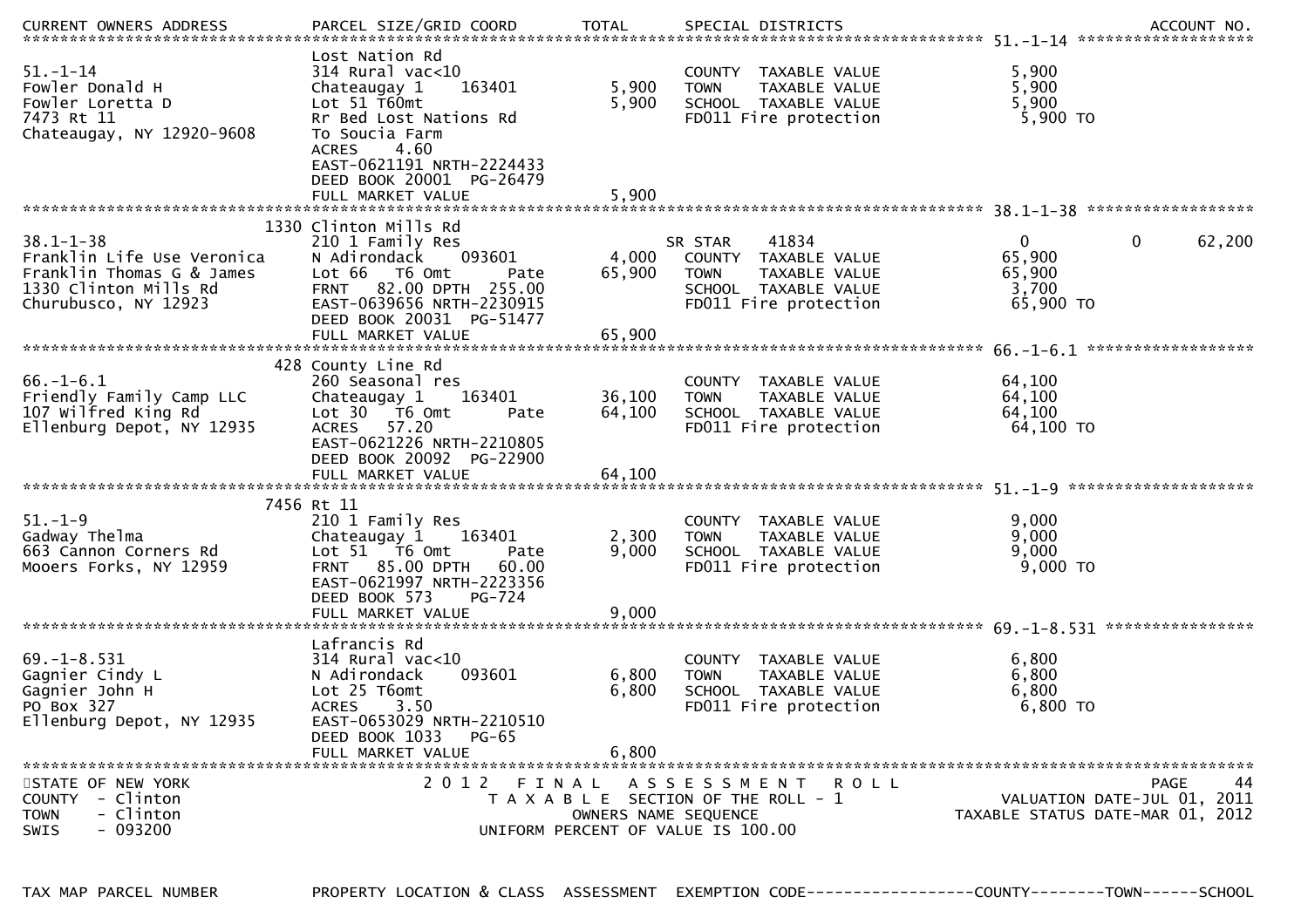|                                                                                                | SCHOOL DISTRICT                                                                                                                                                             | LAND                       | TAX DESCRIPTION                                                                                                 | TAXABLE VALUE<br>ACCOUNT NO.<br>****************                              |
|------------------------------------------------------------------------------------------------|-----------------------------------------------------------------------------------------------------------------------------------------------------------------------------|----------------------------|-----------------------------------------------------------------------------------------------------------------|-------------------------------------------------------------------------------|
| $68. - 1 - 18.11$<br>Gagnier Edgar<br>Gagnier Michaele<br>PO Box 2020<br>Plattsburgh, NY 12901 | Patnode Rd<br>321 Abandoned ag<br>093601<br>N Adirondack<br>Lots 27 & 28 T6omt<br>ACRES 31.20<br>EAST-0636140 NRTH-2211292<br>DEED BOOK 671<br>$PG-85$<br>FULL MARKET VALUE | 23,100<br>23,100<br>23,100 | COUNTY TAXABLE VALUE<br><b>TOWN</b><br>TAXABLE VALUE<br>SCHOOL TAXABLE VALUE<br>FD011 Fire protection           | 23,100<br>23,100<br>23,100<br>23,100 TO                                       |
|                                                                                                |                                                                                                                                                                             |                            |                                                                                                                 |                                                                               |
| $53. - 1 - 3$<br>Gardenier Dr Turkan<br>115 St Andrews Dr NE<br>Vienna, VA 22180               | Lagree Rd<br>321 Abandoned ag<br>093601<br>N Adirondack<br>Lot 47 T6 Omt<br>Pate<br>91.90<br><b>ACRES</b><br>EAST-0637380 NRTH-2224355<br>DEED BOOK 547<br>PG-382           | 53,500<br>53,500           | COUNTY TAXABLE VALUE<br><b>TOWN</b><br>TAXABLE VALUE<br>SCHOOL TAXABLE VALUE<br>FD011 Fire protection           | 53,500<br>53,500<br>53,500<br>53,500 TO                                       |
|                                                                                                | FULL MARKET VALUE                                                                                                                                                           | 53,500                     |                                                                                                                 |                                                                               |
| $82 - 2 - 6$<br>Gardenier Dr Turkan K<br>115 St Andrews Dr NE<br>Vienna, VA 22180              | Campbell Rd<br>321 Abandoned ag<br>093601<br>N Adirondack<br>Lot 28 T6 Omt<br>ACRES 67.00<br>EAST-0632470 NRTH-2207795                                                      | 41,000<br>41,000           | COUNTY TAXABLE VALUE<br>TAXABLE VALUE<br><b>TOWN</b><br>SCHOOL TAXABLE VALUE<br>FD011 Fire protection           | 41,000<br>41,000<br>41,000<br>41,000 TO                                       |
|                                                                                                | DEED BOOK 557<br>PG-481<br>FULL MARKET VALUE                                                                                                                                | 41,000                     |                                                                                                                 |                                                                               |
|                                                                                                |                                                                                                                                                                             |                            |                                                                                                                 |                                                                               |
| $22. - 1 - 7.2$                                                                                | 212 Jones Rd<br>240 Rural res                                                                                                                                               |                            | 41854<br>RES STAR                                                                                               | $\mathbf{0}$<br>30,000<br>$\mathbf{0}$                                        |
| Garrell Martin H<br>Garrell Janet<br>212 Jones Rd<br>Churubusco, NY 12923                      | 093601<br>N Adirondack<br>Lot 74 T6omt<br>ACRES 103.90<br>EAST-0634700 NRTH-2235975<br>DEED BOOK 726<br>PG-127                                                              | 65,500<br>116,100          | COUNTY TAXABLE VALUE<br><b>TOWN</b><br>TAXABLE VALUE<br>SCHOOL TAXABLE VALUE<br>FD011 Fire protection           | 116,100<br>116,100<br>86,100<br>116,100 TO                                    |
|                                                                                                | FULL MARKET VALUE                                                                                                                                                           | 116,100                    |                                                                                                                 |                                                                               |
| $22 - 1 - 8 - 1$<br>Garrell Martin H<br>Garrell Janet<br>212 Jones Rd<br>Churubusco, NY 12923  | Merchia Rd<br>321 Abandoned ag<br>093601<br>N Adirondack<br>Lot 73 T6 Omt<br>Pate<br><b>ACRES</b><br>24.80<br>EAST-0633178 NRTH-2236387<br>DEED BOOK 946<br>$PG-29$         | 19,900<br>19,900           | <b>COUNTY</b><br>TAXABLE VALUE<br>TAXABLE VALUE<br><b>TOWN</b><br>SCHOOL TAXABLE VALUE<br>FD011 Fire protection | 19,900<br>19,900<br>19,900<br>19,900 TO                                       |
|                                                                                                | FULL MARKET VALUE                                                                                                                                                           | 19,900                     |                                                                                                                 |                                                                               |
| STATE OF NEW YORK<br>COUNTY - Clinton<br>- Clinton<br><b>TOWN</b><br>$-093200$<br>SWIS         |                                                                                                                                                                             | OWNERS NAME SEQUENCE       | 2012 FINAL ASSESSMENT ROLL<br>T A X A B L E SECTION OF THE ROLL - 1<br>UNIFORM PERCENT OF VALUE IS 100.00       | 45<br>PAGE<br>VALUATION DATE-JUL 01, 2011<br>TAXABLE STATUS DATE-MAR 01, 2012 |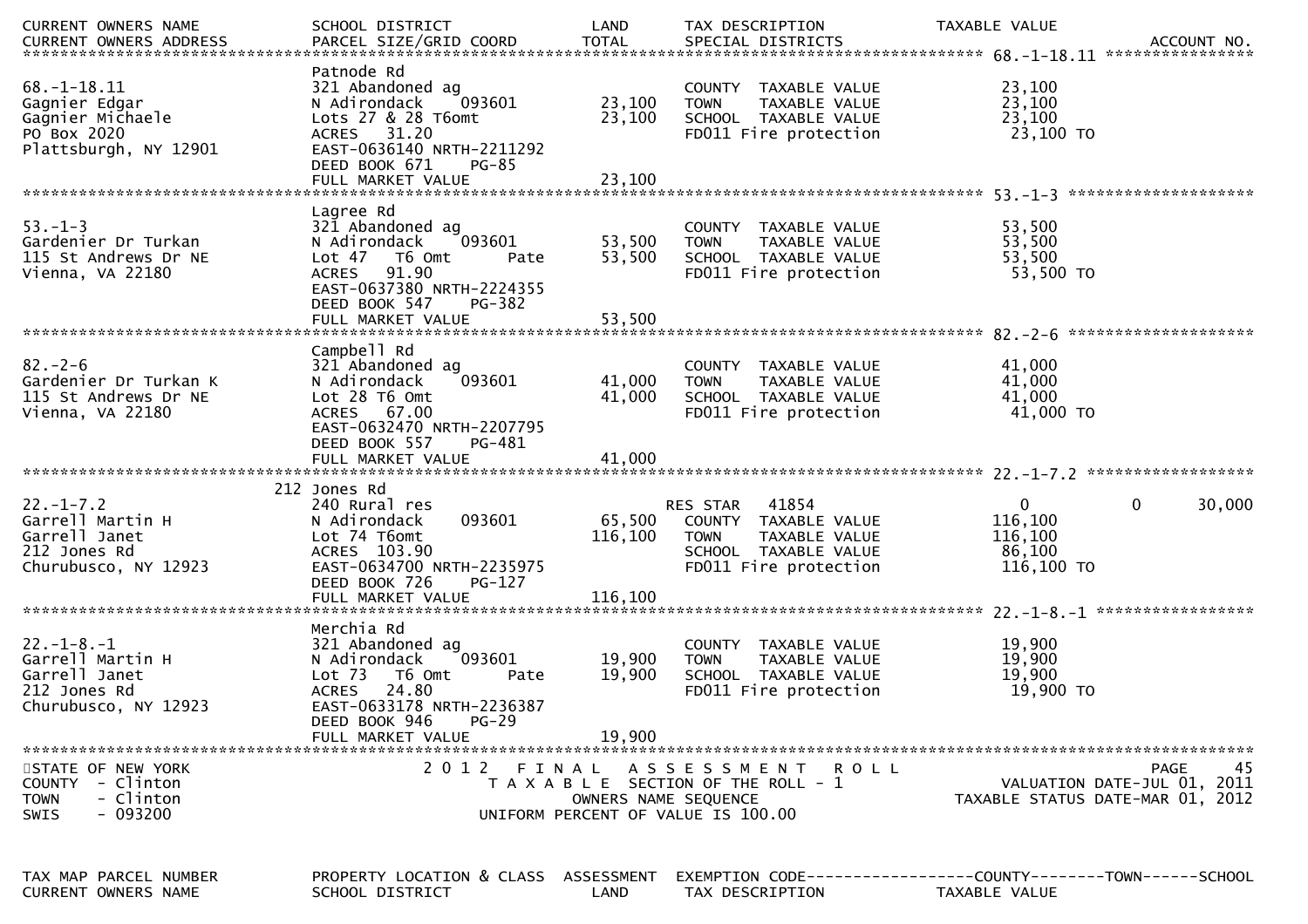| $22. - 1 - 8. - 2$<br>Garrell Martin H<br>Garrell Janet<br>212 Jones Rd<br>Churubusco, NY 12923                              | Jones Rd<br>311 Res vac land<br>163401<br>Chateaugay 1<br>0.20<br><b>ACRES</b><br>EAST-0633178 NRTH-2236387<br>DEED BOOK 946<br>$PG-29$                                 | 1,000<br>1,000             | COUNTY TAXABLE VALUE<br>TAXABLE VALUE<br><b>TOWN</b><br>SCHOOL TAXABLE VALUE<br>FD011 Fire protection                      | 1,000<br>1,000<br>1,000<br>1,000 TO                                                          |
|------------------------------------------------------------------------------------------------------------------------------|-------------------------------------------------------------------------------------------------------------------------------------------------------------------------|----------------------------|----------------------------------------------------------------------------------------------------------------------------|----------------------------------------------------------------------------------------------|
| $53. - 1 - 21.2$<br>Garrow Chad H<br>Garrow Roseann<br>662 Patnode Rd<br>Churubusco, NY 12923                                | 662 Patnode Rd<br>210 1 Family Res<br>N Adirondack<br>093601<br>Lot 34 T6omt<br><b>ACRES</b><br>4.50<br>EAST-0635365 NRTH-2218753<br>DEED BOOK 837<br>PG-317            | 7,500<br>107,700           | 41854<br>RES STAR<br>COUNTY TAXABLE VALUE<br><b>TOWN</b><br>TAXABLE VALUE<br>SCHOOL TAXABLE VALUE<br>FD011 Fire protection | $\mathbf{0}$<br>$\mathbf{0}$<br>30,000<br>107,700<br>107,700<br>77,700<br>107,700 TO         |
|                                                                                                                              |                                                                                                                                                                         |                            |                                                                                                                            |                                                                                              |
| $68. - 1 - 13$<br>Gartner Allen A<br>Gartner Edward M<br>Attn: Mintzer Bros Inc<br>41 N Street Ext<br>Rutland, VT 05701-2536 | Town Line Rd<br>321 Abandoned ag<br>093601<br>N Adirondack<br>Lot 26 T6 Omt<br>Pate<br>ACRES 223.00<br>EAST-0644150 NRTH-2209641<br>DEED BOOK 574<br>PG-511             | 82,400<br>82,400           | COUNTY TAXABLE VALUE<br>TAXABLE VALUE<br><b>TOWN</b><br>SCHOOL TAXABLE VALUE<br>FD011 Fire protection                      | 82,400<br>82,400<br>82,400<br>82,400 TO                                                      |
|                                                                                                                              |                                                                                                                                                                         |                            |                                                                                                                            |                                                                                              |
| $25. - 1 - 11$<br>Gaudreau Raymond G<br>Anctil Mark<br>417 Irona Rd<br>Altona, NY 12910                                      | 376 Clinton Mills Rd<br>920 Priv Hunt/Fi<br>093601<br>N Adirondack<br>Lot 62  T6 Omt<br>Pate<br>ACRES 132.00<br>EAST-0662350 NRTH-2235197<br>DEED BOOK 20082 PG-14402   | 64,200<br>84,200           | COUNTY TAXABLE VALUE<br>TAXABLE VALUE<br><b>TOWN</b><br>SCHOOL TAXABLE VALUE<br>FD011 Fire protection                      | 84,200<br>84,200<br>84,200<br>84,200 TO                                                      |
|                                                                                                                              |                                                                                                                                                                         |                            |                                                                                                                            |                                                                                              |
| $67 - 1 - 11$<br>Gazdzicki Frank M Jr<br>837 Old Hartford Rd<br>Colchester, CT 06415                                         | Campbell Rd<br>321 Abandoned ag<br>093601<br>N Adirondack<br>Lot 28 T6 Omt<br>ACRES 25.00<br>EAST-0631985 NRTH-2212182<br>DEED BOOK 20061 PG-91963<br>FULL MARKET VALUE | 20,000<br>20,000<br>20,000 | COUNTY TAXABLE VALUE<br><b>TOWN</b><br>TAXABLE VALUE<br>SCHOOL TAXABLE VALUE<br>FD011 Fire protection                      | 20,000<br>20,000<br>20,000<br>20,000 TO                                                      |
|                                                                                                                              |                                                                                                                                                                         |                            |                                                                                                                            |                                                                                              |
| STATE OF NEW YORK<br>COUNTY - Clinton<br>- Clinton<br><b>TOWN</b><br>$-093200$<br><b>SWIS</b>                                | 2012 FINAL                                                                                                                                                              | OWNERS NAME SEQUENCE       | ASSESSMENT ROLL<br>T A X A B L E SECTION OF THE ROLL - 1<br>UNIFORM PERCENT OF VALUE IS 100.00                             | 46<br><b>PAGE</b><br>VALUATION DATE-JUL 01,<br>2011<br>TAXABLE STATUS DATE-MAR 01, 2012      |
| TAX MAP PARCEL NUMBER<br>CURRENT OWNERS NAME<br><b>CURRENT OWNERS ADDRESS</b>                                                | PROPERTY LOCATION & CLASS ASSESSMENT<br>SCHOOL DISTRICT<br>PARCEL SIZE/GRID COORD                                                                                       | LAND<br><b>TOTAL</b>       | TAX DESCRIPTION<br>SPECIAL DISTRICTS                                                                                       | EXEMPTION CODE-----------------COUNTY-------TOWN------SCHOOL<br>TAXABLE VALUE<br>ACCOUNT NO. |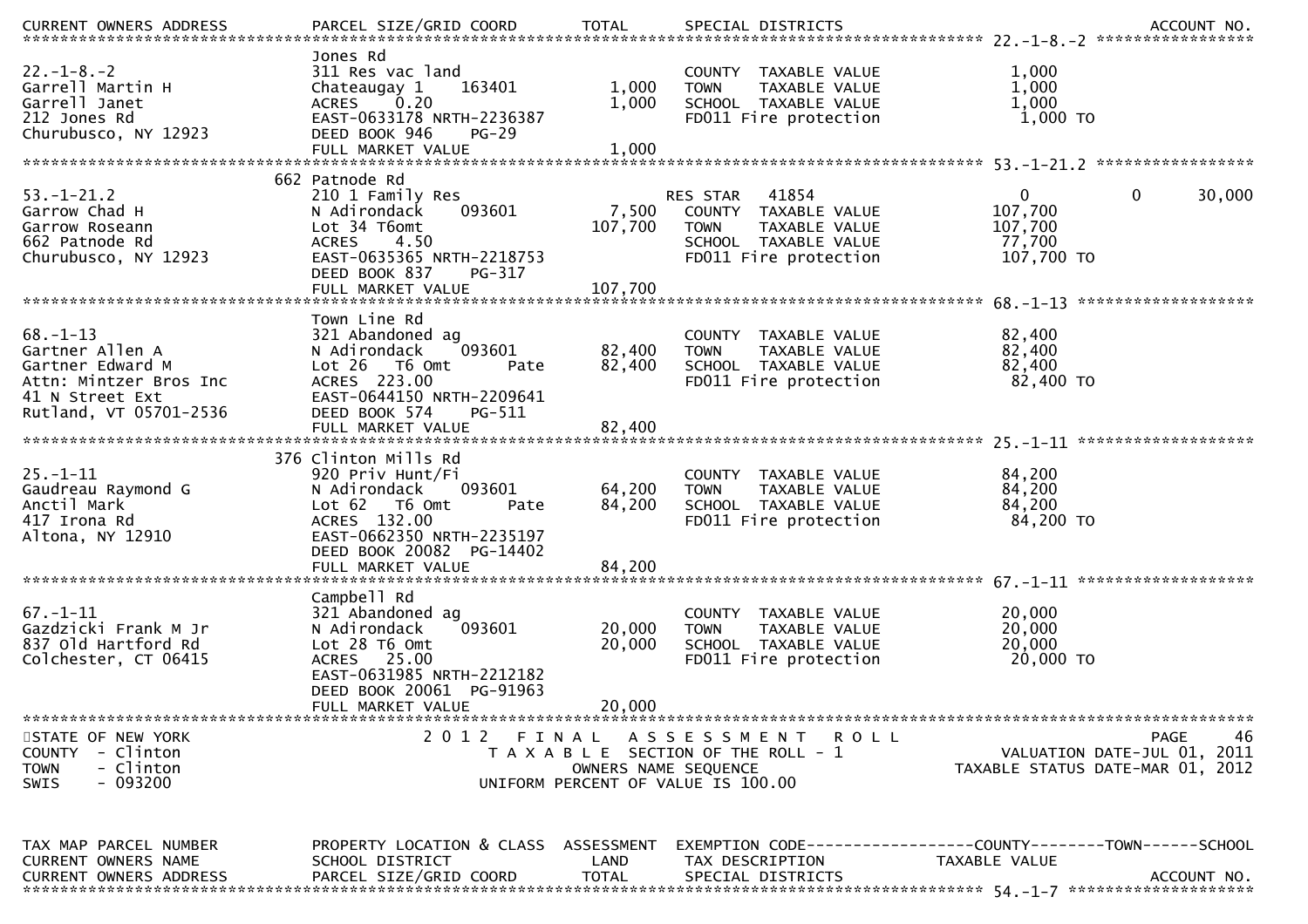| $54. - 1 - 7$<br>Gehrke Herman D<br>18 Cami Way<br>Morrisonville, NY 12962                                                   | Lafrancis Rd<br>321 Abandoned ag<br>093601<br>N Adirondack<br>Lot 36 T6 Omt<br>Pate<br>ACRES 567.00<br>EAST-0648226 NRTH-2218022<br>DEED BOOK 20001 PG-22192                                                 | 142,500<br>142,500         | COUNTY TAXABLE VALUE<br>TAXABLE VALUE<br>TOWN<br>SCHOOL TAXABLE VALUE<br>FD011 Fire protection            | 142,500<br>142,500<br>142,500<br>142,500 TO                                          |
|------------------------------------------------------------------------------------------------------------------------------|--------------------------------------------------------------------------------------------------------------------------------------------------------------------------------------------------------------|----------------------------|-----------------------------------------------------------------------------------------------------------|--------------------------------------------------------------------------------------|
| $54. - 2 - 3$<br>Geno Mark E<br>Geno Tracie L<br>13 Pike Dr<br>Swanton, VT 05488                                             | Lafrancis Rd<br>321 Abandoned ag<br>093601<br>N Adirondack<br>Lot 37 T6 Omt<br>Survey Map 20061/99069 Lo<br>ACRES 20.00<br>EAST-0651446 NRTH-2217057<br>DEED BOOK 20072 PG-6941                              | 17,500<br>17,500           | COUNTY TAXABLE VALUE<br><b>TOWN</b><br>TAXABLE VALUE<br>SCHOOL TAXABLE VALUE<br>FD011 Fire protection     | 17,500<br>17,500<br>17,500<br>17,500 TO                                              |
| $54. - 2 - 4$<br>Geno Mark E<br>Geno Tracie L<br>13 Pike Dr<br>Swanton, VT 05488                                             | Lafrancis Rd<br>321 Abandoned ag<br>093601<br>N Adirondack<br>Lot 37 T6 Omt<br>Survey Map 20061/99069 Lo<br>ACRES 20.00<br>EAST-0651333 NRTH-2217702<br>DEED BOOK 20072 PG-6941<br>FULL MARKET VALUE         | 17,500<br>17,500<br>17,500 | COUNTY TAXABLE VALUE<br>TAXABLE VALUE<br><b>TOWN</b><br>SCHOOL TAXABLE VALUE<br>FD011 Fire protection     | 17,500<br>17,500<br>17,500<br>17,500 TO                                              |
| $7. - 1 - 29.4$<br>Gernassnig Adolf<br>Gernassnig Helene<br>290 7th Ave<br>Lasalle QC, Canada H8P2M4                         | Santamore Rd<br>321 Abandoned ag<br>Chateaugay 1<br>163401<br>Lot 88 T6 Omt<br>ACRES 12.70<br>EAST-0628912 NRTH-2242607<br>DEED BOOK 860<br>PG-326                                                           | 12,700<br>12,700           | COUNTY TAXABLE VALUE<br><b>TOWN</b><br>TAXABLE VALUE<br>SCHOOL TAXABLE VALUE<br>FD011 Fire protection     | 12,700<br>12,700<br>12,700<br>12,700 TO                                              |
| $7. - 1 - 31.11$<br>Giagnorio Joseph<br>54 Bronson Rd<br>Southport, CT 06890<br>PRIOR OWNER ON 3/01/2012<br>Giagnorio Joseph | 64 Santamore Rd<br>270 Mfg housing<br>163401<br>Chateaugay 1<br>Lot 88 T6 Omt<br>Previous Deed 382-349<br>6.80<br><b>ACRES</b><br>EAST-0627697 NRTH-2243245<br>DEED BOOK 20112 PG-44650<br>FULL MARKET VALUE | 9,100<br>26,600<br>26,600  | COUNTY TAXABLE VALUE<br>TAXABLE VALUE<br><b>TOWN</b><br>SCHOOL TAXABLE VALUE<br>FD011 Fire protection     | 26,600<br>26,600<br>26,600<br>26,600 TO                                              |
| STATE OF NEW YORK<br>COUNTY - Clinton<br><b>TOWN</b><br>- Clinton<br>$-093200$<br>SWIS                                       |                                                                                                                                                                                                              | OWNERS NAME SEQUENCE       | 2012 FINAL ASSESSMENT ROLL<br>T A X A B L E SECTION OF THE ROLL - 1<br>UNIFORM PERCENT OF VALUE IS 100.00 | <b>PAGE</b><br>47<br>VALUATION DATE-JUL 01, 2011<br>TAXABLE STATUS DATE-MAR 01, 2012 |
| TAX MAP PARCEL NUMBER<br><b>CURRENT OWNERS NAME</b>                                                                          | PROPERTY LOCATION & CLASS ASSESSMENT<br>SCHOOL DISTRICT                                                                                                                                                      | LAND                       | TAX DESCRIPTION                                                                                           | EXEMPTION CODE-----------------COUNTY-------TOWN------SCHOOL<br>TAXABLE VALUE        |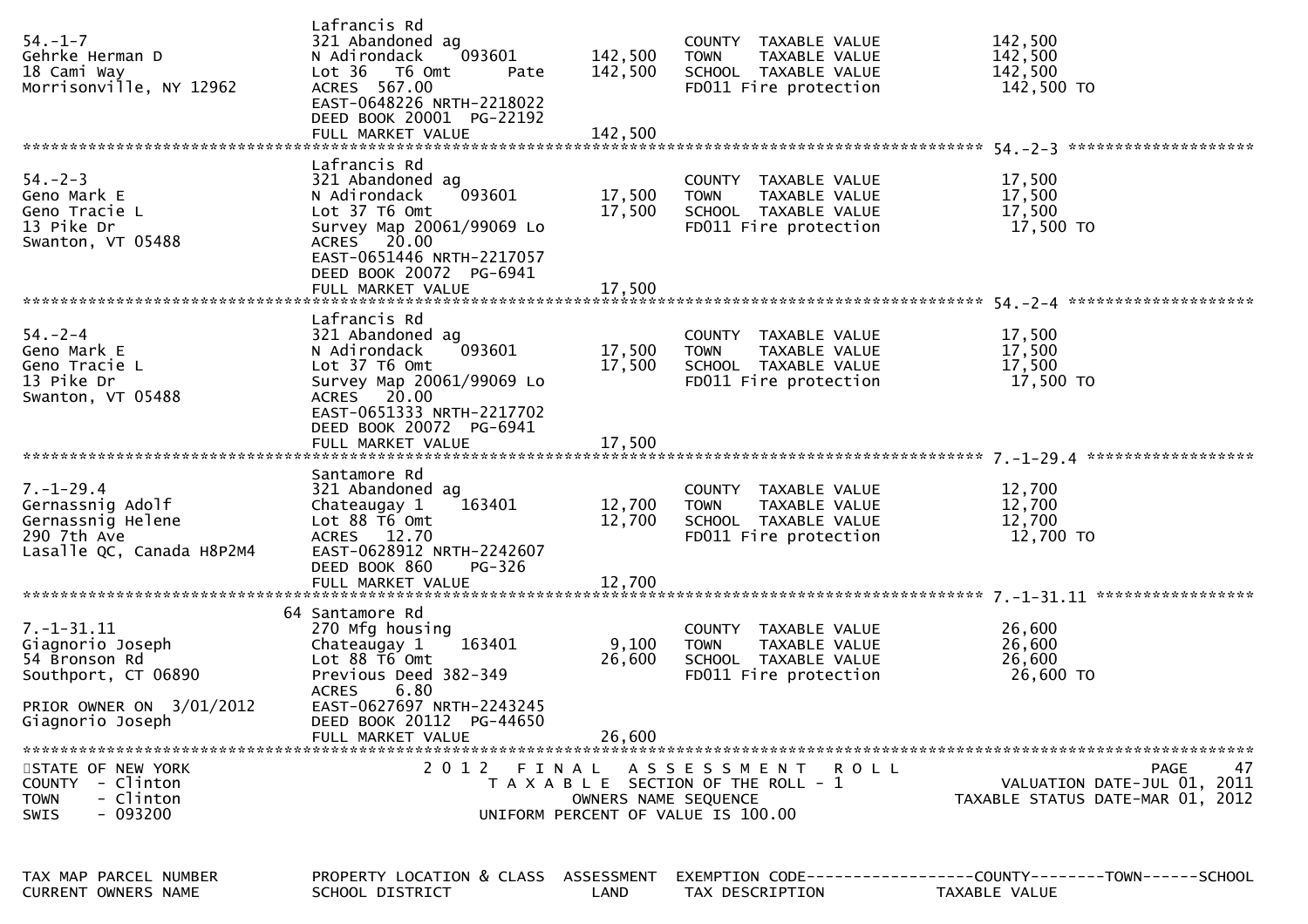| $25. - 1 - 4.2$<br>Gibson Eric I<br>Gibson Leigh J<br>130 Vley Rd<br>Scotia, NY 12302                                       | Colgan Rd<br>920 Priv Hunt/Fi<br>093601<br>N Adirondack<br>Lot 61 & 80 T6omt<br>ACRES 252.00<br>EAST-0668333 NRTH-2240506<br>DEED BOOK 1009<br>PG-312          | 88,200<br>96,000                   | COUNTY TAXABLE VALUE<br><b>TOWN</b><br>TAXABLE VALUE<br>SCHOOL TAXABLE VALUE<br>FD011 Fire protection         | 96,000<br>96,000<br>96,000<br>96,000 TO                                                              |
|-----------------------------------------------------------------------------------------------------------------------------|----------------------------------------------------------------------------------------------------------------------------------------------------------------|------------------------------------|---------------------------------------------------------------------------------------------------------------|------------------------------------------------------------------------------------------------------|
|                                                                                                                             | Colgan Rd                                                                                                                                                      |                                    |                                                                                                               |                                                                                                      |
| $25. - 1 - 9.2$<br>Gibson Erin<br>5548 Rt 11<br>Ellenburg Center, NY                                                        | 321 Abandoned ag<br>093601<br>N Adirondack<br>Lot 62 T6omt<br>ACRES 19.70<br>12934-2904 EAST-0665403 NRTH-2236216<br>DEED BOOK 20001 PG-25031                  | 17,400<br>17,400                   | COUNTY TAXABLE VALUE<br>TAXABLE VALUE<br><b>TOWN</b><br>SCHOOL TAXABLE VALUE<br>FD011 Fire protection         | 17,400<br>17,400<br>17,400<br>17,400 TO                                                              |
|                                                                                                                             |                                                                                                                                                                |                                    |                                                                                                               |                                                                                                      |
| $7. - 1 - 3$<br>Gillette Randy<br>8333 Beverly Jane Ln<br>Sacramento, CA 95830                                              | 648 Frontier Rd<br>260 Seasonal res<br>163401<br>Chateaugay 1<br>Lot 88 T6 Omt<br>Pate<br>ACRES 38.80<br>EAST-0625777 NRTH-2245629<br>DEED BOOK 98000 PG-99211 | 26,900<br>31,300                   | COUNTY TAXABLE VALUE<br>TAXABLE VALUE<br><b>TOWN</b><br>SCHOOL TAXABLE VALUE<br>FD011 Fire protection         | 31,300<br>31,300<br>31,300<br>31,300 TO                                                              |
|                                                                                                                             | 261 Campbell Rd                                                                                                                                                |                                    |                                                                                                               |                                                                                                      |
| $67. - 1 - 2.3$<br>Gilmore Kelley P<br>Gilmore Jessica L<br>79 white Rd<br>Mooers Forks, NY 12959                           | 270 Mfg housing<br>093601<br>N Adirondack<br>Lot 32 T6 Omt<br>FRNT 100.00 DPTH 225.00<br>EAST-0630072 NRTH-2213284<br>DEED BOOK 20082 PG-12362                 | 4,600<br>32,800                    | COUNTY TAXABLE VALUE<br><b>TOWN</b><br>TAXABLE VALUE<br>SCHOOL TAXABLE VALUE<br>FD011 Fire protection         | 32,800<br>32,800<br>32,800<br>32,800 TO                                                              |
|                                                                                                                             |                                                                                                                                                                |                                    |                                                                                                               |                                                                                                      |
| $8. - 1 - 3.24$<br>Goodrow David & Gina<br>Goodrow Life Est Ronald & Marg Lot 86 T6omt<br>PO Box 42<br>Churubusco, NY 12923 | Rt 189<br>260 Seasonal res<br>093601<br>N Adirondack<br>ACRES 12.00<br>EAST-0637109 NRTH-2245743<br>DEED BOOK 99001 PG-14556                                   | 13,500<br>14,800                   | COUNTY TAXABLE VALUE<br>TAXABLE VALUE<br><b>TOWN</b><br>SCHOOL TAXABLE VALUE<br>FD011 Fire protection         | 14,800<br>14,800<br>14,800<br>14,800 TO                                                              |
|                                                                                                                             | FULL MARKET VALUE                                                                                                                                              | 14,800                             |                                                                                                               |                                                                                                      |
| STATE OF NEW YORK<br>- Clinton<br><b>COUNTY</b><br><b>TOWN</b><br>- Clinton<br>$-093200$<br><b>SWIS</b>                     | 2 0 1 2                                                                                                                                                        | FINAL<br>OWNERS NAME SEQUENCE      | A S S E S S M E N T<br>R O L L<br>T A X A B L E SECTION OF THE ROLL - 1<br>UNIFORM PERCENT OF VALUE IS 100.00 | 48<br><b>PAGE</b><br>VALUATION DATE-JUL 01, 2011<br>TAXABLE STATUS DATE-MAR 01, 2012                 |
| TAX MAP PARCEL NUMBER<br><b>CURRENT OWNERS NAME</b><br><b>CURRENT OWNERS ADDRESS</b>                                        | PROPERTY LOCATION & CLASS<br>SCHOOL DISTRICT<br>PARCEL SIZE/GRID COORD                                                                                         | ASSESSMENT<br>LAND<br><b>TOTAL</b> | TAX DESCRIPTION<br>SPECIAL DISTRICTS                                                                          | EXEMPTION        CODE------------------COUNTY-------TOWN------SCHOOL<br>TAXABLE VALUE<br>ACCOUNT NO. |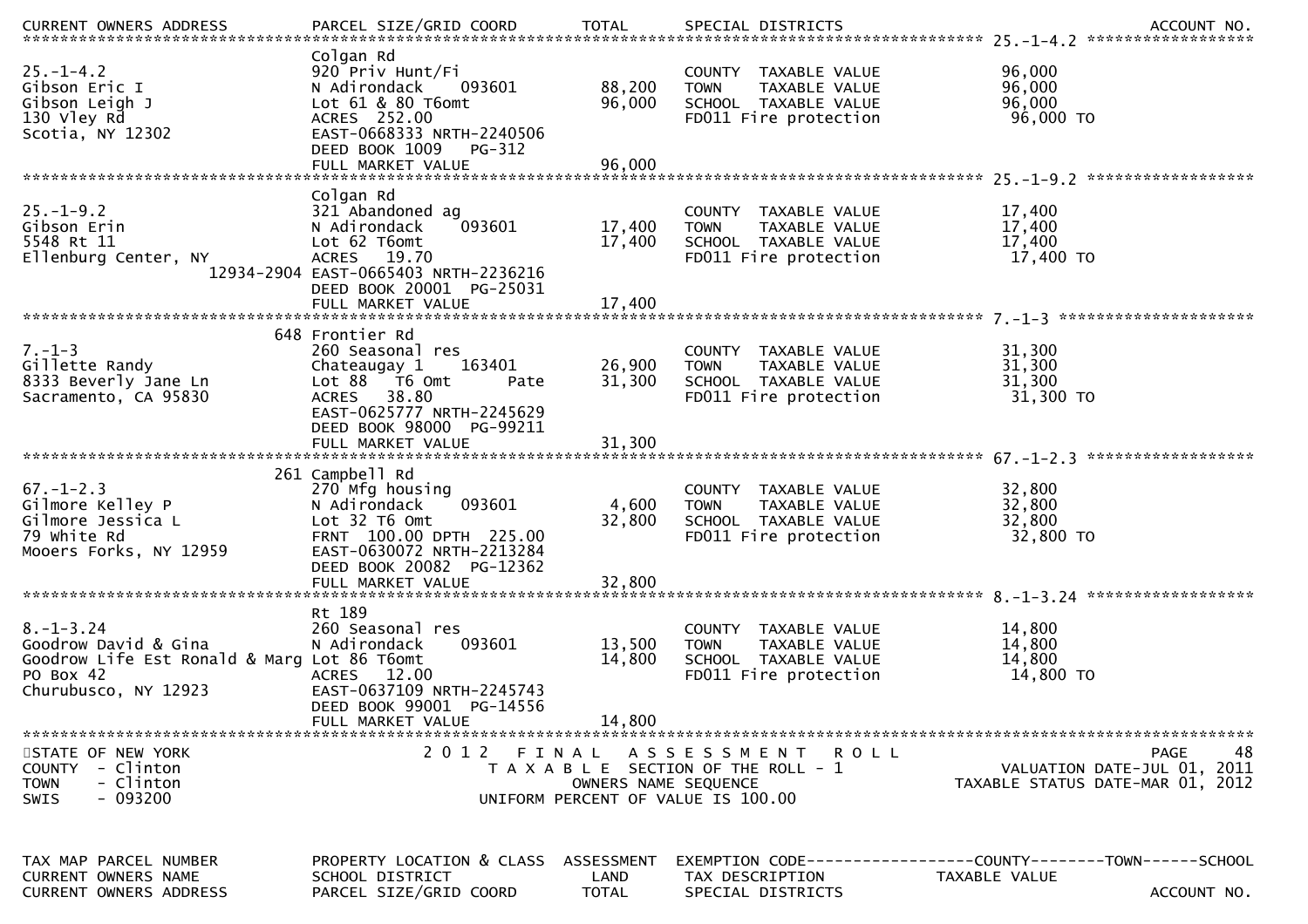| $38.1 - 1 - 10.1$<br>Goodrow David R<br>Goodrow Gina S<br>29 Smith St<br>Churubusco, NY 12923                                   | 2 Broad St<br>210 1 Family Res<br>093601<br>N Adirondack<br>Lot 66<br>T6 Omt<br>Pate<br>FRNT 200.00 DPTH 170.00<br>EAST-0640052 NRTH-2231919<br>DEED BOOK 20051 PG-82237 | 4,800<br>50,000      | COUNTY TAXABLE VALUE<br>TAXABLE VALUE<br><b>TOWN</b><br>SCHOOL TAXABLE VALUE<br>FD011 Fire protection                      | 50,000<br>50,000<br>50,000<br>50,000 TO                     |                                                  |
|---------------------------------------------------------------------------------------------------------------------------------|--------------------------------------------------------------------------------------------------------------------------------------------------------------------------|----------------------|----------------------------------------------------------------------------------------------------------------------------|-------------------------------------------------------------|--------------------------------------------------|
|                                                                                                                                 |                                                                                                                                                                          |                      |                                                                                                                            |                                                             |                                                  |
| $37. - 1 - 22$<br>Goodrow Life Est Ronald & Marg Chateaugay 1<br>Goodrow David A & Gina S<br>PO Box 42<br>Churubusco, NY 12923  | Whalen Rd<br>323 Vacant rural<br>163401<br>Lot 52 T6 Omt<br>Pate<br>ACRES 61.80<br>EAST-0627818 NRTH-2228324<br>DEED BOOK 99001 PG-14556                                 | 18,900<br>18,900     | COUNTY TAXABLE VALUE<br>TAXABLE VALUE<br><b>TOWN</b><br>SCHOOL TAXABLE VALUE<br>FD011 Fire protection                      | 18,900<br>18,900<br>18,900<br>18,900 TO                     |                                                  |
|                                                                                                                                 |                                                                                                                                                                          |                      |                                                                                                                            |                                                             |                                                  |
| $38.1 - 1 - 11$<br>Goodrow Life Est Ronald & Marg N Adirondack<br>Goodrow David A & Gina S<br>PO Box 42<br>Churubusco, NY 12923 | 38 Smith St<br>210 1 Family Res<br>093601<br>Lot 66<br>T6 Omt<br>Pate<br>FRNT 170.00 DPTH 156.00<br>EAST-0640248 NRTH-2231900<br>DEED BOOK 99001 PG-14556                | 4,500<br>68,700      | RES STAR 41854<br>COUNTY TAXABLE VALUE<br><b>TOWN</b><br>TAXABLE VALUE<br>SCHOOL TAXABLE VALUE<br>FD011 Fire protection    | $\overline{0}$<br>68,700<br>68,700<br>38,700<br>68,700 TO   | $\mathbf 0$<br>30,000                            |
|                                                                                                                                 |                                                                                                                                                                          |                      |                                                                                                                            |                                                             |                                                  |
| $38.1 - 1 - 52$<br>Goodrow Ronald<br>Goodrow Margaret<br>38 Smith St<br>PO Box 42<br>Churubusco, NY 12923                       | 29 Smith St<br>270 Mfg housing<br>N Adirondack<br>093601<br>Lot 66 T6 Omt<br>Pate<br>FRNT 102.50 DPTH 244.00<br>EAST-0640028 NRTH-2231638<br>DEED BOOK 973<br>$PG-1$     | 4,600<br>25,000      | COUNTY TAXABLE VALUE<br><b>TOWN</b><br>TAXABLE VALUE<br>SCHOOL TAXABLE VALUE<br>FD011 Fire protection                      | 25,000<br>25,000<br>25,000<br>25,000 TO                     |                                                  |
|                                                                                                                                 | 476 Brandy Brook Rd                                                                                                                                                      |                      |                                                                                                                            |                                                             |                                                  |
| $69. - 1 - 14.7$<br>Goss Veronica A<br>Goss Alden L<br>476 Brandy Brook Rd<br>Ellenburg Center, NY 12934                        | 270 Mfg housing<br>093601<br>N Adirondack<br>Lot 25 T6omt<br><b>ACRES</b><br>1.70<br>EAST-0647837 NRTH-2209769<br>DEED BOOK 20031 PG-53940                               | 5,600<br>27,600      | RES STAR<br>41854<br>COUNTY TAXABLE VALUE<br><b>TOWN</b><br>TAXABLE VALUE<br>SCHOOL TAXABLE VALUE<br>FD011 Fire protection | $\overline{0}$<br>27,600<br>27,600<br>$\Omega$<br>27,600 TO | $\mathbf 0$<br>27,600                            |
|                                                                                                                                 | FULL MARKET VALUE                                                                                                                                                        | 27,600               |                                                                                                                            |                                                             |                                                  |
| STATE OF NEW YORK<br>- Clinton<br><b>COUNTY</b><br>- Clinton<br><b>TOWN</b><br>$-093200$<br><b>SWIS</b>                         | 2012 FINAL                                                                                                                                                               | OWNERS NAME SEQUENCE | A S S E S S M E N T<br>R O L L<br>T A X A B L E SECTION OF THE ROLL - 1<br>UNIFORM PERCENT OF VALUE IS 100.00              | TAXABLE STATUS DATE-MAR 01, 2012                            | 49<br><b>PAGE</b><br>VALUATION DATE-JUL 01, 2011 |
| TAX MAP PARCEL NUMBER<br>CURRENT OWNERS NAME<br><b>CURRENT OWNERS ADDRESS</b>                                                   | PROPERTY LOCATION & CLASS ASSESSMENT<br>SCHOOL DISTRICT<br>PARCEL SIZE/GRID COORD                                                                                        | LAND<br><b>TOTAL</b> | EXEMPTION CODE------------------COUNTY--------TOWN------SCHOOL<br>TAX DESCRIPTION<br>SPECIAL DISTRICTS                     | TAXABLE VALUE                                               | ACCOUNT NO.                                      |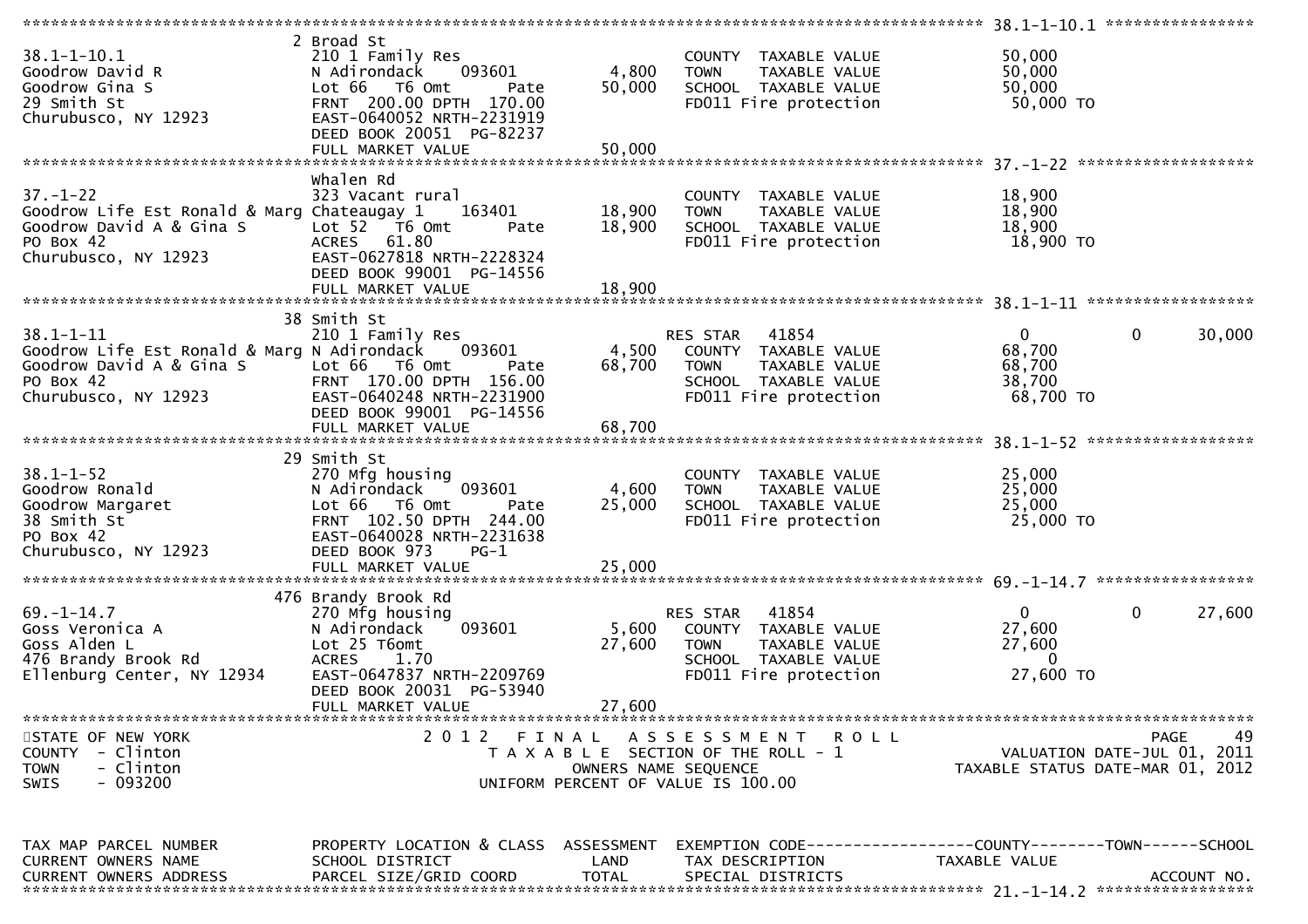| $21. - 1 - 14.2$<br>Graymont Materials (NY) Inc<br>111 Quarry Rd<br>Plattsburgh, NY 12901        | Lost Nation Rd<br>321 Abandoned ag<br>093601<br>N Adirondack<br>Lot 71 T6omt<br>ACRES 105.00<br>EAST-0620061 NRTH-2233727<br>DEED BOOK 20112 PG-40530<br>FULL MARKET VALUE             | 88,200<br>88,200<br>88,200 | COUNTY TAXABLE VALUE<br>TAXABLE VALUE<br><b>TOWN</b><br>SCHOOL TAXABLE VALUE<br>FD011 Fire protection      | 88,200<br>88,200<br>88,200<br>88,200 TO                                                      |
|--------------------------------------------------------------------------------------------------|----------------------------------------------------------------------------------------------------------------------------------------------------------------------------------------|----------------------------|------------------------------------------------------------------------------------------------------------|----------------------------------------------------------------------------------------------|
|                                                                                                  |                                                                                                                                                                                        |                            |                                                                                                            |                                                                                              |
| $21. - 1 - 15.1$<br>Graymont Materials (NY) Inc<br>111 Quarry Rd<br>Plattsburgh, NY 12901        | Lost Nation Rd<br>321 Abandoned ag<br>093601<br>N Adirondack<br>Lot 71  T6 0mt<br>Pate<br>13.50<br>ACRES<br>EAST-0619952 NRTH-2234681<br>DEED BOOK 20092 PG-26144<br>FULL MARKET VALUE | 14,300<br>14,300<br>14,300 | COUNTY TAXABLE VALUE<br><b>TOWN</b><br>TAXABLE VALUE<br>SCHOOL TAXABLE VALUE<br>FD011 Fire protection      | 14,300<br>14,300<br>14,300<br>14,300 TO                                                      |
|                                                                                                  |                                                                                                                                                                                        |                            |                                                                                                            |                                                                                              |
| $21. - 1 - 15.21$<br>Graymont Materials (NY) Inc<br>111 Quarry Rd<br>Plattsburgh, NY 12901       | 499 Lost Nation Rd<br>321 Abandoned ag<br>N Adirondack<br>093601<br>71 T6omt<br>18.50<br><b>ACRES</b><br>EAST-0619885 NRTH-2235174<br>DEED BOOK 20092 PG-26276                         | 16,800<br>16,800           | COUNTY TAXABLE VALUE<br>TAXABLE VALUE<br><b>TOWN</b><br>SCHOOL TAXABLE VALUE<br>FD011 Fire protection      | 16,800<br>16,800<br>16,800<br>16,800 TO                                                      |
|                                                                                                  | FULL MARKET VALUE                                                                                                                                                                      | 16,800                     |                                                                                                            |                                                                                              |
| $21. - 1 - 15.3$<br>Graymont Materials Inc.<br>111 Quarry Rd<br>Plattsburgh, NY 12901            | 481 Lost Nation Rd<br>321 Abandoned ag<br>093601<br>N Adirondack<br>Lot 71 T6omt<br>ACRES 13.50<br>EAST-0619924 NRTH-2234894<br>DEED BOOK 20092 PG-25548<br>FULL MARKET VALUE          | 14,300<br>14,300<br>14,300 | COUNTY TAXABLE VALUE<br><b>TOWN</b><br>TAXABLE VALUE<br>SCHOOL TAXABLE VALUE<br>FD011 Fire protection      | 14,300<br>14,300<br>14,300<br>14,300 TO                                                      |
|                                                                                                  | 656 Clinton Mills Rd                                                                                                                                                                   |                            |                                                                                                            |                                                                                              |
| $24. -1 - 1.21$<br>Green Richard A II<br>656 Clinton Mills Rd<br>Ellenburg Depot, NY 12935       | 270 Mfg housing<br>093601<br>N Adirondack<br>Lot 63<br><b>ACRES</b><br>51.60<br>EAST-0655613 NRTH-2235499<br>DEED BOOK 99001 PG-13963<br>FULL MARKET VALUE                             | 33,300<br>38,600<br>38,600 | COUNTY TAXABLE VALUE<br>TAXABLE VALUE<br><b>TOWN</b><br>SCHOOL TAXABLE VALUE<br>FD011 Fire protection      | 38,600<br>38,600<br>38,600<br>38,600 TO                                                      |
|                                                                                                  |                                                                                                                                                                                        |                            |                                                                                                            |                                                                                              |
| STATE OF NEW YORK<br>- Clinton<br><b>COUNTY</b><br>- Clinton<br><b>TOWN</b><br>SWIS<br>$-093200$ | 2 0 1 2                                                                                                                                                                                | OWNERS NAME SEQUENCE       | FINAL ASSESSMENT<br>R O L L<br>T A X A B L E SECTION OF THE ROLL - 1<br>UNIFORM PERCENT OF VALUE IS 100.00 | 50<br><b>PAGE</b><br>VALUATION DATE-JUL 01, 2011<br>TAXABLE STATUS DATE-MAR 01, 2012         |
| TAX MAP PARCEL NUMBER<br>CURRENT OWNERS NAME<br><b>CURRENT OWNERS ADDRESS</b>                    | PROPERTY LOCATION & CLASS ASSESSMENT<br>SCHOOL DISTRICT<br>PARCEL SIZE/GRID COORD<br>487 Brandy Brook Rd                                                                               | LAND<br><b>TOTAL</b>       | TAX DESCRIPTION<br>SPECIAL DISTRICTS<br>96 PCT OF VALUE USED FOR EXEMPTION PURPOSES                        | EXEMPTION CODE-----------------COUNTY-------TOWN------SCHOOL<br>TAXABLE VALUE<br>ACCOUNT NO. |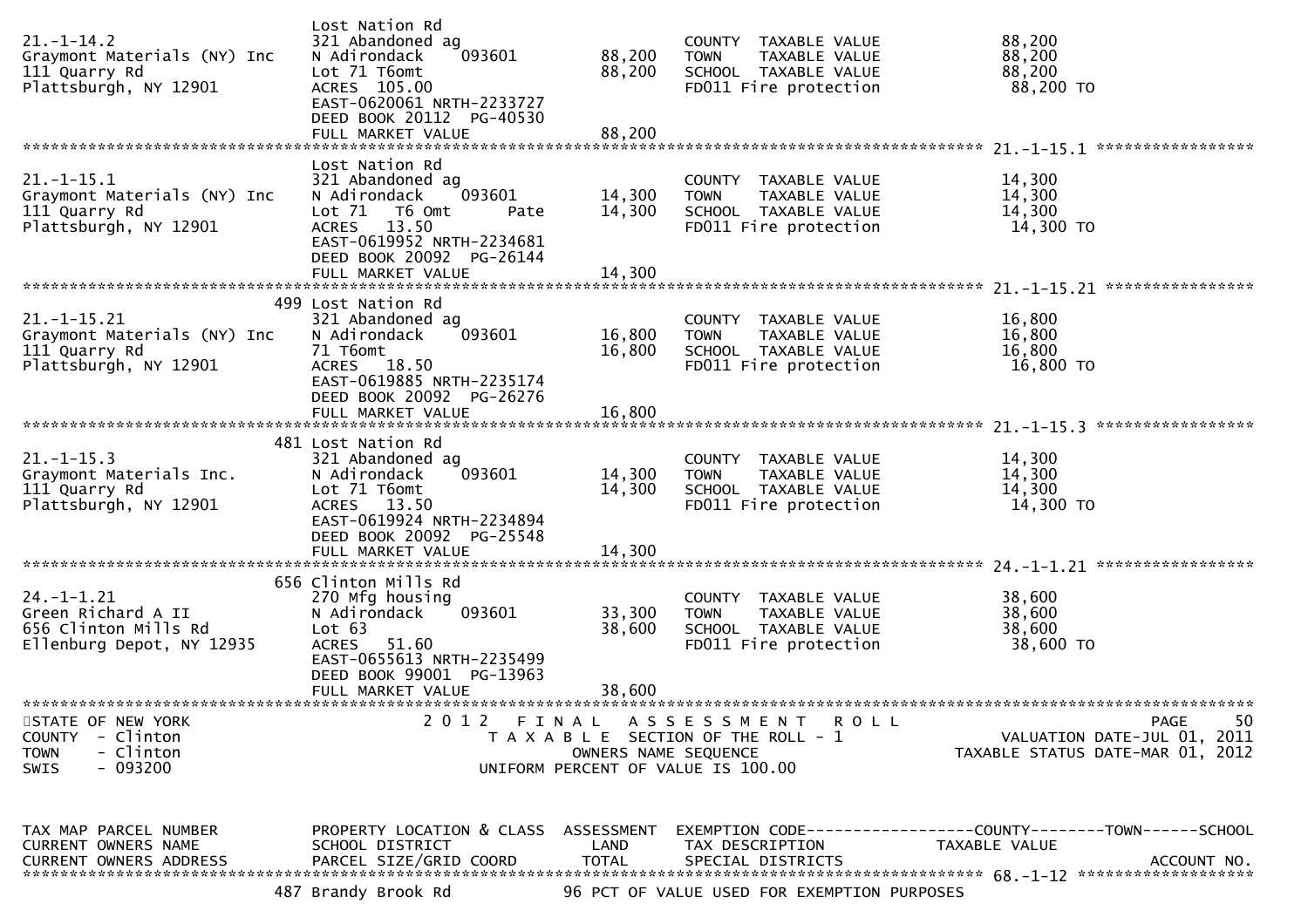| $68. - 1 - 12$<br>Gregory John J<br>Gregory Mamie M<br>487 Brandy Brook Rd<br>Ellenburg Center, NY 12934                                   | 210 1 Family Res<br>N Adirondack<br>093601<br>Lot 26<br>T6 Omt<br>Patent<br>3.10<br><b>ACRES</b><br>EAST-0647297 NRTH-2209959<br>DEED BOOK 570<br>PG-561                                  | 46,900                      | WARNONALL 41121<br>6,700 SR STAR<br><b>TOWN</b>                                                                            | 41834<br>COUNTY TAXABLE VALUE<br>TAXABLE VALUE<br>SCHOOL TAXABLE VALUE<br>FD011 Fire protection | 6,754<br>$\overline{0}$<br>40,146<br>40,146<br>$\overline{0}$<br>46,900 TO           | 6,754<br>$\mathbf 0$<br>46,900<br>0                                           |
|--------------------------------------------------------------------------------------------------------------------------------------------|-------------------------------------------------------------------------------------------------------------------------------------------------------------------------------------------|-----------------------------|----------------------------------------------------------------------------------------------------------------------------|-------------------------------------------------------------------------------------------------|--------------------------------------------------------------------------------------|-------------------------------------------------------------------------------|
|                                                                                                                                            | FULL MARKET VALUE                                                                                                                                                                         | 46,900                      |                                                                                                                            |                                                                                                 |                                                                                      |                                                                               |
| $51. - 1 - 11.2$<br>Grenier David M<br>Grenier Harriet R<br>111 Miller Ln<br>Waterbury Center, VT 05677                                    | Ryan Rd<br>105 Vac farmland<br>Chateaugay 1<br>163401<br>Lot $50$ $\overline{76}$ Omt<br>Pate<br>ACRES 50.12<br>EAST-0623901 NRTH-2219811<br>DEED BOOK 871<br>PG-198<br>FULL MARKET VALUE | 37,400<br>37,400<br>37,400  | <b>TOWN</b>                                                                                                                | COUNTY TAXABLE VALUE<br>TAXABLE VALUE<br>SCHOOL TAXABLE VALUE<br>FD011 Fire protection          | 37,400<br>37,400<br>37,400<br>37,400 TO                                              |                                                                               |
|                                                                                                                                            | 7280 Rt 11                                                                                                                                                                                |                             |                                                                                                                            |                                                                                                 |                                                                                      |                                                                               |
| $52. - 1 - 5.2$<br>Grenier David M<br>111 Miller Ln<br>Waterbury Center, VT 05677                                                          | 260 Seasonal res<br>Chateaugay 1<br>163401<br>Lot $52$ $\overline{76}$ Omt<br>Pate<br>ACRES 51.00<br>EAST-0625769 NRTH-2225061<br>DEED BOOK 871<br>PG-193                                 | 32,500<br>67,300            | <b>TOWN</b>                                                                                                                | COUNTY TAXABLE VALUE<br>TAXABLE VALUE<br>SCHOOL TAXABLE VALUE<br>FD011 Fire protection          | 67,300<br>67,300<br>67,300<br>67,300 TO                                              |                                                                               |
|                                                                                                                                            | FULL MARKET VALUE                                                                                                                                                                         | 67,300                      |                                                                                                                            |                                                                                                 |                                                                                      |                                                                               |
| $52. - 1 - 5.3$<br>Grenier David M<br>111 Miller Ln<br>Waterbury Center, VT 05677                                                          | Rt 11<br>321 Abandoned ag<br>Chateaugay 1<br>163401<br>Lot 49 T6omt<br>ACRES 53.00<br>EAST-0625177 NRTH-2222407<br>DEED BOOK 871<br>$PG-193$<br>FULL MARKET VALUE                         | 32,000<br>32,000<br>32,000  | <b>TOWN</b>                                                                                                                | COUNTY TAXABLE VALUE<br>TAXABLE VALUE<br>SCHOOL TAXABLE VALUE<br>FD011 Fire protection          | 32,000<br>32,000<br>32,000<br>32,000 TO                                              |                                                                               |
|                                                                                                                                            |                                                                                                                                                                                           |                             |                                                                                                                            |                                                                                                 |                                                                                      |                                                                               |
| $52 - 1 - 5.11$<br>Grenier David M<br>111 Miller Ln<br>Waterbury Center, VT 05677                                                          | Rt 11<br>321 Abandoned ag<br>Chateaugay 1<br>163401<br>Lot 52 T6omt<br>ACRES 50.70<br>EAST-0624884 NRTH-2224837<br>DEED BOOK 871<br>PG-196                                                | 34,900<br>34,900            | <b>TOWN</b>                                                                                                                | COUNTY TAXABLE VALUE<br>TAXABLE VALUE<br>SCHOOL TAXABLE VALUE<br>FD011 Fire protection          | 34,900<br>34,900<br>34,900<br>34,900 TO                                              |                                                                               |
|                                                                                                                                            | FULL MARKET VALUE                                                                                                                                                                         | 34,900                      |                                                                                                                            |                                                                                                 |                                                                                      |                                                                               |
| *******************************<br>STATE OF NEW YORK<br><b>COUNTY</b><br>- Clinton<br>- Clinton<br><b>TOWN</b><br>$-093200$<br><b>SWIS</b> | 2 0 1 2<br>FINAL                                                                                                                                                                          |                             | A S S E S S M E N T<br>T A X A B L E SECTION OF THE ROLL - 1<br>OWNERS NAME SEQUENCE<br>UNIFORM PERCENT OF VALUE IS 100.00 | ROLL                                                                                            |                                                                                      | 51<br>PAGE<br>VALUATION DATE-JUL 01, 2011<br>TAXABLE STATUS DATE-MAR 01, 2012 |
| TAX MAP PARCEL NUMBER<br>CURRENT OWNERS NAME<br><b>CURRENT OWNERS ADDRESS</b>                                                              | PROPERTY LOCATION & CLASS ASSESSMENT<br>SCHOOL DISTRICT<br>PARCEL SIZE/GRID COORD                                                                                                         | <b>LAND</b><br><b>TOTAL</b> | TAX DESCRIPTION<br>SPECIAL DISTRICTS                                                                                       |                                                                                                 | EXEMPTION        CODE-----------------COUNTY-------TOWN------SCHOOL<br>TAXABLE VALUE | ACCOUNT NO.                                                                   |
| $67. - 1 - 9.4$                                                                                                                            | Campbell Rd<br>321 Abandoned ag                                                                                                                                                           |                             |                                                                                                                            | COUNTY TAXABLE VALUE                                                                            | 20,000                                                                               |                                                                               |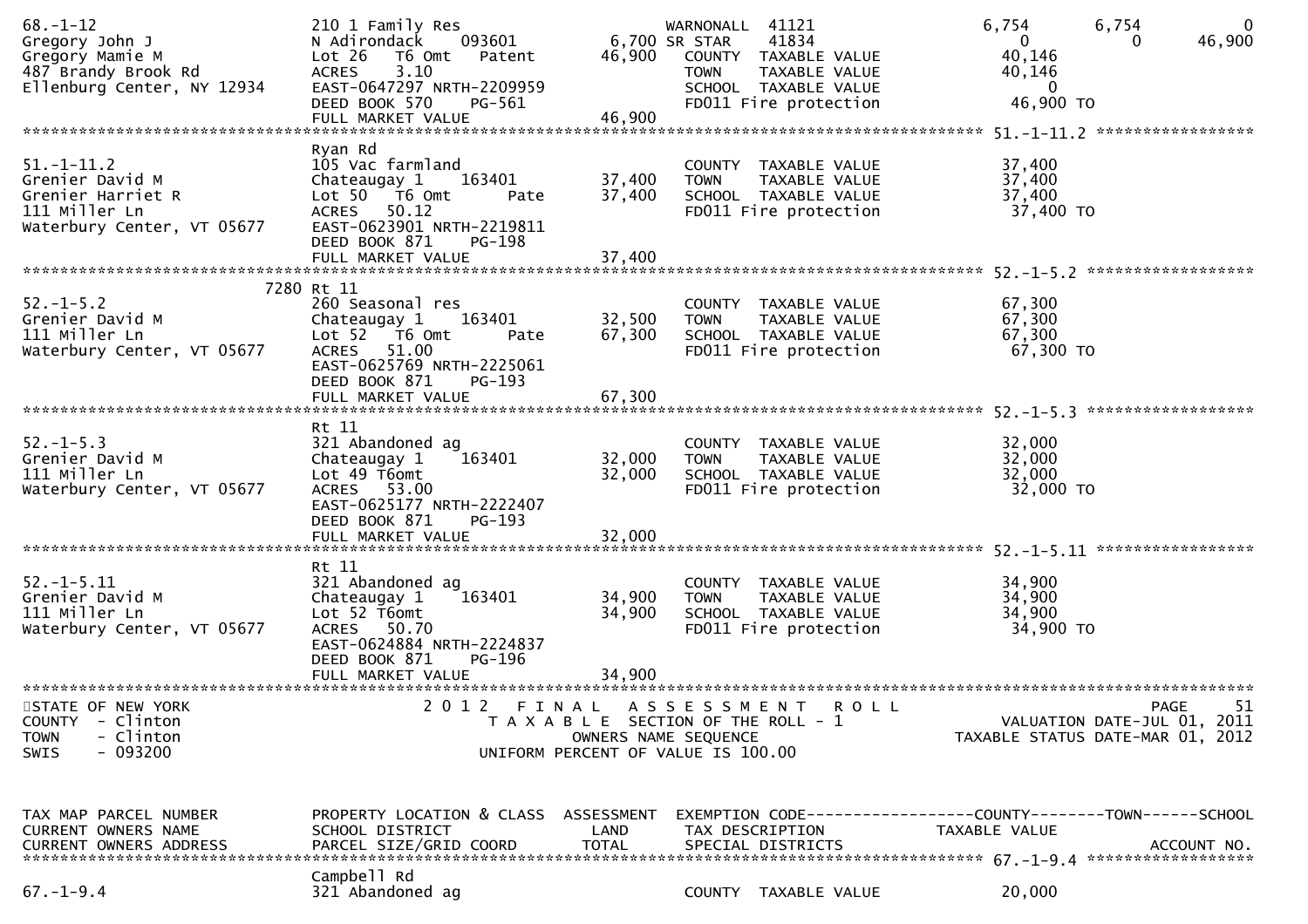| Hahn Richard Eric<br>90 Fairview Ave Apt 3-12<br>Kingston, NY 12401                                                                         | 093601<br>N Adirondack<br>Lot 28 T6omt<br>ACRES 25.00<br>EAST-0632141 NRTH-2210995<br>DEED BOOK 595<br>PG-974<br>FULL MARKET VALUE                                                   | 20,000<br>20,000<br>20,000                                                  | <b>TOWN</b>                                                         | TAXABLE VALUE<br>SCHOOL TAXABLE VALUE<br>FD011 Fire protection                                                                 | 20,000<br>20,000<br>20,000 TO                                                 |                             |                                            |
|---------------------------------------------------------------------------------------------------------------------------------------------|--------------------------------------------------------------------------------------------------------------------------------------------------------------------------------------|-----------------------------------------------------------------------------|---------------------------------------------------------------------|--------------------------------------------------------------------------------------------------------------------------------|-------------------------------------------------------------------------------|-----------------------------|--------------------------------------------|
|                                                                                                                                             |                                                                                                                                                                                      |                                                                             |                                                                     |                                                                                                                                |                                                                               |                             |                                            |
| $22. - 1 - 13$<br>Hammond Stephen<br>Hammond Colleen<br>22 Moore St<br>Moorestown, NJ 08057                                                 | Merchia Rd<br>321 Abandoned ag<br>093601<br>N Adirondack<br>Lot <sub>73</sub><br>T6 Omt<br>Pate<br><b>ACRES</b><br>62.00<br>EAST-0629684 NRTH-2235864<br>DEED BOOK 719<br>PG-110     | 38,500<br>38,500                                                            | <b>TOWN</b>                                                         | COUNTY TAXABLE VALUE<br>TAXABLE VALUE<br>SCHOOL TAXABLE VALUE<br>FD011 Fire protection                                         | 38,500<br>38,500<br>38,500<br>38,500 TO                                       |                             |                                            |
|                                                                                                                                             | FULL MARKET VALUE                                                                                                                                                                    | 38,500                                                                      |                                                                     |                                                                                                                                |                                                                               |                             |                                            |
|                                                                                                                                             | 764 Patnode Rd                                                                                                                                                                       |                                                                             |                                                                     |                                                                                                                                |                                                                               |                             |                                            |
| $53. - 1 - 19.212$<br>Hansen Joel A<br>Hansen Jennifer<br>764 Patnode Rd<br>Churubusco, NY 12923                                            | 210 1 Family Res<br>093601<br>N Adirondack<br>Lot 47 T6omt<br>FRNT 100.00 DPTH 125.00<br>320<br><b>BANK</b>                                                                          | 3,800<br>75,700                                                             | <b>RES STAR</b><br><b>TOWN</b>                                      | 41854<br>COUNTY TAXABLE VALUE<br>TAXABLE VALUE<br>SCHOOL TAXABLE VALUE<br>FD011 Fire protection                                | $\mathbf{0}$<br>75,700<br>75,700<br>45,700<br>75,700 TO                       | 0                           | 30,000                                     |
|                                                                                                                                             | EAST-0635025 NRTH-2221184<br>DEED BOOK 923<br>$PG-235$                                                                                                                               |                                                                             |                                                                     |                                                                                                                                |                                                                               |                             |                                            |
| $81. - 1 - 1$<br>Harrigan Bros Dairy Farm<br>8341 Star Rd<br>Chateaugay, NY 12920<br>MAY BE SUBJECT TO PAYMENT<br>UNDER AGDIST LAW TIL 2016 | 236 County Line Rd<br>240 Rural res<br>163401<br>Chateaugay 1<br>Lot 30 76 0mt<br>Pate<br>ACRES 100.00<br>EAST-0620695 NRTH-2207201<br>DEED BOOK 20112 PG-40693<br>FULL MARKET VALUE | 67,500<br>87,400<br>87,400                                                  | AGRI DISTR 41720<br><b>TOWN</b>                                     | COUNTY TAXABLE VALUE<br>TAXABLE VALUE<br>SCHOOL TAXABLE VALUE<br>FD011 Fire protection                                         | 12,935<br>74,465<br>74,465<br>74,465<br>87,400 TO                             | 12,935                      | 12,935                                     |
|                                                                                                                                             |                                                                                                                                                                                      |                                                                             |                                                                     |                                                                                                                                |                                                                               |                             |                                            |
| 748-750 Rt 189<br>$23 - 1 - 11$<br>Harriman Richard L Sr<br>Harriman Doris<br>748 Route 189<br>Churubusco, NY 12923                         | 240 Rural res<br>093601<br>N Adirondack<br>Lot 66<br>T6 Omt<br>Pate<br><b>ACRES</b><br>25.00<br>EAST-0638691 NRTH-2235358<br>DEED BOOK 747<br><b>PG-300</b>                          |                                                                             | WARNONALL 41121<br>20,000 AGED C&T<br>47,500 SR STAR<br><b>TOWN</b> | 68 PCT OF VALUE USED FOR EXEMPTION PURPOSES<br>41801<br>41834<br>COUNTY TAXABLE VALUE<br>TAXABLE VALUE<br>SCHOOL TAXABLE VALUE | 4,845<br>13,728<br>$\mathbf{0}$<br>28,927<br>28,927<br>0                      | 4,845<br>13,728<br>$\Omega$ | $\bf{0}$<br>$\Omega$<br>47,500             |
| STATE OF NEW YORK<br>COUNTY - Clinton<br>- Clinton<br><b>TOWN</b><br>$-093200$<br><b>SWIS</b>                                               |                                                                                                                                                                                      | T A X A B L E SECTION OF THE ROLL - 1<br>UNIFORM PERCENT OF VALUE IS 100.00 | OWNERS NAME SEQUENCE                                                | 2012 FINAL ASSESSMENT ROLL                                                                                                     | TAXABLE STATUS DATE-MAR 01, 2012                                              |                             | -52<br>PAGE<br>VALUATION DATE-JUL 01, 2011 |
| TAX MAP PARCEL NUMBER<br><b>CURRENT OWNERS NAME</b><br>CURRENT OWNERS ADDRESS                                                               | PROPERTY LOCATION & CLASS ASSESSMENT<br>SCHOOL DISTRICT<br>PARCEL SIZE/GRID COORD                                                                                                    | LAND<br><b>TOTAL</b>                                                        | TAX DESCRIPTION                                                     | SPECIAL DISTRICTS                                                                                                              | EXEMPTION CODE-----------------COUNTY-------TOWN------SCHOOL<br>TAXABLE VALUE |                             | ACCOUNT NO.                                |
| $67. - 1 - 2.22$                                                                                                                            | 618 Ryan Rd<br>210 1 Family Res                                                                                                                                                      |                                                                             | RES STAR                                                            | 41854                                                                                                                          | 0                                                                             | 0                           | 30,000                                     |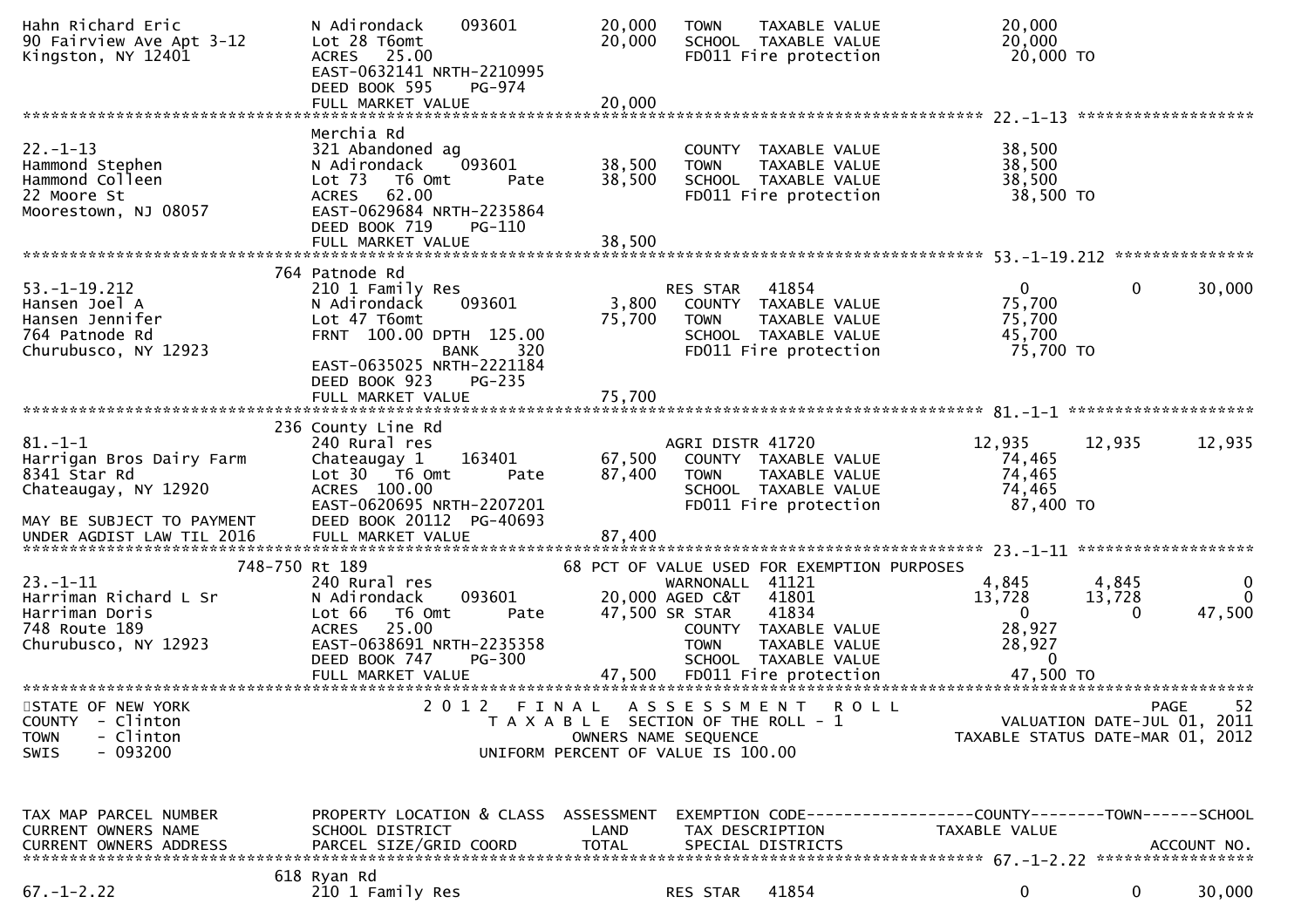| Harris Theodore J<br>618 Ryan Rd<br>Churubusco, NY 12923                                                              | 093601<br>N Adirondack<br>Lot 32 T6omt<br>2.10 BANK<br>080<br><b>ACRES</b><br>EAST-0624430 NRTH-2213631<br>DEED BOOK 20051 PG-83784                                                                 | 5,800<br>107,400          | COUNTY TAXABLE VALUE<br>TAXABLE VALUE<br><b>TOWN</b><br>SCHOOL TAXABLE VALUE<br>FD011 Fire protection                            | 107,400<br>107,400<br>77,400<br>107,400 TO                      |                        |
|-----------------------------------------------------------------------------------------------------------------------|-----------------------------------------------------------------------------------------------------------------------------------------------------------------------------------------------------|---------------------------|----------------------------------------------------------------------------------------------------------------------------------|-----------------------------------------------------------------|------------------------|
|                                                                                                                       | FULL MARKET VALUE                                                                                                                                                                                   | 107,400                   |                                                                                                                                  |                                                                 |                        |
| $55. - 1 - 1$<br>Hart Life Use George H<br>Hart Delbert R & Deborah A<br>637 Bull Run Rd<br>Ellenburg Depot, NY 12935 | Old Railroad Bed<br>321 Abandoned ag<br>093601<br>N Adirondack<br>Lot 43 T6 Omt<br>Pate<br><b>ACRES</b><br>42.00<br>EAST-0661393 NRTH-2224363<br>DEED BOOK 20011 PG-34806<br>FULL MARKET VALUE      | 8,400<br>8,400<br>8,400   | COUNTY TAXABLE VALUE<br><b>TOWN</b><br>TAXABLE VALUE<br>SCHOOL TAXABLE VALUE<br>FD011 Fire protection                            | 8,400<br>8,400<br>8,400<br>$8,400$ TO                           |                        |
|                                                                                                                       |                                                                                                                                                                                                     |                           |                                                                                                                                  |                                                                 |                        |
| $52. - 1 - 9.11$<br>Helm Cindy Marie<br>7173 Rt 11<br>Churubusco, NY 12923                                            | 7173 Rt 11<br>210 1 Family Res<br>Chateaugay 1 163401<br>Lot $49$ $\overline{76}$ Omt<br>Pate<br><b>ACRES</b><br>1.10<br>EAST-0628742 NRTH-2224251<br>DEED BOOK 20061 PG-94478<br>FULL MARKET VALUE | 5,100<br>59,700<br>59,700 | 41854<br>RES STAR<br>COUNTY TAXABLE VALUE<br><b>TOWN</b><br>TAXABLE VALUE<br>SCHOOL TAXABLE VALUE<br>FD011 Fire protection       | $\mathbf{0}$<br>59,700<br>59,700<br>29,700<br>59,700 TO         | $\mathbf{0}$<br>30,000 |
|                                                                                                                       | 1281 Clinton Mills Rd                                                                                                                                                                               |                           |                                                                                                                                  |                                                                 |                        |
| $38.1 - 1 - 24$<br>Helm Francis L<br>PO Box 23<br>Churubusco, NY 12923                                                | 270 Mfg housing<br>093601<br>N Adirondack<br>Lot 55 T6 Omt<br>Pate<br>FRNT 247.50 DPTH 173.00<br>EAST-0640831 NRTH-2230794<br>DEED BOOK 20051 PG-87761                                              | 33,200<br>33,200          | 41854<br>RES STAR<br>5,000 COUNTY TAXABLE VALUE<br><b>TOWN</b><br>TAXABLE VALUE<br>SCHOOL TAXABLE VALUE<br>FD011 Fire protection | $\overline{0}$<br>33,200<br>33,200<br>3,200<br>33,200 TO        | $\mathbf{0}$<br>30,000 |
|                                                                                                                       | FULL MARKET VALUE                                                                                                                                                                                   |                           |                                                                                                                                  |                                                                 |                        |
| $52. - 1 - 9.12$<br>Helm Francis L<br>PO Box 23<br>Churubusco, NY 12923<br>MAY BE SUBJECT TO PAYMENT                  | Rt 11<br>$322$ Rural vac $>10$<br>163401<br>Chateaugay 1<br>Lot 49 T6 OMT<br>ACRES 10.70<br>EAST-0628507 NRTH-2223950<br>DEED BOOK 20051 PG-82724                                                   | 11,800<br>11,800          | COUNTY TAXABLE VALUE<br>TAXABLE VALUE<br><b>TOWN</b><br>SCHOOL TAXABLE VALUE<br>FD011 Fire protection                            | 11,800<br>11,800<br>11,800<br>11,800 TO                         |                        |
| UNDER RPTL483 UNTIL 2017                                                                                              | FULL MARKET VALUE                                                                                                                                                                                   | 11,800                    |                                                                                                                                  |                                                                 |                        |
| STATE OF NEW YORK<br>COUNTY - Clinton<br>- Clinton<br><b>TOWN</b><br>$-093200$<br><b>SWIS</b>                         |                                                                                                                                                                                                     | OWNERS NAME SEQUENCE      | 2012 FINAL ASSESSMENT<br><b>ROLL</b><br>T A X A B L E SECTION OF THE ROLL - 1<br>UNIFORM PERCENT OF VALUE IS 100.00              | VALUATION DATE-JUL 01, 2011<br>TAXABLE STATUS DATE-MAR 01, 2012 | 53<br><b>PAGE</b>      |
| TAX MAP PARCEL NUMBER<br>CURRENT OWNERS NAME<br>CURRENT OWNERS ADDRESS                                                | PROPERTY LOCATION & CLASS ASSESSMENT<br>SCHOOL DISTRICT<br>PARCEL SIZE/GRID COORD                                                                                                                   | LAND<br><b>TOTAL</b>      | EXEMPTION CODE------------------COUNTY--------TOWN------SCHOOL<br>TAX DESCRIPTION<br>SPECIAL DISTRICTS                           | TAXABLE VALUE                                                   | ACCOUNT NO.            |
| $39. - 1 - 5$<br>Hemingway Lenore                                                                                     | Lafrancis Rd<br>920 Priv Hunt/Fi<br>N Adirondack<br>093601                                                                                                                                          | 35,500                    | COUNTY<br>TAXABLE VALUE<br><b>TOWN</b><br>TAXABLE VALUE                                                                          | 42,800<br>42,800                                                |                        |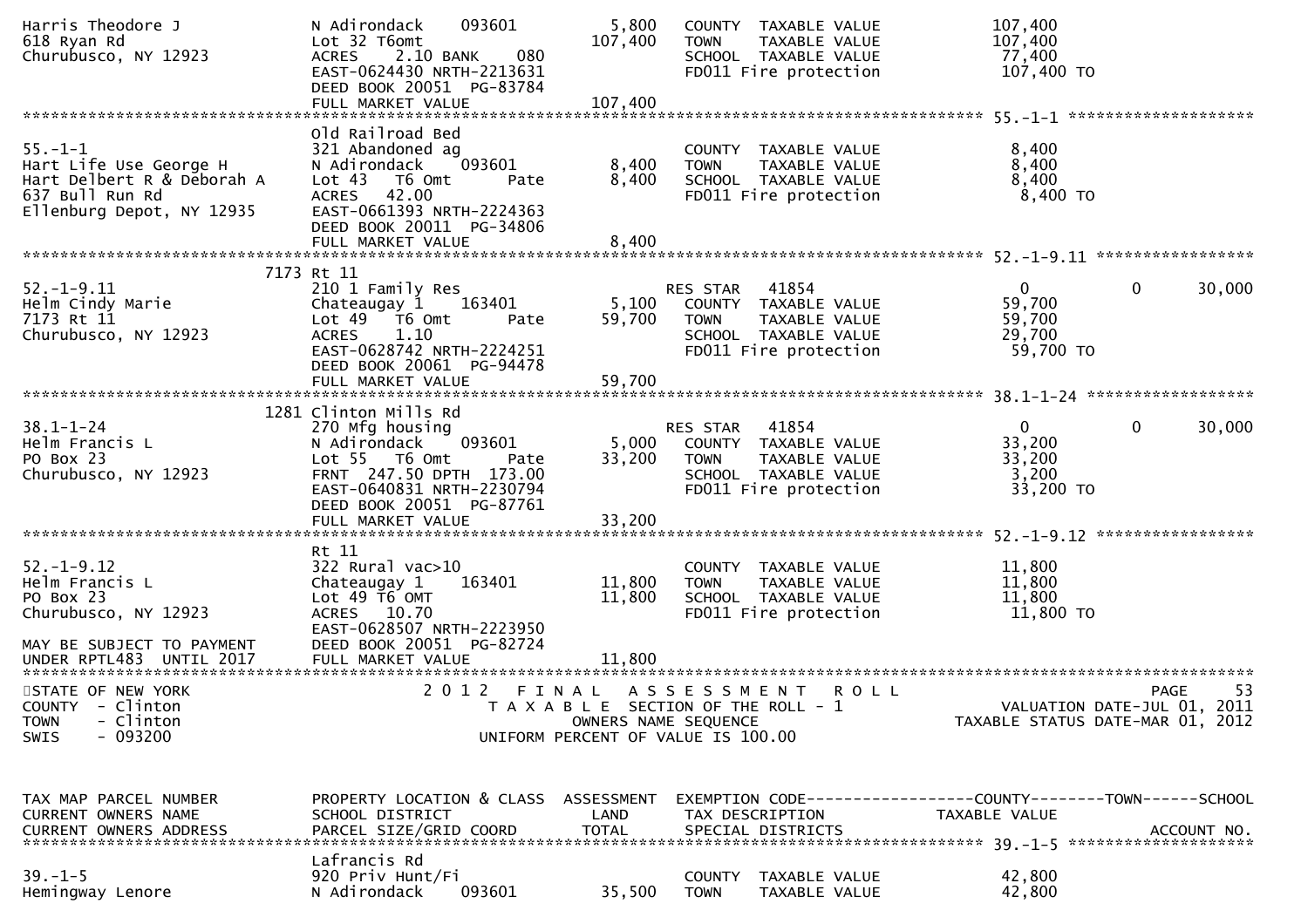| Fiedler Steve<br>15 Redrock Ct<br>Sedona, AZ 86351-7247                                                                    | Lot 44 T6omt<br>ACRES 68.00<br>EAST-0651912 NRTH-2226338<br>DEED BOOK 20021 PG-47500                                                                         | 42,800               | SCHOOL TAXABLE VALUE<br>FD011 Fire protection                                                                              | 42,800<br>42,800 TO                                         |                                                           |
|----------------------------------------------------------------------------------------------------------------------------|--------------------------------------------------------------------------------------------------------------------------------------------------------------|----------------------|----------------------------------------------------------------------------------------------------------------------------|-------------------------------------------------------------|-----------------------------------------------------------|
| $39. - 1 - 9$<br>Hemingway Vitchel<br>Hemingway Ellen<br>12 Bears Den Way<br>Mooers Forks, NY 12959                        | Lafrancis Rd<br>321 Abandoned ag<br>093601<br>N Adirondack<br>Lot 44 T6omt<br>ACRES 300.00<br>EAST-0654495 NRTH-2225739<br>DEED BOOK 20021 PG-47199          | 89,800<br>89,800     | COUNTY TAXABLE VALUE<br><b>TOWN</b><br>TAXABLE VALUE<br>SCHOOL TAXABLE VALUE<br>FD011 Fire protection                      | 89,800<br>89,800<br>89,800<br>89,800 TO                     |                                                           |
|                                                                                                                            |                                                                                                                                                              |                      |                                                                                                                            |                                                             | *******************                                       |
| $54. - 1 - 2.3$<br>Hemingway Vitchel<br>Magoon Ellen A<br>12 Bears Den Way<br>Mooers Forks, NY 12959                       | Lafrancis Rd<br>920 Priv Hunt/Fi<br>093601<br>N Adirondack<br>Lot 45 T6omt<br>ACRES 140.00<br>EAST-0649943 NRTH-2221943<br>DEED BOOK 20092 PG-22268          | 59,600<br>64,600     | COUNTY TAXABLE VALUE<br><b>TOWN</b><br>TAXABLE VALUE<br>SCHOOL TAXABLE VALUE<br>FD011 Fire protection                      | 64,600<br>64,600<br>64,600<br>64,600 TO                     |                                                           |
|                                                                                                                            |                                                                                                                                                              |                      |                                                                                                                            |                                                             |                                                           |
| $66. - 1 - 4.1$<br>Henderson Hebert Brenda<br>Henderson Hebert Raymond Jr<br>Ryan Rd<br>PO Box 613<br>Churubusco, NY 12923 | 613-617 Ryan Rd<br>240 Rural res<br>Chateaugay 1<br>163401<br>Lot 31 T6 Omt<br>Pate<br>ACRES 212.70<br>EAST-0623072 NRTH-2213225<br>DEED BOOK 20051 PG-82302 | 110,600<br>173,900   | 41854<br>RES STAR<br>COUNTY TAXABLE VALUE<br>TAXABLE VALUE<br><b>TOWN</b><br>SCHOOL TAXABLE VALUE<br>FD011 Fire protection | $\mathbf{0}$<br>173,900<br>173,900<br>143,900<br>173,900 TO | $\mathbf{0}$<br>30,000                                    |
|                                                                                                                            | County Line Rd                                                                                                                                               |                      |                                                                                                                            |                                                             |                                                           |
| $66. - 1 - 1$<br>Herrmann Arno H<br>Herrmann Irma E<br>71 Horanway<br>Stoughton, MA 02072                                  | 321 Abandoned ag<br>163401<br>Chateaugay 1<br>Lot 31 T6 Omt<br>Pate<br>ACRES 148.00<br>EAST-0619928 NRTH-2216037<br>DEED BOOK 614<br>PG-1040                 | 91,500<br>91,500     | COUNTY TAXABLE VALUE<br>TAXABLE VALUE<br><b>TOWN</b><br>SCHOOL TAXABLE VALUE<br>FD011 Fire protection                      | 91,500<br>91,500<br>91,500<br>91,500 TO                     |                                                           |
|                                                                                                                            | FULL MARKET VALUE                                                                                                                                            | 91,500               |                                                                                                                            |                                                             |                                                           |
| STATE OF NEW YORK<br>COUNTY - Clinton<br>TOWN - Clinton<br>$-093200$<br><b>SWIS</b>                                        | 2 0 1 2<br>FINAL                                                                                                                                             | OWNERS NAME SEQUENCE | ASSESSMENT<br><b>ROLL</b><br>T A X A B L E SECTION OF THE ROLL - 1<br>UNIFORM PERCENT OF VALUE IS 100.00                   | TAXABLE STATUS DATE-MAR 01,                                 | -54<br><b>PAGE</b><br>VALUATION DATE-JUL 01, 2011<br>2012 |
|                                                                                                                            |                                                                                                                                                              |                      |                                                                                                                            |                                                             |                                                           |
| TAX MAP PARCEL NUMBER<br>CURRENT OWNERS NAME                                                                               | PROPERTY LOCATION & CLASS ASSESSMENT<br>SCHOOL DISTRICT                                                                                                      | LAND                 | TAX DESCRIPTION                                                                                                            | TAXABLE VALUE                                               |                                                           |
| $69. - 1 - 8.62$<br>Heslop Mark K<br>24 Rue Du Park W                                                                      | Lafrancis Rd<br>321 Abandoned ag<br>093601<br>N Adirondack<br>Lot 24 T6omt                                                                                   | 28,400<br>28,400     | COUNTY TAXABLE VALUE<br><b>TOWN</b><br>TAXABLE VALUE<br>SCHOOL TAXABLE VALUE                                               | 28,400<br>28,400<br>28,400                                  |                                                           |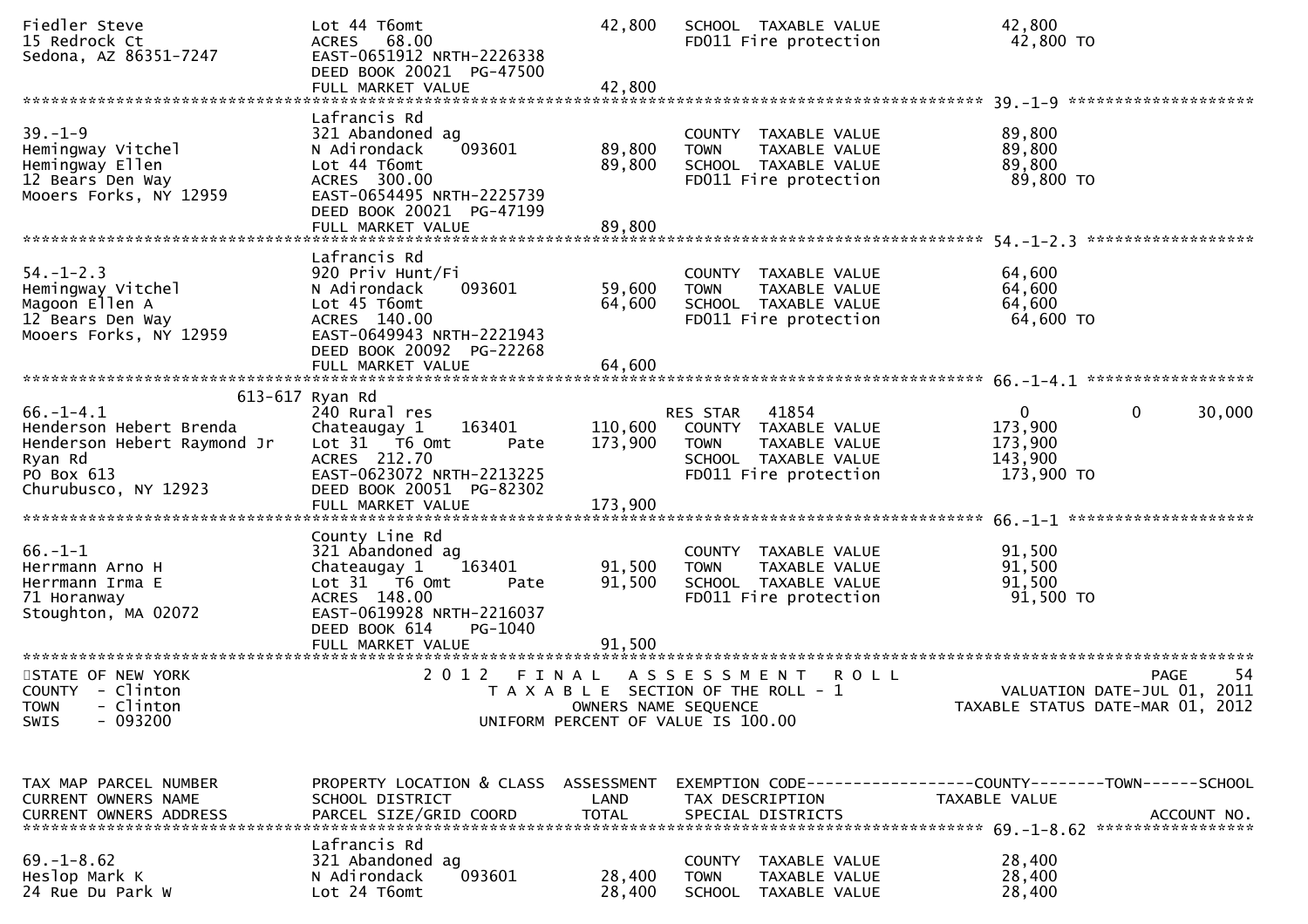| Chateauguay QC, Canada<br>J6K1P8                                                                 | 50.30<br><b>ACRES</b><br>EAST-0654210 NRTH-2213782<br>DEED BOOK 20072 PG-9493                                                                                         |                               | FD011 Fire protection                                                                                             | 28,400 TO                               |                                                                                      |
|--------------------------------------------------------------------------------------------------|-----------------------------------------------------------------------------------------------------------------------------------------------------------------------|-------------------------------|-------------------------------------------------------------------------------------------------------------------|-----------------------------------------|--------------------------------------------------------------------------------------|
|                                                                                                  |                                                                                                                                                                       |                               |                                                                                                                   |                                         |                                                                                      |
| $7. - 1 - 31.13$<br>Hicks Jordon V<br>28 Monty St<br>Plattsburgh, NY 12901                       | Santamore Rd<br>321 Abandoned ag<br>Chateaugay 1<br>163401<br>Lot 88 T6 OMT<br>ACRES 54.20<br>EAST-0628386 NRTH-2242217<br>DEED BOOK 20112 PG-41914                   | 27,100<br>27,100              | COUNTY TAXABLE VALUE<br>TAXABLE VALUE<br><b>TOWN</b><br>SCHOOL TAXABLE VALUE<br>FD011 Fire protection             | 27,100<br>27,100<br>27,100<br>27,100 TO |                                                                                      |
|                                                                                                  |                                                                                                                                                                       |                               |                                                                                                                   |                                         |                                                                                      |
| $52. - 1 - 9.36$<br>Hogg Thomas<br>Hogg Genevieve<br>54 Poland St<br>Trenton, NJ 08638           | Campbell Rd<br>314 Rural vac<10<br>163401<br>Chateaugay 1<br>Lot 49 T6omt<br>ACRES 10.00<br>EAST-0628198 NRTH-2223073<br>DEED BOOK 625<br>PG-457<br>FULL MARKET VALUE | 11,900<br>11,900<br>11,900    | <b>COUNTY</b><br>TAXABLE VALUE<br>TAXABLE VALUE<br><b>TOWN</b><br>SCHOOL TAXABLE VALUE<br>FD011 Fire protection   | 11,900<br>11,900<br>11,900<br>11,900 TO |                                                                                      |
|                                                                                                  |                                                                                                                                                                       |                               |                                                                                                                   |                                         |                                                                                      |
| $22. - 1 - 11$<br>Holinka Donald S<br>Smoczynski Elaine<br>22 Insley Ave<br>Rutherford, NY 07070 | Merchia Rd<br>321 Abandoned ag<br>093601<br>N Adirondack<br>Lot 73 T6 Omt<br>Pate<br><b>ACRES</b><br>61.00<br>EAST-0631547 NRTH-2236155<br>DEED BOOK 772<br>$PG-97$   | 21,100<br>21,100              | COUNTY TAXABLE VALUE<br><b>TOWN</b><br>TAXABLE VALUE<br>SCHOOL TAXABLE VALUE<br>FD011 Fire protection             | 21,100<br>21,100<br>21,100<br>21,100 TO |                                                                                      |
|                                                                                                  |                                                                                                                                                                       |                               |                                                                                                                   |                                         |                                                                                      |
| $68. - 1 - 5$<br>Holmes Arnold K<br>Holmes Julia A                                               | 6514 Rt 11<br>240 Rural res<br>093601<br>N Adirondack<br>Lot <sub>35</sub><br>T6 Omt<br>Pate                                                                          | 97,000                        | 59 PCT OF VALUE USED FOR EXEMPTION PURPOSES<br>WARNONALL 41121<br>44,500 SR STAR<br>41834<br>COUNTY TAXABLE VALUE | 8,585<br>0<br>88,415                    | $\Omega$<br>8,585<br>62,200<br>$\Omega$                                              |
| Box 179<br>Churubusco, NY 12923                                                                  | 320<br>74.00 BANK<br><b>ACRES</b><br>EAST-0641828 NRTH-2217381<br>DEED BOOK 821<br>PG-299<br>FULL MARKET VALUE                                                        | 97,000                        | <b>TOWN</b><br>TAXABLE VALUE<br>SCHOOL TAXABLE VALUE<br>FD011 Fire protection                                     | 88,415<br>34,800<br>97,000 TO           |                                                                                      |
|                                                                                                  |                                                                                                                                                                       |                               |                                                                                                                   |                                         |                                                                                      |
| STATE OF NEW YORK<br>COUNTY - Clinton<br><b>TOWN</b><br>- Clinton<br>SWIS<br>- 093200            | 2 0 1 2                                                                                                                                                               | FINAL<br>OWNERS NAME SEQUENCE | A S S E S S M E N T<br><b>ROLL</b><br>T A X A B L E SECTION OF THE ROLL - 1<br>UNIFORM PERCENT OF VALUE IS 100.00 |                                         | 55<br><b>PAGE</b><br>VALUATION DATE-JUL 01, 2011<br>TAXABLE STATUS DATE-MAR 01, 2012 |
|                                                                                                  |                                                                                                                                                                       |                               |                                                                                                                   |                                         |                                                                                      |
| TAX MAP PARCEL NUMBER<br>CURRENT OWNERS NAME<br>CURRENT OWNERS ADDRESS                           | PROPERTY LOCATION & CLASS ASSESSMENT<br>SCHOOL DISTRICT<br>PARCEL SIZE/GRID COORD                                                                                     | LAND<br><b>TOTAL</b>          | EXEMPTION CODE-----------------COUNTY-------TOWN------SCHOOL<br>TAX DESCRIPTION<br>SPECIAL DISTRICTS              | TAXABLE VALUE                           | ACCOUNT NO.                                                                          |
|                                                                                                  | 820 County Line Rd                                                                                                                                                    |                               |                                                                                                                   |                                         |                                                                                      |
| $51. - 1 - 5.3$<br>Holmes Robbie E<br>Holmes Dawn M<br>820 County Line Rd                        | 210 1 Family Res<br>Chateaugay 1<br>163401<br>Lot 50 T6omt Patent<br>4.10<br><b>ACRES</b>                                                                             | 7,300<br>76,600               | 41854<br>RES STAR<br>COUNTY<br>TAXABLE VALUE<br><b>TOWN</b><br>TAXABLE VALUE<br><b>SCHOOL</b><br>TAXABLE VALUE    | 0<br>76,600<br>76,600<br>46,600         | 30,000<br>0                                                                          |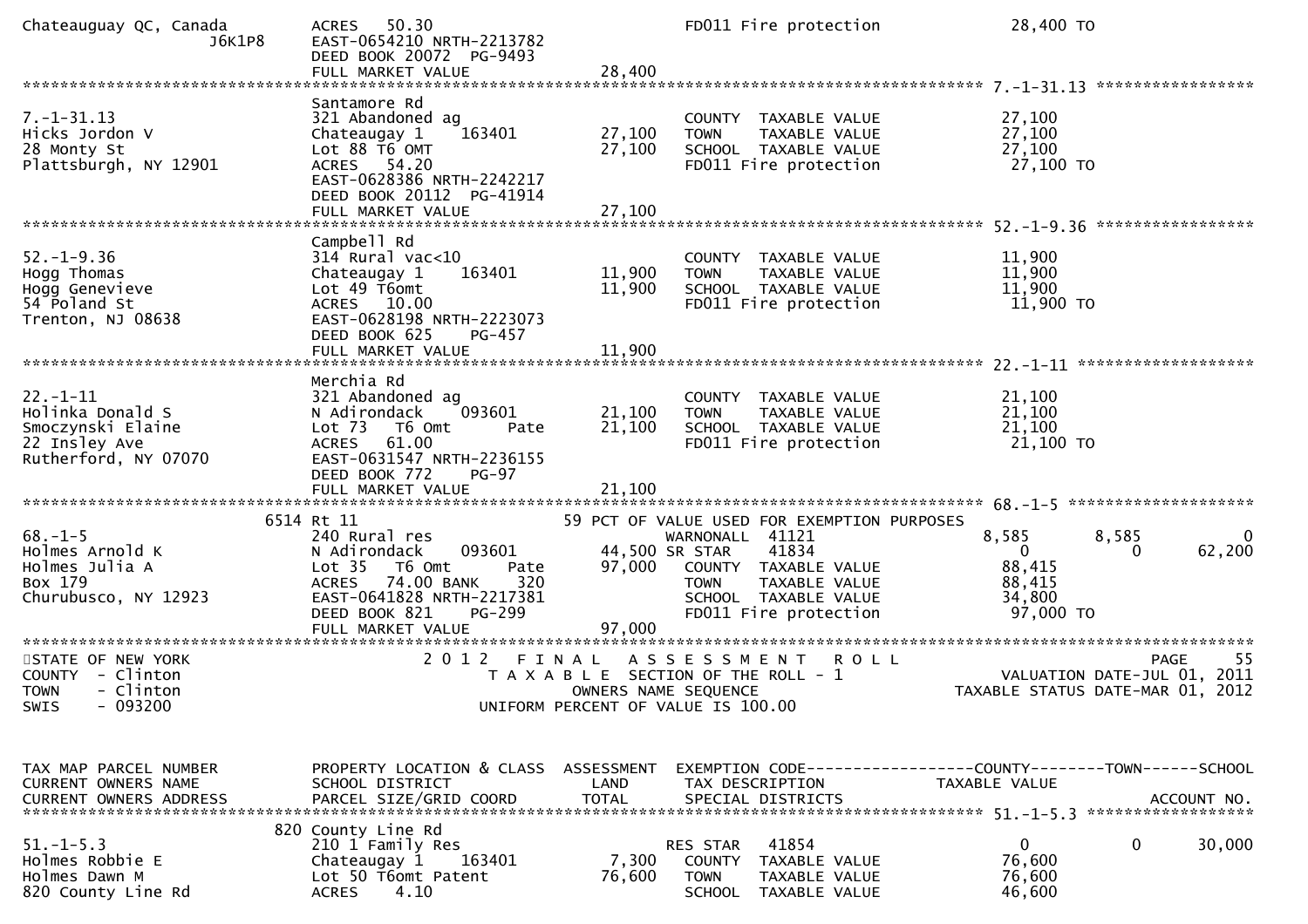| Chateaugay, NY 12920                                                                                                             | EAST-0618253 NRTH-2220873<br>DEED BOOK 20051 PG-89428<br>FULL MARKET VALUE                                                                                                                                                        | 76,600                     | FD011 Fire protection                                                                                                                                  | 76,600 TO                                                                             |                     |
|----------------------------------------------------------------------------------------------------------------------------------|-----------------------------------------------------------------------------------------------------------------------------------------------------------------------------------------------------------------------------------|----------------------------|--------------------------------------------------------------------------------------------------------------------------------------------------------|---------------------------------------------------------------------------------------|---------------------|
|                                                                                                                                  |                                                                                                                                                                                                                                   |                            |                                                                                                                                                        |                                                                                       |                     |
| $7. - 1 - 17.2$<br>Hoomans John T<br>Hoomans Marla M<br>1084 Lawrence Rd<br>Hilton, NY 14468                                     | 400 Frontier Rd<br>270 Mfg housing<br>163401<br>Chateaugay 1<br>Lot 88 T6omt<br>ACRES 2.50<br>EAST-0629600 NRTH-2243464<br>DEED BOOK 863<br>$PG-35$<br>FULL MARKET VALUE                                                          | 6,200<br>26,300<br>26,300  | COUNTY TAXABLE VALUE<br>TAXABLE VALUE<br><b>TOWN</b><br>SCHOOL TAXABLE VALUE<br>FD011 Fire protection                                                  | 26,300<br>26,300<br>26,300<br>26,300 TO                                               |                     |
|                                                                                                                                  | 186 Looby Rd                                                                                                                                                                                                                      |                            |                                                                                                                                                        |                                                                                       |                     |
| $37. - 1 - 7.2$<br>Hunter Linda<br>186 Looby Rd<br>Churubusco, NY 12923                                                          | 241 Rural res&ag<br>N Adirondack<br>093601<br>Lot 67 & 68 T60mt<br>ACRES 20.50 BANK<br>080<br>EAST-0634054 NRTH-2230415<br>DEED BOOK 20112 PG-41862<br>FULL MARKET VALUE                                                          | 19,000<br>82,000<br>82,000 | 41854<br>RES STAR<br>COUNTY TAXABLE VALUE<br>TAXABLE VALUE<br><b>TOWN</b><br>SCHOOL TAXABLE VALUE<br>FD011 Fire protection<br>OT002 Omitted Tax-County | $\mathbf 0$<br>$\overline{0}$<br>82,000<br>82,000<br>52,000<br>82,000 TO<br>136.72 MT | 30,000              |
|                                                                                                                                  |                                                                                                                                                                                                                                   |                            |                                                                                                                                                        |                                                                                       | ******************* |
| $67. - 1 - 15$<br>Israel Maurice<br>Strawczynski Marilyn<br>608-7905 Cote St Luc Rd<br>Cote St Luc QC, Canada<br>H4W2W4          | 215 Campbell Rd<br>321 Abandoned ag<br>093601<br>N Adirondack<br>Lot 29 T6omt<br>ACRES 50.30<br>EAST-0628901 NRTH-2211850<br>DEED BOOK 856<br>$PG-125$                                                                            | 33,500<br>52,900           | COUNTY TAXABLE VALUE<br>TAXABLE VALUE<br><b>TOWN</b><br>SCHOOL TAXABLE VALUE<br>FD011 Fire protection                                                  | 52,900<br>52,900<br>52,900<br>52,900 TO                                               |                     |
|                                                                                                                                  |                                                                                                                                                                                                                                   |                            |                                                                                                                                                        |                                                                                       |                     |
| $53. - 1 - 1$<br>Jarvis Allen M<br>Jarvis Eloise L<br>103 Lagree Rd<br>PO Box 102<br>Churubusco, NY 12923                        | 103 Lagree Rd<br>270 Mfg housing<br>093601<br>N Adirondack<br>Lot <sub>47</sub><br>T6 Omt<br>Pate<br>2.00<br><b>ACRES</b><br>EAST-0637208 NRTH-2225021<br>DEED BOOK 770<br>PG-121<br>FULL MARKET VALUE<br>*********************** | 5,700<br>33,100<br>33,100  | 41854<br>RES STAR<br>COUNTY TAXABLE VALUE<br><b>TOWN</b><br>TAXABLE VALUE<br>SCHOOL TAXABLE VALUE<br>FD011 Fire protection                             | $\mathbf 0$<br>$\mathbf{0}$<br>33,100<br>33,100<br>3,100<br>33,100 TO                 | 30,000              |
| STATE OF NEW YORK<br>COUNTY - Clinton<br><b>TOWN</b><br>- Clinton<br>$-093200$<br><b>SWIS</b>                                    | 2 0 1 2<br>FINAL                                                                                                                                                                                                                  | OWNERS NAME SEQUENCE       | A S S E S S M E N T<br><b>ROLL</b><br>T A X A B L E SECTION OF THE ROLL - 1<br>UNIFORM PERCENT OF VALUE IS 100.00                                      | VALUATION DATE-JUL 01, 2011<br>TAXABLE STATUS DATE-MAR 01, 2012                       | -56<br><b>PAGE</b>  |
|                                                                                                                                  |                                                                                                                                                                                                                                   |                            |                                                                                                                                                        |                                                                                       |                     |
| TAX MAP PARCEL NUMBER<br>CURRENT OWNERS NAME                                                                                     | PROPERTY LOCATION & CLASS<br>SCHOOL DISTRICT                                                                                                                                                                                      | ASSESSMENT<br><b>LAND</b>  | EXEMPTION        CODE-----------------COUNTY-------TOWN------SCHOOL<br>TAX DESCRIPTION                                                                 | TAXABLE VALUE                                                                         |                     |
| $7. - 1 - 34.3$<br>Jewett Revocable Trust James & Chateaugay 1<br>Jewett Trustee James W<br>40 Bear Crossing Rd<br>Jay, VT 05859 | 212 Santamore Rd<br>210 1 Family Res<br>163401<br>Lot 89 T6omt<br>5.30<br><b>ACRES</b><br>EAST-0624558 NRTH-2242183                                                                                                               | 8,400<br>125,000           | 41854<br>RES STAR<br>COUNTY<br><b>TAXABLE VALUE</b><br><b>TOWN</b><br>TAXABLE VALUE<br>SCHOOL TAXABLE VALUE<br>FD011 Fire protection                   | $\mathbf{0}$<br>$\mathbf 0$<br>125,000<br>125,000<br>95,000<br>125,000 TO             | 30,000              |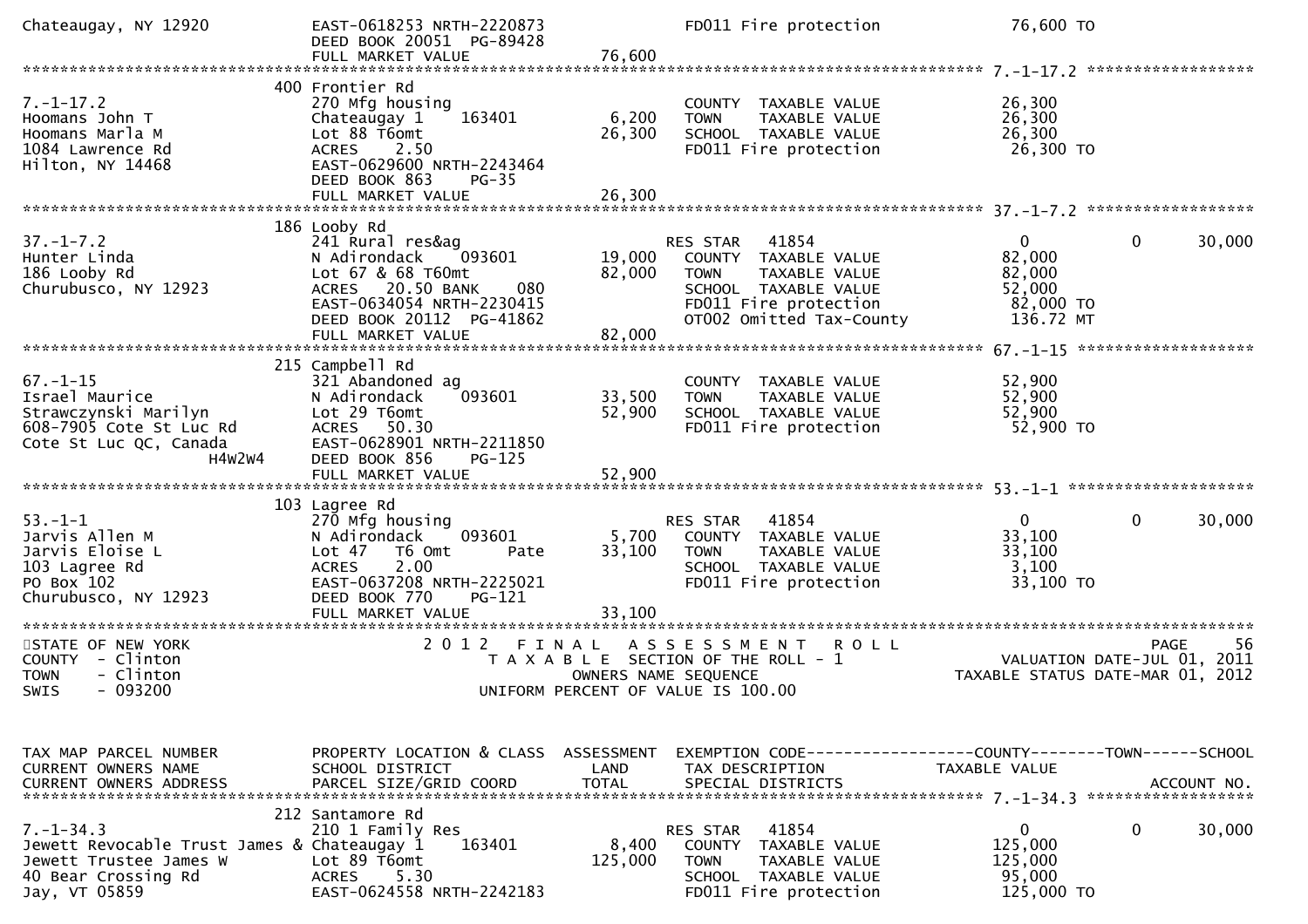|                                                                                                                                  | DEED BOOK 20092 PG-26419<br>FULL MARKET VALUE                                                                                                                     | 125,000                      |                                                                                                                            |                                                                                                |
|----------------------------------------------------------------------------------------------------------------------------------|-------------------------------------------------------------------------------------------------------------------------------------------------------------------|------------------------------|----------------------------------------------------------------------------------------------------------------------------|------------------------------------------------------------------------------------------------|
| $7. - 1 - 34.4$<br>Jewett Revocable Trust James & Chateaugay 1<br>Jewett Trustee James W<br>40 Bear Crossing Rd<br>Jay, VT 05859 | Santamore Rd<br>321 Abandoned ag<br>163401<br>Lot 89 T6omt<br>ACRES 33.70<br>EAST-0623942 NRTH-2242781<br>DEED BOOK 20092 PG-26419<br>FULL MARKET VALUE           | 24,400<br>24,400<br>24,400   | COUNTY TAXABLE VALUE<br>TAXABLE VALUE<br><b>TOWN</b><br>SCHOOL TAXABLE VALUE<br>FD011 Fire protection                      | 24,400<br>24,400<br>24,400<br>24,400 TO                                                        |
|                                                                                                                                  |                                                                                                                                                                   |                              |                                                                                                                            |                                                                                                |
| $7. - 1 - 34.5$<br>Jewett Revocable Trust James & Chateaugay 1<br>Jewett Trustee James W<br>40 Bear Crossing Rd<br>Jay, VT 05859 | 586 whalen Rd<br>312 Vac w/imprv<br>163401<br>Lot 89 T6omt<br>ACRES 123.00<br>EAST-0624878 NRTH-2240554<br>DEED BOOK 20092 PG-26419<br>FULL MARKET VALUE          | 68,500<br>75,600<br>75,600   | COUNTY TAXABLE VALUE<br>TAXABLE VALUE<br><b>TOWN</b><br>SCHOOL TAXABLE VALUE<br>FD011 Fire protection                      | 75,600<br>75,600<br>75,600<br>75,600 TO                                                        |
|                                                                                                                                  | Ryan Rd                                                                                                                                                           |                              |                                                                                                                            |                                                                                                |
| $52 - 1 - 24$<br>Johnson Donald<br>PO Box 524<br>Milford, DE 19963-0524                                                          | 321 Abandoned ag<br>Chateaugay 1<br>163401<br>Lot 32 T6 Omt<br>Pate<br>30.00<br><b>ACRES</b><br>EAST-0625164 NRTH-2216634<br>DEED BOOK 817<br>$PG-69$             | 17,800<br>17,800             | COUNTY TAXABLE VALUE<br>TAXABLE VALUE<br><b>TOWN</b><br>SCHOOL TAXABLE VALUE<br>FD011 Fire protection                      | 17,800<br>17,800<br>17,800<br>17,800 TO                                                        |
|                                                                                                                                  | FULL MARKET VALUE                                                                                                                                                 | 17,800                       |                                                                                                                            |                                                                                                |
|                                                                                                                                  | 828 Ryan Rd                                                                                                                                                       |                              |                                                                                                                            |                                                                                                |
| $52. - 1 - 25$<br>Johnson Donald<br>PO Box 524<br>Milford, DE 19963-0524                                                         | 241 Rural res&ag<br>163401<br>Chateaugay 1<br>Lot 32 T6 Omt<br>Pate<br>ACRES 127.00<br>EAST-0625269 NRTH-2218040<br>DEED BOOK 817<br>$PG-69$<br>FULL MARKET VALUE | 81,000<br>100,100<br>100,100 | 41854<br>RES STAR<br>COUNTY TAXABLE VALUE<br><b>TOWN</b><br>TAXABLE VALUE<br>SCHOOL TAXABLE VALUE<br>FD011 Fire protection | $\mathbf{0}$<br>$\mathbf{0}$<br>30,000<br>100,100<br>100,100<br>70,100<br>100,100 TO           |
| ************************                                                                                                         | *************************<br>2 0 1 2                                                                                                                              |                              |                                                                                                                            |                                                                                                |
| STATE OF NEW YORK<br>COUNTY - Clinton<br>- Clinton<br><b>TOWN</b><br>$-093200$<br><b>SWIS</b>                                    | FINAL                                                                                                                                                             | OWNERS NAME SEQUENCE         | A S S E S S M E N T<br><b>ROLL</b><br>T A X A B L E SECTION OF THE ROLL - 1<br>UNIFORM PERCENT OF VALUE IS 100.00          | PAGE<br>57<br>VALUATION DATE-JUL 01, 2011<br>TAXABLE STATUS DATE-MAR 01, 2012                  |
| TAX MAP PARCEL NUMBER<br>CURRENT OWNERS NAME<br><b>CURRENT OWNERS ADDRESS</b>                                                    | PROPERTY LOCATION & CLASS ASSESSMENT<br>SCHOOL DISTRICT<br>PARCEL SIZE/GRID COORD                                                                                 | LAND<br><b>TOTAL</b>         | TAX DESCRIPTION<br>SPECIAL DISTRICTS                                                                                       | EXEMPTION CODE------------------COUNTY--------TOWN------SCHOOL<br>TAXABLE VALUE<br>ACCOUNT NO. |
| $66. - 1 - 2.4$<br>Johnson Donald<br>PO Box 524<br>Milford, DE 19963-0524                                                        | Ryan Rd<br>321 Abandoned ag<br>163401<br>Chateaugay 1<br>Lot 32 T6omt<br>ACRES 77.80<br>EAST-0625335 NRTH-2215732<br>DEED BOOK 817<br>$PG-69$                     | 39,700<br>39,700             | COUNTY TAXABLE VALUE<br>TAXABLE VALUE<br><b>TOWN</b><br>SCHOOL TAXABLE VALUE<br>FD011 Fire protection                      | 39,700<br>39,700<br>39,700<br>39,700 TO                                                        |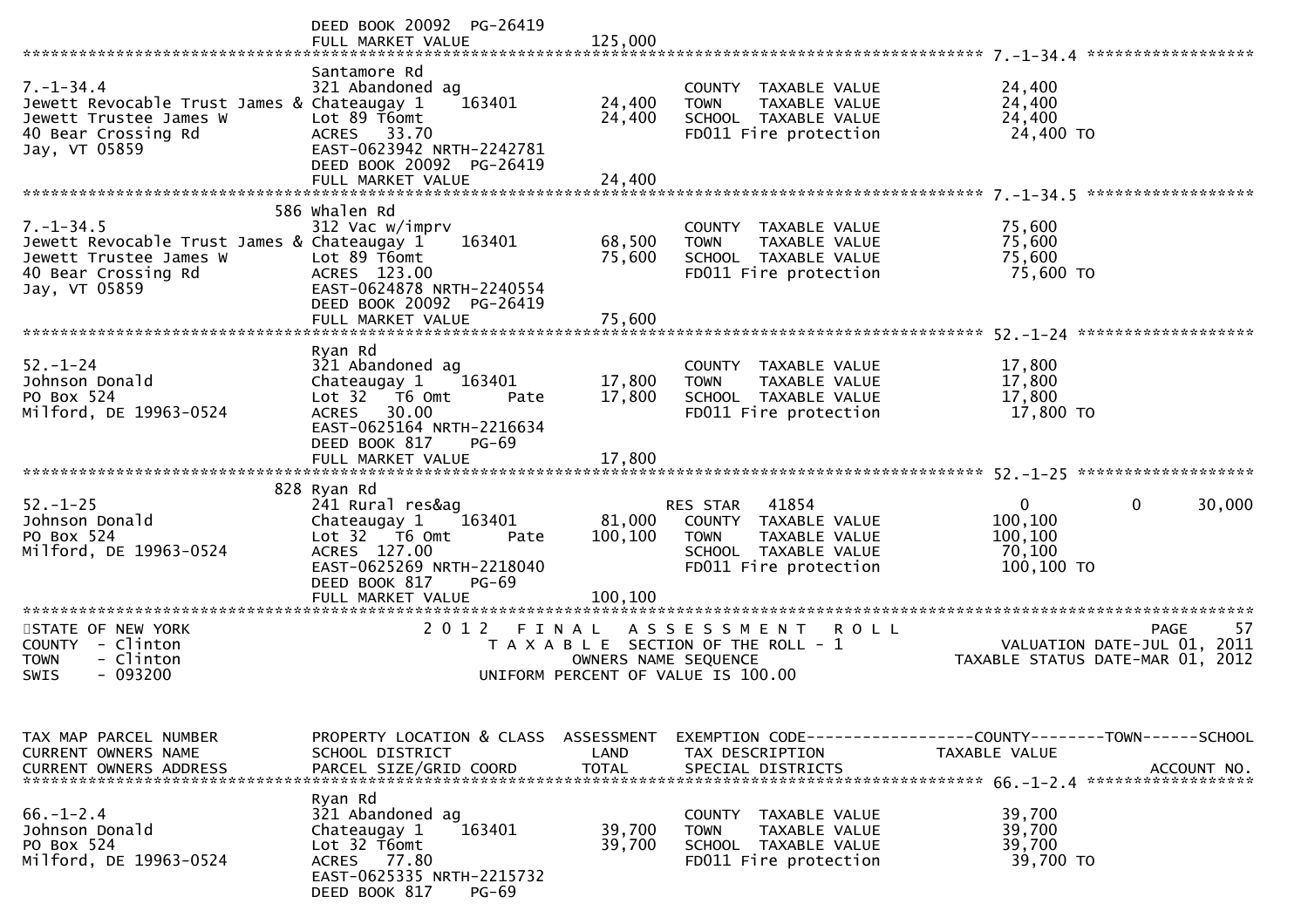|                                                                                                        | FULL MARKET VALUE                                                                                                                                                                       | 39,700                       |                                                                                                                            |                                                                                              |
|--------------------------------------------------------------------------------------------------------|-----------------------------------------------------------------------------------------------------------------------------------------------------------------------------------------|------------------------------|----------------------------------------------------------------------------------------------------------------------------|----------------------------------------------------------------------------------------------|
|                                                                                                        |                                                                                                                                                                                         |                              |                                                                                                                            | ******************                                                                           |
| $66. - 1 - 2.5$<br>Johnson Donald<br>PO Box 524<br>Milford, DE 19963-0524                              | Ryan Rd<br>321 Abandoned ag<br>Chateaugay 1<br>163401<br>Lot 31 T6omt<br>ACRES 65.00<br>EAST-0622415 NRTH-2216745<br>DEED BOOK 817<br>$PG-69$                                           | 40,000<br>40,000             | COUNTY TAXABLE VALUE<br>TAXABLE VALUE<br><b>TOWN</b><br>SCHOOL TAXABLE VALUE<br>FD011 Fire protection                      | 40,000<br>40,000<br>40,000<br>40,000 TO                                                      |
|                                                                                                        | FULL MARKET VALUE                                                                                                                                                                       | 40,000                       |                                                                                                                            |                                                                                              |
|                                                                                                        |                                                                                                                                                                                         |                              |                                                                                                                            |                                                                                              |
| $66. - 1 - 5$<br>Jones Roland<br>Jones Patricia<br>21-18 29th Ave<br>Astoria, NY 11102                 | Ryan Rd<br>321 Abandoned ag<br>Chateaugay 1<br>163401<br>Lot 30 76 0mt<br>Pate<br>ACRES 100.00<br>EAST-0623329 NRTH-2210467<br>DEED BOOK 778<br>PG-194                                  | 51,300<br>51,300             | COUNTY TAXABLE VALUE<br>TAXABLE VALUE<br><b>TOWN</b><br>SCHOOL TAXABLE VALUE<br>FD011 Fire protection                      | 51,300<br>51,300<br>51,300<br>51,300 TO                                                      |
|                                                                                                        | FULL MARKET VALUE                                                                                                                                                                       | 51,300                       |                                                                                                                            |                                                                                              |
|                                                                                                        |                                                                                                                                                                                         |                              |                                                                                                                            |                                                                                              |
| $69. - 1 - 8.1$<br>Kaska Jesse P<br>6061 Rt 11<br>Ellenburg Center, NY 12934                           | 6061 Rt 11<br>433 Auto body<br>N Adirondack<br>093601<br>Lot 24<br>T6 Omt<br>Pate<br>8.20<br><b>ACRES</b><br>EAST-0651221 NRTH-2210286<br>DEED BOOK 20021 PG-45348<br>FULL MARKET VALUE | 14,300<br>106,000<br>106,000 | RES STAR<br>41854<br>COUNTY TAXABLE VALUE<br><b>TOWN</b><br>TAXABLE VALUE<br>SCHOOL TAXABLE VALUE<br>FD011 Fire protection | 0<br>$\mathbf{0}$<br>30,000<br>106,000<br>106,000<br>76,000<br>106,000 TO                    |
|                                                                                                        |                                                                                                                                                                                         |                              |                                                                                                                            |                                                                                              |
| $69. - 1 - 8.3$<br>Kaska John J<br>Kaska Nancy<br>5360 Rt 374<br>Merrill, NY 12955                     | Rt 11<br>$314$ Rural vac<10<br>093601<br>N Adirondack<br>Lot 25 T6omt<br>2.70<br><b>ACRES</b><br>EAST-0651825 NRTH-2210275<br>DEED BOOK 98001 PG-00408<br>FULL MARKET VALUE             | 6,200<br>6,200<br>6,200      | COUNTY TAXABLE VALUE<br><b>TAXABLE VALUE</b><br><b>TOWN</b><br>SCHOOL TAXABLE VALUE<br>FD011 Fire protection               | 6,200<br>6,200<br>6,200<br>6,200 TO                                                          |
| ************************                                                                               | **************************                                                                                                                                                              |                              |                                                                                                                            |                                                                                              |
| STATE OF NEW YORK<br>COUNTY - Clinton<br>- Clinton<br><b>TOWN</b><br>$-093200$<br><b>SWIS</b>          | 2 0 1 2<br>FINAL                                                                                                                                                                        | OWNERS NAME SEQUENCE         | A S S E S S M E N T<br><b>ROLL</b><br>T A X A B L E SECTION OF THE ROLL - 1<br>UNIFORM PERCENT OF VALUE IS 100.00          | 58<br><b>PAGE</b><br>VALUATION DATE-JUL 01,<br>2011<br>TAXABLE STATUS DATE-MAR 01, 2012      |
| TAX MAP PARCEL NUMBER<br>CURRENT OWNERS NAME<br>CURRENT OWNERS ADDRESS                                 | PROPERTY LOCATION & CLASS ASSESSMENT<br>SCHOOL DISTRICT<br>PARCEL SIZE/GRID COORD                                                                                                       | LAND<br><b>TOTAL</b>         | TAX DESCRIPTION<br>SPECIAL DISTRICTS                                                                                       | EXEMPTION CODE-----------------COUNTY-------TOWN------SCHOOL<br>TAXABLE VALUE<br>ACCOUNT NO. |
| $7. - 1 - 2.5$<br>Kaziberdov Alexander<br>Kaziberdov Maria<br>166 Santamore Rd<br>Churubusco, NY 12923 | 166 Santamore Rd<br>270 Mfg housing<br>163401<br>Chateaugay 1<br>Lot 89 T6omt<br>5.00<br><b>ACRES</b><br>EAST-0625643 NRTH-2242460<br>DEED BOOK 604<br>PG-676<br>FULL MARKET VALUE      | 8,200<br>15,000<br>15,000    | COUNTY TAXABLE VALUE<br>TAXABLE VALUE<br><b>TOWN</b><br>SCHOOL TAXABLE VALUE<br>FD011 Fire protection                      | 15,000<br>15,000<br>15,000<br>15,000 TO                                                      |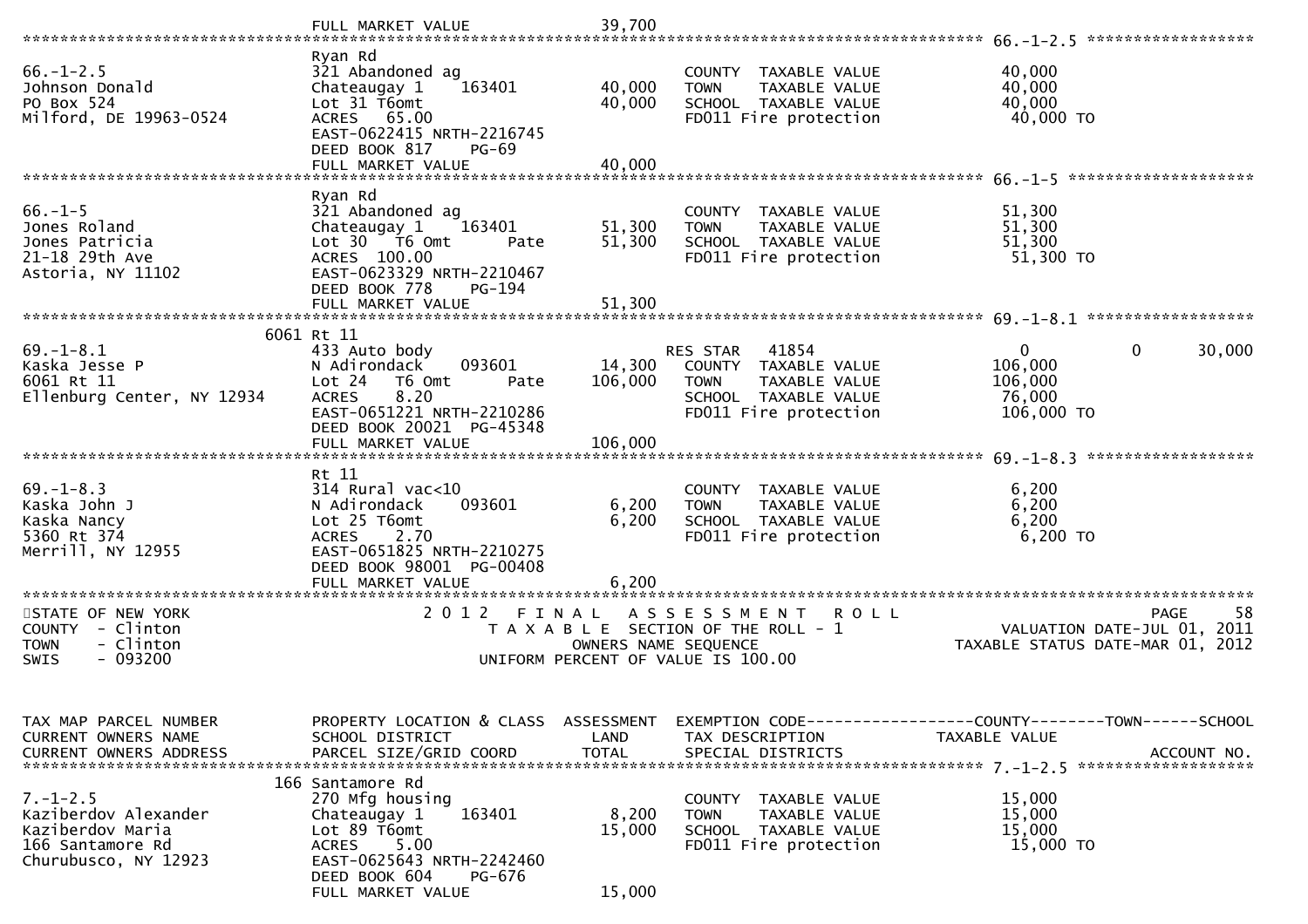| $37. - 1 - 21.3$<br>Kennison Peggy M<br>414 Ecker Hallow Rd<br>Schoharie, NY 12157                                  | whalen Rd<br>321 Abandoned ag<br>N Adirondack<br>093601<br>Lot 68<br>T6 Omt<br>Pate<br>ACRES 18.41<br>EAST-0629124 NRTH-2228592<br>DEED BOOK 20072 PG-1990                                       | 16,700<br>16,700           | COUNTY TAXABLE VALUE<br><b>TOWN</b><br>TAXABLE VALUE<br>SCHOOL TAXABLE VALUE<br>FD011 Fire protection                                          | 16,700<br>16,700<br>16,700<br>16,700 TO                                                                      |
|---------------------------------------------------------------------------------------------------------------------|--------------------------------------------------------------------------------------------------------------------------------------------------------------------------------------------------|----------------------------|------------------------------------------------------------------------------------------------------------------------------------------------|--------------------------------------------------------------------------------------------------------------|
|                                                                                                                     |                                                                                                                                                                                                  |                            |                                                                                                                                                |                                                                                                              |
|                                                                                                                     | 7272 Rt 11                                                                                                                                                                                       |                            | 97 PCT OF VALUE USED FOR EXEMPTION PURPOSES                                                                                                    |                                                                                                              |
| $52. - 1 - 5.1$<br>Keough Life Use Naomi<br>Bilow Darlene R & Darla D<br>2035 Plank Rd<br>Ellenburg Depot, NY 12935 | 210 1 Family Res<br>Chateaugay 1 163401<br>Lot $52$ $\overline{76}$ Omt<br>Pate<br>3.40<br><b>ACRES</b><br>EAST-0626500 NRTH-2224206<br>DEED BOOK 99001 PG-14403                                 |                            | AGED - ALL 41800<br>6,700 SR STAR<br>41834<br>56,500 COUNTY TAXABLE VALUE<br>COUNTY IAAADLL WILL<br>TOWN TAXABLE VALUE<br>SCHOOL TAXABLE VALUE | 27,403<br>27,403<br>27,403<br>$\mathbf{0}$<br>29,097<br>0<br>29,097<br>29,097<br>$\overline{0}$<br>56,500 TO |
|                                                                                                                     |                                                                                                                                                                                                  |                            |                                                                                                                                                |                                                                                                              |
| $54. - 2 - 12$<br>Kerley Charles O<br>40 Dolphin Ave<br>Northfield, NJ 08225                                        | 486 Lafrancis Rd<br>260 Seasonal res<br>093601<br>N Adirondack<br>Lot 44 T6 Omt<br>Survey Map 20061/99069 Lo<br>ACRES 33.61<br>EAST-0652137 NRTH-2221923<br>DEED BOOK 20072 PG-3753              | 24,300<br>53,300           | COUNTY TAXABLE VALUE<br><b>TOWN</b><br>TAXABLE VALUE<br>SCHOOL TAXABLE VALUE<br>FD011 Fire protection                                          | 53,300<br>53,300<br>53,300<br>53,300 TO                                                                      |
|                                                                                                                     | FULL MARKET VALUE                                                                                                                                                                                | 53,300                     |                                                                                                                                                |                                                                                                              |
| $23 - 1 - 21$<br>King Leonard W<br>King Leonard J<br>876 Rt 189<br>Churubusco, NY 12923                             | Rt 189<br>321 Abandoned ag<br>093601<br>N Adirondack<br>Lot 67 T6 Omt<br>Pate<br><b>ACRES</b><br>12.00<br>EAST-0636435 NRTH-2234929<br>DEED BOOK 20112 PG-44064<br>FULL MARKET VALUE             | 13,500<br>13,500<br>13,500 | COUNTY TAXABLE VALUE<br><b>TOWN</b><br>TAXABLE VALUE<br>SCHOOL TAXABLE VALUE<br>FD011 Fire protection                                          | 13,500<br>13,500<br>13,500<br>13,500 TO                                                                      |
| STATE OF NEW YORK                                                                                                   | 2012 FINAL                                                                                                                                                                                       |                            | A S S E S S M E N T<br><b>ROLL</b>                                                                                                             | -59<br><b>PAGE</b>                                                                                           |
| COUNTY - Clinton<br>- Clinton<br><b>TOWN</b><br>$-093200$<br><b>SWIS</b>                                            |                                                                                                                                                                                                  |                            | T A X A B L E SECTION OF THE ROLL - 1<br>OWNERS NAME SEQUENCE<br>UNIFORM PERCENT OF VALUE IS 100.00                                            | VALUATION DATE-JUL 01, 2011<br>TAXABLE STATUS DATE-MAR 01, 2012                                              |
| TAX MAP PARCEL NUMBER<br>CURRENT OWNERS NAME                                                                        | PROPERTY LOCATION & CLASS ASSESSMENT<br>SCHOOL DISTRICT                                                                                                                                          | LAND                       | TAX DESCRIPTION                                                                                                                                | EXEMPTION CODE-----------------COUNTY-------TOWN------SCHOOL<br>TAXABLE VALUE                                |
| $37. - 1 - 21.1 - 1$<br>King Life Use Janet M<br>Soucia Gerald & James<br>61 Whalen Rd<br>Churubusco, NY 12923      | 45-47 whalen Rd<br>241 Rural res&ag<br>093601<br>N Adirondack<br>Lot 68<br>T6 Omt<br>Pate<br>51.28<br><b>ACRES</b><br>EAST-0628655 NRTH-2229344<br>DEED BOOK 20072 PG-01988<br>FULL MARKET VALUE | 37,600<br>74,000<br>74,000 | 41854<br>RES STAR<br>COUNTY<br>TAXABLE VALUE<br><b>TOWN</b><br>TAXABLE VALUE<br>SCHOOL TAXABLE VALUE<br>FD011 Fire protection                  | $\mathbf{0}$<br>0<br>30,000<br>74,000<br>74,000<br>44,000<br>74,000 TO                                       |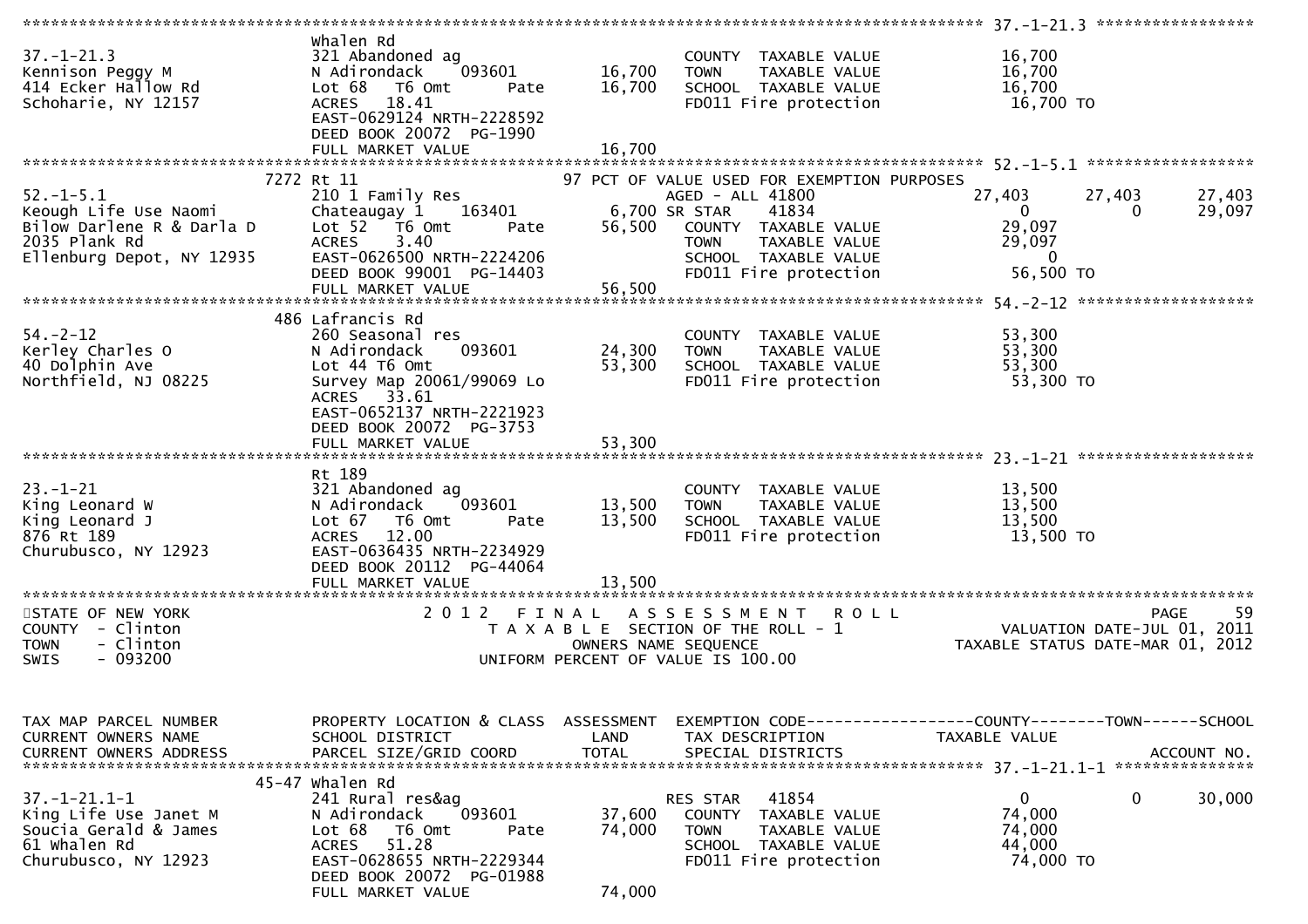| $37. - 1 - 21.1 - 2$<br>King Life Use Janet M<br>Soucia Gerald & James<br>61 Whalen Rd<br>Churubusco, NY 12923 | Whalen Rd<br>321 Abandoned ag<br>Chateaugay 1<br>163401<br>Lot 69 T6omt<br>ACRES 22.40<br>EAST-0629548 NRTH-2230046<br>DEED BOOK 20072 PG-01988                                    | 14,200<br>14,200           | COUNTY TAXABLE VALUE<br>TAXABLE VALUE<br><b>TOWN</b><br>SCHOOL TAXABLE VALUE<br>FD011 Fire protection                   | 14,200<br>14,200<br>14,200<br>14,200 TO                                                      |
|----------------------------------------------------------------------------------------------------------------|------------------------------------------------------------------------------------------------------------------------------------------------------------------------------------|----------------------------|-------------------------------------------------------------------------------------------------------------------------|----------------------------------------------------------------------------------------------|
|                                                                                                                |                                                                                                                                                                                    |                            |                                                                                                                         |                                                                                              |
| $23. - 1 - 4.1$<br>King Michael E<br>King Doris E<br>876 Rt 189<br>Churubusco, NY 12923                        | 876 Rt 189<br>240 Rural res<br>093601<br>N Adirondack<br>Lot $75$<br>T6 Omt<br>Pate<br>ACRES 100.00<br>EAST-0640890 NRTH-2239042<br>DEED BOOK 967<br>$PG-129$                      | 61,500<br>94,200           | RES STAR 41854<br>COUNTY TAXABLE VALUE<br><b>TOWN</b><br>TAXABLE VALUE<br>SCHOOL TAXABLE VALUE<br>FD011 Fire protection | $\mathbf 0$<br>$\mathbf{0}$<br>30,000<br>94,200<br>94,200<br>64,200<br>94,200 TO             |
|                                                                                                                |                                                                                                                                                                                    |                            |                                                                                                                         | ******************                                                                           |
| $67. - 1 - 9.5$<br>King Sandra M<br>King Patrick J<br>PO Box 78<br>Ellenburg Center, NY 12934                  | 170 Campbell Rd<br>271 Mfg housings<br>093601<br>N Adirondack<br>Lot 28 T60MT<br>ACRES 5.00<br>EAST-0631059 NRTH-2211187<br>DEED BOOK 20031 PG-61029<br>FULL MARKET VALUE          | 8,200<br>40,400<br>40,400  | COUNTY TAXABLE VALUE<br><b>TOWN</b><br>TAXABLE VALUE<br>SCHOOL TAXABLE VALUE<br>FD011 Fire protection                   | 40,400<br>40,400<br>40,400<br>40,400 TO                                                      |
|                                                                                                                |                                                                                                                                                                                    |                            |                                                                                                                         |                                                                                              |
| $7. - 1 - 33.2$<br>Krisa John M<br>3890 St Zotique E Apt 2<br>Montreal QC, Canada H1X1E8                       | 155 Santamore Rd<br>270 Mfg housing<br>163401<br>Chateaugay 1<br>Lot 89 T6omt<br>ACRES 16.00<br>EAST-0625904 NRTH-2241459<br>DEED BOOK 20021 PG-48056                              | 16,500<br>37,000           | COUNTY TAXABLE VALUE<br><b>TOWN</b><br>TAXABLE VALUE<br>SCHOOL TAXABLE VALUE<br>FD011 Fire protection                   | 37,000<br>37,000<br>37,000<br>37,000 TO                                                      |
|                                                                                                                | FULL MARKET VALUE                                                                                                                                                                  | 37,000                     |                                                                                                                         |                                                                                              |
| STATE OF NEW YORK<br>COUNTY - Clinton<br><b>TOWN</b><br>- Clinton<br>$-093200$<br>SWIS                         | 2012 FINAL                                                                                                                                                                         | OWNERS NAME SEQUENCE       | A S S E S S M E N T R O L L<br>T A X A B L E SECTION OF THE ROLL - 1<br>UNIFORM PERCENT OF VALUE IS 100.00              | 60<br>PAGE<br>VALUATION DATE-JUL 01,<br>2011<br>TAXABLE STATUS DATE-MAR 01, 2012             |
| TAX MAP PARCEL NUMBER<br>CURRENT OWNERS NAME<br>CURRENT OWNERS ADDRESS                                         | PROPERTY LOCATION & CLASS ASSESSMENT<br>SCHOOL DISTRICT<br>PARCEL SIZE/GRID COORD                                                                                                  | LAND<br><b>TOTAL</b>       | TAX DESCRIPTION<br>SPECIAL DISTRICTS                                                                                    | EXEMPTION CODE-----------------COUNTY-------TOWN------SCHOOL<br>TAXABLE VALUE<br>ACCOUNT NO. |
| $23. - 1 - 20$<br>Krispien Gilson R<br>49 Teresa Rd<br>Hopkinton, MA 01748                                     | Merchia Rd<br>321 Abandoned ag<br>093601<br>N Adirondack<br>Lot $67$<br>T6 Omt<br>Pate<br>ACRES 13.00<br>EAST-0637098 NRTH-2235013<br>DEED BOOK 548<br>PG-613<br>FULL MARKET VALUE | 14,000<br>14,000<br>14,000 | COUNTY TAXABLE VALUE<br>TAXABLE VALUE<br><b>TOWN</b><br>SCHOOL TAXABLE VALUE<br>FD011 Fire protection                   | 14,000<br>14,000<br>14,000<br>14,000 TO                                                      |
|                                                                                                                |                                                                                                                                                                                    |                            |                                                                                                                         |                                                                                              |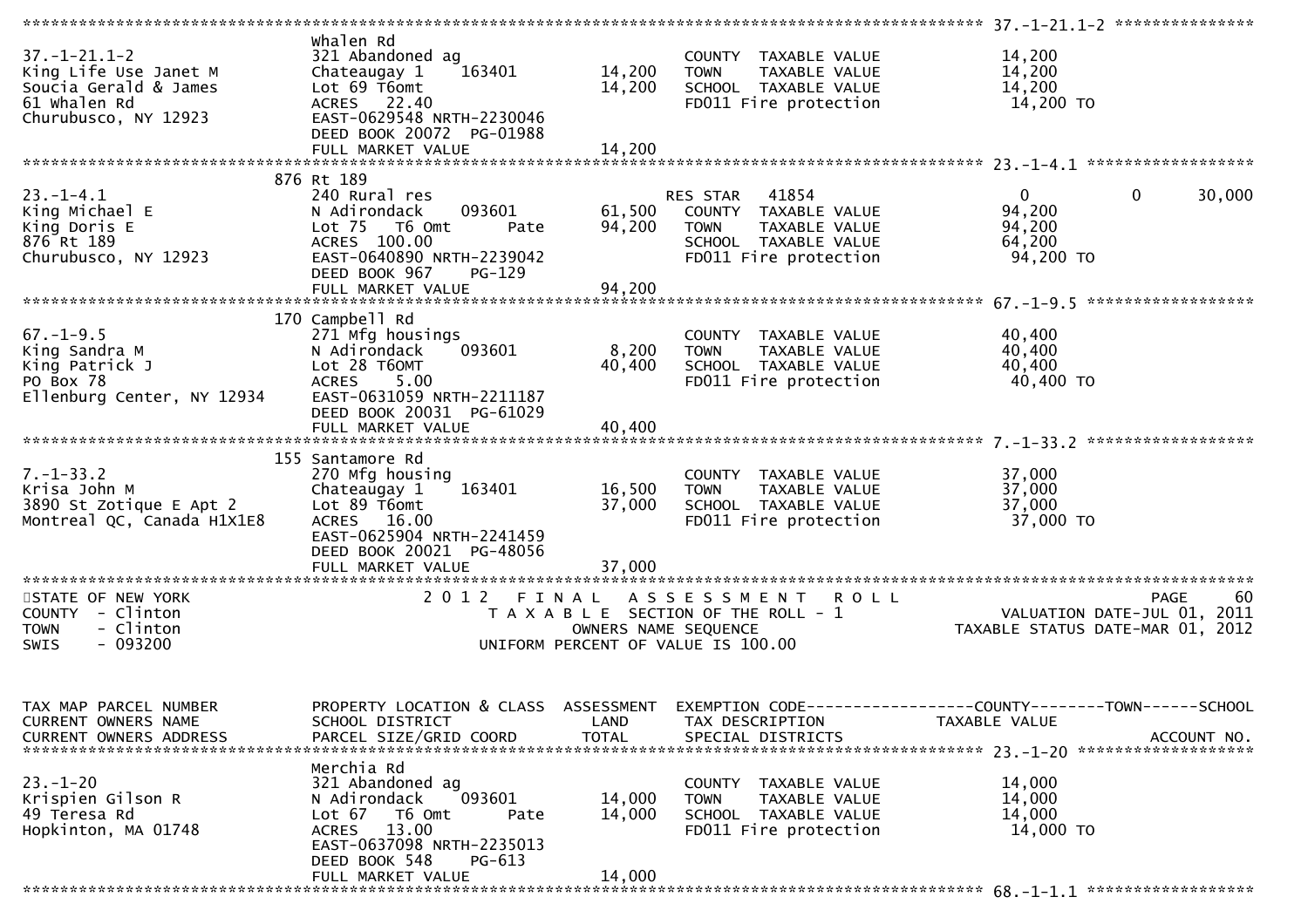| $68. -1 - 1.1$<br>LaBarge Clarence J Jr<br>6646 Star Rd<br>Ellenburg Center, NY 12934                              | 566 Patnode Rd<br>$314$ Rural vac<10<br>N Adirondack<br>093601<br>Lot 34 T6 Omt<br>Pate<br><b>ACRES</b><br>1.00<br>EAST-0635451 NRTH-2216441<br>DEED BOOK 20082 PG-18347         | 5,000<br>5,000    | COUNTY TAXABLE VALUE<br><b>TOWN</b><br>TAXABLE VALUE<br>TOWN IAANDLL<br>SCHOOL TAXABLE VALUE<br>Time protection                                                                         | 5,000<br>5,000<br>5,000<br>$5,000$ TO                                    |                        |
|--------------------------------------------------------------------------------------------------------------------|----------------------------------------------------------------------------------------------------------------------------------------------------------------------------------|-------------------|-----------------------------------------------------------------------------------------------------------------------------------------------------------------------------------------|--------------------------------------------------------------------------|------------------------|
|                                                                                                                    | 7103 Rt 11                                                                                                                                                                       |                   |                                                                                                                                                                                         |                                                                          |                        |
| $52 - 1 - 11$<br>Labarge Daniel<br>7103 Rt 11<br>7103 Rt 11<br>Churubusco, NY 12923                                | 270 Mfg housing<br>N Adirondack 093601<br>Lot 48 T6 Omt<br>Pate<br>ACRES 13.60<br>EAST-0630720 NRTH-2224269<br>DEED BOOK 614<br>PG-196                                           | 35,000            | RES STAR 41854<br>14,300 COUNTY TAXABLE VALUE<br>TOWN      TAXABLE VALUE<br>SCHOOL   TAXABLE VALUE<br>FD011 Fire protection                                                             | $\mathbf{0}$<br>35,000<br>35,000<br>5,000<br>35,000 TO                   | 30,000<br>$\mathbf{0}$ |
|                                                                                                                    | FULL MARKET VALUE                                                                                                                                                                | 35,000            |                                                                                                                                                                                         |                                                                          |                        |
|                                                                                                                    | 142 Rogers Rd                                                                                                                                                                    |                   |                                                                                                                                                                                         |                                                                          |                        |
| $24. - 1 - 9$<br>Labombard Amy A<br>142 Rogers Rd<br>112 Rogers Rd<br>Ellenburg Depot, NY 12935                    | 210 1 Family Res<br>N Adirondack 093601<br>Lot 56 T6 Omt<br>Pate<br><b>ACRES</b><br>2.00 BANK<br>860<br>EAST-0652164 NRTH-2233067<br>DEED BOOK 20041 PG-66214                    | 56,800            | RES STAR 41854<br>5,300 COUNTY TAXABLE VALUE<br><b>TOWN</b><br>TAXABLE VALUE<br>SCHOOL TAXABLE VALUE<br>FD011 Fire protection                                                           | $\mathbf{0}$<br>56,800<br>56,800<br>26,800<br>56,800 TO                  | 30,000<br>$\mathbf{0}$ |
|                                                                                                                    |                                                                                                                                                                                  |                   |                                                                                                                                                                                         |                                                                          |                        |
|                                                                                                                    | 7366 Rt 11                                                                                                                                                                       |                   |                                                                                                                                                                                         |                                                                          |                        |
| $52 - 1 - 3$<br>Labombard Audrey<br>7366 Rt 11<br>7366 Rt 11<br>Churubusco, NY 12923                               | 270 Mfg housing<br>Chateaugay $1$ $163401$<br>Lot 52 76 0mt<br>Pate<br><b>ACRES</b><br>2.20<br>EAST-0624136 NRTH-2223796<br>DEED BOOK 677<br>PG-181                              |                   | 41834<br>SR STAR<br>6,000 COUNTY TAXABLE VALUE<br>26,100 TOWN TAXABLE VALUE<br>SCHOOL TAXABLE VALUE<br>FD011 Fire protection                                                            | $\mathbf{0}$<br>26,100<br>26,100<br>$\overline{\mathbf{0}}$<br>26,100 TO | 26,100<br>$\mathbf{0}$ |
|                                                                                                                    | FULL MARKET VALUE                                                                                                                                                                | 26,100            |                                                                                                                                                                                         |                                                                          |                        |
| STATE OF NEW YORK<br>COUNTY - Clinton<br>- Clinton<br><b>TOWN</b><br>$-093200$<br><b>SWIS</b>                      |                                                                                                                                                                                  |                   | 2012 FINAL ASSESSMENT ROLL<br>TAXABLE SECTION OF THE ROLL -1 WALUATION DATE-JUL 01, 2011<br>OWNERS NAME SEQUENCE TAXABLE STATUS DATE-MAR 01, 2012<br>UNIFORM PERCENT OF VALUE IS 100.00 |                                                                          |                        |
| TAX MAP PARCEL NUMBER                                                                                              | PROPERTY LOCATION & CLASS ASSESSMENT EXEMPTION CODE----------------COUNTY-------TOWN------SCHOOL<br>SCHOOL DISTRICT                                                              |                   | LAND TAX DESCRIPTION                                                                                                                                                                    | TAXABLE VALUE                                                            |                        |
| CURRENT OWNERS NAME<br><b>CURRENT OWNERS ADDRESS</b>                                                               | PARCEL SIZE/GRID COORD                                                                                                                                                           | <b>TOTAL</b>      | SPECIAL DISTRICTS                                                                                                                                                                       |                                                                          | ACCOUNT NO.            |
| $69. - 1 - 8.61$<br>LaBombard Christopher G<br>LaBombard Debbie L<br>48 Lafrancis Rd<br>Ellenburg Center, NY 12934 | 48 Lafrancis Rd<br>240 Rural res<br>093601<br>N Adirondack<br>Lot 24 T6omt<br>Survey Map 20082/12925 Lo<br>ACRES 105.30<br>EAST-0654613 NRTH-2211441<br>DEED BOOK 20021 PG-43035 | 35,300<br>173,700 | 41854<br><b>RES STAR</b><br>COUNTY TAXABLE VALUE<br>TAXABLE VALUE<br><b>TOWN</b><br>SCHOOL TAXABLE VALUE<br>FD011 Fire protection                                                       | 0<br>173,700<br>173,700<br>143,700<br>173,700 TO                         | 30,000<br>0            |
|                                                                                                                    | FULL MARKET VALUE                                                                                                                                                                | 173,700           |                                                                                                                                                                                         |                                                                          |                        |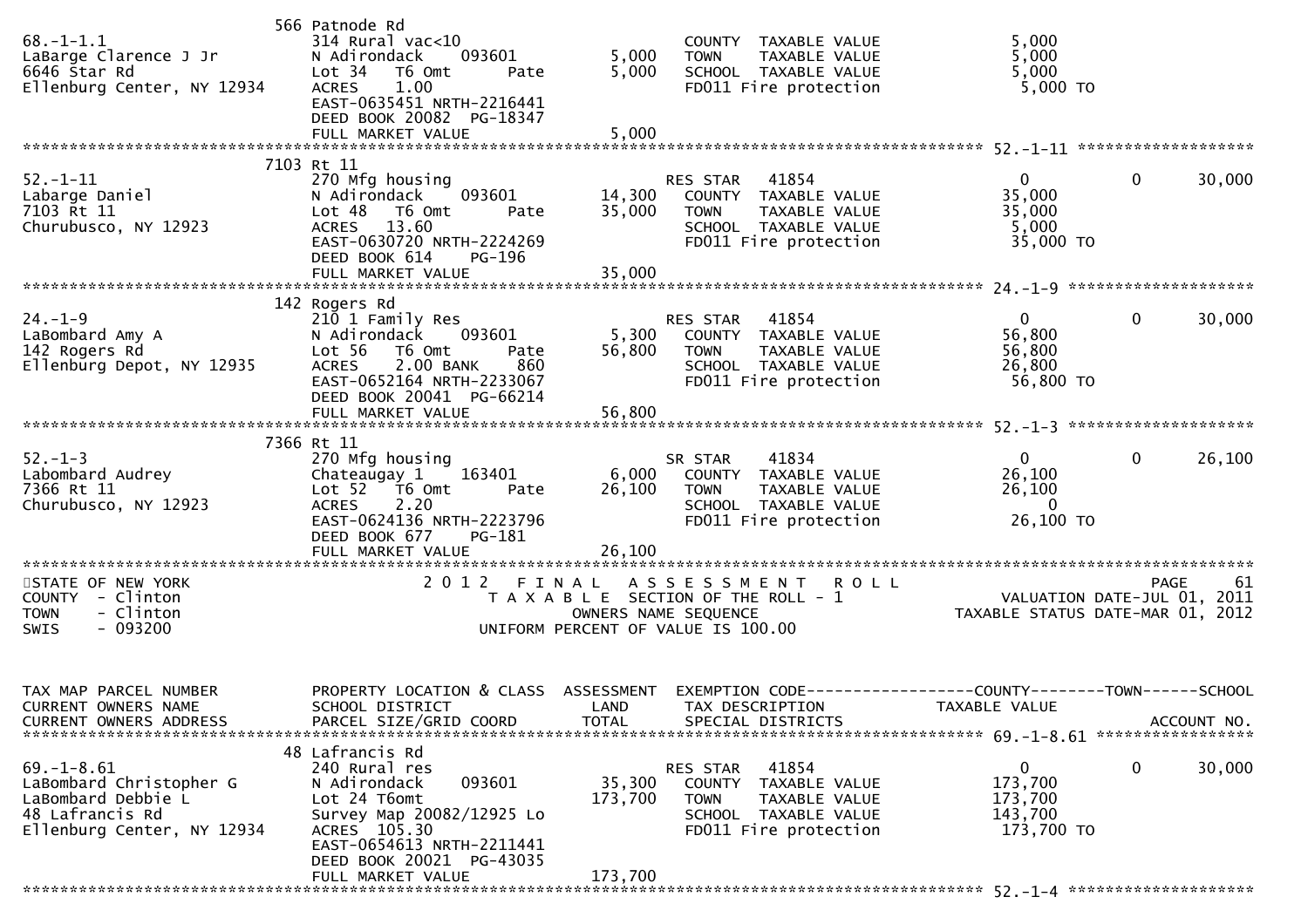|                               | 7360 Rt 11                |                                       |                      |                                             |                                      |              |             |
|-------------------------------|---------------------------|---------------------------------------|----------------------|---------------------------------------------|--------------------------------------|--------------|-------------|
| $52 - 1 - 4$                  | 210 1 Family Res          |                                       | <b>RES STAR</b>      | 41854                                       | $\mathbf{0}$                         | $\mathbf{0}$ | 30,000      |
| LaBombard Randy S             | 163401<br>Chateaugay 1    | 5,600                                 |                      | COUNTY TAXABLE VALUE                        | 60,800                               |              |             |
| LaBombard Denise M            | Lot 52  T6 Omt<br>Pate    | 60,800                                | <b>TOWN</b>          | TAXABLE VALUE                               | 60,800                               |              |             |
| 7360 Rt 11                    | <b>ACRES</b><br>1.80      |                                       |                      | SCHOOL TAXABLE VALUE                        | 30,800                               |              |             |
| Churubusco, NY 12923          | EAST-0624392 NRTH-2223834 |                                       |                      | FD011 Fire protection                       | 60,800 TO                            |              |             |
|                               | DEED BOOK 20031 PG-57705  |                                       |                      |                                             |                                      |              |             |
|                               | FULL MARKET VALUE         | 60,800                                |                      |                                             |                                      |              |             |
|                               |                           |                                       |                      |                                             |                                      |              |             |
|                               | Town Line Rd              |                                       |                      |                                             |                                      |              |             |
|                               |                           |                                       |                      |                                             |                                      |              |             |
| $68. - 1 - 15$                | 321 Abandoned ag          |                                       |                      | COUNTY TAXABLE VALUE                        | 51,500                               |              |             |
| Lacey Donald                  | N Adirondack<br>093601    | 51,500                                | <b>TOWN</b>          | TAXABLE VALUE                               | 51,500                               |              |             |
| Moore Dennis                  | Lot 27 76 0mt<br>Pate     | 51,500                                |                      | SCHOOL TAXABLE VALUE                        | 51,500                               |              |             |
| 15 Newell Ave                 | 97.00<br><b>ACRES</b>     |                                       |                      | FD011 Fire protection                       | 51,500 TO                            |              |             |
| Plattsburgh, NY 12901         | EAST-0640181 NRTH-2209054 |                                       |                      |                                             |                                      |              |             |
|                               | DEED BOOK 20112 PG-43826  |                                       |                      |                                             |                                      |              |             |
|                               |                           |                                       |                      |                                             |                                      |              |             |
|                               |                           |                                       |                      |                                             |                                      |              |             |
|                               | 258 Patnode Rd            |                                       |                      |                                             |                                      |              |             |
| $68. - 1 - 16.1$              | 260 Seasonal res          |                                       |                      | COUNTY TAXABLE VALUE                        | 64,000                               |              |             |
| Lacey Donald                  | 093601<br>N Adirondack    | 42,900                                | <b>TOWN</b>          | TAXABLE VALUE                               | 64,000                               |              |             |
| Moore Dennis                  |                           |                                       |                      |                                             |                                      |              |             |
|                               | Lot 27 T6omt              | 64,000                                |                      | SCHOOL TAXABLE VALUE                        | 64,000                               |              |             |
| 15 Newell Ave                 | ACRES 86.30               |                                       |                      | FD011 Fire protection                       | 64,000 TO                            |              |             |
| Plattsburgh, NY 12901         | EAST-0637411 NRTH-2208606 |                                       |                      |                                             |                                      |              |             |
|                               | DEED BOOK 20112 PG-43826  |                                       |                      |                                             |                                      |              |             |
|                               | FULL MARKET VALUE         | 64,000                                |                      |                                             |                                      |              |             |
|                               |                           |                                       |                      |                                             |                                      |              |             |
|                               | 118 Merchia Rd            |                                       |                      | 96 PCT OF VALUE USED FOR EXEMPTION PURPOSES |                                      |              |             |
| $22. - 1 - 7.3$               | 210 1 Family Res          |                                       | WARNONALL 41121      |                                             | 8,842                                | 8,842        | $\Omega$    |
| LaClair Amos J                | N Adirondack<br>093601    |                                       | 7,700 RES STAR       | 41854                                       | $\Omega$                             | 0            | 30,000      |
| 128 Merchia Rd                | Lot 74 T6omt              | 61,400                                |                      | COUNTY TAXABLE VALUE                        | 52,558                               |              |             |
| Churubusco, NY 12923          | 4.90<br><b>ACRES</b>      |                                       | <b>TOWN</b>          | TAXABLE VALUE                               | 52,558                               |              |             |
|                               | EAST-0635694 NRTH-2235485 |                                       |                      | SCHOOL TAXABLE VALUE                        | 31,400                               |              |             |
|                               |                           |                                       |                      |                                             | 61,400 TO                            |              |             |
|                               | DEED BOOK 20051 PG-86030  |                                       |                      | FD011 Fire protection                       |                                      |              |             |
|                               | FULL MARKET VALUE         | 61,400                                |                      |                                             |                                      |              |             |
|                               |                           |                                       |                      |                                             |                                      |              |             |
| STATE OF NEW YORK             | 2 0 1 2                   | FINAL                                 |                      | ASSESSMENT ROLL                             |                                      | <b>PAGE</b>  | 62          |
| COUNTY - Clinton              |                           | T A X A B L E SECTION OF THE ROLL - 1 |                      |                                             | VALUATION DATE-JUL 01, 2011          |              |             |
| - Clinton<br><b>TOWN</b>      |                           |                                       | OWNERS NAME SEQUENCE |                                             | TAXABLE STATUS DATE-MAR 01, 2012     |              |             |
| SWIS<br>$-093200$             |                           | UNIFORM PERCENT OF VALUE IS 100.00    |                      |                                             |                                      |              |             |
|                               |                           |                                       |                      |                                             |                                      |              |             |
|                               |                           |                                       |                      |                                             |                                      |              |             |
|                               |                           |                                       |                      |                                             |                                      |              |             |
| TAX MAP PARCEL NUMBER         | PROPERTY LOCATION & CLASS | ASSESSMENT                            | EXEMPTION CODE--     |                                             | ------COUNTY--------TOWN------SCHOOL |              |             |
| CURRENT OWNERS NAME           | SCHOOL DISTRICT           | LAND                                  | TAX DESCRIPTION      |                                             | <b>TAXABLE VALUE</b>                 |              |             |
| <b>CURRENT OWNERS ADDRESS</b> | PARCEL SIZE/GRID COORD    | <b>TOTAL</b>                          |                      | SPECIAL DISTRICTS                           |                                      |              | ACCOUNT NO. |
|                               |                           |                                       |                      |                                             |                                      |              |             |
|                               | 6110 Rt 11                |                                       |                      |                                             |                                      |              |             |
| $69. - 1 - 11.2$              | 240 Rural res             |                                       |                      | 41854                                       | 0                                    | 0            | 30,000      |
| LaClair Carol A               |                           |                                       | RES STAR             |                                             | 63,000                               |              |             |
|                               | N Adirondack<br>093601    | 31,500                                |                      | COUNTY TAXABLE VALUE                        |                                      |              |             |
| Monette Maynard               | Lot 25 T6omt              | 63,000                                | <b>TOWN</b>          | TAXABLE VALUE                               | 63,000                               |              |             |
| 6110 State Rt 11              | ACRES 48.00               |                                       |                      | SCHOOL TAXABLE VALUE                        | 33,000                               |              |             |
| Ellenburg Center, NY 12934    | EAST-0650117 NRTH-2211970 |                                       |                      | FD011 Fire protection                       | 63,000 TO                            |              |             |
|                               | DEED BOOK 20072 PG-7225   |                                       |                      |                                             |                                      |              |             |
|                               | FULL MARKET VALUE         | 63,000                                |                      |                                             |                                      |              |             |
|                               |                           |                                       |                      |                                             |                                      |              |             |
|                               | 470 Campbell Rd           |                                       |                      |                                             |                                      |              |             |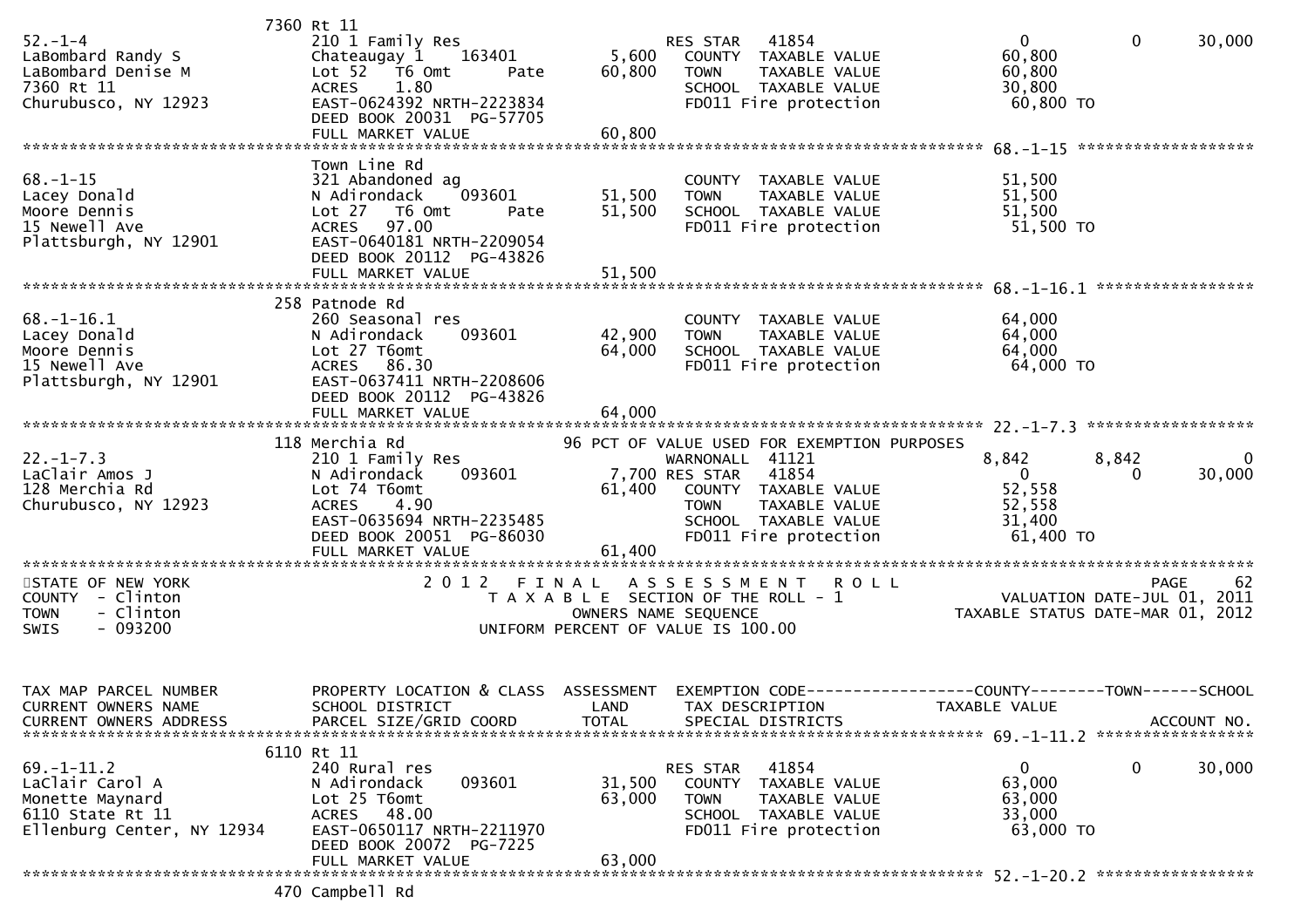| $52. - 1 - 20.2$<br>Laclair Daniel L<br>Laclair Bonnie<br>470 Campbell Rd<br>Churubusco, NY 12923 | 240 Rural res<br>N Adirondack<br>093601<br>48 T6omt<br>ACRES 74.20<br>EAST-0631490 NRTH-2218676<br>DEED BOOK 610<br>$PG-612$                                                               | 53,100<br>106,100          | 41854<br>RES STAR<br>COUNTY TAXABLE VALUE<br><b>TOWN</b><br>TAXABLE VALUE<br>SCHOOL TAXABLE VALUE<br>FD011 Fire protection | $\overline{0}$<br>$\mathbf 0$<br>106,100<br>106,100<br>76,100<br>106,100 TO   | 30,000      |
|---------------------------------------------------------------------------------------------------|--------------------------------------------------------------------------------------------------------------------------------------------------------------------------------------------|----------------------------|----------------------------------------------------------------------------------------------------------------------------|-------------------------------------------------------------------------------|-------------|
|                                                                                                   | 413 Ryan Rd                                                                                                                                                                                |                            |                                                                                                                            |                                                                               |             |
| $82 - 2 - 1.91$<br>LaClair Gerald<br>413 Ryan Rd<br>Churubusco, NY 12923                          | 240 Rural res<br>163401<br>Chateaugay 1<br>Lot 30 T6omt<br>ACRES 14.80<br>EAST-0624203 NRTH-2208326<br>DEED BOOK 20001 PG-23715                                                            | 14,900<br>70,300           | RES STAR<br>41854<br>COUNTY TAXABLE VALUE<br><b>TOWN</b><br>TAXABLE VALUE<br>SCHOOL TAXABLE VALUE<br>FD011 Fire protection | $\mathbf{0}$<br>$\mathbf 0$<br>70,300<br>70,300<br>40,300<br>70,300 TO        | 30,000      |
|                                                                                                   |                                                                                                                                                                                            |                            |                                                                                                                            |                                                                               |             |
| $6. -1 - 6.1$<br>Laclair Howard<br>103 Mcnierney Rd<br>Churubusco, NY 12923                       | Mcnierney Rd<br>105 Vac farmland<br>Chateaugay 1<br>163401<br>Lot 90 T6 Omt<br>Pate<br>ACRES 81.70<br>EAST-0619457 NRTH-2242410<br>DEED BOOK 527<br>$PG-475$                               | 56,400<br>56,400           | COUNTY TAXABLE VALUE<br><b>TAXABLE VALUE</b><br><b>TOWN</b><br>SCHOOL TAXABLE VALUE<br>FD011 Fire protection               | 56,400<br>56,400<br>56,400<br>56,400 TO                                       |             |
|                                                                                                   | FULL MARKET VALUE                                                                                                                                                                          | 56,400                     |                                                                                                                            | ********************                                                          |             |
| $6. - 1 - 12$<br>Laclair Howard<br>103 Mcnierney Rd<br>Churubusco, NY 12923                       | 38 Mcnierney Rd<br>210 1 Family Res<br>163401<br>Chateaugay 1<br>Lot 90 T6 Omt<br>Pate<br>FRNT 256.00 DPTH 79.00<br>EAST-0619735 NRTH-2240968<br>DEED BOOK 682<br>PG-112                   | 3,100<br>29,100            | COUNTY TAXABLE VALUE<br><b>TOWN</b><br>TAXABLE VALUE<br>SCHOOL TAXABLE VALUE<br>FD011 Fire protection                      | 29,100<br>29,100<br>29,100<br>29,100 TO                                       |             |
|                                                                                                   | FULL MARKET VALUE                                                                                                                                                                          | 29,100                     |                                                                                                                            |                                                                               |             |
| STATE OF NEW YORK<br>COUNTY - Clinton<br><b>TOWN</b><br>- Clinton<br>$-093200$<br><b>SWIS</b>     | 2012 FINAL                                                                                                                                                                                 | OWNERS NAME SEQUENCE       | A S S E S S M E N T<br><b>ROLL</b><br>T A X A B L E SECTION OF THE ROLL - 1<br>UNIFORM PERCENT OF VALUE IS 100.00          | PAGE<br>VALUATION DATE-JUL 01, 2011<br>TAXABLE STATUS DATE-MAR 01, 2012       | 63          |
| TAX MAP PARCEL NUMBER<br><b>CURRENT OWNERS NAME</b><br><b>CURRENT OWNERS ADDRESS</b>              | PROPERTY LOCATION & CLASS ASSESSMENT<br>SCHOOL DISTRICT<br>PARCEL SIZE/GRID COORD                                                                                                          | LAND<br><b>TOTAL</b>       | TAX DESCRIPTION<br>SPECIAL DISTRICTS                                                                                       | EXEMPTION CODE-----------------COUNTY-------TOWN------SCHOOL<br>TAXABLE VALUE | ACCOUNT NO. |
| $21. - 1 - 8.1$<br>Laclair Howard<br>103 Mcnierney Rd<br>Churubusco, NY 12923                     | Lost Nation Rd<br>321 Abandoned ag<br>Chateaugay 1<br>163401<br>$Lot 89$ T6 Omt<br>Pate<br>ACRES 71.60<br>EAST-0622150 NRTH-2239013<br>DEED BOOK 996<br><b>PG-034</b><br>FULL MARKET VALUE | 50,100<br>50,100<br>50,100 | COUNTY TAXABLE VALUE<br><b>TOWN</b><br>TAXABLE VALUE<br>SCHOOL TAXABLE VALUE<br>FD011 Fire protection                      | 50,100<br>50,100<br>50,100<br>50,100 TO                                       |             |
|                                                                                                   |                                                                                                                                                                                            |                            |                                                                                                                            |                                                                               |             |
| $21. - 1 - 3$                                                                                     | 103-101 Mcnierney Rd<br>113 Cattle farm                                                                                                                                                    |                            | 41854<br>RES STAR                                                                                                          | 0<br>$\mathbf 0$                                                              | 30,000      |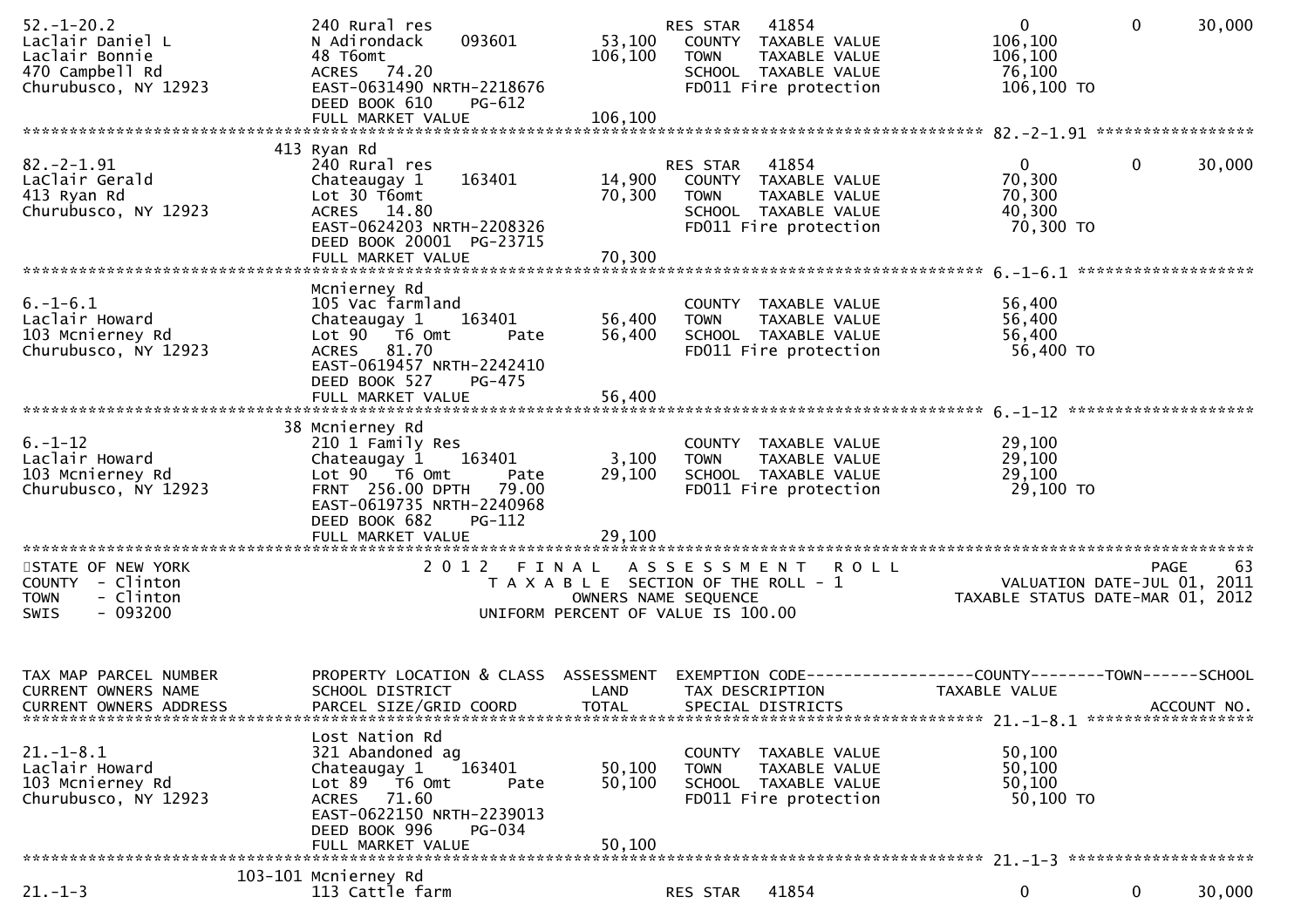| Laclair Howard I<br>103 Mcnierney Rd<br>Churubusco, NY 12923                                               | Chateaugay 1 163401<br>Lot 90 & 71 T6omt<br>Also Title Deed 479/749<br>ACRES 178.50<br>EAST-0619304 NRTH-2238714<br>DEED BOOK 839<br>PG-207                                               | 196,000              | 113,800 483A EX<br>42100<br>COUNTY TAXABLE VALUE<br><b>TOWN</b><br>TAXABLE VALUE<br>SCHOOL TAXABLE VALUE<br>FD011 Fire protection<br>2,600 EX                                                                               | 2,600<br>193,400<br>193,400<br>163,400<br>193,400 TO                      | 2,600                | 2,600                       |
|------------------------------------------------------------------------------------------------------------|-------------------------------------------------------------------------------------------------------------------------------------------------------------------------------------------|----------------------|-----------------------------------------------------------------------------------------------------------------------------------------------------------------------------------------------------------------------------|---------------------------------------------------------------------------|----------------------|-----------------------------|
|                                                                                                            | Mcnierney Rd                                                                                                                                                                              |                      |                                                                                                                                                                                                                             |                                                                           |                      |                             |
| $6. - 1 - 3$<br>LaClair Israel W<br>LaClair Muriel M<br>103 McNierney Rd<br>Churubusco, NY 12923           | 321 Abandoned ag<br>Chateaugay 1<br>163401<br>Lot 90 T6 Omt<br>Pate<br>ACRES 158.50<br>EAST-0617741 NRTH-2242514<br>DEED BOOK 501<br>PG-195                                               | 77,000<br>77,000     | COUNTY TAXABLE VALUE<br>TAXABLE VALUE<br><b>TOWN</b><br>SCHOOL TAXABLE VALUE<br>FD011 Fire protection                                                                                                                       | 77,000<br>77,000<br>77,000<br>77,000 TO                                   |                      |                             |
|                                                                                                            | 456 Campbell Rd                                                                                                                                                                           |                      |                                                                                                                                                                                                                             |                                                                           |                      |                             |
| $52. - 1 - 20.1$<br>LaClair Life Use Oliver<br>LaClair Daniel L<br>470 Campbell Rd<br>Churubusco, NY 12923 | 210 1 Family Res<br>093601<br>N Adirondack<br>Lot 48 T6 Omt<br>Pate<br>FRNT 100.00 DPTH 350.00<br>EAST-0629878 NRTH-2218075<br>DEED BOOK 20072 PG-7199                                    |                      | AGED COUN 41802<br>41834<br>4,700 SR STAR<br>37,200 COUNTY TAXABLE VALUE<br>TAXABLE VALUE<br><b>TOWN</b><br>SCHOOL TAXABLE VALUE<br>FD011 Fire protection                                                                   | 18,600<br>$\Omega$<br>18,600<br>37,200<br>$\Omega$<br>37,200 TO           | $\bf{0}$<br>$\Omega$ | $\overline{0}$<br>37,200    |
|                                                                                                            |                                                                                                                                                                                           |                      |                                                                                                                                                                                                                             |                                                                           |                      |                             |
| $66. - 1 - 3.2$<br>Laclair Todd<br>204 Coal Hill Rd<br>North Bangor, NY 12966                              | 709 Ryan Rd<br>$314$ Rural vac< $10$<br>163401<br>Chateaugay 1<br>Lot 31 T6omt<br>FRNT 100.00 DPTH 187.00<br>EAST-0623851 NRTH-2215450<br>DEED BOOK 817<br>PG-207                         | 4,400<br>4,400       | COUNTY TAXABLE VALUE<br>TAXABLE VALUE<br><b>TOWN</b><br>SCHOOL TAXABLE VALUE<br>FD011 Fire protection                                                                                                                       | 4,400<br>4,400<br>4,400<br>4,400 TO                                       |                      |                             |
|                                                                                                            | FULL MARKET VALUE                                                                                                                                                                         | 4,400                |                                                                                                                                                                                                                             |                                                                           |                      |                             |
| STATE OF NEW YORK<br>COUNTY - Clinton<br><b>TOWN</b><br>- Clinton<br>$-093200$<br><b>SWIS</b>              | 2012 FINAL                                                                                                                                                                                |                      | <b>ROLL</b><br>A S S E S S M E N T<br>T A X A B L E SECTION OF THE ROLL - 1<br>OWNERS NAME SEQUENCE<br>UNIFORM PERCENT OF VALUE IS 100.00                                                                                   | VALUATION DATE-JUL $01, 2011$<br>TAXABLE STATUS DATE-MAR 01, 2012         |                      | 64<br>PAGE                  |
| TAX MAP PARCEL NUMBER<br><b>CURRENT OWNERS NAME</b><br><b>CURRENT OWNERS ADDRESS</b>                       | PROPERTY LOCATION & CLASS ASSESSMENT<br>SCHOOL DISTRICT<br>PARCEL SIZE/GRID COORD                                                                                                         | LAND<br><b>TOTAL</b> | EXEMPTION CODE-----------------COUNTY-------TOWN------SCHOOL<br>TAX DESCRIPTION<br>SPECIAL DISTRICTS                                                                                                                        | TAXABLE VALUE                                                             |                      | ACCOUNT NO.                 |
| $69. - 1 - 15$<br>Lafave Ida<br>6211 Rt 11<br>Ellenburg Center, NY 12934                                   | 6211 Rt 11<br>210 1 Family Res<br>N Adirondack<br>093601<br>Lot 25<br>T6 Omt<br>Pate<br>2.30<br><b>ACRES</b><br>EAST-0647668 NRTH-2211810<br>DEED BOOK 940<br>PG-315<br>FULL MARKET VALUE | 38,800               | 97 PCT OF VALUE USED FOR EXEMPTION PURPOSES<br>WARCOMALL 41131<br>6,000 AGED COUN 41802<br>41834<br>38,800 SR STAR<br>COUNTY TAXABLE VALUE<br><b>TOWN</b><br>TAXABLE VALUE<br>SCHOOL TAXABLE VALUE<br>FD011 Fire protection | 9,409<br>14, 114<br>$\Omega$<br>15,277<br>29,391<br>$\Omega$<br>38,800 TO | 9,409<br>$\Omega$    | 0<br>$\mathbf{0}$<br>38,800 |
| 6187/6203 Rt 11                                                                                            |                                                                                                                                                                                           |                      |                                                                                                                                                                                                                             |                                                                           |                      |                             |
| $69. -1 - 13.31$                                                                                           | 240 Rural res                                                                                                                                                                             |                      | 41854<br>RES STAR                                                                                                                                                                                                           | 0                                                                         | 0                    | 30,000                      |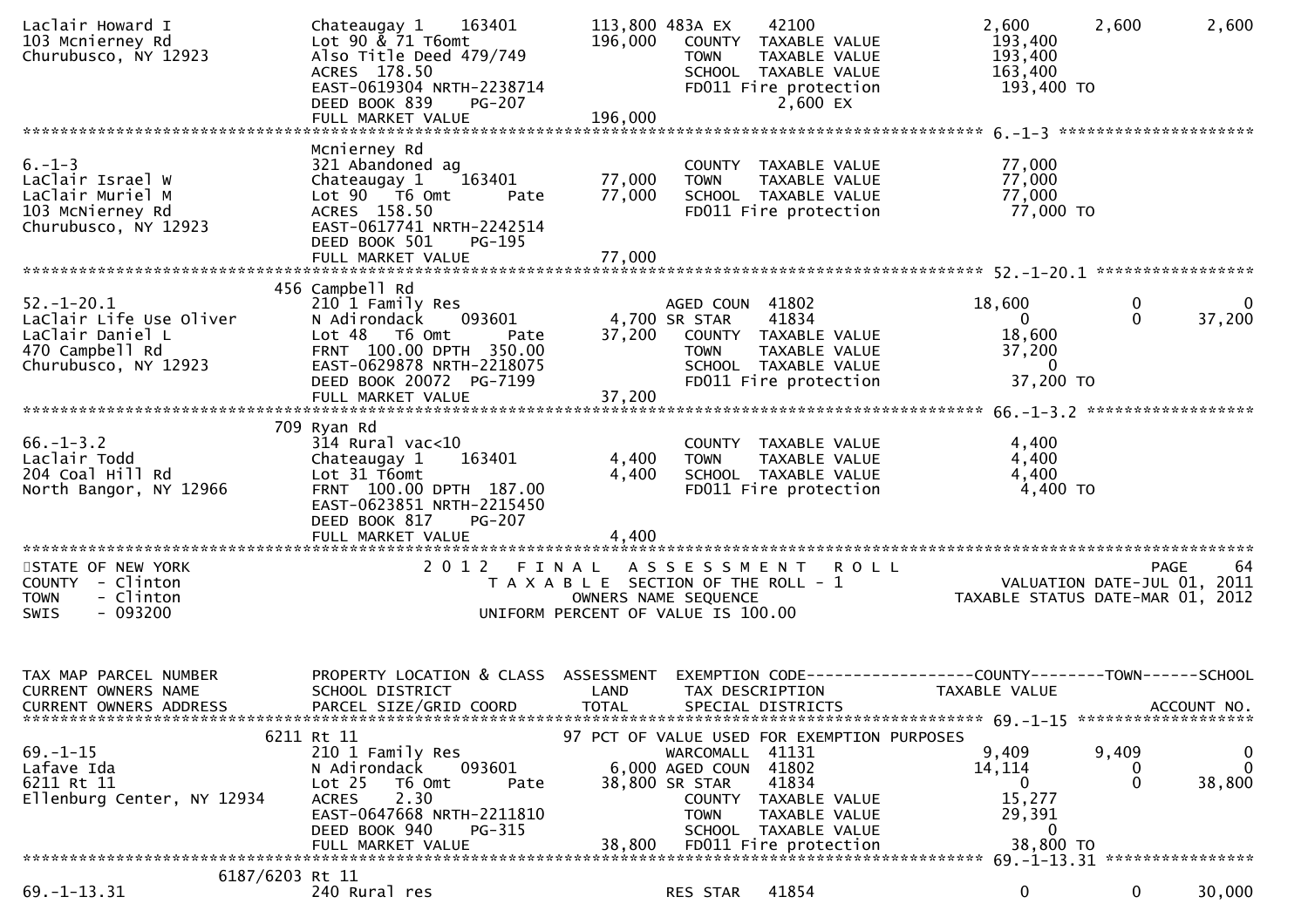| LaFave Marshall<br>LaFave Tammy<br>LaFave Tammy<br>6203 Rt 11<br>Ellenburg Center, NY 12934                 | 093601<br>N Adirondack<br>Lot 25 T6omt<br>ACRES 41.10<br>EAST-0648281 NRTH-2210953<br>DEED BOOK 20051 PG-79540<br>FULL MARKET VALUE                                      | 34,800<br>74,200<br>74,200                                               | COUNTY TAXABLE VALUE<br><b>TOWN</b><br>TAXABLE VALUE<br>SCHOOL TAXABLE VALUE<br>FD011 Fire protection | 74,200<br>74,200<br>44,200<br>74,200 TO                                                        |
|-------------------------------------------------------------------------------------------------------------|--------------------------------------------------------------------------------------------------------------------------------------------------------------------------|--------------------------------------------------------------------------|-------------------------------------------------------------------------------------------------------|------------------------------------------------------------------------------------------------|
|                                                                                                             |                                                                                                                                                                          |                                                                          |                                                                                                       |                                                                                                |
| $51. - 1 - 4.2$<br>Laflesh Darrell E<br>Laflesh Carol<br>96 Washington Ave<br>Chazy, NY 12921               | 940 County Line Rd<br>240 Rural res<br>163401<br>Chateaugay 1<br>Lot 51 T6omt<br>ACRES 16.20<br>EAST-0617660 NRTH-2223640<br>DEED BOOK 20092 PG-23758                    | 14,400<br>39,900                                                         | COUNTY TAXABLE VALUE<br><b>TOWN</b><br>TAXABLE VALUE<br>SCHOOL TAXABLE VALUE<br>FD011 Fire protection | 39,900<br>39,900<br>39,900<br>39,900 TO                                                        |
|                                                                                                             | FULL MARKET VALUE                                                                                                                                                        | 39,900                                                                   |                                                                                                       |                                                                                                |
|                                                                                                             |                                                                                                                                                                          |                                                                          |                                                                                                       |                                                                                                |
| $7. - 1 - 31.122$<br>LaFountain Henry<br>LaFountain Loulinda<br>210 Rand Hill Rd<br>Morrisonville, NY 12962 | Santamore Rd<br>$314$ Rural vac< $10$<br>163401<br>Chateaugay 1<br>Lot 88 T6 OMT<br>ACRES 7.20<br>EAST-0627848 NRTH-2241618<br>DEED BOOK 20082 PG-14421                  | 10,000<br>10,000                                                         | COUNTY TAXABLE VALUE<br>TAXABLE VALUE<br><b>TOWN</b><br>SCHOOL TAXABLE VALUE<br>FD011 Fire protection | 10,000<br>10,000<br>10,000<br>10,000 TO                                                        |
|                                                                                                             | FULL MARKET VALUE                                                                                                                                                        | 10,000                                                                   |                                                                                                       |                                                                                                |
|                                                                                                             |                                                                                                                                                                          |                                                                          |                                                                                                       |                                                                                                |
| $7. - 1 - 32$<br>LaFountain Henry<br>LaFountain Loulinda<br>210 Rand Hill Rd<br>Morrisonville, NY 12962     | Santamore Rd<br>321 Abandoned ag<br>163401<br>Chateaugay 1<br>Lot 88 T6 Omt<br>ACRES 70.00<br>EAST-0628090 NRTH-2239559<br>DEED BOOK 20011 PG-37554<br>FULL MARKET VALUE | 42,500<br>42,500<br>42,500                                               | COUNTY TAXABLE VALUE<br><b>TOWN</b><br>TAXABLE VALUE<br>SCHOOL TAXABLE VALUE<br>FD011 Fire protection | 42,500<br>42,500<br>42,500<br>42,500 TO                                                        |
|                                                                                                             |                                                                                                                                                                          |                                                                          |                                                                                                       |                                                                                                |
| STATE OF NEW YORK<br>COUNTY - Clinton<br>- Clinton<br><b>TOWN</b><br>$-093200$<br><b>SWIS</b>               |                                                                                                                                                                          | 2012 FINAL<br>OWNERS NAME SEQUENCE<br>UNIFORM PERCENT OF VALUE IS 100.00 | ASSESSMENT ROLL<br>T A X A B L E SECTION OF THE ROLL - 1                                              | PAGE<br>65<br>ں ہے ہے ہے ۔<br>1102 ,VALUATION DATE-JUL 01<br>1201 ,TAXABLE STATUS DATE-MAR 01  |
| TAX MAP PARCEL NUMBER<br>CURRENT OWNERS NAME<br><b>CURRENT OWNERS ADDRESS</b>                               | PROPERTY LOCATION & CLASS ASSESSMENT<br>SCHOOL DISTRICT<br>PARCEL SIZE/GRID COORD                                                                                        | LAND<br><b>TOTAL</b>                                                     | TAX DESCRIPTION<br>SPECIAL DISTRICTS                                                                  | EXEMPTION CODE------------------COUNTY--------TOWN------SCHOOL<br>TAXABLE VALUE<br>ACCOUNT NO. |
|                                                                                                             | 206 Rt 189                                                                                                                                                               |                                                                          |                                                                                                       |                                                                                                |
| $53. - 1 - 8$<br>Lagoy Louise<br>PO Box 227<br>Altona, NY 12910                                             | 210 1 Family Res<br>N Adirondack<br>093601<br>Lot 46 T6 Omt<br>FRNT 100.00 DPTH 400.00<br><b>BANK</b>                                                                    | 4,700<br>39,300<br>Pate<br>080                                           | COUNTY TAXABLE VALUE<br>TAXABLE VALUE<br><b>TOWN</b><br>SCHOOL TAXABLE VALUE<br>FD011 Fire protection | 39,300<br>39,300<br>39,300<br>39,300 TO                                                        |
|                                                                                                             | EAST-0640176 NRTH-2222320<br>DEED BOOK 20102 PG-33664<br>FULL MARKET VALUE                                                                                               | 39,300                                                                   |                                                                                                       |                                                                                                |
|                                                                                                             | 15 Looby Rd                                                                                                                                                              |                                                                          |                                                                                                       |                                                                                                |
| $38. - 1 - 24$                                                                                              | 312 Vac w/imprv                                                                                                                                                          |                                                                          | COUNTY TAXABLE VALUE                                                                                  | 7,000                                                                                          |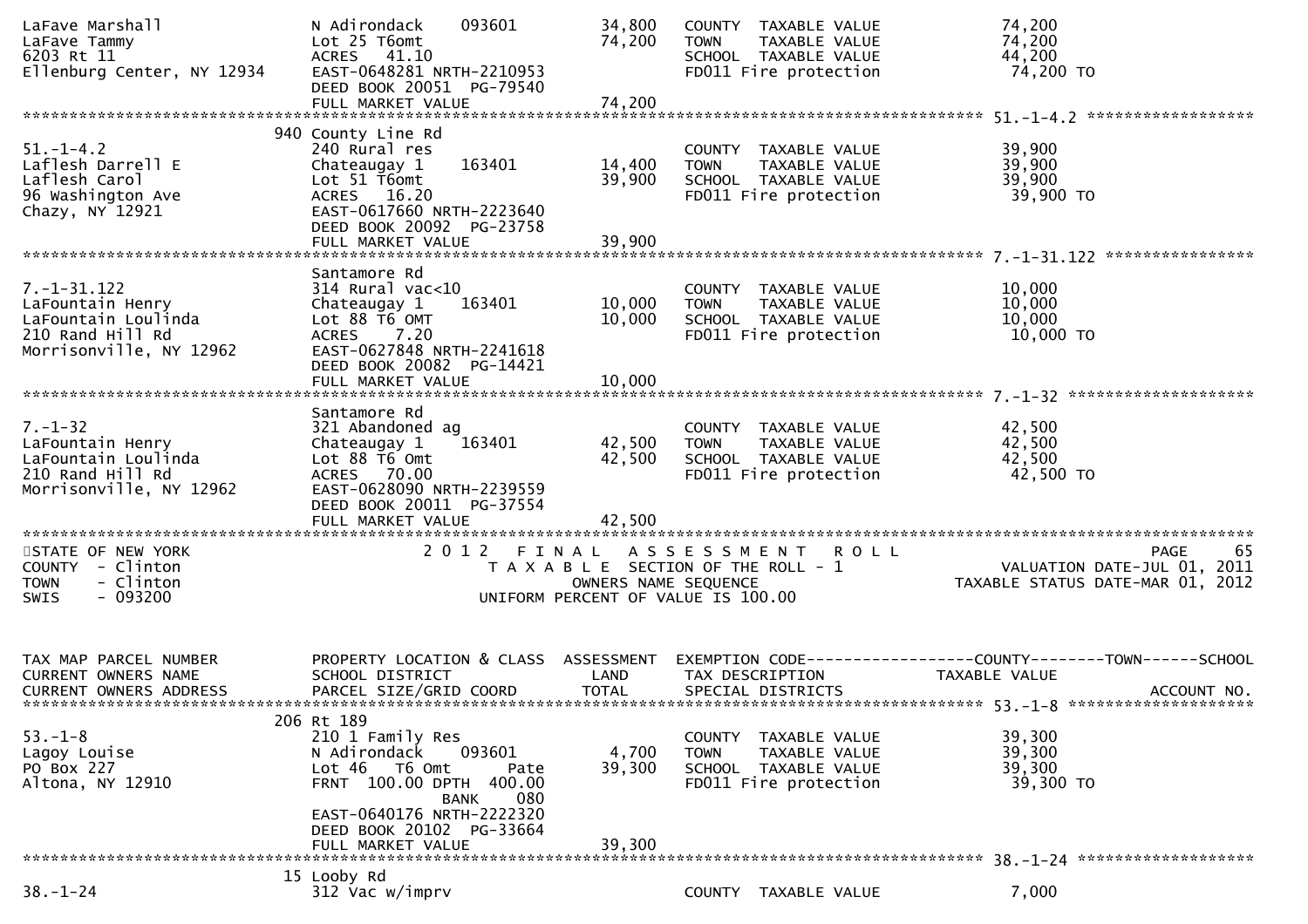| Lagree George<br>10 Looby Rd<br>Churubusco, NY 12923                                                                                | N Adirondack<br>093601<br>Lot 54 T6 Omt<br>Pate<br>FRNT 66.00 DPTH 305.00<br>EAST-0638746 NRTH-2230484<br>DEED BOOK 929<br>$PG-88$<br>FULL MARKET VALUE                                                | 3,600<br>7,000<br>7,000   | <b>TOWN</b><br><b>TAXABLE VALUE</b><br>SCHOOL TAXABLE VALUE<br>FD011 Fire protection                                                      | 7,000<br>7,000<br>7,000 то                                                      |                    |
|-------------------------------------------------------------------------------------------------------------------------------------|--------------------------------------------------------------------------------------------------------------------------------------------------------------------------------------------------------|---------------------------|-------------------------------------------------------------------------------------------------------------------------------------------|---------------------------------------------------------------------------------|--------------------|
|                                                                                                                                     |                                                                                                                                                                                                        |                           |                                                                                                                                           |                                                                                 |                    |
| $38. - 1 - 25$<br>Lagree George<br>10 Looby Rd<br>Churubusco, NY 12923                                                              | 10 Looby Rd<br>210 1 Family Res<br>093601<br>N Adirondack<br>Lot 67 T6 Omt<br>Pate<br>FRNT 165.00 DPTH 230.00<br>EAST-0638818 NRTH-2230810<br>DEED BOOK 520<br>PG-639<br>FULL MARKET VALUE             | 4,900<br>90,000<br>90,000 | 41834<br>SR STAR<br>COUNTY TAXABLE VALUE<br>TAXABLE VALUE<br><b>TOWN</b><br>SCHOOL TAXABLE VALUE<br>FD011 Fire protection                 | $\mathbf{0}$<br>90,000<br>90,000<br>27,800<br>90,000 TO                         | 62,200<br>0        |
|                                                                                                                                     |                                                                                                                                                                                                        |                           |                                                                                                                                           |                                                                                 |                    |
| $38.1 - 1 - 46$<br>Lagree Life Use William & Ther N Adirondack<br>Lagree Michael W & Randy K<br>13 Smith St<br>Churubusco, NY 12923 | 13 Smith St<br>210 1 Family Res<br>093601<br>Lot $66T6$ Omt<br>Pate<br>FRNT 65.00 DPTH 150.00<br>EAST-0640137 NRTH-2231198<br>DEED BOOK 1003<br>$PG-28$                                                | 2,900<br>60,000           | 41854<br>RES STAR<br>COUNTY TAXABLE VALUE<br>TAXABLE VALUE<br><b>TOWN</b><br>SCHOOL TAXABLE VALUE<br>FD011 Fire protection                | $\mathbf{0}$<br>60,000<br>60,000<br>30,000<br>60,000 TO                         | $\Omega$<br>30,000 |
|                                                                                                                                     |                                                                                                                                                                                                        |                           |                                                                                                                                           |                                                                                 |                    |
| $37. - 1 - 15$<br>Lagree Trustee Gary P<br>Gary P Lagree Revocable Living Lot 53 T6 Omt<br>1213 Blackberry Cir<br>Folsom, CA 95630  | Rt 11<br>321 Abandoned ag<br>093601<br>N Adirondack<br>Pate<br>72.11<br><b>ACRES</b><br>EAST-0630210 NRTH-2225911<br>DEED BOOK 20102 PG-29982                                                          | 52,600<br>52,600          | AGRI DISTR 41720<br>COUNTY TAXABLE VALUE<br><b>TOWN</b><br>TAXABLE VALUE<br>SCHOOL TAXABLE VALUE<br>FD011 Fire protection                 | 23,240<br>23,240<br>29,360<br>29,360<br>29,360<br>52,600 TO                     | 23,240             |
| MAY BE SUBJECT TO PAYMENT                                                                                                           | FULL MARKET VALUE                                                                                                                                                                                      | 52,600                    |                                                                                                                                           |                                                                                 |                    |
|                                                                                                                                     |                                                                                                                                                                                                        |                           |                                                                                                                                           |                                                                                 |                    |
| STATE OF NEW YORK<br>COUNTY - Clinton<br>- Clinton<br><b>TOWN</b><br>$-093200$<br><b>SWIS</b>                                       | 2 0 1 2<br>FINAL                                                                                                                                                                                       |                           | <b>ROLL</b><br>A S S E S S M E N T<br>T A X A B L E SECTION OF THE ROLL - 1<br>OWNERS NAME SEQUENCE<br>UNIFORM PERCENT OF VALUE IS 100.00 | VALUATION DATE-JUL 01, 2011<br>TAXABLE STATUS DATE-MAR 01, 2012                 | <b>PAGE</b><br>66  |
| TAX MAP PARCEL NUMBER<br>CURRENT OWNERS NAME<br>CURRENT OWNERS ADDRESS                                                              | PROPERTY LOCATION & CLASS ASSESSMENT<br>SCHOOL DISTRICT<br>PARCEL SIZE/GRID COORD                                                                                                                      | LAND<br><b>TOTAL</b>      | TAX DESCRIPTION<br>SPECIAL DISTRICTS                                                                                                      | EXEMPTION CODE------------------COUNTY--------TOWN------SCHOOL<br>TAXABLE VALUE | ACCOUNT NO.        |
| $38. - 1 - 5$<br>LaMarche Gerald<br>629 Rt 189<br>Churubusco, NY 12923                                                              | 629 Rt 189<br>210 1 Family Res<br>N Adirondack<br>093601<br>Lot 67<br>T6 Omt<br>Pate<br>5.00 BANK<br>890<br><b>ACRES</b><br>EAST-0638596 NRTH-2232637<br>DEED BOOK 20102 PG-30927<br>FULL MARKET VALUE | 8,200<br>63,500<br>63,500 | COUNTY TAXABLE VALUE<br><b>TOWN</b><br>TAXABLE VALUE<br>SCHOOL TAXABLE VALUE<br>FD011 Fire protection                                     | 63,500<br>63,500<br>63,500<br>63,500 TO                                         |                    |
|                                                                                                                                     | 20 Smith St                                                                                                                                                                                            |                           |                                                                                                                                           |                                                                                 |                    |
| $38.1 - 1 - 14$                                                                                                                     | 210 1 Family Res                                                                                                                                                                                       |                           | 41834<br>SR STAR                                                                                                                          | 0                                                                               | 0<br>58,800        |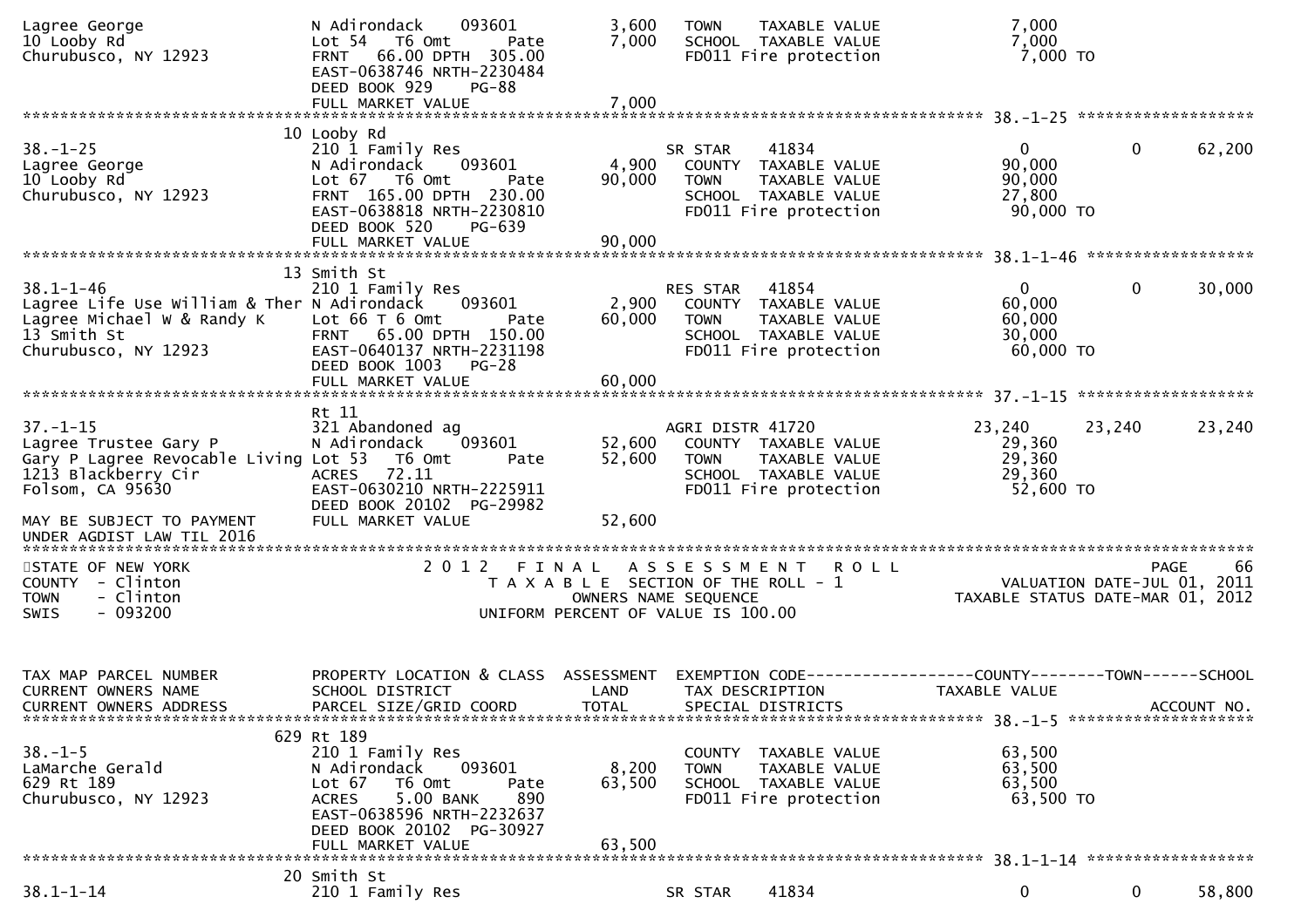| Lamb Mary M<br>Lamb Kenneth C<br>PO Box 82<br>Churubusco, NY 12923                     | N Adirondack<br>093601<br>Lot 66<br>T6 Omt<br>Pate<br>Survey map 20102/30447<br>1.00<br><b>ACRES</b><br>EAST-0640359 NRTH-2231398<br>DEED BOOK 20011 PG-32631                                           | 5,000<br>58,800                    | COUNTY TAXABLE VALUE<br>TAXABLE VALUE<br><b>TOWN</b><br>SCHOOL TAXABLE VALUE<br>FD011 Fire protection                                | 58,800<br>58,800<br>$\overline{0}$<br>58,800 TO                              |        |
|----------------------------------------------------------------------------------------|---------------------------------------------------------------------------------------------------------------------------------------------------------------------------------------------------------|------------------------------------|--------------------------------------------------------------------------------------------------------------------------------------|------------------------------------------------------------------------------|--------|
|                                                                                        |                                                                                                                                                                                                         |                                    |                                                                                                                                      |                                                                              |        |
| $52. - 1 - 19$<br>Lamb Ross<br>60 Lamb Rd<br>Churubusco, NY 12923                      | Campbell Rd<br>105 Vac farmland<br>N Adirondack<br>093601<br>Lot 48<br>T6 Omt<br>Pate<br>ACRES 49.00<br>EAST-0631140 NRTH-2220010<br>DEED BOOK 451<br>PG-565                                            | 17,000<br>17,000                   | COUNTY TAXABLE VALUE<br>TAXABLE VALUE<br><b>TOWN</b><br>SCHOOL TAXABLE VALUE<br>FD011 Fire protection                                | 17,000<br>17,000<br>17,000<br>17,000 TO                                      |        |
|                                                                                        |                                                                                                                                                                                                         |                                    |                                                                                                                                      |                                                                              |        |
| $52. - 1 - 23.1$<br>Lamb Ross<br>60 Lamb Rd<br>Churubusco, NY 12923                    | 60 Lamb Rd<br>112 Dairy farm<br>093601<br>N Adirondack<br>Lot 49  T6 Omt<br>Pate<br>ACRES 231.30<br>EAST-0627554 NRTH-2218638<br>DEED BOOK 451<br>PG-565                                                | 123,900<br>194,000                 | RES STAR 41854<br>COUNTY TAXABLE VALUE<br><b>TOWN</b><br>TAXABLE VALUE<br>SCHOOL TAXABLE VALUE<br>FD011 Fire protection              | $\mathbf{0}$<br>0<br>194,000<br>194,000<br>164,000<br>194,000 TO             | 30,000 |
|                                                                                        |                                                                                                                                                                                                         |                                    |                                                                                                                                      |                                                                              |        |
| $52. - 1 - 23.2$<br>Lamb Wayne<br>Lamb Mary<br>43 Lamb Rd<br>Churubusco, NY 12923      | 43 Lamb Rd<br>210 1 Family Res<br>N Adirondack<br>093601<br>Lot 32 T6omt<br>FRNT 280.00 DPTH 260.00<br><b>BANK</b><br>080<br>EAST-0628444 NRTH-2218067<br>DEED BOOK 20031 PG-55592<br>FULL MARKET VALUE | 4,900<br>71,700<br>71,700          | RES STAR<br>41854<br>COUNTY TAXABLE VALUE<br><b>TOWN</b><br>TAXABLE VALUE<br>SCHOOL TAXABLE VALUE<br>FD011 Fire protection           | $\mathbf{0}$<br>0<br>71,700<br>71,700<br>41,700<br>71,700 TO                 | 30,000 |
| STATE OF NEW YORK<br>COUNTY - Clinton<br>- Clinton<br><b>TOWN</b><br>$-093200$<br>SWIS |                                                                                                                                                                                                         |                                    | 2012 FINAL ASSESSMENT ROLL<br>T A X A B L E SECTION OF THE ROLL - 1<br>OWNERS NAME SEQUENCE<br>UNIFORM PERCENT OF VALUE IS 100.00    | PAGE<br>VALUATION DATE-JUL $01$ , $2011$<br>TAXABLE STATUS DATE-MAR 01, 2012 | 67     |
| TAX MAP PARCEL NUMBER<br><b>CURRENT OWNERS NAME</b><br><b>CURRENT OWNERS ADDRESS</b>   | PROPERTY LOCATION & CLASS<br>SCHOOL DISTRICT<br>PARCEL SIZE/GRID COORD                                                                                                                                  | ASSESSMENT<br>LAND<br><b>TOTAL</b> | TAX DESCRIPTION<br>SPECIAL DISTRICTS                                                                                                 | TAXABLE VALUE<br>ACCOUNT NO.                                                 |        |
| $67. - 1 - 2.21$<br>Lancto Donald<br>610 Ryan Rd<br>Churubusco, NY 12923               | 610 Ryan Rd<br>210 1 Family Res<br>093601<br>N Adirondack<br>Lot 32 T60mt<br>4.90<br><b>ACRES</b><br>EAST-0624501 NRTH-2213142<br>DEED BOOK 98000 PG-99142<br>FULL MARKET VALUE                         | 7,700<br>101,400<br>101,400        | 41854<br>RES STAR<br>TAXABLE VALUE<br><b>COUNTY</b><br><b>TOWN</b><br>TAXABLE VALUE<br>SCHOOL TAXABLE VALUE<br>FD011 Fire protection | 0<br>0<br>101,400<br>101,400<br>71,400<br>101,400 TO                         | 30,000 |
|                                                                                        |                                                                                                                                                                                                         |                                    |                                                                                                                                      |                                                                              |        |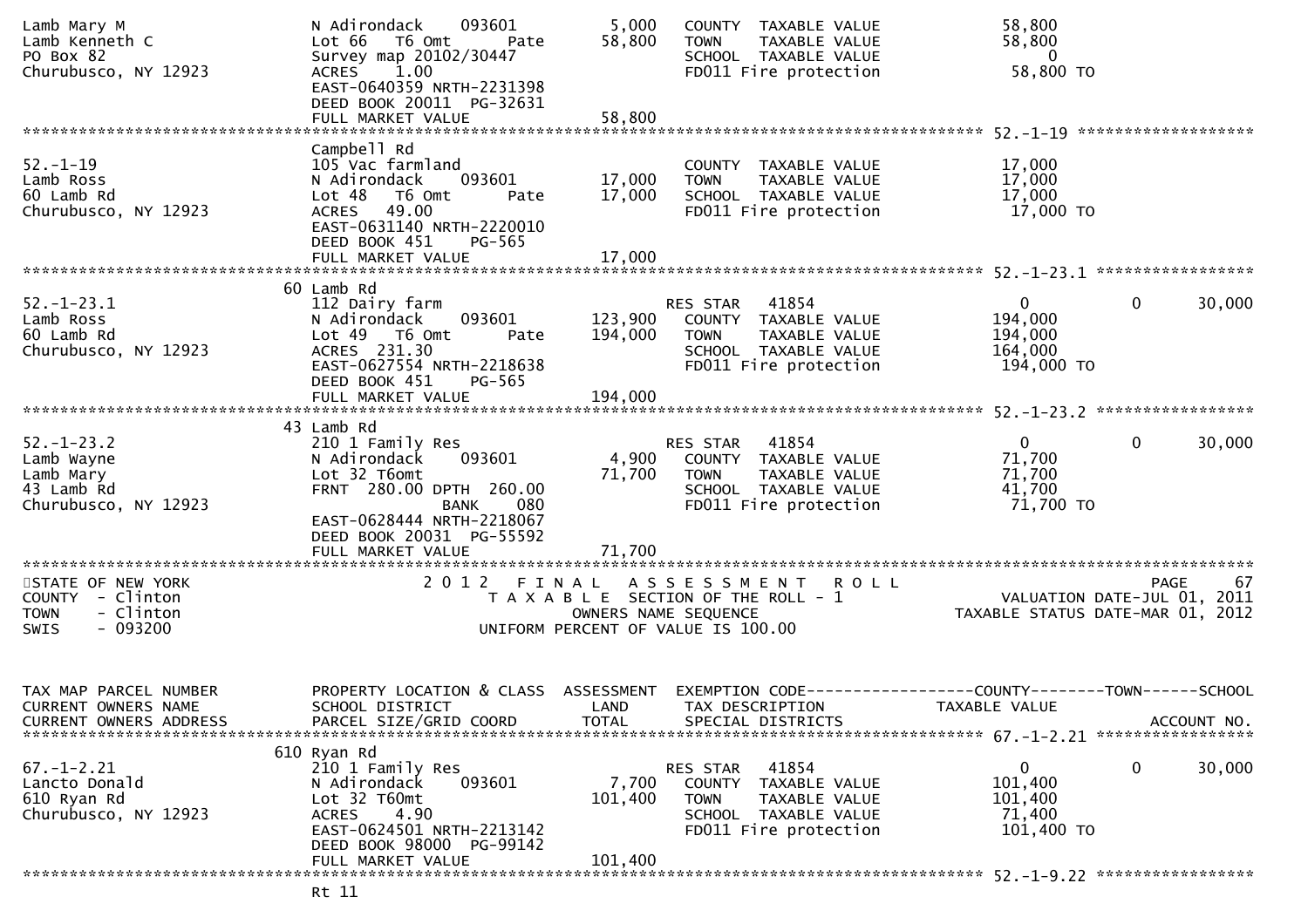| $52. - 1 - 9.22$<br>Langevin Wilfred<br>$170$ Mill St | 314 Rural vac<10<br>Chateaugay 1<br>163401<br>Lot 49 T6omt                   | 5,400<br>5,400       | COUNTY TAXABLE VALUE<br><b>TOWN</b><br>TAXABLE VALUE<br>SCHOOL TAXABLE VALUE | 5,400<br>5,400<br>5,400                                                         |
|-------------------------------------------------------|------------------------------------------------------------------------------|----------------------|------------------------------------------------------------------------------|---------------------------------------------------------------------------------|
| East Barre, VT 05649                                  | 1.50<br>ACRES<br>EAST-0627509 NRTH-2223951<br>DEED BOOK 944<br>$PG-108$      |                      | FD011 Fire protection                                                        | 5,400 TO                                                                        |
|                                                       | FULL MARKET VALUE                                                            | 5,400                |                                                                              |                                                                                 |
| $8. - 1 - 3.21$                                       | Rt 189<br>$314$ Rural vac<10                                                 |                      | COUNTY TAXABLE VALUE                                                         | 7,900                                                                           |
| Laplant Susan<br>Laplant Edward L                     | N Adirondack<br>093601<br>Lot 86 T6omt                                       | 7,900<br>7,900       | TAXABLE VALUE<br><b>TOWN</b><br>SCHOOL TAXABLE VALUE                         | 7,900<br>7,900                                                                  |
| 112 Maude Ln<br>Clayton, NC 27520                     | 4.60<br><b>ACRES</b><br>EAST-0637720 NRTH-2244926                            |                      | FD011 Fire protection                                                        | 7,900 то                                                                        |
|                                                       | DEED BOOK 984<br>PG-194                                                      |                      |                                                                              |                                                                                 |
|                                                       | Rt 189                                                                       |                      |                                                                              |                                                                                 |
| $23. - 1 - 22.26$<br>Lashway Eric D                   | $314$ Rural vac<10<br>N Adirondack<br>093601                                 | 8,200                | COUNTY TAXABLE VALUE<br>TAXABLE VALUE<br><b>TOWN</b>                         | 8,200<br>8,200                                                                  |
| 136 Turkey Hill Rd                                    | Lot 67 T6omt                                                                 | 8,200                | SCHOOL TAXABLE VALUE                                                         | 8,200<br>8,200 TO                                                               |
| Richmond, VT 05477                                    | 5.00<br><b>ACRES</b><br>EAST-0638181 NRTH-2234373<br>DEED BOOK 715<br>PG-111 |                      | FD011 Fire protection                                                        |                                                                                 |
|                                                       | FULL MARKET VALUE                                                            | 8,200                |                                                                              |                                                                                 |
| $10. -1 - 1.2$                                        | Soucia Rd<br>321 Abandoned ag                                                |                      | COUNTY TAXABLE VALUE                                                         | 90,700                                                                          |
| Lashway Ricky                                         | 093601<br>N Adirondack                                                       | 90,700               | TAXABLE VALUE<br><b>TOWN</b>                                                 | 90,700                                                                          |
| 737 Ashley Rd<br>West Chazy, NY 12992                 | Lot 79 T60mt<br>ACRES 256.00                                                 | 90,700               | SCHOOL TAXABLE VALUE<br>FD011 Fire protection                                | 90,700<br>90,700 TO                                                             |
|                                                       | EAST-0661412 NRTH-2241431<br>DEED BOOK 20031 PG-53683<br>FULL MARKET VALUE   | 90,700               |                                                                              |                                                                                 |
| STATE OF NEW YORK                                     | 2012 FINAL                                                                   |                      | A S S E S S M E N T<br><b>ROLL</b>                                           | 68<br>PAGE                                                                      |
| COUNTY - Clinton<br>- Clinton<br><b>TOWN</b>          |                                                                              | OWNERS NAME SEQUENCE | T A X A B L E SECTION OF THE ROLL - 1                                        | VALUATION DATE-JUL 01, 2011<br>TAXABLE STATUS DATE-MAR 01, 2012                 |
| - 093200<br><b>SWIS</b>                               |                                                                              |                      | UNIFORM PERCENT OF VALUE IS 100.00                                           |                                                                                 |
|                                                       |                                                                              |                      |                                                                              |                                                                                 |
| TAX MAP PARCEL NUMBER<br><b>CURRENT OWNERS NAME</b>   | PROPERTY LOCATION & CLASS ASSESSMENT<br>SCHOOL DISTRICT                      | LAND                 | TAX DESCRIPTION                                                              | EXEMPTION CODE------------------COUNTY--------TOWN------SCHOOL<br>TAXABLE VALUE |
| <b>CURRENT OWNERS ADDRESS</b>                         | PARCEL SIZE/GRID COORD                                                       | <b>TOTAL</b>         | SPECIAL DISTRICTS                                                            | ACCOUNT NO.                                                                     |
|                                                       | Soucia Rd                                                                    |                      |                                                                              |                                                                                 |
| $10. -1 - 1.3$<br>Lashway Ricky S                     | 321 Abandoned ag<br>093601<br>N Adirondack                                   | 110,800              | COUNTY TAXABLE VALUE<br><b>TOWN</b><br>TAXABLE VALUE                         | 110,800<br>110,800                                                              |
| 737 Ashley Rd<br>West Chazy, NY 12992                 | ACRES 365.00<br>EAST-0660459 NRTH-2246028                                    | 110,800              | SCHOOL TAXABLE VALUE<br>FD011 Fire protection                                | 110,800<br>110,800 TO                                                           |
|                                                       | DEED BOOK 20051 PG-84556<br>FULL MARKET VALUE                                | 110.800              |                                                                              |                                                                                 |
|                                                       | 232 Soucia Rd                                                                |                      |                                                                              |                                                                                 |
| $25. - 1 - 1$<br>Lashway Ricky S                      | 260 Seasonal res<br>N Adirondack<br>093601                                   | 57,500               | COUNTY<br>TAXABLE VALUE<br><b>TOWN</b><br>TAXABLE VALUE                      | 95,000<br>95,000                                                                |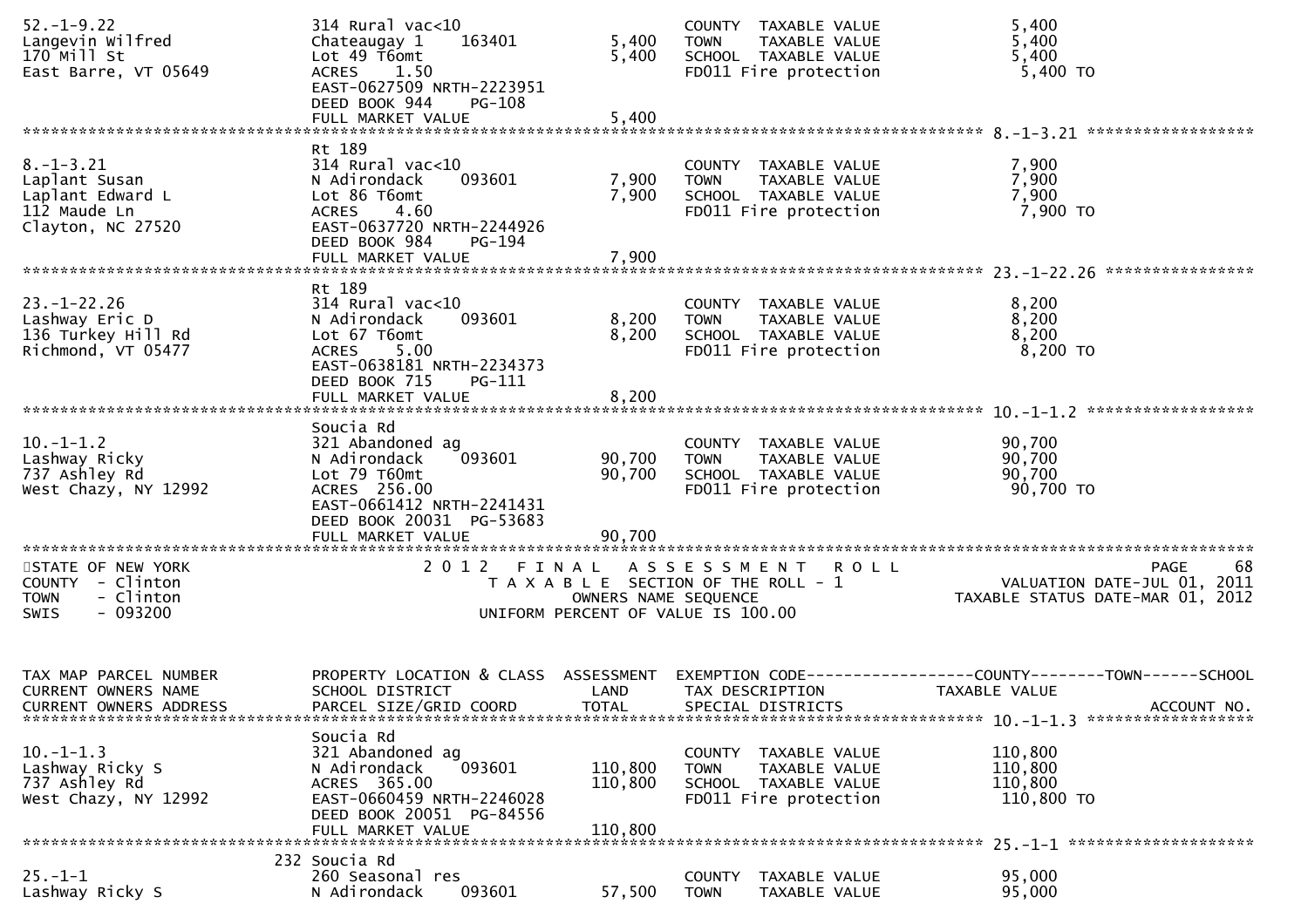| 737 Ashley Rd<br>West Chazy, NY 12992                                                                                   | Lot 79<br>T6 Omt<br>Pate<br>ACRES 100.00<br>EAST-0661830 NRTH-2239494<br>DEED BOOK 20001 PG-25975                                                                                                                                               | 95,000                    | SCHOOL TAXABLE VALUE<br>FD011 Fire protection                                                                                     | 95,000<br>95,000 TO                                                                            |
|-------------------------------------------------------------------------------------------------------------------------|-------------------------------------------------------------------------------------------------------------------------------------------------------------------------------------------------------------------------------------------------|---------------------------|-----------------------------------------------------------------------------------------------------------------------------------|------------------------------------------------------------------------------------------------|
| $69. - 1 - 3.6$<br>Lashway Ricky S<br>737 Ashley Rd<br>West Chazy, NY 12992                                             | Lafrancis Rd<br>321 Abandoned ag<br>093601<br>N Adirondack<br>Lot 24 T6omt<br>ACRES 53.40<br>EAST-0653972 NRTH-2215274<br>DEED BOOK 99001 PG-14736                                                                                              | 34,200<br>34,200          | COUNTY TAXABLE VALUE<br><b>TOWN</b><br>TAXABLE VALUE<br>SCHOOL TAXABLE VALUE<br>FD011 Fire protection                             | 34,200<br>34,200<br>34,200<br>34,200 TO                                                        |
| $69. - 1 - 3.4$<br>Lashway Sheila<br>205 LaFrancis Rd<br>Ellenburg Center, NY 12934                                     | 205 Lafrancis Rd<br>210 1 Family Res<br>N Adirondack<br>093601<br>Lot 25 T6omt<br><b>ACRES</b><br>5.00<br>EAST-0652246 NRTH-2215144<br>DEED BOOK 20092 PG-25472                                                                                 | 8,200<br>33,000           | COUNTY TAXABLE VALUE<br><b>TOWN</b><br>TAXABLE VALUE<br>SCHOOL TAXABLE VALUE<br>FD011 Fire protection                             | ******************<br>33,000<br>33,000<br>33,000<br>33,000 TO                                  |
| $38.1 - 1 - 5$<br>LaValley Kenneth J<br>LaValley Ammy L<br>22 Broad St<br>Churubusco, NY 12923<br>********************* | 22 Broad St<br>210 1 Family Res<br>093601<br>N Adirondack<br>Lot 66 T6 Omt<br>Pate<br>FRNT 82.50 DPTH 260.00<br>320<br><b>BANK</b><br>EAST-0639570 NRTH-2231883<br>DEED BOOK 20041 PG-76200<br>FULL MARKET VALUE<br>*************************** | 4,000<br>64,300<br>64,300 | RES STAR 41854<br>COUNTY TAXABLE VALUE<br><b>TOWN</b><br>TAXABLE VALUE<br>SCHOOL TAXABLE VALUE<br>FD011 Fire protection           | $\mathbf{0}$<br>$\mathbf{0}$<br>30,000<br>64,300<br>64,300<br>34,300<br>64,300 TO              |
| STATE OF NEW YORK<br>COUNTY - Clinton<br>- Clinton<br><b>TOWN</b><br>$-093200$<br>SWIS                                  |                                                                                                                                                                                                                                                 |                           | 2012 FINAL ASSESSMENT ROLL<br>T A X A B L E SECTION OF THE ROLL - 1<br>OWNERS NAME SEQUENCE<br>UNIFORM PERCENT OF VALUE IS 100.00 | -69<br><b>PAGE</b><br>VALUATION DATE-JUL 01, 2011<br>TAXABLE STATUS DATE-MAR 01, 2012          |
| TAX MAP PARCEL NUMBER<br>CURRENT OWNERS NAME<br>CURRENT OWNERS ADDRESS                                                  | PROPERTY LOCATION & CLASS ASSESSMENT<br>SCHOOL DISTRICT<br>PARCEL SIZE/GRID COORD                                                                                                                                                               | LAND<br><b>TOTAL</b>      | TAX DESCRIPTION<br>SPECIAL DISTRICTS                                                                                              | EXEMPTION CODE------------------COUNTY--------TOWN------SCHOOL<br>TAXABLE VALUE<br>ACCOUNT NO. |
| $69. - 1 - 16$<br>Lavalley Lee R Jr<br>Lavalley Melinda S<br>6232 Rt 11<br>Ellenburg Center, NY 12934                   | 6232 Rt 11<br>210 1 Family Res<br>093601<br>N Adirondack<br>1.05 BANK<br>080<br><b>ACRES</b><br>EAST-0647522 NRTH-2212284<br>DEED BOOK 20092 PG-27679                                                                                           | 74,000                    | 41131<br>WARCOMALL<br>41854<br>5,300 RES STAR<br>COUNTY<br>TAXABLE VALUE<br><b>TOWN</b><br>TAXABLE VALUE<br>SCHOOL TAXABLE VALUE  | 18,500<br>18,500<br>$\mathbf 0$<br>30,000<br>$\mathbf{0}$<br>0<br>55,500<br>55,500<br>44,000   |
| $81. - 1 - 2.1$<br>Lavalley Leo E<br>PO Box 569                                                                         | 348-328 Number 5 Rd<br>210 1 Family Res<br>163401<br>Chateaugay 1<br>Lot 30 T6 Omt<br>Pate                                                                                                                                                      | 8,700<br>10,000           | COUNTY TAXABLE VALUE<br><b>TOWN</b><br>TAXABLE VALUE<br><b>SCHOOL</b><br>TAXABLE VALUE                                            | 10,000<br>10,000<br>10,000                                                                     |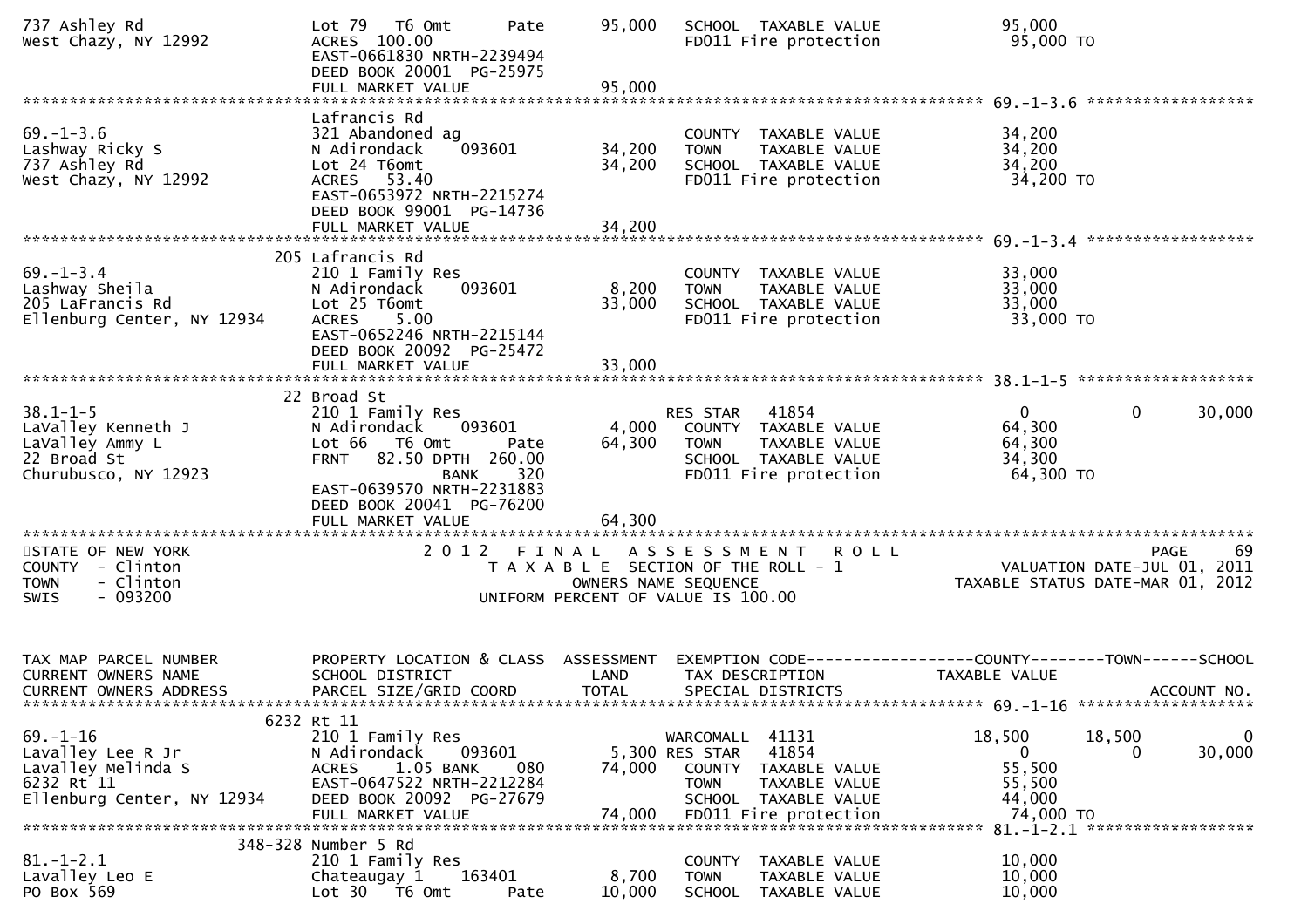| Chateaugay, NY 12920                                                                                                    | 5.60<br><b>ACRES</b><br>EAST-0622573 NRTH-2206182<br>DEED BOOK 20092 PG-29015<br>FULL MARKET VALUE                                                                                                              | 10,000                     | FD011 Fire protection                                                                                     | 10,000 TO                                                                       |
|-------------------------------------------------------------------------------------------------------------------------|-----------------------------------------------------------------------------------------------------------------------------------------------------------------------------------------------------------------|----------------------------|-----------------------------------------------------------------------------------------------------------|---------------------------------------------------------------------------------|
| $36. - 1 - 2.4$<br>Lavoie Matthew J<br>21 Primrose St<br>Malone, NY 12953                                               | Merchia Rd<br>$322$ Rural vac $>10$<br>Chateaugay 1<br>163401<br>Lot 70 T6 Omt Pate<br>ACRES 35.00<br>EAST-0617038 NRTH-2232060<br>DEED BOOK 20112 PG-42955<br>FULL MARKET VALUE                                | 28,700<br>28,700<br>28,700 | COUNTY TAXABLE VALUE<br>TAXABLE VALUE<br><b>TOWN</b><br>SCHOOL TAXABLE VALUE<br>FD011 Fire protection     | 28,700<br>28,700<br>28,700<br>28,700 TO                                         |
| $21. - 1 - 12.2$<br>Law Bruce L<br>7 Leo J Ln<br>Manchester, CT 06042-8304                                              | Lost Nation Rd<br>$314$ Rural vac<10<br>093601<br>N Adirondack<br>Lot 72 T6omt<br>ACRES 10.00<br>EAST-0622161 NRTH-2234849<br>DEED BOOK 898<br>PG-81<br>FULL MARKET VALUE                                       | 12,200<br>12,200<br>12,200 | COUNTY TAXABLE VALUE<br>TAXABLE VALUE<br><b>TOWN</b><br>SCHOOL TAXABLE VALUE<br>FD011 Fire protection     | 12,200<br>12,200<br>12,200<br>12,200 TO                                         |
| $52. - 1 - 9.32$<br>Lawrence Christopher<br>Lawrence David<br>Attn: Claire Nemcik<br>2 Furnace Ct<br>Thurmont, MD 21788 | Campbell Rd<br>321 Abandoned ag<br>163401<br>Chateaugay 1<br>Lot 49 T6omt<br>ACRES 21.00<br>EAST-0628355 NRTH-2221867<br>DEED BOOK 938<br>PG-24<br>FULL MARKET VALUE                                            | 19,000<br>19,000<br>19,000 | COUNTY TAXABLE VALUE<br>TAXABLE VALUE<br><b>TOWN</b><br>SCHOOL TAXABLE VALUE<br>FD011 Fire protection     | 19,000<br>19,000<br>19,000<br>19,000 TO                                         |
| STATE OF NEW YORK<br>COUNTY - Clinton<br>- Clinton<br><b>TOWN</b><br>- 093200<br>SWIS                                   |                                                                                                                                                                                                                 | OWNERS NAME SEQUENCE       | 2012 FINAL ASSESSMENT ROLL<br>T A X A B L E SECTION OF THE ROLL - 1<br>UNIFORM PERCENT OF VALUE IS 100.00 | 70<br>PAGE<br>VALUATION DATE-JUL 01, 2011<br>TAXABLE STATUS DATE-MAR 01, 2012   |
| TAX MAP PARCEL NUMBER<br>CURRENT OWNERS NAME                                                                            | PROPERTY LOCATION & CLASS ASSESSMENT<br>SCHOOL DISTRICT                                                                                                                                                         | LAND                       | TAX DESCRIPTION                                                                                           | EXEMPTION CODE------------------COUNTY--------TOWN------SCHOOL<br>TAXABLE VALUE |
| $53. - 1 - 2$<br>Leary Melvin F<br>Leary Marilyn<br>25 Olde Wagon Rd<br>Warwick, NY 10990                               | Lagree Rd<br>$31\overline{4}$ Rural vac<10<br>N Adirondack<br>093601<br>Lot <sub>47</sub><br>T6 Omt<br>Pate<br>4.00<br><b>ACRES</b><br>EAST-0637667 NRTH-2225059<br>DEED BOOK 515<br>PG-95<br>FULL MARKET VALUE | 7,100<br>7,100<br>7,100    | COUNTY TAXABLE VALUE<br><b>TOWN</b><br>TAXABLE VALUE<br>SCHOOL TAXABLE VALUE<br>FD011 Fire protection     | 7,100<br>7,100<br>7,100<br>7,100 TO                                             |
| $22. - 1 - 17$<br>LeClair Carol A<br>Monette Maynard N<br>6110 Rt 11                                                    | 455 Merchia Rd<br>270 Mfg housing<br>093601<br>N Adirondack<br>Lot 69<br>T6 Omt<br>Pate<br>9.70<br><b>ACRES</b>                                                                                                 | 12,000<br>27,000           | COUNTY TAXABLE VALUE<br><b>TOWN</b><br>TAXABLE VALUE<br>SCHOOL TAXABLE VALUE<br>FD011 Fire protection     | 27,000<br>27,000<br>27,000<br>27,000 TO                                         |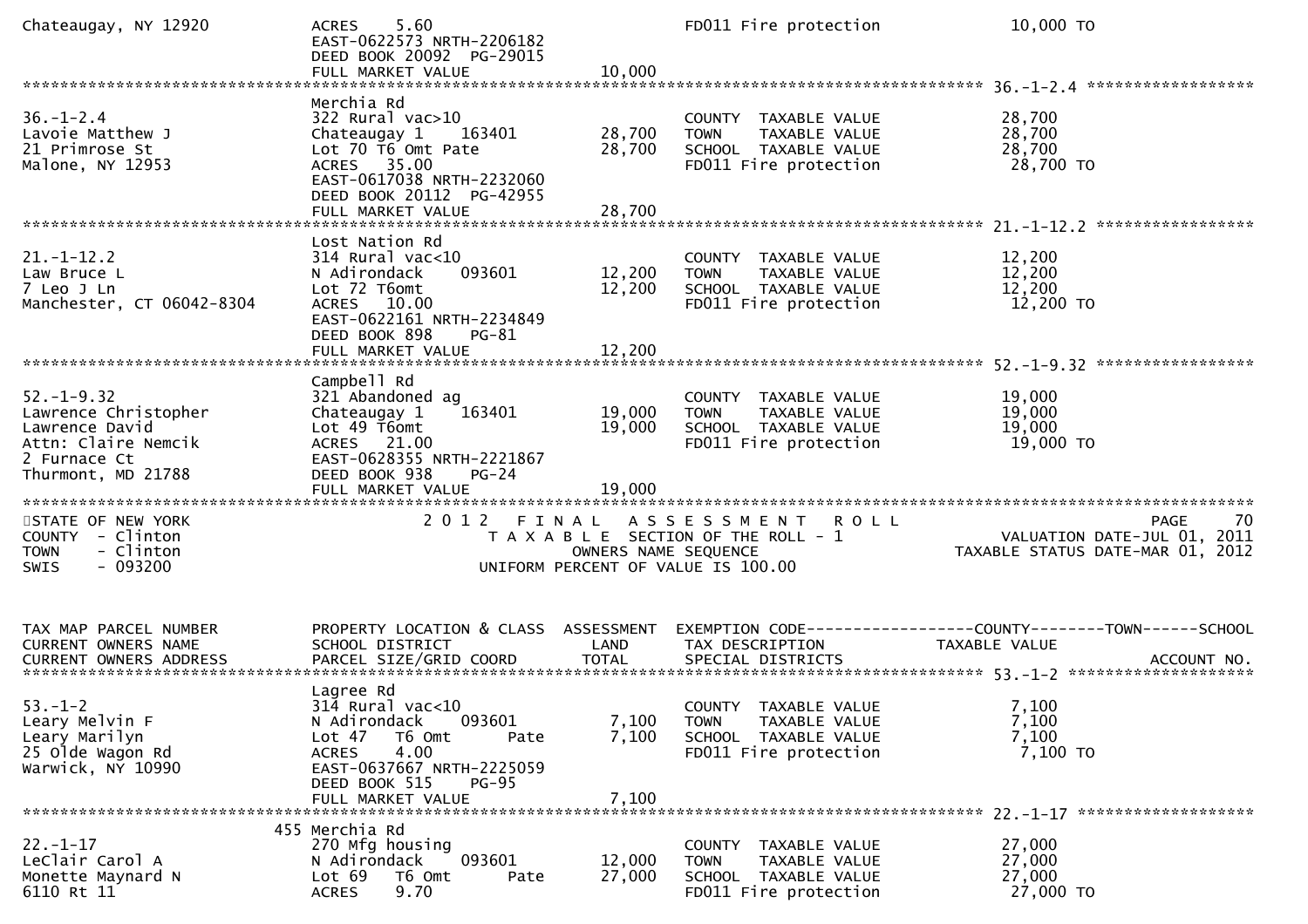| Ellenburg Center, NY 12934                                                                                                         | EAST-0627327 NRTH-2233638<br>DEED BOOK 20072 PG-8045<br>FULL MARKET VALUE                                                                                                       | 27,000                    |                                                                                                                                           |                                                        |                                                                                      |
|------------------------------------------------------------------------------------------------------------------------------------|---------------------------------------------------------------------------------------------------------------------------------------------------------------------------------|---------------------------|-------------------------------------------------------------------------------------------------------------------------------------------|--------------------------------------------------------|--------------------------------------------------------------------------------------|
|                                                                                                                                    |                                                                                                                                                                                 |                           |                                                                                                                                           |                                                        |                                                                                      |
| $38. - 1 - 18$<br>LeClair James D<br>LeClair Eunice<br>173 Looby Rd<br>Churubusco, NY 12923-9704                                   | 173 Looby Rd<br>240 Rural res<br>093601<br>N Adirondack<br>Lot 54  T6 Omt<br>Pate<br>68.20<br><b>ACRES</b><br>EAST-0635192 NRTH-2229078<br>DEED BOOK 561<br><b>PG-550</b>       | 47,600<br>97,000          | 41834<br>SR STAR<br>COUNTY TAXABLE VALUE<br><b>TOWN</b><br>TAXABLE VALUE<br>SCHOOL TAXABLE VALUE<br>FD011 Fire protection                 | 0<br>97,000<br>97,000<br>34,800<br>97,000 TO           | $\mathbf{0}$<br>62,200                                                               |
|                                                                                                                                    | FULL MARKET VALUE                                                                                                                                                               | 97,000                    |                                                                                                                                           |                                                        |                                                                                      |
| $7. - 1 - 31.2$<br>LeClair Life Use Susanna<br>Burgoyne Stephen J<br>101 Santamore Rd<br>Churubusco, NY 12923                      | 101-105 Santamore Rd<br>271 Mfg housings<br>Chateaugay 1<br>163401<br>88 T6omt<br>FRNT 150.00 DPTH 85.00<br>EAST-0627194 NRTH-2241818<br>DEED BOOK 20102 PG-36068               | 3,300<br>40,400           | 41854<br><b>RES STAR</b><br>COUNTY TAXABLE VALUE<br><b>TOWN</b><br>TAXABLE VALUE<br>SCHOOL TAXABLE VALUE<br>FD011 Fire protection         | $0^{\circ}$<br>40,400<br>40,400<br>10,400<br>40,400 TO | $\mathbf{0}$<br>30,000                                                               |
|                                                                                                                                    | FULL MARKET VALUE                                                                                                                                                               | 40,400                    |                                                                                                                                           |                                                        |                                                                                      |
| $8. - 1 - 3.28$<br>Leclair Michael T<br>Leclair Mary L<br>238 Liberty Pole Rd<br>Churubusco, NY 12923<br>MAY BE SUBJECT TO PAYMENT | Rt 189<br>$314$ Rural vac< $10$<br>N Adirondack<br>093601<br>Lot 86 T6omt<br><b>ACRES</b><br>4.30<br>EAST-0637870 NRTH-2243910<br>DEED BOOK 20001 PG-26490<br>FULL MARKET VALUE | 7,300<br>7,300<br>7,300   | AGRI DISTR 41720<br>COUNTY TAXABLE VALUE<br>TAXABLE VALUE<br><b>TOWN</b><br>SCHOOL TAXABLE VALUE<br>FD011 Fire protection                 | 5,012<br>2,288<br>2,288<br>2,288<br>7,300 TO           | 5,012<br>5,012                                                                       |
| UNDER AGDIST LAW TIL 2016                                                                                                          |                                                                                                                                                                                 |                           |                                                                                                                                           |                                                        |                                                                                      |
| STATE OF NEW YORK<br>COUNTY - Clinton<br>- Clinton<br><b>TOWN</b><br>$-093200$<br><b>SWIS</b>                                      | 2012 FINAL                                                                                                                                                                      |                           | A S S E S S M E N T<br><b>ROLL</b><br>T A X A B L E SECTION OF THE ROLL - 1<br>OWNERS NAME SEQUENCE<br>UNIFORM PERCENT OF VALUE IS 100.00 |                                                        | 71<br><b>PAGE</b><br>VALUATION DATE-JUL 01, 2011<br>TAXABLE STATUS DATE-MAR 01, 2012 |
| TAX MAP PARCEL NUMBER<br>CURRENT OWNERS NAME                                                                                       | PROPERTY LOCATION & CLASS ASSESSMENT<br>SCHOOL DISTRICT                                                                                                                         | LAND                      | EXEMPTION CODE-----------------COUNTY-------TOWN------SCHOOL<br>TAX DESCRIPTION                                                           | TAXABLE VALUE                                          |                                                                                      |
| $8. -1 - 10.3$<br>Leclair Michael T<br>238 Liberty Pole Rd<br>Churubusco, NY 12923                                                 | 149 Liberty Pole Rd<br>270 Mfg housing<br>093601<br>N Adirondack<br>Lot 86 T6omt<br>2.40<br>ACRES<br>EAST-0641362 NRTH-2244307<br>DEED BOOK 833<br>PG-230<br>FULL MARKET VALUE  | 6,100<br>16,000<br>16,000 | COUNTY TAXABLE VALUE<br><b>TOWN</b><br><b>TAXABLE VALUE</b><br>SCHOOL TAXABLE VALUE<br>FD011 Fire protection                              | 16,000<br>16,000<br>16,000<br>16,000 TO                |                                                                                      |
| 8.-1-10.41<br>Leclair Michael T<br>Leclair Mary Lou<br>238 Liberty Pole Rd                                                         | Liberty Pole Rd<br>105 Vac farmland<br>093601<br>N Adirondack<br>Lot 86 T6omt<br>33.40<br>ACRES                                                                                 | 28,400<br>28,400          | AGRI DISTR 41720<br>COUNTY TAXABLE VALUE<br><b>TOWN</b><br>TAXABLE VALUE<br><b>SCHOOL</b><br>TAXABLE VALUE                                | 10,934<br>17,466<br>17,466<br>17,466                   | 10,934<br>10,934                                                                     |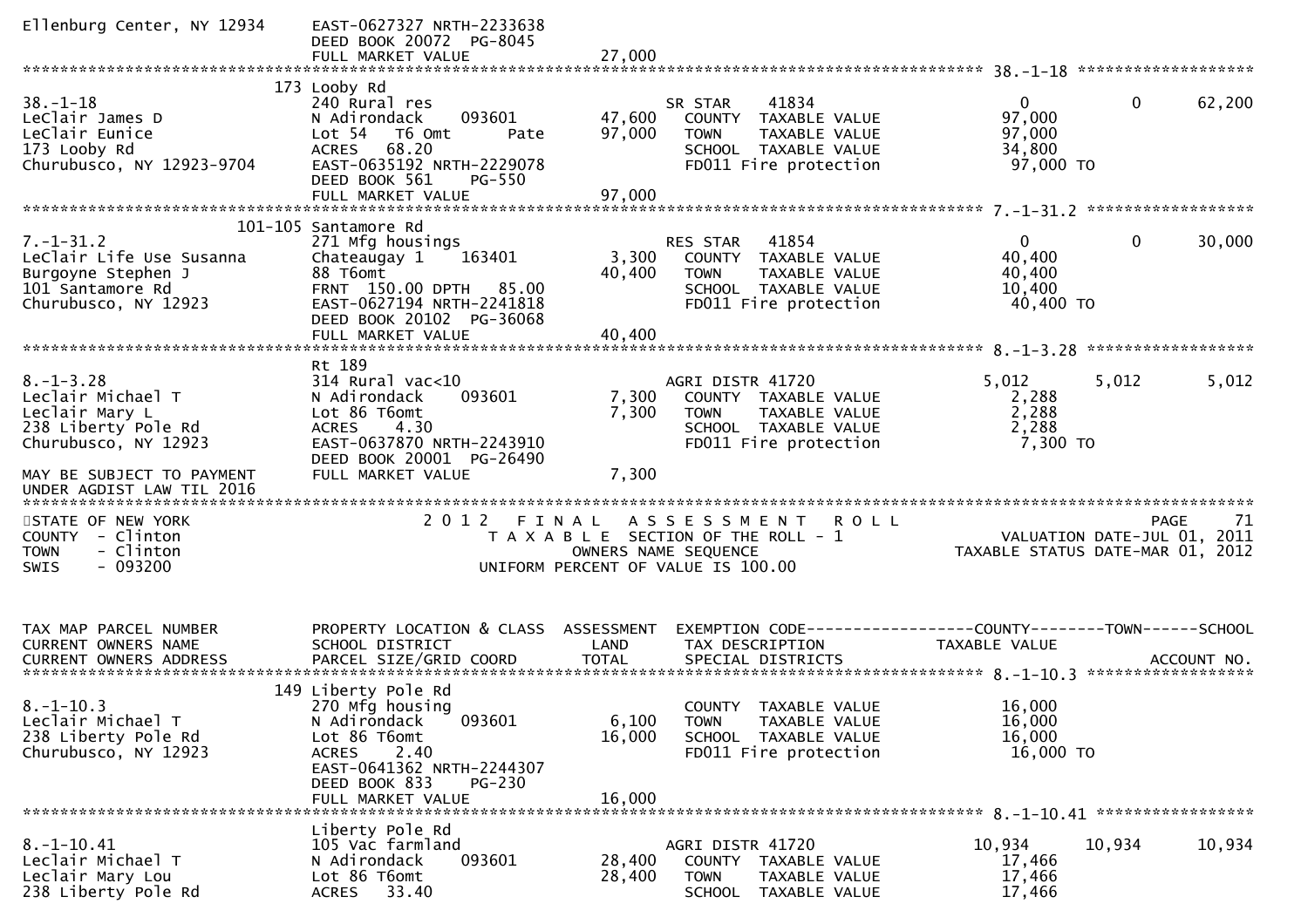| Churubusco, NY 12923<br>MAY BE SUBJECT TO PAYMENT                                                         | EAST-0641459 NRTH-2242765<br>DEED BOOK 20001 PG-21657<br>FULL MARKET VALUE                                                                             | 28,400           | FD011 Fire protection                                                                                                                       | 28,400 TO                                                 |                             |                          |
|-----------------------------------------------------------------------------------------------------------|--------------------------------------------------------------------------------------------------------------------------------------------------------|------------------|---------------------------------------------------------------------------------------------------------------------------------------------|-----------------------------------------------------------|-----------------------------|--------------------------|
|                                                                                                           |                                                                                                                                                        |                  |                                                                                                                                             |                                                           |                             |                          |
| $8. - 1 - 12.1$<br>LeClair Michael T                                                                      | 238/239 Liberty Pole Rd<br>112 Dairy farm<br>093601                                                                                                    |                  | 10 YR AGR 41700<br>97,100 10 YR AGR 41700                                                                                                   | 10,965<br>1,000                                           | 10,965<br>1,000             | 10,965<br>1,000          |
| LeClair Mary Lou<br>Attn: JoEllen LeClair Life Lea ACRES 141.13<br>238 Liberty Pole Rd                    | N Adirondack<br>Lot 85 T6 Omt<br>EAST-0644035 NRTH-2245340                                                                                             |                  | 308,500 10 YR AGR 41700<br>10 YR AGR 41700<br>AGRI DISTR 41720                                                                              | 3,231<br>4,413<br>31,682                                  | 3,231<br>4,413<br>31,682    | 3,231<br>4,413<br>31,682 |
| Churubusco, NY 12923<br>MAY BE SUBJECT TO PAYMENT                                                         | DEED BOOK 20041 PG-72180<br>FULL MARKET VALUE                                                                                                          | 308,500          | RES STAR<br>41854<br>COUNTY TAXABLE VALUE<br><b>TOWN</b><br>TAXABLE VALUE                                                                   | $\overline{0}$<br>257,209<br>257,209                      |                             | 30,000                   |
| UNDER AGDIST LAW TIL 2016                                                                                 |                                                                                                                                                        |                  | SCHOOL TAXABLE VALUE                                                                                                                        | 227,209                                                   |                             |                          |
|                                                                                                           | Rt 189                                                                                                                                                 |                  |                                                                                                                                             |                                                           |                             |                          |
| $23. - 1 - 3$<br>Leclair Michael T<br>Leclair Patrick G<br>238 Liberty Pole Rd<br>Churubusco, NY 12923    | 105 Vac farmland<br>093601<br>N Adirondack<br>Lot 75 T6 Omt<br>Pate<br>ACRES 115.30<br>EAST-0639321 NRTH-2240153                                       | 75,200<br>85,200 | AGRI DISTR 41720<br>COUNTY TAXABLE VALUE<br>TAXABLE VALUE<br>TOWN<br>SCHOOL TAXABLE VALUE<br>FD011 Fire protection                          | 26,687<br>58,513<br>58,513<br>58,513<br>85,200 TO         | 26,687                      | 26,687                   |
| MAY BE SUBJECT TO PAYMENT<br>UNDER AGDIST LAW TIL 2016                                                    | DEED BOOK 20001 PG-21629<br>FULL MARKET VALUE                                                                                                          | 85,200           |                                                                                                                                             |                                                           |                             |                          |
| STATE OF NEW YORK<br>COUNTY - Clinton<br><b>TOWN</b><br>- Clinton<br>- 093200<br><b>SWIS</b>              |                                                                                                                                                        |                  | 2012 FINAL ASSESSMENT<br><b>ROLL</b><br>T A X A B L E SECTION OF THE ROLL - 1<br>OWNERS NAME SEQUENCE<br>UNIFORM PERCENT OF VALUE IS 100.00 | TAXABLE STATUS DATE-MAR 01, 2012                          | VALUATION DATE-JUL 01, 2011 | 72<br><b>PAGE</b>        |
| TAX MAP PARCEL NUMBER                                                                                     | PROPERTY LOCATION & CLASS ASSESSMENT                                                                                                                   |                  |                                                                                                                                             |                                                           |                             |                          |
| CURRENT OWNERS NAME                                                                                       | SCHOOL DISTRICT                                                                                                                                        | LAND             | TAX DESCRIPTION                                                                                                                             | TAXABLE VALUE                                             |                             |                          |
|                                                                                                           | 871 Rt 189                                                                                                                                             |                  |                                                                                                                                             |                                                           |                             |                          |
| $23. - 1 - 15.21$<br>Leclair Michael T<br>Leclair Mary Lou<br>238 Liberty Pole Rd<br>Churubusco, NY 12923 | 105 Vac farmland<br>093601<br>N Adirondack<br>Lot 74 T6omt<br>ACRES 37.00<br>EAST-0637410 NRTH-2238086<br>DEED BOOK 20092 PG-22402                     | 30,400<br>30,400 | AGRI DISTR 41720<br>COUNTY TAXABLE VALUE<br><b>TOWN</b><br>TAXABLE VALUE<br>SCHOOL TAXABLE VALUE<br>FD011 Fire protection                   | 7,571<br>22,829<br>22,829<br>22,829<br>30,400 TO          | 7,571                       | 7,571                    |
| MAY BE SUBJECT TO PAYMENT<br>UNDER AGDIST LAW TIL 2016                                                    | FULL MARKET VALUE                                                                                                                                      | 30,400           |                                                                                                                                             |                                                           |                             |                          |
|                                                                                                           | 922 Rt 189                                                                                                                                             |                  |                                                                                                                                             |                                                           |                             |                          |
| $23 - 1 - 2$<br>Leclair Patrick<br>Leclair Julie<br>922 Rt 189<br>Churubusco, NY 12923                    | 210 1 Family Res<br>093601<br>N Adirondack<br>Lot 75 T6 Omt<br>Pate<br>FRNT 232.00 DPTH 177.00<br>EAST-0638259 NRTH-2239770<br>DEED BOOK 697<br>PG-196 | 5,100<br>100,700 | 41854<br>RES STAR<br>COUNTY<br>TAXABLE VALUE<br><b>TOWN</b><br>TAXABLE VALUE<br>SCHOOL TAXABLE VALUE<br>FD011 Fire protection               | $\mathbf 0$<br>100,700<br>100,700<br>70,700<br>100,700 TO | $\mathbf 0$                 | 30,000                   |
|                                                                                                           | FULL MARKET VALUE                                                                                                                                      | 100,700          |                                                                                                                                             |                                                           |                             |                          |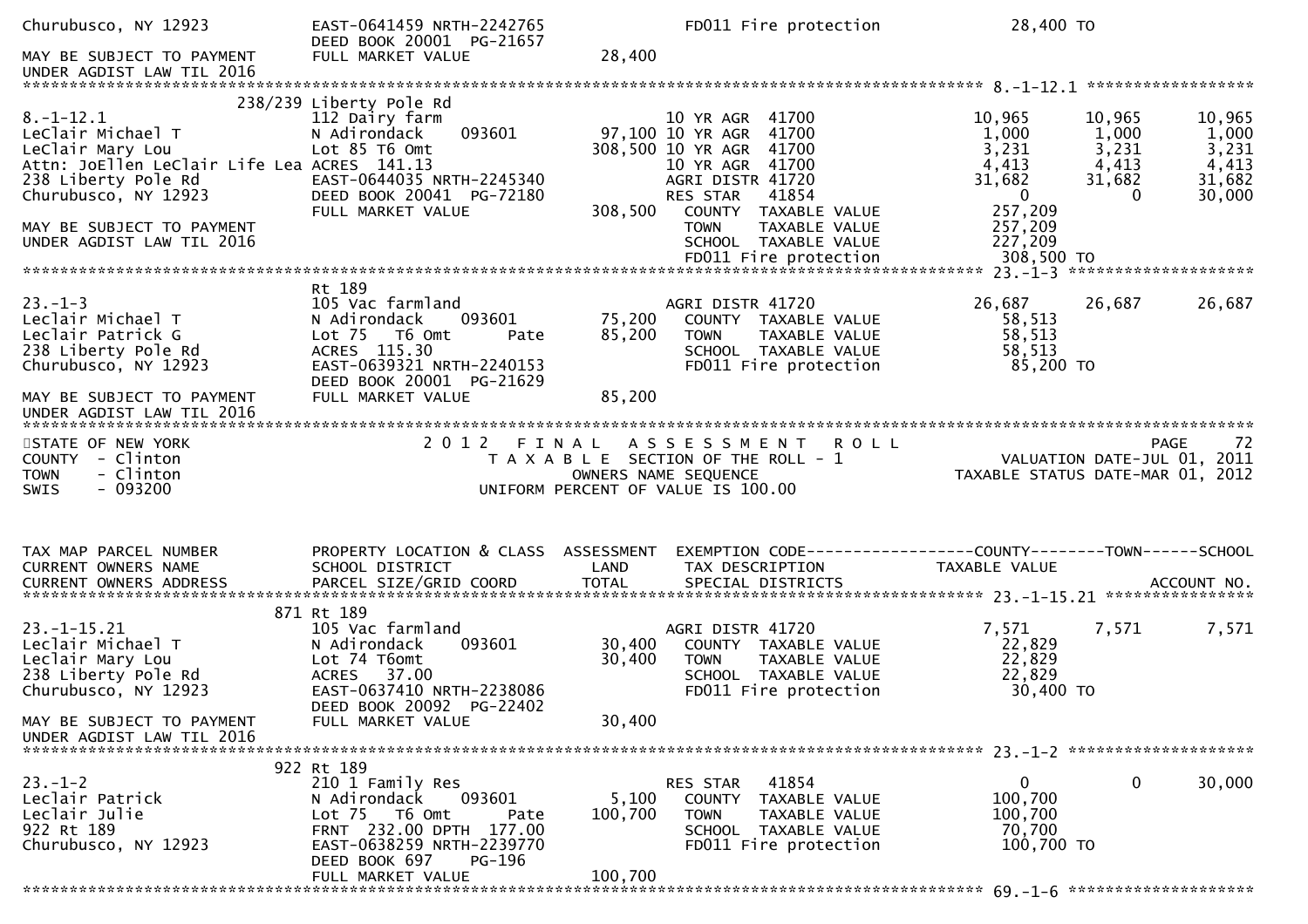| $69. - 1 - 6$<br>LeClair Sherry<br>622 Webster St<br>Malone, NY 12953                             | Lafrancis Rd<br>321 Abandoned ag<br>093601<br>N Adirondack<br>Lot 24 T6 Omt<br>Pate<br>ACRES 127.00<br>EAST-0657211 NRTH-2213783<br>DEED BOOK 20072 PG-2847<br>FULL MARKET VALUE | 25,400<br>25,400<br>25,400 | COUNTY TAXABLE VALUE<br><b>TOWN</b><br>TAXABLE VALUE<br>SCHOOL TAXABLE VALUE<br>FD011 Fire protection                                                                  | 25,400<br>25,400<br>25,400<br>25,400 TO                                                                         |                  |
|---------------------------------------------------------------------------------------------------|----------------------------------------------------------------------------------------------------------------------------------------------------------------------------------|----------------------------|------------------------------------------------------------------------------------------------------------------------------------------------------------------------|-----------------------------------------------------------------------------------------------------------------|------------------|
|                                                                                                   |                                                                                                                                                                                  |                            |                                                                                                                                                                        |                                                                                                                 |                  |
| $69. - 1 - 8.4$<br>LeClair Sherry<br>622 Webster St<br>Malone, NY 12953                           | Lafrancis Rd<br>920 Priv Hunt/Fi<br>093601<br>N Adirondack<br>Lot 24 T6omt<br>ACRES 158.20<br>EAST-0656060 NRTH-2215171<br>DEED BOOK 20072 PG-2846                               | 71,400<br>71,400           | COUNTY TAXABLE VALUE<br>TAXABLE VALUE<br>TOWN<br>SCHOOL TAXABLE VALUE<br>FD011 Fire protection                                                                         | 71,400<br>71,400<br>71,400<br>71,400 TO                                                                         |                  |
|                                                                                                   | FULL MARKET VALUE                                                                                                                                                                | 71,400                     |                                                                                                                                                                        |                                                                                                                 |                  |
|                                                                                                   | 251 Campbell Rd                                                                                                                                                                  |                            |                                                                                                                                                                        |                                                                                                                 |                  |
| $67. - 1 - 14.2$<br>Leclair Toby<br>Leclair Cindy<br>251 Campbell Rd<br>Churubusco, NY 12923      | 210 1 Family Res<br>093601<br>N Adirondack<br>Lot 29 T6omt<br><b>ACRES</b><br>1.30<br>EAST-0630095 NRTH-2213105                                                                  | 5,200<br>151,800           | RES STAR 41854<br>COUNTY TAXABLE VALUE<br><b>TOWN</b><br>TAXABLE VALUE<br>SCHOOL TAXABLE VALUE<br>FD011 Fire protection                                                | $\overline{0}$<br>$\mathbf{0}$<br>151,800<br>151,800<br>121,800<br>151,800 TO                                   | 30,000           |
|                                                                                                   | DEED BOOK 773<br>PG-111                                                                                                                                                          |                            |                                                                                                                                                                        |                                                                                                                 |                  |
| STATE OF NEW YORK                                                                                 |                                                                                                                                                                                  |                            | 2012 FINAL ASSESSMENT ROLL                                                                                                                                             |                                                                                                                 |                  |
| COUNTY - Clinton<br>- Clinton<br><b>TOWN</b><br>- 093200<br><b>SWIS</b>                           |                                                                                                                                                                                  |                            | UNIFORM PERCENT OF VALUE IS 100.00                                                                                                                                     | PAGE 73<br>T A X A B L E SECTION OF THE ROLL - 1<br>OWNERS NAME SEQUENCE<br>NITEORM PECENT CLUSE OF ME SEQUENCE |                  |
| TAX MAP PARCEL NUMBER<br>CURRENT OWNERS NAME                                                      | PROPERTY LOCATION & CLASS ASSESSMENT<br>SCHOOL DISTRICT                                                                                                                          | <b>Example 12 DE LAND</b>  | TAX DESCRIPTION                                                                                                                                                        | EXEMPTION CODE------------------COUNTY--------TOWN------SCHOOL<br>TAXABLE VALUE                                 |                  |
|                                                                                                   | 229-231 Merchia Rd                                                                                                                                                               |                            |                                                                                                                                                                        |                                                                                                                 |                  |
| $22 - 1 - 10$<br>Lesniak Lucien J<br>Lesniak Victoria<br>229 Merchia Rd<br>Churubusco, NY 12923   | 240 Rural res<br>N Adirondack<br>Lot 68<br>T6 Omt<br>92.60<br><b>ACRES</b><br>EAST-0632486 NRTH-2233955<br>DEED BOOK 20041 PG-76008                                              |                            | AGRI DISTR 41720<br>093601 64,900 RES STAR 41854<br>Pate 136,400 COUNTY TAXABLE VALUE<br><b>TOWN</b><br>TAXABLE VALUE<br>SCHOOL TAXABLE VALUE<br>FD011 Fire protection | 30,757<br>30,757<br>$\mathbf{0}$<br>$\Omega$<br>105,643<br>105,643<br>75,643<br>136,400 TO                      | 30,757<br>30,000 |
| MAY BE SUBJECT TO PAYMENT<br>UNDER AGDIST LAW TIL 2016                                            | FULL MARKET VALUE                                                                                                                                                                | 136,400                    |                                                                                                                                                                        |                                                                                                                 |                  |
|                                                                                                   | Merchia Rd                                                                                                                                                                       |                            |                                                                                                                                                                        |                                                                                                                 |                  |
| $23 - 1 - 23$<br>Lesniak Lucien J<br>Lesniak Victoria L<br>229 Merchia Rd<br>Churubusco, NY 12923 | 321 Abandoned ag<br>093601<br>N Adirondack<br>Lot 67 T6 Omt<br>Pate<br>17.00<br><b>ACRES</b><br>EAST-0634358 NRTH-2234828<br>DEED BOOK 20082 PG-13001                            | 16,000<br>16,000           | COUNTY TAXABLE VALUE<br>TAXABLE VALUE<br><b>TOWN</b><br>SCHOOL TAXABLE VALUE<br>FD011 Fire protection                                                                  | 16,000<br>16,000<br>16,000<br>16,000 TO                                                                         |                  |
|                                                                                                   |                                                                                                                                                                                  |                            |                                                                                                                                                                        |                                                                                                                 |                  |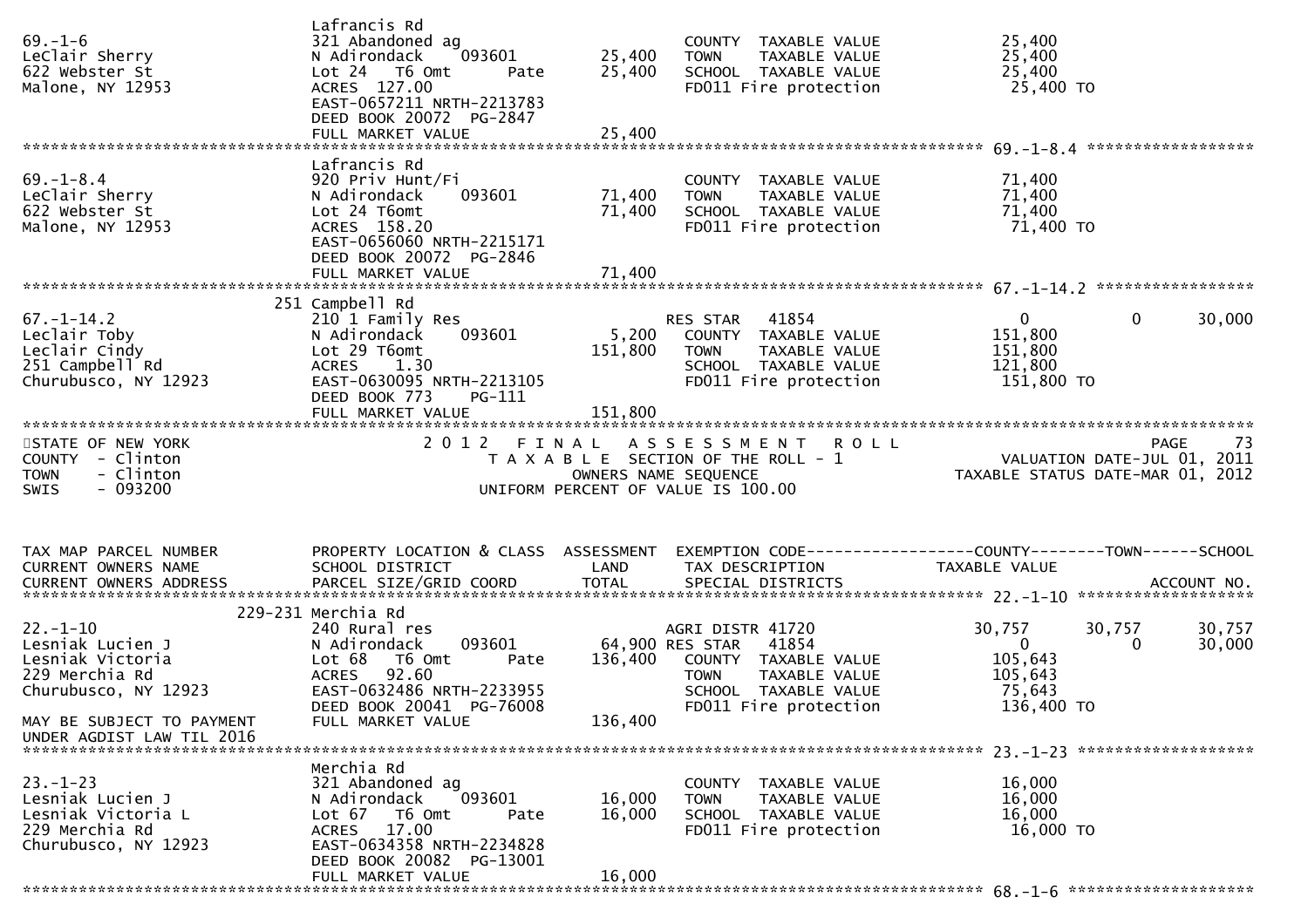| $68. - 1 - 6$<br>Lieber Robert<br>62 Randy Ln<br>Plainview, NY 11803                                                                          | Rt 11<br>321 Abandoned ag<br>093601<br>N Adirondack<br>Lot 35  T6 Omt<br>Pate<br>ACRES 118.30<br>EAST-0641981 NRTH-2215246<br>DEED BOOK 596<br>PG-668            | 61,500<br>61,500             | COUNTY TAXABLE VALUE<br>TAXABLE VALUE<br><b>TOWN</b><br>SCHOOL TAXABLE VALUE<br>FD011 Fire protection                     | 61,500<br>61,500<br>61,500<br>$61,500$ TO                                 |                   |
|-----------------------------------------------------------------------------------------------------------------------------------------------|------------------------------------------------------------------------------------------------------------------------------------------------------------------|------------------------------|---------------------------------------------------------------------------------------------------------------------------|---------------------------------------------------------------------------|-------------------|
|                                                                                                                                               | 9 Summit Dr                                                                                                                                                      |                              |                                                                                                                           |                                                                           |                   |
| $38.1 - 1 - 53$<br>Life Use Lagree Diane<br>Bushey Deborah<br>9 Summit Dr<br>Churubusco, NY 12922                                             | 220 2 Family Res<br>093601<br>N Adirondack<br>Lot 66<br>T6 Omt<br>Pate<br>6.32<br><b>ACRES</b><br>EAST-0639672 NRTH-2231317<br>DEED BOOK 20102 PG-31949          | 9,300<br>92,000              | 41834<br>SR STAR<br>COUNTY TAXABLE VALUE<br>TAXABLE VALUE<br><b>TOWN</b><br>SCHOOL TAXABLE VALUE<br>FD011 Fire protection | $\mathbf 0$<br>$\mathbf{0}$<br>92,000<br>92,000<br>29,800<br>92,000 TO    | 62,200            |
|                                                                                                                                               |                                                                                                                                                                  |                              |                                                                                                                           |                                                                           |                   |
| $67. - 1 - 2.5$<br>Living Partnership, LP Buettne N Adirondack<br>1626 Meadow Branch Ave<br>Winchester, VA 22601<br>MAY BE SUBJECT TO PAYMENT | 362 Campbell Rd<br>112 Dairy farm<br>093601<br>Lot 33 T6omt<br>ACRES 241.60<br>EAST-0631836 NRTH-2215734<br>DEED BOOK 20082 PG-20773                             | 135,000<br>193,100           | AGRI DISTR 41720<br>COUNTY TAXABLE VALUE<br>TAXABLE VALUE<br>TOWN<br>SCHOOL TAXABLE VALUE<br>FD011 Fire protection        | 12,091<br>12,091<br>181,009<br>181,009<br>181,009<br>193,100 TO           | 12,091            |
|                                                                                                                                               |                                                                                                                                                                  |                              |                                                                                                                           |                                                                           |                   |
| STATE OF NEW YORK<br>COUNTY - Clinton<br>- Clinton<br><b>TOWN</b><br>- 093200<br><b>SWIS</b>                                                  | 2012 FINAL                                                                                                                                                       |                              | ASSESSMENT ROLL<br>T A X A B L E SECTION OF THE ROLL - 1<br>OWNERS NAME SEQUENCE<br>UNIFORM PERCENT OF VALUE IS 100.00    | VALUATION DATE-JUL 01, 2011<br>TAXABLE STATUS DATE-MAR 01, 2012           | <b>PAGE</b><br>74 |
| TAX MAP PARCEL NUMBER<br>CURRENT OWNERS NAME                                                                                                  | PROPERTY LOCATION & CLASS ASSESSMENT<br>SCHOOL DISTRICT                                                                                                          | LAND                         | EXEMPTION CODE-----------------COUNTY--------TOWN------SCHOOL<br>TAX DESCRIPTION                                          | TAXABLE VALUE                                                             |                   |
|                                                                                                                                               | 345 Campbell Rd                                                                                                                                                  |                              |                                                                                                                           |                                                                           |                   |
| $67. - 1 - 2.4$<br>Locklin Shawn M<br>Locklin Heather L<br>345 Campbell Rd<br>Churubusco, NY 12923                                            | 240 Rural res<br>093601<br>N Adirondack<br>Lot 32 T6omt<br>ACRES 50.00 BANK<br>080<br>EAST-0628362 NRTH-2215146<br>DEED BOOK 20011 PG-33448<br>FULL MARKET VALUE | 32,500<br>129,000<br>129,000 | 41854<br>RES STAR<br>COUNTY TAXABLE VALUE<br>TOWN<br>TAXABLE VALUE<br>SCHOOL TAXABLE VALUE<br>FD011 Fire protection       | $\mathbf 0$<br>$\mathbf{0}$<br>129,000<br>129,000<br>99,000<br>129,000 TO | 30,000            |
|                                                                                                                                               | Clinton Mills Rd                                                                                                                                                 |                              |                                                                                                                           |                                                                           |                   |
| $39. - 1 - 8$<br>Lopez Bartholomew<br>381 Rt 122<br>Constable, NY 12926                                                                       | 240 Rural res<br>093601<br>N Adirondack<br>Lot 56 T6omt<br>Lot 13 Rural Haven Est<br>ACRES 10.10                                                                 | 12,300<br>37,000             | COUNTY TAXABLE VALUE<br>TAXABLE VALUE<br><b>TOWN</b><br>SCHOOL TAXABLE VALUE<br>FD011 Fire protection                     | 37,000<br>37,000<br>37,000<br>37,000 TO                                   |                   |
|                                                                                                                                               | EAST-0649386 NRTH-2231763<br>DEED BOOK 20092 PG-25161                                                                                                            |                              |                                                                                                                           |                                                                           |                   |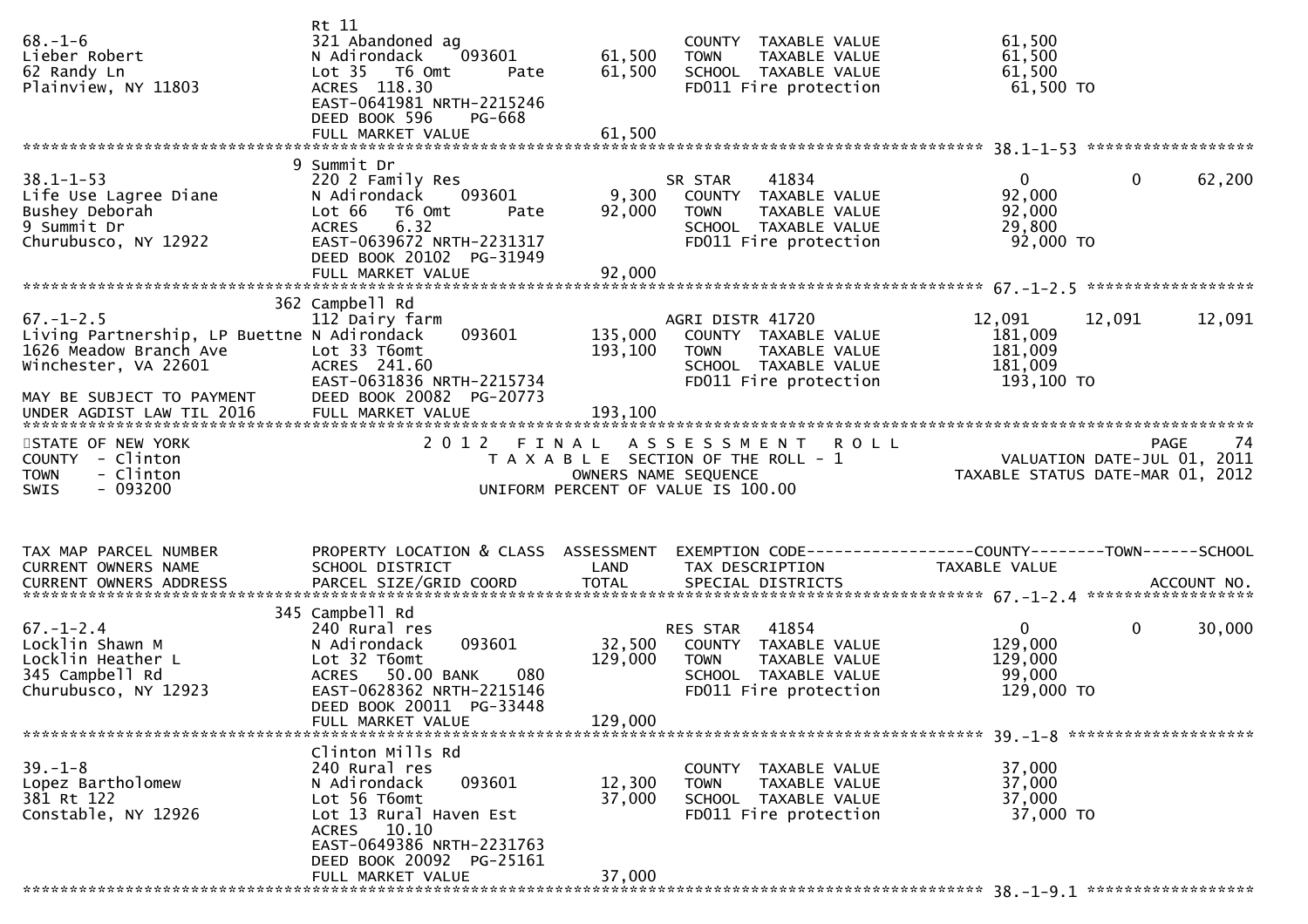| $38. - 1 - 9.1$<br>Lozano Carlos<br>Lozano Grace I<br>11820 NY Blvd<br>Jamaica, NY 11434 | Rt 189<br>$314$ Rural vac< $10$<br>N Adirondack<br>093601<br>Lot 66<br>T6 Omt<br>Pate<br><b>ACRES</b><br>3.60<br>EAST-0639306 NRTH-2232134<br>DEED BOOK 621<br>$PG-338$ | 6,800<br>6,800       | COUNTY TAXABLE VALUE<br><b>TOWN</b><br>TAXABLE VALUE<br>SCHOOL TAXABLE VALUE<br>FD011 Fire protection | 6,800<br>6,800<br>6,800<br>6,800 TO                             |    |
|------------------------------------------------------------------------------------------|-------------------------------------------------------------------------------------------------------------------------------------------------------------------------|----------------------|-------------------------------------------------------------------------------------------------------|-----------------------------------------------------------------|----|
|                                                                                          |                                                                                                                                                                         |                      |                                                                                                       |                                                                 |    |
|                                                                                          | 603 Rt 189                                                                                                                                                              |                      |                                                                                                       |                                                                 |    |
| $38. - 1 - 9.2$                                                                          | 210 1 Family Res                                                                                                                                                        |                      | COUNTY TAXABLE VALUE                                                                                  | 54,300                                                          |    |
| Lozano Carlos<br>Lozano Grace I                                                          | 093601<br>N Adirondack<br>Lot 67 T6omt                                                                                                                                  | 9,900<br>54,300      | <b>TOWN</b><br>TAXABLE VALUE<br>SCHOOL TAXABLE VALUE                                                  | 54,300<br>54,300                                                |    |
| 11820 NY Blvd                                                                            | <b>ACRES</b><br>7.10                                                                                                                                                    |                      | FD011 Fire protection                                                                                 | 54,300 TO                                                       |    |
| Jamaica, NY 11434                                                                        | EAST-0638628 NRTH-2232097                                                                                                                                               |                      |                                                                                                       |                                                                 |    |
|                                                                                          | DEED BOOK 592<br>PG-349                                                                                                                                                 |                      |                                                                                                       |                                                                 |    |
|                                                                                          |                                                                                                                                                                         |                      |                                                                                                       |                                                                 |    |
|                                                                                          | 6231 Rt 11                                                                                                                                                              |                      |                                                                                                       |                                                                 |    |
| $69. - 1 - 13.1$                                                                         | 210 1 Family Res                                                                                                                                                        |                      | RES STAR<br>41854                                                                                     | $\mathbf{0}$<br>$\mathbf{0}$<br>30,000                          |    |
| Lubold Cordone E                                                                         | 093601<br>N Adirondack                                                                                                                                                  | 7,000                | COUNTY TAXABLE VALUE                                                                                  | 44,000                                                          |    |
| Lubold Kerry L<br>381 Burke-Belmont Townline Rd ACRES                                    | Lot 25<br>T6 Omt<br>Pate<br>3.50                                                                                                                                        | 44,000               | <b>TOWN</b><br>TAXABLE VALUE<br>SCHOOL TAXABLE VALUE                                                  | 44,000<br>14,000                                                |    |
| Burke, NY 12917                                                                          | EAST-0647466 NRTH-2211944                                                                                                                                               |                      | FD011 Fire protection                                                                                 | 44,000 TO                                                       |    |
|                                                                                          | DEED BOOK 99001 PG-11337                                                                                                                                                |                      |                                                                                                       |                                                                 |    |
|                                                                                          | FULL MARKET VALUE                                                                                                                                                       | 44,000               |                                                                                                       |                                                                 |    |
| STATE OF NEW YORK                                                                        | 2 0 1 2                                                                                                                                                                 | FINAL                | ASSESSMENT ROLL                                                                                       | <b>PAGE</b>                                                     | 75 |
| COUNTY - Clinton                                                                         |                                                                                                                                                                         |                      | T A X A B L E SECTION OF THE ROLL - 1                                                                 | VALUATION DATE-JUL 01, 2011<br>TAXABLE STATUS DATE-MAR 01, 2012 |    |
| - Clinton<br><b>TOWN</b>                                                                 |                                                                                                                                                                         | OWNERS NAME SEQUENCE |                                                                                                       |                                                                 |    |
| - 093200<br><b>SWIS</b>                                                                  |                                                                                                                                                                         |                      | UNIFORM PERCENT OF VALUE IS 100.00                                                                    |                                                                 |    |
|                                                                                          |                                                                                                                                                                         |                      |                                                                                                       |                                                                 |    |
|                                                                                          |                                                                                                                                                                         |                      |                                                                                                       |                                                                 |    |
|                                                                                          |                                                                                                                                                                         |                      |                                                                                                       |                                                                 |    |
| TAX MAP PARCEL NUMBER                                                                    | PROPERTY LOCATION & CLASS ASSESSMENT                                                                                                                                    |                      |                                                                                                       | EXEMPTION CODE------------------COUNTY--------TOWN------SCHOOL  |    |
| CURRENT OWNERS NAME                                                                      | SCHOOL DISTRICT                                                                                                                                                         | LAND                 | TAX DESCRIPTION                                                                                       | TAXABLE VALUE                                                   |    |
| CURRENT OWNERS ADDRESS                                                                   |                                                                                                                                                                         |                      |                                                                                                       |                                                                 |    |
|                                                                                          | 288 Patnode Rd                                                                                                                                                          |                      |                                                                                                       |                                                                 |    |
| $68. - 1 - 17.4$                                                                         | 240 Rural res                                                                                                                                                           |                      | COUNTY TAXABLE VALUE                                                                                  | 94,000                                                          |    |
| Lynch Edward D                                                                           | 093601<br>N Adirondack                                                                                                                                                  | 16,500               | TAXABLE VALUE<br><b>TOWN</b>                                                                          | 94,000                                                          |    |
| Parrott Raymond P<br>PO Box 31                                                           | Lot 27 T6omt<br><b>ACRES</b><br>22.80                                                                                                                                   | 94,000               | SCHOOL TAXABLE VALUE<br>FD011 Fire protection                                                         | 94,000<br>94,000 TO                                             |    |
| Ellenburg Depot, NY 12935                                                                | EAST-0637234 NRTH-2209920                                                                                                                                               |                      |                                                                                                       |                                                                 |    |
|                                                                                          | DEED BOOK 20031 PG-59756                                                                                                                                                |                      |                                                                                                       |                                                                 |    |
|                                                                                          | FULL MARKET VALUE                                                                                                                                                       | 94,000               |                                                                                                       |                                                                 |    |
|                                                                                          | Lafrancis Rd                                                                                                                                                            |                      |                                                                                                       |                                                                 |    |
| $54. - 2 - 17$                                                                           | 321 Abandoned ag                                                                                                                                                        |                      | COUNTY TAXABLE VALUE                                                                                  | 32,600                                                          |    |
| M & R Restorations Inc                                                                   | 093601<br>N Adirondack                                                                                                                                                  | 32,600               | <b>TOWN</b><br>TAXABLE VALUE                                                                          | 32,600                                                          |    |
| 2878 Church View Rd<br>Coopersburg, PA 18036                                             | Lot 44 76 0mt                                                                                                                                                           | 32,600               | SCHOOL TAXABLE VALUE<br>FD011 Fire protection                                                         | 32,600<br>32,600 TO                                             |    |
|                                                                                          | Survey Map 20061/99069 Lo<br>ACRES 50.18                                                                                                                                |                      |                                                                                                       |                                                                 |    |
|                                                                                          | EAST-0653362 NRTH-2221840                                                                                                                                               |                      |                                                                                                       |                                                                 |    |
|                                                                                          | DEED BOOK 20062 PG-1479<br>FULL MARKET VALUE                                                                                                                            | 32,600               |                                                                                                       |                                                                 |    |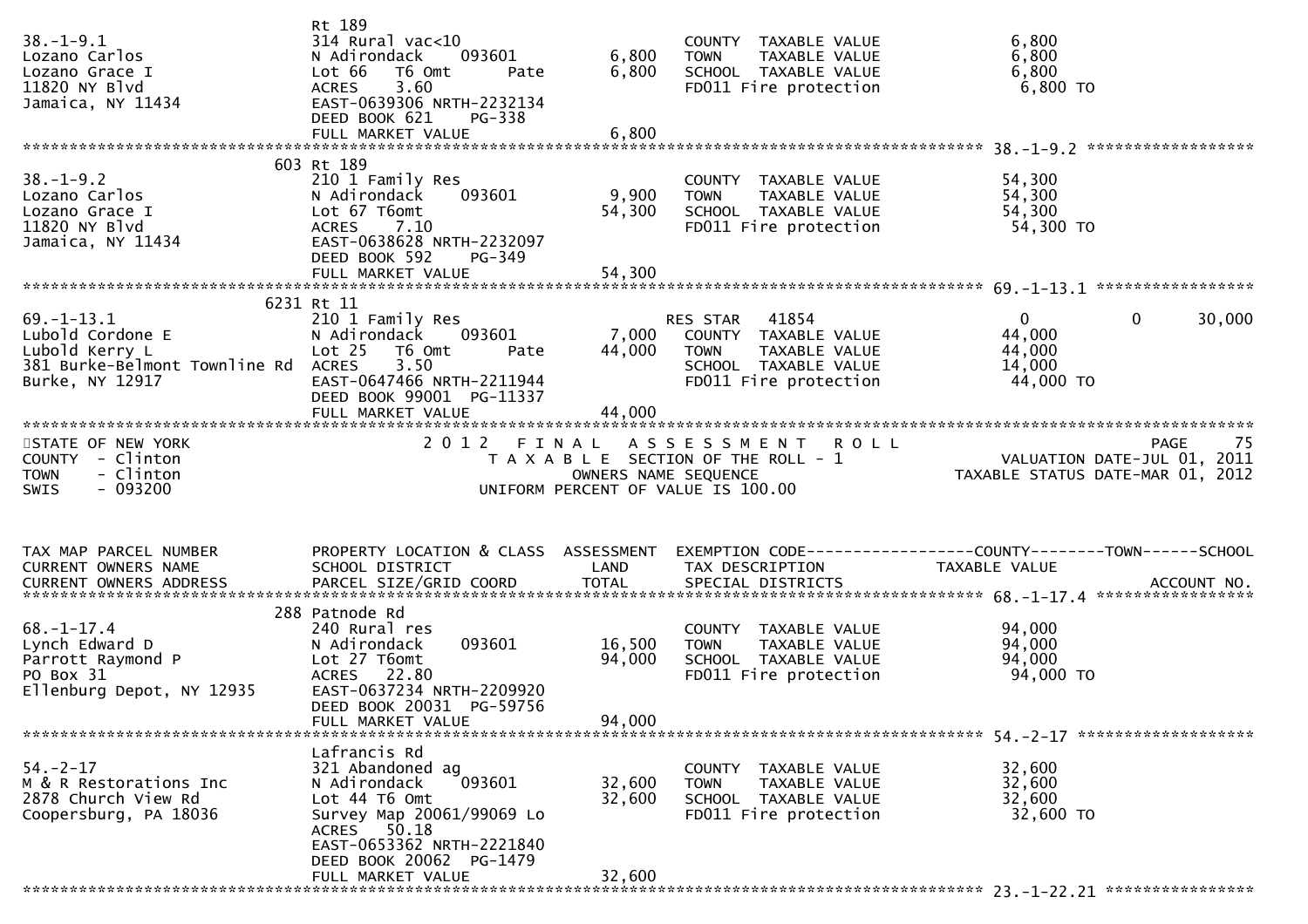| $23. - 1 - 22.21$<br>Macey Diane M<br>PO Box 84<br>Churubusco, NY 12923               | Off Route 189<br>314 Rural vac<10<br>093601<br>N Adirondack<br>Lot 67 T6omt<br><b>ACRES</b><br>4.80<br>EAST-0637112 NRTH-2234242<br>DEED BOOK 20102 PG-31016   | 7,700<br>7,700                | COUNTY TAXABLE VALUE<br>TAXABLE VALUE<br><b>TOWN</b><br>SCHOOL TAXABLE VALUE<br>FD011 Fire protection | 7,700<br>7,700<br>7,700<br>7,700 TO                                                          |
|---------------------------------------------------------------------------------------|----------------------------------------------------------------------------------------------------------------------------------------------------------------|-------------------------------|-------------------------------------------------------------------------------------------------------|----------------------------------------------------------------------------------------------|
|                                                                                       | FULL MARKET VALUE                                                                                                                                              | 7,700                         |                                                                                                       |                                                                                              |
| $23. - 1 - 22.212$<br>Macey Diane M<br>78 Pleasant Ridge Rd<br>Plattsburgh, NY 12901  | Off Rt 189<br>311 Res vac land<br>N Adirondack<br>093601<br>Lot 67 T6 Omt<br>FRNT 100.00 DPTH 200.00<br>EAST-0637546 NRTH-2234562<br>DEED BOOK 20112 PG-42634  | 4,500<br>4,500                | COUNTY TAXABLE VALUE<br>TAXABLE VALUE<br><b>TOWN</b><br>SCHOOL TAXABLE VALUE<br>FD011 Fire protection | 4,500<br>4,500<br>4,500<br>4,500 TO                                                          |
|                                                                                       | FULL MARKET VALUE                                                                                                                                              | 4,500                         |                                                                                                       |                                                                                              |
| $23. - 1 - 22.213$<br>Macey Diane M<br>78 Pleasant Ridge Rd<br>Plattsburgh, NY 12901  | Off Rt 189<br>$314$ Rural vac<10<br>093601<br>N Adirondack<br>Lot 67 T6 Omt<br><b>ACRES</b><br>2.43<br>EAST-0637229 NRTH-2234525<br>DEED BOOK 20112 PG-42634   | 6,000<br>6,000                | COUNTY TAXABLE VALUE<br><b>TOWN</b><br>TAXABLE VALUE<br>SCHOOL TAXABLE VALUE<br>FD011 Fire protection | 6,000<br>6,000<br>6,000<br>6,000 TO                                                          |
| STATE OF NEW YORK<br>COUNTY - Clinton<br>- Clinton<br><b>TOWN</b><br>SWIS<br>- 093200 | FULL MARKET VALUE<br>2012 FINAL                                                                                                                                | 6,000<br>OWNERS NAME SEQUENCE | ASSESSMENT ROLL<br>T A X A B L E SECTION OF THE ROLL - 1<br>UNIFORM PERCENT OF VALUE IS 100.00        | 76<br><b>PAGE</b>                                                                            |
|                                                                                       |                                                                                                                                                                |                               |                                                                                                       |                                                                                              |
| TAX MAP PARCEL NUMBER<br>CURRENT OWNERS NAME<br><b>CURRENT OWNERS ADDRESS</b>         | PROPERTY LOCATION & CLASS ASSESSMENT<br>SCHOOL DISTRICT<br>PARCEL SIZE/GRID COORD                                                                              | LAND<br><b>TOTAL</b>          | TAX DESCRIPTION<br>SPECIAL DISTRICTS                                                                  | EXEMPTION CODE-----------------COUNTY--------TOWN-----SCHOOL<br>TAXABLE VALUE<br>ACCOUNT NO. |
| $23. - 1 - 22.272$<br>Macey Diane M                                                   | 709 Rt 189                                                                                                                                                     |                               |                                                                                                       |                                                                                              |
| 78 Pleasant Ridge Rd<br>Plattsburgh, NY 12901                                         | $314$ Rural vac<10<br>093601<br>N Adirondack<br>Lot 67 T60mt<br><b>ACRES</b><br>1.30<br>EAST-0638011 NRTH-2234622<br>DEED BOOK 20112 PG-42633                  | 5,200<br>5,200                | COUNTY TAXABLE VALUE<br>TAXABLE VALUE<br><b>TOWN</b><br>SCHOOL TAXABLE VALUE<br>FD011 Fire protection | 5,200<br>5,200<br>5,200<br>5,200 TO                                                          |
|                                                                                       | FULL MARKET VALUE                                                                                                                                              | 5,200                         |                                                                                                       |                                                                                              |
| $23. - 1 - 22.273$<br>Macey Diane M<br>78 Pleasant Ridge Rd<br>Plattsburgh, NY 12901  | 709 Rt 189<br>270 Mfg housing<br>N Adirondack<br>093601<br>Lot $67$ T $60$ mt<br>1.30<br><b>ACRES</b><br>EAST-0637739 NRTH-2234589<br>DEED BOOK 20112 PG-42633 | 5,200<br>30,000               | COUNTY TAXABLE VALUE<br>TAXABLE VALUE<br><b>TOWN</b><br>SCHOOL TAXABLE VALUE<br>FD011 Fire protection | 30,000<br>30,000<br>30,000<br>30,000 TO                                                      |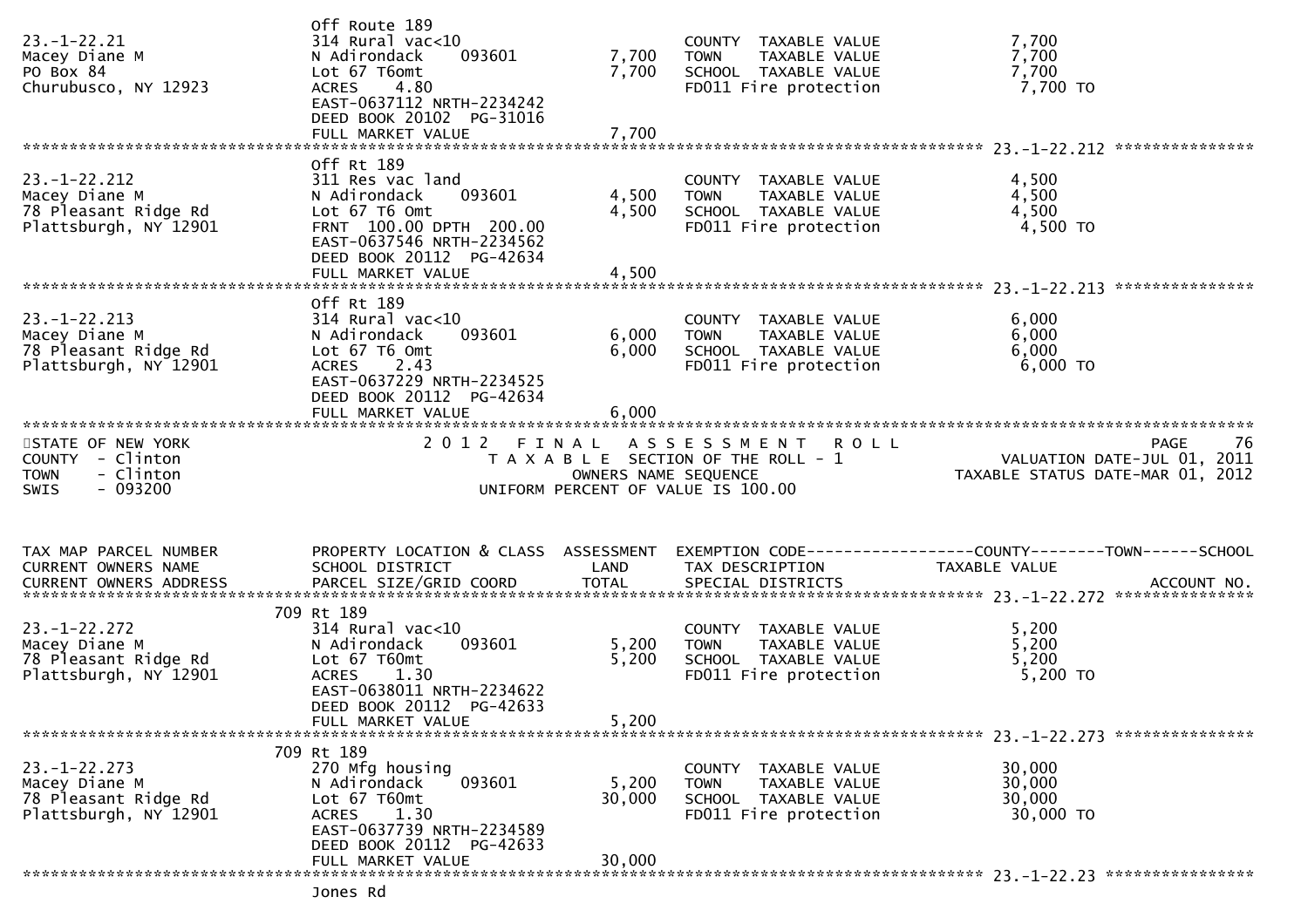| $23. - 1 - 22.23$<br>Mack-Harris Edna<br>11418 NW 41st St<br>Coral Springs, FL 33605              | 321 Abandoned ag<br>093601<br>N Adirondack<br>Lot 67 T6omt<br>ACRES 17.60<br>EAST-0634633 NRTH-2233201<br>DEED BOOK 713<br>$PG-253$                                         | 17,500<br>17,500           | COUNTY TAXABLE VALUE<br>TAXABLE VALUE<br>TOWN<br>SCHOOL TAXABLE VALUE<br>FD011 Fire protection                      | 17,500<br>17,500<br>17,500<br>17,500 TO                                        |    |
|---------------------------------------------------------------------------------------------------|-----------------------------------------------------------------------------------------------------------------------------------------------------------------------------|----------------------------|---------------------------------------------------------------------------------------------------------------------|--------------------------------------------------------------------------------|----|
|                                                                                                   |                                                                                                                                                                             |                            |                                                                                                                     |                                                                                |    |
| $70. -2 - 1$<br>Maggy Donald P<br>14 Florence Jean Ln<br>Morrisonville, NY 12962                  | 255 Bombard Rd<br>$314$ Rural vac<10<br>093601<br>N Adirondack<br>Lot 23<br>T6 Omt<br>Pate<br>5.70<br><b>ACRES</b><br>EAST-0662818 NRTH-2217794<br>DEED BOOK 632<br>$PG-93$ | 8,800<br>8,800             | COUNTY TAXABLE VALUE<br>TAXABLE VALUE<br><b>TOWN</b><br>SCHOOL TAXABLE VALUE<br>FD011 Fire protection               | 8,800<br>8,800<br>8,800<br>8,800 TO                                            |    |
|                                                                                                   |                                                                                                                                                                             |                            |                                                                                                                     |                                                                                |    |
| $21. - 1 - 1.3$<br>Magoon Matt<br>Magoon Bradley<br>Bradley Pond Rd<br>Ellenburg Center, NY 12934 | County Line Rd<br>260 Seasonal res<br>163401<br>Chateaugay 1<br>Lot 90 T6omt<br>ACRES 23.60<br>EAST-0615588 NRTH-2239417<br>DEED BOOK 20001 PG-22034<br>FULL MARKET VALUE   | 19,300<br>22,800<br>22,800 | COUNTY TAXABLE VALUE<br>TAXABLE VALUE<br>TOWN<br>SCHOOL TAXABLE VALUE<br>FD011 Fire protection                      | 22,800<br>22,800<br>22,800<br>22,800 TO                                        |    |
|                                                                                                   |                                                                                                                                                                             |                            |                                                                                                                     |                                                                                |    |
| STATE OF NEW YORK<br>COUNTY - Clinton<br><b>TOWN</b><br>- Clinton<br>$-093200$<br><b>SWIS</b>     |                                                                                                                                                                             | OWNERS NAME SEQUENCE       | 2012 FINAL ASSESSMENT<br><b>ROLL</b><br>T A X A B L E SECTION OF THE ROLL - 1<br>UNIFORM PERCENT OF VALUE IS 100.00 | <b>PAGE</b><br>VALUATION DATE-JUL 01, 2011<br>TAXABLE STATUS DATE-MAR 01, 2012 | 77 |
|                                                                                                   |                                                                                                                                                                             |                            |                                                                                                                     |                                                                                |    |
| TAX MAP PARCEL NUMBER<br>CURRENT OWNERS NAME                                                      | PROPERTY LOCATION & CLASS ASSESSMENT<br>SCHOOL DISTRICT                                                                                                                     | LAND                       | TAX DESCRIPTION                                                                                                     | EXEMPTION CODE------------------COUNTY--------TOWN------SCHOOL                 |    |
|                                                                                                   |                                                                                                                                                                             |                            |                                                                                                                     | TAXABLE VALUE                                                                  |    |
|                                                                                                   |                                                                                                                                                                             |                            |                                                                                                                     |                                                                                |    |
| $54. - 2 - 16$<br>Mahay Mark E<br>Mahay Heidi A<br>49 Steven Ct<br>Saratoga Springs, NY 12866     | Lafrancis Rd<br>321 Abandoned ag<br>093601<br>N Adirondack<br>Lot 44 76 0mt<br>Survey Map 20061/99069 Lo<br>ACRES 20.23<br>EAST-0651653 NRTH-2224499                        | 17,600<br>17,600           | COUNTY TAXABLE VALUE<br>TOWN<br>TAXABLE VALUE<br>SCHOOL TAXABLE VALUE<br>FD011 Fire protection                      | 17,600<br>17,600<br>17,600<br>17,600 TO                                        |    |
|                                                                                                   | DEED BOOK 20062 PG-808                                                                                                                                                      |                            |                                                                                                                     |                                                                                |    |
|                                                                                                   | FULL MARKET VALUE                                                                                                                                                           | 17,600                     |                                                                                                                     |                                                                                |    |
| $38. - 1 - 15$<br>Mahoney John G<br>64 Sycamore Ave<br>Berkeley Hgts, NJ 07922                    | 403 Rt 189<br>241 Rural res&ag<br>093601<br>N Adirondack<br>Lot 54 T6 Omt<br>Pate<br>ACRES 235.40<br>EAST-0638335 NRTH-2227504                                              | 123,500<br>178,000         | COUNTY<br>TAXABLE VALUE<br>TAXABLE VALUE<br><b>TOWN</b><br>SCHOOL TAXABLE VALUE<br>FD011 Fire protection            | 178,000<br>178,000<br>178,000<br>178,000 TO                                    |    |
|                                                                                                   | DEED BOOK 538<br><b>PG-100</b><br>FULL MARKET VALUE                                                                                                                         | 178,000                    |                                                                                                                     |                                                                                |    |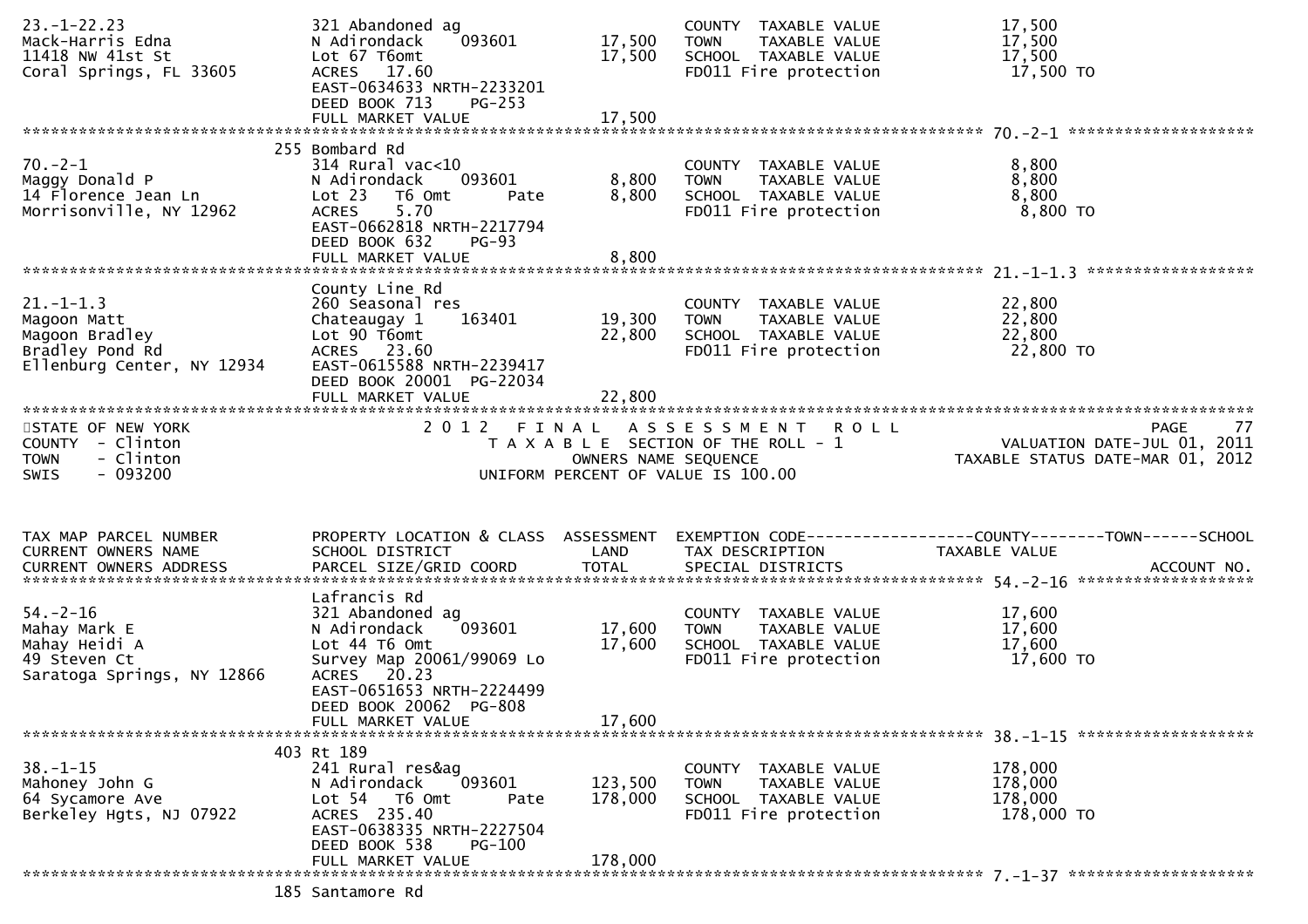| $7. - 1 - 37$<br>Maibroda Wasyl<br>185 Santamore Rd<br>Churubusco, NY 12923                  | 270 Mfg housing<br>Chateaugay 1<br>163401<br>Lot 89 T6omt<br>ACRES 24.80<br>EAST-0624947 NRTH-2241373<br>DEED BOOK 617<br><b>PG-953</b>                              | 16,900<br>30,500          | COUNTY TAXABLE VALUE<br><b>TOWN</b><br>TAXABLE VALUE<br>SCHOOL TAXABLE VALUE<br>FD011 Fire protection                                | 30,500<br>30,500<br>30,500<br>30,500 TO                                         |                   |
|----------------------------------------------------------------------------------------------|----------------------------------------------------------------------------------------------------------------------------------------------------------------------|---------------------------|--------------------------------------------------------------------------------------------------------------------------------------|---------------------------------------------------------------------------------|-------------------|
|                                                                                              | 350 Lafrancis Rd                                                                                                                                                     |                           |                                                                                                                                      |                                                                                 |                   |
| $54 - 2 - 2$<br>Maille Scott<br>26 LaVoie Dr<br>Essex Junction, VT 05452                     | 260 Seasonal res<br>N Adirondack<br>093601<br>Lot 37 T6 Omt<br>Survey Map 20061/99069 Lo<br>ACRES 83.32<br>EAST-0653421 NRTH-2218249<br>DEED BOOK 20072 PG-6497      | 52,200<br>64,200          | COUNTY TAXABLE VALUE<br><b>TOWN</b><br>TAXABLE VALUE<br>SCHOOL TAXABLE VALUE<br>FD011 Fire protection                                | 64,200<br>64,200<br>64,200<br>64,200 TO                                         |                   |
|                                                                                              | FULL MARKET VALUE                                                                                                                                                    | 64,200                    |                                                                                                                                      |                                                                                 |                   |
| $25. - 1 - 13.22$<br>Manor Brett D<br>562 Clinton Mills Rd<br>Ellenburg Depot, NY 12935      | 562 Clinton Mills Rd<br>210 1 Family Res<br>093601<br>N Adirondack<br>Lot 63 T6omt<br>5.00<br><b>ACRES</b><br>EAST-0658231 NRTH-2233581<br>DEED BOOK 20001 PG-21045  | 133,000                   | RES STAR 41854<br>8,200 COUNTY TAXABLE VALUE<br>TOWN TAXABLE VALUE<br>SCHOOL TAXABLE VALUE<br>FD011 Fire protection                  | $\mathbf 0$<br>$\overline{0}$<br>133,000<br>133,000<br>103,000<br>133,000 TO    | 30,000            |
|                                                                                              | FULL MARKET VALUE                                                                                                                                                    | 133,000                   |                                                                                                                                      |                                                                                 |                   |
| STATE OF NEW YORK<br>COUNTY - Clinton<br>- Clinton<br><b>TOWN</b><br>- 093200<br>SWIS        |                                                                                                                                                                      | OWNERS NAME SEQUENCE      | 2012 FINAL ASSESSMENT ROLL<br>T A X A B L E SECTION OF THE ROLL - 1<br>UNIFORM PERCENT OF VALUE IS 100.00                            | o،<br>11, 2011 VALUATION DATE-JUL<br>12, TAXABLE STATUS DATE-MAR 01, 2012       | 78<br><b>PAGE</b> |
| TAX MAP PARCEL NUMBER<br>CURRENT OWNERS NAME                                                 | PROPERTY LOCATION & CLASS ASSESSMENT<br>SCHOOL DISTRICT                                                                                                              | LAND                      | TAX DESCRIPTION                                                                                                                      | EXEMPTION CODE------------------COUNTY--------TOWN------SCHOOL<br>TAXABLE VALUE |                   |
| $51. - 1 - 13.11$<br>Marks Todd E<br>Marks Mary Anne<br>28 Lake St<br>Rouses Point, NY 12979 | 7544 Rt 11<br>260 Seasonal res<br>163401<br>Chateaugay 1<br>Lot 51 T6omt<br>ACRES 4.30<br>EAST-0620131 NRTH-2223258<br>DEED BOOK 20061 PG-97806<br>FULL MARKET VALUE | 7,600<br>41,200<br>41,200 | COUNTY TAXABLE VALUE<br><b>TOWN</b><br>TAXABLE VALUE<br>SCHOOL TAXABLE VALUE<br>FD011 Fire protection                                | 41,200<br>41,200<br>41,200<br>41,200 TO                                         |                   |
|                                                                                              |                                                                                                                                                                      |                           |                                                                                                                                      |                                                                                 |                   |
| $7. - 1 - 2.32$<br>Martin Theodore<br>732 Frontier Rd<br>Churubusco, NY 12923                | 732 Mcnierney Rd<br>240 Rural res<br>163401<br>Chateaugay 1<br>Lot 89 T6omt<br>ACRES 23.10<br>EAST-0624271 NRTH-2245088                                              | 20,500<br>70,800          | 41854<br>RES STAR<br><b>COUNTY</b><br>TAXABLE VALUE<br><b>TOWN</b><br>TAXABLE VALUE<br>SCHOOL TAXABLE VALUE<br>FD011 Fire protection | $\mathbf 0$<br>$\Omega$<br>70,800<br>70,800<br>40,800<br>70,800 TO              | 30,000            |
|                                                                                              | DEED BOOK 20051 PG-86013<br>FULL MARKET VALUE                                                                                                                        | 70,800                    |                                                                                                                                      |                                                                                 |                   |

Clinton Mills Rd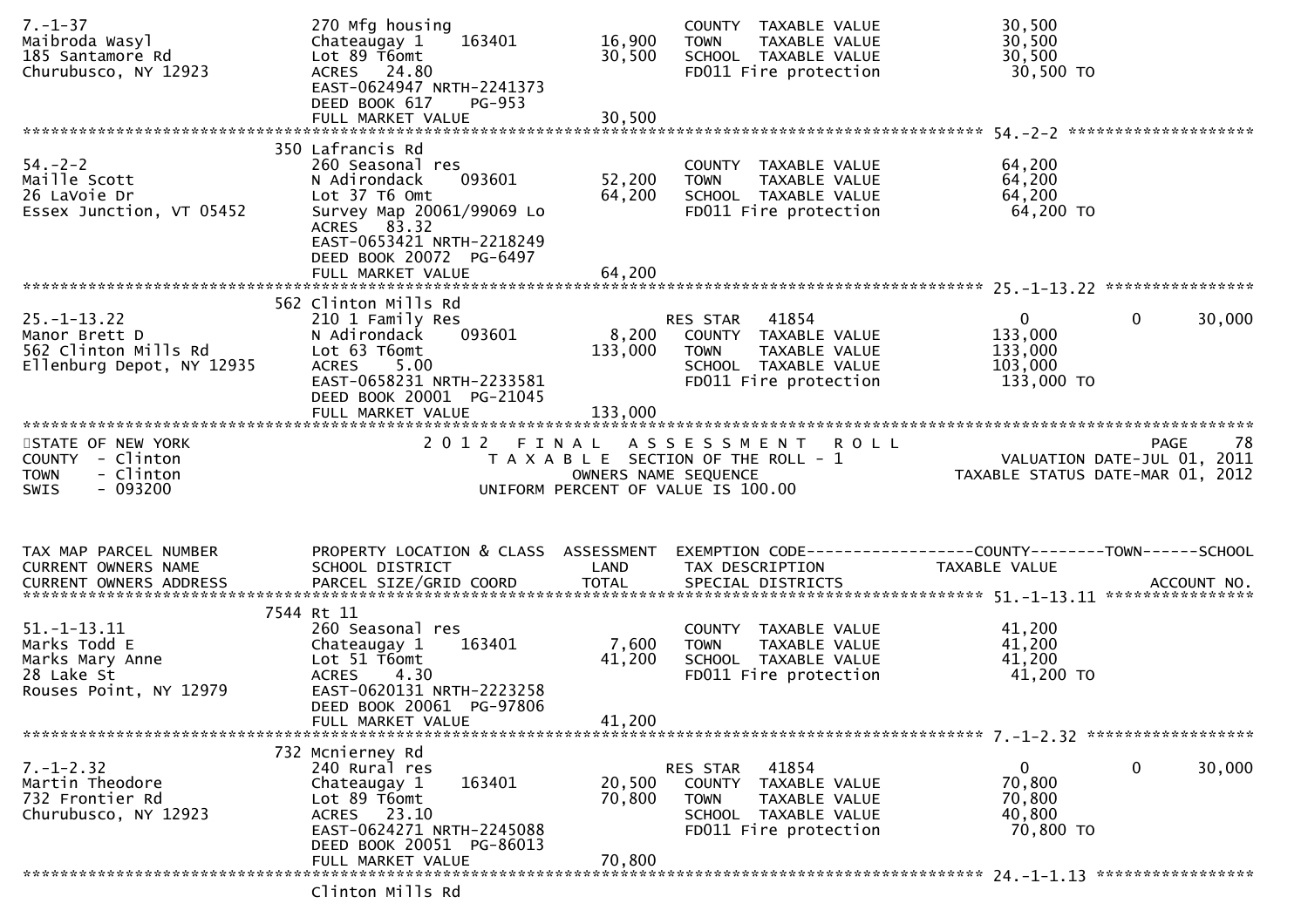| $24. - 1 - 1.13$<br>Martineau Ronald L<br>Martineau Novalee C<br>415 Laphams Mills Rd<br>Peru, NY 12972 | 321 Abandoned ag<br>093601<br>N Adirondack<br>Lot 64 T60mt<br><b>PLD 500</b><br>ACRES 44.79<br>EAST-0653410 NRTH-2233974<br>DEED BOOK 20011 PG-30040 | 26,400<br>26,400     | COUNTY TAXABLE VALUE<br><b>TOWN</b><br>TAXABLE VALUE<br>SCHOOL TAXABLE VALUE<br>FD011 Fire protection | 26,400<br>26,400<br>26,400<br>26,400 TO                         |
|---------------------------------------------------------------------------------------------------------|------------------------------------------------------------------------------------------------------------------------------------------------------|----------------------|-------------------------------------------------------------------------------------------------------|-----------------------------------------------------------------|
|                                                                                                         | FULL MARKET VALUE                                                                                                                                    | 26,400               |                                                                                                       |                                                                 |
|                                                                                                         | Lafrancis Rd                                                                                                                                         |                      |                                                                                                       |                                                                 |
| $54. - 2 - 8$<br>Mathura Jewel                                                                          | 321 Abandoned ag<br>093601<br>N Adirondack                                                                                                           | 17,500               | COUNTY TAXABLE VALUE<br><b>TOWN</b><br>TAXABLE VALUE                                                  | 17,500<br>17,500                                                |
| Ascione Gina                                                                                            | Lot 37 T6 Omt                                                                                                                                        | 17,500               | SCHOOL TAXABLE VALUE                                                                                  | 17,500                                                          |
| 18 Glenna Dr                                                                                            | Survey Map 20061/99069 Lo                                                                                                                            |                      | FD011 Fire protection                                                                                 | 17,500 TO                                                       |
| Carmel, NY 10512                                                                                        | ACRES 20.00<br>EAST-0650861 NRTH-2220510                                                                                                             |                      |                                                                                                       |                                                                 |
|                                                                                                         | DEED BOOK 20061 PG-99536                                                                                                                             |                      |                                                                                                       |                                                                 |
|                                                                                                         |                                                                                                                                                      |                      |                                                                                                       |                                                                 |
|                                                                                                         | 724 Rt 189                                                                                                                                           |                      |                                                                                                       |                                                                 |
| $23. - 1 - 10$                                                                                          | 240 Rural res                                                                                                                                        |                      | COUNTY TAXABLE VALUE                                                                                  | 95,900                                                          |
| Matthews Allan                                                                                          | 093601<br>N Adirondack                                                                                                                               | 45,300               | TAXABLE VALUE<br><b>TOWN</b>                                                                          | 95,900                                                          |
| 249 Rt 189<br>Churubusco, NY 12923                                                                      | Lot 66  T6 0mt<br>Pate<br>ACRES 100.00                                                                                                               | 95,900               | SCHOOL TAXABLE VALUE<br>FD011 Fire protection                                                         | 95,900<br>95,900 TO                                             |
|                                                                                                         | EAST-0647380 NRTH-2234262<br>DEED BOOK 20112 PG-44917                                                                                                |                      |                                                                                                       |                                                                 |
|                                                                                                         | FULL MARKET VALUE                                                                                                                                    | 95.900               |                                                                                                       |                                                                 |
| STATE OF NEW YORK                                                                                       | 2012 FINAL                                                                                                                                           |                      |                                                                                                       |                                                                 |
| COUNTY - Clinton                                                                                        |                                                                                                                                                      |                      | A S S E S S M E N T R O L L<br>T A X A B L E SECTION OF THE ROLL - 1                                  | <b>PAGE</b><br>79<br>VALUATION DATE-JUL 01, 2011                |
| - Clinton<br><b>TOWN</b><br>$-093200$<br>SWIS                                                           |                                                                                                                                                      | OWNERS NAME SEQUENCE | UNIFORM PERCENT OF VALUE IS 100.00                                                                    | VALUATION DATE SUL 01, 2012<br>TAXABLE STATUS DATE-MAR 01, 2012 |
| TAX MAP PARCEL NUMBER                                                                                   | PROPERTY LOCATION & CLASS ASSESSMENT                                                                                                                 |                      |                                                                                                       | EXEMPTION CODE------------------COUNTY--------TOWN------SCHOOL  |
| CURRENT OWNERS NAME                                                                                     | SCHOOL DISTRICT                                                                                                                                      | LAND                 | TAX DESCRIPTION                                                                                       | TAXABLE VALUE                                                   |
| <b>CURRENT OWNERS ADDRESS</b>                                                                           | PARCEL SIZE/GRID COORD                                                                                                                               | <b>TOTAL</b>         | SPECIAL DISTRICTS                                                                                     | ACCOUNT NO.                                                     |
|                                                                                                         |                                                                                                                                                      |                      |                                                                                                       |                                                                 |
|                                                                                                         | 32 Broad St                                                                                                                                          |                      |                                                                                                       |                                                                 |
| $38.1 - 1 - 2$                                                                                          | 270 Mfg housing                                                                                                                                      |                      | COUNTY TAXABLE VALUE                                                                                  | 24,300                                                          |
| Matthews Allan<br>592 Route 189                                                                         | 093601<br>N Adirondack<br>Lot 66 T6 Omt<br>Pate                                                                                                      | 4,800<br>24,300      | TAXABLE VALUE<br><b>TOWN</b><br>SCHOOL TAXABLE VALUE                                                  | 24,300<br>24,300                                                |
| Churubusco, NY 12923                                                                                    | FRNT 151.50 DPTH 260.00                                                                                                                              |                      | FD011 Fire protection                                                                                 | 24,300 TO                                                       |
|                                                                                                         | EAST-0639295 NRTH-2231838                                                                                                                            |                      |                                                                                                       |                                                                 |
|                                                                                                         | $PG-263$<br>DEED BOOK 994                                                                                                                            |                      |                                                                                                       |                                                                 |
|                                                                                                         | FULL MARKET VALUE                                                                                                                                    | 24,300               |                                                                                                       |                                                                 |
|                                                                                                         | Rt 189                                                                                                                                               |                      |                                                                                                       |                                                                 |
| $53. - 1 - 4$                                                                                           | 312 Vac w/imprv                                                                                                                                      |                      | COUNTY TAXABLE VALUE                                                                                  | 32,000                                                          |
| Matthews Allan W                                                                                        | 093601<br>N Adirondack                                                                                                                               | 23,700               | <b>TOWN</b><br>TAXABLE VALUE                                                                          | 32,000                                                          |
| Laclair Colleen                                                                                         | Lot <sub>47</sub><br>T6 Omt<br>Pate                                                                                                                  | 32,000               | SCHOOL TAXABLE VALUE                                                                                  | 32,000                                                          |
| 249 Rt 189                                                                                              | 34.80<br>ACRES                                                                                                                                       |                      | FD011 Fire protection                                                                                 | 32,000 TO                                                       |
| Churubusco, NY 12923                                                                                    | EAST-0639220 NRTH-2224550                                                                                                                            |                      |                                                                                                       |                                                                 |
|                                                                                                         | DEED BOOK 99001 PG-14101<br>FULL MARKET VALUE                                                                                                        | 32,000               |                                                                                                       |                                                                 |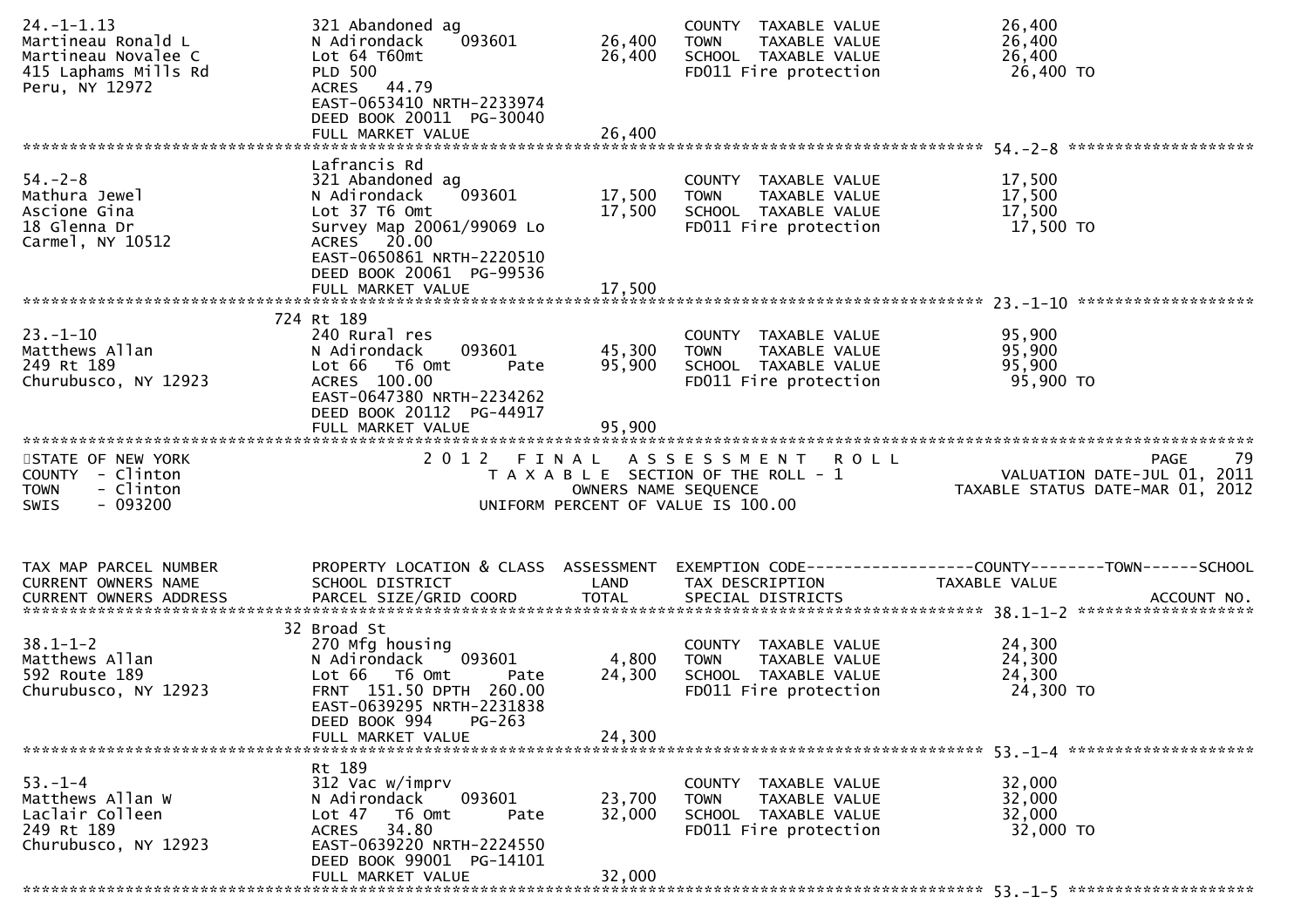| $53. - 1 - 5$<br>Matthews Allan W<br>Laclair Colleen<br>249 Rt 189<br>Churubusco, NY 12923              | 249 Rt 189<br>210 1 Family Res<br>N Adirondack<br>093601<br>Lot 47 T6 Omt<br>1.80<br><b>ACRES</b><br>EAST-0639606 NRTH-2223300<br>DEED BOOK 99001 PG-09382<br>FULL MARKET VALUE               | 5,200<br>85,200<br>85,200     | 41854<br>RES STAR<br>COUNTY TAXABLE VALUE<br>TAXABLE VALUE<br><b>TOWN</b><br>SCHOOL TAXABLE VALUE<br>FD011 Fire protection | $\overline{0}$<br>$\Omega$<br>85,200<br>85,200<br>55,200<br>85,200 TO                          | 30,000 |
|---------------------------------------------------------------------------------------------------------|-----------------------------------------------------------------------------------------------------------------------------------------------------------------------------------------------|-------------------------------|----------------------------------------------------------------------------------------------------------------------------|------------------------------------------------------------------------------------------------|--------|
| $82 - 2 - 1.61$<br>Matthews Allan W<br>249 Rt 189<br>Churubusco, NY 12923                               | Ryan Rd<br>322 Rural vac>10<br>163401<br>Chateaugay 1<br>$Lot 30$ $T6$ omt<br>ACRES 13.00<br>EAST-0623447 NRTH-2209505<br>DEED BOOK 20061 PG-95076<br>FULL MARKET VALUE                       | 14,000<br>14,000<br>14,000    | COUNTY TAXABLE VALUE<br>TAXABLE VALUE<br><b>TOWN</b><br>SCHOOL TAXABLE VALUE<br>FD011 Fire protection                      | 14,000<br>14,000<br>14,000<br>14,000 TO                                                        |        |
| $52. - 1 - 9.31$<br>Matthews Basil W Jr<br>Matthews Kim M<br>447 Forest Rd<br>Ellenburg Depot, NY 12935 | Campbell Rd<br>321 Abandoned ag<br>163401<br>Chateaugay 1<br>Lot 49 T6omt<br>ACRES 11.00<br>EAST-0628170 NRTH-2223339<br>DEED BOOK 20082 PG-17206<br>FULL MARKET VALUE                        | 13,000<br>13,000<br>13,000    | COUNTY TAXABLE VALUE<br><b>TOWN</b><br>TAXABLE VALUE<br>SCHOOL TAXABLE VALUE<br>FD011 Fire protection                      | 13,000<br>13,000<br>13,000<br>13,000 TO                                                        |        |
| STATE OF NEW YORK<br>COUNTY - Clinton<br>- Clinton<br><b>TOWN</b><br>$-093200$<br><b>SWIS</b>           | 2 0 1 2                                                                                                                                                                                       | FINAL<br>OWNERS NAME SEQUENCE | ASSESSMENT<br><b>ROLL</b><br>T A X A B L E SECTION OF THE ROLL - 1<br>UNIFORM PERCENT OF VALUE IS 100.00                   | <b>PAGE</b><br>VALUATION DATE-JUL 01, 2011<br>TAXABLE STATUS DATE-MAR 01, 2012                 | -80    |
| TAX MAP PARCEL NUMBER<br>CURRENT OWNERS NAME<br>CURRENT OWNERS ADDRESS                                  | PROPERTY LOCATION & CLASS ASSESSMENT<br>SCHOOL DISTRICT<br>PARCEL SIZE/GRID COORD                                                                                                             | LAND<br><b>TOTAL</b>          | TAX DESCRIPTION<br>SPECIAL DISTRICTS                                                                                       | EXEMPTION CODE------------------COUNTY--------TOWN------SCHOOL<br>TAXABLE VALUE<br>ACCOUNT NO. |        |
| $37. - 1 - 10$<br>Matthews David<br>497 Looby Rd<br>Churubusco, NY 12923                                | 497 Looby Rd<br>210 1 Family Res<br>N Adirondack<br>093601<br>Lot 53<br>T6 Omt<br>Pate<br>1.00<br><b>ACRES</b><br>EAST-0630881 NRTH-2227125<br>DEED BOOK 830<br>$PG-203$<br>FULL MARKET VALUE | 5,000<br>90,000<br>90,000     | 41854<br>RES STAR<br>COUNTY TAXABLE VALUE<br><b>TOWN</b><br>TAXABLE VALUE<br>SCHOOL TAXABLE VALUE<br>FD011 Fire protection | $\mathbf 0$<br>$\mathbf{0}$<br>90,000<br>90,000<br>60,000<br>90,000 TO                         | 30,000 |
| $52. - 1 - 8.1$<br>Matthews David<br>Jones Dorothy<br>3175 Michael Dr<br>Newbury Pk, CA 91320           | Rt 11<br>321 Abandoned ag<br>163401<br>Chateaugay 1<br>Lot 49 T6 Omt<br>Pate<br>ACRES 47.10<br>EAST-0626973 NRTH-2222693<br>DEED BOOK 20031 PG-55080                                          | 31,100<br>31,100              | COUNTY TAXABLE VALUE<br>TAXABLE VALUE<br><b>TOWN</b><br>SCHOOL TAXABLE VALUE<br>FD011 Fire protection                      | 31,100<br>31,100<br>31,100<br>31,100 TO                                                        |        |
|                                                                                                         | FULL MARKET VALUE<br>714 Lafrancis Rd                                                                                                                                                         | 31,100                        |                                                                                                                            |                                                                                                |        |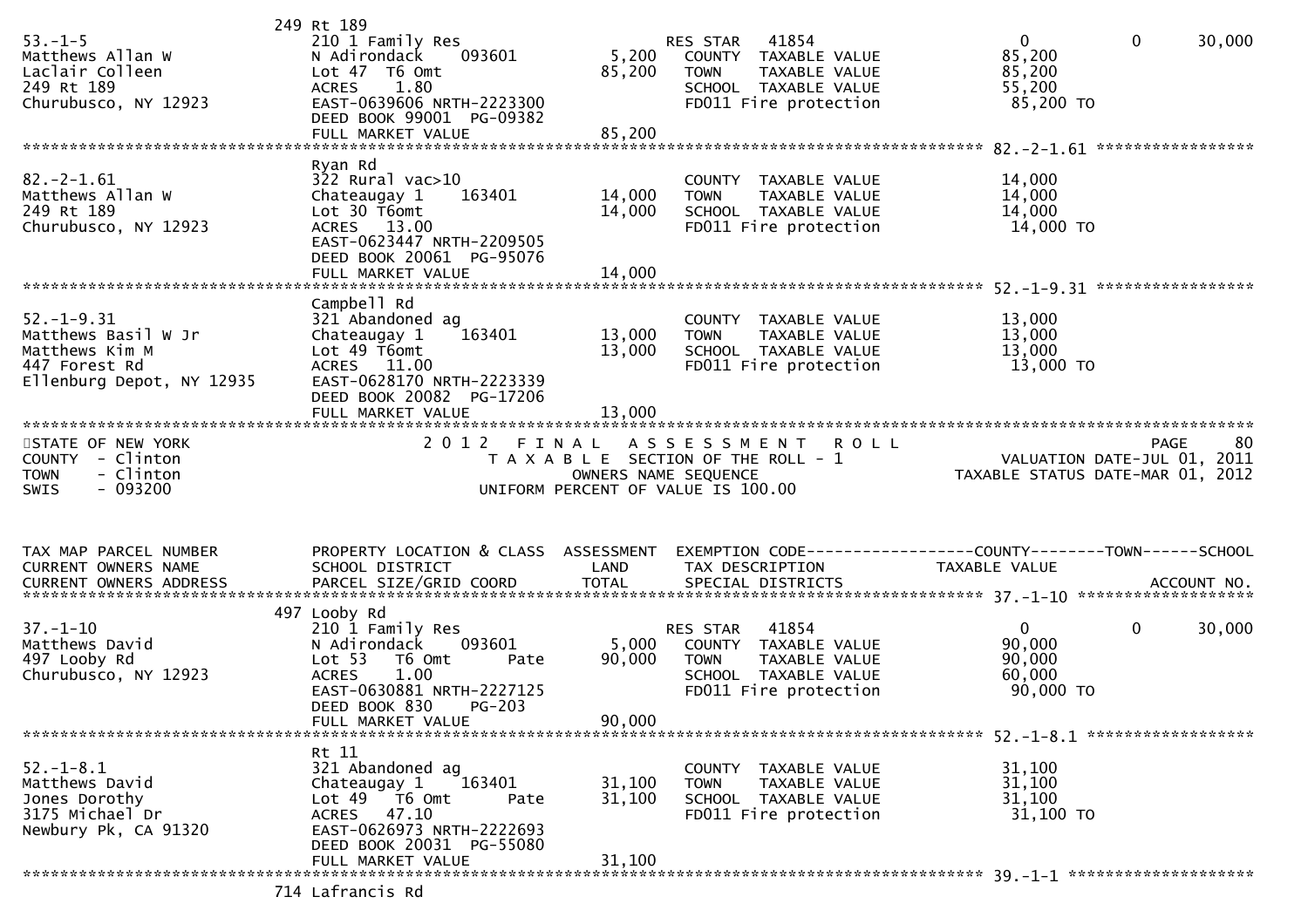| $39. - 1 - 1$<br>Matthews Gertrude<br>4802 State Rt 37<br>Malone, NY 12953                                                                     | 321 Abandoned ag<br>093601<br>N Adirondack<br>Lot 57 T6 Omt<br>Pate<br>ACRES 160.00<br>EAST-0651646 NRTH-2228217<br>DEED BOOK 20051 PG-79506                                   | 55,100<br>55,100                      | COUNTY TAXABLE VALUE<br>TAXABLE VALUE<br><b>TOWN</b><br>SCHOOL TAXABLE VALUE<br>FD011 Fire protection                             | 55,100<br>55,100<br>55,100<br>55,100 TO                           |                                           |
|------------------------------------------------------------------------------------------------------------------------------------------------|--------------------------------------------------------------------------------------------------------------------------------------------------------------------------------|---------------------------------------|-----------------------------------------------------------------------------------------------------------------------------------|-------------------------------------------------------------------|-------------------------------------------|
|                                                                                                                                                |                                                                                                                                                                                |                                       |                                                                                                                                   |                                                                   | ******************                        |
| $23 - 1 - 1.1$<br>Matthews John Thomas<br>c/o Sharon McPherson<br>2881 Macedon Ctr Rd Lot 65<br>Palmyra, NY 14522<br>MAY BE SUBJECT TO PAYMENT | Rt 189<br>314 Rural vac<10<br>N Adirondack<br>093601<br>Lot 74 T6 Omt<br>Pate<br>ACRES 114.10<br>EAST-0636656 NRTH-2240717<br>DEED BOOK 586<br>PG-977<br>FULL MARKET VALUE     | 72,200<br>72,200<br>72,200            | COUNTY TAXABLE VALUE<br>TAXABLE VALUE<br><b>TOWN</b><br>SCHOOL TAXABLE VALUE<br>FD011 Fire protection                             | 72,200<br>72,200<br>72,200<br>72,200 TO                           |                                           |
| UNDER AGDIST LAW TIL 2015                                                                                                                      |                                                                                                                                                                                |                                       |                                                                                                                                   |                                                                   |                                           |
|                                                                                                                                                |                                                                                                                                                                                |                                       |                                                                                                                                   |                                                                   |                                           |
| $53 - 1 - 11$<br>Matthews Lester<br>370 Rt 189<br>Churubusco, NY 12923                                                                         | 2 Swamp Rd<br>311 Res vac land<br>093601<br>N Adirondack<br>$Lot 46$ T6 Omt<br>Patent<br>FRNT 104.00 DPTH 72.00<br>EAST-0639762 NRTH-2225337<br>DEED BOOK 20102 PG-32197       | 2,800<br>2,800                        | COUNTY TAXABLE VALUE<br>TAXABLE VALUE<br><b>TOWN</b><br>SCHOOL TAXABLE VALUE<br>FD011 Fire protection                             | 2,800<br>2,800<br>2,800<br>2,800 TO                               |                                           |
|                                                                                                                                                | FULL MARKET VALUE                                                                                                                                                              | 2,800                                 |                                                                                                                                   |                                                                   |                                           |
| STATE OF NEW YORK<br>COUNTY - Clinton<br>- Clinton<br><b>TOWN</b><br>- 093200<br>SWIS                                                          | 2012 FINAL                                                                                                                                                                     | OWNERS NAME SEQUENCE                  | A S S E S S M E N T R O L L<br>T A X A B L E SECTION OF THE ROLL - 1<br>UNIFORM PERCENT OF VALUE IS 100.00                        | TAXABLE STATUS DATE-MAR 01, 2012                                  | 81<br>PAGE<br>VALUATION DATE-JUL 01, 2011 |
| TAX MAP PARCEL NUMBER<br>CURRENT OWNERS NAME                                                                                                   | PROPERTY LOCATION & CLASS ASSESSMENT<br>SCHOOL DISTRICT                                                                                                                        | LAND                                  | EXEMPTION CODE------------------COUNTY--------TOWN------SCHOOL<br>TAX DESCRIPTION                                                 | TAXABLE VALUE                                                     |                                           |
|                                                                                                                                                | 370 Rt 189                                                                                                                                                                     |                                       | 29 PCT OF VALUE USED FOR EXEMPTION PURPOSES                                                                                       |                                                                   |                                           |
| $38. - 1 - 13.1$<br>Matthews Lester W<br>Matthews Marjorie<br>Box 54<br>Churubusco, NY 12923                                                   | 241 Rural res&ag<br>093601<br>N Adirondack<br>Lot <sub>55</sub><br>T6 Omt<br>Pate<br>ACRES 336.90<br>EAST-0641313 NRTH-2228103<br>DEED BOOK 819<br>PG-164<br>FULL MARKET VALUE | 146,600 SR STAR<br>198,100<br>198,100 | AGED COUN 41802<br>41834<br>COUNTY TAXABLE VALUE<br>TAXABLE VALUE<br><b>TOWN</b><br>SCHOOL TAXABLE VALUE<br>FD011 Fire protection | 28,725<br>$\Omega$<br>169,375<br>198,100<br>135,900<br>198,100 TO | 0<br>$\mathbf{0}$<br>$\Omega$<br>62,200   |
|                                                                                                                                                |                                                                                                                                                                                |                                       |                                                                                                                                   |                                                                   |                                           |
| $37. - 1 - 8$<br>Matthews Life Estate John T<br>Matthews David J<br>497 Looby Rd<br>Churubusco, NY 12923                                       | Lagree Rd<br>321 Abandoned ag<br>093601<br>N Adirondack<br>Lot 53<br>T6 Omt<br>Pate<br>ACRES 67.50<br>EAST-0633918 NRTH-2226255                                                | 32,100<br>32,100                      | COUNTY TAXABLE VALUE<br><b>TOWN</b><br>TAXABLE VALUE<br>SCHOOL TAXABLE VALUE<br>FD011 Fire protection                             | 32,100<br>32,100<br>32,100<br>32,100 TO                           |                                           |
|                                                                                                                                                | DEED BOOK 20102 PG-29967                                                                                                                                                       |                                       |                                                                                                                                   |                                                                   |                                           |
|                                                                                                                                                | FULL MARKET VALUE                                                                                                                                                              | 32,100                                |                                                                                                                                   |                                                                   |                                           |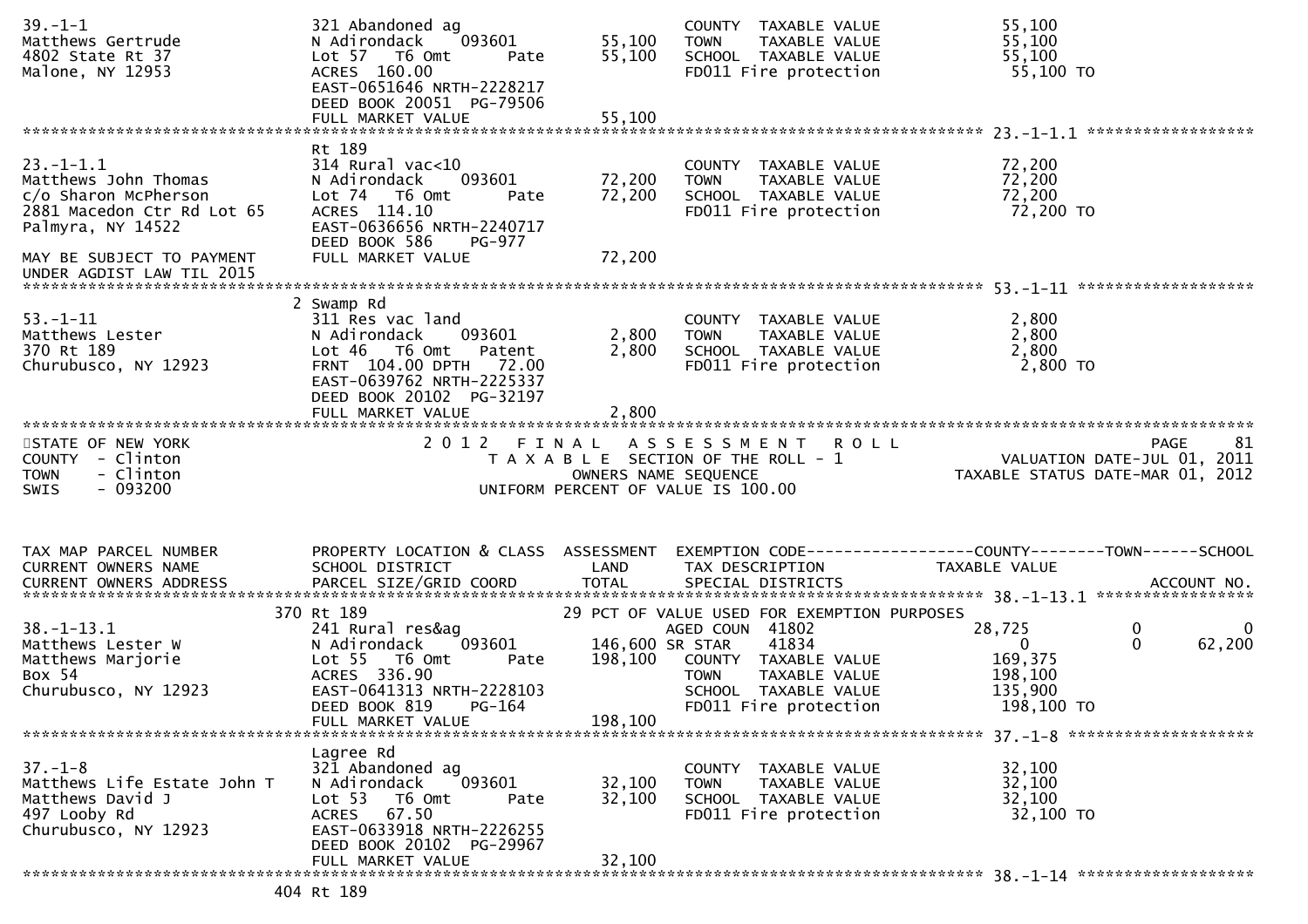| $38. - 1 - 14$<br>Matthews Steven<br>Matthews Marion<br>404 Rt 189<br>Churubusco, NY 12923    | 210 1 Family Res<br>093601<br>N Adirondack<br>Lot <sub>55</sub><br>T6 Omt<br>Pate<br><b>ACRES</b><br>1.90<br>EAST-0639610 NRTH-2227674<br>DEED BOOK 20122 PG-46107         | 92,000                     | RES STAR 41854<br>5,700 COUNTY TAXABLE VALUE<br><b>TOWN</b><br>TAXABLE VALUE<br>SCHOOL TAXABLE VALUE<br>FD011 Fire protection     | $\mathbf 0$<br>$\mathbf{0}$<br>92,000<br>92,000<br>62,000<br>92,000 TO                                            | 30,000 |
|-----------------------------------------------------------------------------------------------|----------------------------------------------------------------------------------------------------------------------------------------------------------------------------|----------------------------|-----------------------------------------------------------------------------------------------------------------------------------|-------------------------------------------------------------------------------------------------------------------|--------|
|                                                                                               | 575 Rt 189                                                                                                                                                                 |                            |                                                                                                                                   |                                                                                                                   |        |
| $38. - 1 - 26$<br>Matthews Steven<br>Matthews Marion<br>404 Route 189<br>Churubusco, NY 12923 | 210 1 Family Res<br>N Adirondack<br>093601<br>Lot 67 T6 Omt<br>Pate<br>FRNT 82.50 DPTH 231.00<br>EAST-0638950 NRTH-2231348<br>DEED BOOK 20082 PG-17944                     | 4,100<br>58,000            | COUNTY TAXABLE VALUE<br>TAXABLE VALUE<br>TOWN<br>SCHOOL TAXABLE VALUE<br>FD011 Fire protection                                    | 58,000<br>58,000<br>58,000<br>58,000 TO                                                                           |        |
|                                                                                               | Rt 11                                                                                                                                                                      |                            |                                                                                                                                   |                                                                                                                   |        |
| $52 - 1 - 7$<br>Matthews Steven<br>Matthews Marion<br>404 Rt 189<br>Churubusco, NY 12923      | 321 Abandoned ag<br>Chateaugay 1<br>163401<br>Lot 49  T6 0mt<br>Pate<br>ACRES 26.50<br>EAST-0626355 NRTH-2222585<br>DEED BOOK 20122 PG-46106                               | 20,800<br>20,800           | COUNTY TAXABLE VALUE<br><b>TOWN</b><br>TAXABLE VALUE<br>SCHOOL TAXABLE VALUE<br>FD011 Fire protection                             | 20,800<br>20,800<br>20,800<br>20,800 TO                                                                           |        |
|                                                                                               | FULL MARKET VALUE                                                                                                                                                          | 20,800                     |                                                                                                                                   |                                                                                                                   |        |
| STATE OF NEW YORK<br>COUNTY - Clinton<br>- Clinton<br><b>TOWN</b><br>$-093200$<br>SWIS        |                                                                                                                                                                            | OWNERS NAME SEQUENCE       | 2012 FINAL ASSESSMENT ROLL<br>T A X A B L E SECTION OF THE ROLL - 1<br>OWNERS NAME SEOUENCE<br>UNIFORM PERCENT OF VALUE IS 100.00 | <b>PAGE</b><br>oz<br>11, 2011 VALUATION DATE-JUL<br>101, 2012 TAXABLE STATUS DATE-MAR                             | 82     |
|                                                                                               |                                                                                                                                                                            |                            |                                                                                                                                   |                                                                                                                   |        |
| TAX MAP PARCEL NUMBER<br>CURRENT OWNERS NAME                                                  | SCHOOL DISTRICT                                                                                                                                                            | LAND                       | TAX DESCRIPTION                                                                                                                   | PROPERTY LOCATION & CLASS ASSESSMENT EXEMPTION CODE----------------COUNTY-------TOWN------SCHOOL<br>TAXABLE VALUE |        |
|                                                                                               | 434 County Line Rd                                                                                                                                                         |                            |                                                                                                                                   |                                                                                                                   |        |
| $66. - 1 - 6.3$<br>McCann Steven<br>McCann Tracy L<br>510 Seymour Rd<br>Chateaugay, NY 12920  | $314$ Rural vac<10<br>163401<br>Chateaugay 1<br>Lot 30 T6omt<br>ACRES 18.30<br>EAST-0620572 NRTH-2211732<br>DEED BOOK 20051 PG-87790                                       | 16,700<br>16,700           | COUNTY TAXABLE VALUE<br>TAXABLE VALUE<br><b>TOWN</b><br>SCHOOL TAXABLE VALUE<br>FD011 Fire protection                             | 16,700<br>16,700<br>16,700<br>16,700 TO                                                                           |        |
|                                                                                               | FULL MARKET VALUE                                                                                                                                                          | 16,700                     |                                                                                                                                   |                                                                                                                   |        |
| $68. - 1 - 9$<br>McCauley Virginia B<br>78 East Cedar St<br>Poughkeepsie, NY 12601            | Rt 11<br>321 Abandoned ag<br>093601<br>N Adirondack<br>Lot 26 T6 Omt<br>Pate<br>ACRES 118.30<br>EAST-0644314 NRTH-2212852<br>DEED BOOK 20011 PG-30718<br>FULL MARKET VALUE | 61,500<br>61,500<br>61,500 | COUNTY TAXABLE VALUE<br><b>TOWN</b><br>TAXABLE VALUE<br>SCHOOL TAXABLE VALUE<br>FD011 Fire protection                             | 61,500<br>61,500<br>61,500<br>61,500 TO                                                                           |        |
|                                                                                               | 646 Patnode Rd                                                                                                                                                             |                            |                                                                                                                                   |                                                                                                                   |        |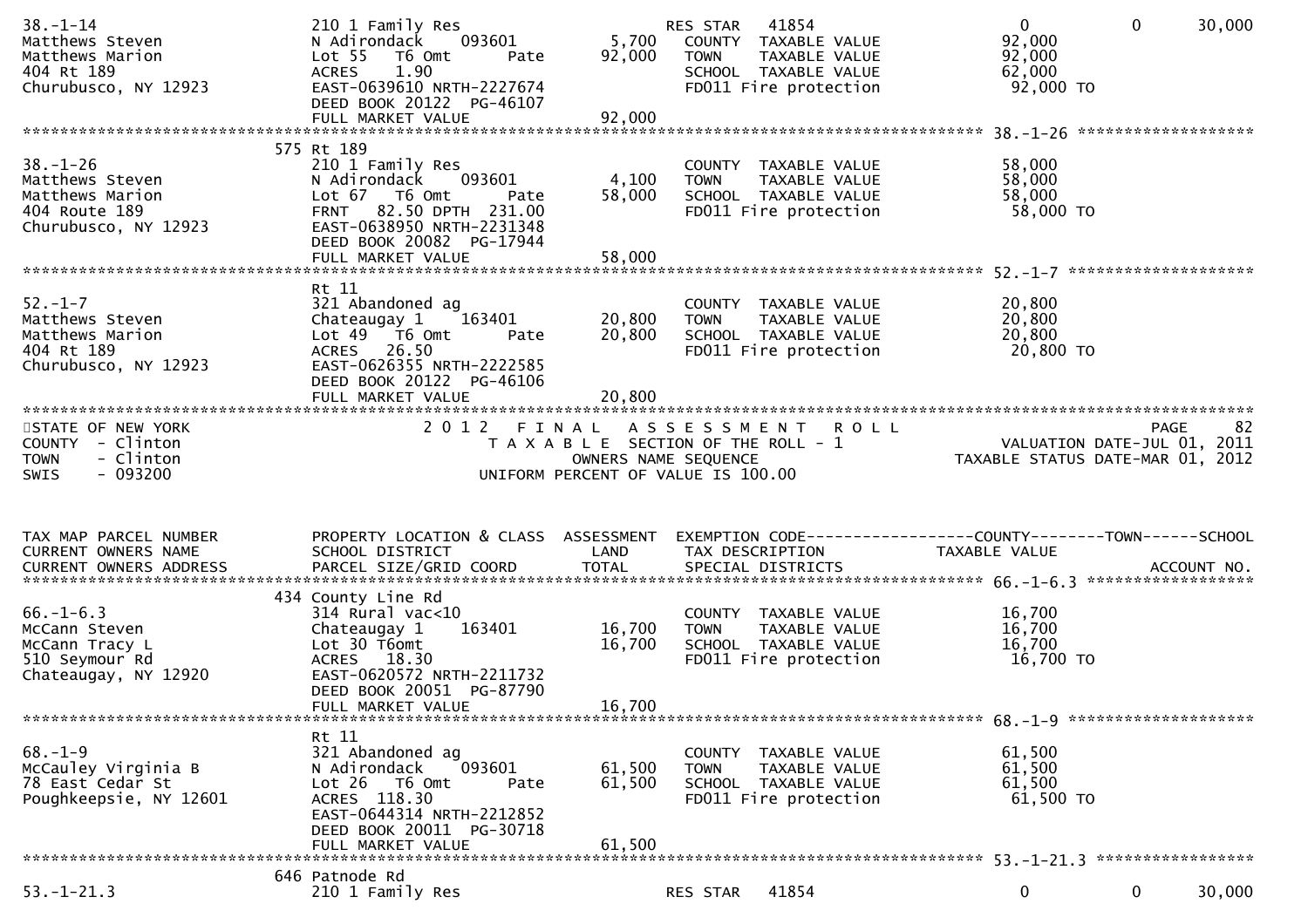| 646 Patnode Rd<br>Churubusco, NY 12923                            | 093601<br>N Adirondack<br>Lot 34 T6omt<br>FRNT 295.00 DPTH 112.00<br>EAST-0635238 NRTH-2218349<br>DEED BOOK 20082 PG-13719<br>FULL MARKET VALUE | 4,400<br>32,000<br>32,000 | COUNTY TAXABLE VALUE<br>TAXABLE VALUE<br><b>TOWN</b><br>SCHOOL TAXABLE VALUE<br>FD011 Fire protection | 32,000<br>32,000<br>2,000<br>32,000 TO                          |                   |
|-------------------------------------------------------------------|-------------------------------------------------------------------------------------------------------------------------------------------------|---------------------------|-------------------------------------------------------------------------------------------------------|-----------------------------------------------------------------|-------------------|
|                                                                   |                                                                                                                                                 |                           |                                                                                                       |                                                                 |                   |
|                                                                   | 618 Rt 189                                                                                                                                      |                           | 95 PCT OF VALUE USED FOR EXEMPTION PURPOSES                                                           |                                                                 |                   |
| $38. - 1 - 8$<br>Mccomb Daniel                                    | 210 1 Family Res<br>093601<br>N Adirondack                                                                                                      |                           | WARNONALL 41121<br>9,400 RES STAR<br>41854                                                            | 12,982<br>12,000<br>$\overline{0}$<br>$\Omega$                  | 0<br>30,000       |
| Mccomb Deborah<br>618 Rt 189                                      | Lot 66<br>T6 Omt<br>Pate<br>6.50<br><b>ACRES</b>                                                                                                | 91,100                    | COUNTY TAXABLE VALUE<br>TAXABLE VALUE<br><b>TOWN</b>                                                  | 78,118<br>79,100                                                |                   |
| Churubusco, NY 12923                                              | EAST-0639407 NRTH-2232493<br>DEED BOOK 667<br><b>PG-262</b>                                                                                     |                           | SCHOOL TAXABLE VALUE<br>FD011 Fire protection                                                         | 61,100<br>$91,100$ TO                                           |                   |
|                                                                   | FULL MARKET VALUE                                                                                                                               | 91,100                    |                                                                                                       |                                                                 |                   |
|                                                                   | Campbell Rd                                                                                                                                     |                           |                                                                                                       |                                                                 |                   |
| $52. - 1 - 9.4$<br>McDonald Christopher                           | 321 Abandoned ag<br>Chateaugay 1<br>163401                                                                                                      | 22,000                    | COUNTY TAXABLE VALUE<br>TAXABLE VALUE<br>TOWN                                                         | 22,000<br>22,000                                                |                   |
| Lapierre McDonald Lisa                                            | Lot 49 T6omt                                                                                                                                    | 22,000                    | SCHOOL TAXABLE VALUE                                                                                  | 22,000                                                          |                   |
| 1816 Bradley Pond Rd                                              | ACRES 27.40                                                                                                                                     |                           | FD011 Fire protection                                                                                 | 22,000 TO                                                       |                   |
| Ellenburg Center, NY 12934                                        | EAST-0628279 NRTH-2222464                                                                                                                       |                           |                                                                                                       |                                                                 |                   |
|                                                                   | DEED BOOK 20112 PG-40723                                                                                                                        |                           |                                                                                                       |                                                                 |                   |
|                                                                   |                                                                                                                                                 |                           |                                                                                                       |                                                                 |                   |
| STATE OF NEW YORK<br>COUNTY - Clinton<br>- Clinton<br><b>TOWN</b> | 2012 FINAL                                                                                                                                      |                           | ASSESSMENT ROLL<br>T A X A B L E SECTION OF THE ROLL - 1                                              | VALUATION DATE-JUL 01, 2011<br>TAXABLE STATUS DATE-MAR 01, 2012 | 83<br><b>PAGE</b> |
| $-093200$<br><b>SWIS</b>                                          |                                                                                                                                                 | OWNERS NAME SEQUENCE      | UNIFORM PERCENT OF VALUE IS 100.00                                                                    |                                                                 |                   |
|                                                                   |                                                                                                                                                 |                           |                                                                                                       |                                                                 |                   |
| TAX MAP PARCEL NUMBER                                             |                                                                                                                                                 |                           |                                                                                                       |                                                                 |                   |
| CURRENT OWNERS NAME                                               | PROPERTY LOCATION & CLASS ASSESSMENT<br>SCHOOL DISTRICT                                                                                         | LAND                      | TAX DESCRIPTION                                                                                       | TAXABLE VALUE                                                   |                   |
|                                                                   |                                                                                                                                                 |                           |                                                                                                       |                                                                 |                   |
|                                                                   | 550 Brandy Brook Rd                                                                                                                             |                           |                                                                                                       |                                                                 |                   |
| $69. - 1 - 13.32$<br>McDonald Dale                                | 270 Mfg housing<br>093601<br>N Adirondack                                                                                                       |                           | COUNTY TAXABLE VALUE<br><b>TOWN</b><br>TAXABLE VALUE                                                  | 39,000<br>39,000                                                |                   |
| 550 Brandy Brook Rd                                               | Lot 25 T6omt                                                                                                                                    | 5,500<br>39,000           | SCHOOL TAXABLE VALUE                                                                                  | 39,000                                                          |                   |
| Ellenburg Center, NY 12934                                        | <b>ACRES</b><br>1.60<br>EAST-0647546 NRTH-2211560<br>DEED BOOK 20021 PG-43260                                                                   |                           | FD011 Fire protection                                                                                 | 39,000 TO                                                       |                   |
|                                                                   | FULL MARKET VALUE                                                                                                                               | 39,000                    |                                                                                                       |                                                                 |                   |
|                                                                   |                                                                                                                                                 |                           |                                                                                                       |                                                                 |                   |
|                                                                   | Looby Rd                                                                                                                                        |                           |                                                                                                       |                                                                 |                   |
| $38. - 1 - 19$                                                    | 321 Abandoned ag<br>093601                                                                                                                      | 37,100                    | <b>COUNTY</b><br>TAXABLE VALUE<br><b>TOWN</b>                                                         | 37,100                                                          |                   |
| McDonald Hermett W<br>849 St Nicholas Ave Apt 6A                  | N Adirondack<br>Lot 54<br>T6 Omt<br>Pate                                                                                                        | 37,100                    | TAXABLE VALUE<br>SCHOOL TAXABLE VALUE                                                                 | 37,100<br>37,100                                                |                   |
| New York, NY 10031                                                | 55.50<br><b>ACRES</b><br>EAST-0636219 NRTH-2229038                                                                                              |                           | FD011 Fire protection                                                                                 | 37,100 TO                                                       |                   |
|                                                                   | DEED BOOK 542<br>PG-364                                                                                                                         |                           |                                                                                                       |                                                                 |                   |
|                                                                   | FULL MARKET VALUE                                                                                                                               | 37,100                    |                                                                                                       |                                                                 |                   |
| $69. - 1 - 1$                                                     | 6188 Rt 11<br>240 Rural res                                                                                                                     |                           | TAXABLE VALUE<br><b>COUNTY</b>                                                                        | 154,000                                                         |                   |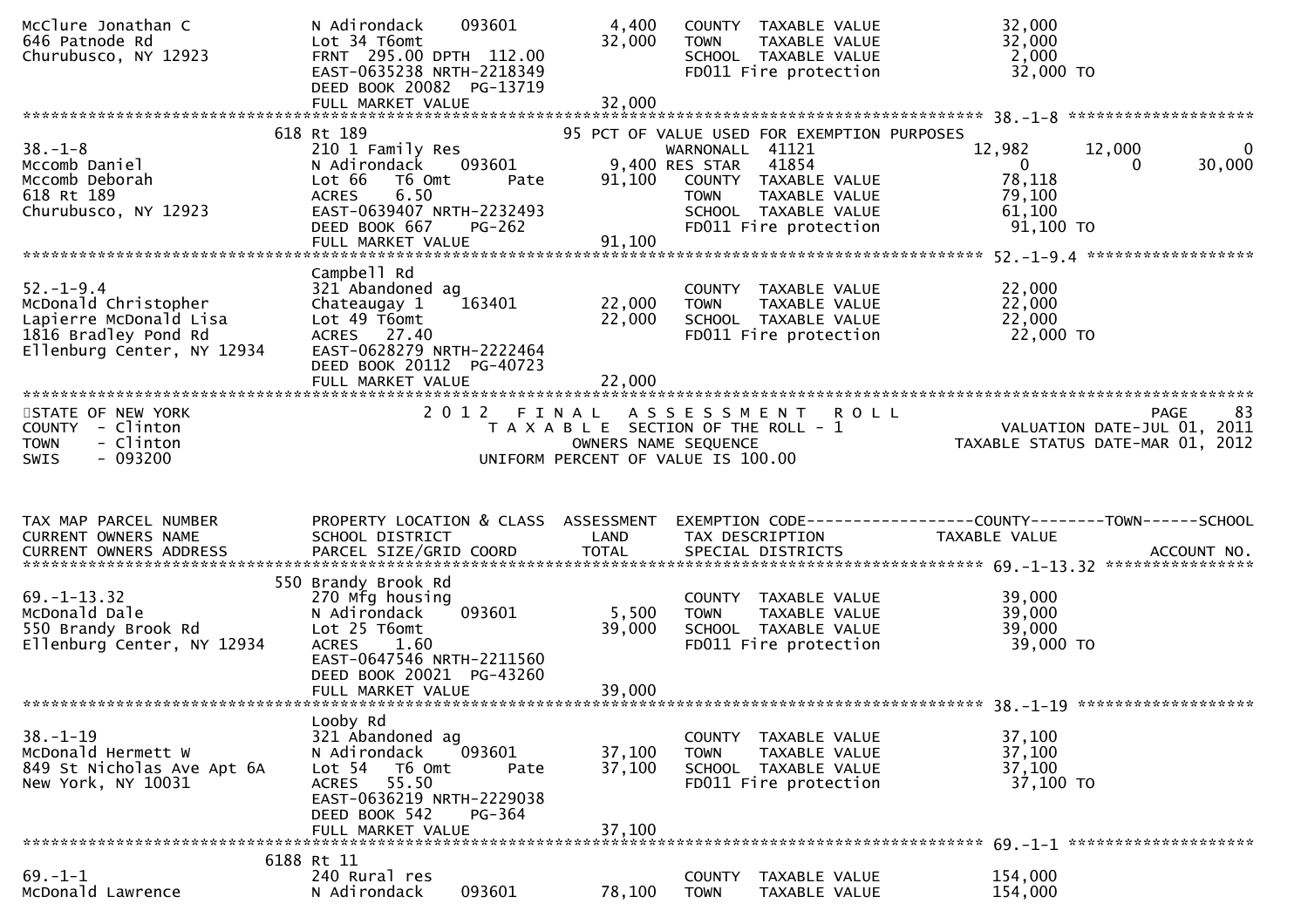| 24 McDonald Rd<br>Mooers Forks, NY 12959                                                                                 | Lot 25 76 0mt<br>Pate<br>ACRES 212.00<br>EAST-0649455 NRTH-2211628<br>DEED BOOK 20041 PG-65030<br>FULL MARKET VALUE                                                                           | 154,000<br>154,000         | SCHOOL TAXABLE VALUE<br>FD011 Fire protection                                                                   | 154,000<br>154,000 TO                                                                |
|--------------------------------------------------------------------------------------------------------------------------|-----------------------------------------------------------------------------------------------------------------------------------------------------------------------------------------------|----------------------------|-----------------------------------------------------------------------------------------------------------------|--------------------------------------------------------------------------------------|
|                                                                                                                          |                                                                                                                                                                                               |                            |                                                                                                                 |                                                                                      |
| $23. - 1 - 1.2$<br>McPherson Michael J<br>McPherson Sharon M<br>2881 Macedon Center Rd Lot 65 ACRES<br>Palmyra, NY 14522 | 963 Rt 189<br>210 1 Family Res<br>093601<br>N Adirondack<br>Lot 74<br>T6 Omt<br>Pate<br>5.80<br>EAST-0637700 NRTH-2240610<br>DEED BOOK 20102 PG-35316                                         | 8,800<br>41,000            | COUNTY TAXABLE VALUE<br><b>TOWN</b><br>TAXABLE VALUE<br>SCHOOL TAXABLE VALUE<br>FD011 Fire protection           | 41,000<br>41,000<br>41,000<br>41,000 TO                                              |
| MAY BE SUBJECT TO PAYMENT                                                                                                | FULL MARKET VALUE                                                                                                                                                                             | 41,000                     |                                                                                                                 |                                                                                      |
| UNDER AGDIST LAW TIL 2015                                                                                                |                                                                                                                                                                                               |                            |                                                                                                                 |                                                                                      |
| $22. - 1 - 9.2$<br>Meister John C<br>Meister Loretta<br>58-45 59th St<br>Maspeth, NY 11378                               | Merchia Rd<br>321 Abandoned ag<br>N Adirondack<br>093601<br>Lot 73 T6 Omt<br>Pate<br>18.20<br><b>ACRES</b><br>EAST-0632847 NRTH-2236371<br>DEED BOOK 564<br>PG-401                            | 17,600<br>17,600           | COUNTY TAXABLE VALUE<br>TAXABLE VALUE<br><b>TOWN</b><br>SCHOOL TAXABLE VALUE<br>FD011 Fire protection           | 17,600<br>17,600<br>17,600<br>17,600 TO                                              |
|                                                                                                                          | FULL MARKET VALUE                                                                                                                                                                             | 17,600                     |                                                                                                                 |                                                                                      |
| STATE OF NEW YORK<br>COUNTY - Clinton<br>- Clinton<br><b>TOWN</b><br>- 093200<br><b>SWIS</b>                             |                                                                                                                                                                                               | OWNERS NAME SEQUENCE       | 2012 FINAL ASSESSMENT ROLL<br>T A X A B L E SECTION OF THE ROLL - 1<br>UNIFORM PERCENT OF VALUE IS 100.00       | <b>PAGE</b><br>84<br>VALUATION DATE-JUL 01, 2011<br>TAXABLE STATUS DATE-MAR 01, 2012 |
| TAX MAP PARCEL NUMBER<br>CURRENT OWNERS NAME                                                                             | PROPERTY LOCATION & CLASS ASSESSMENT<br>SCHOOL DISTRICT                                                                                                                                       | LAND                       | TAX DESCRIPTION                                                                                                 | EXEMPTION CODE------------------COUNTY--------TOWN------SCHOOL<br>TAXABLE VALUE      |
| 799/805 Rt 189                                                                                                           |                                                                                                                                                                                               |                            |                                                                                                                 |                                                                                      |
| $23. - 1 - 12.2$<br>Menard Gerald<br>1 Firehouse Ln<br>Plattsburgh, NY 12901                                             | 270 Mfg housing<br>093601<br>N Adirondack<br>Lot 74 T6 Omt<br>ACRES 65.10<br>EAST-0637121 NRTH-2236831<br>DEED BOOK 20041 PG-72620<br>FULL MARKET VALUE                                       | 32,500<br>59,100<br>59,100 | COUNTY TAXABLE VALUE<br>TAXABLE VALUE<br><b>TOWN</b><br>SCHOOL TAXABLE VALUE<br>FD011 Fire protection           | 59,100<br>59,100<br>59,100<br>59,100 TO                                              |
|                                                                                                                          |                                                                                                                                                                                               |                            |                                                                                                                 |                                                                                      |
| $22. -1 - 1.1 - 1$<br>Meyer Michele<br>544 whalen Rd<br>Churubusco, NY 12923                                             | 544 Whalen Rd<br>260 Seasonal res<br>163401<br>Chateaugay 1<br>Lot 89<br>T6 Omt<br>Pate<br>64.20<br><b>ACRES</b><br>EAST-0625427 NRTH-2238959<br>DEED BOOK 603<br>PG-863<br>FULL MARKET VALUE | 39,600<br>77,000<br>77,000 | <b>COUNTY</b><br>TAXABLE VALUE<br>TAXABLE VALUE<br><b>TOWN</b><br>SCHOOL TAXABLE VALUE<br>FD011 Fire protection | 77,000<br>77,000<br>77,000<br>77,000 TO                                              |
| *******************************                                                                                          |                                                                                                                                                                                               |                            |                                                                                                                 |                                                                                      |
|                                                                                                                          |                                                                                                                                                                                               |                            |                                                                                                                 | 22. -1-1.1-2 *****************                                                       |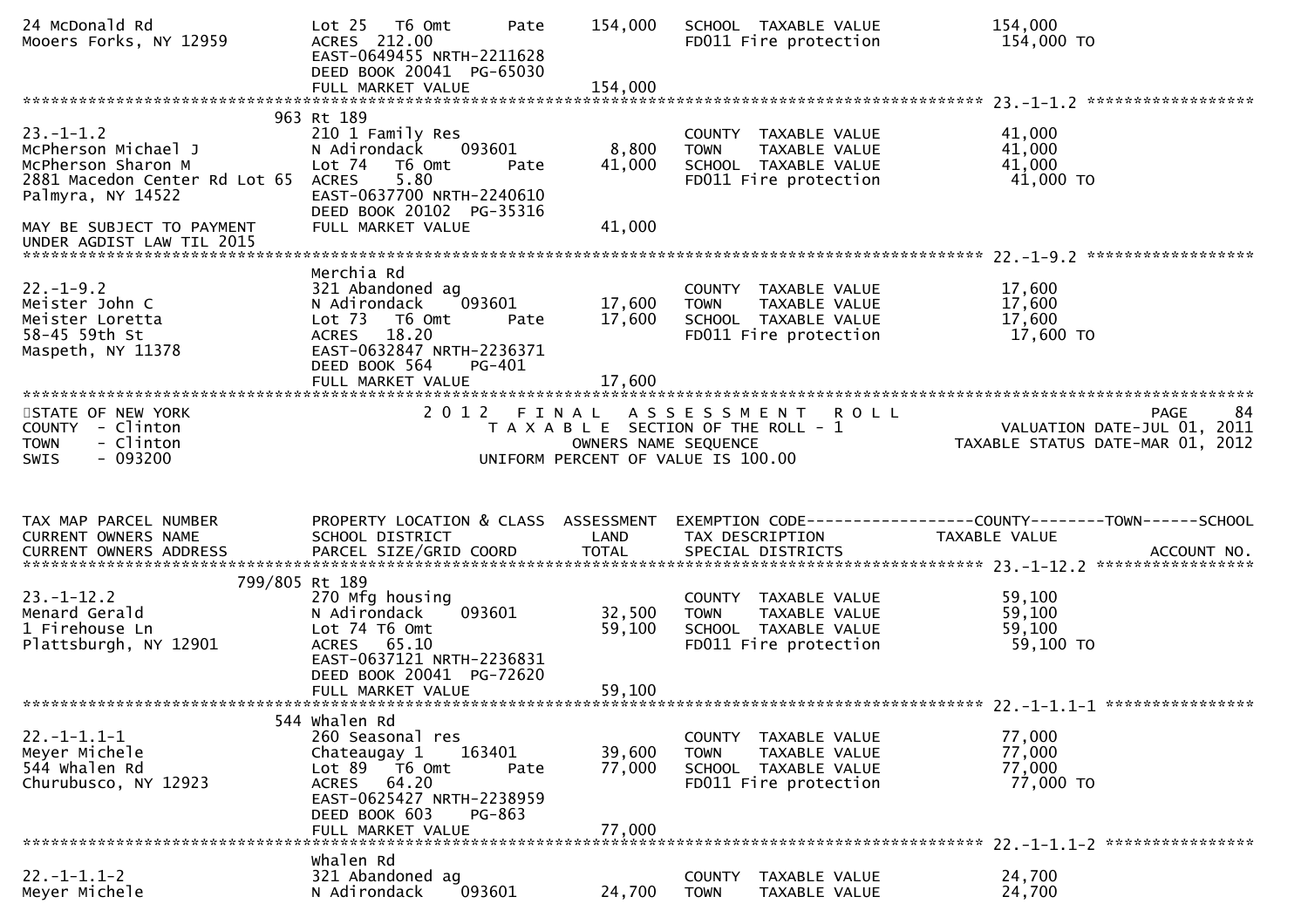| 544 Whalen Rd<br>Churubusco, NY 12923-0069                                                         | Lot 72 T6omt<br>ACRES 43.40<br>EAST-0625427 NRTH-2238959<br>DEED BOOK 603<br>PG-863<br>FULL MARKET VALUE                                                                                            | 24,700<br>24,700           | SCHOOL TAXABLE VALUE<br>FD011 Fire protection                                                                                     | 24,700<br>24,700 TO                                                |                        |
|----------------------------------------------------------------------------------------------------|-----------------------------------------------------------------------------------------------------------------------------------------------------------------------------------------------------|----------------------------|-----------------------------------------------------------------------------------------------------------------------------------|--------------------------------------------------------------------|------------------------|
|                                                                                                    |                                                                                                                                                                                                     |                            |                                                                                                                                   |                                                                    |                        |
| $37. - 1 - 12$<br>Miller Daniel<br>Miller Dinah<br>PO Box 175<br>Churubusco, NY 12923              | 7088 Rt 11<br>311 Res vac land<br>093601<br>N Adirondack<br>Lot 53 T6 Omt<br>Pate<br>FRNT 132.00 DPTH 165.00<br>EAST-0630909 NRTH-2224741<br>DEED BOOK 99001 PG-10393                               | 4,400<br>4,400             | COUNTY TAXABLE VALUE<br><b>TOWN</b><br>TAXABLE VALUE<br>SCHOOL TAXABLE VALUE<br>FD011 Fire protection                             | 4,400<br>4,400<br>4,400<br>4,400 TO                                |                        |
|                                                                                                    |                                                                                                                                                                                                     |                            |                                                                                                                                   |                                                                    |                        |
|                                                                                                    |                                                                                                                                                                                                     |                            |                                                                                                                                   |                                                                    |                        |
| $38.1 - 1 - 30$<br>Miller Daniel L<br>Simmons Miller Dinah D<br>PO Box 175<br>Churubusco, NY 12923 | 1311 Clinton Mills Rd<br>210 1 Family Res<br>N Adirondack<br>093601<br>Lot 55 T6 Omt<br>Pate<br>Also Deed 916/158<br>FRNT 99.00 DPTH 230.00<br>EAST-0640123 NRTH-2230677<br>DEED BOOK 916<br>PG-160 | 4,600<br>56,500            | RES STAR 41854<br>COUNTY TAXABLE VALUE<br><b>TOWN</b><br>TAXABLE VALUE<br>SCHOOL TAXABLE VALUE<br>FD011 Fire protection           | $\mathbf{0}$<br>56,500<br>56,500<br>26,500<br>56,500 TO            | $\mathbf{0}$<br>30,000 |
|                                                                                                    |                                                                                                                                                                                                     |                            |                                                                                                                                   |                                                                    |                        |
| STATE OF NEW YORK<br>COUNTY - Clinton<br>- Clinton<br><b>TOWN</b><br>$-093200$<br><b>SWIS</b>      |                                                                                                                                                                                                     |                            | 2012 FINAL ASSESSMENT ROLL<br>T A X A B L E SECTION OF THE ROLL - 1<br>OWNERS NAME SEQUENCE<br>UNIFORM PERCENT OF VALUE IS 100.00 | VALUATION DATE-JUL $01$ , 2011<br>TAXABLE STATUS DATE-MAR 01, 2012 | 85<br>PAGE             |
| TAX MAP PARCEL NUMBER<br>CURRENT OWNERS NAME                                                       | PROPERTY LOCATION & CLASS ASSESSMENT<br>SCHOOL DISTRICT                                                                                                                                             | LAND                       | EXEMPTION CODE------------------COUNTY--------TOWN------SCHOOL<br>TAX DESCRIPTION                                                 | TAXABLE VALUE                                                      |                        |
|                                                                                                    | 211 Liberty Pole Rd                                                                                                                                                                                 |                            |                                                                                                                                   |                                                                    |                        |
| $8. - 1 - 11$<br>Miller Gerald S<br>211 Liberty Pole Rd<br>Churubusco, NY 12923                    | 240 Rural res<br>N Adirondack<br>093601<br>Lot 85 T6 Omt<br>Pate<br>ACRES 100.00<br>EAST-0642813 NRTH-2245963<br>DEED BOOK 903<br>PG-191<br>FULL MARKET VALUE                                       | 60,200<br>91,300<br>91,300 | 41854<br>RES STAR<br>COUNTY TAXABLE VALUE<br><b>TOWN</b><br>TAXABLE VALUE<br>SCHOOL TAXABLE VALUE<br>FD011 Fire protection        | $\mathbf{0}$<br>91,300<br>91,300<br>61,300<br>$91,300$ TO          | $\mathbf{0}$<br>30,000 |
|                                                                                                    |                                                                                                                                                                                                     |                            |                                                                                                                                   |                                                                    |                        |
| $8. - 1 - 13$<br>Miller Gerald S<br>211 Liberty Pole Rd<br>Churubusco, NY 12923                    | Liberty Pole Rd<br>260 Seasonal res<br>093601<br>N Adirondack<br>Lot 85 T6 Omt<br>Pate<br>ACRES 293.00<br>EAST-0647100 NRTH-2246395<br>DEED BOOK 903<br>$PG-193$<br>FULL MARKET VALUE               | 93,300<br>93,300<br>93,300 | COUNTY TAXABLE VALUE<br><b>TOWN</b><br>TAXABLE VALUE<br>SCHOOL TAXABLE VALUE<br>FD011 Fire protection                             | 93,300<br>93,300<br>93,300<br>93,300 TO                            |                        |
|                                                                                                    |                                                                                                                                                                                                     |                            |                                                                                                                                   |                                                                    |                        |
| $38.1 - 1 - 31$<br>Miller Kim M                                                                    | 1313 Clinton Mills Rd<br>210 1 Family Res<br>093601<br>N Adirondack                                                                                                                                 | 4,100                      | RES STAR<br>41854<br>COUNTY<br>TAXABLE VALUE                                                                                      | $\mathbf{0}$<br>44,600                                             | $\mathbf 0$<br>30,000  |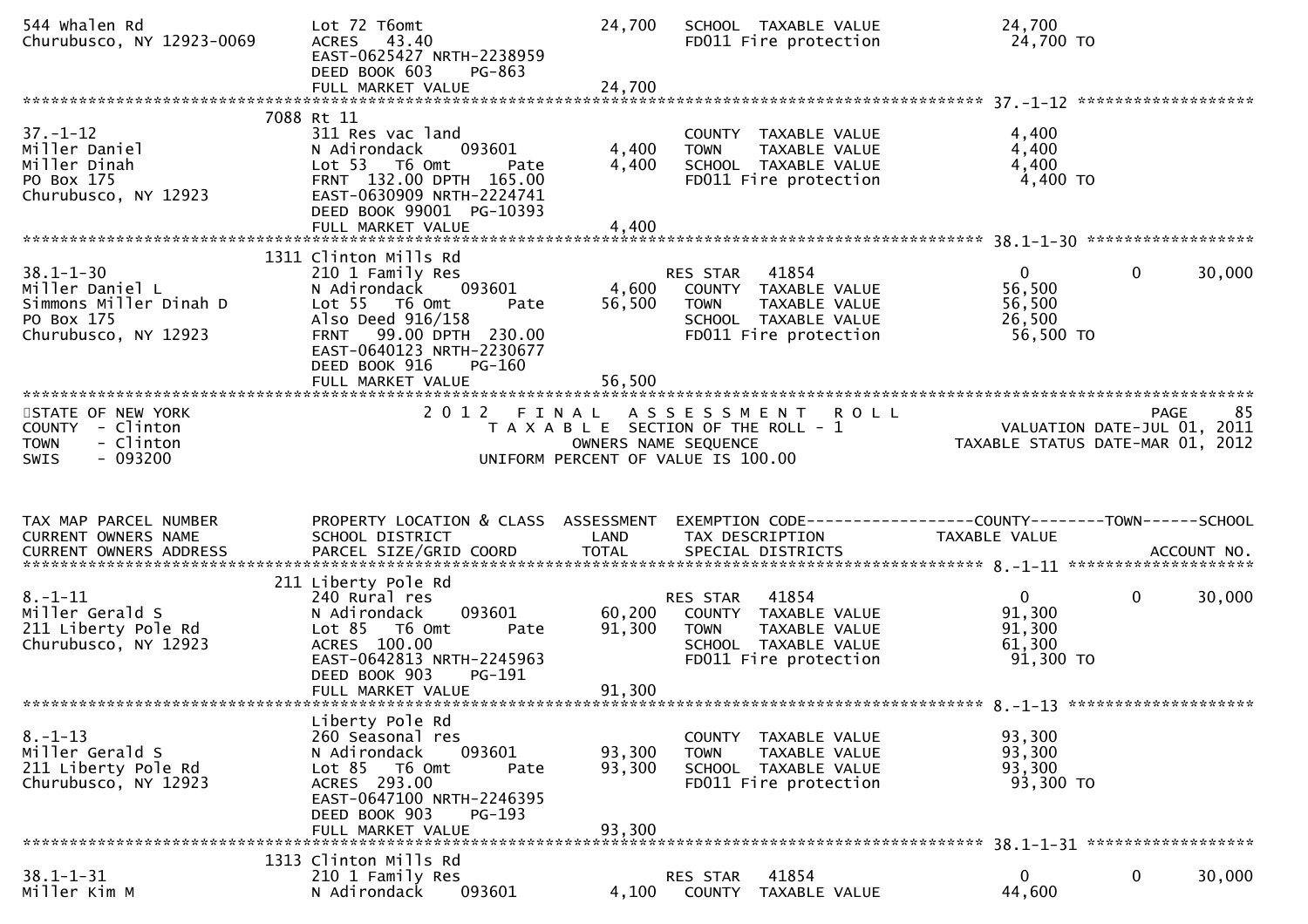| 1313 Clinton Mills Rd<br>Churubusco, NY 12923                                                                          | Lot <sub>55</sub><br>T6 Omt<br>Pate<br>82.50 DPTH 230.00<br><b>FRNT</b><br>EAST-0640031 NRTH-2230666<br>DEED BOOK 20061 PG-97355<br>FULL MARKET VALUE                                                          | 44,600<br><b>TOWN</b><br><b>TAXABLE VALUE</b><br>SCHOOL TAXABLE VALUE<br>FD011 Fire protection<br>44,600                                                                 | 44,600<br>14,600<br>44,600 TO                                                                                        |
|------------------------------------------------------------------------------------------------------------------------|----------------------------------------------------------------------------------------------------------------------------------------------------------------------------------------------------------------|--------------------------------------------------------------------------------------------------------------------------------------------------------------------------|----------------------------------------------------------------------------------------------------------------------|
| $38.1 - 1 - 37$<br>Miller Leon<br>Miller Barbara<br>PO Box 5<br>Churubusco, NY 12923-0005                              | 1332 Clinton Mills Rd<br>210 1 Family Res<br>093601<br>N Adirondack<br>Lot 66<br>T6 Omt<br>Pate<br>1.00<br><b>ACRES</b><br>EAST-0639532 NRTH-2230902<br>DEED BOOK 458<br>PG-589<br>FULL MARKET VALUE           | SR STAR<br>41834<br>5,000<br>COUNTY TAXABLE VALUE<br>60,000<br>TAXABLE VALUE<br><b>TOWN</b><br>SCHOOL TAXABLE VALUE<br>FD011 Fire protection<br>60,000                   | $\mathbf{0}$<br>$\mathbf{0}$<br>60,000<br>60,000<br>60,000<br>$\Omega$<br>60,000 TO                                  |
| $38.1 - 1 - 39$<br>Miller Life Use Harold<br>Miller Life Use Veronica<br>1326 Clinton Mills Rd<br>Churubusco, NY 12923 | 1326 Clinton Mills Rd<br>210 1 Family Res<br>093601<br>N Adirondack<br>Lot 66 T6 Omt<br>Pate<br>82.00 DPTH 255.00<br><b>FRNT</b><br>EAST-0639739 NRTH-2230926<br>DEED BOOK 20051 PG-79192<br>FULL MARKET VALUE | AGED C&T<br>41801<br>4,000 SR STAR<br>41834<br>40,100<br>COUNTY TAXABLE VALUE<br><b>TOWN</b><br>TAXABLE VALUE<br>SCHOOL TAXABLE VALUE<br>FD011 Fire protection<br>40,100 | 20,050<br>20,050<br>$\Omega$<br>40,100<br>$\mathbf{0}$<br>$\Omega$<br>20,050<br>20,050<br>$\mathbf{0}$<br>40,100 TO  |
| STATE OF NEW YORK<br><b>COUNTY</b><br>- Clinton<br>- Clinton<br><b>TOWN</b><br>- 093200<br><b>SWIS</b>                 |                                                                                                                                                                                                                | 2012 FINAL ASSESSMENT ROLL<br>T A X A B L E SECTION OF THE ROLL - 1<br>OWNERS NAME SEQUENCE<br>UNIFORM PERCENT OF VALUE IS 100.00                                        | 86<br>PAGE<br>VALUATION DATE-JUL 01, 2011<br>TAXABLE STATUS DATE-MAR 01, 2012                                        |
| TAX MAP PARCEL NUMBER<br>CURRENT OWNERS NAME<br>CURRENT OWNERS ADDRESS                                                 | PROPERTY LOCATION & CLASS ASSESSMENT<br>SCHOOL DISTRICT                                                                                                                                                        | LAND<br>TAX DESCRIPTION                                                                                                                                                  | EXEMPTION CODE------------------COUNTY--------TOWN------SCHOOL<br>TAXABLE VALUE<br>ACCOUNT NO.<br>****************** |
| $51. - 1 - 5.2$<br>Miller Ravin H<br>Sharon Muchler<br>1347 Whispering Pines Dr<br>Clearwater, FL 33764                | 7585 Rt 11<br>210 1 Family Res<br>Chateaugay 1<br>163401<br>Lot 50 T6omt<br>4.70<br><b>ACRES</b><br>EAST-0619059 NRTH-2222513<br>DEED BOOK 969<br>$PG-38$<br>FULL MARKET VALUE                                 | COUNTY TAXABLE VALUE<br>7,600<br><b>TAXABLE VALUE</b><br><b>TOWN</b><br>82,500<br>SCHOOL TAXABLE VALUE<br>FD011 Fire protection<br>82,500                                | 82,500<br>82,500<br>82,500<br>82,500 TO                                                                              |
| $38.1 - 1 - 13$<br>Miller Sheryl A<br>26 Smith St<br>Churubusco, NY 12923                                              | 26 Smith St<br>210 1 Family Res<br>N Adirondack<br>093601<br>Lot 66<br>T6 Omt<br>Pate<br>FRNT 132.50 DPTH 284.10<br>EAST-0640343 NRTH-2231549                                                                  | 41854<br>RES STAR<br>4,800<br>COUNTY<br>TAXABLE VALUE<br>46,100<br><b>TOWN</b><br>TAXABLE VALUE<br>SCHOOL TAXABLE VALUE<br>FD011 Fire protection                         | $\mathbf 0$<br>30,000<br>$\mathbf{0}$<br>46,100<br>46,100<br>16,100<br>46,100 TO                                     |
|                                                                                                                        | DEED BOOK 20011 PG-32430<br>FULL MARKET VALUE                                                                                                                                                                  | 46,100                                                                                                                                                                   |                                                                                                                      |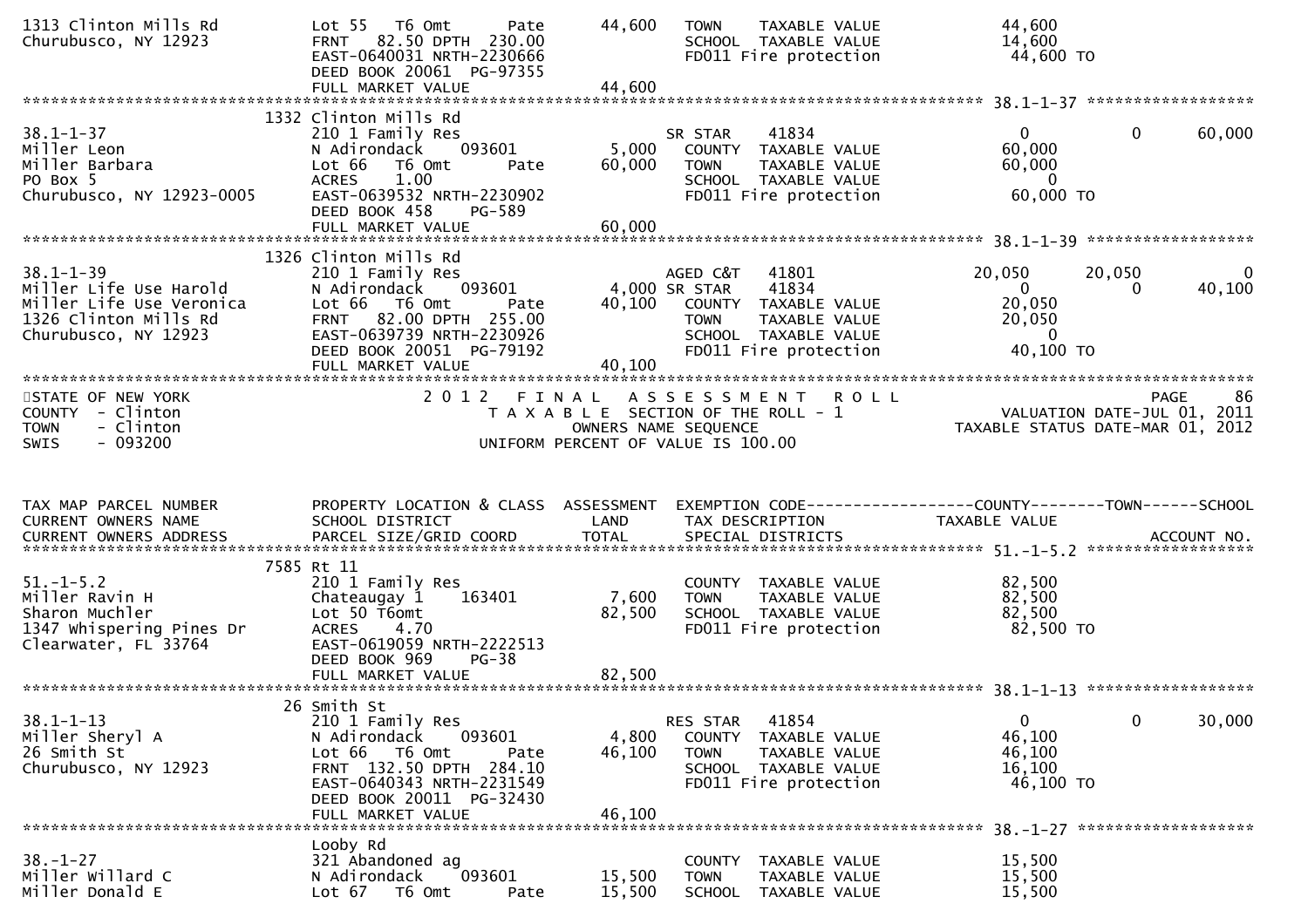| 22 Maryland Rd<br>Plattsburgh, NY 12903                                                       | ACRES 21.00<br>EAST-0638428 NRTH-2231044<br>DEED BOOK 900<br>PG-348<br>FULL MARKET VALUE                                                                                                                                     | 15,500                     | FD011 Fire protection                                                                                                      | 15,500 TO                                                       |                        |
|-----------------------------------------------------------------------------------------------|------------------------------------------------------------------------------------------------------------------------------------------------------------------------------------------------------------------------------|----------------------------|----------------------------------------------------------------------------------------------------------------------------|-----------------------------------------------------------------|------------------------|
| $38. - 1 - 29$<br>Miller Willard C<br>Miller Betty A<br>43 Melody Ln<br>Plattsburgh, NY 12901 | Rt 189<br>311 Res vac land<br>093601<br>N Adirondack<br>Loc #001168<br>App Factor 100% In Nac<br>Churubusco Sub Site<br>FRNT 74.00 DPTH 124.00<br>EAST-0639061 NRTH-2230752<br>DEED BOOK 20041 PG-66206<br>FULL MARKET VALUE | 3,100<br>3,100<br>3,100    | COUNTY TAXABLE VALUE<br>TAXABLE VALUE<br><b>TOWN</b><br>SCHOOL TAXABLE VALUE<br>FD011 Fire protection                      | 3,100<br>3,100<br>3,100<br>3,100 TO                             |                        |
|                                                                                               | 7546 Rt 11                                                                                                                                                                                                                   |                            |                                                                                                                            |                                                                 |                        |
| $51.-1-1.1$<br>Miner Thomas J<br>Miner Lillian M<br>7546 Rt 11<br>Chateaugay, NY 12920        | 240 Rural res<br>163401<br>Chateaugay 1<br>Lot 51 T6 Omt Patent<br>Prior Deed 378 Pg 195<br>ACRES 154.70<br>EAST-0619979 NRTH-2223023<br>DEED BOOK 20061 PG-97807                                                            | 71,200<br>183,000          | 41834<br>SR STAR<br>COUNTY TAXABLE VALUE<br><b>TOWN</b><br>TAXABLE VALUE<br>SCHOOL TAXABLE VALUE<br>FD011 Fire protection  | $\mathbf{0}$<br>183,000<br>183,000<br>120,800<br>183,000 TO     | $\mathbf{0}$<br>62,200 |
| STATE OF NEW YORK<br>COUNTY - Clinton<br>- Clinton<br><b>TOWN</b><br>$-093200$<br>SWIS        |                                                                                                                                                                                                                              | OWNERS NAME SEQUENCE       | 2012 FINAL ASSESSMENT<br><b>ROLL</b><br>T A X A B L E SECTION OF THE ROLL - 1<br>UNIFORM PERCENT OF VALUE IS 100.00        | VALUATION DATE-JUL 01, 2011<br>TAXABLE STATUS DATE-MAR 01, 2012 | 87<br><b>PAGE</b>      |
| TAX MAP PARCEL NUMBER<br>CURRENT OWNERS NAME                                                  | PROPERTY LOCATION & CLASS ASSESSMENT                                                                                                                                                                                         |                            | EXEMPTION CODE------------------COUNTY--------TOWN------SCHOOL                                                             |                                                                 |                        |
|                                                                                               | SCHOOL DISTRICT                                                                                                                                                                                                              | LAND                       | TAX DESCRIPTION                                                                                                            | <b>TAXABLE VALUE</b>                                            |                        |
| $51. - 1 - 13.2$<br>Misner Mark A<br>Misner Deborah A<br>7547 Rt. 11<br>Chateaugay, NY 12920  | 7547 Rt 11<br>210 1 Family Res<br>163401<br>Chateaugay 1<br>Lot 50 T6omt<br><b>ACRES</b><br>6.29 BANK<br>080<br>EAST-0619985 NRTH-2222761<br>DEED BOOK 20082 PG-61106<br>FULL MARKET VALUE                                   | 8,700<br>66,700<br>66,700  | 41854<br>RES STAR<br>COUNTY TAXABLE VALUE<br>TAXABLE VALUE<br><b>TOWN</b><br>SCHOOL TAXABLE VALUE<br>FD011 Fire protection | 0<br>66,700<br>66,700<br>36,700<br>66,700 TO                    | $\mathbf{0}$<br>30,000 |
| $6. -1 - 11.1$<br>Molleur Robert<br>Box 628<br>Hardwick, VT 05843                             | Mcnierney Rd<br>321 Abandoned ag<br>163401<br>Chateaugay 1<br>Lot $90 - 76$ Omt<br>Pate<br>ACRES 28.00<br>EAST-0620262 NRTH-2242644<br>DEED BOOK 620<br>PG-959<br>FULL MARKET VALUE                                          | 21,500<br>21,500<br>21,500 | COUNTY TAXABLE VALUE<br><b>TOWN</b><br>TAXABLE VALUE<br>SCHOOL TAXABLE VALUE<br>FD011 Fire protection                      | 21,500<br>21,500<br>21,500<br>21,500 TO                         |                        |
| $6. -1 - 11.2$                                                                                | Mcnierney Rd<br>321 Abandoned ag                                                                                                                                                                                             |                            | COUNTY TAXABLE VALUE                                                                                                       | 32,500                                                          |                        |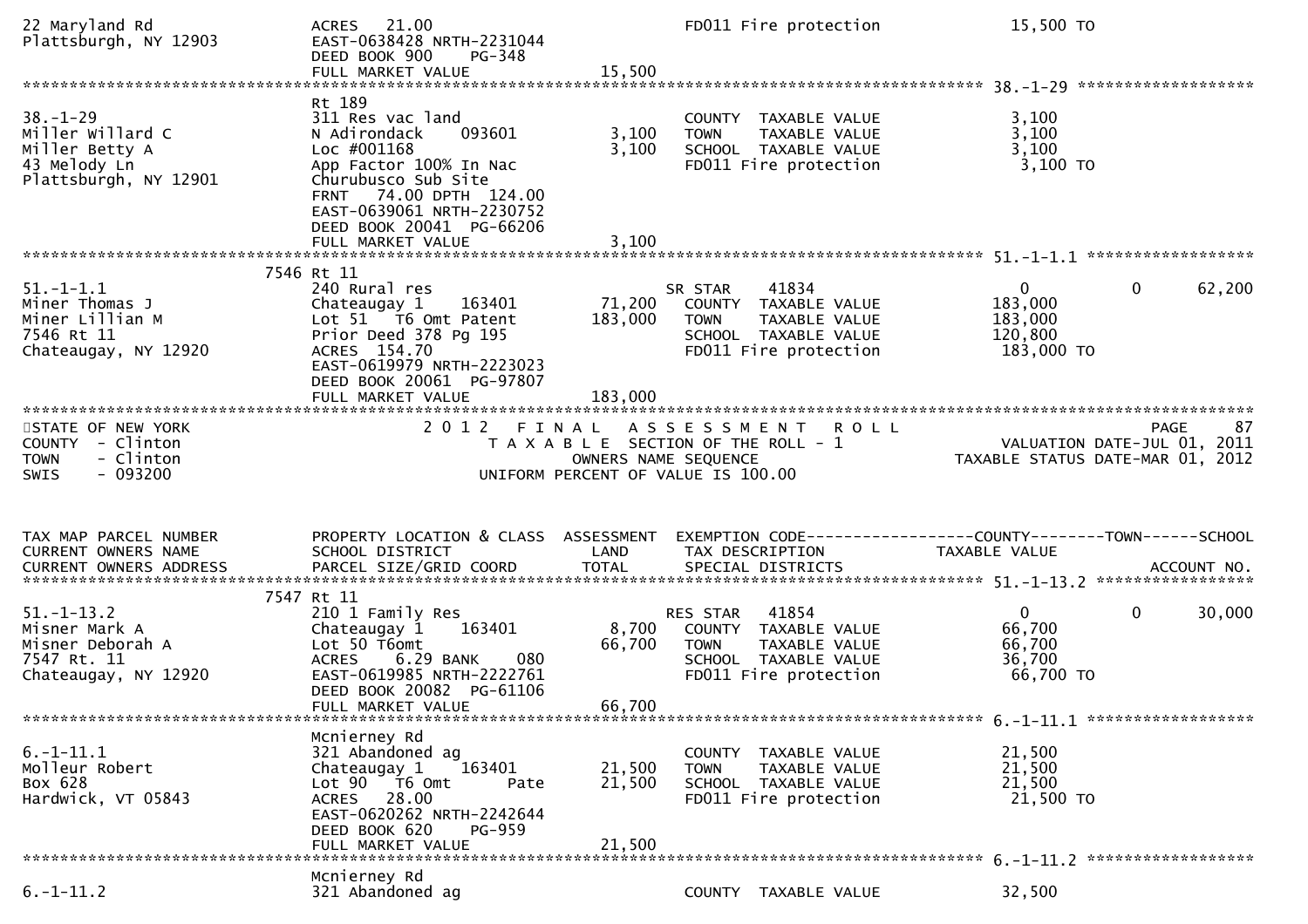| Molleur Robert J<br>PO Box 628<br>Hardwick, VT 05843                                  | 163401<br>Chateaugay 1<br>Lot 90 T6omt<br>ACRES 50.00<br>EAST-0620042 NRTH-2240261<br>DEED BOOK 20041 PG-75481<br>FULL MARKET VALUE                                                          | 32,500<br>32,500<br>32,500 | TAXABLE VALUE<br><b>TOWN</b><br>SCHOOL TAXABLE VALUE<br>FD011 Fire protection                             | 32,500<br>32,500<br>32,500 TO                                                   |                  |
|---------------------------------------------------------------------------------------|----------------------------------------------------------------------------------------------------------------------------------------------------------------------------------------------|----------------------------|-----------------------------------------------------------------------------------------------------------|---------------------------------------------------------------------------------|------------------|
|                                                                                       |                                                                                                                                                                                              |                            |                                                                                                           |                                                                                 |                  |
| $7.-1-11.1$<br>Monahan John<br>14 Doran Farm Ln<br>Lexington, MA 02420                | Frontier Rd<br>312 Vac w/imprv<br>163401<br>Chateaugay 1<br>Lot 88 T6 Omt<br>Pate<br>ACRES 47.30<br>EAST-0628914 NRTH-2244580<br>DEED BOOK 99001 PG-17144<br>FULL MARKET VALUE               | 30,200<br>31,500<br>31,500 | COUNTY TAXABLE VALUE<br><b>TOWN</b><br>TAXABLE VALUE<br>SCHOOL TAXABLE VALUE<br>FD011 Fire protection     | 31,500<br>31,500<br>31,500<br>31,500 TO                                         |                  |
|                                                                                       |                                                                                                                                                                                              |                            |                                                                                                           |                                                                                 |                  |
| $7. - 1 - 12$<br>Monahan John<br>14 Doran Farm Ln<br>Lexington, MA 02420              | 538 Frontier Rd<br>260 Seasonal res<br>163401<br>Chateaugay 1<br>Lot 88 T6 Omt<br>Pate<br>1.70<br><b>ACRES</b><br>EAST-0628464 NRTH-2246475<br>DEED BOOK 943<br>$PG-45$<br>FULL MARKET VALUE | 5,500<br>40,000<br>40,000  | COUNTY TAXABLE VALUE<br><b>TOWN</b><br>TAXABLE VALUE<br>SCHOOL TAXABLE VALUE<br>FD011 Fire protection     | 40,000<br>40,000<br>40,000<br>40,000 TO                                         |                  |
| STATE OF NEW YORK<br>COUNTY - Clinton<br>- Clinton<br><b>TOWN</b><br>- 093200<br>SWIS |                                                                                                                                                                                              | OWNERS NAME SEQUENCE       | 2012 FINAL ASSESSMENT ROLL<br>T A X A B L E SECTION OF THE ROLL - 1<br>UNIFORM PERCENT OF VALUE IS 100.00 | PAGE<br>VALUATION DATE-JUL 01, 2011<br>TAXABLE STATUS DATE-MAR 01, 2012         | 88               |
| TAX MAP PARCEL NUMBER<br>CURRENT OWNERS NAME                                          | PROPERTY LOCATION & CLASS ASSESSMENT<br>SCHOOL DISTRICT                                                                                                                                      | LAND                       | TAX DESCRIPTION                                                                                           | EXEMPTION CODE------------------COUNTY--------TOWN------SCHOOL<br>TAXABLE VALUE |                  |
| $51.-1-5.41$<br>Montgomery Michael J<br>2802 W Downing Ct<br>Fresno, CA 93711         | County Line Rd<br>321 Abandoned ag<br>Chateaugay 1 163401<br>Lot 50 T6omt Patent<br>ACRES 19.00<br>EAST-0618502 NRTH-2220422<br>DEED BOOK 20051 PG-81307<br>FULL MARKET VALUE                | 17,000<br>17,000<br>17,000 | COUNTY TAXABLE VALUE<br><b>TOWN</b><br>TAXABLE VALUE<br>SCHOOL TAXABLE VALUE<br>FD011 Fire protection     | 17,000<br>17,000<br>17,000<br>17,000 TO                                         |                  |
|                                                                                       | 1079 Rt 189                                                                                                                                                                                  |                            |                                                                                                           |                                                                                 |                  |
| $8. - 1 - 3.22$<br>Montour Gail<br>PO Box 807<br>Kahnawke QC, Canada JOL1B            | 240 Rural res<br>093601<br>N Adirondack<br>Lot 86 T6omt<br>13.20<br><b>ACRES</b><br>EAST-0637932 NRTH-2243497<br>DEED BOOK 20061 PG-94446<br>FULL MARKET VALUE                               | 13,500<br>22,400<br>22,400 | COUNTY<br>TAXABLE VALUE<br><b>TOWN</b><br>TAXABLE VALUE<br>SCHOOL TAXABLE VALUE<br>FD011 Fire protection  | 22,400<br>22,400<br>22,400<br>22,400 TO                                         |                  |
|                                                                                       | 68 Clinton Mills Rd                                                                                                                                                                          |                            |                                                                                                           |                                                                                 |                  |
| $25. - 1 - 5.1$<br>Moore Gertrude                                                     | 210 1 Family Res<br>N Adirondack<br>093601                                                                                                                                                   |                            | 97 PCT OF VALUE USED FOR EXEMPTION PURPOSES<br>AGED - ALL 41800<br>41834<br>6,200 SR STAR                 | 18,091<br>18,091<br>$\Omega$<br>0                                               | 18,091<br>19,209 |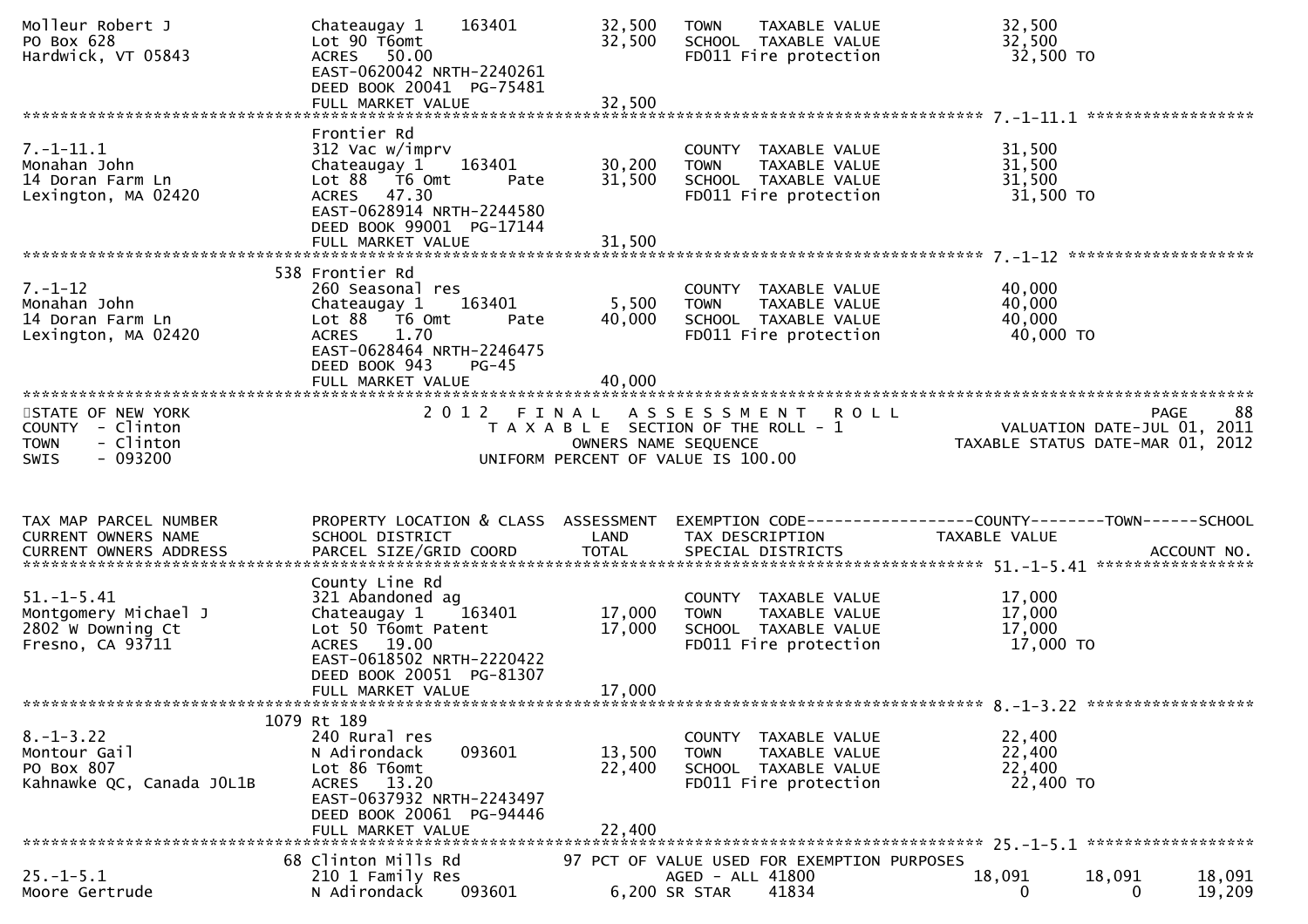| 68 Clinton Mills Rd<br>Ellenburg Depot, NY 12935-2061 ACRES                                                  | Lot 61<br>T6 Omt<br>Pate<br>2.50<br>EAST-0670245 NRTH-2234992<br>DEED BOOK 274<br>PG-187<br>FULL MARKET VALUE                                                                                               | 37,300<br>COUNTY TAXABLE VALUE<br>TAXABLE VALUE<br><b>TOWN</b><br>SCHOOL TAXABLE VALUE<br>FD011 Fire protection<br>37,300                                                                  | 19,209<br>19,209<br>$\overline{0}$<br>37,300 TO<br>*****************                                                                               |
|--------------------------------------------------------------------------------------------------------------|-------------------------------------------------------------------------------------------------------------------------------------------------------------------------------------------------------------|--------------------------------------------------------------------------------------------------------------------------------------------------------------------------------------------|----------------------------------------------------------------------------------------------------------------------------------------------------|
| $67. - 1 - 18.3$<br>Morrison Barbara Poupore<br>12 Pauline St 12<br>whitehall, NY 12887-1514                 | Campbell Rd<br>321 Abandoned ag<br>N Adirondack<br>093601<br>Lot 32 T6omt<br>ACRES 11.70<br>EAST-0629608 NRTH-2213985<br>DEED BOOK 807<br>$PG-87$<br>FULL MARKET VALUE                                      | COUNTY TAXABLE VALUE<br>13,300<br>TAXABLE VALUE<br><b>TOWN</b><br>13,300<br>SCHOOL TAXABLE VALUE<br>FD011 Fire protection<br>13,300                                                        | 13,300<br>13,300<br>13,300<br>13,300 TO                                                                                                            |
| $52.-1-21.1$<br>Morrison Life Use Howard H<br>Morrison Howard Jr<br>273 Cornelia St<br>Plattsburgh, NY 12901 | 595 Patnode Rd<br>210 1 Family Res<br>N Adirondack<br>093601<br>Lot 33<br>T6 Omt<br>Pate<br>2.20<br><b>ACRES</b><br>EAST-0635087 NRTH-2217121<br>DEED BOOK 20041 PG-65093<br>FULL MARKET VALUE              | COUNTY TAXABLE VALUE<br>5,800<br>TAXABLE VALUE<br><b>TOWN</b><br>66,800<br>SCHOOL TAXABLE VALUE<br>FD011 Fire protection<br>66,800                                                         | *****************<br>66,800<br>66,800<br>66,800<br>66,800 TO                                                                                       |
| STATE OF NEW YORK<br>COUNTY - Clinton<br><b>TOWN</b><br>- Clinton<br>$-093200$<br>SWIS                       | 2 0 1 2                                                                                                                                                                                                     | FINAL<br>A S S E S S M E N T<br><b>ROLL</b><br>T A X A B L E SECTION OF THE ROLL - 1<br>OWNERS NAME SEQUENCE<br>UNIFORM PERCENT OF VALUE IS 100.00                                         | 89<br><b>PAGE</b><br>VALUATION DATE-JUL 01, 2011<br>TAXABLE STATUS DATE-MAR 01, 2012                                                               |
| TAX MAP PARCEL NUMBER<br>CURRENT OWNERS NAME                                                                 | PROPERTY LOCATION & CLASS ASSESSMENT<br>SCHOOL DISTRICT                                                                                                                                                     | TAX DESCRIPTION<br>LAND                                                                                                                                                                    | TAXABLE VALUE                                                                                                                                      |
| $68. - 1 - 1.2$<br>Morrison Walker Sheila A<br>586 Patnode Rd<br>Churubusco, NY 12923                        | 586 Patnode Rd<br>210 1 Family Res<br>N Adirondack<br>093601<br>Lot 34 T6omt<br>FRNT 240.00 DPTH 181.00<br><b>BANK</b><br>080<br>EAST-0635396 NRTH-2216913<br>DEED BOOK 20011 PG-30219<br>FULL MARKET VALUE | 41121<br>WARNONALL<br>5,000 WARDISALL 41141<br>75,100 RES STAR<br>41854<br>COUNTY TAXABLE VALUE<br>TAXABLE VALUE<br><b>TOWN</b><br>SCHOOL TAXABLE VALUE<br>FD011 Fire protection<br>75,100 | $\mathbf 0$<br>11,265<br>11,265<br>26,285<br>$\Omega$<br>26,285<br>$\overline{0}$<br>30,000<br>$\Omega$<br>37,550<br>37,550<br>45,100<br>75,100 TO |
| $69. - 1 - 7$<br>Morrow Jeremy<br>PO Box 131<br>Ellenburg Center, NY 12934                                   | Lafrancis Rd<br>323 Vacant rural<br>093601<br>N Adirondack<br>Lot 24 T6 Omt<br>Pate<br>ACRES 113.40<br>EAST-0657501 NRTH-2212034<br>DEED BOOK 20051 PG-81458<br>FULL MARKET VALUE                           | COUNTY TAXABLE VALUE<br>25,300<br>TAXABLE VALUE<br><b>TOWN</b><br>25,300<br>SCHOOL TAXABLE VALUE<br>FD011 Fire protection<br>25,300                                                        | 25,300<br>25,300<br>25,300<br>25,300 TO                                                                                                            |
| 269 Lafrancis Rd                                                                                             |                                                                                                                                                                                                             |                                                                                                                                                                                            |                                                                                                                                                    |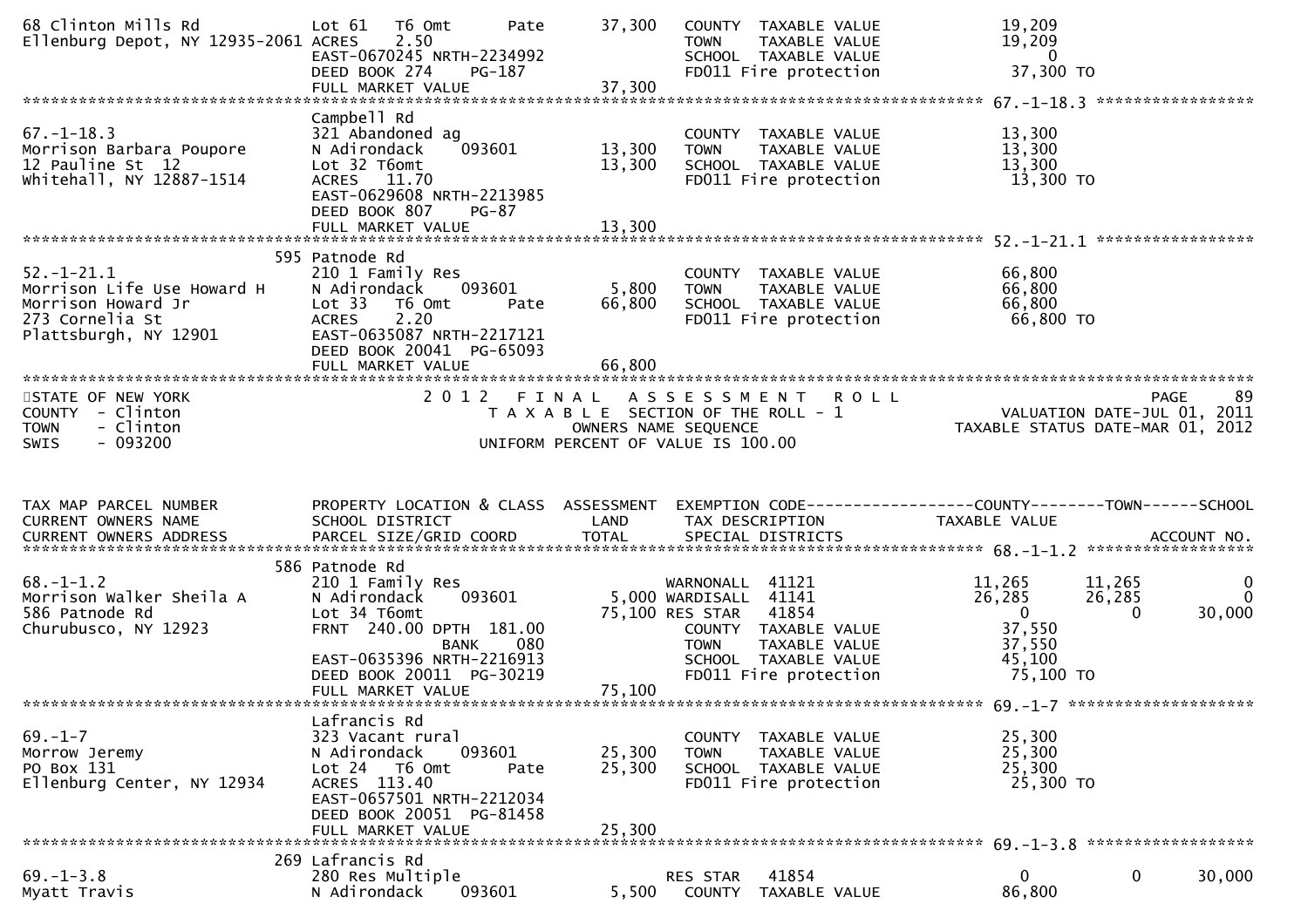| Myatt Amanda<br>269 Lafrancis Rd<br>Ellenburg Center, NY 12934<br>MAY BE SUBJECT TO PAYMENT<br>UNDER AGDIST LAW TIL 2017                 | Lot <sub>25</sub><br>T6 Omt<br>Pate<br><b>ACRES</b><br>1.60 BANK<br>890<br>EAST-0652032 NRTH-2216699<br>DEED BOOK 20092 PG-23866<br>FULL MARKET VALUE                                 | 86,800<br>86,800          | <b>TOWN</b><br>TAXABLE VALUE<br>SCHOOL TAXABLE VALUE<br>FD011 Fire protection                                                     | 86,800<br>56,800<br>86,800 TO                                                                         |        |
|------------------------------------------------------------------------------------------------------------------------------------------|---------------------------------------------------------------------------------------------------------------------------------------------------------------------------------------|---------------------------|-----------------------------------------------------------------------------------------------------------------------------------|-------------------------------------------------------------------------------------------------------|--------|
| $67. - 1 - 6.1$<br>Nawrath William F<br>7 Atlantic Ave<br>Port Jeff Station, NY 11776                                                    | Patnode Rd<br>321 Abandoned ag<br>093601<br>N Adirondack<br>Lot 28<br>T6 Omt<br>Pate<br>25.60<br><b>ACRES</b><br>EAST-0634692 NRTH-2209980<br>DEED BOOK 589<br>PG-387                 | 20,300<br>20,300          | COUNTY TAXABLE VALUE<br><b>TOWN</b><br>TAXABLE VALUE<br>SCHOOL TAXABLE VALUE<br>FD011 Fire protection                             | 20,300<br>20,300<br>20,300<br>20,300 TO                                                               |        |
|                                                                                                                                          | FULL MARKET VALUE                                                                                                                                                                     | 20,300                    |                                                                                                                                   |                                                                                                       |        |
| $38.1 - 1 - 33.2$<br>Nichols Adam<br>Nichols Beverly<br>6985 Rt 11<br>Churubusco, NY 12923                                               | 1329 Clinton Mills Rd<br>210 1 Family Res<br>093601<br>N Adirondack<br>1.10<br><b>ACRES</b><br>EAST-0639702 NRTH-2230527<br>DEED BOOK 20031 PG-57041<br>FULL MARKET VALUE             | 5,100<br>35,900<br>35,900 | 41854<br><b>RES STAR</b><br>COUNTY TAXABLE VALUE<br><b>TOWN</b><br>TAXABLE VALUE<br>SCHOOL TAXABLE VALUE<br>FD011 Fire protection | $\overline{0}$<br>0<br>35,900<br>35,900<br>5,900<br>35,900 TO                                         | 30,000 |
| STATE OF NEW YORK<br>COUNTY - Clinton<br>- Clinton<br><b>TOWN</b><br>$-093200$<br>SWIS                                                   | 2 0 1 2<br>FINAL                                                                                                                                                                      | OWNERS NAME SEQUENCE      | <b>ROLL</b><br>A S S E S S M E N T<br>T A X A B L E SECTION OF THE ROLL - 1<br>UNIFORM PERCENT OF VALUE IS 100.00                 | <b>PAGE</b><br>VALUATION DATE-JUL 01, 2011<br>TAXABLE STATUS DATE-MAR 01, 2012                        | 90     |
|                                                                                                                                          |                                                                                                                                                                                       |                           |                                                                                                                                   |                                                                                                       |        |
| TAX MAP PARCEL NUMBER<br>CURRENT OWNERS NAME                                                                                             | PROPERTY LOCATION & CLASS ASSESSMENT<br>SCHOOL DISTRICT                                                                                                                               | LAND                      | TAX DESCRIPTION                                                                                                                   | EXEMPTION CODE------------------COUNTY--------TOWN------SCHOOL<br><b>TAXABLE VALUE</b><br>ACCOUNT NO. |        |
| $52. - 1 - 15.1$<br>Nichols Darrell<br>Nichols Kimberley<br>6977 Rt 11<br>Churubusco, NY 12923                                           | 6977 Rt 11<br>270 Mfg housing<br>093601<br>N Adirondack<br>Lot 48<br>T6 Omt<br>Pate<br>4.00<br><b>ACRES</b><br>EAST-0633213 NRTH-2222954<br>DEED BOOK 977<br>PG-211                   | 7,100<br>43,800           | 41854<br>RES STAR<br>COUNTY TAXABLE VALUE<br><b>TOWN</b><br><b>TAXABLE VALUE</b><br>SCHOOL TAXABLE VALUE<br>FD011 Fire protection | *****************<br>$\mathbf{0}$<br>0<br>43,800<br>43,800<br>13,800<br>43,800 TO                     | 30,000 |
| $52. - 1 - 15.2$<br>Nichols Edwin<br>Nichols Beverly<br>6985 Rt 11<br>Churubusco, NY 12923<br>PRIOR OWNER ON 3/01/2012<br>Sharlow Harold | Rt 11<br>311 Res vac land<br>093601<br>N Adirondack<br>Lot 48 T6 Omt<br>Pate<br>FRNT 100.00 DPTH 166.00<br>EAST-0633788 NRTH-2222901<br>DEED BOOK 20122 PG-47324<br>FULL MARKET VALUE | 4,300<br>4,300<br>4,300   | COUNTY TAXABLE VALUE<br>TAXABLE VALUE<br><b>TOWN</b><br>SCHOOL TAXABLE VALUE<br>FD011 Fire protection                             | 4,300<br>4,300<br>4,300<br>4,300 TO                                                                   |        |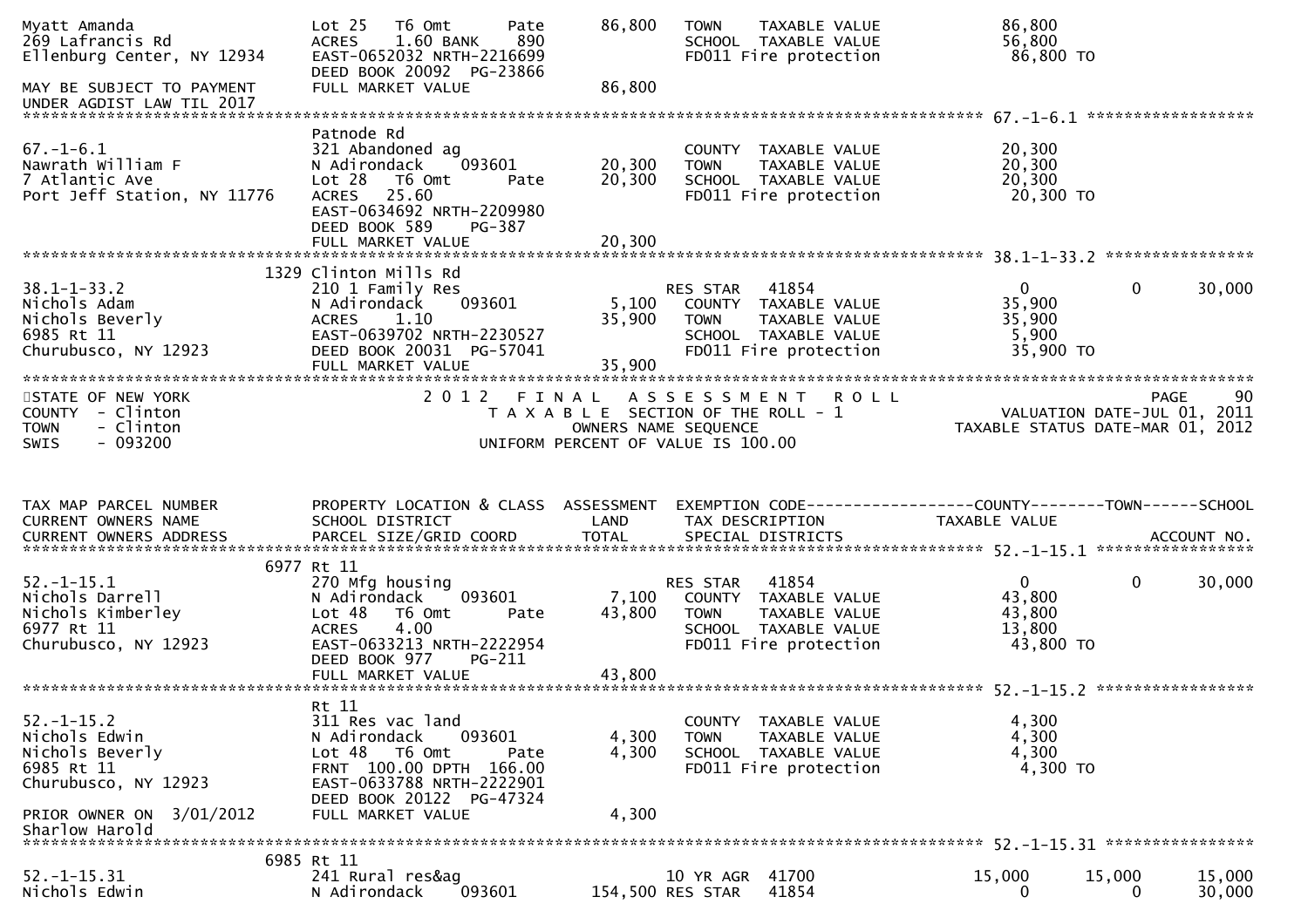| Nichols Beverly<br>6985 Rt 11<br>Churubusco, NY 12923<br>MAY BE SUBJECT TO PAYMENT<br>UNDER RPTL483 UNTIL 2015 | $Lot 48$ T6 Omt<br>Pate<br>ACRES 332.50<br>EAST-0632274 NRTH-2221684<br>DEED BOOK 617<br>PG-575<br>FULL MARKET VALUE                                                                   | 260,800                    | 42100<br>260,800 483A EX<br>COUNTY TAXABLE VALUE<br><b>TOWN</b><br>TAXABLE VALUE<br>SCHOOL TAXABLE VALUE<br>FD011 Fire protection<br>2,700 EX | 2,700<br>243,100<br>243,100<br>213,100<br>258,100 TO | 2,700<br>2,700                                                                       |
|----------------------------------------------------------------------------------------------------------------|----------------------------------------------------------------------------------------------------------------------------------------------------------------------------------------|----------------------------|-----------------------------------------------------------------------------------------------------------------------------------------------|------------------------------------------------------|--------------------------------------------------------------------------------------|
| $53. - 1 - 19.23$<br>Nichols Gene<br>Nichols Jane<br>327 Gagnier Rd<br>Churubusco, NY 12923                    | Rt 11<br>$314$ Rural vac<10<br>093601<br>N Adirondack<br>Lot 47 T6omt<br>8.90<br>ACRES<br>EAST-0635585 NRTH-2220765<br>DEED BOOK 20031 PG-63409<br>FULL MARKET VALUE                   | 10,500<br>10,500<br>10,500 | COUNTY TAXABLE VALUE<br>TAXABLE VALUE<br>TOWN<br>SCHOOL TAXABLE VALUE<br>FD011 Fire protection                                                | 10,500<br>10,500<br>10,500<br>10,500 TO              |                                                                                      |
| $53. - 1 - 19.24$<br>Nichols Gene<br>Nichols Jane<br>327 Gagnier Rd<br>Churubusco, NY 12923                    | Patnode Rd<br>$314$ Rural vac< $10$<br>093601<br>N Adirondack<br>Lot 47 T6omt<br>9.70<br><b>ACRES</b><br>EAST-0635245 NRTH-2220611<br>DEED BOOK 20031 PG-63409<br>FULL MARKET VALUE    | 11,100<br>11,100<br>11,100 | COUNTY TAXABLE VALUE<br>TAXABLE VALUE<br>TOWN<br>SCHOOL TAXABLE VALUE<br>FD011 Fire protection                                                | 11,100<br>11,100<br>11,100<br>11,100 TO              |                                                                                      |
| STATE OF NEW YORK<br>COUNTY - Clinton<br>- Clinton<br><b>TOWN</b><br>$-093200$<br>SWIS                         |                                                                                                                                                                                        |                            | 2012 FINAL ASSESSMENT ROLL<br>T A X A B L E SECTION OF THE ROLL - 1<br>OWNERS NAME SEQUENCE<br>UNIFORM PERCENT OF VALUE IS 100.00             |                                                      | 91<br><b>PAGE</b><br>VALUATION DATE-JUL 01, 2011<br>TAXABLE STATUS DATE-MAR 01, 2012 |
| TAX MAP PARCEL NUMBER<br>CURRENT OWNERS NAME                                                                   | PROPERTY LOCATION & CLASS ASSESSMENT<br>SCHOOL DISTRICT                                                                                                                                | LAND                       | EXEMPTION CODE------------------COUNTY--------TOWN------SCHOOL<br>TAX DESCRIPTION                                                             | TAXABLE VALUE                                        |                                                                                      |
| $52 - 1 - 14$<br>Nichols Gene R<br>Nichols Jane E<br>327 Gagnier Rd<br>Churubusco, NY 12923-1822               | Rt 11<br>314 Rural vac<10<br>093601<br>N Adirondack<br>Lot 48<br>T6 Omt<br>Pate<br>1.60<br><b>ACRES</b><br>EAST-0634526 NRTH-2222364<br>DEED BOOK 20001 PG-19224<br>FULL MARKET VALUE  | 5,400<br>5,400<br>5,400    | COUNTY TAXABLE VALUE<br><b>TOWN</b><br>TAXABLE VALUE<br>SCHOOL TAXABLE VALUE<br>FD011 Fire protection                                         | 5,400<br>5,400<br>5,400<br>5,400 TO                  |                                                                                      |
| $53. - 1 - 19.21$<br>Nichols Gene R<br>327 Gagnier Rd<br>Churubusco, NY 12926                                  | Rt 11<br>321 Abandoned ag<br>N Adirondack<br>093601<br>Lot 47<br>T6 Omt<br>Pate<br>54.40<br><b>ACRES</b><br>EAST-0636104 NRTH-2219633<br>DEED BOOK 20072 PG-10243<br>FULL MARKET VALUE | 24,900<br>24,900<br>24,900 | COUNTY<br>TAXABLE VALUE<br><b>TOWN</b><br>TAXABLE VALUE<br>SCHOOL TAXABLE VALUE<br>FD011 Fire protection                                      | 24,900<br>24,900<br>24,900<br>24,900 TO              |                                                                                      |
| $52. - 1 - 13$<br>Nichols Gerald                                                                               | Rt 11<br>321 Abandoned ag<br>093601<br>N Adirondack                                                                                                                                    | 64,900                     | AGRI DISTR 41720<br>COUNTY TAXABLE VALUE                                                                                                      | 41,955<br>22,945                                     | 41,955<br>41,955                                                                     |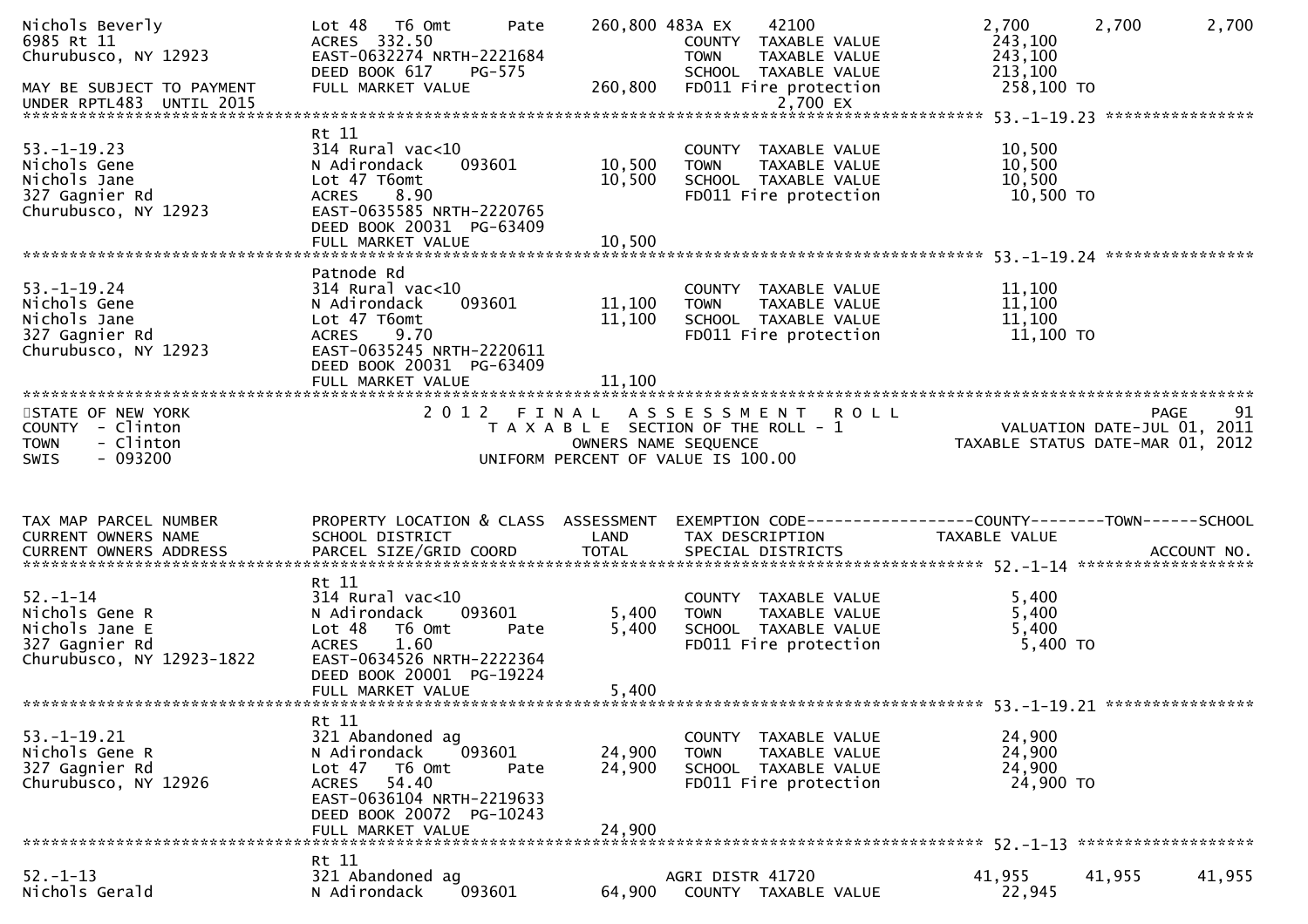| Nichols Bernadette<br>52 Nichols Rd<br>Churubusco, NY 12923<br>MAY BE SUBJECT TO PAYMENT<br>UNDER AGDIST LAW TIL 2016 | Lot 47 76 0mt<br>Pate<br>ACRES 115.50<br>EAST-0634591 NRTH-2221114<br>DEED BOOK 552<br>PG-528<br>FULL MARKET VALUE                                                         | 64,900<br>64,900  | <b>TOWN</b><br>TAXABLE VALUE<br>SCHOOL TAXABLE VALUE<br>FD011 Fire protection                                                                                                   | 22,945<br>22,945<br>64,900 TO                                                                        |                                     |
|-----------------------------------------------------------------------------------------------------------------------|----------------------------------------------------------------------------------------------------------------------------------------------------------------------------|-------------------|---------------------------------------------------------------------------------------------------------------------------------------------------------------------------------|------------------------------------------------------------------------------------------------------|-------------------------------------|
|                                                                                                                       | 52 Nichols Rd                                                                                                                                                              |                   |                                                                                                                                                                                 |                                                                                                      |                                     |
| $53. - 1 - 6$<br>Nichols Gerald<br>Nichols Bernadette<br>52 Nichols Rd<br>Churubusco, NY 12923                        | 112 Dairy farm<br>093601<br>N Adirondack<br>Lot 47 T6 Omt<br>Pate<br>ACRES 213.60<br>EAST-0638029 NRTH-2222383<br>DEED BOOK 458<br>PG-283                                  |                   | 10 YR AGR 41700<br>108,500 AGRI DISTR 41720<br>212,000 SR STAR<br>41834<br>42100<br>483A EX<br>COUNTY TAXABLE VALUE<br><b>TOWN</b><br>TAXABLE VALUE                             | 18,600<br>18,600<br>40,892<br>40,892<br>$\Omega$<br>$\bf{0}$<br>7,500<br>7,500<br>145,008<br>145,008 | 18,600<br>40,892<br>62,200<br>7,500 |
| MAY BE SUBJECT TO PAYMENT<br>UNDER AGDIST LAW TIL 2016                                                                | FULL MARKET VALUE                                                                                                                                                          | 212,000           | SCHOOL TAXABLE VALUE<br>FD011 Fire protection<br>7,500 EX                                                                                                                       | 82,808<br>204,500 TO                                                                                 |                                     |
|                                                                                                                       | 6774 Rt 11                                                                                                                                                                 |                   |                                                                                                                                                                                 |                                                                                                      |                                     |
| $53. - 1 - 17.1$<br>Nichols Gerald<br>Nichols Bernadette<br>52 Nichols Rd<br>Churubusco, NY 12923                     | 240 Rural res<br>093601<br>N Adirondack<br>T6 Omt<br>Lot <sub>47</sub><br>Pate<br>84.00<br><b>ACRES</b><br>EAST-0638756 NRTH-2219972<br>DEED BOOK 552<br>PG-528            | 57,500<br>124,100 | AGRI DISTR 41720<br>COUNTY TAXABLE VALUE<br><b>TOWN</b><br>TAXABLE VALUE<br>SCHOOL TAXABLE VALUE<br>FD011 Fire protection                                                       | 28,594<br>28,594<br>95,506<br>95,506<br>95,506<br>124,100 TO                                         | 28,594                              |
| MAY BE SUBJECT TO PAYMENT<br>UNDER AGDIST LAW TIL 2016                                                                | FULL MARKET VALUE                                                                                                                                                          | 124,100           |                                                                                                                                                                                 |                                                                                                      |                                     |
| STATE OF NEW YORK<br>COUNTY - Clinton<br><b>TOWN</b><br>- Clinton<br>$-093200$<br><b>SWIS</b>                         |                                                                                                                                                                            |                   | 2012 FINAL ASSESSMENT ROLL<br>T A X A B L E SECTION OF THE ROLL - 1<br>OWNERS NAME SEQUENCE<br>UNIFORM PERCENT OF VALUE IS 100.00                                               | PAGE 92<br>VALUATION DATE-JUL 01, 2011<br>TAXABLE STATUS DATE-MAR 01, 2012                           | 92<br><b>PAGE</b>                   |
| TAX MAP PARCEL NUMBER<br>CURRENT OWNERS NAME                                                                          | PROPERTY LOCATION & CLASS ASSESSMENT<br>SCHOOL DISTRICT                                                                                                                    | LAND              | TAX DESCRIPTION                                                                                                                                                                 | EXEMPTION CODE-----------------COUNTY--------TOWN------SCHOOL<br>TAXABLE VALUE                       |                                     |
| $52. - 1 - 18$<br>Nichols Gerald E<br>Nichols Bernadette<br>52 Nichols Rd<br>Churubusco, NY 12923                     | Campbell Rd<br>321 Abandoned ag<br>093601<br>N Adirondack<br>Lot 48 T6 Omt<br>Pate<br><b>ACRES</b><br>48.70<br>EAST-0631101 NRTH-2220669<br>DEED BOOK 610<br><b>PG-608</b> | 31,900<br>31,900  | AGRI DISTR 41720<br>COUNTY TAXABLE VALUE<br>TAXABLE VALUE<br><b>TOWN</b><br>SCHOOL TAXABLE VALUE<br>FD011 Fire protection                                                       | 20,407<br>20,407<br>11,493<br>11,493<br>11,493<br>31,900 TO                                          | 20,407                              |
| MAY BE SUBJECT TO PAYMENT<br>UNDER AGDIST LAW TIL 2016                                                                | FULL MARKET VALUE                                                                                                                                                          | 31,900            |                                                                                                                                                                                 |                                                                                                      |                                     |
| $52. - 1 - 22$<br>Nichols Lawrence<br>Nichols Norma<br>426 Campbell Rd<br>Churubusco, NY 12923                        | 426 Campbell Rd<br>112 Dairy farm<br>N Adirondack<br>093601<br>Lot <sub>33</sub><br>T6 Omt<br>Pate<br>75.00<br><b>ACRES</b><br>EAST-0631401 NRTH-2217692                   |                   | 50 PCT OF VALUE USED FOR EXEMPTION PURPOSES<br>AGED COUN 41802<br>41834<br>51,000 SR STAR<br>91,800 483A EX<br>42100<br>TAXABLE VALUE<br>COUNTY<br><b>TOWN</b><br>TAXABLE VALUE | 22,950<br>$\bf{0}$<br>0<br>0<br>2,200<br>2,200<br>66,650<br>89,600                                   | $\mathbf 0$<br>62,200<br>2,200      |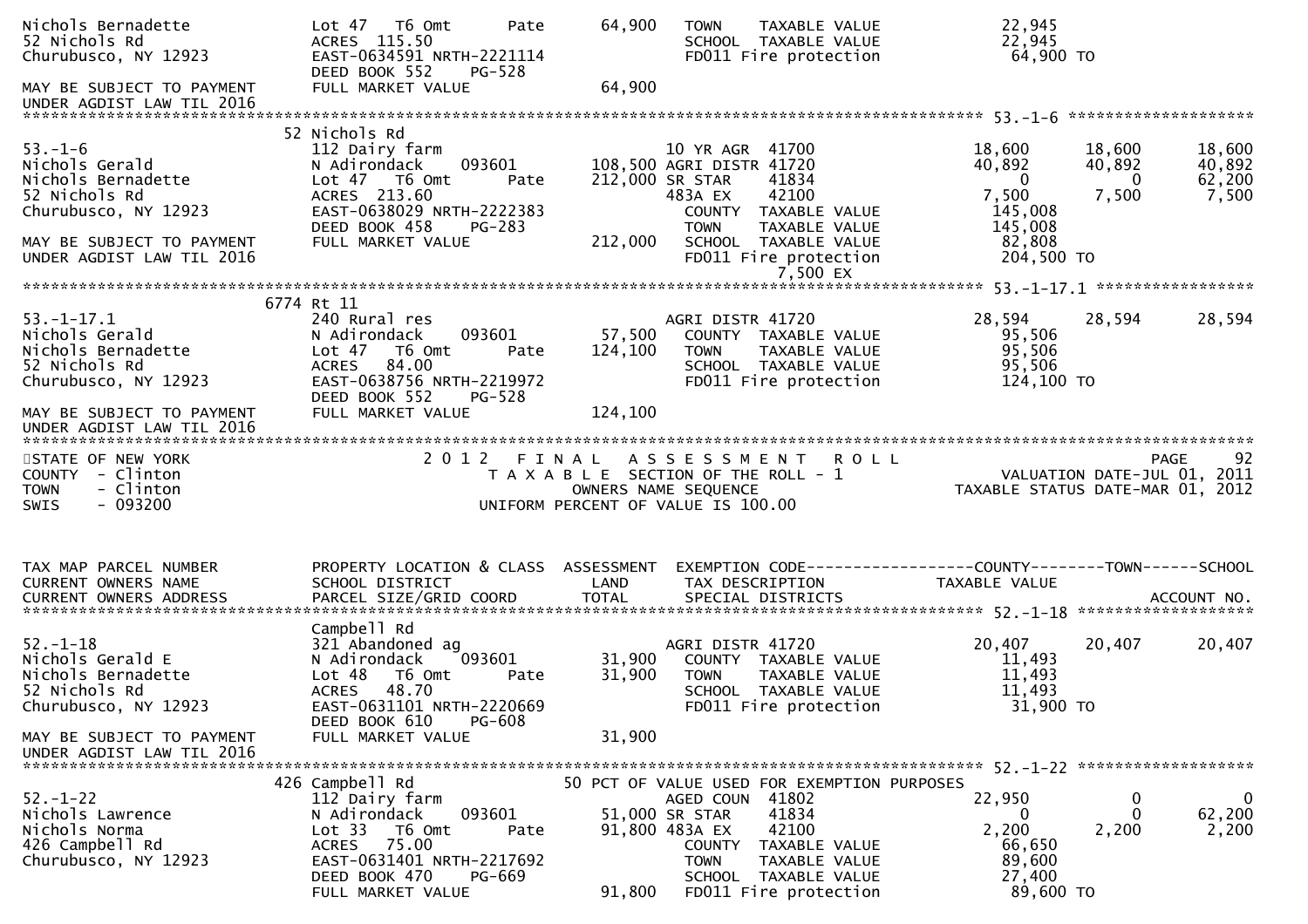|                                                                                                         |                                                                                                                                                                                                                         |                                    | 2,200 EX                                                                                                                                       |                                                            |                                                                               |
|---------------------------------------------------------------------------------------------------------|-------------------------------------------------------------------------------------------------------------------------------------------------------------------------------------------------------------------------|------------------------------------|------------------------------------------------------------------------------------------------------------------------------------------------|------------------------------------------------------------|-------------------------------------------------------------------------------|
|                                                                                                         |                                                                                                                                                                                                                         |                                    |                                                                                                                                                |                                                            |                                                                               |
| $52 - 1 - 17$<br>Nichols Paul J<br>Nichols Anne F<br>544 Campbell Rd<br>Churubusco, NY 12923            | 544 Campbell Rd<br>210 1 Family Res<br>093601<br>N Adirondack<br>Lot <sub>48</sub><br>T6 Omt<br>Pate<br>90.00 DPTH 360.00<br><b>FRNT</b><br>EAST-0629645 NRTH-2220218<br>DEED BOOK 919<br>$PG-340$<br>FULL MARKET VALUE | 4,400<br>80,400<br>80,400          | RES STAR<br>41854<br>COUNTY<br>TAXABLE VALUE<br><b>TOWN</b><br>TAXABLE VALUE<br>SCHOOL TAXABLE VALUE<br>FD011 Fire protection                  | $\overline{0}$<br>80,400<br>80,400<br>50,400<br>80,400 TO  | $\mathbf{0}$<br>30,000                                                        |
|                                                                                                         |                                                                                                                                                                                                                         |                                    |                                                                                                                                                |                                                            | ****************                                                              |
| $82.-2-1.911$<br>Nichols Richard P<br>387 Ryan Rd<br>Churubusco, NY 12923                               | 387 Ryan Rd<br>241 Rural res&ag<br>Chateaugay 1<br>163401<br>Lot 30 T6omt<br>ACRES 34.20 BANK<br>080<br>EAST-0624317 NRTH-2207409<br>DEED BOOK 20092 PG-23623<br>FULL MARKET VALUE                                      | 24,600<br>135,000<br>135,000       | COUNTY TAXABLE VALUE<br><b>TOWN</b><br>TAXABLE VALUE<br>SCHOOL TAXABLE VALUE<br>FD011 Fire protection                                          | 135,000<br>135,000<br>135,000<br>135,000 TO                |                                                                               |
|                                                                                                         |                                                                                                                                                                                                                         |                                    |                                                                                                                                                |                                                            |                                                                               |
| $52. - 1 - 15.32$<br>Nichols Thomas<br>6922 Rt 11<br>Churubusco, NY 12923                               | 6922 Rt 11<br>210 1 Family Res<br>093601<br>N Adirondack<br>Lot 48 T6 Omt<br>FRNT 225.00 DPTH 200.00<br>EAST-0634345 NRTH-2222453<br>DEED BOOK 774<br>PG-246<br>FULL MARKET VALUE                                       | 4,800<br>73,100<br>73,100          | 41854<br>RES STAR<br>COUNTY<br>TAXABLE VALUE<br>TAXABLE VALUE<br><b>TOWN</b><br>SCHOOL TAXABLE VALUE<br>FD011 Fire protection                  | $\overline{0}$<br>73,100<br>73,100<br>43,100<br>73,100 TO  | $\mathbf{0}$<br>30,000                                                        |
|                                                                                                         |                                                                                                                                                                                                                         |                                    |                                                                                                                                                |                                                            |                                                                               |
| STATE OF NEW YORK<br><b>COUNTY</b><br>- Clinton<br>- Clinton<br><b>TOWN</b><br>$-093200$<br><b>SWIS</b> | 2 0 1 2                                                                                                                                                                                                                 | FINAL<br>OWNERS NAME SEQUENCE      | A S S E S S M E N T<br><b>ROLL</b><br>T A X A B L E SECTION OF THE ROLL - 1<br>UNIFORM PERCENT OF VALUE IS 100.00                              |                                                            | 93<br>PAGE<br>VALUATION DATE-JUL 01, 2011<br>TAXABLE STATUS DATE-MAR 01, 2012 |
| TAX MAP PARCEL NUMBER<br>CURRENT OWNERS NAME<br><b>CURRENT OWNERS ADDRESS</b>                           | PROPERTY LOCATION & CLASS<br>SCHOOL DISTRICT<br>PARCEL SIZE/GRID COORD                                                                                                                                                  | ASSESSMENT<br>LAND<br><b>TOTAL</b> | TAX DESCRIPTION<br>SPECIAL DISTRICTS                                                                                                           | <b>TAXABLE VALUE</b>                                       | ACCOUNT NO.                                                                   |
|                                                                                                         | 426 Looby Rd                                                                                                                                                                                                            |                                    |                                                                                                                                                |                                                            |                                                                               |
| $37. - 1 - 17.22$<br>Nichols Timothy<br>Nichols Wendy<br>426 Looby Rd<br>Churubusco, NY 12923           | 210 1 Family Res<br>N Adirondack<br>093601<br>Lot 53 T60MT<br>5.00<br><b>ACRES</b><br>EAST-0630382 NRTH-2227345<br>DEED BOOK 20051 PG-79452                                                                             | 7,800<br>111,400                   | 41854<br><b>RES STAR</b><br>COUNTY<br>TAXABLE VALUE<br><b>TOWN</b><br>TAXABLE VALUE<br><b>SCHOOL</b><br>TAXABLE VALUE<br>FD011 Fire protection | $\mathbf{0}$<br>111,400<br>111,400<br>81,400<br>111,400 TO | $\mathbf{0}$<br>30,000                                                        |
|                                                                                                         | FULL MARKET VALUE                                                                                                                                                                                                       | 111,400                            |                                                                                                                                                |                                                            |                                                                               |
|                                                                                                         |                                                                                                                                                                                                                         |                                    |                                                                                                                                                |                                                            |                                                                               |
| $37. - 1 - 17.21$<br>Nichols Timothy L<br>Nichols Wendy A<br>426 Looby Rd<br>Churusbusco, NY 12923      | Looby Rd<br>321 Abandoned ag<br>093601<br>N Adirondack<br>Lot 53 T6omt<br>ACRES 32.20<br>EAST-0630009 NRTH-2227849                                                                                                      | 24,600<br>24,600                   | COUNTY TAXABLE VALUE<br>TAXABLE VALUE<br><b>TOWN</b><br>SCHOOL TAXABLE VALUE<br>FD011 Fire protection                                          | 24,600<br>24,600<br>24,600<br>24,600 TO                    |                                                                               |
|                                                                                                         | DEED BOOK 20041 PG-70770                                                                                                                                                                                                |                                    |                                                                                                                                                |                                                            |                                                                               |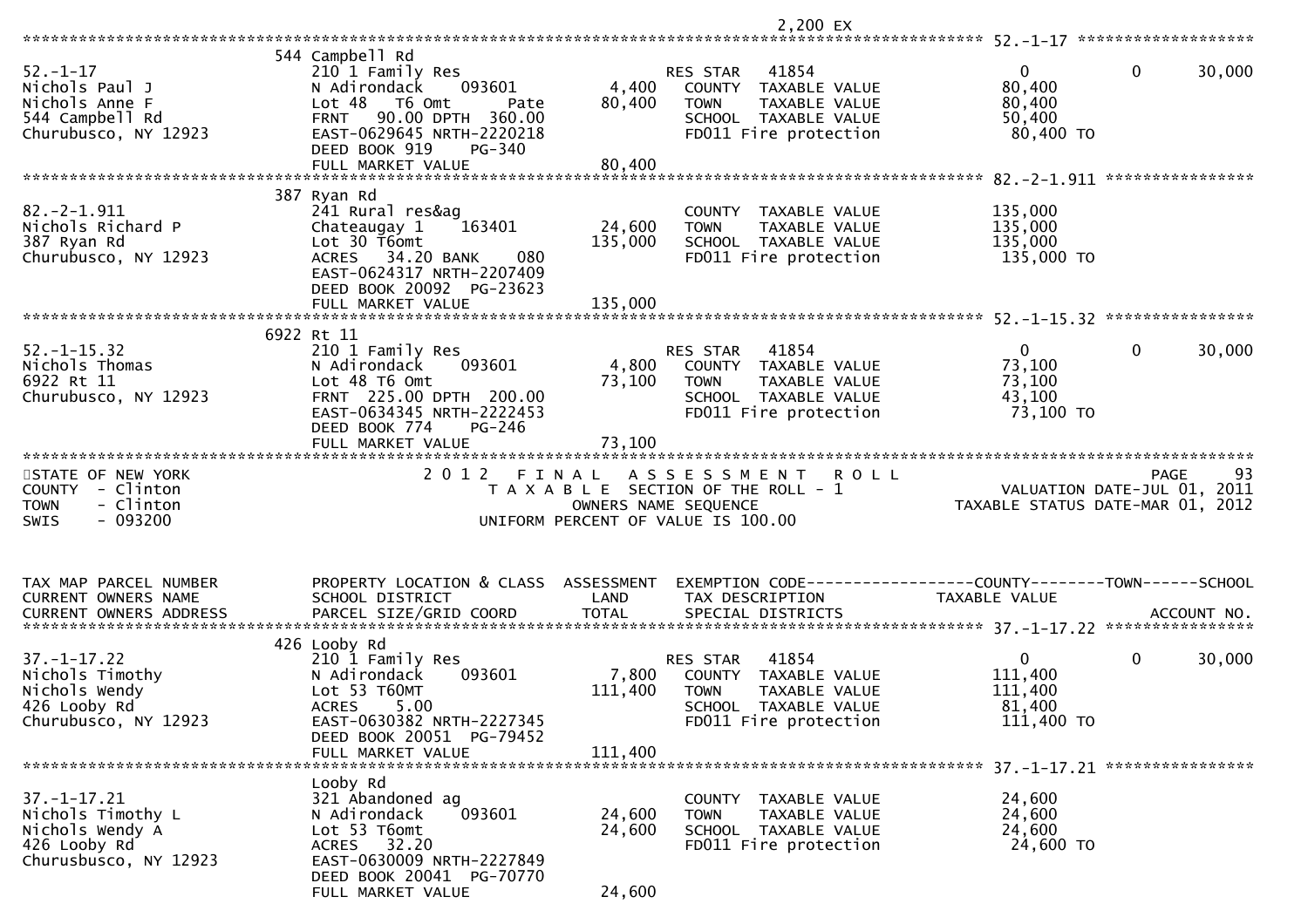| $82 - 2 - 1.92$<br>Noble Development LLC<br>8 Railroad Ave<br>Essex, CT 06426                                              | Ryan Rd<br>$314$ Rural vac<10<br>Chateaugay 1<br>163401<br>Lot 30 T6omt<br><b>ACRES</b><br>5.00<br>EAST-0624247 NRTH-2208015<br>DEED BOOK 20082 PG-13501                                                | 8,200<br>8,200          | COUNTY TAXABLE VALUE<br><b>TOWN</b><br>TAXABLE VALUE<br>SCHOOL TAXABLE VALUE<br>FD011 Fire protection             | 8,200<br>8,200<br>8,200<br>$8,200$ TO                                                          |
|----------------------------------------------------------------------------------------------------------------------------|---------------------------------------------------------------------------------------------------------------------------------------------------------------------------------------------------------|-------------------------|-------------------------------------------------------------------------------------------------------------------|------------------------------------------------------------------------------------------------|
|                                                                                                                            | Number 5 Rd                                                                                                                                                                                             |                         |                                                                                                                   |                                                                                                |
| $82. - 2 - 1.14$<br>Noble Ellenburg Windpark LLC<br>Noble Clinton Windpark I LLC<br>8 Railroad Av Ste 8<br>Essex, CT 06426 | 321 Abandoned ag<br>Chateaugay 1<br>163401<br>Lot 30 T6omt<br>ACRES 22.20<br>EAST-0623333 NRTH-2207803<br>DEED BOOK 20072 PG-5675                                                                       | 9,200<br>9,200          | COUNTY TAXABLE VALUE<br>TAXABLE VALUE<br><b>TOWN</b><br>SCHOOL TAXABLE VALUE<br>FD011 Fire protection             | 9,200<br>9,200<br>9,200<br>9,200 TO                                                            |
|                                                                                                                            |                                                                                                                                                                                                         |                         |                                                                                                                   |                                                                                                |
| $82.-2-10.1$<br>Noble Ellenburg Windpark LLC<br>Noble Clinton Windpark LLC<br>8 Railroad Ave Ste 8<br>Essex, CT 06426      | Ryan Rd<br>$314$ Rural vac<10<br>Chateaugay 1<br>163401<br>Lot 29 T6 OMT<br>ACRES 1.33<br>EAST-0625913 NRTH-2207535<br>DEED BOOK 20072 PG-5677                                                          | 5,300<br>5,300          | COUNTY TAXABLE VALUE<br>TAXABLE VALUE<br><b>TOWN</b><br>SCHOOL TAXABLE VALUE<br>FD011 Fire protection             | 5,300<br>5,300<br>5,300<br>5,300 TO                                                            |
|                                                                                                                            |                                                                                                                                                                                                         |                         |                                                                                                                   |                                                                                                |
| STATE OF NEW YORK<br>COUNTY - Clinton<br>- Clinton<br><b>TOWN</b><br>$-093200$<br>SWIS                                     | 2012 FINAL                                                                                                                                                                                              | OWNERS NAME SEQUENCE    | A S S E S S M E N T<br><b>ROLL</b><br>T A X A B L E SECTION OF THE ROLL - 1<br>UNIFORM PERCENT OF VALUE IS 100.00 | 94<br>PAGE<br>VALUATION DATE-JUL 01, 2011<br>TAXABLE STATUS DATE-MAR 01, 2012                  |
|                                                                                                                            |                                                                                                                                                                                                         |                         |                                                                                                                   |                                                                                                |
| TAX MAP PARCEL NUMBER                                                                                                      |                                                                                                                                                                                                         |                         |                                                                                                                   |                                                                                                |
| CURRENT OWNERS NAME<br>CURRENT OWNERS ADDRESS                                                                              | PROPERTY LOCATION & CLASS ASSESSMENT<br>SCHOOL DISTRICT<br>PARCEL SIZE/GRID COORD                                                                                                                       | LAND<br><b>TOTAL</b>    | TAX DESCRIPTION<br>SPECIAL DISTRICTS                                                                              | EXEMPTION CODE------------------COUNTY--------TOWN------SCHOOL<br>TAXABLE VALUE<br>ACCOUNT NO. |
|                                                                                                                            |                                                                                                                                                                                                         |                         |                                                                                                                   |                                                                                                |
| $82 - 2 - 1.383$<br>Noble Environmental Power LLC Chateaugay 1<br>8 Railroad Ave Ste 8<br>Essex, CT 06426                  | Number 5 Rd<br>311 Res vac land<br>163401<br>Lot 29 T6omt<br>FRNT 125.00 DPTH 270.00<br>EAST-0625897 NRTH-2207706<br>DEED BOOK 20072 PG-9841<br>FULL MARKET VALUE                                       | 4,700<br>4,700<br>4,700 | COUNTY TAXABLE VALUE<br>TAXABLE VALUE<br><b>TOWN</b><br>SCHOOL TAXABLE VALUE<br>FD011 Fire protection             | 4,700<br>4,700<br>4,700<br>4,700 TO                                                            |
|                                                                                                                            |                                                                                                                                                                                                         |                         |                                                                                                                   |                                                                                                |
| $37. - 1 - 24.2$<br>Noble Wind Operations LLC<br>8 Railroad Ave Ste B<br>Essex, CT 06426                                   | 23 Lost Nation Rd<br>430 Mtor veh srv<br>163401<br>Chateaugay 1<br>Lot $5152$ T6 Omt<br>Pate<br>survey map 2010/231470<br>3.74<br><b>ACRES</b><br>EAST-0622529 NRTH-2224003<br>DEED BOOK 20102 PG-31714 | 18,700<br>228,000       | COUNTY TAXABLE VALUE<br><b>TOWN</b><br>TAXABLE VALUE<br>SCHOOL TAXABLE VALUE<br>FD011 Fire protection             | 228,000<br>228,000<br>228,000<br>228,000 TO                                                    |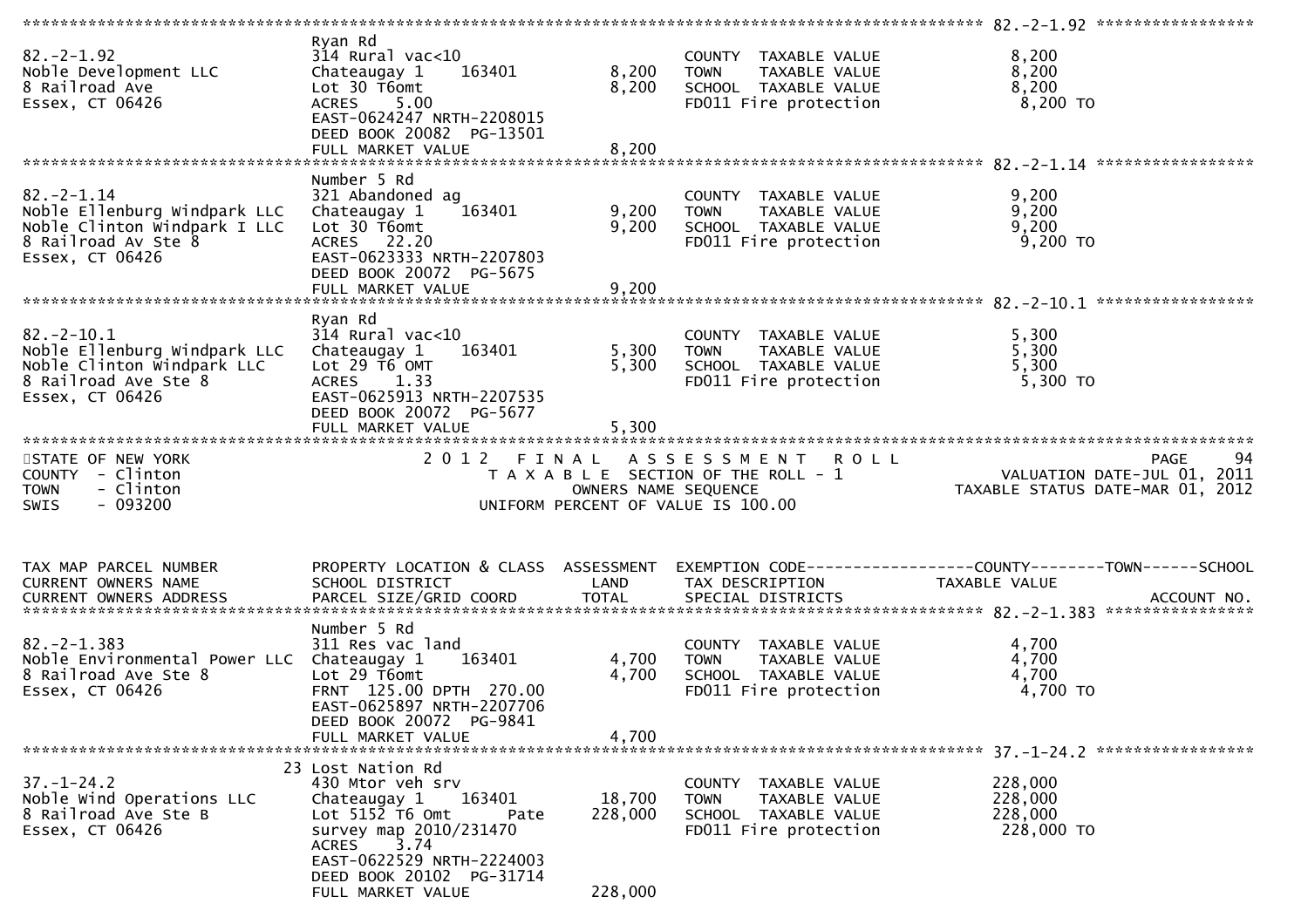| $54. -2 - 13$<br>O'Neil Daniel R<br>2677 Ethan Allen Hwy<br>Saint Albans, VT 05478                 | Lafrancis Rd<br>321 Abandoned ag<br>093601<br>N Adirondack<br>Lot 44 T6 Omt<br>Survey Map 20061/99069 Lo<br>ACRES 25.16<br>EAST-0651995 NRTH-2222710<br>DEED BOOK 20062 PG-214<br>FULL MARKET VALUE | 20,100<br>20,100<br>20,100   | COUNTY TAXABLE VALUE<br><b>TOWN</b><br>TAXABLE VALUE<br>SCHOOL TAXABLE VALUE<br>FD011 Fire protection                                | 20,100<br>20,100<br>20,100<br>20,100 TO                                               |
|----------------------------------------------------------------------------------------------------|-----------------------------------------------------------------------------------------------------------------------------------------------------------------------------------------------------|------------------------------|--------------------------------------------------------------------------------------------------------------------------------------|---------------------------------------------------------------------------------------|
|                                                                                                    |                                                                                                                                                                                                     |                              |                                                                                                                                      |                                                                                       |
| $21. - 1 - 7$<br>O'Neil Fred L<br>Williams Joan L<br>24 Bellewood Ave<br>Dobbs Ferry, NY 10522     | 604 Lost Nation Rd<br>240 Rural res<br>163401<br>Chateaugay 1<br>Lot $72$ $\overline{76}$ Omt<br>Pate<br>ACRES 95.00<br>EAST-0622272 NRTH-2237434<br>DEED BOOK 20031 PG-59410<br>FULL MARKET VALUE  | 58,000<br>103,800<br>103,800 | COUNTY TAXABLE VALUE<br>TAXABLE VALUE<br><b>TOWN</b><br>SCHOOL TAXABLE VALUE<br>FD011 Fire protection                                | 103,800<br>103,800<br>103,800<br>103,800 TO                                           |
|                                                                                                    |                                                                                                                                                                                                     |                              |                                                                                                                                      |                                                                                       |
| $68. - 1 - 10$<br>o'valle C victor<br>O'Valle Marlene Boyea<br>912 Rt 374<br>Cadyville, NY 12918   | Rt 11<br>321 Abandoned ag<br>093601<br>N Adirondack<br>$Lot 26$ T6 Omt<br>Pate<br>ACRES 100.00<br>EAST-0645276 NRTH-2211500<br>DEED BOOK 20041 PG-68950                                             | 57,500<br>57,500             | COUNTY TAXABLE VALUE<br>TAXABLE VALUE<br><b>TOWN</b><br>SCHOOL TAXABLE VALUE<br>FD011 Fire protection                                | 57,500<br>57,500<br>57,500<br>57,500 TO                                               |
|                                                                                                    |                                                                                                                                                                                                     |                              |                                                                                                                                      |                                                                                       |
|                                                                                                    |                                                                                                                                                                                                     |                              |                                                                                                                                      |                                                                                       |
| STATE OF NEW YORK<br>COUNTY - Clinton<br>- Clinton<br><b>TOWN</b><br>$-093200$<br><b>SWIS</b>      |                                                                                                                                                                                                     | OWNERS NAME SEQUENCE         | 2012 FINAL ASSESSMENT<br><b>ROLL</b><br>T A X A B L E SECTION OF THE ROLL - 1<br>UNIFORM PERCENT OF VALUE IS 100.00                  | 95<br>PAGE<br>VALUATION DATE-JUL 01, 2011<br>TAXABLE STATUS DATE-MAR 01, 2012         |
| TAX MAP PARCEL NUMBER<br>CURRENT OWNERS NAME                                                       | PROPERTY LOCATION & CLASS ASSESSMENT<br>SCHOOL DISTRICT                                                                                                                                             | LAND                         | TAX DESCRIPTION                                                                                                                      | EXEMPTION        CODE------------------COUNTY-------TOWN------SCHOOL<br>TAXABLE VALUE |
|                                                                                                    | 6131 Rt 11                                                                                                                                                                                          |                              |                                                                                                                                      |                                                                                       |
| $69. - 1 - 11.1$<br>o'valle C Victor<br>O'Valle Marlene Boyea<br>912 Rt 374<br>Cadyville, NY 12918 | 312 Vac w/imprv<br>N Adirondack<br>093601<br>Lot <sub>25</sub><br>T6 Omt<br>Pate<br>11.20<br><b>ACRES</b><br>EAST-0649432 NRTH-2210531                                                              | 12,600<br>19,500             | COUNTY TAXABLE VALUE<br>TAXABLE VALUE<br><b>TOWN</b><br>SCHOOL TAXABLE VALUE<br>FD011 Fire protection                                | 19,500<br>19,500<br>19,500<br>19,500 TO                                               |
|                                                                                                    | DEED BOOK 20041 PG-68950<br>FULL MARKET VALUE                                                                                                                                                       | 19,500                       |                                                                                                                                      |                                                                                       |
|                                                                                                    |                                                                                                                                                                                                     |                              |                                                                                                                                      |                                                                                       |
| $52. - 1 - 9.38$<br>OBrien Patrick<br>OBrien Janice<br>43 Edwards Rd<br>Bethany, CT 06524          | Campbell Rd<br>$314$ Rural vac<10<br>163401<br>Chateaugay 1<br>Lot 49 T6omt<br>5.40<br>ACRES<br>EAST-0628229 NRTH-2222870<br>DEED BOOK 659<br>$PG-235$                                              | 8,500<br>8,500<br>8,500      | 41101<br><b>VETERANS</b><br>COUNTY<br>TAXABLE VALUE<br><b>TOWN</b><br>TAXABLE VALUE<br>SCHOOL TAXABLE VALUE<br>FD011 Fire protection | 2,900<br>0<br>2,900<br>5,600<br>5,600<br>8,500<br>8,500 TO                            |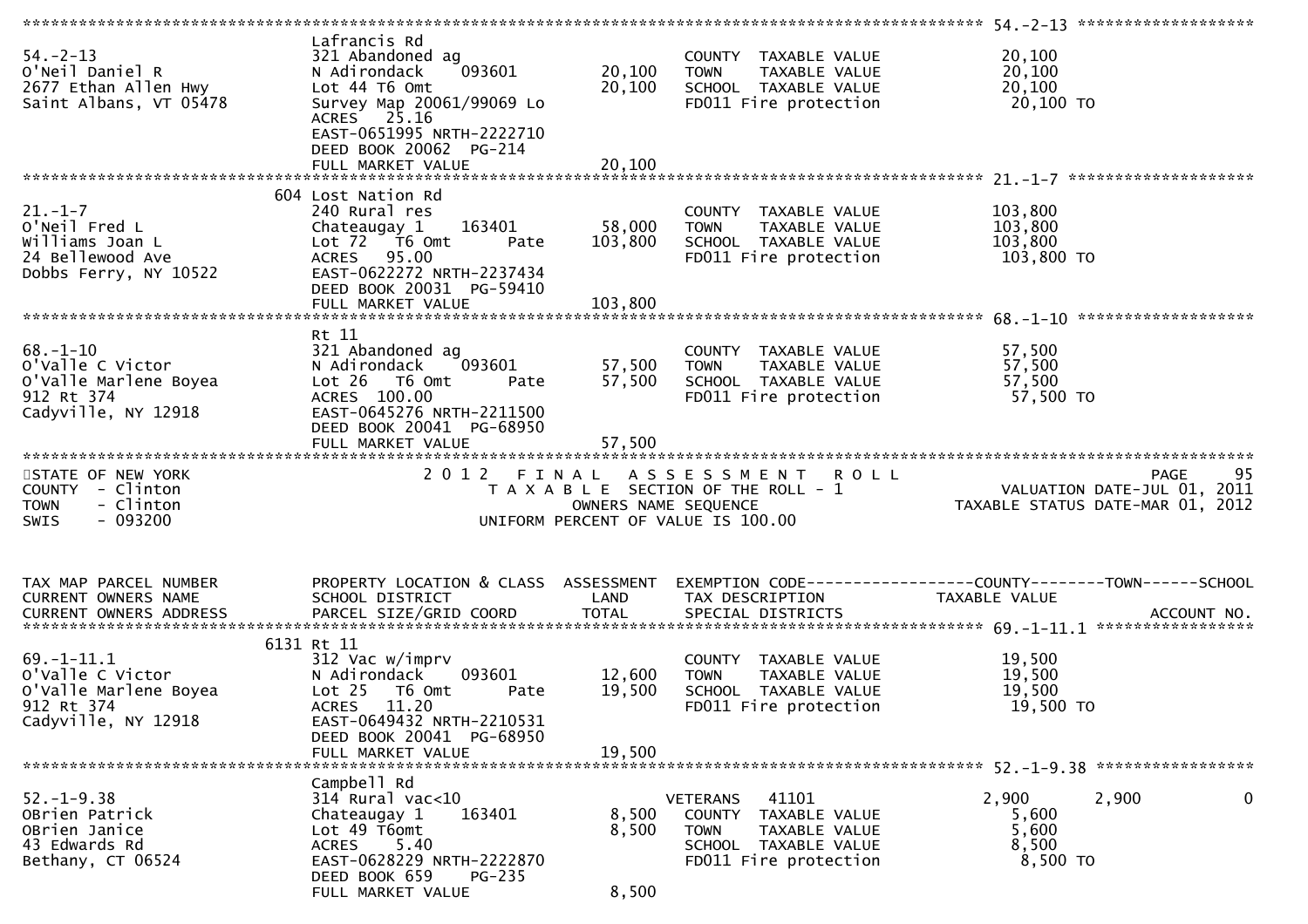| $21. - 1 - 5$<br>Oddi Alfred<br>957 North 6th St<br>New Hyde Park, NY 11040                           | 533 Lost Nation Rd<br>321 Abandoned ag<br>163401<br>Chateaugay 1<br>Lot 71  T6 0mt<br>Pate<br>ACRES 63.00<br>EAST-0619780 NRTH-2236145<br>DEED BOOK 20041 PG-75815 | 42,000<br>42,000     | COUNTY TAXABLE VALUE<br>TAXABLE VALUE<br><b>TOWN</b><br>SCHOOL TAXABLE VALUE<br>FD011 Fire protection                                     | 42,000<br>42,000<br>42,000<br>42,000 TO                            |                    |
|-------------------------------------------------------------------------------------------------------|--------------------------------------------------------------------------------------------------------------------------------------------------------------------|----------------------|-------------------------------------------------------------------------------------------------------------------------------------------|--------------------------------------------------------------------|--------------------|
|                                                                                                       |                                                                                                                                                                    |                      |                                                                                                                                           |                                                                    |                    |
| $67. - 1 - 13.3$<br>Ohlsen Christopher<br>Ohlsen Deborah Ann<br>44 Pearsall Rd<br>Owls Head, NY 12969 | 231 Campbell Rd<br>240 Rural res<br>093601<br>N Adirondack<br>Lot 29 T6omt<br>ACRES 46.00<br>EAST-0628744 NRTH-2212572<br>DEED BOOK 20051 PG-82935                 | 30,500<br>58,000     | COUNTY TAXABLE VALUE<br><b>TOWN</b><br>TAXABLE VALUE<br>SCHOOL TAXABLE VALUE<br>FD011 Fire protection                                     | 58,000<br>58,000<br>58,000<br>58,000 TO                            |                    |
|                                                                                                       |                                                                                                                                                                    |                      |                                                                                                                                           |                                                                    | ****************** |
| $8. - 1 - 10.1$<br>Osakowicz John J<br>14 Pine Valley Dr<br>South Glens Falls, NY 12803               | Liberty Pole Rd<br>260 Seasonal res<br>N Adirondack<br>093601<br>Lot 86 T6omt<br>ACRES 124.70<br>EAST-0641650 NRTH-2245867                                         | 65,900<br>76,000     | COUNTY TAXABLE VALUE<br><b>TOWN</b><br>TAXABLE VALUE<br>SCHOOL TAXABLE VALUE<br>FD011 Fire protection                                     | 76,000<br>76,000<br>76,000<br>76,000 TO                            |                    |
|                                                                                                       | DEED BOOK 20031 PG-52481                                                                                                                                           |                      |                                                                                                                                           |                                                                    |                    |
|                                                                                                       |                                                                                                                                                                    |                      |                                                                                                                                           |                                                                    |                    |
| STATE OF NEW YORK<br>COUNTY - Clinton<br>- Clinton<br><b>TOWN</b><br>$-093200$<br>SWIS                | 2 0 1 2<br>FINAL                                                                                                                                                   |                      | <b>ROLL</b><br>A S S E S S M E N T<br>T A X A B L E SECTION OF THE ROLL - 1<br>OWNERS NAME SEQUENCE<br>UNIFORM PERCENT OF VALUE IS 100.00 | VALUATION DATE-JUL 01, 2011<br>TAXABLE STATUS DATE-MAR 01, 2012    | 96<br><b>PAGE</b>  |
| TAX MAP PARCEL NUMBER<br>CURRENT OWNERS NAME<br>CURRENT OWNERS ADDRESS                                | PROPERTY LOCATION & CLASS ASSESSMENT<br>SCHOOL DISTRICT<br>PARCEL SIZE/GRID COORD                                                                                  | LAND<br><b>TOTAL</b> | TAX DESCRIPTION<br>SPECIAL DISTRICTS                                                                                                      | TAXABLE VALUE                                                      | ACCOUNT NO.        |
|                                                                                                       | 114 Lagree Rd                                                                                                                                                      |                      |                                                                                                                                           |                                                                    |                    |
| $38. - 1 - 16$<br>Padula Dominic A<br>Padula Janice<br>42 William St<br>Plattsburgh, NY 12901-2738    | 240 Rural res<br>093601<br>N Adirondack<br>Lot 54 T6 Omt<br>Pate<br>ACRES 144.00<br>EAST-0635675 NRTH-2226412<br>$PG-55$<br>DEED BOOK 898                          | 64,100<br>97,800     | 41101<br><b>VETERANS</b><br>COUNTY TAXABLE VALUE<br><b>TOWN</b><br>TAXABLE VALUE<br>SCHOOL TAXABLE VALUE<br>FD011 Fire protection         | 3,210<br>3,210<br>94,590<br>94,590<br>97,800<br>97,800 TO          | 0                  |
|                                                                                                       | FULL MARKET VALUE                                                                                                                                                  | 97,800               |                                                                                                                                           |                                                                    |                    |
|                                                                                                       |                                                                                                                                                                    |                      |                                                                                                                                           |                                                                    |                    |
| $67. - 1 - 19$<br>Paige Walter D<br>656 Ryan Rd<br>Churubusco, NY 12923                               | 648/656 Ryan Rd<br>270 Mfg housing<br>093601<br>N Adirondack<br>Lot 32<br>T6 Omt<br>Pate<br>20.00<br><b>ACRES</b><br>EAST-0625510 NRTH-2214433                     | 17,500<br>46,400     | RES STAR 41854<br>COUNTY TAXABLE VALUE<br>TAXABLE VALUE<br><b>TOWN</b><br>SCHOOL TAXABLE VALUE<br>FD011 Fire protection                   | $\Omega$<br>$\mathbf 0$<br>46,400<br>46,400<br>16,400<br>46,400 TO | 30,000             |
|                                                                                                       | DEED BOOK 20021 PG-45858<br>FULL MARKET VALUE                                                                                                                      | 46,400               |                                                                                                                                           |                                                                    |                    |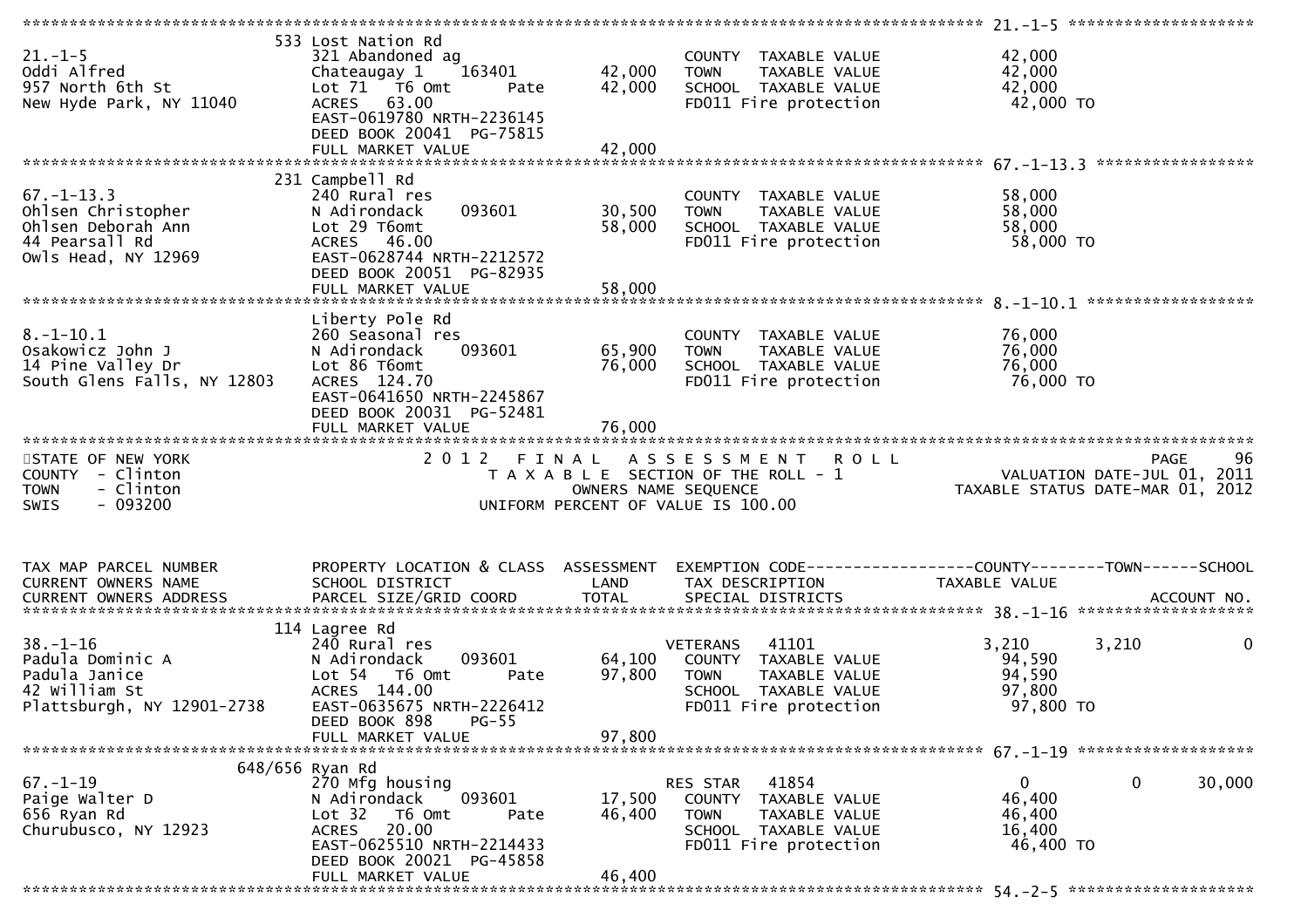| $54. - 2 - 5$<br>Parah Gregory A<br>Parah Kimberly A<br>448 Nottingham Dr<br>Milton, VT 05468                                      | 357 Lafrancis Rd<br>260 Seasonal res<br>093601<br>N Adirondack<br>Lot 37 T6 Omt<br>Survey Map 20061/99069 Lo<br>ACRES 20.00<br>EAST-0651225 NRTH-2218373<br>DEED BOOK 20061 PG-99246                     | 17,500<br>101,900          | COUNTY TAXABLE VALUE<br><b>TOWN</b><br>TAXABLE VALUE<br>SCHOOL TAXABLE VALUE<br>FD011 Fire protection               | 101,900<br>101,900<br>101,900<br>101,900 TO                     |                   |
|------------------------------------------------------------------------------------------------------------------------------------|----------------------------------------------------------------------------------------------------------------------------------------------------------------------------------------------------------|----------------------------|---------------------------------------------------------------------------------------------------------------------|-----------------------------------------------------------------|-------------------|
| $68. - 1 - 18.21$<br>Parent Cathy L<br>166 Gagnier Rd<br>Churubusco, NY 12923                                                      | 166 Gagnier Rd<br>210 1 Family Res<br>093601<br>N Adirondack<br>Lot 34<br>T6 Omt<br>Pate<br>1.04<br><b>ACRES</b><br>EAST-0638724 NRTH-2214250<br>DEED BOOK 20011 PG-37235                                | 5,200<br>77,900            | RES STAR<br>41854<br>COUNTY TAXABLE VALUE<br>TAXABLE VALUE<br>TOWN<br>SCHOOL TAXABLE VALUE<br>FD011 Fire protection | $\mathbf{0}$<br>0<br>77,900<br>77,900<br>47,900<br>77,900 TO    | 30,000            |
| $68. - 1 - 18.22$<br>Parent Cathy L<br>166 Gagnier Rd<br>Churubusco, NY 12923                                                      | Gagnier Rd<br>321 Abandoned ag<br>093601<br>N Adirondack<br>Lot 34 T6omt<br>ACRES 24.00<br>EAST-0638758 NRTH-2214886<br>DEED BOOK 20011 PG-37236                                                         | 20,100<br>20,100           | COUNTY TAXABLE VALUE<br><b>TOWN</b><br>TAXABLE VALUE<br>SCHOOL TAXABLE VALUE<br>FD011 Fire protection               | 20,100<br>20,100<br>20,100<br>20,100 TO                         |                   |
| STATE OF NEW YORK<br>COUNTY - Clinton<br>- Clinton<br><b>TOWN</b><br>$-093200$<br><b>SWIS</b>                                      |                                                                                                                                                                                                          | OWNERS NAME SEQUENCE       | 2012 FINAL ASSESSMENT ROLL<br>T A X A B L E SECTION OF THE ROLL - 1<br>UNIFORM PERCENT OF VALUE IS 100.00           | VALUATION DATE-JUL 01, 2011<br>TAXABLE STATUS DATE-MAR 01, 2012 | 97<br><b>PAGE</b> |
| TAX MAP PARCEL NUMBER<br>CURRENT OWNERS NAME                                                                                       | PROPERTY LOCATION & CLASS ASSESSMENT<br>SCHOOL DISTRICT<br>.0URRENT OWNERS ADDRESS PARCEL SIZE/GRID COORD TOTAL SPECIAL DISTRICTS ACCOUNT NO ACCOUNT NO ACCOUNT NO ACCOUNT                               | LAND                       | TAX DESCRIPTION                                                                                                     | TAXABLE VALUE                                                   |                   |
| $22. - 1 - 16.3$<br>Parent Mark<br>231 whalen Rd<br>Churubusco, NY 12923<br>MAY BE SUBJECT TO PAYMENT<br>UNDER AGDIST LAW TIL 2016 | Whalen Rd<br>321 Abandoned ag<br>093601<br>N Adirondack<br>Lot 69 T6omt<br>ACRES 107.40<br>EAST-0626338 NRTH-2231804<br>DEED BOOK 20011 PG-31000<br>FULL MARKET VALUE                                    | 71,200<br>71,200<br>71,200 | AGRI DISTR 41720<br>COUNTY TAXABLE VALUE<br>TAXABLE VALUE<br>TOWN<br>SCHOOL TAXABLE VALUE<br>FD011 Fire protection  | 43,140<br>43,140<br>28,060<br>28,060<br>28,060<br>71,200 TO     | 43,140            |
| $38.1 - 1 - 18.1$<br>Parent Oliver<br>Parent Rachael<br>507 North Farm Rd<br>Chazy, NY 12921                                       | Clinton Mills Rd<br>311 Res vac land<br>093601<br>N Adirondack<br>Lot 66 T6 Omt<br>Pate<br>90.00 DPTH 115.00<br><b>FRNT</b><br>EAST-0640339 NRTH-2230913<br>DEED BOOK 483<br>PG-794<br>FULL MARKET VALUE | 3,400<br>3,400<br>3,400    | COUNTY TAXABLE VALUE<br>TAXABLE VALUE<br><b>TOWN</b><br>SCHOOL TAXABLE VALUE<br>FD011 Fire protection               | 3,400<br>3,400<br>3,400<br>3,400 TO                             |                   |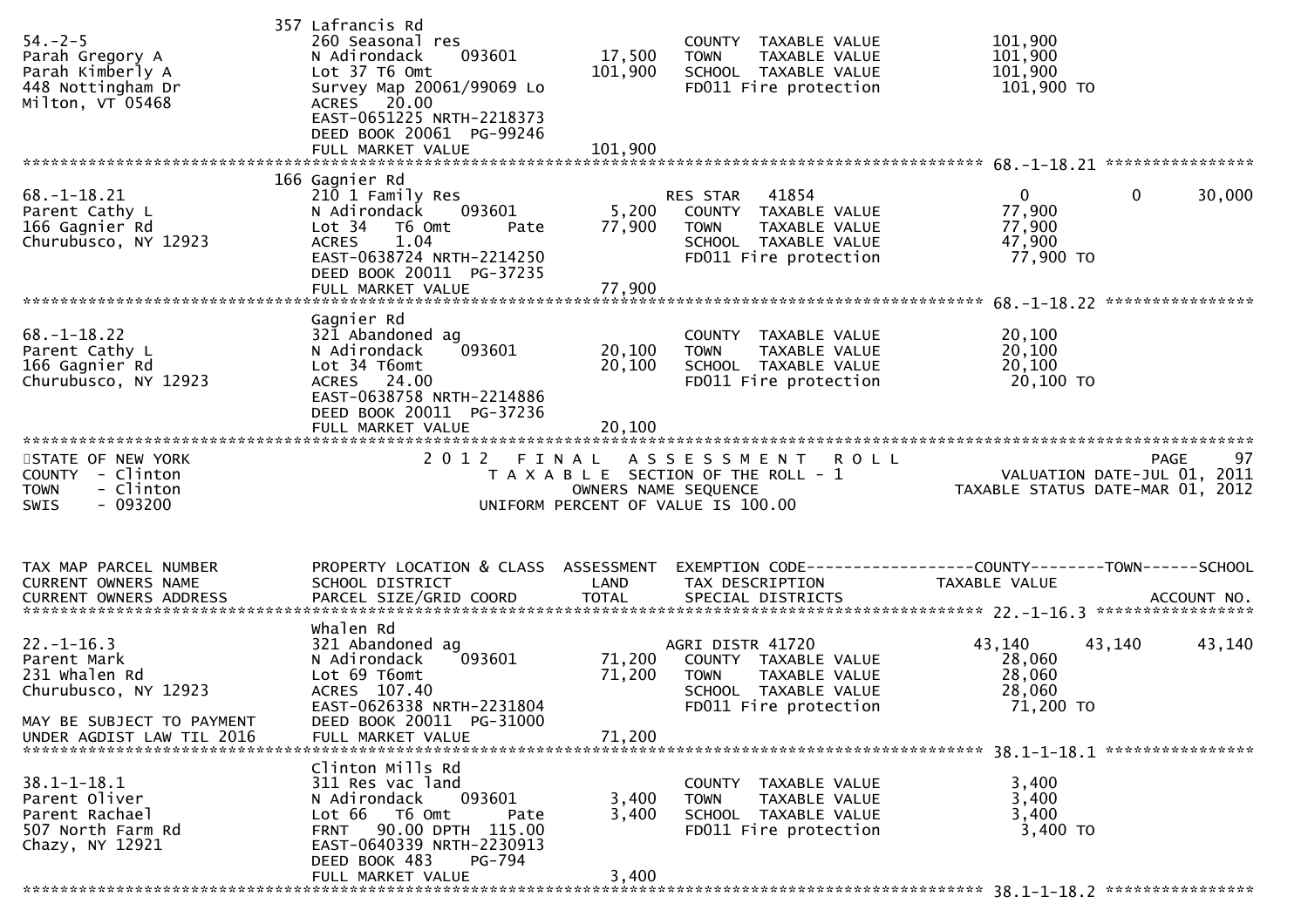| $38.1 - 1 - 18.2$<br>Parent Paul<br>Parent Susan<br>236 Duprey Rd<br>Chazy, NY 12921-2009                                                              | 6 Broad St<br>220 2 Family Res<br>093601<br>N Adirondack<br>Lot 66 T6omt<br>FRNT 82.50 DPTH 264.00<br>EAST-0640403 NRTH-2231008<br>DEED BOOK 677<br>$PG-41$<br>FULL MARKET VALUE | 4,100<br>10,000<br>10,000  | COUNTY TAXABLE VALUE<br><b>TOWN</b><br>TAXABLE VALUE<br>SCHOOL TAXABLE VALUE<br>FD011 Fire protection                             | 10,000<br>10,000<br>10,000<br>10,000 TO                     |                                           |
|--------------------------------------------------------------------------------------------------------------------------------------------------------|----------------------------------------------------------------------------------------------------------------------------------------------------------------------------------|----------------------------|-----------------------------------------------------------------------------------------------------------------------------------|-------------------------------------------------------------|-------------------------------------------|
| $22. - 1 - 16.2$<br>Parent Sherwood<br>Parent Carolyn<br>231 whalen Rd<br>Churubusco, NY 12923<br>MAY BE SUBJECT TO PAYMENT                            | whalen Rd<br>314 Rural vac<10<br>093601<br>N Adirondack<br>Lot 69 T6omt<br>7.00<br><b>ACRES</b><br>EAST-0625223 NRTH-2233391<br>DEED BOOK 20011 PG-30999<br>FULL MARKET VALUE    | 9,800<br>9,800<br>9,800    | AGRI DISTR 41720<br>COUNTY TAXABLE VALUE<br>TAXABLE VALUE<br><b>TOWN</b><br>SCHOOL TAXABLE VALUE<br>FD011 Fire protection         | 8,148<br>8,148<br>1,652<br>1,652<br>1,652<br>9,800 TO       | 8,148                                     |
| $22. - 1 - 19$<br>Parent Sherwood<br>Parent Carolyn<br>231 Whalen Rd<br>Churubusco, NY 12923<br>MAY BE SUBJECT TO PAYMENT<br>UNDER AGDIST LAW TIL 2016 | Whalen Rd<br>105 Vac farmland<br>093601<br>N Adirondack<br>Lot 72 T6omt<br>ACRES 54.40<br>EAST-0624449 NRTH-2235740<br>DEED BOOK 464<br>PG-247<br>FULL MARKET VALUE              | 42,600<br>43,600<br>43,600 | AGRI DISTR 41720<br>COUNTY TAXABLE VALUE<br>TAXABLE VALUE<br>TOWN<br>SCHOOL TAXABLE VALUE<br>FD011 Fire protection                | 20,823<br>20,823<br>22,777<br>22,777<br>22,777<br>43,600 TO | 20,823                                    |
|                                                                                                                                                        |                                                                                                                                                                                  |                            |                                                                                                                                   |                                                             |                                           |
| STATE OF NEW YORK<br>COUNTY - Clinton<br>- Clinton<br><b>TOWN</b><br>- 093200<br>SWIS                                                                  |                                                                                                                                                                                  |                            | 2012 FINAL ASSESSMENT ROLL<br>T A X A B L E SECTION OF THE ROLL - 1<br>OWNERS NAME SEQUENCE<br>UNIFORM PERCENT OF VALUE IS 100.00 | TAXABLE STATUS DATE-MAR 01, 2012                            | 98<br>PAGE<br>VALUATION DATE-JUL 01, 2011 |
| TAX MAP PARCEL NUMBER<br>CURRENT OWNERS NAME                                                                                                           | PROPERTY LOCATION & CLASS ASSESSMENT<br>SCHOOL DISTRICT                                                                                                                          | LAND                       | EXEMPTION CODE------------------COUNTY--------TOWN------SCHOOL<br>TAX DESCRIPTION                                                 | TAXABLE VALUE                                               |                                           |
| $37. - 1 - 1. - 1$<br>Parent Sherwood<br>Parent Carolyn<br>231 Whalen Rd<br>Churubusco, NY 12923                                                       | Whalen Rd<br>105 Vac farmland<br>163401<br>Chateaugay 1<br>Lot 69  T6 0mt<br>Pate<br>ACRES 120.60<br>EAST-0623773 NRTH-2231787<br>DEED BOOK 464<br>PG-00247                      | 73,300<br>73,300           | AGRI DISTR 41720<br>COUNTY TAXABLE VALUE<br><b>TOWN</b><br>TAXABLE VALUE<br>SCHOOL TAXABLE VALUE<br>FD011 Fire protection         | 41,612<br>41,612<br>31,688<br>31,688<br>31,688<br>73,300 TO | 41,612                                    |
| MAY BE SUBJECT TO PAYMENT<br>UNDER AGDIST LAW TIL 2016                                                                                                 | FULL MARKET VALUE<br>231 whalen Rd                                                                                                                                               | 73,300                     |                                                                                                                                   |                                                             |                                           |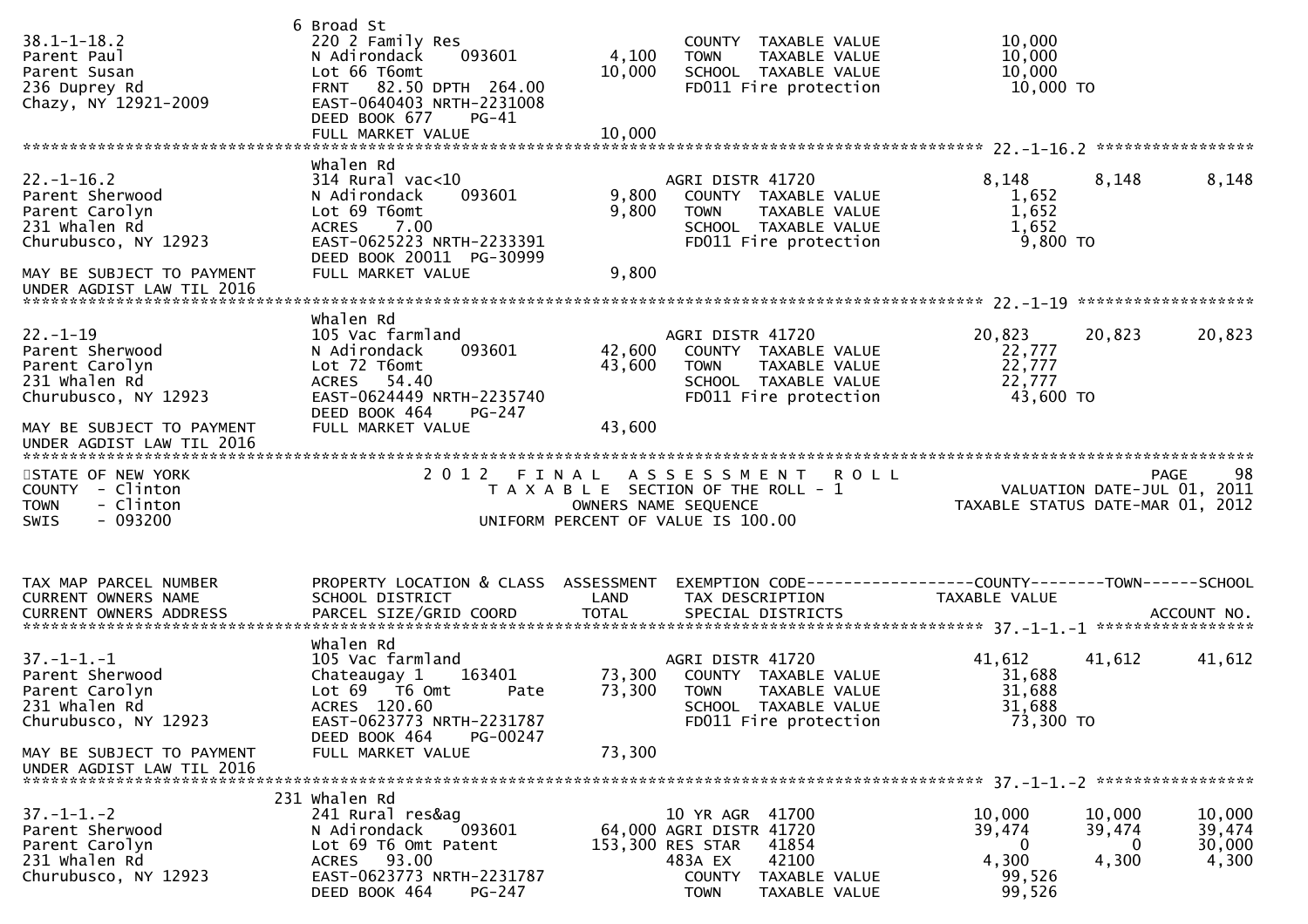| MAY BE SUBJECT TO PAYMENT<br>UNDER AGDIST LAW TIL 2016                                                                                                     | FULL MARKET VALUE                                                                                                                                                                             | 153,300                    | SCHOOL TAXABLE VALUE<br>FD011 Fire protection<br>4,300 EX                                                                              | 69,526<br>149,000 TO                              |                                                                                      |
|------------------------------------------------------------------------------------------------------------------------------------------------------------|-----------------------------------------------------------------------------------------------------------------------------------------------------------------------------------------------|----------------------------|----------------------------------------------------------------------------------------------------------------------------------------|---------------------------------------------------|--------------------------------------------------------------------------------------|
|                                                                                                                                                            |                                                                                                                                                                                               |                            |                                                                                                                                        |                                                   |                                                                                      |
| $21. - 1 - 14.1$<br>Parent Sherwood J<br>Parent Carolyn<br>231 whalen Rd<br>Churubusco, NY 12923<br>MAY BE SUBJECT TO PAYMENT<br>UNDER AGDIST LAW TIL 2016 | Lost Nation Rd<br>321 Abandoned ag<br>093601<br>N Adirondack<br>Lot 71  T6 0mt<br>Pate<br><b>ACRES</b><br>70.00<br>EAST-0623131 NRTH-2233760<br>DEED BOOK 20041 PG-74107<br>FULL MARKET VALUE | 49,500<br>49,500<br>49,500 | AGRI DISTR 41720<br>COUNTY TAXABLE VALUE<br>TAXABLE VALUE<br><b>TOWN</b><br>SCHOOL TAXABLE VALUE<br>FD011 Fire protection              | 27,637<br>21,863<br>21,863<br>21,863<br>49,500 TO | 27,637<br>27,637                                                                     |
| $82 - 2 - 8.2$<br>Parisi Michael P<br>664 Forest Rd<br>Northford, CT 06472                                                                                 | Gagnier Rd<br>321 Abandoned ag<br>093601<br>N Adirondack<br>Lot 28 T6 Omt<br>ACRES 17.40<br>EAST-0634742 NRTH-2208492<br>DEED BOOK 588<br>PG-632<br>FULL MARKET VALUE                         | 16,200<br>16,200<br>16,200 | COUNTY TAXABLE VALUE<br>TAXABLE VALUE<br><b>TOWN</b><br>SCHOOL TAXABLE VALUE<br>FD011 Fire protection                                  | 16,200<br>16,200<br>16,200<br>16,200 TO           |                                                                                      |
| $22. - 1 - 2$<br>Parmeter Dale<br>Beach Brian<br>630 Cassidy Rd<br>Chateaugay, NY 12920                                                                    | Merchia Rd<br>321 Abandoned ag<br>163401<br>Chateaugay 1<br>Lot 73  T6 Omt<br>Pate<br>ACRES 50.00<br>EAST-0627376 NRTH-2238103<br>DEED BOOK 99001 PG-13379<br>FULL MARKET VALUE               | 16,000<br>16,000<br>16,000 | COUNTY TAXABLE VALUE<br><b>TOWN</b><br>TAXABLE VALUE<br>SCHOOL TAXABLE VALUE<br>FD011 Fire protection                                  | 16,000<br>16,000<br>16,000<br>16,000 TO           |                                                                                      |
| STATE OF NEW YORK<br>COUNTY - Clinton<br><b>TOWN</b><br>- Clinton<br>- 093200<br><b>SWIS</b>                                                               | 2 0 1 2                                                                                                                                                                                       |                            | FINAL ASSESSMENT<br><b>ROLL</b><br>T A X A B L E SECTION OF THE ROLL - 1<br>OWNERS NAME SEQUENCE<br>UNIFORM PERCENT OF VALUE IS 100.00 |                                                   | 99<br><b>PAGE</b><br>VALUATION DATE-JUL 01, 2011<br>TAXABLE STATUS DATE-MAR 01, 2012 |
| TAX MAP PARCEL NUMBER<br>CURRENT OWNERS NAME                                                                                                               | PROPERTY LOCATION & CLASS ASSESSMENT<br>SCHOOL DISTRICT                                                                                                                                       | LAND                       | EXEMPTION        CODE-----------------COUNTY-------TOWN------SCHOOL<br>TAX DESCRIPTION                                                 | <b>TAXABLE VALUE</b>                              |                                                                                      |
| $21. - 1 - 19.1$<br>Parmeter Roger<br>1348 County Line Rd<br>Chateaugay, NY 12920                                                                          | County Line Rd<br>321 Abandoned ag<br>163401<br>Chateaugay 1<br>Lot 71  T6 0mt<br>Pate<br>38.00<br><b>ACRES</b><br>EAST-0616514 NRTH-2236636<br>DEED BOOK 646<br>PG-1130<br>FULL MARKET VALUE | 24,800<br>24,800<br>24,800 | COUNTY TAXABLE VALUE<br><b>TOWN</b><br>TAXABLE VALUE<br>SCHOOL TAXABLE VALUE<br>FD011 Fire protection                                  | 24,800<br>24,800<br>24,800<br>24,800 TO           |                                                                                      |
| $21. - 1 - 16.2$<br>Parmeter Roger L<br>1348 County Line Rd<br>Chateaugay, NY 12920                                                                        | 1348 County Line Rd<br>210 1 Family Res<br>163401<br>Chateaugay 1<br>Lot 71 T6omt<br>2.50<br><b>ACRES</b>                                                                                     | 73,600                     | 41854<br>RES STAR<br>6,200 RS STAR MH 41864<br>COUNTY TAXABLE VALUE<br><b>TOWN</b><br>TAXABLE VALUE                                    | 0<br>$\mathbf{0}$<br>73,600<br>73,600             | 0<br>30,000<br>$\mathbf 0$<br>13,600                                                 |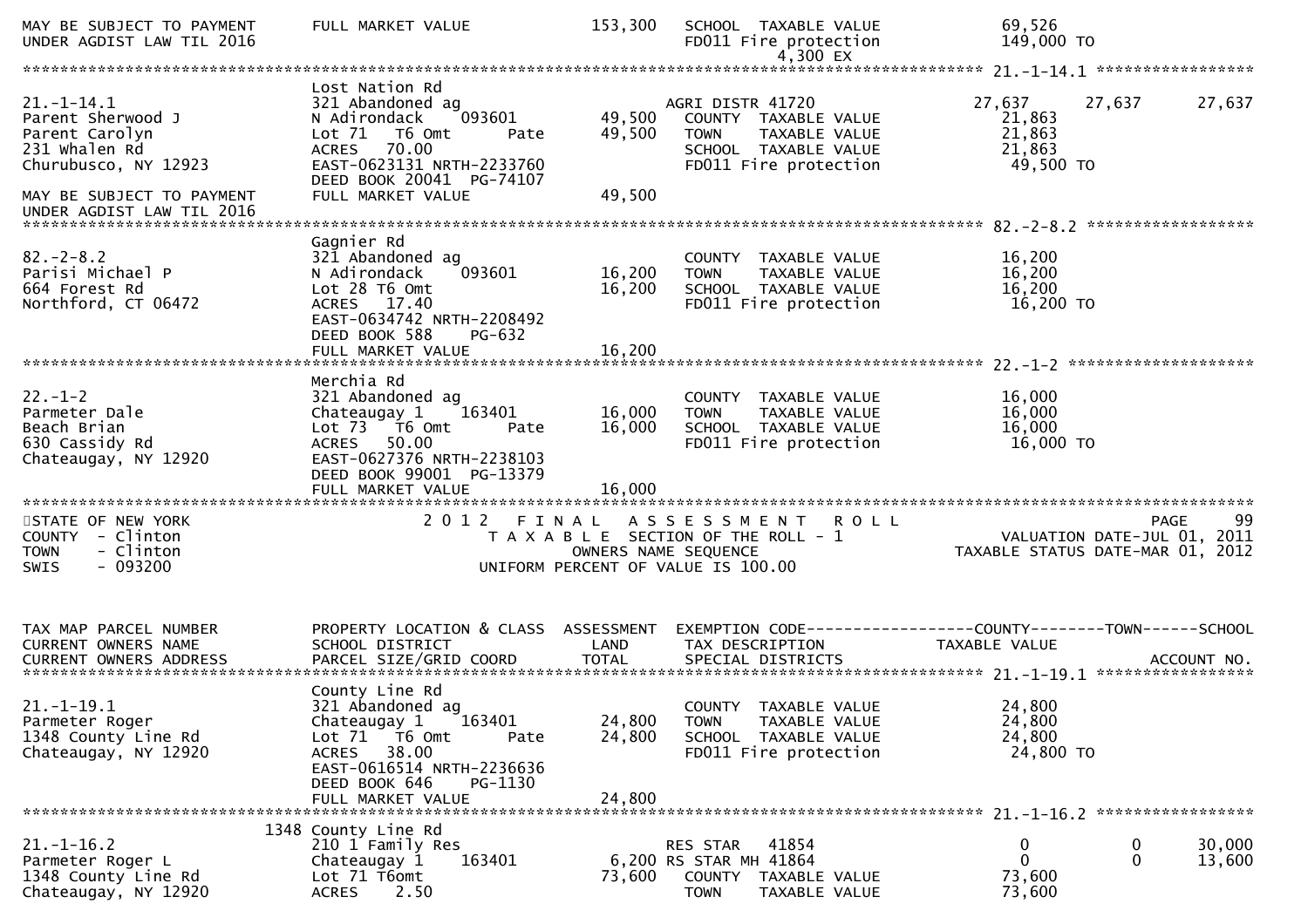|                                                                                                      | EAST-0616128 NRTH-2233472<br>DEED BOOK 622<br>PG-571<br>FULL MARKET VALUE                                                                                                       | 73,600                  | SCHOOL TAXABLE VALUE<br>FD011 Fire protection                                                                           | 30,000<br>73,600 TO                                                                 |
|------------------------------------------------------------------------------------------------------|---------------------------------------------------------------------------------------------------------------------------------------------------------------------------------|-------------------------|-------------------------------------------------------------------------------------------------------------------------|-------------------------------------------------------------------------------------|
|                                                                                                      |                                                                                                                                                                                 |                         |                                                                                                                         |                                                                                     |
| $37. - 1 - 7.1$<br>Patnode Kenneth<br>Patnode Cathy<br>1307 Clinton Mills Rd<br>Churubusco, NY 12923 | Looby Rd<br>321 Abandoned ag<br>093601<br>N Adirondack<br>ACRES 25.50<br>EAST-0632984 NRTH-2231842<br>DEED BOOK 20072 PG-4478                                                   | 20,300<br>20,300        | COUNTY TAXABLE VALUE<br>TAXABLE VALUE<br><b>TOWN</b><br>SCHOOL TAXABLE VALUE<br>FD011 Fire protection                   | 20,300<br>20,300<br>20,300<br>20,300 TO                                             |
|                                                                                                      |                                                                                                                                                                                 |                         |                                                                                                                         |                                                                                     |
| $38.1 - 1 - 29$<br>Patnode Kenneth J<br>Patnode Cathy<br>PO Box 73<br>Churubusco, NY 12923-0073      | 1307 Clinton Mills Rd<br>210 1 Family Res<br>093601<br>N Adirondack<br>Lot 55 T6 Omt<br>Pate<br>FRNT 84.00 DPTH 230.00<br>EAST-0640217 NRTH-2230689<br>DEED BOOK 99001 PG-13724 | 4,100<br>54,300         | RES STAR 41854<br>COUNTY TAXABLE VALUE<br><b>TOWN</b><br>TAXABLE VALUE<br>SCHOOL TAXABLE VALUE<br>FD011 Fire protection | $\mathbf{0}$<br>$\mathbf 0$<br>30,000<br>54,300<br>54,300<br>24,300<br>54,300 TO    |
|                                                                                                      |                                                                                                                                                                                 |                         |                                                                                                                         |                                                                                     |
|                                                                                                      |                                                                                                                                                                                 |                         |                                                                                                                         |                                                                                     |
| $7. - 1 - 21.2$<br>Patnode Thomas W<br>117 Maple St<br>Hudson Falls, NY 12839                        | 162 Frontier Rd<br>240 Rural res<br>093601<br>N Adirondack<br>T6omt Lot 87<br>ACRES 27.70<br>EAST-0633640 NRTH-2243241<br>DEED BOOK 20072 PG-8413                               | 23,600<br>61,500        | COUNTY TAXABLE VALUE<br>TAXABLE VALUE<br><b>TOWN</b><br>SCHOOL TAXABLE VALUE<br>FD011 Fire protection                   | 61,500<br>61,500<br>61,500<br>$61,500$ TO                                           |
|                                                                                                      | FULL MARKET VALUE                                                                                                                                                               | 61,500                  |                                                                                                                         |                                                                                     |
| STATE OF NEW YORK<br>COUNTY - Clinton<br>- Clinton<br><b>TOWN</b><br>$-093200$<br><b>SWIS</b>        | 2 0 1 2<br>FINAL                                                                                                                                                                | OWNERS NAME SEQUENCE    | ASSESSMENT ROLL<br>T A X A B L E SECTION OF THE ROLL - 1<br>UNIFORM PERCENT OF VALUE IS 100.00                          | 100<br>PAGE<br>VALUATION DATE-JUL $01$ , $2011$<br>TAXABLE STATUS DATE-MAR 01, 2012 |
| TAX MAP PARCEL NUMBER<br>CURRENT OWNERS NAME                                                         | PROPERTY LOCATION & CLASS ASSESSMENT<br>SCHOOL DISTRICT                                                                                                                         | LAND                    | TAX DESCRIPTION                                                                                                         | EXEMPTION CODE-----------------COUNTY-------TOWN------SCHOOL<br>TAXABLE VALUE       |
| $82 - 2 - 4$<br>Patnode Warren<br>69 Virginia Ave<br>Rochester, NY 14619                             | 61 Campbell Rd<br>314 Rural vac<10<br>N Adirondack<br>093601<br>Lot 29 T6 Omt<br>ACRES 2.25<br>EAST-0630626 NRTH-2208506<br>DEED BOOK 583<br>PG-1138<br>FULL MARKET VALUE       | 5,900<br>5,900<br>5,900 | COUNTY TAXABLE VALUE<br>TAXABLE VALUE<br><b>TOWN</b><br>SCHOOL TAXABLE VALUE<br>FD011 Fire protection                   | 5,900<br>5,900<br>5,900<br>5,900 TO                                                 |
|                                                                                                      |                                                                                                                                                                                 |                         |                                                                                                                         |                                                                                     |
| $68. - 1 - 3$<br>Patnode William L<br>Patnode Linda M<br>27 McIntosh Dr<br>Peru, NY 12972            | Rt 11<br>311 Res vac land<br>093601<br>N Adirondack<br>Lot 35 T6 Omt<br>Pate<br>FRNT 176.10 DPTH 441.02<br>EAST-0640586 NRTH-2216752<br>DEED BOOK 20092 PG-26770                | 4,900<br>4,900          | COUNTY TAXABLE VALUE<br>TAXABLE VALUE<br>TOWN<br>SCHOOL TAXABLE VALUE<br>FD011 Fire protection                          | 4,900<br>4,900<br>4,900<br>4,900 TO                                                 |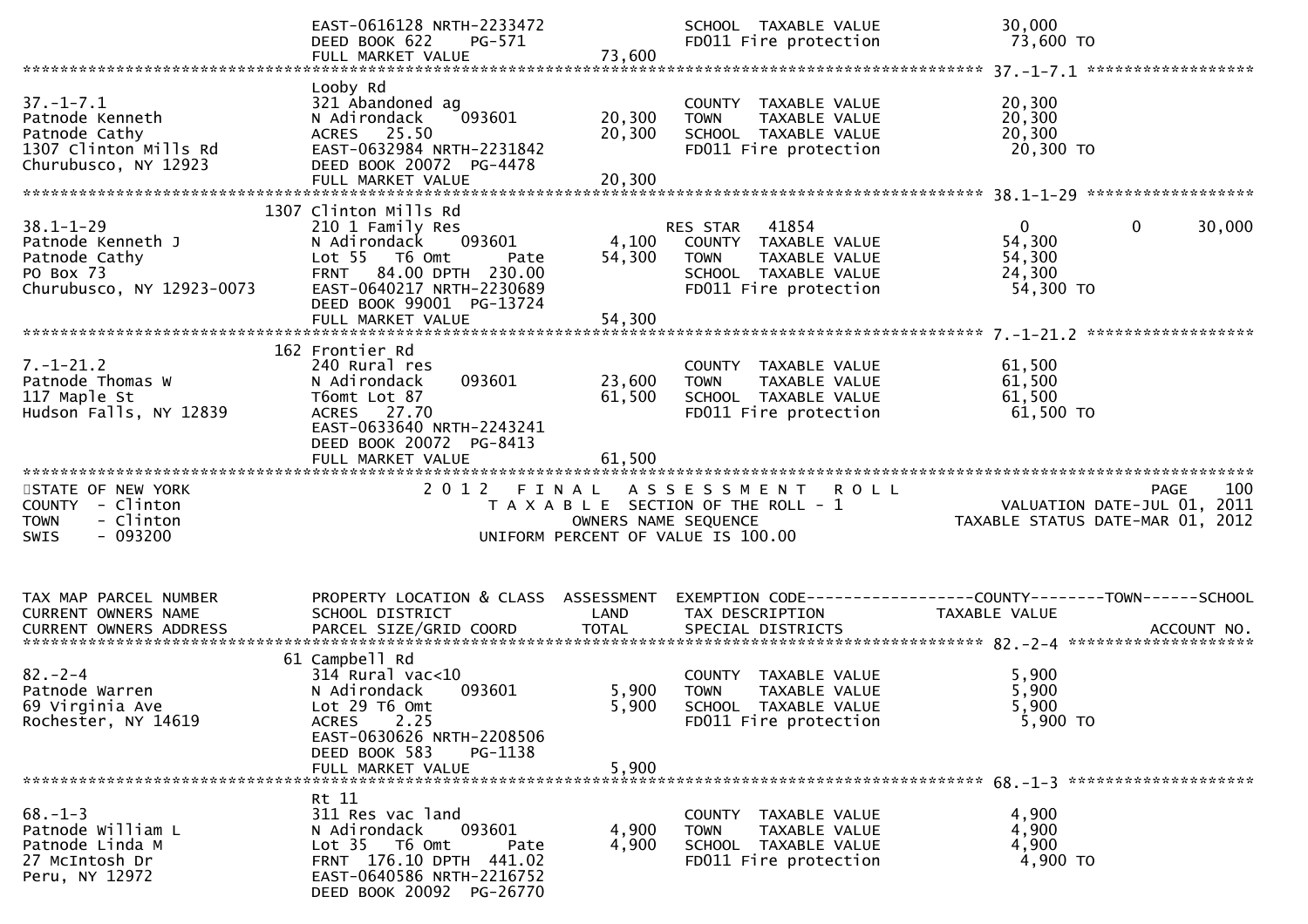|                                                                                               | FULL MARKET VALUE                                                                                                                                                                                   | 4,900                                |                                                                                                                                   |                                                                        |                                  |
|-----------------------------------------------------------------------------------------------|-----------------------------------------------------------------------------------------------------------------------------------------------------------------------------------------------------|--------------------------------------|-----------------------------------------------------------------------------------------------------------------------------------|------------------------------------------------------------------------|----------------------------------|
| $66. - 1 - 2.1$<br>Payne Gary<br>542 High St<br>Bridport, VT 05734                            | Ryan Rd<br>321 Abandoned ag<br>163401<br>Chateaugay 1<br>Lot 31 76 0mt<br>Pate<br>ACRES 58.80<br>EAST-0622593 NRTH-2215715<br>DEED BOOK 99001 PG-17306<br>FULL MARKET VALUE                         | 20,200<br>20,200<br>20,200           | COUNTY TAXABLE VALUE<br>TAXABLE VALUE<br><b>TOWN</b><br>SCHOOL TAXABLE VALUE<br>FD011 Fire protection                             | 20,200<br>20,200<br>20,200<br>20,200 TO                                |                                  |
|                                                                                               | 681-683 Frontier Rd                                                                                                                                                                                 |                                      |                                                                                                                                   |                                                                        |                                  |
| $7. - 1 - 4.1$<br>Peck Todd J<br>683 Frontier Rd<br>Churubusco, NY 12923                      | 210 1 Family Res<br>163401<br>Chateaugay 1<br>Lot 89 T6 Omt Patent<br>1.00 BANK<br><b>ACRES</b><br>860<br>EAST-0625509 NRTH-2244391<br>DEED BOOK 20102 PG-37215                                     | 67,700                               | RES STAR 41854<br>5,000 COUNTY TAXABLE VALUE<br><b>TOWN</b><br>TAXABLE VALUE<br>SCHOOL TAXABLE VALUE<br>FD011 Fire protection     | $\mathbf{0}$<br>67,700<br>67,700<br>37,700<br>67,700 TO                | $\mathbf 0$<br>30,000            |
|                                                                                               |                                                                                                                                                                                                     |                                      |                                                                                                                                   |                                                                        |                                  |
| $69. - 1 - 14.2$<br>Pelletier Marcel A<br>466 Brandy Brook Rd<br>Ellenburg Center, NY 12934   | 466 Brandy Brook Rd<br>210 1 Family Res<br>093601<br>N Adirondack<br>Lot 25 T6omt<br>9.30 BANK<br>432<br><b>ACRES</b><br>EAST-0648355 NRTH-2209628<br>DEED BOOK 20102 PG-30807<br>FULL MARKET VALUE | 11,600 SR STAR<br>120,000<br>120,000 | AGED COUN 41802<br>41834<br>COUNTY TAXABLE VALUE<br><b>TOWN</b><br>TAXABLE VALUE<br>SCHOOL TAXABLE VALUE<br>FD011 Fire protection | 60,000<br>$\mathbf{0}$<br>60,000<br>120,000<br>57,800<br>120,000 TO    | 0<br>0<br>62,200<br>$\Omega$     |
| STATE OF NEW YORK<br>COUNTY - Clinton<br>- Clinton<br><b>TOWN</b><br>$-093200$<br><b>SWIS</b> | 2 0 1 2                                                                                                                                                                                             | FINAL                                | ASSESSMENT ROLL<br>T A X A B L E SECTION OF THE ROLL - 1<br>OWNERS NAME SEQUENCE<br>UNIFORM PERCENT OF VALUE IS 100.00            | PAGE 101<br>VALUATION DATE-JUL 01, 2011<br>TAXABLE STATUS DATE 110 001 | TAXABLE STATUS DATE-MAR 01, 2012 |
| TAX MAP PARCEL NUMBER<br>CURRENT OWNERS NAME                                                  | PROPERTY LOCATION & CLASS ASSESSMENT<br>SCHOOL DISTRICT                                                                                                                                             | LAND                                 | EXEMPTION CODE------------------COUNTY--------TOWN------SCHOOL<br>TAX DESCRIPTION                                                 | TAXABLE VALUE                                                          |                                  |
| $38.1 - 1 - 15$<br>Perrault Jean-Paul<br>85 Sycamore Rd<br>Jersey City, NJ 07305              | 16 Smith St<br>210 1 Family Res<br>N Adirondack 093601<br>Lot 66  T6 0mt<br>Pate<br>FRNT 82.50 DPTH 255.00<br>EAST-0640374 NRTH-2231248<br>DEED BOOK 20102 PG-34118                                 | 4,100<br>15,000                      | COUNTY TAXABLE VALUE<br><b>TOWN</b><br>TAXABLE VALUE<br>SCHOOL TAXABLE VALUE<br>FD011 Fire protection                             | 15,000<br>15,000<br>15,000<br>15,000 TO                                |                                  |
|                                                                                               | FULL MARKET VALUE                                                                                                                                                                                   | 15,000                               |                                                                                                                                   |                                                                        |                                  |
| $38.1 - 1 - 25$<br>Perreault Alvin M<br>PO Box 134<br>Churubusco, NY 12923                    | 1259 Clinton Mills Rd<br>210 1 Family Res<br>093601<br>N Adirondack<br>Lot 55 T6 Omt<br>Pate<br>99.00 DPTH 140.00<br><b>FRNT</b>                                                                    | 4,000<br>48,300                      | 41854<br>RES STAR<br>COUNTY TAXABLE VALUE<br><b>TOWN</b><br>TAXABLE VALUE<br>SCHOOL TAXABLE VALUE                                 | $\mathbf{0}$<br>48,300<br>48,300<br>18,300                             | $\mathbf 0$<br>30,000            |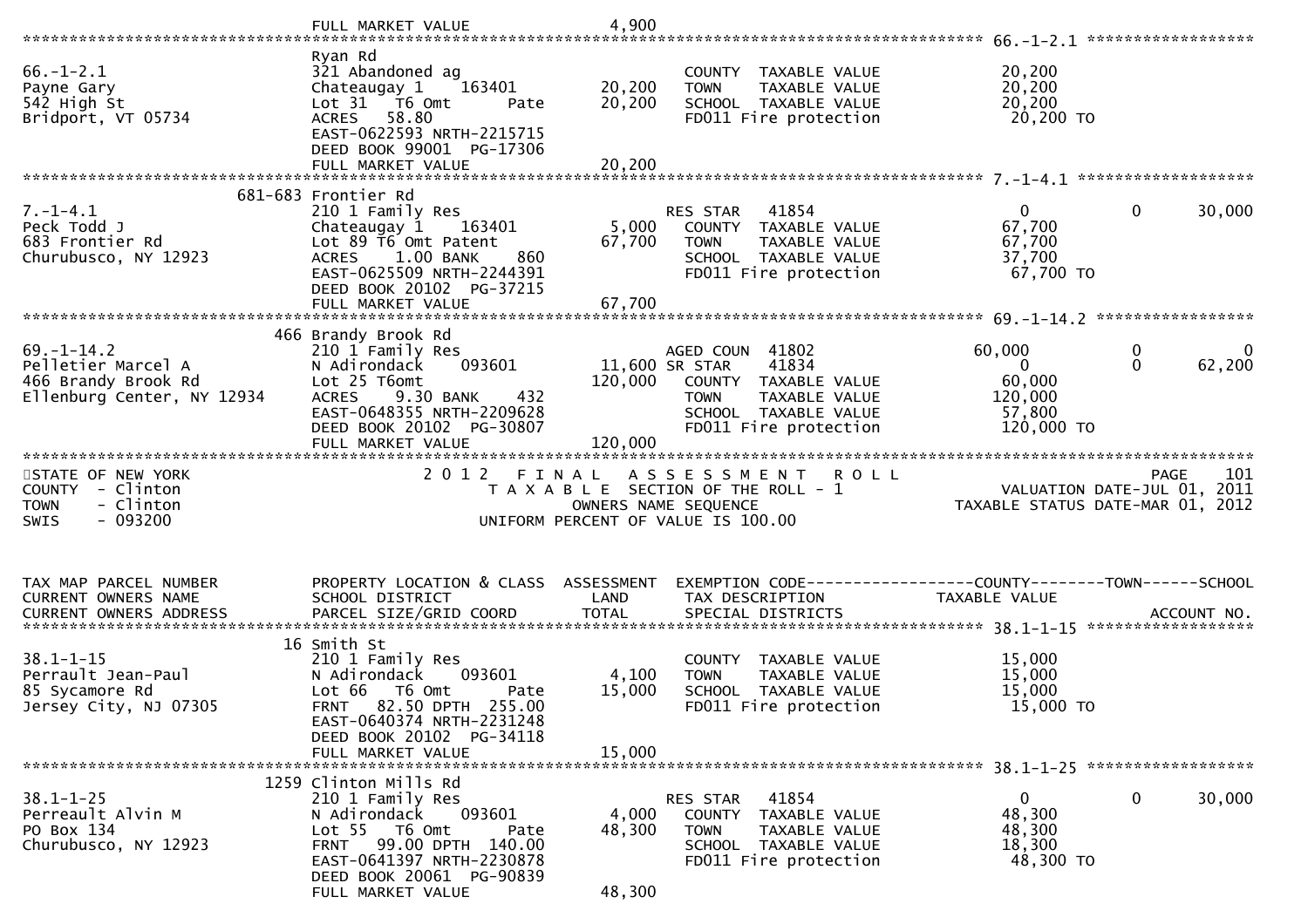| $6. - 1 - 8$<br>Perry Robert<br>Jarvis Darlene S<br>153 Prospect Ave<br>Plattsburgh, NY 12901 | Frontier Rd<br>260 Seasonal res<br>163401<br>Chateaugay 1<br>Lot 89 T6 Omt<br>Pate<br>ACRES 189.80<br>EAST-0621761 NRTH-2244555<br>DEED BOOK 1025<br>$PG-22$                       | 77,500<br>83,600           | COUNTY TAXABLE VALUE<br><b>TOWN</b><br>TAXABLE VALUE<br>SCHOOL TAXABLE VALUE<br>FD011 Fire protection                   | 83,600<br>83,600<br>83,600<br>83,600 TO                                |                    |
|-----------------------------------------------------------------------------------------------|------------------------------------------------------------------------------------------------------------------------------------------------------------------------------------|----------------------------|-------------------------------------------------------------------------------------------------------------------------|------------------------------------------------------------------------|--------------------|
| $22. - 1 - 9.1$<br>Perry Roy M<br>234 Merchia Rd<br>Churubusco, NY 12923                      | 5 Merchia Rd<br>270 Mfg housing<br>093601<br>N Adirondack<br>Lot 73<br>T6 Omt<br>Pate<br>ACRES 44.40<br>EAST-0632358 NRTH-2236325<br>DEED BOOK 20041 PG-65633                      | 29,700<br>48,000           | RES STAR 41854<br>COUNTY TAXABLE VALUE<br>TAXABLE VALUE<br><b>TOWN</b><br>SCHOOL TAXABLE VALUE<br>FD011 Fire protection | $\mathbf 0$<br>$\mathbf{0}$<br>48,000<br>48,000<br>18,000<br>48,000 TO | 30,000             |
| $21. - 1 - 11$<br>Peryea Gary<br>Peryea Melissa<br>105 Brunell Rd<br>Altona, NY 12910         | Lost Nation Rd<br>321 Abandoned ag<br>093601<br>N Adirondack<br>$Lot$ $72$<br>T6 Omt<br>Pate<br>ACRES 42.90<br>EAST-0622460 NRTH-2235453<br>DEED BOOK 20001 PG-21664               | 29,000<br>29,000<br>29,000 | COUNTY TAXABLE VALUE<br><b>TOWN</b><br>TAXABLE VALUE<br>SCHOOL TAXABLE VALUE<br>FD011 Fire protection                   | 29,000<br>29,000<br>29,000<br>29,000 TO                                |                    |
| STATE OF NEW YORK<br>COUNTY - Clinton<br>- Clinton<br><b>TOWN</b><br>$-093200$<br>SWIS        | 2012 FINAL                                                                                                                                                                         | OWNERS NAME SEQUENCE       | <b>ROLL</b><br>A S S E S S M E N T<br>T A X A B L E SECTION OF THE ROLL - 1<br>UNIFORM PERCENT OF VALUE IS 100.00       | VALUATION DATE-JUL 01, 2011<br>TAXABLE STATUS DATE-MAR 01, 2012        | 102<br><b>PAGE</b> |
| TAX MAP PARCEL NUMBER<br>CURRENT OWNERS NAME<br><b>CURRENT OWNERS ADDRESS</b>                 | PROPERTY LOCATION & CLASS ASSESSMENT<br>SCHOOL DISTRICT<br>PARCEL SIZE/GRID COORD                                                                                                  | LAND<br><b>TOTAL</b>       | TAX DESCRIPTION<br>SPECIAL DISTRICTS                                                                                    | TAXABLE VALUE                                                          | ACCOUNT NO.        |
| $21. - 1 - 12.1$<br>Peryea Gary<br>Peryea Melissa<br>105 Brunell Rd<br>Altona, NY 12910       | Lost Nation Rd<br>321 Abandoned ag<br>163401<br>Chateaugay 1<br>Lot 72 T6 Omt<br>Pate<br>ACRES 29.60<br>EAST-0622422 NRTH-2234420<br>DEED BOOK 20041 PG-76652<br>FULL MARKET VALUE | 22,300<br>22,300<br>22,300 | COUNTY TAXABLE VALUE<br>TAXABLE VALUE<br><b>TOWN</b><br>SCHOOL TAXABLE VALUE<br>FD011 Fire protection                   | 22,300<br>22,300<br>22,300<br>22,300 TO                                |                    |
|                                                                                               |                                                                                                                                                                                    |                            |                                                                                                                         |                                                                        |                    |
| $21. - 1 - 12.4$<br>Peryea Gary<br>Peryea Melissa<br>105 Brunell Rd<br>Altona, NY 12910       | Whalen Rd<br>321 Abandoned ag<br>093601<br>N Adirondack<br>72 T6omt<br>ACRES 16.50<br>EAST-0624012 NRTH-2234632<br>DEED BOOK 20092 PG-28929                                        | 15,800<br>15,800           | COUNTY TAXABLE VALUE<br><b>TOWN</b><br>TAXABLE VALUE<br>SCHOOL TAXABLE VALUE<br>FD011 Fire protection                   | 15,800<br>15,800<br>15,800<br>15,800 TO                                |                    |
|                                                                                               | FULL MARKET VALUE                                                                                                                                                                  | 15,800                     |                                                                                                                         |                                                                        |                    |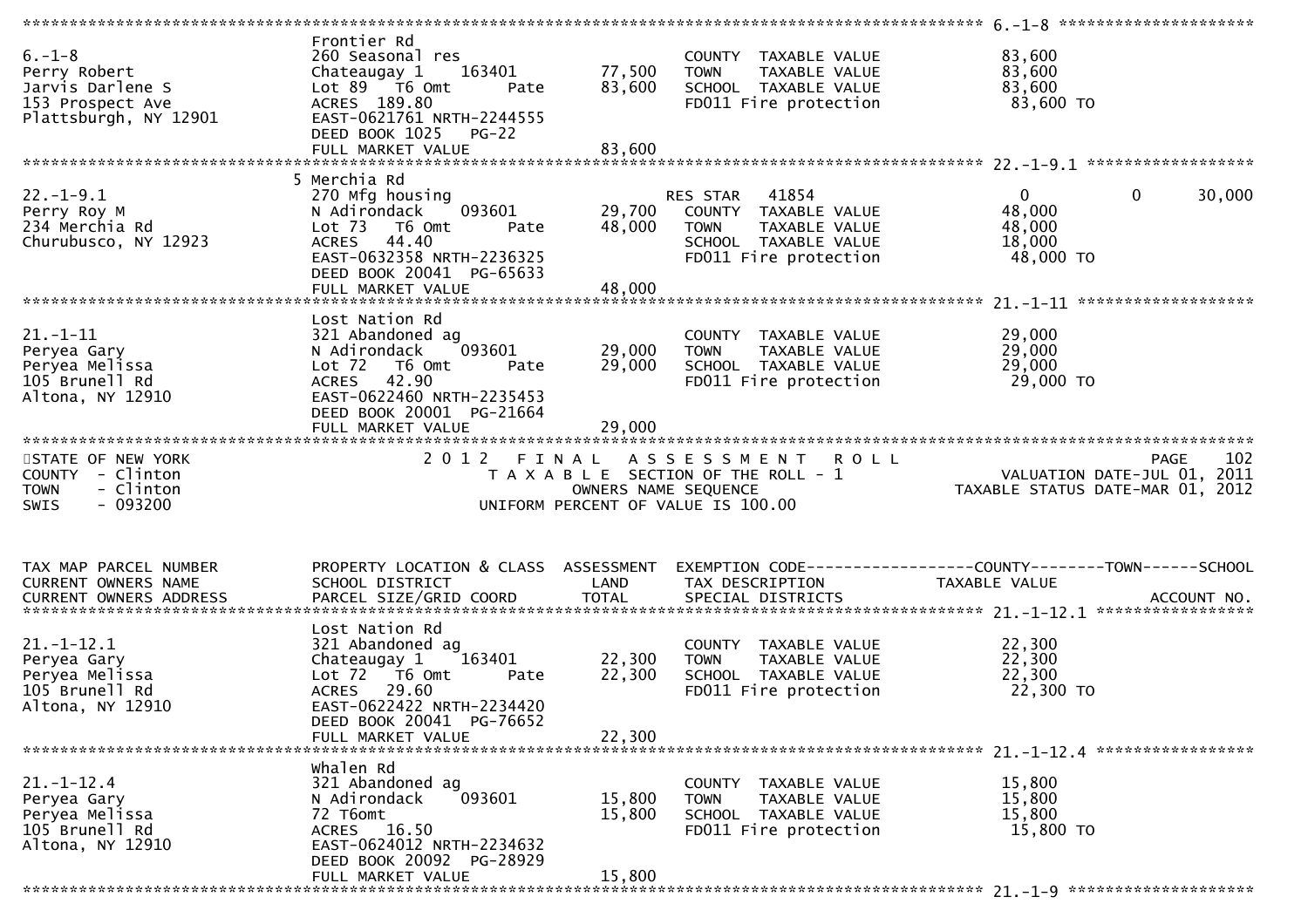|                                       | Whalen Rd                                               |                      |                                       |                                                                                          |      |
|---------------------------------------|---------------------------------------------------------|----------------------|---------------------------------------|------------------------------------------------------------------------------------------|------|
| $21. - 1 - 9$                         | 321 Abandoned ag                                        |                      | COUNTY TAXABLE VALUE                  | 28,900                                                                                   |      |
| Peryea Gary A                         | 093601<br>N Adirondack                                  | 28,900               | <b>TOWN</b><br>TAXABLE VALUE          | 28,900                                                                                   |      |
| Peryea Melissa M                      | Lot 72 T6 Omt                                           | 28,900               | SCHOOL TAXABLE VALUE                  | 28,900                                                                                   |      |
| 105 Brunell Rd                        | ACRES 35.10                                             |                      | FD011 Fire protection                 | 28,900 TO                                                                                |      |
| Altona, NY 12910                      | EAST-0623740 NRTH-2237508                               |                      |                                       |                                                                                          |      |
|                                       | DEED BOOK 995<br>$PG-125$                               |                      |                                       |                                                                                          |      |
|                                       | FULL MARKET VALUE                                       | 28,900               |                                       |                                                                                          |      |
|                                       |                                                         |                      |                                       |                                                                                          |      |
|                                       | 146 whalen Rd                                           |                      |                                       |                                                                                          |      |
| $37. - 1 - 4$                         | 270 Mfg housing                                         |                      | COUNTY TAXABLE VALUE                  | 38,000                                                                                   |      |
| Peryea Melissa                        | 093601<br>N Adirondack                                  | 34,200               | <b>TOWN</b><br>TAXABLE VALUE          | 38,000                                                                                   |      |
| 105 Brunnell Rd                       | Lot $68$ & $69$ T6omt                                   | 38,000               | SCHOOL TAXABLE VALUE                  | 38,000                                                                                   |      |
| Altona, NY 12910                      | Also Deed 612/680                                       |                      | FD011 Fire protection                 | 38,000 TO                                                                                |      |
|                                       | ACRES 71.40                                             |                      |                                       |                                                                                          |      |
|                                       | EAST-0628745 NRTH-2231560                               |                      |                                       |                                                                                          |      |
|                                       | DEED BOOK 20061 PG-91212                                |                      |                                       |                                                                                          |      |
|                                       | FULL MARKET VALUE                                       | 38,000               |                                       |                                                                                          |      |
|                                       | Whalen Rd                                               |                      |                                       |                                                                                          |      |
| $21. - 1 - 12.3$                      | 321 Abandoned ag                                        |                      | COUNTY TAXABLE VALUE                  | 13,500                                                                                   |      |
| Peryea Melissa M                      | 163401<br>Chateaugay 1                                  | 13,500               | TAXABLE VALUE<br><b>TOWN</b>          | 13,500                                                                                   |      |
| Peryea Gary A                         | Lot 72 T6omt                                            | 13,500               | SCHOOL TAXABLE VALUE                  | 13,500                                                                                   |      |
| 105 Brunell Rd                        | ACRES 12.00                                             |                      | FD011 Fire protection                 | 13,500 TO                                                                                |      |
| Altona, NY 12910                      | EAST-0623724 NRTH-2235066                               |                      |                                       |                                                                                          |      |
|                                       | DEED BOOK 20041 PG-78425                                |                      |                                       |                                                                                          |      |
|                                       |                                                         |                      |                                       |                                                                                          |      |
|                                       |                                                         |                      |                                       |                                                                                          |      |
|                                       |                                                         |                      |                                       |                                                                                          |      |
| STATE OF NEW YORK                     |                                                         |                      | 2012 FINAL ASSESSMENT ROLL            | <b>PAGE</b>                                                                              | 103  |
| COUNTY - Clinton                      |                                                         |                      | T A X A B L E SECTION OF THE ROLL - 1 |                                                                                          | 2011 |
| - Clinton<br><b>TOWN</b>              |                                                         | OWNERS NAME SEQUENCE |                                       | PAGE<br>VALUATION DATE-JUL 01,<br>TAYABLE STATUS PUT<br>TAXABLE STATUS DATE-MAR 01, 2012 |      |
| - 093200<br><b>SWIS</b>               |                                                         |                      | UNIFORM PERCENT OF VALUE IS 100.00    |                                                                                          |      |
|                                       |                                                         |                      |                                       |                                                                                          |      |
|                                       |                                                         |                      |                                       |                                                                                          |      |
|                                       |                                                         |                      |                                       |                                                                                          |      |
| TAX MAP PARCEL NUMBER                 | PROPERTY LOCATION & CLASS ASSESSMENT<br>SCHOOL DISTRICT | LAND                 |                                       |                                                                                          |      |
| CURRENT OWNERS NAME                   |                                                         |                      | TAX DESCRIPTION                       | TAXABLE VALUE                                                                            |      |
|                                       |                                                         |                      |                                       |                                                                                          |      |
|                                       | County Line Rd                                          |                      |                                       |                                                                                          |      |
| $36. - 1 - 4$                         | 260 Seasonal res                                        |                      | COUNTY TAXABLE VALUE                  | 48,000                                                                                   |      |
| Petrecca Giovanni                     | Chateaugay 1 163401                                     | 36,000               | TAXABLE VALUE<br>TOWN                 | 48,000                                                                                   |      |
| Arganese Mario                        | Lot 51 76 0mt<br>Pate                                   | 48,000               | SCHOOL TAXABLE VALUE                  | 48,000                                                                                   |      |
| 128 Lake Roxanne Rd                   | ACRES 65.00                                             |                      | FD011 Fire protection                 | 48,000 TO                                                                                |      |
| Ellenburg Depot, NY 12935             | EAST-0617909 NRTH-2226101                               |                      |                                       |                                                                                          |      |
|                                       | DEED BOOK 20112 PG-42414                                |                      |                                       |                                                                                          |      |
|                                       | FULL MARKET VALUE                                       | 48,000               |                                       |                                                                                          |      |
|                                       |                                                         |                      |                                       |                                                                                          |      |
|                                       | 6649 Rt 11                                              |                      |                                       |                                                                                          |      |
| $68. - 1 - 2.3$                       | 240 Rural res                                           |                      | 41854<br>RES STAR                     | 30,000<br>0<br>$\bf{0}$                                                                  |      |
| Piccone Joseph                        | 093601<br>N Adirondack<br>Lot 34<br>T6 Omt<br>Pate      | 25,400<br>93,000     | COUNTY TAXABLE VALUE<br><b>TOWN</b>   | 93,000                                                                                   |      |
| 6649 Route 11<br>Churubusco, NY 12923 | 35.70<br><b>ACRES</b>                                   |                      | TAXABLE VALUE<br>SCHOOL TAXABLE VALUE | 93,000<br>63,000                                                                         |      |
|                                       | EAST-0638556 NRTH-2217894                               |                      | FD011 Fire protection                 | 93,000 TO                                                                                |      |
|                                       | DEED BOOK 20112 PG-41911                                |                      |                                       |                                                                                          |      |
|                                       | FULL MARKET VALUE                                       | 93,000               |                                       |                                                                                          |      |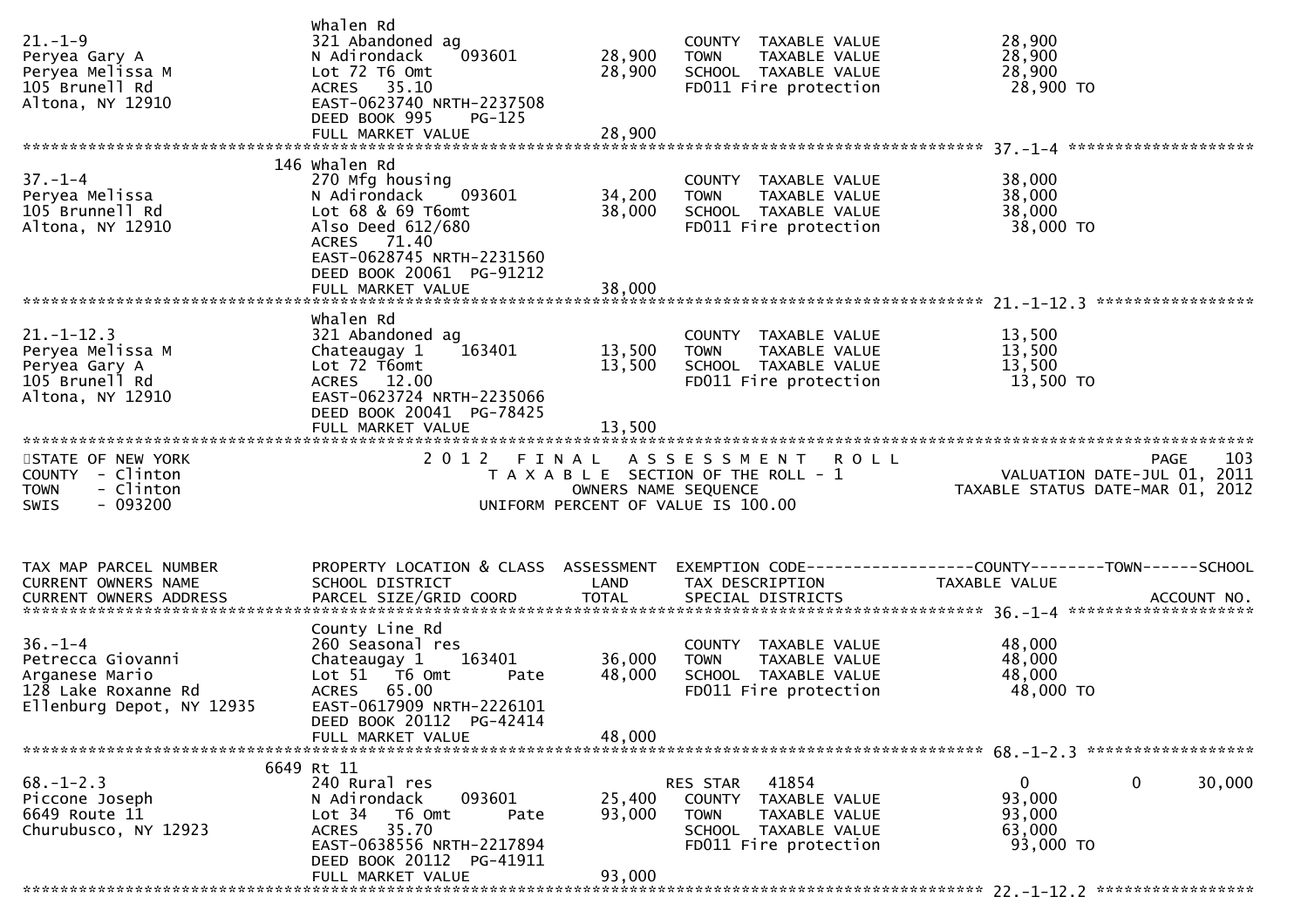| 306 Merchia Rd<br>321 Abandoned ag<br>093601<br>N Adirondack<br>Lot 73 T6omt<br>ACRES 45.00<br>EAST-0630725 NRTH-2236023<br>DEED BOOK 856<br>PG-248                                              | 30,000<br>30,000           | COUNTY TAXABLE VALUE<br>TAXABLE VALUE<br><b>TOWN</b><br>SCHOOL TAXABLE VALUE<br>FD011 Fire protection | 30,000<br>30,000<br>30,000<br>30,000 TO                                                                                                                                                                                  |
|--------------------------------------------------------------------------------------------------------------------------------------------------------------------------------------------------|----------------------------|-------------------------------------------------------------------------------------------------------|--------------------------------------------------------------------------------------------------------------------------------------------------------------------------------------------------------------------------|
| Clinton Mills Rd<br>323 Vacant rural<br>093601<br>N Adirondack<br>Lot 66 T6 Omt<br>Pate<br>ACRES 107.30<br>EAST-0644011 NRTH-2231830<br>DEED BOOK 514<br>PG-267<br>FULL MARKET VALUE             | 46,300<br>46,300<br>46,300 | COUNTY TAXABLE VALUE<br>TAXABLE VALUE<br>TOWN<br>SCHOOL TAXABLE VALUE<br>FD011 Fire protection        | 46,300<br>46,300<br>46,300<br>46,300 TO                                                                                                                                                                                  |
| Lafrancis Rd<br>321 Abandoned ag<br>N Adirondack<br>093601<br>$Lot 25$ T6 Omt<br>Pate<br>ACRES 108.30<br>EAST-0651253 NRTH-2213876<br>DEED BOOK 555<br>PG-1097                                   | 52,900<br>52,900           | COUNTY TAXABLE VALUE<br>TOWN<br>TAXABLE VALUE<br>SCHOOL TAXABLE VALUE<br>FD011 Fire protection        | 52,900<br>52,900<br>52,900<br>52,900 TO                                                                                                                                                                                  |
|                                                                                                                                                                                                  |                            | <b>ROLL</b>                                                                                           | 104<br>PAGE<br>VALUATION DATE-JUL 01, 2011<br>TAXABLE STATUS DATE-MAR 01, 2012                                                                                                                                           |
| SCHOOL DISTRICT                                                                                                                                                                                  | LAND                       | TAX DESCRIPTION                                                                                       | EXEMPTION CODE-----------------COUNTY-------TOWN------SCHOOL<br>TAXABLE VALUE                                                                                                                                            |
| Liberty Pole Rd<br>321 Abandoned ag<br>093601<br>N Adirondack<br>Lot 86<br>T6 Omt<br>Pate<br>68.20<br><b>ACRES</b><br>EAST-0640038 NRTH-2242505<br>DEED BOOK 20021 PG-49135<br>FULL MARKET VALUE | 41,600<br>41,600<br>41,600 | COUNTY TAXABLE VALUE<br>TAXABLE VALUE<br><b>TOWN</b><br>SCHOOL TAXABLE VALUE<br>FD011 Fire protection | 41,600<br>41,600<br>41,600<br>41,600 TO                                                                                                                                                                                  |
| 268 Liberty Pole Rd<br>321 Abandoned ag<br>093601<br>N Adirondack<br>Lot 85 T6 Omt<br>Pate<br>ACRES 142.00<br>EAST-0645560 NRTH-2243159                                                          | 65,600<br>65,600           | COUNTY TAXABLE VALUE<br><b>TOWN</b><br>TAXABLE VALUE<br>SCHOOL TAXABLE VALUE<br>FD011 Fire protection | 65,600<br>65,600<br>65,600<br>65,600 TO                                                                                                                                                                                  |
|                                                                                                                                                                                                  | DEED BOOK 20041 PG-72181   | PROPERTY LOCATION & CLASS ASSESSMENT                                                                  | 2012 FINAL ASSESSMENT<br>T A X A B L E SECTION OF THE ROLL - 1<br>OWNERS NAME SEQUENCE<br>UNIFORM PERCENT OF VALUE IS 100.00<br>CURRENT OWNERS ADDRESS PARCEL SIZE/GRID COORD TOTAL SPECIAL DISTRICTS (2011) ACCOUNT NO. |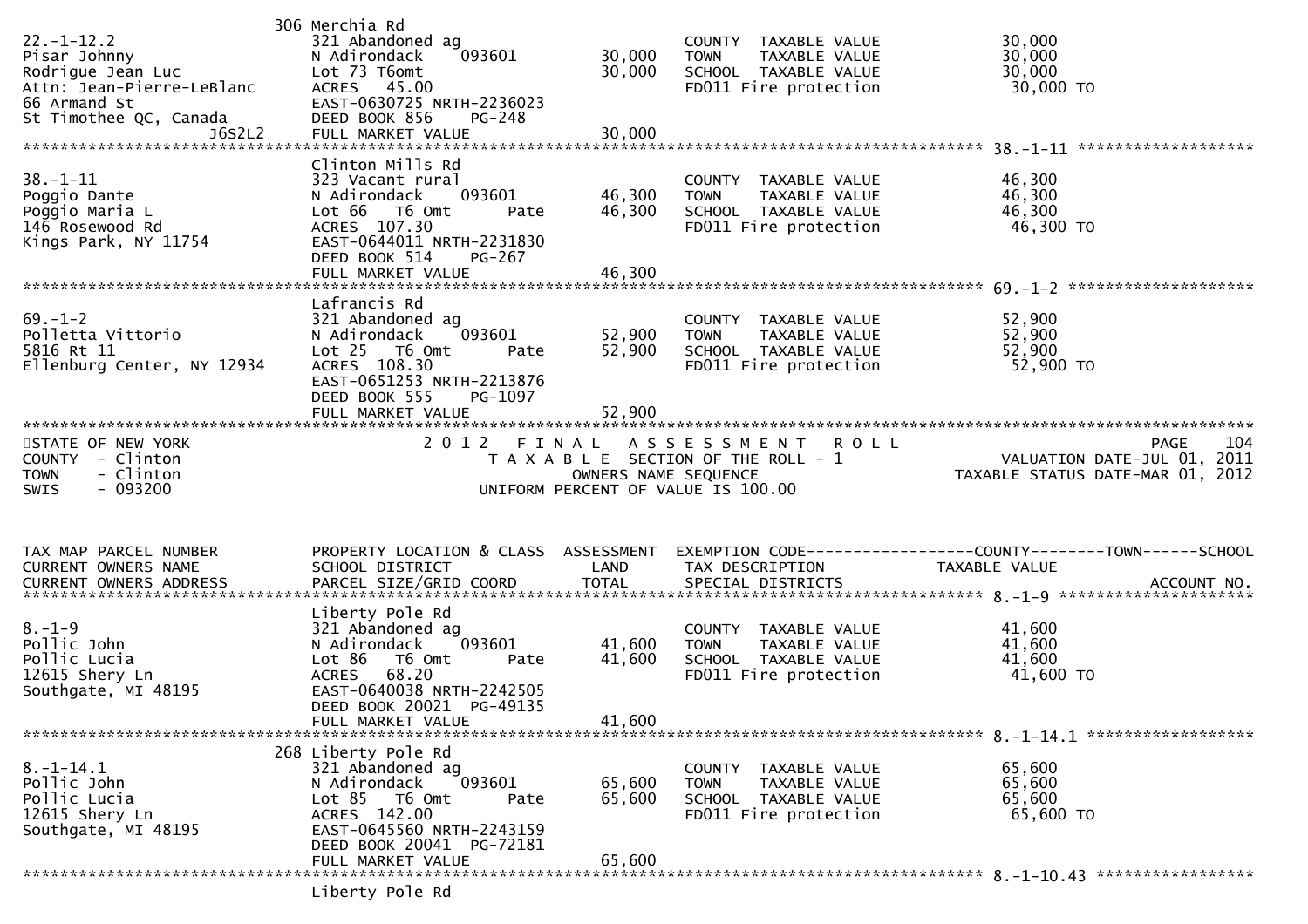| $8. - 1 - 10.43$<br>Pollic John J<br>Pollic Lucia M<br>12615 Shery Ln<br>Southgate, MI 48195                             | 321 Abandoned ag<br>093601<br>N Adirondack<br>Lot 86 T6omt<br>ACRES 29.80<br>EAST-0642557 NRTH-2242410<br>DEED BOOK 99001 PG-11708<br>FULL MARKET VALUE                                                | 6,000<br>6,000<br>6,000      | COUNTY TAXABLE VALUE<br>TAXABLE VALUE<br><b>TOWN</b><br>SCHOOL TAXABLE VALUE<br>FD011 Fire protection                      | 6,000<br>6,000<br>6,000<br>6,000 TO                     |                                            |
|--------------------------------------------------------------------------------------------------------------------------|--------------------------------------------------------------------------------------------------------------------------------------------------------------------------------------------------------|------------------------------|----------------------------------------------------------------------------------------------------------------------------|---------------------------------------------------------|--------------------------------------------|
| $8. - 1 - 12.2$<br>Pollic John J<br>Pollic Lucia M<br>12615 Shery Ln<br>Southgate, MI 48195                              | Liberty Pole Rd<br>321 Abandoned ag<br>N Adirondack<br>093601<br>Lot 76 & 85 T6omt<br>ACRES 29.70<br>EAST-0644734 NRTH-2241494<br>DEED BOOK 99001 PG-11710<br>FULL MARKET VALUE                        | 7,200<br>7,200<br>7,200      | COUNTY TAXABLE VALUE<br>TAXABLE VALUE<br><b>TOWN</b><br>SCHOOL TAXABLE VALUE<br>FD011 Fire protection                      | 7,200<br>7,200<br>7,200<br>7,200 TO                     |                                            |
| $67 - 1 - 1$<br>Poupore Alma<br>Poupore Reginald J<br>147 Nephew Rd<br>Mooers Forks, NY 12959<br>*********************** | 369 Campbell Rd<br>241 Rural res&ag<br>093601<br>N Adirondack<br>Lot 32 T6 Omt<br>Pate<br>ACRES 100.00<br>EAST-0628211 NRTH-2216136<br>DEED BOOK 20051 PG-83930<br>FULL MARKET VALUE                   | 69,500<br>106,500<br>106,500 | COUNTY TAXABLE VALUE<br><b>TOWN</b><br>TAXABLE VALUE<br>SCHOOL TAXABLE VALUE<br>FD011 Fire protection                      | 106,500<br>106,500<br>106,500<br>106,500 TO             |                                            |
| STATE OF NEW YORK<br>COUNTY - Clinton<br>- Clinton<br><b>TOWN</b><br>$-093200$<br>SWIS                                   |                                                                                                                                                                                                        | OWNERS NAME SEQUENCE         | 2012 FINAL ASSESSMENT<br><b>ROLL</b><br>T A X A B L E SECTION OF THE ROLL - 1<br>UNIFORM PERCENT OF VALUE IS 100.00        | TAXABLE STATUS DATE-MAR 01, 2012                        | 105<br>PAGE<br>VALUATION DATE-JUL 01, 2011 |
| TAX MAP PARCEL NUMBER<br>CURRENT OWNERS NAME                                                                             | PROPERTY LOCATION & CLASS ASSESSMENT<br>SCHOOL DISTRICT                                                                                                                                                | LAND                         | EXEMPTION CODE------------------COUNTY--------TOWN------SCHOOL<br>TAX DESCRIPTION                                          | TAXABLE VALUE                                           |                                            |
| $38.1 - 1 - 54$<br>Poupore Delton<br>46 Smiddy Rd<br>Fort Covington, NY 12937                                            | 572 Rt 189<br>210 1 Family Res<br>093601<br>N Adirondack<br>Lot 66<br>T6 Omt<br>Pate<br>FRNT 165.00 DPTH 247.73<br>EAST-0639271 NRTH-2231167<br>DEED BOOK 20092 PG-28855<br>FULL MARKET VALUE          | 4,900<br>57,400<br>57,400    | 41854<br>RES STAR<br>COUNTY TAXABLE VALUE<br><b>TOWN</b><br>TAXABLE VALUE<br>SCHOOL TAXABLE VALUE<br>FD011 Fire protection | $\mathbf{0}$<br>57,400<br>57,400<br>27,400<br>57,400 TO | $\mathbf 0$<br>30,000                      |
| $38.1 - 1 - 33.1$<br>Poupore Gregory<br>Poupore Allison<br>1331 Clinton Mills Rd<br>PO Box 53<br>Churubusco, NY 12923    | 1331 Clinton Mills Rd<br>210 1 Family Res<br>093601<br>N Adirondack<br>Lot 55 T6 Omt<br>Pate<br>FRNT 132.02 DPTH 305.44<br>080<br><b>BANK</b><br>EAST-0639581 NRTH-2230592<br>DEED BOOK 20021 PG-44841 | 4,800<br>89,700              | 41854<br>RES STAR<br>COUNTY TAXABLE VALUE<br>TAXABLE VALUE<br><b>TOWN</b><br>SCHOOL TAXABLE VALUE<br>FD011 Fire protection | $\Omega$<br>89,700<br>89,700<br>59,700<br>89,700 TO     | 30,000<br>0                                |
|                                                                                                                          | 1318 Clinton Mills Rd                                                                                                                                                                                  |                              |                                                                                                                            |                                                         |                                            |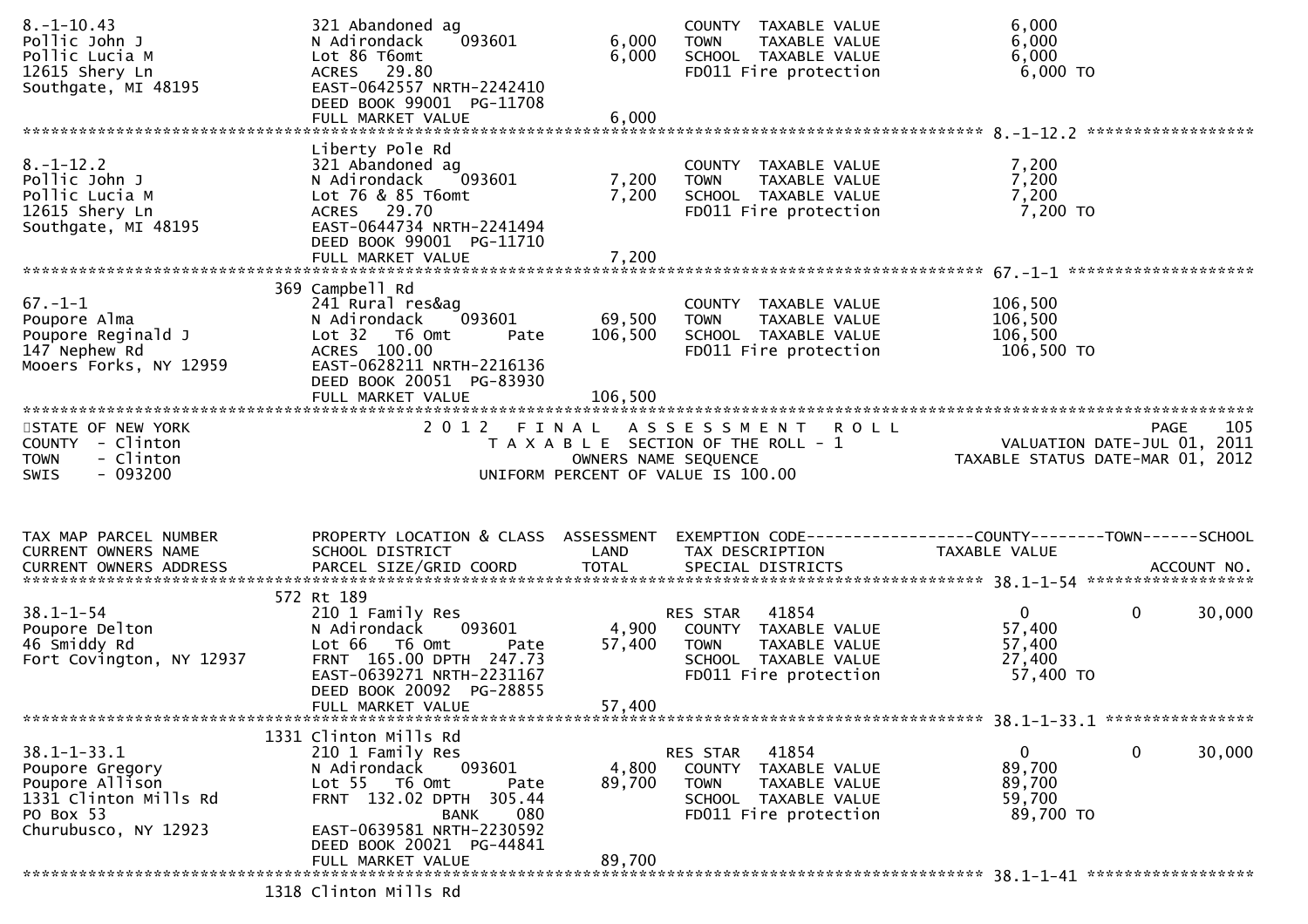| $38.1 - 1 - 41$<br>Poupore Jason J<br>PO Box 84<br>Churubusco, NY 12923                                                                                 | 210 1 Family Res<br>093601<br>N Adirondack<br>Lot 66 T6 Omt<br>Pate<br>FRNT 111.00 DPTH 255.00<br>EAST-0639918 NRTH-2230936<br>DEED BOOK 20041 PG-70382<br>FULL MARKET VALUE             | 4,600<br>15,800<br>15,800     | 41854<br>RES STAR<br>COUNTY TAXABLE VALUE<br><b>TOWN</b><br>TAXABLE VALUE<br>SCHOOL TAXABLE VALUE<br>FD011 Fire protection                                                                         | $\overline{0}$<br>15,800<br>15,800<br>- 0<br>15,800 TO               | $\mathbf{0}$ | 15,800                 |
|---------------------------------------------------------------------------------------------------------------------------------------------------------|------------------------------------------------------------------------------------------------------------------------------------------------------------------------------------------|-------------------------------|----------------------------------------------------------------------------------------------------------------------------------------------------------------------------------------------------|----------------------------------------------------------------------|--------------|------------------------|
| $82 - 2 - 2.1$<br>Poupore Leon P<br>Poupore Ann M<br>71 Campbell Rd<br>Churubusco, NY 12923                                                             | 85 Campbell Rd<br>$314$ Rural vac< $10$<br>093601<br>N Adirondack<br>Lot 29 T6 Omt<br>6.70<br><b>ACRES</b><br>EAST-0630461 NRTH-2209103<br>DEED BOOK 99001 PG-14192<br>FULL MARKET VALUE | 8,500<br>8,500<br>8,500       | COUNTY TAXABLE VALUE<br>TAXABLE VALUE<br><b>TOWN</b><br>SCHOOL TAXABLE VALUE<br>FD011 Fire protection                                                                                              | 8,500<br>8,500<br>8,500<br>8,500 TO                                  |              |                        |
| $82 - 2 - 2.2$<br>Poupore Leon P<br>Poupore Ann M<br>71 Campbell Rd<br>Churubusco, NY 12923                                                             | 71 Campbell Rd<br>270 Mfg housing<br>093601<br>N Adirondack<br>Lot 29 T6omt<br>ACRES 1.50<br>EAST-0630562 NRTH-2208758<br>DEED BOOK 811<br>$PG-245$<br>FULL MARKET VALUE                 | 23,600<br>23,600              | 98 PCT OF VALUE USED FOR EXEMPTION PURPOSES<br>WARCOMALL 41131<br>5,400 RES STAR<br>41854<br>COUNTY TAXABLE VALUE<br><b>TOWN</b><br>TAXABLE VALUE<br>SCHOOL TAXABLE VALUE<br>FD011 Fire protection | 5,782<br>$\overline{0}$<br>17,818<br>17,818<br>$\Omega$<br>23,600 TO | 5,782<br>0   | $\mathbf{0}$<br>23,600 |
| STATE OF NEW YORK<br>COUNTY - Clinton<br>- Clinton<br><b>TOWN</b><br>$-093200$<br><b>SWIS</b>                                                           | 2 0 1 2                                                                                                                                                                                  | FINAL                         | A S S E S S M E N T<br><b>ROLL</b><br>T A X A B L E SECTION OF THE ROLL - 1<br>OWNERS NAME SEQUENCE<br>UNIFORM PERCENT OF VALUE IS 100.00                                                          | VALUATION DATE-JUL 01, 2011<br>TAXABLE STATUS DATE-MAR 01, 2012      | PAGE         | 106                    |
| TAX MAP PARCEL NUMBER<br>CURRENT OWNERS NAME                                                                                                            | PROPERTY LOCATION & CLASS ASSESSMENT<br>SCHOOL DISTRICT                                                                                                                                  | LAND                          | EXEMPTION CODE-----------------COUNTY-------TOWN------SCHOOL<br>TAX DESCRIPTION                                                                                                                    | TAXABLE VALUE                                                        |              |                        |
| $23. - 1 - 12.1$<br>Poupore Ross J<br>Poupore Carol<br>780 Rt 189<br>Churubusco, NY 12923                                                               | 780 Rt 189<br>240 Rural res<br>093601<br>N Adirondack<br>Lot 75 T6 Omt<br>ACRES 79.00<br>EAST-0639846 NRTH-2236882<br>DEED BOOK 404<br>$PG-243$<br>FULL MARKET VALUE                     | 44,000<br>106,000<br>106,000  | 41834<br>SR STAR<br>COUNTY TAXABLE VALUE<br><b>TOWN</b><br>TAXABLE VALUE<br>SCHOOL TAXABLE VALUE<br>FD011 Fire protection                                                                          | $\mathbf{0}$<br>106,000<br>106,000<br>43,800<br>106,000 TO           | $\mathbf 0$  | 62,200                 |
| $37. - 1 - 9.1$<br>Poupore Terrance<br>Poupore Amanda<br>525 Looby Rd<br>Churubusco, NY 12923<br>MAY BE SUBJECT TO PAYMENT<br>UNDER AGDIST LAW TIL 2016 | 283 Looby Rd<br>112 Dairy farm<br>093601<br>N Adirondack<br>Lot 53 T6 Omt<br>Pate<br>ACRES 191.10<br>EAST-0632387 NRTH-2228201<br>DEED BOOK 99001 PG-12592<br>FULL MARKET VALUE          | 101,000<br>178,000<br>178,000 | 483A EX<br>42100<br>COUNTY<br>TAXABLE VALUE<br><b>TOWN</b><br>TAXABLE VALUE<br>SCHOOL TAXABLE VALUE<br>FD011 Fire protection<br>4,000 EX                                                           | 4,000<br>174,000<br>174,000<br>174,000<br>174,000 TO                 | 4,000        | 4,000                  |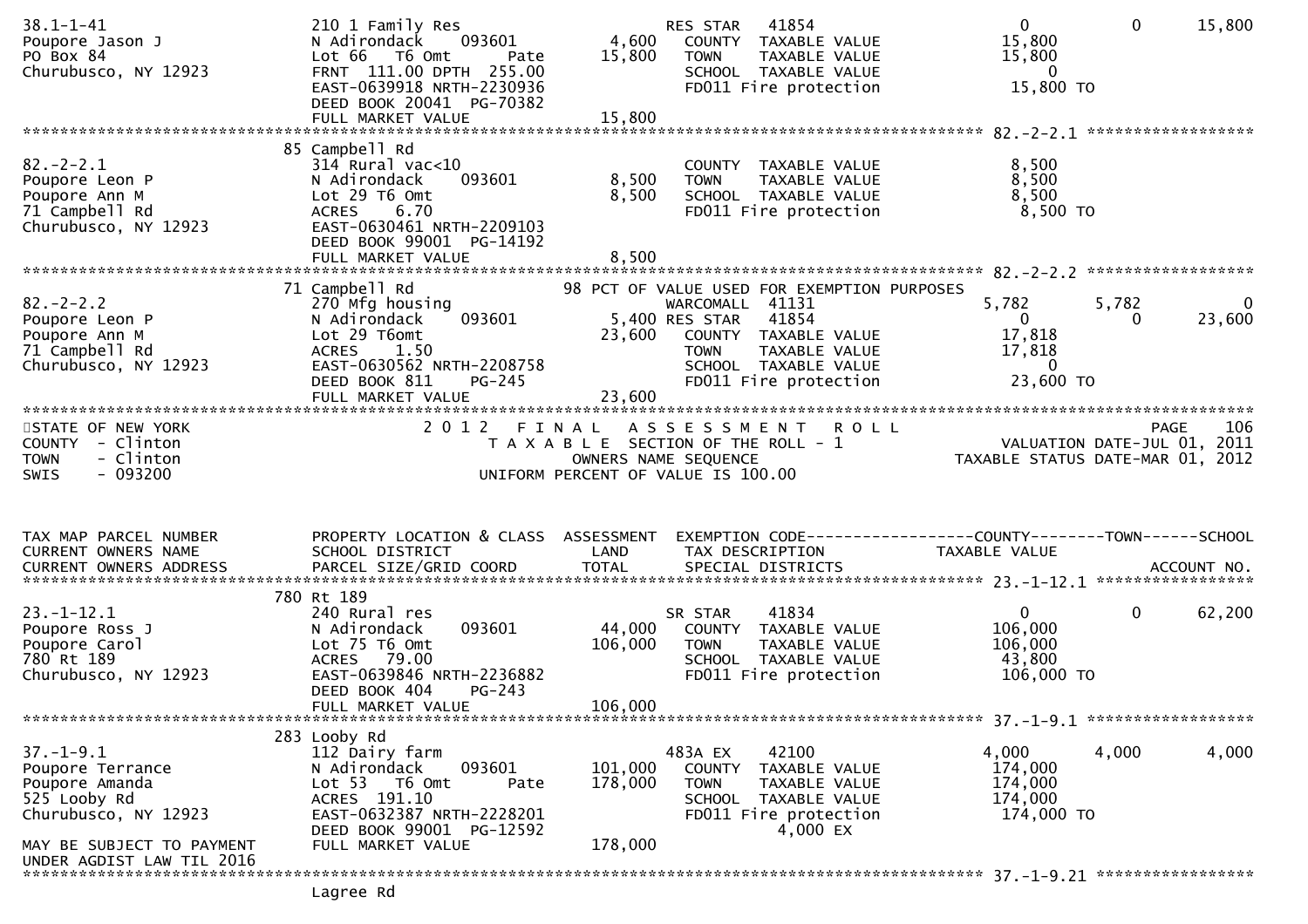| $37. - 1 - 9.21$<br>Poupore Terrence<br>Poupore Amanda<br>525 Looby Rd<br>Churubusco, NY 12923     | 322 Rural vac>10<br>093601<br>N Adirondack<br>Lot 53 T6omt<br>ACRES 119.90<br>EAST-0631942 NRTH-2226058<br>DEED BOOK 1024 PG-26                                                                      | 51,200<br>51,200           | COUNTY TAXABLE VALUE<br>TAXABLE VALUE<br><b>TOWN</b><br>SCHOOL TAXABLE VALUE<br>FD011 Fire protection                                                                                                | 51,200<br>51,200<br>51,200<br>51,200 TO                                                      |                            |
|----------------------------------------------------------------------------------------------------|------------------------------------------------------------------------------------------------------------------------------------------------------------------------------------------------------|----------------------------|------------------------------------------------------------------------------------------------------------------------------------------------------------------------------------------------------|----------------------------------------------------------------------------------------------|----------------------------|
| $37. - 1 - 9.22$<br>Poupore Terrence<br>Poupore Amanda<br>525 Looby Rd<br>Churubusco, NY 12923     | 525 Looby Rd<br>210 1 Family Res<br>093601<br>N Adirondack<br>Lot 53 T6 Omt<br>ACRES 1.10<br>EAST-0631114 NRTH-2224999<br>DEED BOOK 760<br>PG-169                                                    | 5,100<br>80,500            | RES STAR<br>41854<br>COUNTY TAXABLE VALUE<br><b>TOWN</b><br>TAXABLE VALUE<br>SCHOOL TAXABLE VALUE<br>FD011 Fire protection                                                                           | $\mathbf{0}$<br>$\mathbf 0$<br>80,500<br>80,500<br>50,500<br>80,500 TO                       | 30,000                     |
| $67. - 1 - 18.2$<br>Poupore Wayne K<br>Poupore Barbara<br>317 Campbell Rd<br>Churubusco, NY 12923  | 317 Campbell Rd<br>210 1 Family Res<br>093601<br>N Adirondack<br>Lot 32 T6omt<br>ACRES 8.20<br>EAST-0629551 NRTH-2214508<br>DEED BOOK 730<br>$PG-35$<br>FULL MARKET VALUE                            | 10,800<br>72,000<br>72,000 | RES STAR 41854<br>COUNTY TAXABLE VALUE<br>TAXABLE VALUE<br><b>TOWN</b><br>SCHOOL TAXABLE VALUE<br>FD011 Fire protection                                                                              | $\mathbf{0}$<br>$\Omega$<br>72,000<br>72,000<br>42,000<br>72,000 TO                          | 30,000                     |
| STATE OF NEW YORK<br>COUNTY - Clinton<br>- Clinton<br><b>TOWN</b><br>- 093200<br><b>SWIS</b>       | 2012 FINAL                                                                                                                                                                                           | OWNERS NAME SEQUENCE       | A S S E S S M E N T<br><b>ROLL</b><br>T A X A B L E SECTION OF THE ROLL - 1<br>UNIFORM PERCENT OF VALUE IS 100.00                                                                                    | PAGE<br>VALUATION DATE-JUL 01, 2011<br>TAXABLE STATUS DATE-MAR 01, 2012                      | 107                        |
| TAX MAP PARCEL NUMBER<br>CURRENT OWNERS NAME                                                       | PROPERTY LOCATION & CLASS ASSESSMENT<br>SCHOOL DISTRICT                                                                                                                                              | LAND                       | TAX DESCRIPTION                                                                                                                                                                                      | TAXABLE VALUE                                                                                |                            |
| $22. - 1 - 15$<br>Poupore William J<br>885 Rt 189<br>Churubusco, NY 12923                          | 428-438 Merchia Rd<br>321 Abandoned ag<br>093601<br>N Adirondack<br>Lot $73$<br>T6 Omt<br>Pate<br><b>ACRES</b><br>29.00<br>EAST-0627942 NRTH-2234858<br>DEED BOOK 20072 PG-4259<br>FULL MARKET VALUE | 22,000<br>22,000<br>22,000 | COUNTY TAXABLE VALUE<br>TAXABLE VALUE<br><b>TOWN</b><br>SCHOOL TAXABLE VALUE<br>FD011 Fire protection                                                                                                | 22,000<br>22,000<br>22,000<br>22,000 TO                                                      |                            |
| $23. - 1 - 15.1$<br>Poupore William J<br>Poupore Catherine A<br>885 Rt 189<br>Churubusco, NY 12923 | 885 Rt 189<br>241 Rural res&ag<br>093601<br>N Adirondack<br>Lot <sub>75</sub><br>T6 Omt<br>Pate<br>79.90<br><b>ACRES</b><br>EAST-0636846 NRTH-2238841<br>DEED BOOK 20041 PG-66833                    |                            | 58 PCT OF VALUE USED FOR EXEMPTION PURPOSES<br>WARCOMALL 41131<br>46,500 WARDISALL 41141<br>41854<br>97,700 RES STAR<br>COUNTY TAXABLE VALUE<br><b>TOWN</b><br>TAXABLE VALUE<br>SCHOOL TAXABLE VALUE | 14,167<br>14,167<br>2,833<br>2,833<br>$\mathbf{0}$<br>$\Omega$<br>80,700<br>80,700<br>67,700 | 0<br>$\mathbf 0$<br>30,000 |
|                                                                                                    | FULL MARKET VALUE                                                                                                                                                                                    | 97,700                     | FD011 Fire protection                                                                                                                                                                                | 97,700 TO                                                                                    |                            |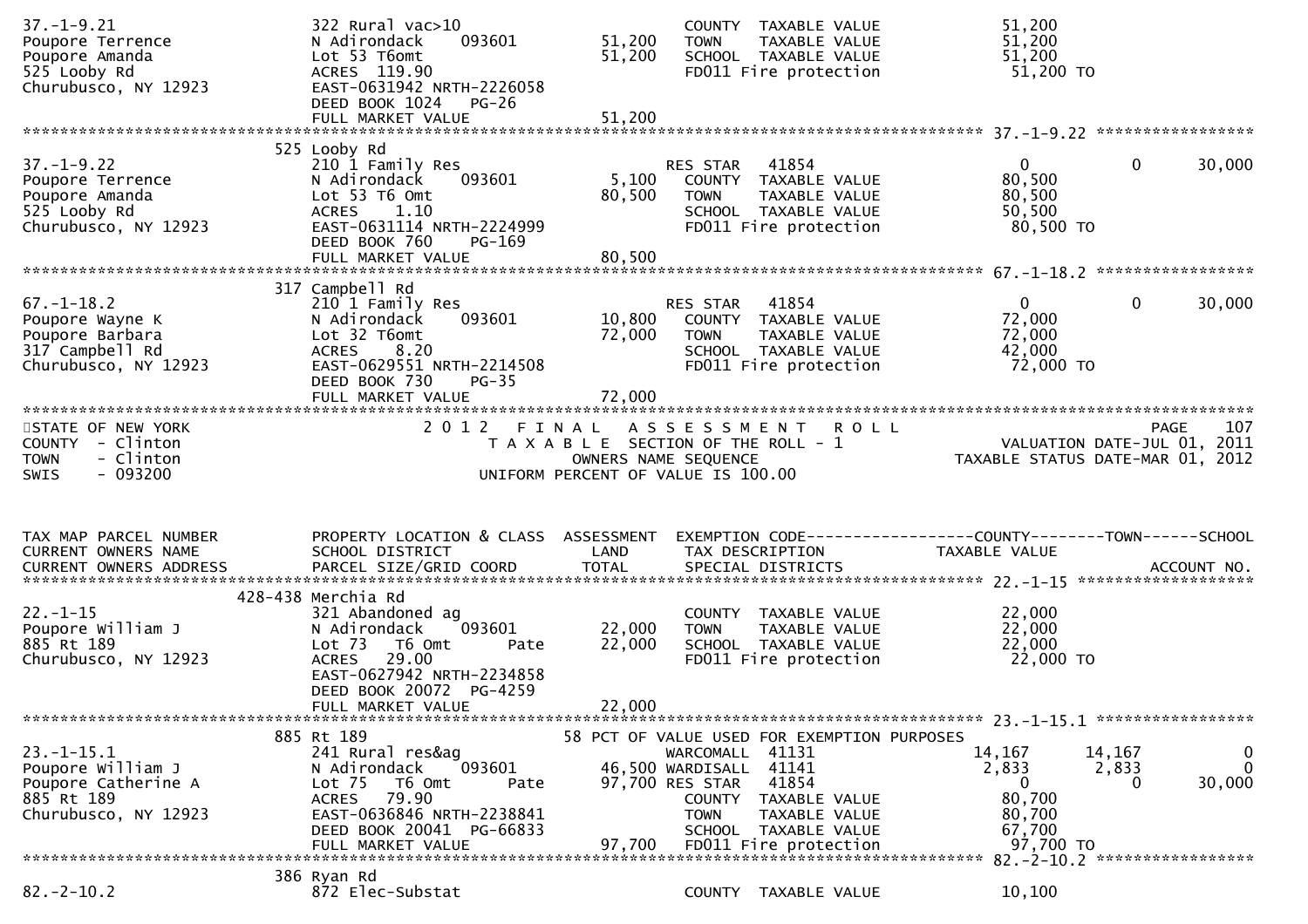| Power Authority of State of NY Chateaugay 1<br>30 S Pearl St<br>Albany, NY 12207                             | 163401<br>Lot $29$ T6 OMT<br>7.34<br><b>ACRES</b><br>EAST-0625412 NRTH-2207590<br>DEED BOOK 20112 PG-44996                                                                                                                       | 10,100<br>10,100        | TAXABLE VALUE<br><b>TOWN</b><br>SCHOOL TAXABLE VALUE<br>FD011 Fire protection                                                        | 10,100<br>10,100<br>10,100 TO                                                  |
|--------------------------------------------------------------------------------------------------------------|----------------------------------------------------------------------------------------------------------------------------------------------------------------------------------------------------------------------------------|-------------------------|--------------------------------------------------------------------------------------------------------------------------------------|--------------------------------------------------------------------------------|
|                                                                                                              | FULL MARKET VALUE                                                                                                                                                                                                                | 10, 100                 |                                                                                                                                      |                                                                                |
| $82 - 2 - 11$<br>Power Authority of State of NY Chateaugay 1 163401<br>30 South Pearl St<br>Albany, NY 12207 | Ryan Rd<br>311 Res vac land<br>Lot $29$ $\overline{76}$ Omt<br>Pate<br>Also Title Bk 886 Pg 85<br>Survey Map 2010/231471<br>FRNT 25.00 DPTH 728.00<br>EAST-0625390 NRTH-2207810<br>DEED BOOK 20112 PG-44997<br>FULL MARKET VALUE | 1,600<br>1,600<br>1,600 | COUNTY TAXABLE VALUE<br><b>TOWN</b><br>TAXABLE VALUE<br>SCHOOL TAXABLE VALUE<br>FD011 Fire protection                                | 1,600<br>1,600<br>1,600<br>1,600 TO                                            |
|                                                                                                              | Patnode Rd                                                                                                                                                                                                                       |                         |                                                                                                                                      |                                                                                |
| $67 - 1 - 6.4$<br>Powers Christopher<br>Powers Roslyn F<br>7398 Hopkins Way<br>Clarksville, NY 21029         | $314$ Rural vac< $10$<br>093601<br>N Adirondack<br>28 T6omt<br>5.00<br><b>ACRES</b><br>EAST-0635323 NRTH-2209893<br>DEED BOOK 585<br>PG-301                                                                                      | 8,200<br>8,200          | COUNTY TAXABLE VALUE<br><b>TOWN</b><br>TAXABLE VALUE<br>SCHOOL TAXABLE VALUE<br>FD011 Fire protection                                | 8,200<br>8,200<br>8,200<br>8,200 TO                                            |
|                                                                                                              | FULL MARKET VALUE                                                                                                                                                                                                                | 8,200                   |                                                                                                                                      |                                                                                |
| STATE OF NEW YORK<br>COUNTY - Clinton<br>- Clinton<br><b>TOWN</b><br>$-093200$<br>SWIS                       | 2012 FINAL                                                                                                                                                                                                                       | OWNERS NAME SEQUENCE    | A S S E S S M E N T R O L L<br>T A X A B L E SECTION OF THE ROLL - 1<br>UNIFORM PERCENT OF VALUE IS 100.00                           | PAGE<br>108<br>VALUATION DATE-JUL 01, 2011<br>TAXABLE STATUS DATE-MAR 01, 2012 |
| TAX MAP PARCEL NUMBER<br>CURRENT OWNERS NAME                                                                 | PROPERTY LOCATION & CLASS ASSESSMENT<br>SCHOOL DISTRICT                                                                                                                                                                          | LAND                    | TAX DESCRIPTION                                                                                                                      | EXEMPTION CODE-----------------COUNTY-------TOWN------SCHOOL<br>TAXABLE VALUE  |
| $21. - 1 - 6.2$<br>Powers Kenneth L<br>842 Ryan Rd<br>Churubusco, NY 12923                                   | Lost Nation Rd<br>$314$ Rural vac< $10$<br>163401<br>Chateaugay 1<br>Lot 72 T6omt<br>ACRES 2.90<br>EAST-0621434 NRTH-2235936<br>DEED BOOK 633<br>PG-301<br>FULL MARKET VALUE                                                     | 6,300<br>6,300<br>6,300 | COUNTY TAXABLE VALUE<br><b>TOWN</b><br>TAXABLE VALUE<br>SCHOOL TAXABLE VALUE<br>FD011 Fire protection                                | 6,300<br>6,300<br>6,300<br>6,300 TO                                            |
|                                                                                                              |                                                                                                                                                                                                                                  |                         |                                                                                                                                      |                                                                                |
| $52. - 1 - 27$<br>Powers Kenneth L<br>842 Ryan Rd<br>Churubusco, NY 12923                                    | 842 Ryan Rd<br>210 1 Family Res<br>163401<br>Chateaugay 1<br>Lot 25 T6omt<br>FRNT 204.00 DPTH 204.00<br>080<br>BANK<br>EAST-0623647 NRTH-2218614                                                                                 | 5,000<br>76,500         | RES STAR<br>41854<br><b>COUNTY</b><br>TAXABLE VALUE<br><b>TOWN</b><br>TAXABLE VALUE<br>SCHOOL TAXABLE VALUE<br>FD011 Fire protection | 0<br>$\mathbf{0}$<br>30,000<br>76,500<br>76,500<br>46,500<br>76,500 TO         |
|                                                                                                              | DEED BOOK 20031 PG-63281<br>FULL MARKET VALUE                                                                                                                                                                                    | 76,500                  |                                                                                                                                      |                                                                                |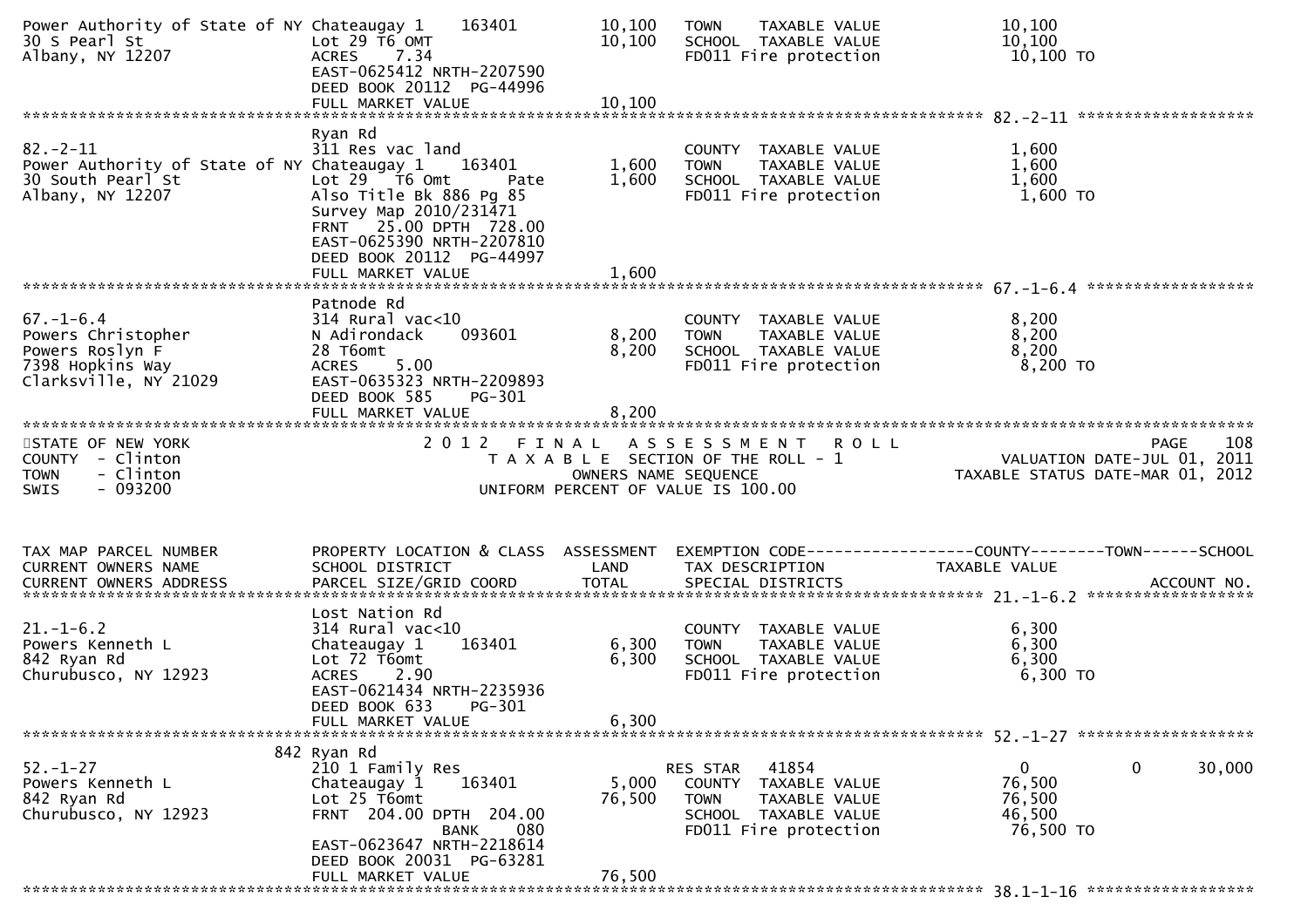| $38.1 - 1 - 16$<br>Premo John A<br>PO Box 22<br>Churubusco, NY 12923                                                                                 | 12 Smith St<br>210 1 Family Res<br>093601<br>N Adirondack<br>Lot 66 T6 Omt<br>Pate<br>FRNT 82.50 DPTH 260.00<br>EAST-0640385 NRTH-2231167<br>DEED BOOK 758<br><b>PG-74</b><br>FULL MARKET VALUE                                                  | 47,000<br>47,000                  | WARCOMALL 41131<br>4,100 RES STAR 41854<br>COUNTY TAXABLE VALUE<br><b>TOWN</b><br>TAXABLE VALUE<br>SCHOOL TAXABLE VALUE<br>FD011 Fire protection                                           | 11,750<br>$\overline{0}$<br>35,250<br>35,250<br>17,000<br>47,000 TO        | $\mathbf 0$<br>11,750<br>30,000<br>0                                                       |
|------------------------------------------------------------------------------------------------------------------------------------------------------|--------------------------------------------------------------------------------------------------------------------------------------------------------------------------------------------------------------------------------------------------|-----------------------------------|--------------------------------------------------------------------------------------------------------------------------------------------------------------------------------------------|----------------------------------------------------------------------------|--------------------------------------------------------------------------------------------|
| $67. - 1 - 2.8$<br>Premo Paul T<br>Premo Donna M<br>105 Gagnier Rd<br>Churubusco, NY 12923<br>MAY BE SUBJECT TO PAYMENT<br>UNDER AGDIST LAW TIL 2016 | Campbell Rd<br>113 Cattle farm<br>093601<br>N Adirondack<br>Lot 33 & 28 T6omt<br>ACRES 123.60<br>EAST-0632195 NRTH-2213909<br>DEED BOOK 961<br>PG-194<br>FULL MARKET VALUE                                                                       | 78,100<br>94,800<br>94,800        | AGRI DISTR 41720<br>COUNTY TAXABLE VALUE<br>TAXABLE VALUE<br><b>TOWN</b><br>SCHOOL TAXABLE VALUE<br>FD011 Fire protection                                                                  | 25,488<br>69,312<br>69,312<br>69,312<br>94,800 TO                          | 25,488<br>25,488                                                                           |
| $68 - 1 - 14$<br>Premo Paul T<br>Premo Donna M<br>105 Gagnier Rd<br>Churubusco, NY 12923<br>MAY BE SUBJECT TO PAYMENT<br>UNDER AGDIST LAW TIL 2016   | 105-103 Gagnier Rd<br>112 Dairy farm<br>093601<br>N Adirondack<br>Lot 26 T6 Omt<br>Pate<br>ACRES 330.00<br>EAST-0639939 NRTH-2214974<br>DEED BOOK 724<br>PG-262<br>FULL MARKET VALUE                                                             | 209,300 483A EX<br>209,300        | AGRI DISTR 41720<br>148,100 RES STAR<br>41854<br>42100<br>COUNTY TAXABLE VALUE<br><b>TOWN</b><br>TAXABLE VALUE<br>SCHOOL TAXABLE VALUE<br>FD011 Fire protection<br>$6,600$ EX              | 47,939<br>$\Omega$<br>6,600<br>154,761<br>154,761<br>124,761<br>202,700 TO | 47,939<br>47,939<br>30,000<br>$\Omega$<br>6,600<br>6,600                                   |
| STATE OF NEW YORK<br>COUNTY - Clinton<br><b>TOWN</b><br>- Clinton<br>- 093200<br>SWIS                                                                | 2 0 1 2<br>FINAL                                                                                                                                                                                                                                 | OWNERS NAME SEQUENCE              | <b>ROLL</b><br>A S S E S S M E N T<br>T A X A B L E SECTION OF THE ROLL - 1<br>UNIFORM PERCENT OF VALUE IS 100.00                                                                          |                                                                            | PAGE<br>109<br>PAGE IO9<br>VALUATION DATE-JUL 01, 2011<br>TAXABLE STATUS DATE-MAR 01, 2012 |
| TAX MAP PARCEL NUMBER<br>CURRENT OWNERS NAME<br>$68. - 1 - 18.1$<br>Premo Paul T<br>Premo Donna M<br>105 Gagnier Rd<br>Churubusco, NY 12923          | PROPERTY LOCATION & CLASS ASSESSMENT<br>SCHOOL DISTRICT<br>133 Gagnier Rd<br>210 1 Family Res<br>093601<br>N Adirondack<br>Lot 27 T5omt<br>FRNT 135.00 DPTH 275.00<br>EAST-0639534 NRTH-2214045<br>DEED BOOK 20001 PG-27850<br>FULL MARKET VALUE | LAND<br>4,800<br>32,700<br>32.700 | EXEMPTION CODE------------------COUNTY--------TOWN------SCHOOL<br>TAX DESCRIPTION<br>COUNTY TAXABLE VALUE<br><b>TOWN</b><br>TAXABLE VALUE<br>SCHOOL TAXABLE VALUE<br>FD011 Fire protection | TAXABLE VALUE<br>32,700<br>32,700<br>32,700<br>32,700 TO                   |                                                                                            |
| $7. - 1 - 13$<br>Preston William E<br>Preston Frances M<br>522 Frontier Rd<br>Churubusco, NY 12923                                                   | 528 Frontier Rd<br>260 Seasonal res<br>Chateaugay 1<br>163401<br>Lot 88 T6 Omt<br>Pate<br>FRNT 100.00 DPTH 120.00<br>EAST-0628676 NRTH-2246549<br>DEED BOOK 20001 PG-18855                                                                       | 3,900<br>18,900                   | COUNTY TAXABLE VALUE<br><b>TOWN</b><br>TAXABLE VALUE<br>SCHOOL TAXABLE VALUE<br>FD011 Fire protection                                                                                      | 18,900<br>18,900<br>18,900<br>18,900 TO                                    |                                                                                            |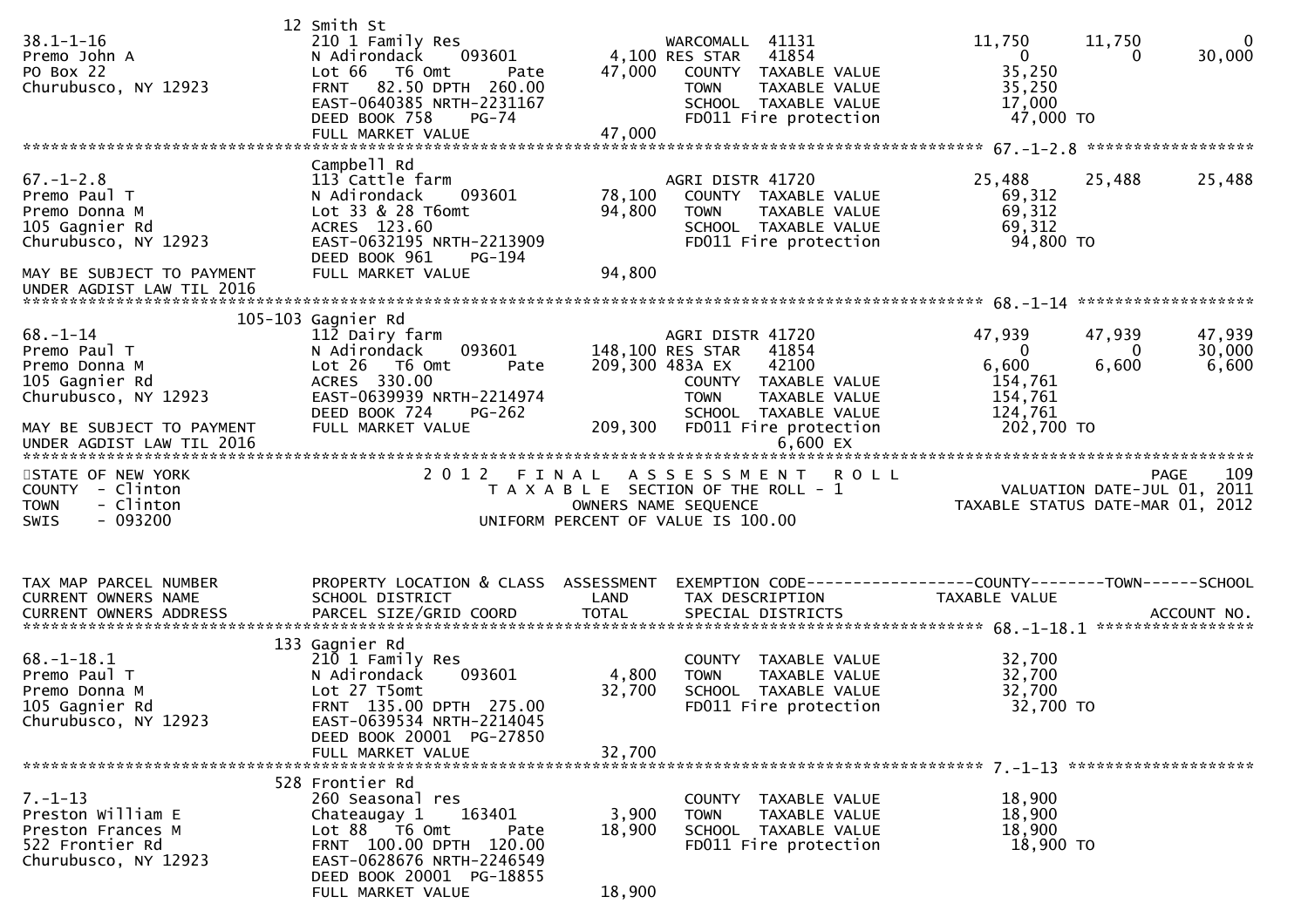| $7. - 1 - 15$<br>Preston William E<br>Preston Frances M<br>522 Frontier Rd<br>Churubusco, NY 12923 | Frontier Rd<br>$314$ Rural vac< $10$<br>Chateaugay 1<br>163401<br>Lot $88$ $\overline{76}$ Omt<br>Pate<br><b>ACRES</b><br>2.10<br>EAST-0628928 NRTH-2246123<br>DEED BOOK 20072 PG-7246 | 5,300<br>5,300       | COUNTY TAXABLE VALUE<br><b>TOWN</b><br>TAXABLE VALUE<br>SCHOOL TAXABLE VALUE<br>FD011 Fire protection            | 5,300<br>5,300<br>5,300<br>5,300 TO                             |                        |
|----------------------------------------------------------------------------------------------------|----------------------------------------------------------------------------------------------------------------------------------------------------------------------------------------|----------------------|------------------------------------------------------------------------------------------------------------------|-----------------------------------------------------------------|------------------------|
|                                                                                                    |                                                                                                                                                                                        |                      |                                                                                                                  |                                                                 |                        |
| $7. - 1 - 16$<br>Preston William E<br>Preston Frances M<br>522 Frontier Rd<br>Churubusco, NY 12923 | 522 Frontier Rd<br>240 Rural res<br>Chateaugay 1<br>163401<br>Lot $88 - 76$ Omt<br>Pate<br>ACRES 54.80<br>EAST-0629740 NRTH-2245808<br>DEED BOOK 593<br>PG-620                         | 39,500<br>102,600    | RES STAR 41854<br>COUNTY TAXABLE VALUE<br>TAXABLE VALUE<br>TOWN<br>SCHOOL TAXABLE VALUE<br>FD011 Fire protection | $\overline{0}$<br>102,600<br>102,600<br>72,600<br>102,600 TO    | $\mathbf{0}$<br>30,000 |
|                                                                                                    |                                                                                                                                                                                        |                      |                                                                                                                  |                                                                 | ******************     |
| $7. - 1 - 33.3$<br>Prevost Robert L<br>Prevost Flora J<br>9 Stevens St<br>Malone, NY 12953         | 122 Santamore Rd<br>270 Mfg housing<br>163401<br>Chateaugay 1<br>Lot 88 T6omt<br>ACRES 12.00<br>EAST-0626498 NRTH-2242350<br>DEED BOOK 20031 PG-56372                                  | 11,400<br>47,900     | COUNTY TAXABLE VALUE<br>TAXABLE VALUE<br><b>TOWN</b><br>SCHOOL TAXABLE VALUE<br>FD011 Fire protection            | 47,900<br>47,900<br>47,900<br>47,900 TO                         |                        |
|                                                                                                    | FULL MARKET VALUE                                                                                                                                                                      | 47,900               |                                                                                                                  |                                                                 |                        |
| STATE OF NEW YORK<br>COUNTY - Clinton<br>- Clinton<br><b>TOWN</b><br>$-093200$<br><b>SWIS</b>      |                                                                                                                                                                                        | OWNERS NAME SEQUENCE | 2012 FINAL ASSESSMENT ROLL<br>T A X A B L E SECTION OF THE ROLL - 1<br>UNIFORM PERCENT OF VALUE IS 100.00        | VALUATION DATE-JUL 01, 2011<br>TAXABLE STATUS DATE-MAR 01, 2012 | 110<br><b>PAGE</b>     |
| TAX MAP PARCEL NUMBER<br>CURRENT OWNERS NAME                                                       | PROPERTY LOCATION & CLASS ASSESSMENT<br>SCHOOL DISTRICT                                                                                                                                | LAND                 | TAX DESCRIPTION                                                                                                  | TAXABLE VALUE                                                   |                        |
| $6. - 1 - 2$<br>Pronovost Darryl<br>PO Box 234<br>St Isidore PQ, Can JOL2A                         | Mcnierney Rd<br>321 Abandoned ag<br>Chateaugay 1<br>163401<br>Lot 90 T6 Omt<br>Pate<br>ACRES 20.00<br>EAST-0616073 NRTH-2245247<br>DEED BOOK 945<br>PG-231                             | 8,800<br>8,800       | COUNTY TAXABLE VALUE<br>TAXABLE VALUE<br><b>TOWN</b><br>SCHOOL TAXABLE VALUE<br>FD011 Fire protection            | 8,800<br>8,800<br>8,800<br>8,800 TO                             |                        |
|                                                                                                    | FULL MARKET VALUE                                                                                                                                                                      | 8,800                |                                                                                                                  |                                                                 |                        |
|                                                                                                    | 7126 Rt 11                                                                                                                                                                             |                      |                                                                                                                  |                                                                 |                        |
| $37. - 1 - 13$<br>Rabideau Shelley<br>LaBombard Ronald<br>7126 Rt 11<br>Churubusco, NY 12923       | 210 1 Family Res<br>093601<br>N Adirondack<br>Lot 53 T6 Omt<br>Pate<br>FRNT 180.00 DPTH 175.00                                                                                         | 4,700<br>80,000      | 41854<br>RES STAR<br>COUNTY TAXABLE VALUE<br><b>TOWN</b><br>TAXABLE VALUE<br>SCHOOL TAXABLE VALUE                | 0<br>80,000<br>80,000<br>50,000<br>80,000 TO                    | $\mathbf 0$<br>30,000  |
|                                                                                                    | EAST-0629974 NRTH-2224663<br>DEED BOOK 20072 PG-6409<br>FULL MARKET VALUE                                                                                                              | 80,000               | FD011 Fire protection                                                                                            |                                                                 |                        |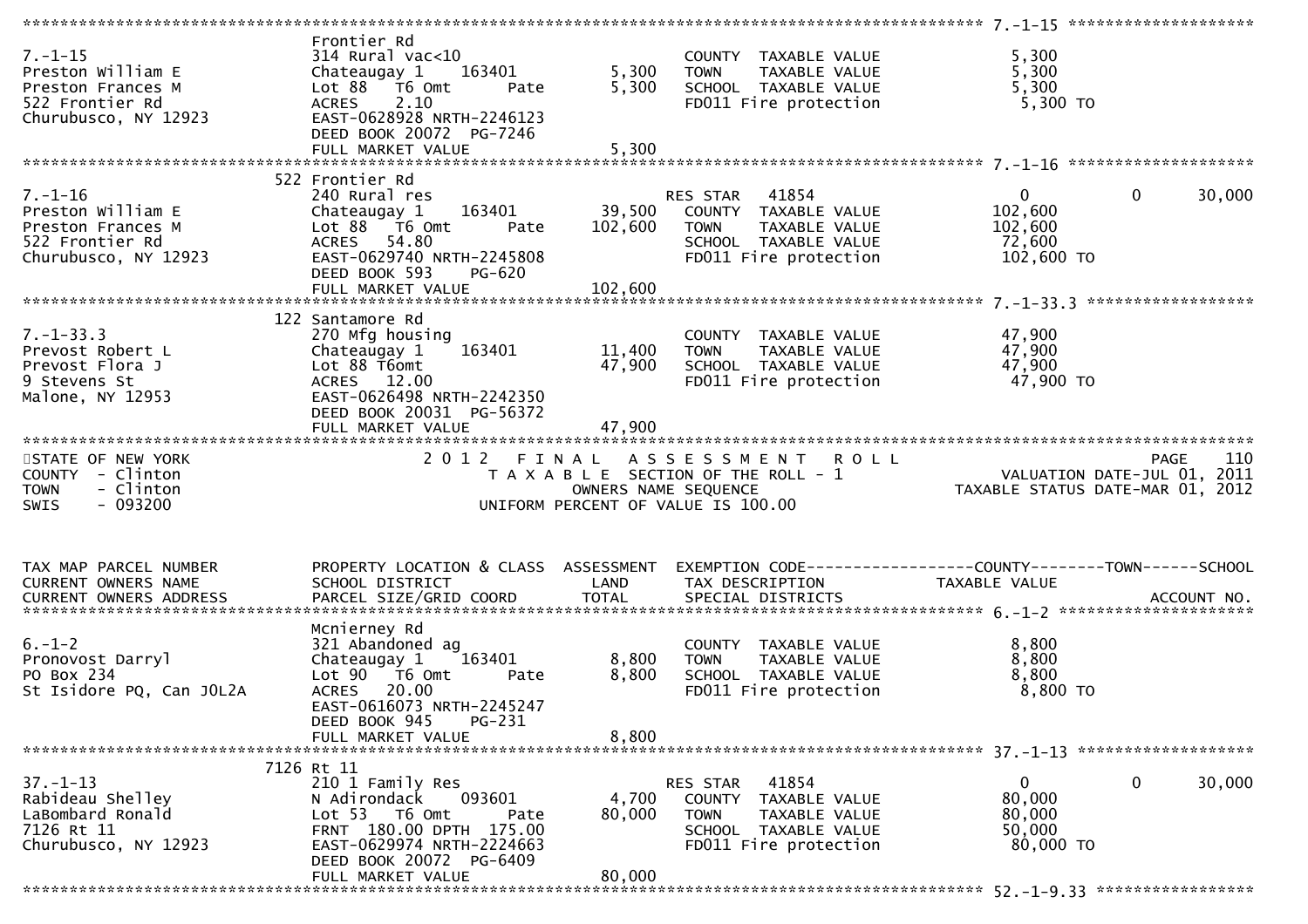| $52. - 1 - 9.33$<br>Rapisarda James J<br>Rapisarda Lisa<br>110 Richard Ave<br>Colcott, CT 06716             | Rt 11<br>$314$ Rural vac<10<br>163401<br>Chateaugay 1<br>Lot 49 T6omt<br>ACRES 10.00<br>EAST-0627756 NRTH-2223807<br>DEED BOOK 768<br>PG-224                                                        | 11,800<br>11,800           | COUNTY TAXABLE VALUE<br>TAXABLE VALUE<br>TOWN<br>SCHOOL TAXABLE VALUE<br>FD011 Fire protection                        | 11,800<br>11,800<br>11,800<br>11,800 TO                                         |             |
|-------------------------------------------------------------------------------------------------------------|-----------------------------------------------------------------------------------------------------------------------------------------------------------------------------------------------------|----------------------------|-----------------------------------------------------------------------------------------------------------------------|---------------------------------------------------------------------------------|-------------|
| $7. - 1 - 6$<br>Recore Deborah<br>260 Douglas Rd<br>Chateaugay, NY 12920                                    | Frontier Rd<br>321 Abandoned ag<br>163401<br>Chateaugay 1<br>Lot $89$ $\overline{76}$ Omt<br>Pate<br>ACRES 88.80<br>EAST-0626372 NRTH-2243737<br>DEED BOOK 934<br>PG-203<br>FULL MARKET VALUE       | 45,900<br>45,900<br>45,900 | COUNTY TAXABLE VALUE<br>TAXABLE VALUE<br><b>TOWN</b><br>SCHOOL TAXABLE VALUE<br>FD011 Fire protection                 | 45,900<br>45,900<br>45,900<br>45,900 TO                                         |             |
| $7. - 1 - 34.2$<br>Recore Deborah<br>260 Douglas Rd<br>Chateaugay, NY 12920                                 | Frontier Rd<br>321 Abandoned ag<br>163401<br>Chateaugay 1<br>Lot 89 T6omt<br>ACRES 33.60<br>EAST-0624882 NRTH-2243013<br>DEED BOOK 643<br>PG-618                                                    | 24,300<br>24,300           | COUNTY TAXABLE VALUE<br>TAXABLE VALUE<br><b>TOWN</b><br>SCHOOL TAXABLE VALUE<br>FD011 Fire protection                 | 24,300<br>24,300<br>24,300<br>24,300 TO                                         |             |
| STATE OF NEW YORK<br>COUNTY - Clinton<br>- Clinton<br><b>TOWN</b><br><b>SWIS</b><br>- 093200                |                                                                                                                                                                                                     | OWNERS NAME SEQUENCE       | 2012 FINAL ASSESSMENT ROLL<br>$T$ A X A B L E SECTION OF THE ROLL - $1$<br>UNIFORM PERCENT OF VALUE IS 100.00         | VALUATION DATE-JUL 01, 2011<br>TAXABLE STATUS DATE-MAR 01, 2012                 | 111<br>PAGE |
| TAX MAP PARCEL NUMBER<br>CURRENT OWNERS NAME<br>CURRENT OWNERS ADDRESS                                      | PROPERTY LOCATION & CLASS ASSESSMENT<br>SCHOOL DISTRICT                                                                                                                                             | LAND                       | TAX DESCRIPTION                                                                                                       | EXEMPTION CODE------------------COUNTY--------TOWN------SCHOOL<br>TAXABLE VALUE |             |
| $38.1 - 1 - 19$<br>Recore Life Use Donald J<br>Recore Life Use Betty A<br>PO Box 91<br>Churubusco, NY 12923 | 1298 Clinton Mills Rd<br>210 1 Family Res<br>N Adirondack 093601<br>Lot 66  T6 0mt<br>Pate<br>FRNT 163.00 DPTH 100.00<br>EAST-0640469 NRTH-2230930<br>DEED BOOK 20082 PG-12410<br>FULL MARKET VALUE | 3,400<br>8,800<br>8,800    | 41854<br>RES STAR<br>-<br>COUNTY TAXABLE VALUE<br>TOWN TAXABLE VALUE<br>SCHOOL TAXABLE VALUE<br>FD011 Fire protection | $\overline{0}$<br>$\mathbf{0}$<br>8,800<br>8,800<br>$\mathbf{0}$<br>8,800 TO    | 8,800       |
| $38.1 - 1 - 26$<br>Recore Life Use Donald J<br>Recore Life Use Betty A<br>PO Box 91<br>Churubusco, NY 12923 | Clinton Mills Rd<br>311 Res vac land<br>093601<br>N Adirondack<br>Lot 55 T6 Omt<br>Pate<br>FRNT 82.50 DPTH 107.00<br>EAST-0640512 NRTH-2230787<br>DEED BOOK 20082 PG-12410<br>FULL MARKET VALUE     | 3,100<br>3,100<br>3,100    | COUNTY TAXABLE VALUE<br><b>TOWN</b><br>TAXABLE VALUE<br>SCHOOL TAXABLE VALUE<br>FD011 Fire protection                 | 3,100<br>3,100<br>3,100<br>3,100 TO                                             |             |
|                                                                                                             | 1297 Clinton Mills Rd                                                                                                                                                                               |                            |                                                                                                                       |                                                                                 |             |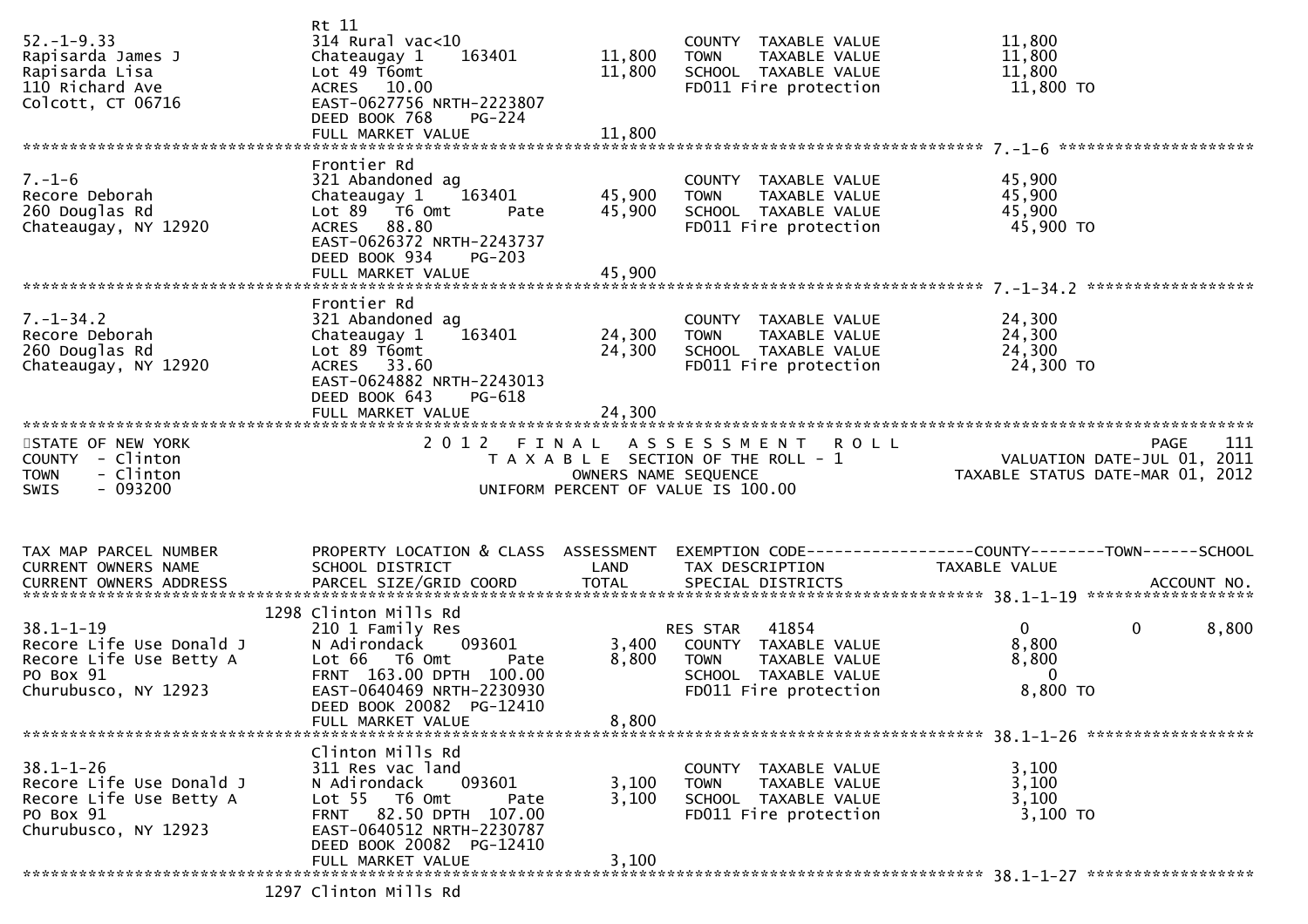| $38.1 - 1 - 27$<br>Recore Life Use Donald J                                                                                                               | 210 1 Family Res<br>093601<br>N Adirondack                                   | 3,800                | COUNTY TAXABLE VALUE<br>TAXABLE VALUE<br><b>TOWN</b>                                        | 33,800<br>33,800                                                            |                            |
|-----------------------------------------------------------------------------------------------------------------------------------------------------------|------------------------------------------------------------------------------|----------------------|---------------------------------------------------------------------------------------------|-----------------------------------------------------------------------------|----------------------------|
| Recore Life Use Betty A<br>PO Box 91<br>Churubusco, NY 12923                                                                                              | Lot 55 T6 Omt<br>Pate<br>FRNT 82.50 DPTH 173.00<br>EAST-0640431 NRTH-2230746 | 33,800               | SCHOOL TAXABLE VALUE<br>FD011 Fire protection                                               | 33,800<br>33,800 TO                                                         |                            |
|                                                                                                                                                           | DEED BOOK 20082 PG-12410                                                     |                      |                                                                                             |                                                                             |                            |
|                                                                                                                                                           | 269/280 Campbell Rd                                                          |                      |                                                                                             |                                                                             |                            |
| $67. - 1 - 2.1$<br>Rees Arthur                                                                                                                            | 240 Rural res<br>093601<br>N Adirondack                                      | 26,000               | RES STAR<br>41854<br>COUNTY TAXABLE VALUE                                                   | $\overline{0}$<br>98,000                                                    | $\mathbf 0$<br>30,000      |
| 280 Campbell Rd<br>Churubusco, NY 12923                                                                                                                   | Lot 32 & 33 T6omt<br>ACRES 46.30<br>EAST-0628546 NRTH-2213261                | 98,000               | <b>TOWN</b><br>TAXABLE VALUE<br>SCHOOL TAXABLE VALUE<br>FD011 Fire protection               | 98,000<br>68,000<br>98,000 TO                                               |                            |
|                                                                                                                                                           | DEED BOOK 20001 PG-19163                                                     |                      |                                                                                             |                                                                             |                            |
|                                                                                                                                                           |                                                                              |                      |                                                                                             |                                                                             |                            |
| $53. - 1 - 9$                                                                                                                                             | 228 Rt 189<br>240 Rural res                                                  |                      | RES STAR 41854                                                                              | $\mathbf{0}$                                                                | $\mathbf{0}$<br>30,000     |
| Rego Gary                                                                                                                                                 | 093601<br>N Adirondack                                                       | 54,800               | COUNTY TAXABLE VALUE                                                                        | 124,000                                                                     |                            |
| Rego Kathleen<br>228 Rt 189                                                                                                                               | Lot 46 T6 Omt<br>Pate<br>ACRES 157.10                                        | 124,000              | <b>TOWN</b><br>TAXABLE VALUE<br>SCHOOL TAXABLE VALUE                                        | 124,000<br>94,000                                                           |                            |
| Churubusco, NY 12923                                                                                                                                      | EAST-0641360 NRTH-2223809<br>DEED BOOK 99001 PG-14112                        |                      | FD011 Fire protection                                                                       | 124,000 TO                                                                  |                            |
|                                                                                                                                                           | FULL MARKET VALUE                                                            | 124,000              |                                                                                             |                                                                             |                            |
| STATE OF NEW YORK<br>COUNTY - Clinton                                                                                                                     |                                                                              |                      | 2012 FINAL ASSESSMENT ROLL<br>T A X A B L E SECTION OF THE ROLL - 1<br>OWNERS NAME SEQUENCE | PAGE LIZ<br>VALUATION DATE-JUL 01, 2011<br>TAXABLE STATUS DATE-MAR 01, 2012 | 112<br><b>PAGE</b>         |
| <b>TOWN</b><br>- Clinton                                                                                                                                  |                                                                              | OWNERS NAME SEQUENCE |                                                                                             |                                                                             |                            |
| $-093200$<br><b>SWIS</b>                                                                                                                                  |                                                                              |                      | UNIFORM PERCENT OF VALUE IS 100.00                                                          |                                                                             |                            |
|                                                                                                                                                           |                                                                              |                      |                                                                                             |                                                                             |                            |
|                                                                                                                                                           |                                                                              |                      |                                                                                             |                                                                             |                            |
| TAX MAP PARCEL NUMBER<br>CURRENT OWNERS NAME                                                                                                              | PROPERTY LOCATION & CLASS ASSESSMENT<br>SCHOOL DISTRICT                      | LAND                 | EXEMPTION CODE------------------COUNTY--------TOWN------SCHOOL<br>TAX DESCRIPTION           | TAXABLE VALUE                                                               |                            |
|                                                                                                                                                           |                                                                              |                      |                                                                                             |                                                                             |                            |
| .CURRENT OWNERS ADDRESS PARCEL SIZE/GRID COORD TOTAL SPECIAL DISTRICTS ACCOUNT NO ACCOUNT NO ACCOUNT NO AND ARCEL SIZE/GRID COORD TOTAL SPECIAL DISTRICTS | 27 Smith St                                                                  |                      |                                                                                             |                                                                             |                            |
| $38.1 - 1 - 51$                                                                                                                                           | 482 Det row bldg                                                             |                      | COUNTY TAXABLE VALUE                                                                        | 50,000                                                                      |                            |
| Reome Mark R                                                                                                                                              | 093601<br>N Adirondack                                                       | 4,000                | TAXABLE VALUE<br><b>TOWN</b>                                                                | 50,000                                                                      |                            |
| Reome Yvonne M<br>Box 153                                                                                                                                 | Lot 66<br>T6 Omt<br>Pate<br>FRNT 82.00 DPTH 264.00                           | 50,000               | SCHOOL TAXABLE VALUE<br>FD011 Fire protection                                               | 50,000<br>50,000 TO                                                         |                            |
| Churubusco, NY 12923-0153                                                                                                                                 | EAST-0640030 NRTH-2231543<br>DEED BOOK 878<br>PG-277                         |                      |                                                                                             |                                                                             |                            |
|                                                                                                                                                           | FULL MARKET VALUE                                                            | 50,000               |                                                                                             |                                                                             |                            |
|                                                                                                                                                           | Off Rt 189                                                                   |                      |                                                                                             |                                                                             |                            |
| $23. - 1 - 22.271$                                                                                                                                        | 314 Rural vac<10                                                             |                      | COUNTY TAXABLE VALUE                                                                        | 5,200                                                                       |                            |
| Reyell Irving                                                                                                                                             | 093601<br>N Adirondack                                                       | 5,200                | TAXABLE VALUE<br><b>TOWN</b>                                                                | 5,200                                                                       |                            |
| Box 131 Rt 189<br>Churubusco, NY 12923                                                                                                                    | Lot 67 T6omt<br>1.30<br><b>ACRES</b>                                         | 5,200                | SCHOOL TAXABLE VALUE<br>FD011 Fire protection                                               | 5,200<br>5,200 TO                                                           |                            |
|                                                                                                                                                           | EAST-0638285 NRTH-2234656<br>DEED BOOK 20001 PG-27660                        |                      |                                                                                             |                                                                             |                            |
|                                                                                                                                                           | FULL MARKET VALUE                                                            | 5,200                |                                                                                             |                                                                             |                            |
| $23. - 1 - 22.274$                                                                                                                                        | 713 Rt 189<br>270 Mfg housing                                                |                      | 99 PCT OF VALUE USED FOR EXEMPTION PURPOSES<br>AGED COUN 41802                              | 11,385                                                                      | $\mathbf 0$<br>$\mathbf 0$ |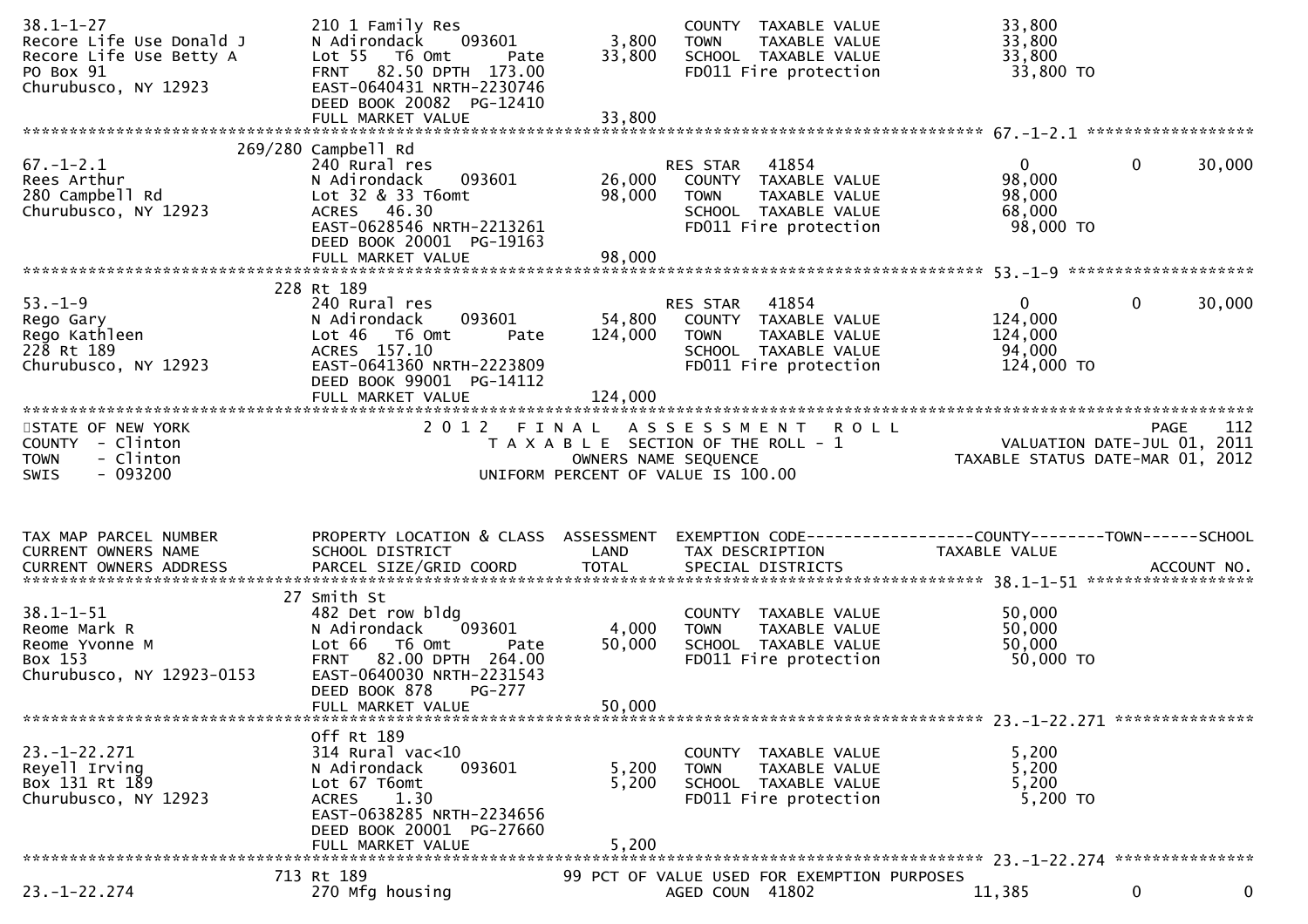| Reyell Life Est Irving L<br>Ekvall Lisa<br>PO Box 131<br>Churubusco, NY 12923                         | N Adirondack<br>093601<br>Lot 67 T6 Omt<br>ACRES 1.30<br>EAST-0638560 NRTH-2234690<br>DEED BOOK 20001 PG-26024<br>FULL MARKET VALUE                                                     | 23,000<br>23,000           | 5,200 SR STAR<br>41834<br>COUNTY TAXABLE VALUE<br>TAXABLE VALUE<br><b>TOWN</b><br>SCHOOL TAXABLE VALUE<br>FD011 Fire protection | 0<br>$\mathbf 0$<br>11,615<br>23,000<br>$\overline{\mathbf{0}}$<br>23,000 TO                                | 23,000 |
|-------------------------------------------------------------------------------------------------------|-----------------------------------------------------------------------------------------------------------------------------------------------------------------------------------------|----------------------------|---------------------------------------------------------------------------------------------------------------------------------|-------------------------------------------------------------------------------------------------------------|--------|
|                                                                                                       |                                                                                                                                                                                         |                            |                                                                                                                                 |                                                                                                             |        |
| $23. - 1 - 16$<br>Reyes Carmen<br>PO Box 192<br>S Ozone Pk, NY 11420                                  | 777 Rt 189<br>240 Rural res<br>093601<br>N Adirondack<br>Lot 74 T6 Omt<br>Pate<br>50.00<br><b>ACRES</b><br>EAST-0637242 NRTH-2235896<br>DEED BOOK 534<br>PG-279<br>FULL MARKET VALUE    | 36,500<br>75,300<br>75,300 | COUNTY TAXABLE VALUE<br>TAXABLE VALUE<br>TOWN<br>SCHOOL TAXABLE VALUE<br>FD011 Fire protection                                  | 75,300<br>75,300<br>75,300<br>75,300 TO                                                                     |        |
|                                                                                                       |                                                                                                                                                                                         |                            |                                                                                                                                 |                                                                                                             |        |
| $51. - 1 - 4.1$<br>Rice Bruce W<br>Rice Carol Ann<br>18 Vanada Dr<br>Neptune, NJ 07753                | County Line Rd<br>314 Rural vac<10<br>Chateaugay 1 163401<br>Lot 51 T6 Omt<br>Pate<br>ACRES 12.00<br>EAST-0617888 NRTH-2224305<br>DEED BOOK 942<br>PG-147                               | 13,500<br>13,500           | COUNTY TAXABLE VALUE<br>TAXABLE VALUE<br><b>TOWN</b><br>SCHOOL TAXABLE VALUE<br>FD011 Fire protection                           | 13,500<br>13,500<br>13,500<br>13,500 TO                                                                     |        |
|                                                                                                       |                                                                                                                                                                                         |                            |                                                                                                                                 |                                                                                                             |        |
| STATE OF NEW YORK<br>COUNTY - Clinton<br>- Clinton<br><b>TOWN</b><br>$-093200$<br><b>SWIS</b>         |                                                                                                                                                                                         | OWNERS NAME SEQUENCE       | 2012 FINAL ASSESSMENT ROLL<br>T A X A B L E SECTION OF THE ROLL - 1<br>UNIFORM PERCENT OF VALUE IS 100.00                       | PAGE 113<br>VALUATION DATE-JUL 01, 2011<br>TAXABLE STATUS DATE 1115 211<br>TAXABLE STATUS DATE-MAR 01, 2012 |        |
|                                                                                                       |                                                                                                                                                                                         |                            |                                                                                                                                 |                                                                                                             |        |
|                                                                                                       |                                                                                                                                                                                         |                            |                                                                                                                                 |                                                                                                             |        |
| TAX MAP PARCEL NUMBER<br>CURRENT OWNERS NAME                                                          | PROPERTY LOCATION & CLASS ASSESSMENT<br>SCHOOL DISTRICT<br><b>Example 18 Service CAND</b>                                                                                               |                            | TAX DESCRIPTION                                                                                                                 | EXEMPTION CODE------------------COUNTY--------TOWN------SCHOOL<br>TAXABLE VALUE                             |        |
|                                                                                                       |                                                                                                                                                                                         |                            |                                                                                                                                 |                                                                                                             |        |
| $39. - 2 - 1$<br>Richards Carter<br>Richards Tracey<br>2057 Cass St<br>Sarasota, FL 33423-7017        | Lafrancis Rd<br>314 Rural vac<10<br>093601<br>N Adirondack<br>Lot 56 T6omt<br>Rural Haven Bk 7 Pg 13 Lo<br><b>ACRES</b><br>6.74<br>EAST-0647633 NRTH-2228015<br>DEED BOOK 678<br>PG-235 | 9,600<br>9,600             | COUNTY TAXABLE VALUE<br>TOWN   TAXABLE VALUE<br>SCHOOL  TAXABLE VALUE<br>FDO11 Fire protection<br>FD011 Fire protection         | 9,600<br>9,600<br>9,600<br>$9,600$ TO                                                                       |        |
|                                                                                                       | FULL MARKET VALUE                                                                                                                                                                       | 9,600                      |                                                                                                                                 |                                                                                                             |        |
| $68. - 1 - 2.21$<br>Ritchie Alan Estate of Testame N Adirondack<br>31 Hoffman St<br>Chatham, NY 12037 | Rt 11<br>321 Abandoned ag<br>093601<br>Lot 34 T6 Omt<br>Pate<br>ACRES 109.00<br>EAST-0640900 NRTH-2217897<br>DEED BOOK 20072 PG-8134<br>FULL MARKET VALUE                               | 59,600<br>59,600<br>59,600 | COUNTY TAXABLE VALUE<br>TAXABLE VALUE<br><b>TOWN</b><br>SCHOOL TAXABLE VALUE<br>FD011 Fire protection                           | 59,600<br>59,600<br>59,600<br>59,600 TO                                                                     |        |
|                                                                                                       | Mcnierney Rd                                                                                                                                                                            |                            |                                                                                                                                 |                                                                                                             |        |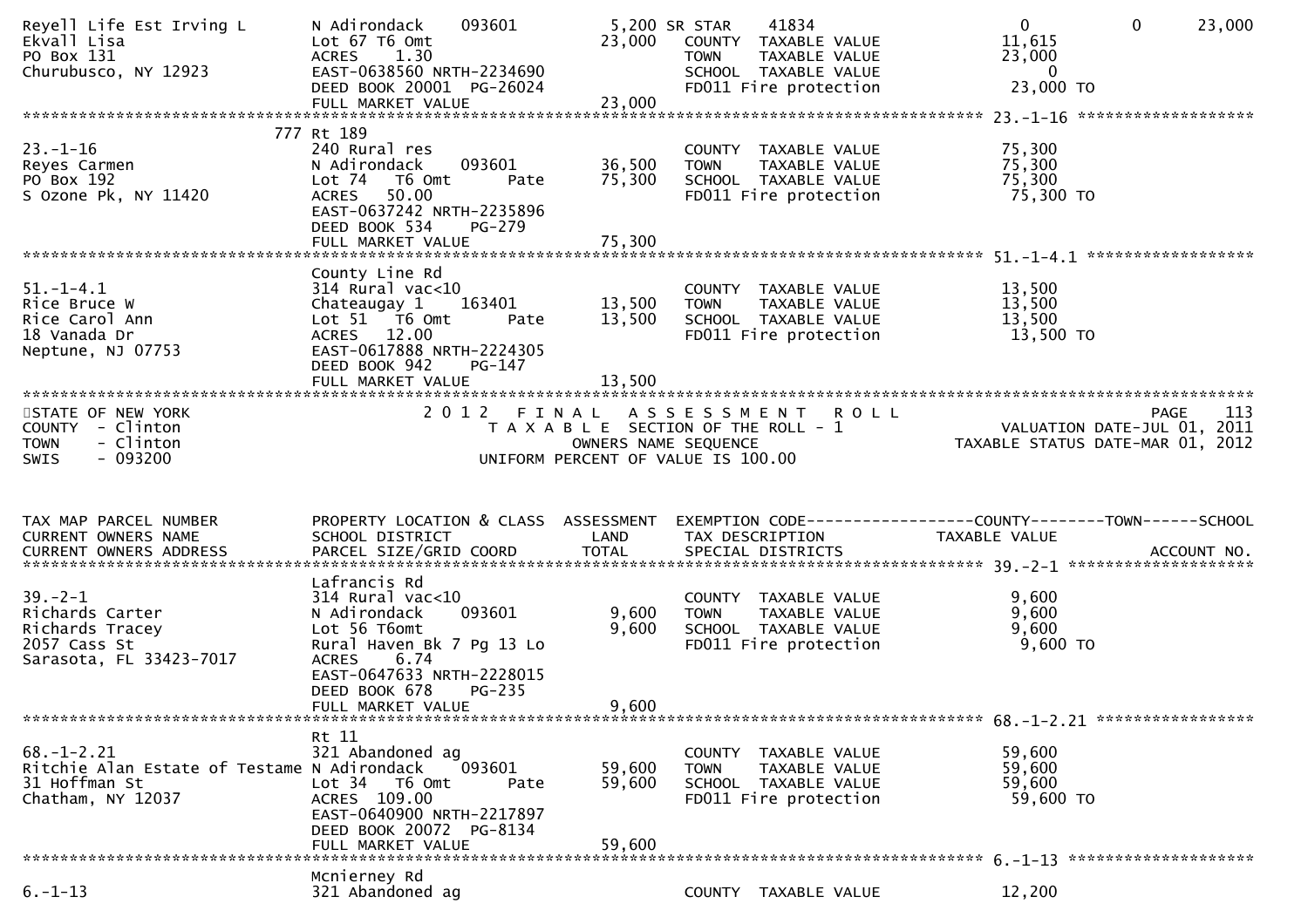| RJT Enterprises Inc<br>494 Spinnaker<br>Weston, FL 33326                                              | 163401<br>Chateaugay 1<br>Lot 90 T6 Omt<br>Pate<br>ACRES 10.00<br>EAST-0618704 NRTH-2240987<br>DEED BOOK 518<br>PG-625<br>FULL MARKET VALUE                                                            | 12,200<br>12,200<br>12,200 | TAXABLE VALUE<br><b>TOWN</b><br>SCHOOL TAXABLE VALUE<br>FD011 Fire protection                                                                       | 12,200<br>12,200<br>12,200 TO                                           |                                        |
|-------------------------------------------------------------------------------------------------------|--------------------------------------------------------------------------------------------------------------------------------------------------------------------------------------------------------|----------------------------|-----------------------------------------------------------------------------------------------------------------------------------------------------|-------------------------------------------------------------------------|----------------------------------------|
| $21. - 1 - 2$<br>RJT Enterprises Inc<br>494 Spinnaker<br>Weston, FL 33326                             | Mcnierney Rd<br>321 Abandoned ag<br>Chateaugay 1 163401<br>Lot 90 T6 Omt<br>Pate<br>ACRES 37.10<br>EAST-0617711 NRTH-2239080<br>DEED BOOK 518<br>$PG-625$<br>FULL MARKET VALUE                         | 26,100<br>26,100<br>26,100 | COUNTY TAXABLE VALUE<br><b>TOWN</b><br>TAXABLE VALUE<br>SCHOOL TAXABLE VALUE<br>FD011 Fire protection                                               | 26,100<br>26,100<br>26,100<br>26,100 TO                                 |                                        |
| $37. - 1 - 17.1$<br>Robare Herman L<br>394 Looby Rd<br>Churubusco, NY 12923                           | 394 Looby Rd<br>210 1 Family Res<br>093601<br>N Adirondack<br>Lot 53 T6 Omt<br>Pate<br>FRNT 87.00 DPTH 185.00<br>EAST-0630523 NRTH-2228163<br>DEED BOOK 530<br>PG-461<br>FULL MARKET VALUE             | 33,300<br>33,300           | AGED - ALL 41800<br>3,900 SR STAR<br>41834<br>COUNTY TAXABLE VALUE<br><b>TOWN</b><br>TAXABLE VALUE<br>SCHOOL TAXABLE VALUE<br>FD011 Fire protection | 16,650<br>$\mathbf{0}$<br>16,650<br>16,650<br>$\mathbf 0$<br>33,300 TO  | 16,650<br>16,650<br>16,650<br>$\bf{0}$ |
| STATE OF NEW YORK<br>COUNTY - Clinton<br>- Clinton<br><b>TOWN</b><br>- 093200<br><b>SWIS</b>          |                                                                                                                                                                                                        |                            | 2012 FINAL ASSESSMENT<br><b>ROLL</b><br>T A X A B L E SECTION OF THE ROLL - 1<br>OWNERS NAME SEQUENCE<br>UNIFORM PERCENT OF VALUE IS 100.00         | PAGE 114<br>VALUATION DATE-JUL 01, 2011<br>TAXARIF STATUS DATE 11: 2011 |                                        |
| TAX MAP PARCEL NUMBER<br>CURRENT OWNERS NAME                                                          | PROPERTY LOCATION & CLASS ASSESSMENT<br>SCHOOL DISTRICT                                                                                                                                                | <b>Example 12 DE LAND</b>  | EXEMPTION CODE-----------------COUNTY-------TOWN------SCHOOL<br>TAX DESCRIPTION                                                                     | TAXABLE VALUE                                                           |                                        |
| $38.1 - 1 - 6$<br>38.1-1-0<br>Robare Joseph<br>Robare Patricia<br>18 Broad St<br>Churubusco, NY 12923 | 18 Broad St<br>210 1 Family Res<br>093601<br>N Adirondack<br>Lot 66 T6 Omt<br>Pate<br>FRNT 82.50 DPTH 260.00<br>EAST-0639656 NRTH-2231899<br>DEED BOOK 509<br><b>PG-268</b><br>FULL MARKET VALUE       | 65,400<br>65,400           | AGED COUN 41802<br>4,200 SR STAR<br>41834<br>COUNTY TAXABLE VALUE<br>TAXABLE VALUE<br>TOWN<br>SCHOOL TAXABLE VALUE<br>FD011 Fire protection         | 19,620<br>$\mathbf{0}$<br>45,780<br>65,400<br>3,200<br>65,400 TO        | $\bf{0}$<br>0<br>62,200<br>$\Omega$    |
| $38.1 - 1 - 7$<br>Robare Joseph<br>Robare Patricia<br>18 Broad St<br>Churubusco, NY 12923             | 14 Broad St<br>311 Res vac land<br>N Adirondack<br>093601<br>Lot 66<br>T6 Omt<br>Pate<br>82.50 DPTH 260.00<br><b>FRNT</b><br>EAST-0639741 NRTH-2231908<br>DEED BOOK 954<br>PG-271<br>FULL MARKET VALUE | 4,000<br>4,000<br>4,000    | COUNTY TAXABLE VALUE<br><b>TOWN</b><br>TAXABLE VALUE<br>SCHOOL TAXABLE VALUE<br>FD011 Fire protection                                               | 4,000<br>4,000<br>4,000<br>4,000 TO                                     |                                        |
| $36. - 1 - 2.3$<br>Robare Michael J                                                                   | Merchia Rd<br>322 Rural vac>10<br>Chateaugay 1<br>163401                                                                                                                                               | 17,000                     | <b>COUNTY</b><br>TAXABLE VALUE<br><b>TOWN</b><br>TAXABLE VALUE                                                                                      | 17,000<br>17,000                                                        |                                        |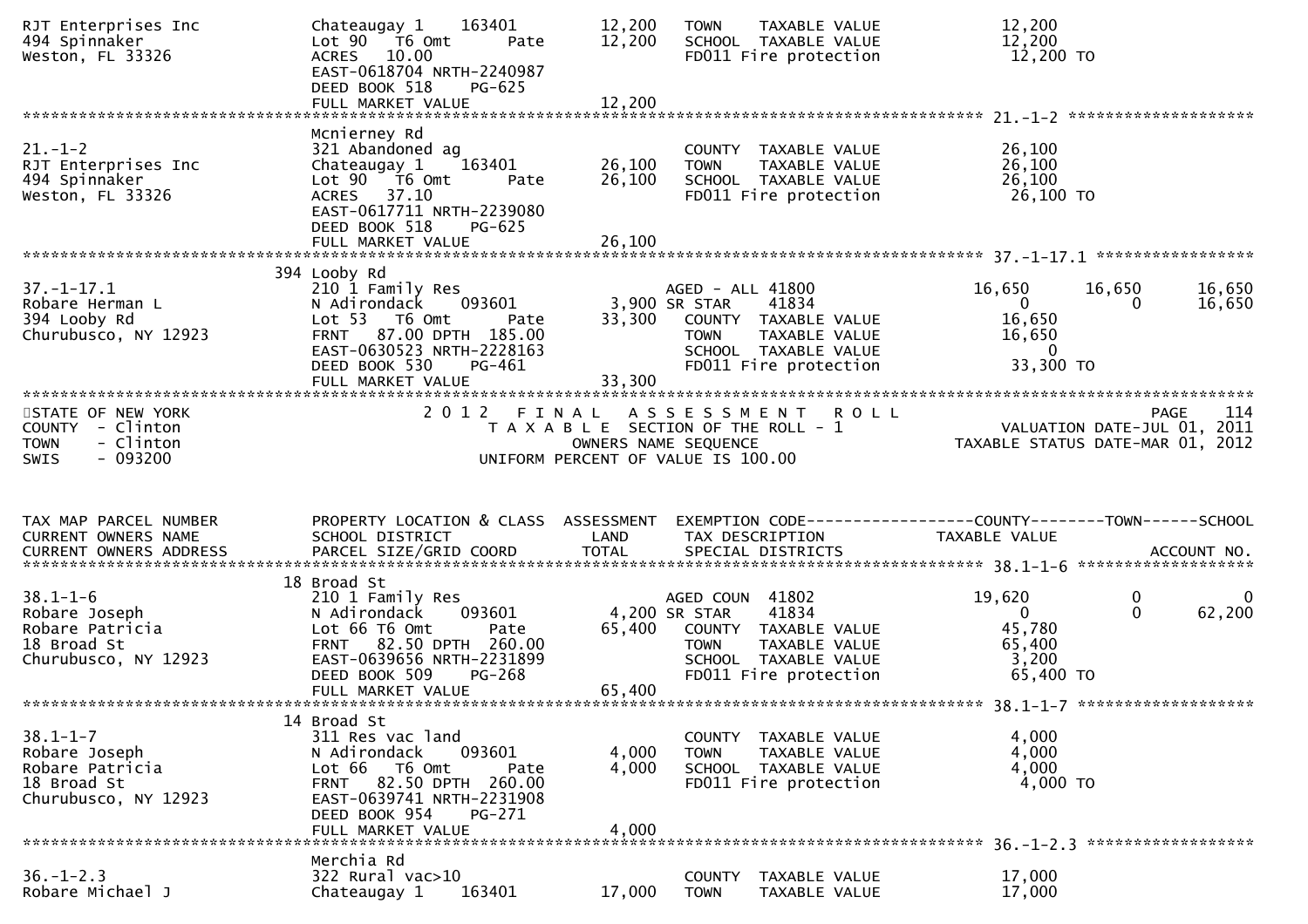| Robare Peggy S<br>PO Box 114<br>Churubusco, NY 12923                                             | Lot 70 T6 omt Pate<br>ACRES 25.10<br>EAST-0617177 NRTH-2230852<br>DEED BOOK 20112 PG-42954<br>FULL MARKET VALUE                                                                                     | 17,000<br>17,000           | SCHOOL TAXABLE VALUE<br>FD011 Fire protection                                                                                     | 17,000<br>17,000 TO                                                                                                  |
|--------------------------------------------------------------------------------------------------|-----------------------------------------------------------------------------------------------------------------------------------------------------------------------------------------------------|----------------------------|-----------------------------------------------------------------------------------------------------------------------------------|----------------------------------------------------------------------------------------------------------------------|
| $38.1 - 1 - 17$<br>Robare Michael J<br>Soucia Peggy S<br>8 Smith St<br>Churubusco, NY 12923      | 8 Smith St<br>210 1 Family Res<br>N Adirondack<br>093601<br>Lot 66 T6 Omt<br>Pate<br>82.50 DPTH 260.00<br><b>FRNT</b><br>EAST-0640395 NRTH-2231089<br>DEED BOOK 99001 PG-13656<br>FULL MARKET VALUE | 4,100<br>59,200<br>59,200  | 41854<br>RES STAR<br>COUNTY TAXABLE VALUE<br>TAXABLE VALUE<br><b>TOWN</b><br>SCHOOL TAXABLE VALUE<br>FD011 Fire protection        | 30,000<br>$\mathbf{0}$<br>$\mathbf{0}$<br>59,200<br>59,200<br>29,200<br>59,200 TO<br>******************              |
| $21. - 1 - 1.4$<br>Robinson Daniel<br>177 McNierney Rd<br>Churubusco, NY 12923                   | 177 Mcnierney Rd<br>210 1 Family Res<br>Chateaugay 1<br>163401<br>Lot 90 T6omt<br><b>ACRES</b><br>9.10<br>EAST-0616346 NRTH-2239648<br>DEED BOOK 20001 PG-23100<br>FULL MARKET VALUE                | 11,500<br>20,900<br>20,900 | 41854<br>RES STAR<br>COUNTY TAXABLE VALUE<br><b>TOWN</b><br>TAXABLE VALUE<br>SCHOOL TAXABLE VALUE<br>FD011 Fire protection        | 20,900<br>$\mathbf{0}$<br>0<br>20,900<br>20,900<br>- 0<br>20,900 TO                                                  |
| STATE OF NEW YORK<br><b>COUNTY</b><br>- Clinton<br>- Clinton<br><b>TOWN</b><br>$-093200$<br>SWIS |                                                                                                                                                                                                     |                            | 2012 FINAL ASSESSMENT ROLL<br>T A X A B L E SECTION OF THE ROLL - 1<br>OWNERS NAME SEQUENCE<br>UNIFORM PERCENT OF VALUE IS 100.00 | 115<br>PAGE<br>VALUATION DATE-JUL 01, 2011<br>TAXABLE STATUS DATE-MAR 01, 2012                                       |
| TAX MAP PARCEL NUMBER<br>CURRENT OWNERS NAME                                                     | PROPERTY LOCATION & CLASS ASSESSMENT<br>SCHOOL DISTRICT                                                                                                                                             | LAND                       | TAX DESCRIPTION                                                                                                                   | EXEMPTION CODE------------------COUNTY--------TOWN------SCHOOL<br>TAXABLE VALUE<br>ACCOUNT NO.<br>****************** |
| $38.1 - 1 - 43$<br>Robles Reinaldo<br>San Fernando 95 Villa Sol<br>Mayaguez, Puerto Rico 00708   | Church St<br>311 Res vac land<br>093601<br>N Adirondack<br>Lot 66 T6 Omt<br>Pate<br>FRNT 100.00 DPTH 244.00<br>EAST-0640091 NRTH-2230962<br>DEED BOOK 784<br>$PG-38$<br>FULL MARKET VALUE           | 4,600<br>4,600<br>4,600    | COUNTY TAXABLE VALUE<br><b>TAXABLE VALUE</b><br><b>TOWN</b><br>SCHOOL TAXABLE VALUE<br>FD011 Fire protection                      | 4,600<br>4,600<br>4,600<br>4,600 TO                                                                                  |
| $69. - 1 - 14.5$<br>Robles Reinaldo<br>San Fernando 95 Villa Sol<br>Mayaguez, Puerto Rico 00708  | Brandy Brook Rd<br>$314$ Rural vac<10<br>093601<br>N Adirondack<br>Lot 25 T6omt<br>3.00<br><b>ACRES</b><br>EAST-0647739 NRTH-2210415<br>DEED BOOK 784<br>$PG-42$<br>FULL MARKET VALUE               | 6,600<br>6,600<br>6,600    | COUNTY TAXABLE VALUE<br>TAXABLE VALUE<br><b>TOWN</b><br>SCHOOL TAXABLE VALUE<br>FD011 Fire protection                             | 6,600<br>6,600<br>6,600<br>6,600 TO                                                                                  |
| $69. - 1 - 14.6$<br>Robles Reinaldo<br>San Fernando 95 Villa Sol                                 | Brandy Brook Rd<br>314 Rural vac<10<br>093601<br>N Adirondack<br>Lot 25 T6 Omt                                                                                                                      | 5,600<br>5,600             | <b>COUNTY</b><br>TAXABLE VALUE<br>TAXABLE VALUE<br><b>TOWN</b><br><b>SCHOOL</b><br>TAXABLE VALUE                                  | 5,600<br>5,600<br>5,600                                                                                              |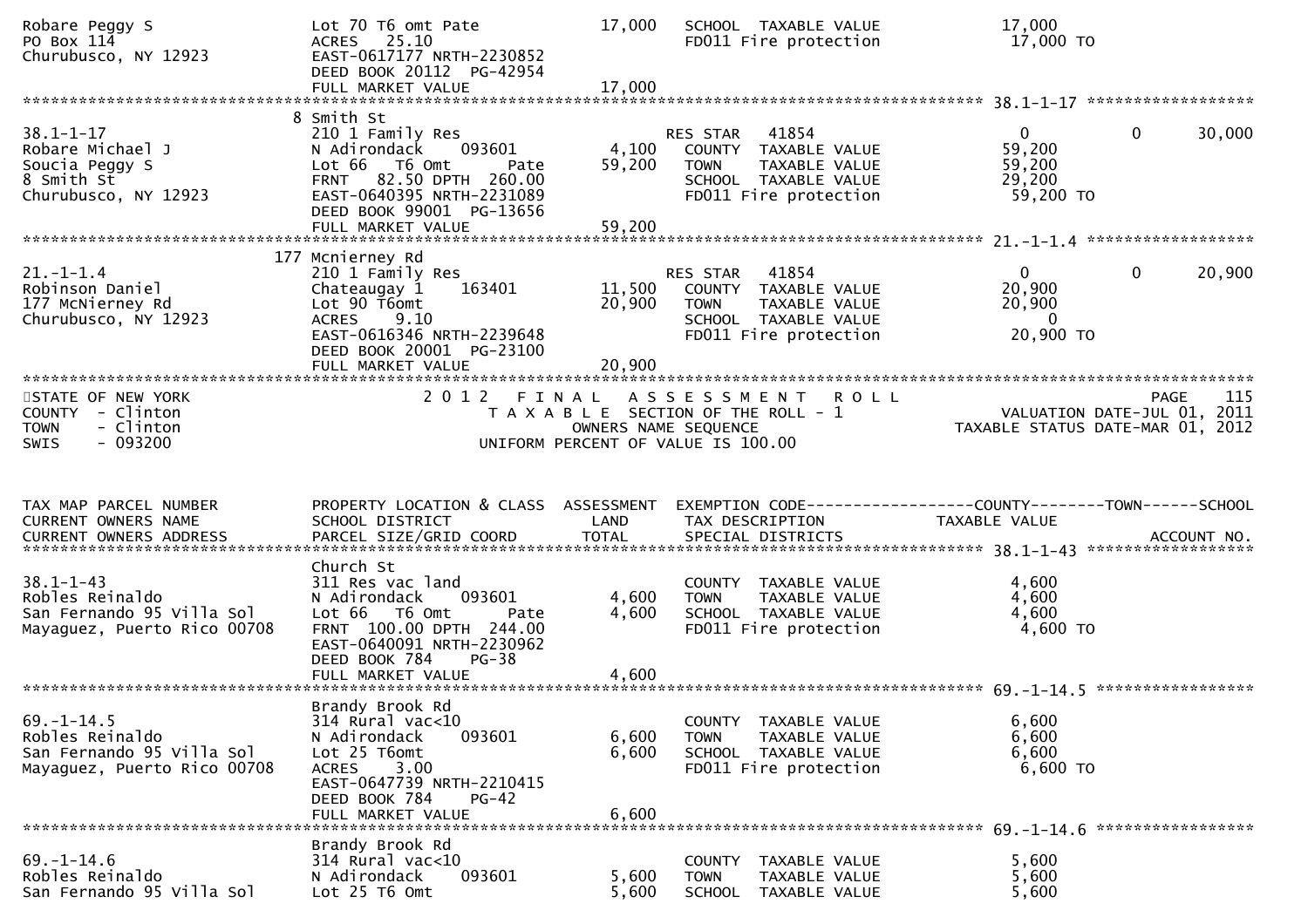| Mayaguez, Puerto Rico 00708                                                                          | 1.70<br><b>ACRES</b><br>EAST-0647590 NRTH-2211157<br>DEED BOOK 784<br>$PG-40$                                                                                                   |                            | FD011 Fire protection                                                                                            | 5,600 TO                                                                 |                    |
|------------------------------------------------------------------------------------------------------|---------------------------------------------------------------------------------------------------------------------------------------------------------------------------------|----------------------------|------------------------------------------------------------------------------------------------------------------|--------------------------------------------------------------------------|--------------------|
|                                                                                                      |                                                                                                                                                                                 |                            |                                                                                                                  |                                                                          |                    |
| $51. - 1 - 5.1$<br>Rockhill Kirk M<br>Rockhill Elizabeth A<br>7631 Rt 11<br>Chateaugay, NY 12920     | 7631 Rt 11<br>210 1 Family Res<br>Chateaugay 1 163401<br>Lot 50 T6 Omt<br>Pate<br>1.00 BANK<br>080<br><b>ACRES</b><br>EAST-0617725 NRTH-2222495<br>DEED BOOK 20092 PG-26356     | 5,000<br>80,000            | RES STAR 41854<br>COUNTY TAXABLE VALUE<br>TAXABLE VALUE<br>TOWN<br>SCHOOL TAXABLE VALUE<br>FD011 Fire protection | $\mathbf 0$<br>$\overline{0}$<br>80,000<br>80,000<br>50,000<br>80,000 TO | 30,000             |
|                                                                                                      | Rt 11                                                                                                                                                                           |                            |                                                                                                                  |                                                                          |                    |
| $51. - 1 - 5.5$<br>Rockhill Kirk M<br>Linkins Elizabeth A<br>7631 Rt 11<br>Chateaugay, NY 12920-9607 | $322$ Rural vac $>10$<br>163401<br>Chateaugay 1<br>Lot $50$ T60 $mt$<br>ACRES 58.40<br>EAST-0618491 NRTH-2221804<br>DEED BOOK 20011 PG-37861                                    | 42,900<br>42,900           | COUNTY TAXABLE VALUE<br>TOWN<br>TAXABLE VALUE<br>SCHOOL TAXABLE VALUE<br>FD011 Fire protection                   | 42,900<br>42,900<br>42,900<br>42,900 TO                                  |                    |
|                                                                                                      | FULL MARKET VALUE                                                                                                                                                               | 42,900                     |                                                                                                                  |                                                                          |                    |
| STATE OF NEW YORK<br>COUNTY - Clinton<br>- Clinton<br><b>TOWN</b><br>$-093200$<br><b>SWIS</b>        | 2 0 1 2<br>FINAL                                                                                                                                                                | OWNERS NAME SEQUENCE       | A S S E S S M E N T R O L L<br>T A X A B L E SECTION OF THE ROLL - 1<br>UNIFORM PERCENT OF VALUE IS 100.00       | VALUATION DATE-JUL 01, 2011<br>TAXABLE STATUS DATE-MAR 01, 2012          | <b>PAGE</b><br>116 |
| TAX MAP PARCEL NUMBER                                                                                | PROPERTY LOCATION & CLASS ASSESSMENT EXEMPTION CODE----------------COUNTY-------TOWN------SCHOOL                                                                                |                            |                                                                                                                  |                                                                          |                    |
| CURRENT OWNERS NAME<br><b>CURRENT OWNERS ADDRESS</b>                                                 | SCHOOL DISTRICT<br>PARCEL SIZE/GRID COORD                                                                                                                                       | LAND<br><b>TOTAL</b>       | TAX DESCRIPTION<br>SPECIAL DISTRICTS                                                                             | TAXABLE VALUE                                                            | ACCOUNT NO.        |
| $7. - 1 - 27$<br>Rockwood David<br>Rockwood Beverly<br>34 West Rd<br>Burlington, VT 05401            | Santamore Rd<br>321 Abandoned ag<br>163401<br>Chateaugay 1<br>Lot 88 T6 Omt<br>Pate<br>ACRES 10.90<br>EAST-0630471 NRTH-2241984                                                 | 8,800<br>8,800             | COUNTY TAXABLE VALUE<br>TAXABLE VALUE<br><b>TOWN</b><br>SCHOOL TAXABLE VALUE<br>FD011 Fire protection            | 8,800<br>8,800<br>8,800<br>8,800 TO                                      |                    |
|                                                                                                      | DEED BOOK 20021 PG-44396                                                                                                                                                        |                            |                                                                                                                  |                                                                          |                    |
|                                                                                                      |                                                                                                                                                                                 |                            |                                                                                                                  |                                                                          |                    |
| $7. - 1 - 17.1$<br>Rockwood David M<br>Rockwood Beverly J<br>34 West Rd<br>Burlington, VT 05401      | 352 Frontier Rd<br>240 Rural res<br>163401<br>Chateaugay 1<br>Lot 88 T6 Omt<br>Pate<br>ACRES 28.40<br>EAST-0630246 NRTH-2242706<br>DEED BOOK 983<br>PG-299<br>FULL MARKET VALUE | 24,700<br>90,000<br>90,000 | COUNTY TAXABLE VALUE<br><b>TOWN</b><br>TAXABLE VALUE<br>SCHOOL TAXABLE VALUE<br>FD011 Fire protection            | 90,000<br>90,000<br>90,000<br>90,000 TO                                  |                    |
|                                                                                                      | 88 Lafrancis Rd                                                                                                                                                                 |                            |                                                                                                                  |                                                                          |                    |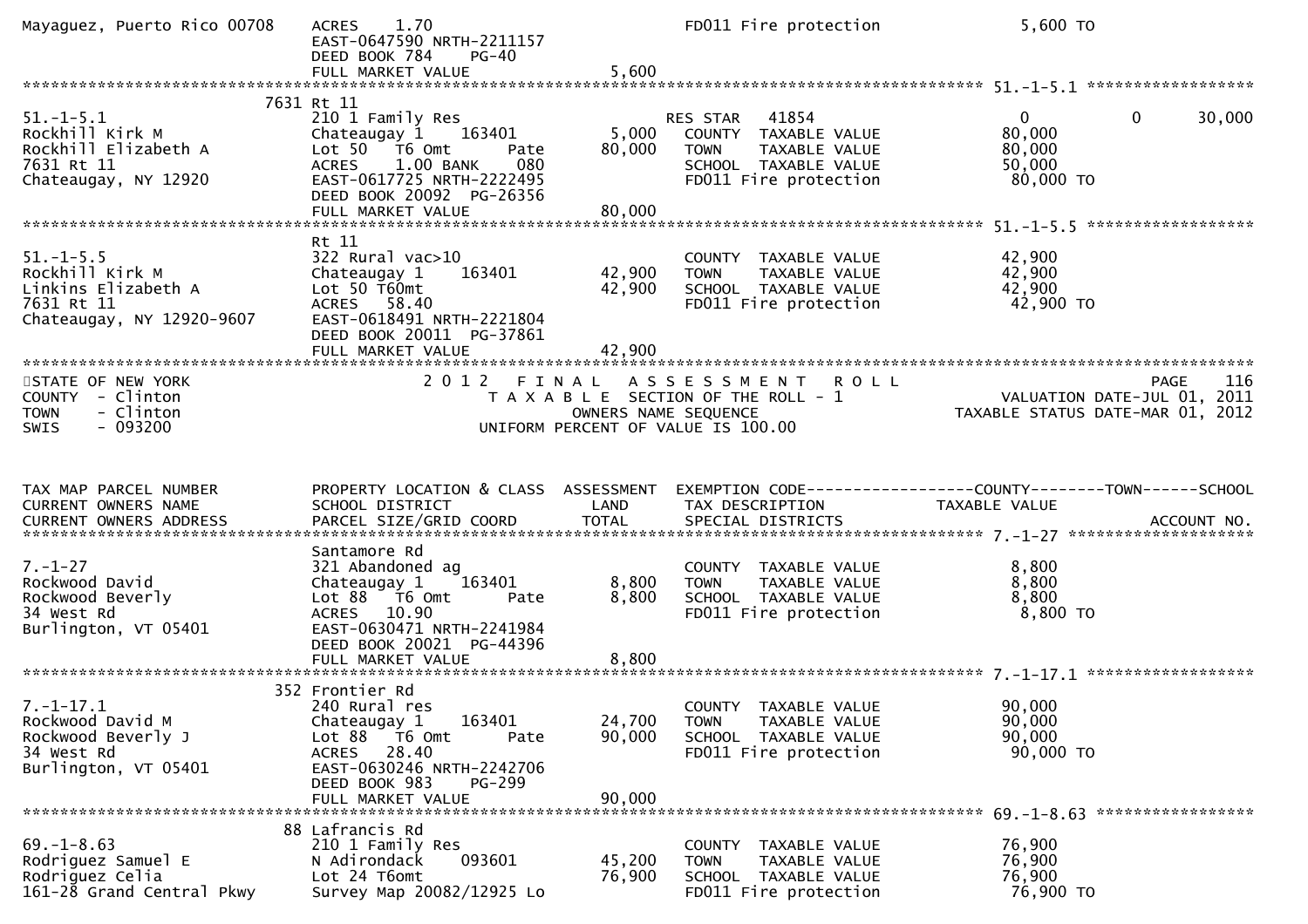| Jamaica, NY 11432                                                                                                            | ACRES 75.40<br>EAST-0654394 NRTH-2212887<br>DEED BOOK 20082 PG-13243<br>FULL MARKET VALUE                                                                                                              | 76,900                        |                                                                                                                                                                                                                                                 |                                                                                                      |                                                                                |
|------------------------------------------------------------------------------------------------------------------------------|--------------------------------------------------------------------------------------------------------------------------------------------------------------------------------------------------------|-------------------------------|-------------------------------------------------------------------------------------------------------------------------------------------------------------------------------------------------------------------------------------------------|------------------------------------------------------------------------------------------------------|--------------------------------------------------------------------------------|
| $24. - 1 - 1.142$<br>Rogers Brenda Ann<br>12 Arbella Rd<br>Dorchester, MA 02124                                              | Rogers Rd<br>311 Res vac land<br>N Adirondack<br>093601<br>Lot 84 T6 OMT Patent<br>FRNT 260.00 DPTH 200.00<br>EAST-0652474 NRTH-2232972<br>DEED BOOK 20082 PG-16550<br>FULL MARKET VALUE               | 4,800<br>4,800<br>4,800       | COUNTY TAXABLE VALUE<br><b>TOWN</b><br>TAXABLE VALUE<br>SCHOOL TAXABLE VALUE<br>FD011 Fire protection                                                                                                                                           | 4,800<br>4,800<br>4,800<br>4,800 TO                                                                  |                                                                                |
| $24. - 1 - 1.141$<br>Rogers William J Jr<br>124 Rogers Rd<br>Ellenburg Depot, NY 12935                                       | 124 Rogers Rd<br>270 Mfg housing<br>093601<br>N Adirondack<br>Lot 84 T6 OMT Patent<br>41.20<br><b>ACRES</b><br>EAST-0651072 NRTH-2233535<br>DEED BOOK 20051 PG-82290<br>FULL MARKET VALUE              | 34,200                        | 49 PCT OF VALUE USED FOR EXEMPTION PURPOSES<br>WARNONALL 41121<br>22,600 WARDISALL 41141<br>34,200 AGED COUN 41802<br>41834<br>SR STAR<br>COUNTY TAXABLE VALUE<br><b>TOWN</b><br>TAXABLE VALUE<br>SCHOOL TAXABLE VALUE<br>FD011 Fire protection | 2,514<br>838<br>1,341<br>$\overline{0}$<br>29,507<br>30,848<br>$\mathbf 0$<br>34,200 TO              | 2,514<br>838<br>0<br>0<br>$\Omega$<br>$\Omega$<br>34,200                       |
| STATE OF NEW YORK<br>COUNTY - Clinton<br>- Clinton<br><b>TOWN</b><br>$-093200$<br><b>SWIS</b>                                | 2 0 1 2                                                                                                                                                                                                | FINAL<br>OWNERS NAME SEQUENCE | A S S E S S M E N T<br><b>ROLL</b><br>T A X A B L E SECTION OF THE ROLL - 1<br>UNIFORM PERCENT OF VALUE IS 100.00                                                                                                                               |                                                                                                      | 117<br>PAGE<br>VALUATION DATE-JUL 01, 2011<br>TAXABLE STATUS DATE-MAR 01, 2012 |
| TAX MAP PARCEL NUMBER<br>CURRENT OWNERS NAME<br><b>CURRENT OWNERS ADDRESS</b>                                                | PROPERTY LOCATION & CLASS ASSESSMENT<br>SCHOOL DISTRICT<br>PARCEL SIZE/GRID COORD                                                                                                                      | LAND<br><b>TOTAL</b>          | EXEMPTION CODE------------------COUNTY--------TOWN------SCHOOL<br>TAX DESCRIPTION<br>SPECIAL DISTRICTS                                                                                                                                          | TAXABLE VALUE                                                                                        | ACCOUNT NO.                                                                    |
| $54. - 2 - 14$<br>Rohlfing Joseph<br>Bilz Susan<br>4018 Gravel Hill Rd<br>Havre-de-Grace, MD 21078<br>********************** | Lafrancis Rd<br>321 Abandoned ag<br>093601<br>N Adirondack<br>Lot 44 T6 Omt<br>Survey Map 20061/99069 Lo<br>ACRES 65.86<br>EAST-0652670 NRTH-2223759<br>DEED BOOK 20102 PG-31867<br>FULL MARKET VALUE  | 40,400<br>40,400<br>40,400    | COUNTY TAXABLE VALUE<br>TAXABLE VALUE<br><b>TOWN</b><br>SCHOOL TAXABLE VALUE<br>FD011 Fire protection                                                                                                                                           | 40,400<br>40,400<br>40,400<br>40,400 TO                                                              |                                                                                |
| $54. - 2 - 19$                                                                                                               |                                                                                                                                                                                                        |                               |                                                                                                                                                                                                                                                 |                                                                                                      |                                                                                |
| Rohlfing Joseph M<br>Bilz Susan Mary M<br>4018 Gravel Hill Rd<br>Havre De Grace, MD 21078                                    | Lafrancis Rd<br>321 Abandoned ag<br>093601<br>N Adirondack<br>Lot 44 T6 Omt<br>Survey Map 20061/99069 Lo<br>ACRES 231.07<br>EAST-0655966 NRTH-2222480<br>DEED BOOK 20061 PG-99070<br>FULL MARKET VALUE | 84,000<br>84,000<br>84,000    | COUNTY TAXABLE VALUE<br>TAXABLE VALUE<br><b>TOWN</b><br>SCHOOL TAXABLE VALUE<br>FD011 Fire protection                                                                                                                                           | ********************************* 54.-2-19 **************<br>84,000<br>84,000<br>84,000<br>84,000 TO |                                                                                |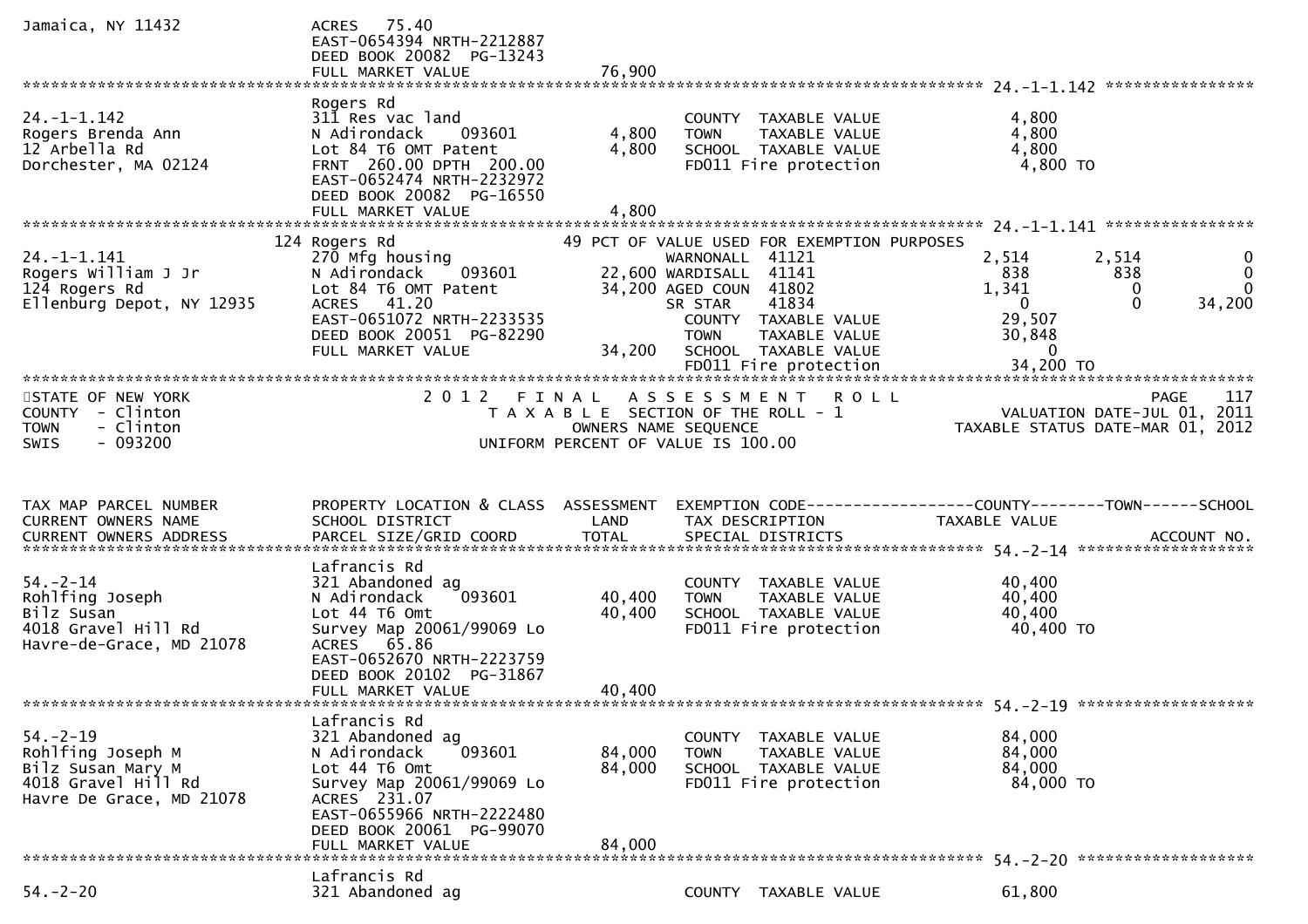| Rohlfing Joseph M<br>Bilz Susan M<br>4018 Gravel Hill Rd<br>Havre De Grace, MD 21078                   | 093601<br>N Adirondack<br>Lot 44 T6 Omt<br>Survey Map 20061/99069 Lo<br>ACRES 119.81<br>EAST-0656641 NRTH-2219731<br>DEED BOOK 20112 PG-41707                                                         | 61,800<br>61,800           | <b>TOWN</b><br>TAXABLE VALUE<br>SCHOOL TAXABLE VALUE<br>FD011 Fire protection                            | 61,800<br>61,800<br>61,800 TO                                                                                                                                                                                                              |
|--------------------------------------------------------------------------------------------------------|-------------------------------------------------------------------------------------------------------------------------------------------------------------------------------------------------------|----------------------------|----------------------------------------------------------------------------------------------------------|--------------------------------------------------------------------------------------------------------------------------------------------------------------------------------------------------------------------------------------------|
| $54. - 2 - 21$<br>Rohlfing Joseph M<br>Bilz Susan M<br>4018 Gravel Hill Rd<br>Havre De Grace, MD 21078 | Lafrancis Rd<br>321 Abandoned ag<br>093601<br>N Adirondack<br>Lot 44 T6 Omt<br>Survey Map 20061/99069 Lo<br>ACRES 50.07<br>EAST-0654726 NRTH-2219538<br>DEED BOOK 20112 PG-41707<br>FULL MARKET VALUE | 32,500<br>32,500<br>32,500 | COUNTY TAXABLE VALUE<br><b>TOWN</b><br>TAXABLE VALUE<br>SCHOOL TAXABLE VALUE<br>FD011 Fire protection    | 32,500<br>32,500<br>32,500<br>32,500 TO                                                                                                                                                                                                    |
| $68. - 1 - 17.3$<br>Roll Donald<br>8601 Estate Dr<br>West Palm Beach, FL 33411                         | Patnode Rd<br>321 Abandoned ag<br>093601<br>N Adirondack<br>Lot 27 T6omt<br>ACRES 11.60<br>EAST-0637911 NRTH-2209601<br>DEED BOOK 702<br>PG-285<br>FULL MARKET VALUE                                  | 10,800<br>10,800<br>10,800 | COUNTY TAXABLE VALUE<br><b>TOWN</b><br>TAXABLE VALUE<br>SCHOOL TAXABLE VALUE<br>FD011 Fire protection    | 10,800<br>10,800<br>10,800<br>10,800 TO                                                                                                                                                                                                    |
| STATE OF NEW YORK<br>COUNTY - Clinton<br>- Clinton<br><b>TOWN</b><br>- 093200<br>SWIS                  | 2012 FINAL                                                                                                                                                                                            | OWNERS NAME SEQUENCE       | ASSESSMENT ROLL<br>T A X A B L E SECTION OF THE ROLL - 1<br>UNIFORM PERCENT OF VALUE IS 100.00           | 118<br><b>PAGE</b><br>VALUATION DATE-JUL 01, 2011<br>TAXABLE STATUS DATE-MAR 01, 2012                                                                                                                                                      |
| TAX MAP PARCEL NUMBER<br>CURRENT OWNERS NAME                                                           | PROPERTY LOCATION & CLASS ASSESSMENT<br>SCHOOL DISTRICT                                                                                                                                               | LAND                       | TAX DESCRIPTION                                                                                          | EXEMPTION CODE-----------------COUNTY-------TOWN------SCHOOL<br>TAXABLE VALUE<br>.CURRENT OWNERS ADDRESS PARCEL SIZE/GRID COORD TOTAL SPECIAL DISTRICTS ACCOUNT NO ACCOUNT NO ACCOUNT NO AND ARCEL SIZE/GRID COORD TOTAL SPECIAL DISTRICTS |
| $68. - 1 - 17.2$<br>Roll Mary<br>8601 Estate Dr<br>West Palm Beach, FL 33411                           | Patnode Rd<br>321 Abandoned ag<br>093601<br>N Adirondack<br>Lot 27 T6omt<br>ACRES 11.60<br>EAST-0636618 NRTH-2209461<br>DEED BOOK 702<br><b>PG-286</b><br>FULL MARKET VALUE                           | 13,300<br>13,300<br>13,300 | COUNTY TAXABLE VALUE<br><b>TOWN</b><br>TAXABLE VALUE<br>SCHOOL TAXABLE VALUE<br>FD011 Fire protection    | 13,300<br>13,300<br>13,300<br>13,300 TO                                                                                                                                                                                                    |
| $82. -2 - 1.13$<br>Romano Joseph<br>Digiacomo Rosemary<br>149 Newington Rd<br>West Hartford, CT 06110  | Ryan Rd<br>321 Abandoned ag<br>163401<br>Chateaugay 1<br>Lot 30 T6omt<br>ACRES 20.20<br>EAST-0624421 NRTH-2206576<br>DEED BOOK 849<br>PG-269<br>FULL MARKET VALUE                                     | 18,400<br>18,400<br>18,400 | <b>COUNTY</b><br>TAXABLE VALUE<br>TOWN<br>TAXABLE VALUE<br>SCHOOL TAXABLE VALUE<br>FD011 Fire protection | 18,400<br>18,400<br>18,400<br>18,400 TO                                                                                                                                                                                                    |
|                                                                                                        | rlinton Mille Dd                                                                                                                                                                                      |                            |                                                                                                          |                                                                                                                                                                                                                                            |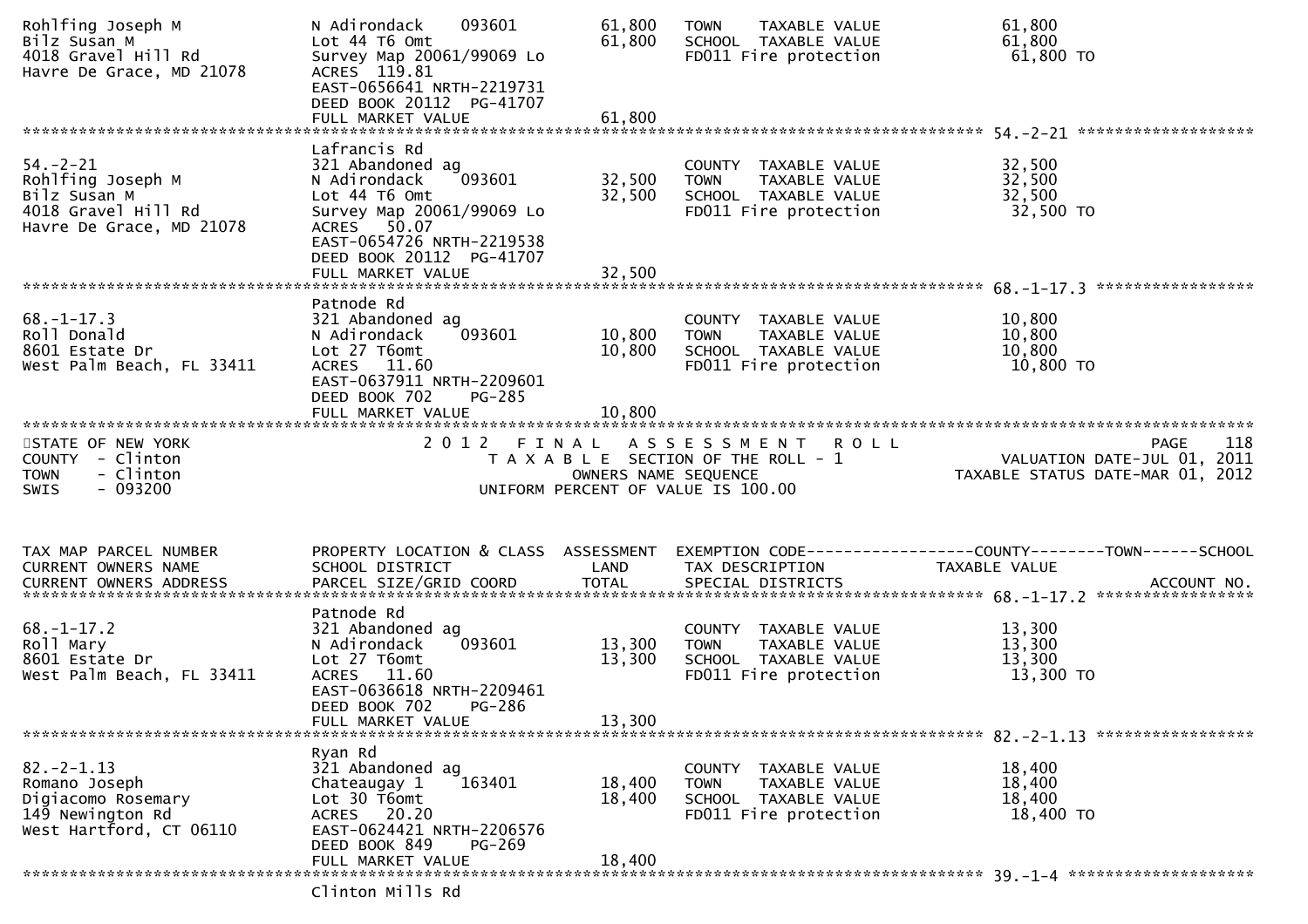| $39. - 1 - 4$<br>Rossdeutscher Simon<br>Rossdeutscher Harry<br>7925 Kinsley Rd 110<br>Cote St Luc QC, Canada<br>H4W1P5                         | 321 Abandoned ag<br>093601<br>N Adirondack<br>Lot 58 T6 Omt<br>Pate<br>ACRES 100.00<br>EAST-0660494 NRTH-2230917<br>DEED BOOK 366<br>PG-391                              | 45,000<br>45,000          | COUNTY TAXABLE VALUE<br>TAXABLE VALUE<br>TOWN<br>SCHOOL TAXABLE VALUE<br>FD011 Fire protection                      | 45,000<br>45,000<br>45,000<br>45,000 TO                         |                       |
|------------------------------------------------------------------------------------------------------------------------------------------------|--------------------------------------------------------------------------------------------------------------------------------------------------------------------------|---------------------------|---------------------------------------------------------------------------------------------------------------------|-----------------------------------------------------------------|-----------------------|
| $54. - 1 - 3$<br>Rossdeutscher Simon<br>Rossdeutscher Harry<br>7925 Kinsley Rd 110<br>Cote St Luc QC, Canada<br>H4W1P5                         | Clinton Mills Rd (Lnd Lk)<br>321 Abandoned ag<br>093601<br>N Adirondack<br>Lot 43 T6 Omt<br>Pate<br>ACRES 918.00<br>EAST-0659538 NRTH-2223545<br>DEED BOOK 592<br>PG-415 | 190,200<br>190,200        | COUNTY TAXABLE VALUE<br><b>TOWN</b><br>TAXABLE VALUE<br>SCHOOL TAXABLE VALUE<br>FD011 Fire protection               | 190,200<br>190,200<br>190,200<br>190,200 TO                     |                       |
| $38. - 1 - 28$<br>Rossi Roland<br>5 Beatty Ln<br>Pine Bush, NY 12566-7107                                                                      | Looby Rd<br>321 Abandoned ag<br>N Adirondack<br>093601<br>T6 Omt<br>Lot 67<br>Pate<br>27.20<br><b>ACRES</b><br>EAST-0636854 NRTH-2230823<br>DEED BOOK 556<br>PG-915      | 22,900<br>22,900          | COUNTY TAXABLE VALUE<br><b>TOWN</b><br>TAXABLE VALUE<br>SCHOOL TAXABLE VALUE<br>FD011 Fire protection               | 22,900<br>22,900<br>22,900<br>22,900 TO                         |                       |
| STATE OF NEW YORK<br>COUNTY - Clinton<br>- Clinton<br><b>TOWN</b><br>$-093200$<br>SWIS                                                         | 2012 FINAL                                                                                                                                                               | OWNERS NAME SEQUENCE      | <b>ROLL</b><br>A S S E S S M E N T<br>T A X A B L E SECTION OF THE ROLL - 1<br>UNIFORM PERCENT OF VALUE IS 100.00   | VALUATION DATE-JUL 01, 2011<br>TAXABLE STATUS DATE-MAR 01, 2012 | 119<br><b>PAGE</b>    |
| TAX MAP PARCEL NUMBER<br>CURRENT OWNERS NAME                                                                                                   | PROPERTY LOCATION & CLASS ASSESSMENT<br>SCHOOL DISTRICT                                                                                                                  | LAND                      | TAX DESCRIPTION                                                                                                     | TAXABLE VALUE                                                   |                       |
| 6414-6412 Rt 11<br>$68. - 1 - 8.2$<br>Rounds Life Use Bernadette Ann N Adirondack<br>Rounds Jody L<br>6414 Rt 11<br>Ellenburg Center, NY 12935 | 210 1 Family Res<br>093601<br>Lot 26 T6 Omt<br><b>ACRES</b><br>1.00<br>EAST-0643564 NRTH-2214453<br>DEED BOOK 20092 PG-25019<br>FULL MARKET VALUE                        | 5,000<br>76,600<br>76,600 | RES STAR<br>41854<br>COUNTY TAXABLE VALUE<br>TAXABLE VALUE<br>TOWN<br>SCHOOL TAXABLE VALUE<br>FD011 Fire protection | $\mathbf{0}$<br>76,600<br>76,600<br>46,600<br>76,600 TO         | $\mathbf 0$<br>30,000 |
| $69. - 1 - 8.51$<br>Rowe Aaron T<br>Rowe Mark<br>Attn: Neil Rowe                                                                               | 6048 Rt 11<br>321 Abandoned ag<br>093601<br>N Adirondack<br>Lot 25 T6omt<br>ACRES 120.00                                                                                 | 58,800<br>58,800          | COUNTY TAXABLE VALUE<br>TAXABLE VALUE<br><b>TOWN</b><br>SCHOOL TAXABLE VALUE<br>FD011 Fire protection               | 58,800<br>58,800<br>58,800<br>58,800 TO                         |                       |
| 6726 Star Rt<br>Ellenburg Center, NY 12934                                                                                                     | EAST-0651801 NRTH-2211953<br>DEED BOOK 20001 PG-18754<br>FULL MARKET VALUE                                                                                               | 58,800                    |                                                                                                                     |                                                                 |                       |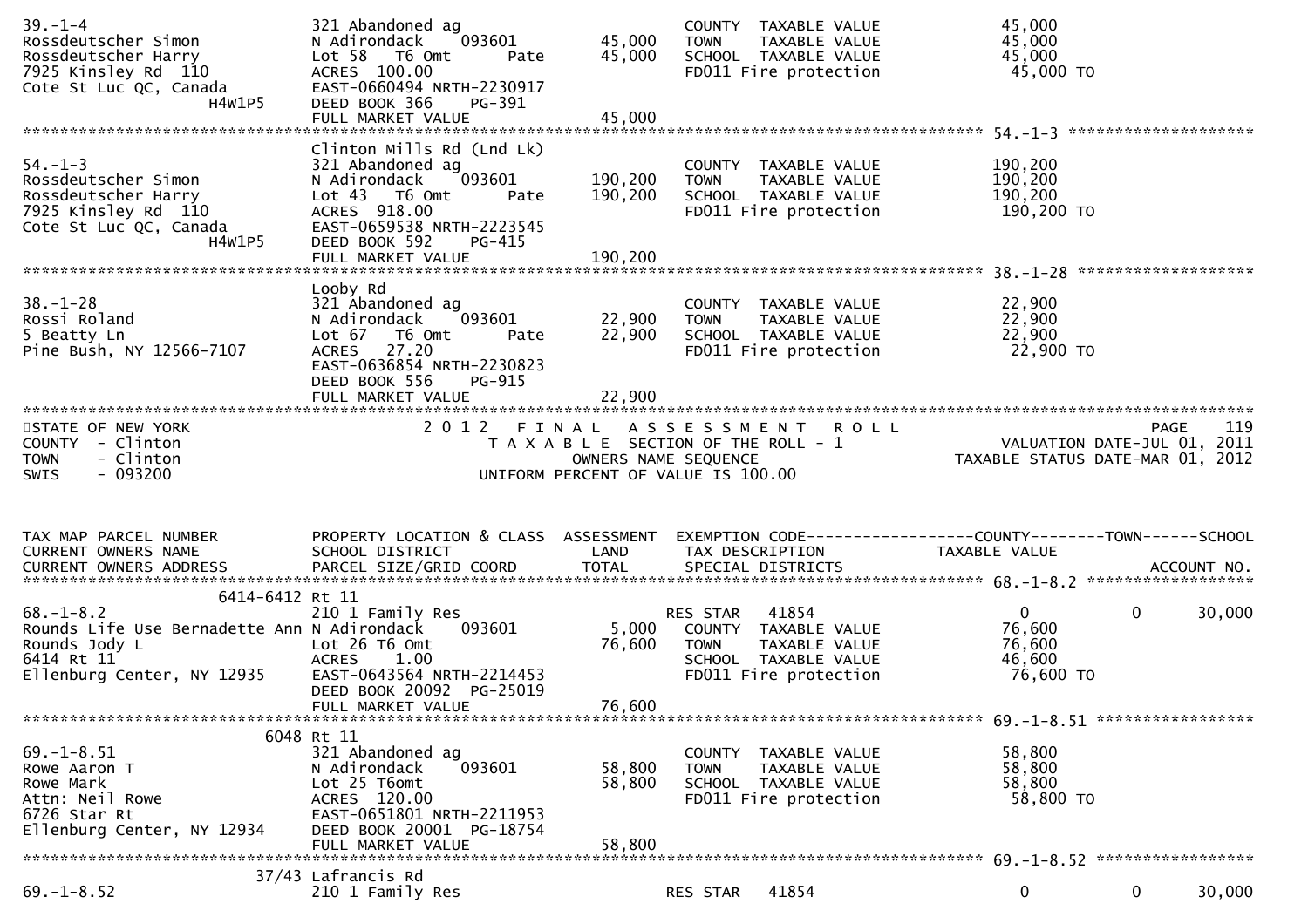| Rowe Aaron T<br>PO Box 327<br>Ellenburg Depot, NY 12935                                      | N Adirondack<br>093601<br>Lot 25 T6omt<br><b>ACRES</b><br>8.63<br>EAST-0652947 NRTH-2211147<br>DEED BOOK 980<br>PG-253<br>FULL MARKET VALUE                               | 11,000<br>COUNTY TAXABLE VALUE<br>91,700<br>TAXABLE VALUE<br><b>TOWN</b><br>SCHOOL TAXABLE VALUE<br>FD011 Fire protection<br>91,700                                        | 91,700<br>91,700<br>61,700<br>91,700 TO                                                                                                                      |
|----------------------------------------------------------------------------------------------|---------------------------------------------------------------------------------------------------------------------------------------------------------------------------|----------------------------------------------------------------------------------------------------------------------------------------------------------------------------|--------------------------------------------------------------------------------------------------------------------------------------------------------------|
|                                                                                              |                                                                                                                                                                           |                                                                                                                                                                            |                                                                                                                                                              |
| $69. - 1 - 8.55$<br>Rowe Mark<br>Rowe Neil<br>6726 Star Rd<br>Ellenburg Center, NY 12934     | Rt 11<br>449 Other Storag<br>093601<br>N Adirondack<br>Lot 25 T6omt<br><b>ACRES</b><br>3.80<br>EAST-0651545 NRTH-2210769<br>DEED BOOK 20041 PG-66107                      | COUNTY TAXABLE VALUE<br>7,200<br><b>TOWN</b><br>TAXABLE VALUE<br>TOWN IAANDLL<br>SCHOOL TAXABLE VALUE<br>Time protection<br>53,600                                         | 53,600<br>53,600<br>53,600<br>53,600 TO                                                                                                                      |
|                                                                                              | 12 Broad St                                                                                                                                                               |                                                                                                                                                                            |                                                                                                                                                              |
| $38.1 - 1 - 8$<br>Rushford Bradley W<br>12 Broad St<br>Churubusco, NY 12923                  | 210 1 Family Res<br>N Adirondack 093601<br>Lot 66 T6 Omt<br>Pate<br>FRNT 82.50 DPTH 260.00<br>890<br><b>BANK</b><br>EAST-0639823 NRTH-2231927<br>DEED BOOK 20082 PG-18893 | WARCOMALL 41131<br>4,200 WARDISALL 41141<br>44,000 RES STAR 41854<br>COUNTY TAXABLE VALUE<br><b>TOWN</b><br>TAXABLE VALUE<br>SCHOOL TAXABLE VALUE<br>FD011 Fire protection | 11,000<br>11,000<br>0<br>$\mathbf{0}$<br>8,800<br>8,800<br>$\overline{\mathbf{0}}$<br>30,000<br>$\Omega$<br>24,200<br>24,200<br>14,000<br>44,000 TO          |
|                                                                                              |                                                                                                                                                                           | 44,000                                                                                                                                                                     |                                                                                                                                                              |
| STATE OF NEW YORK<br>COUNTY - Clinton<br><b>TOWN</b><br>- Clinton<br>$-093200$<br>SWIS       |                                                                                                                                                                           | 2012 FINAL ASSESSMENT ROLL<br>UNIFORM PERCENT OF VALUE IS 100.00                                                                                                           | 120<br>PAGE<br>FINAL ASSESSMENI RULL<br>TAXABLE SECTION OF THE ROLL - 1 VALUATION DATE-JUL 01, 2011<br>OWNERS NAME SEQUENCE TAXABLE STATUS DATE-MAR 01, 2012 |
| TAX MAP PARCEL NUMBER<br>CURRENT OWNERS NAME                                                 | SCHOOL DISTRICT                                                                                                                                                           | LAND<br>TAX DESCRIPTION                                                                                                                                                    | PROPERTY LOCATION & CLASS ASSESSMENT EXEMPTION CODE----------------COUNTY-------TOWN------SCHOOL<br>TAXABLE VALUE                                            |
|                                                                                              | 762 Frontier Rd                                                                                                                                                           |                                                                                                                                                                            |                                                                                                                                                              |
| $7. - 1 - 35$<br>Rushford Garry<br>Rushford Linda<br>762 Frontier Rd<br>Churubusco, NY 12923 | 240 Rural res<br>163401<br>Chateaugay 1<br>Lot 89 T6 Omt<br>Pate                                                                                                          | 41834<br>SR STAR<br>47,500 COUNTY TAXABLE VALUE<br>112,000<br><b>TOWN</b><br>TAXABLE VALUE                                                                                 | $\mathbf{0}$<br>$\mathbf{0}$<br>62,200<br>112,000<br>112,000                                                                                                 |
|                                                                                              | ACRES 69.90 BANK<br>080<br>EAST-0623521 NRTH-2244873<br>DEED BOOK 572<br>$PG-236$                                                                                         | SCHOOL TAXABLE VALUE<br>FD011 Fire protection                                                                                                                              | 49,800<br>112,000 TO                                                                                                                                         |
|                                                                                              | FULL MARKET VALUE                                                                                                                                                         | 112,000                                                                                                                                                                    |                                                                                                                                                              |
| $22. - 1 - 18$<br>Rushford Harold<br>8546 Sentry Cir<br>N Charleston, SC 29420               | whalen Rd<br>314 Rural vac<10<br>093601<br>N Adirondack<br>Lot 72 T6omt<br>wills<br>1.10<br><b>ACRES</b><br>EAST-0624632 NRTH-2234983                                     | COUNTY TAXABLE VALUE<br>5,100<br>TAXABLE VALUE<br><b>TOWN</b><br>5,100<br>SCHOOL TAXABLE VALUE<br>FD011 Fire protection                                                    | 5,100<br>5,100<br>5,100<br>5,100 TO                                                                                                                          |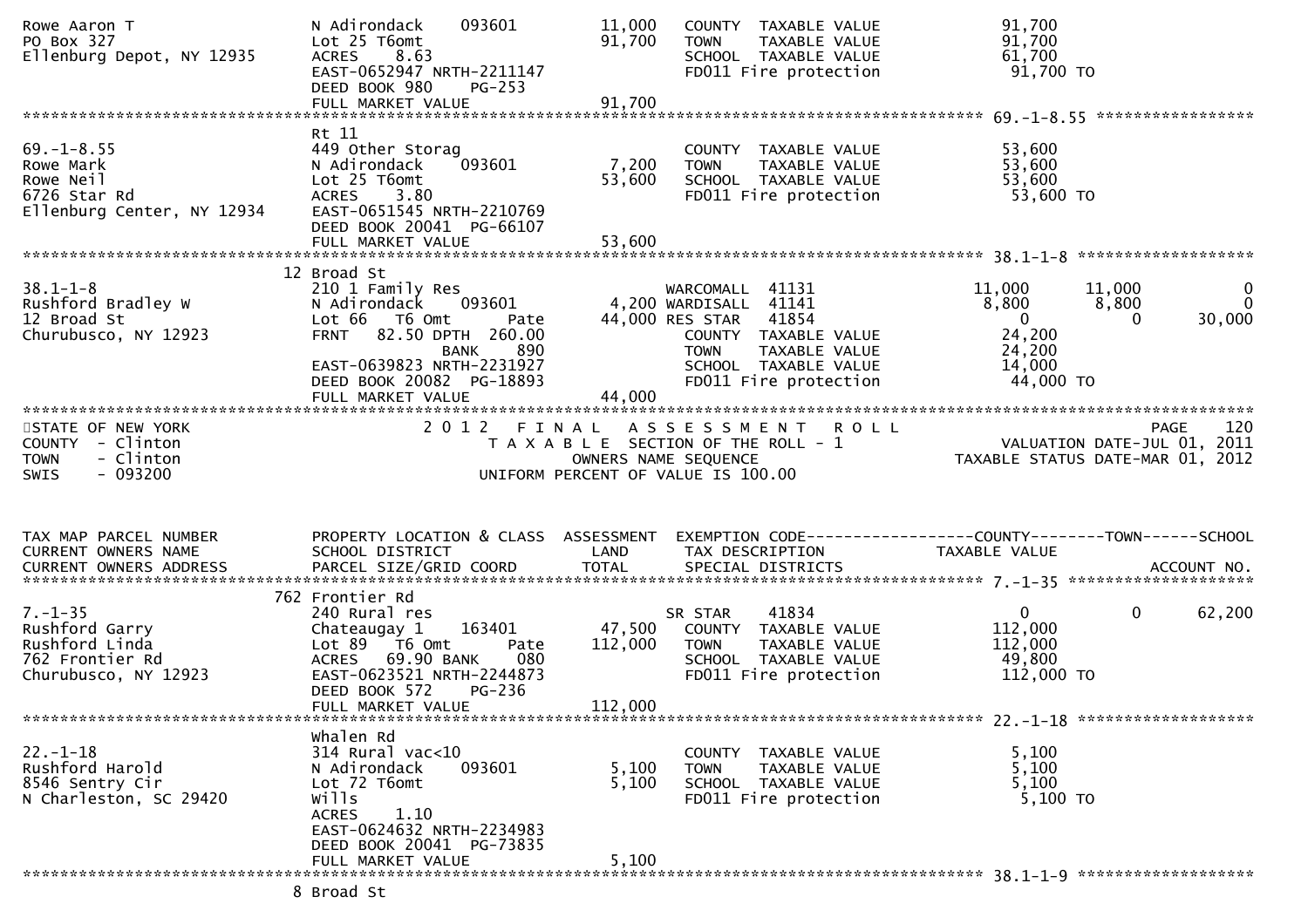| $38.1 - 1 - 9$<br>Rushford James<br>8 Broad St<br>Churubusco, NY 12923                           | 210 1 Family Res<br>093601<br>N Adirondack<br>Lot 66 T6 Omt<br>Pate<br>FRNT 82.50 DPTH 260.00<br>EAST-0639909 NRTH-2231936<br>DEED BOOK 622<br><b>PG-273</b>                | 4,000<br>70,000             | 41854<br>RES STAR<br>COUNTY TAXABLE VALUE<br>TAXABLE VALUE<br><b>TOWN</b><br>SCHOOL TAXABLE VALUE<br>FD011 Fire protection                           | $\overline{0}$<br>70,000<br>70,000<br>40,000<br>70,000 TO                      | $\mathbf 0$<br>30,000                      |
|--------------------------------------------------------------------------------------------------|-----------------------------------------------------------------------------------------------------------------------------------------------------------------------------|-----------------------------|------------------------------------------------------------------------------------------------------------------------------------------------------|--------------------------------------------------------------------------------|--------------------------------------------|
|                                                                                                  |                                                                                                                                                                             |                             |                                                                                                                                                      |                                                                                |                                            |
| $38. - 1 - 4$<br>Rushford Robert<br>Rushford Charlene<br>623 Rt 189<br>Churubusco, NY 12923      | 623 Rt 189<br>210 1 Family Res<br>N Adirondack<br>093601<br>Lot 67<br>T6 Omt<br>Pate<br>2.00<br><b>ACRES</b><br>EAST-0638619 NRTH-2232419<br>DEED BOOK 614<br>PG-1023       | 5,700<br>59,800             | RES STAR<br>41854<br>COUNTY TAXABLE VALUE<br><b>TOWN</b><br>TAXABLE VALUE<br>SCHOOL TAXABLE VALUE<br>FD011 Fire protection                           | $\overline{0}$<br>59,800<br>59,800<br>29,800<br>59,800 TO                      | 30,000<br>$\mathbf{0}$                     |
|                                                                                                  | 412 Clinton Mills Rd                                                                                                                                                        |                             |                                                                                                                                                      |                                                                                |                                            |
| $25. - 1 - 12$<br>Ryan Connie<br>412 Clinton Mills Rd<br>Ellenburg Depot, NY 12935               | 210 1 Family Res<br>093601<br>N Adirondack<br>Lot 62<br>T6 Omt<br>Pate<br>5.00<br><b>ACRES</b><br>EAST-0661750 NRTH-2233901<br>DEED BOOK 929<br>PG-85                       | 8,000<br>100,000<br>100,000 | 41854<br>RES STAR<br>COUNTY TAXABLE VALUE<br>TAXABLE VALUE<br>TOWN<br>SCHOOL TAXABLE VALUE<br>FD011 Fire protection                                  | $\overline{0}$<br>100,000<br>100,000<br>70,000<br>100,000 TO                   | 30,000<br>$\mathbf{0}$                     |
|                                                                                                  |                                                                                                                                                                             |                             |                                                                                                                                                      |                                                                                |                                            |
| STATE OF NEW YORK<br>COUNTY - Clinton<br>- Clinton<br><b>TOWN</b><br>$-093200$<br>SWIS           |                                                                                                                                                                             |                             | 2012 FINAL ASSESSMENT ROLL<br>T A X A B L E SECTION OF THE ROLL - 1<br>OWNERS NAME SEQUENCE<br>UNIFORM PERCENT OF VALUE IS 100.00                    | TAXABLE STATUS DATE-MAR 01, 2012                                               | 121<br>PAGE<br>VALUATION DATE-JUL 01, 2011 |
| TAX MAP PARCEL NUMBER<br>CURRENT OWNERS NAME                                                     | PROPERTY LOCATION & CLASS ASSESSMENT<br>SCHOOL DISTRICT                                                                                                                     | LAND                        | EXEMPTION CODE-----------------COUNTY--------TOWN------SCHOOL<br>TAX DESCRIPTION                                                                     | TAXABLE VALUE                                                                  |                                            |
|                                                                                                  | 6081 Rt 11                                                                                                                                                                  |                             | 90 PCT OF VALUE USED FOR EXEMPTION PURPOSES                                                                                                          |                                                                                |                                            |
| $69. - 1 - 9$<br>Ryan William M                                                                  | 240 Rural res                                                                                                                                                               |                             |                                                                                                                                                      |                                                                                |                                            |
| 6081 Route 11<br>Ellenburg Depot, NY 12935                                                       | 093601<br>N Adirondack<br>Lot 25<br>T6 Omt<br>Pate<br><b>ACRES</b><br>15.60<br>EAST-0650511 NRTH-2210322<br>DEED BOOK 20082 PG-15496<br>FULL MARKET VALUE                   | 100,000<br>100,000          | WARCOMALL 41131<br>15,300 RES STAR<br>41854<br>COUNTY TAXABLE VALUE<br>TAXABLE VALUE<br><b>TOWN</b><br>SCHOOL TAXABLE VALUE<br>FD011 Fire protection | 22,500<br>20,000<br>$\overline{0}$<br>77,500<br>80,000<br>70,000<br>100,000 TO | $\mathbf{0}$<br>30,000<br>$\Omega$         |
|                                                                                                  |                                                                                                                                                                             |                             |                                                                                                                                                      |                                                                                |                                            |
| $8. - 1 - 14.2$<br>Sands Greg T<br>Sands Betty A<br>21258 Lilac Ln<br>Clinton Township, MI 48036 | Liberty Pole Rd<br>321 Abandoned ag<br>N Adirondack<br>093601<br>Lot 85 T6omt<br>ACRES 101.43<br>EAST-0647334 NRTH-2243711<br>DEED BOOK 20041 PG-72182<br>FULL MARKET VALUE | 28,800<br>28,800<br>28,800  | COUNTY TAXABLE VALUE<br><b>TOWN</b><br>TAXABLE VALUE<br>SCHOOL TAXABLE VALUE<br>FD011 Fire protection                                                | 28,800<br>28,800<br>28,800<br>28,800 TO                                        |                                            |
|                                                                                                  | 264 Santamore Rd                                                                                                                                                            |                             |                                                                                                                                                      |                                                                                |                                            |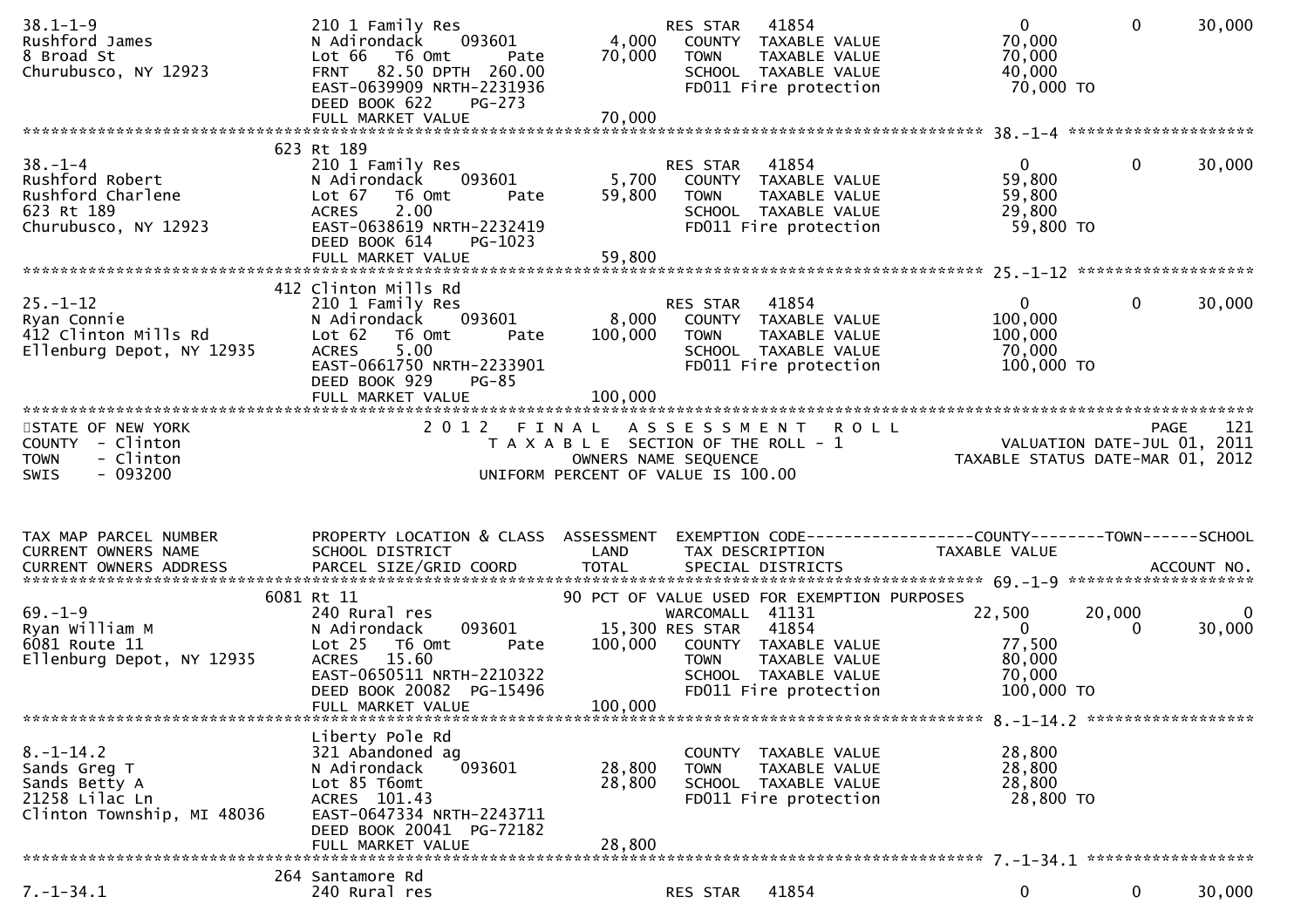| Santamore Ronald<br>264 Santamore Rd<br>Churubusco, NY 12923                                                 | 163401<br>Chateaugay 1<br>Lot $89$ T6 Omt<br>Previous Deed 454-262<br>ACRES 12.00<br>EAST-0623124 NRTH-2241974<br>DEED BOOK 599<br>PG-726                                                              | 12,700<br>71,700          | COUNTY TAXABLE VALUE<br>TAXABLE VALUE<br><b>TOWN</b><br>SCHOOL TAXABLE VALUE<br>FD011 Fire protection                   | 71,700<br>71,700<br>41,700<br>71,700 TO                                                       |
|--------------------------------------------------------------------------------------------------------------|--------------------------------------------------------------------------------------------------------------------------------------------------------------------------------------------------------|---------------------------|-------------------------------------------------------------------------------------------------------------------------|-----------------------------------------------------------------------------------------------|
|                                                                                                              | 140 Rogers Rd                                                                                                                                                                                          |                           |                                                                                                                         |                                                                                               |
| $24. - 1 - 8$<br>Santos Rogers Brenda Ann<br>D'amore Catherine Mary<br>12 Arbella Rd<br>Dorchester, MA 02124 | 210 1 Family Res<br>N Adirondack<br>093601<br>Lot 64 T6 Omt<br>Pate<br>FRNT 25.00 DPTH 260.00<br>EAST-0652373 NRTH-2232944<br>DEED BOOK 20001 PG-21472                                                 | 4,600<br>17,200           | COUNTY TAXABLE VALUE<br>TAXABLE VALUE<br><b>TOWN</b><br>SCHOOL TAXABLE VALUE<br>FD011 Fire protection                   | 17,200<br>17,200<br>17,200<br>17,200 TO                                                       |
|                                                                                                              |                                                                                                                                                                                                        |                           |                                                                                                                         |                                                                                               |
| $68. - 1 - 4.2$<br>Scaggs Danny L<br>Scaggs Alma J<br>PO Box 242<br>Mexico, NY 13114                         | Gagnier Rd<br>$314$ Rural vac<10<br>N Adirondack<br>093601<br>Lot <sub>35</sub><br>T6 Omt<br>Pate<br>1.00<br>ACRES<br>EAST-0640892 NRTH-2214481<br>DEED BOOK 926<br><b>PG-229</b><br>FULL MARKET VALUE | 5,000<br>5,000<br>5,000   | COUNTY TAXABLE VALUE<br>TAXABLE VALUE<br>TOWN<br>SCHOOL TAXABLE VALUE<br>FD011 Fire protection                          | 5,000<br>5,000<br>5,000<br>5,000 TO                                                           |
|                                                                                                              |                                                                                                                                                                                                        |                           |                                                                                                                         |                                                                                               |
| STATE OF NEW YORK<br>COUNTY - Clinton<br><b>TOWN</b><br>- Clinton<br>- 093200<br>SWIS                        |                                                                                                                                                                                                        | OWNERS NAME SEQUENCE      | 2012 FINAL ASSESSMENT ROLL<br>$T$ A $X$ A $B$ L E SECTION OF THE ROLL - 1<br>UNIFORM PERCENT OF VALUE IS 100.00         | 122<br><b>PAGE</b><br>rast<br>VALUATION DATE-JUL 01, 2011<br>TAXABLE STATUS DATE-MAR 01, 2012 |
|                                                                                                              |                                                                                                                                                                                                        |                           |                                                                                                                         |                                                                                               |
|                                                                                                              |                                                                                                                                                                                                        |                           |                                                                                                                         |                                                                                               |
| TAX MAP PARCEL NUMBER<br>CURRENT OWNERS NAME                                                                 | PROPERTY LOCATION & CLASS ASSESSMENT<br>SCHOOL DISTRICT                                                                                                                                                | LAND                      | TAX DESCRIPTION                                                                                                         | EXEMPTION CODE------------------COUNTY--------TOWN------SCHOOL<br>TAXABLE VALUE               |
|                                                                                                              |                                                                                                                                                                                                        |                           |                                                                                                                         |                                                                                               |
| $67. - 1 - 6.6$<br>Scarpati Hannah F<br>172 N Putt Corners Rd<br>New Paltz, NY 12561                         | Patnode Rd<br>$314$ Rural vac< $10$<br>093601<br>N Adirondack<br>28 T6omt<br>5.00<br><b>ACRES</b><br>EAST-0635361 NRTH-2209493<br><b>PG-999</b><br>DEED BOOK 585                                       | 8,200<br>8,200            | COUNTY TAXABLE VALUE<br>TAXABLE VALUE<br><b>TOWN</b><br>SCHOOL TAXABLE VALUE<br>FD011 Fire protection                   | 8,200<br>8,200<br>8,200<br>$8,200$ TO                                                         |
|                                                                                                              | FULL MARKET VALUE                                                                                                                                                                                      | 8,200                     |                                                                                                                         |                                                                                               |
|                                                                                                              | 6801 Rt 11                                                                                                                                                                                             |                           |                                                                                                                         |                                                                                               |
| $53. - 1 - 19.3$<br>Scott Edward J<br>Scott Jacqueline<br>6801 Rt 11<br>Churubusco, NY 12923                 | 210 1 Family Res<br>N Adirondack<br>093601<br>T6 Omt<br>Lot 47<br>Pate<br>3.30 BANK<br>115<br><b>ACRES</b><br>EAST-0636347 NRTH-2220361<br>DEED BOOK 1015 PG-219<br>FULL MARKET VALUE                  | 6,600<br>65,300<br>65,300 | RES STAR 41854<br>COUNTY TAXABLE VALUE<br>TAXABLE VALUE<br><b>TOWN</b><br>SCHOOL TAXABLE VALUE<br>FD011 Fire protection | $\mathbf 0$<br>$\mathbf{0}$<br>30,000<br>65,300<br>65,300<br>35,300<br>65,300 TO              |
|                                                                                                              | 6848 Rt 11                                                                                                                                                                                             |                           |                                                                                                                         |                                                                                               |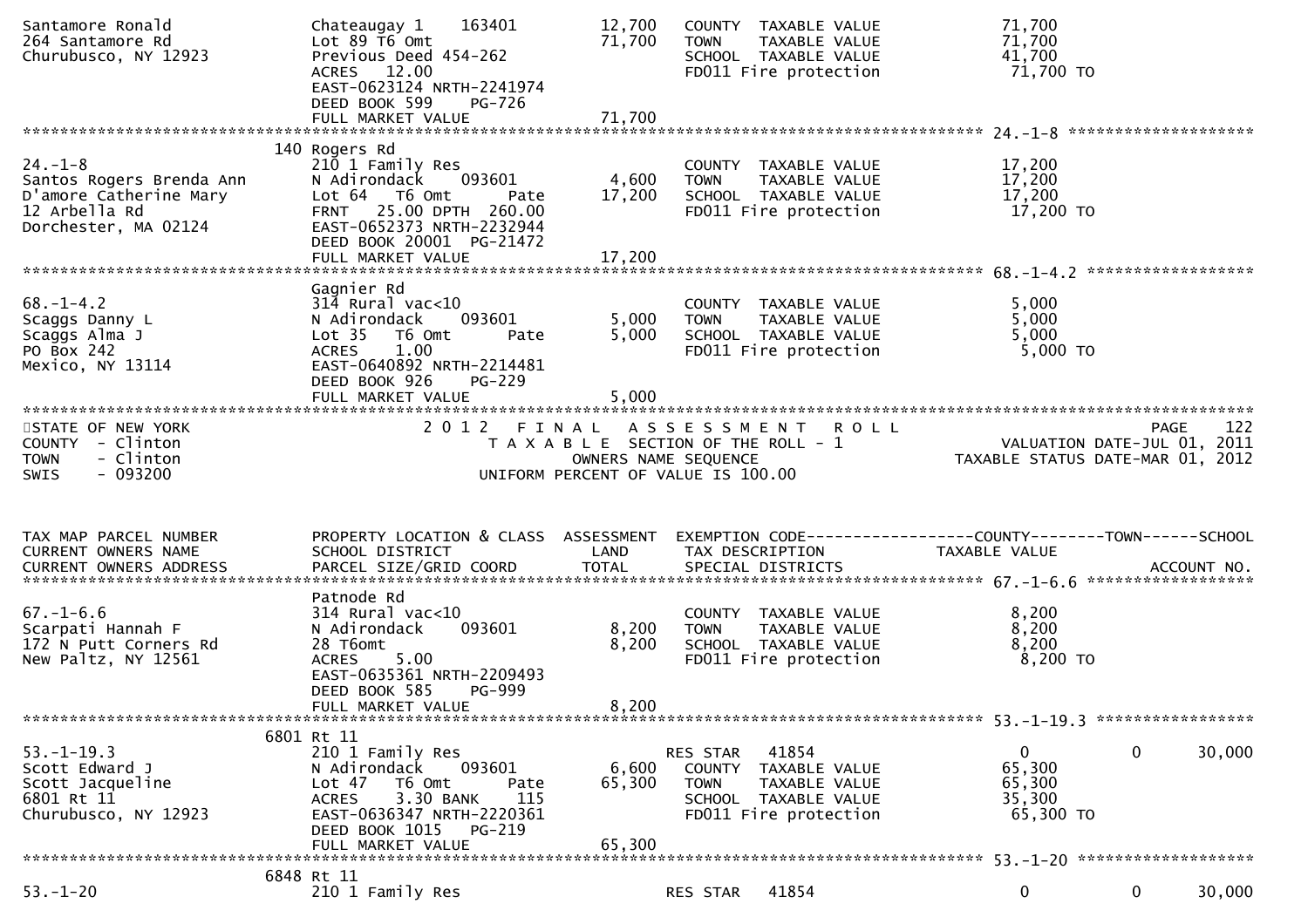| Scriver Katie<br>6848 Rt 11<br>Churubusco, NY 12923                                    | 093601<br>N Adirondack<br>Lot 47 T6 Omt<br>Pate<br>FRNT 200.00 DPTH 147.00<br>EAST-0635721 NRTH-2221291<br>DEED BOOK 20021 PG-48273                                                 | 4,600<br>92,000                                                                                     | <b>TOWN</b>                   | COUNTY TAXABLE VALUE<br>TAXABLE VALUE<br>SCHOOL TAXABLE VALUE<br>FD011 Fire protection | 92,000<br>92,000<br>62,000<br>92,000 TO                                                   |             |             |
|----------------------------------------------------------------------------------------|-------------------------------------------------------------------------------------------------------------------------------------------------------------------------------------|-----------------------------------------------------------------------------------------------------|-------------------------------|----------------------------------------------------------------------------------------|-------------------------------------------------------------------------------------------|-------------|-------------|
|                                                                                        | FULL MARKET VALUE                                                                                                                                                                   | 92,000                                                                                              |                               |                                                                                        |                                                                                           |             |             |
| $37. - 1 - 5.1$<br>Sears Calvin<br>Ryan Connie<br>20 Whalen Rd<br>Churubusco, NY 12923 | 20 whalen Rd<br>240 Rural res<br>093601<br>N Adirondack<br>Lot 68 T6 Omt<br>Pate<br>ACRES 247.50<br>EAST-0629744 NRTH-2231691<br>DEED BOOK 918<br>$PG-148$                          | 102,100<br>148,500                                                                                  | <b>TOWN</b>                   | COUNTY TAXABLE VALUE<br>TAXABLE VALUE<br>SCHOOL TAXABLE VALUE<br>FD011 Fire protection | 148,500<br>148,500<br>148,500<br>148,500 TO                                               |             |             |
|                                                                                        | FULL MARKET VALUE                                                                                                                                                                   | 148,500                                                                                             |                               |                                                                                        |                                                                                           |             |             |
|                                                                                        | 523 Rt 189                                                                                                                                                                          |                                                                                                     |                               |                                                                                        |                                                                                           |             |             |
| $38. - 1 - 22$<br>Sears Calvin T<br>523 Rt 189<br>Churubusco, NY 12923                 | 210 1 Family Res<br>093601<br>N Adirondack<br>Lot 54 T6 Omt<br>Pate<br>FRNT 148.50 DPTH 214.50<br>EAST-0639113 NRTH-2229972<br>DEED BOOK 20061 PG-92801                             | 4,600<br>47,000                                                                                     | RES STAR 41854<br><b>TOWN</b> | COUNTY TAXABLE VALUE<br>TAXABLE VALUE<br>SCHOOL TAXABLE VALUE<br>FD011 Fire protection | $\mathbf{0}$<br>47,000<br>47,000<br>17,000<br>47,000 TO                                   | $\mathbf 0$ | 30,000      |
|                                                                                        |                                                                                                                                                                                     |                                                                                                     |                               |                                                                                        |                                                                                           |             |             |
| STATE OF NEW YORK<br>COUNTY - Clinton<br>- Clinton<br><b>TOWN</b><br>- 093200<br>SWIS  |                                                                                                                                                                                     | T A X A B L E SECTION OF THE ROLL - 1<br>OWNERS NAME SEQUENCE<br>UNIFORM PERCENT OF VALUE IS 100.00 |                               | 2012 FINAL ASSESSMENT ROLL                                                             | PAGE<br>,VALUATION DATE-JUL 01<br>TAXARLE STATUS NIT-<br>TAXABLE STATUS DATE-MAR 01, 2012 | <b>PAGE</b> | 123<br>2011 |
| TAX MAP PARCEL NUMBER<br>CURRENT OWNERS NAME                                           | PROPERTY LOCATION & CLASS ASSESSMENT<br>SCHOOL DISTRICT                                                                                                                             | LAND                                                                                                |                               | TAX DESCRIPTION                                                                        | EXEMPTION CODE------------------COUNTY--------TOWN------SCHOOL<br>TAXABLE VALUE           |             |             |
| $37. - 1 - 5.2$<br>Sears Justin T<br>36 Whalen Rd<br>Churubusco, NY 12923              | 36 Whalen Rd<br>210 1 Family Res<br>093601<br>N Adirondack<br>Lot 53 T6omt<br>FRNT 200.00 DPTH 125.00<br>EAST-0630015 NRTH-2229522<br>DEED BOOK 20112 PG-38171<br>FULL MARKET VALUE | 4,200<br>20,000<br>20,000                                                                           | <b>TOWN</b>                   | COUNTY TAXABLE VALUE<br>TAXABLE VALUE<br>SCHOOL TAXABLE VALUE<br>FD011 Fire protection | 20,000<br>20,000<br>20,000<br>20,000 TO                                                   |             |             |
|                                                                                        | Whalen Rd                                                                                                                                                                           |                                                                                                     |                               |                                                                                        |                                                                                           |             |             |
| $37. - 1 - 5.3$<br>Sears Justin T<br>36 Whalen Rd<br>Churubusco, NY 12923              | $314$ Rural vac<10<br>N Adirondack<br>093601<br><b>ACRES</b><br>5.00<br>EAST-0630117 NRTH-2229624<br>DEED BOOK 20112 PG-38170<br>FULL MARKET VALUE                                  | 5,000<br>5,000<br>5,000                                                                             | <b>TOWN</b>                   | COUNTY TAXABLE VALUE<br>TAXABLE VALUE<br>SCHOOL TAXABLE VALUE                          | 5,000<br>5,000<br>5,000                                                                   |             |             |
|                                                                                        | 298 Lafrancis Rd                                                                                                                                                                    |                                                                                                     |                               |                                                                                        |                                                                                           |             |             |
| $54. - 2 - 23$<br>Sears Trevor J                                                       | 210 1 Family Res                                                                                                                                                                    |                                                                                                     | RES STAR                      | 41854                                                                                  | 0                                                                                         | 0           | 30,000      |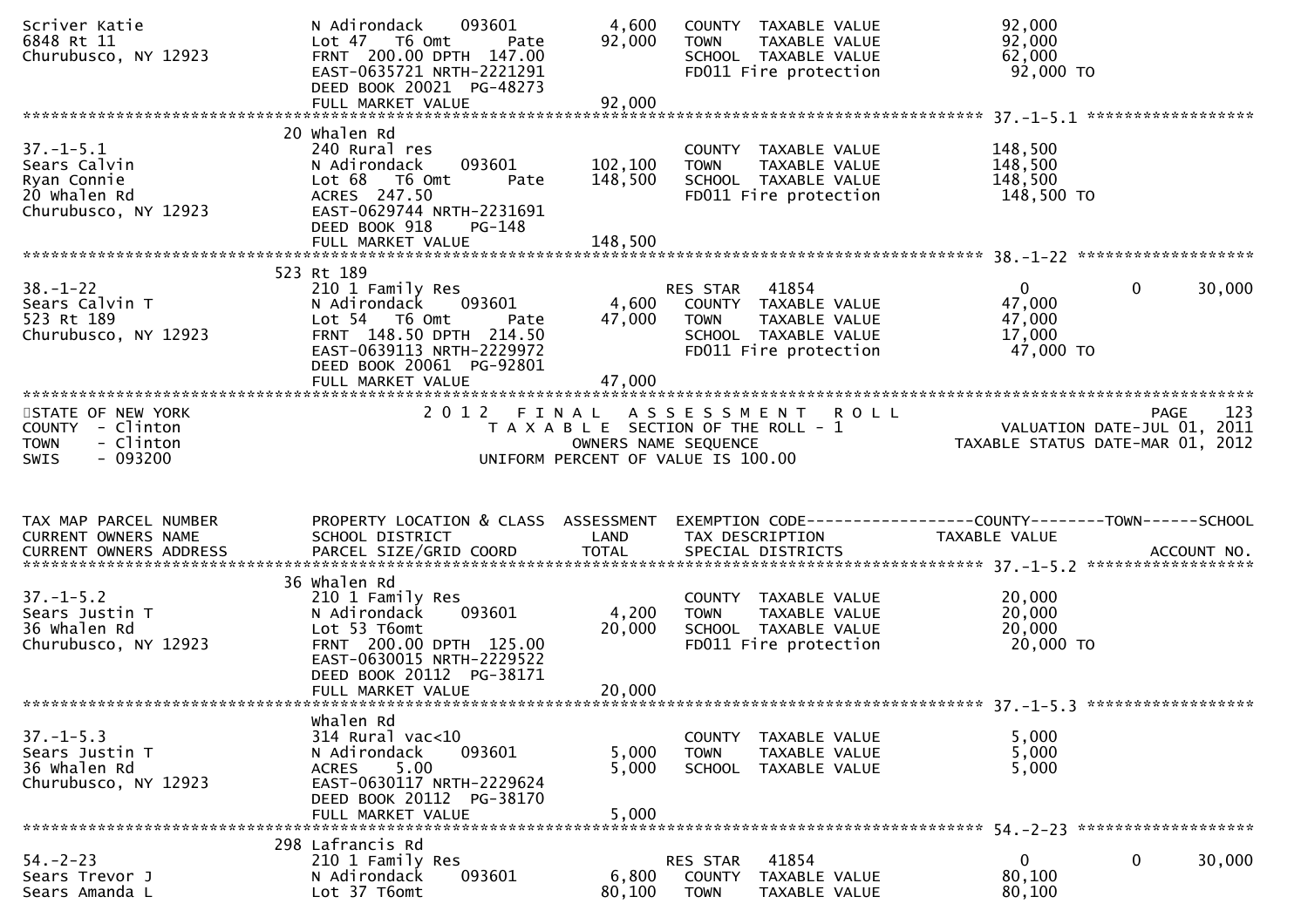| 298 Lafrancis Rd<br>Ellenburg Center, NY 12934                                                           | <b>ACRES</b><br>3.60 BANK<br>080<br>EAST-0652360 NRTH-2217223<br>DEED BOOK 20122 PG-47341                                                                                      |                           | SCHOOL TAXABLE VALUE<br>FD011 Fire protection                                                                                          | 50,100<br>80,100 TO                                             |                       |
|----------------------------------------------------------------------------------------------------------|--------------------------------------------------------------------------------------------------------------------------------------------------------------------------------|---------------------------|----------------------------------------------------------------------------------------------------------------------------------------|-----------------------------------------------------------------|-----------------------|
| PRIOR OWNER ON 3/01/2012<br>Schoonmaker Sherry                                                           | FULL MARKET VALUE                                                                                                                                                              | 80,100                    |                                                                                                                                        |                                                                 |                       |
|                                                                                                          |                                                                                                                                                                                |                           |                                                                                                                                        |                                                                 |                       |
| $82 - 2 - 5$<br>Shippee Life Estate Rita M<br>Brunet Cora M<br>58 Campbell Rd<br>Churubusco, NY 12923    | 48/58 Campbell Rd<br>240 Rural res<br>093601<br>N Adirondack<br>Lot 28 T6 Omt<br>ACRES 25.00<br>EAST-0631565 NRTH-2208201<br>DEED BOOK 20122 PG-47639                          | 26,300<br>181,700         | 41854<br>RES STAR<br>COUNTY TAXABLE VALUE<br>TAXABLE VALUE<br><b>TOWN</b><br>SCHOOL TAXABLE VALUE<br>FD011 Fire protection             | $\Omega$<br>181,700<br>181,700<br>151,700<br>181,700 TO         | $\mathbf 0$<br>30,000 |
| PRIOR OWNER ON 3/01/2012<br>Brunet Cora M                                                                | FULL MARKET VALUE                                                                                                                                                              | 181,700                   |                                                                                                                                        |                                                                 |                       |
|                                                                                                          |                                                                                                                                                                                |                           |                                                                                                                                        |                                                                 |                       |
| $53. - 1 - 17.2$<br>Silver Thomas<br>6750 Rt 11<br>Churubusco, NY 12923                                  | 6750 Rt 11<br>210 1 Family Res<br>093601<br>N Adirondack<br>Lot 47 T6omt<br><b>ACRES</b><br>1.05<br>EAST-0637515 NRTH-2219826<br>DEED BOOK 20011 PG-32583<br>FULL MARKET VALUE | 5,300<br>76,100<br>76,100 | 41834<br>SR STAR<br>COUNTY TAXABLE VALUE<br><b>TOWN</b><br>TAXABLE VALUE<br>SCHOOL TAXABLE VALUE<br>FD011 Fire protection              | $\mathbf{0}$<br>76,100<br>76,100<br>13,900<br>76,100 TO         | $\mathbf 0$<br>62,200 |
|                                                                                                          |                                                                                                                                                                                |                           |                                                                                                                                        |                                                                 |                       |
| STATE OF NEW YORK<br>COUNTY - Clinton<br><b>TOWN</b><br>- Clinton<br>$-093200$<br><b>SWIS</b>            | 2012                                                                                                                                                                           |                           | <b>ROLL</b><br>FINAL ASSESSMENT<br>T A X A B L E SECTION OF THE ROLL - 1<br>OWNERS NAME SEQUENCE<br>UNIFORM PERCENT OF VALUE IS 100.00 | VALUATION DATE-JUL 01, 2011<br>TAXABLE STATUS DATE-MAR 01, 2012 | 124<br><b>PAGE</b>    |
|                                                                                                          |                                                                                                                                                                                |                           |                                                                                                                                        |                                                                 |                       |
| TAX MAP PARCEL NUMBER<br>CURRENT OWNERS NAME                                                             | PROPERTY LOCATION & CLASS ASSESSMENT<br>SCHOOL DISTRICT                                                                                                                        | LAND                      | EXEMPTION CODE------------------COUNTY--------TOWN------SCHOOL<br>TAX DESCRIPTION                                                      | TAXABLE VALUE                                                   | ACCOUNT NO.           |
|                                                                                                          | 6747 Rt 11                                                                                                                                                                     |                           |                                                                                                                                        |                                                                 | ****************      |
| $53. - 1 - 19.22$<br>Silver Victor F<br>6747 Route 11<br>Churubusco, NY 12923                            | 210 1 Family Res<br>N Adirondack<br>093601<br>Lot 47 T6omt<br><b>ACRES</b><br>7.00<br>EAST-0637467 NRTH-2219414<br>DEED BOOK 837<br>$PG-210$<br>FULL MARKET VALUE              | 9,700<br>76,400<br>76,400 | 41854<br>RES STAR<br>COUNTY TAXABLE VALUE<br><b>TOWN</b><br>TAXABLE VALUE<br>SCHOOL TAXABLE VALUE<br>FD011 Fire protection             | $\mathbf 0$<br>76,400<br>76,400<br>46,400<br>76,400 TO          | $\mathbf 0$<br>30,000 |
|                                                                                                          |                                                                                                                                                                                |                           |                                                                                                                                        |                                                                 |                       |
| $69. - 1 - 4$<br>Sitzman Gloria<br>Stark Rosalind<br>Attn: Stark<br>Gromet Matthew<br>2266 Compass Pt Ln | Lafrancis Rd<br>321 Abandoned ag<br>093601<br>N Adirondack<br>Lot 24<br>T6 Omt<br>Pate                                                                                         | 32,500<br>32,500          | TAXABLE VALUE<br>COUNTY<br><b>TOWN</b><br>TAXABLE VALUE<br>SCHOOL TAXABLE VALUE<br>FD011 Fire protection                               | 32,500<br>32,500<br>32,500<br>32,500 TO                         |                       |
|                                                                                                          | 50.00<br><b>ACRES</b><br>EAST-0653803 NRTH-2216063<br>DEED BOOK 98001 PG-03764                                                                                                 |                           |                                                                                                                                        |                                                                 |                       |
|                                                                                                          | Patnode Rd                                                                                                                                                                     |                           |                                                                                                                                        |                                                                 |                       |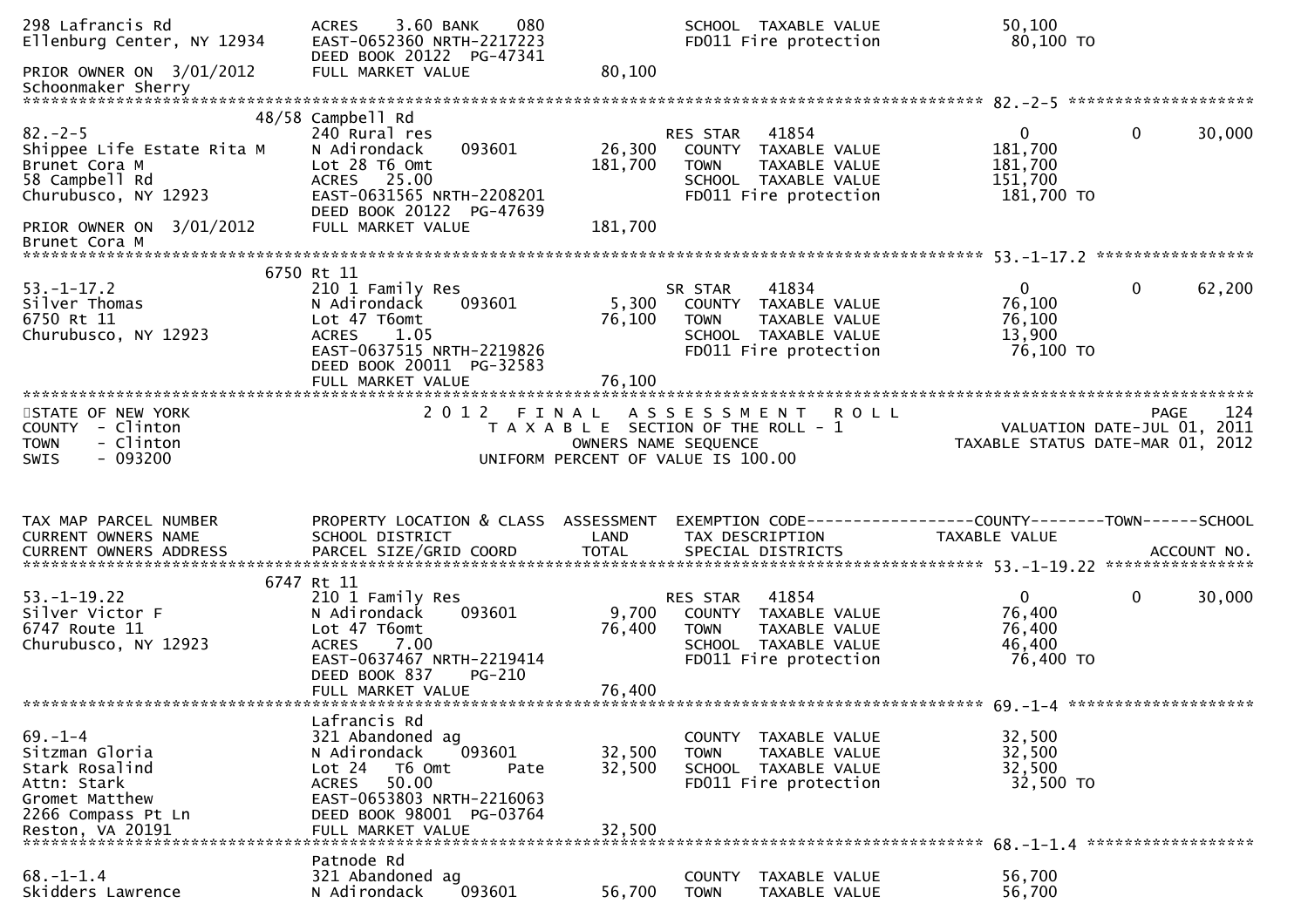| 284 Racquette Point Rd<br>Akwesasne, NY 13655                                                                | Lot 34 T6omt<br>ACRES 92.30<br>EAST-0636302 NRTH-2216993<br>DEED BOOK 849<br>$PG-143$<br>FULL MARKET VALUE                                                                                       | 56,700<br>56,700           | SCHOOL TAXABLE VALUE<br>FD011 Fire protection                                                                                        | 56,700<br>56,700 TO                                                             |
|--------------------------------------------------------------------------------------------------------------|--------------------------------------------------------------------------------------------------------------------------------------------------------------------------------------------------|----------------------------|--------------------------------------------------------------------------------------------------------------------------------------|---------------------------------------------------------------------------------|
|                                                                                                              | County Line Rd                                                                                                                                                                                   |                            |                                                                                                                                      |                                                                                 |
| $36. - 1 - 5$<br>Smith Jeffrey R<br>416 Flat Rock Rd<br>Malone, NY 12953                                     | 321 Abandoned ag<br>Chateaugay 1<br>163401<br>Lot 51 76 0mt<br>Pate<br>ACRES 23.00<br>EAST-0618225 NRTH-2227160<br>DEED BOOK 20041 PG-74175<br>FULL MARKET VALUE                                 | 19,000<br>19,000<br>19,000 | COUNTY TAXABLE VALUE<br><b>TAXABLE VALUE</b><br><b>TOWN</b><br>SCHOOL TAXABLE VALUE<br>FD011 Fire protection                         | 19,000<br>19,000<br>19,000<br>19,000 TO                                         |
|                                                                                                              |                                                                                                                                                                                                  |                            |                                                                                                                                      | *****************                                                               |
| $68. - 1 - 8.1$<br>Smith Lawrence E<br>4700 Co Rd 1<br>Canandaigua, NY 14424                                 | 6346 Rt 11<br>120 Field crops<br>093601<br>N Adirondack<br>Lot 26<br>T6 Omt<br>Pate<br>ACRES 137.60<br>EAST-0645109 NRTH-2213754<br>DEED BOOK 20031 PG-54172<br>FULL MARKET VALUE                | 80,100<br>90,000<br>90,000 | COUNTY TAXABLE VALUE<br>TAXABLE VALUE<br><b>TOWN</b><br>SCHOOL TAXABLE VALUE<br>FD011 Fire protection                                | 90,000<br>90,000<br>90,000<br>90,000 TO                                         |
|                                                                                                              |                                                                                                                                                                                                  |                            |                                                                                                                                      |                                                                                 |
| STATE OF NEW YORK<br>COUNTY - Clinton<br><b>TOWN</b><br>- Clinton<br>$-093200$<br><b>SWIS</b>                |                                                                                                                                                                                                  | OWNERS NAME SEQUENCE       | 2012 FINAL ASSESSMENT<br><b>ROLL</b><br>T A X A B L E SECTION OF THE ROLL - 1<br>UNIFORM PERCENT OF VALUE IS 100.00                  | 125<br>PAGE<br>VALUATION DATE-JUL 01, 2011<br>TAXABLE STATUS DATE-MAR 01, 2012  |
|                                                                                                              |                                                                                                                                                                                                  |                            |                                                                                                                                      |                                                                                 |
|                                                                                                              |                                                                                                                                                                                                  |                            |                                                                                                                                      |                                                                                 |
| TAX MAP PARCEL NUMBER<br>CURRENT OWNERS NAME                                                                 | PROPERTY LOCATION & CLASS ASSESSMENT<br>SCHOOL DISTRICT                                                                                                                                          | LAND                       | TAX DESCRIPTION                                                                                                                      | EXEMPTION CODE-----------------COUNTY-------TOWN------SCHOOL<br>TAXABLE VALUE   |
|                                                                                                              |                                                                                                                                                                                                  |                            |                                                                                                                                      |                                                                                 |
| $67. - 1 - 8$<br>Smith Robert K<br>c/o Robert & Doris Schoonmaker Lot 28<br>4607 Rt 374<br>Merrill, NY 12955 | 108 Campbell Rd<br>210 1 Family Res<br>N Adirondack<br>093601<br>T6 Omt<br>Pate<br>3.50<br><b>ACRES</b><br>EAST-0630822 NRTH-2209771<br>DEED BOOK 20072 PG-11648                                 | 6,800<br>55,000            | 41854<br>RES STAR<br>COUNTY TAXABLE VALUE<br>TAXABLE VALUE<br><b>TOWN</b><br>SCHOOL TAXABLE VALUE<br>FD011 Fire protection           | $\mathbf 0$<br>$\mathbf 0$<br>30,000<br>55,000<br>55,000<br>25,000<br>55,000 TO |
|                                                                                                              |                                                                                                                                                                                                  |                            |                                                                                                                                      |                                                                                 |
| $38.1 - 1 - 22$<br>Snide Paul<br>Snide Rose<br>16 Railroad St 104<br>Churubusco, NY 12923                    | 16 Railroad St<br>210 1 Family Res<br>N Adirondack<br>093601<br>Lot 66<br>T6 Omt<br>Pate<br>FRNT 89.50 DPTH 124.00<br>EAST-0641059 NRTH-2231370<br>DEED BOOK 814<br>$PG-35$<br>FULL MARKET VALUE | 3,400<br>34,000<br>34,000  | 41854<br>RES STAR<br><b>COUNTY</b><br>TAXABLE VALUE<br><b>TOWN</b><br>TAXABLE VALUE<br>SCHOOL TAXABLE VALUE<br>FD011 Fire protection | $\mathbf 0$<br>0<br>30,000<br>34,000<br>34,000<br>4,000<br>34,000 TO            |
|                                                                                                              | 137 Jones Rd                                                                                                                                                                                     |                            |                                                                                                                                      |                                                                                 |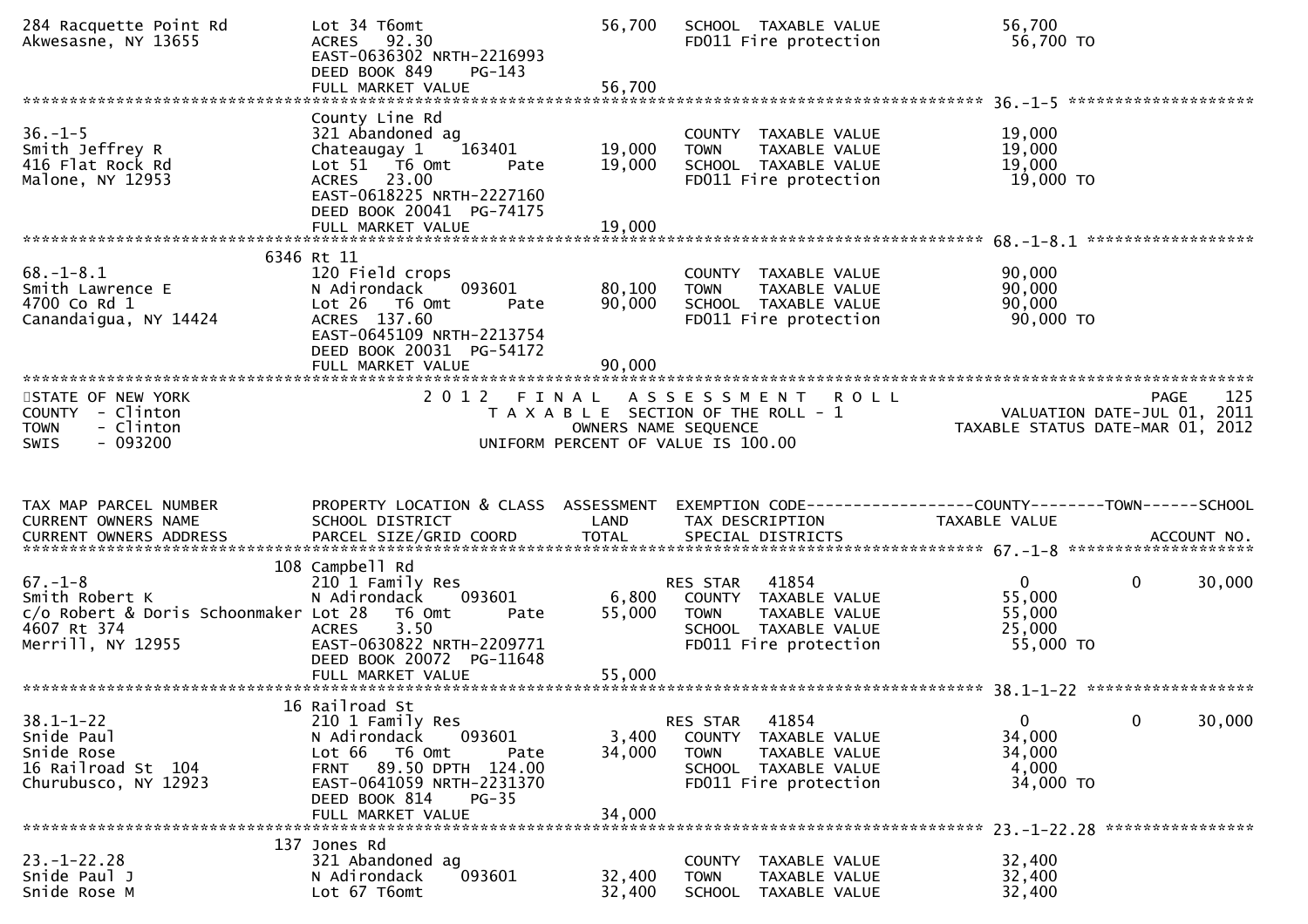| 16 Railroad St<br>PO Box 104<br>Churubusco, NY 12923                                          | ACRES 40.50<br>EAST-0634539 NRTH-2234110<br>DEED BOOK 99001 PG-17926                                                                                                                  |                            | FD011 Fire protection                                                                                                                       | 32,400 TO                                                              |                                      |
|-----------------------------------------------------------------------------------------------|---------------------------------------------------------------------------------------------------------------------------------------------------------------------------------------|----------------------------|---------------------------------------------------------------------------------------------------------------------------------------------|------------------------------------------------------------------------|--------------------------------------|
| $38.1 - 1 - 3$<br>Snide Shirley Dupree<br>PO Box 34<br>Churubusco, NY 12923-0034              | 30 Broad St<br>210 1 Family Res<br>N Adirondack<br>093601<br>Lot 66 T6 Omt<br>Pate<br>FRNT 77.66 DPTH 260.00<br>EAST-0639410 NRTH-2231857<br>DEED BOOK 539<br>PG-358                  | 48,700                     | WARNONALL 41121<br>3,900 SR STAR<br>41834<br>COUNTY TAXABLE VALUE<br>TOWN<br>TAXABLE VALUE<br>SCHOOL TAXABLE VALUE<br>FD011 Fire protection | 7,305<br>$\mathbf{0}$<br>41,395<br>41,395<br>$\mathbf{0}$<br>48,700 TO | 7,305<br>$\mathbf{0}$<br>48,700<br>0 |
| $23. - 1 - 6$<br>Soell Aitta<br>1130 America Ave<br>North Babylon, NY 11703                   | Rt 189<br>321 Abandoned ag<br>093601<br>N Adirondack<br>Lot 75  T6 Omt<br>Pate<br>ACRES 50.00<br>EAST-0642211 NRTH-2238310<br>DEED BOOK 713<br><b>PG-98</b><br>FULL MARKET VALUE      | 32,500<br>32,500<br>32,500 | COUNTY TAXABLE VALUE<br><b>TOWN</b><br>TAXABLE VALUE<br>SCHOOL TAXABLE VALUE<br>FD011 Fire protection                                       | 32,500<br>32,500<br>32,500<br>32,500 TO                                |                                      |
| STATE OF NEW YORK<br>COUNTY - Clinton<br>- Clinton<br><b>TOWN</b><br>$-093200$<br><b>SWIS</b> | 2012 FINAL                                                                                                                                                                            | OWNERS NAME SEQUENCE       | A S S E S S M E N T R O L L<br>T A X A B L E SECTION OF THE ROLL - 1<br>UNIFORM PERCENT OF VALUE IS 100.00                                  | VALUATION DATE-JUL 01, 2011<br>TAXABLE STATUS DATE-MAR 01, 2012        | PAGE<br>126                          |
|                                                                                               |                                                                                                                                                                                       |                            |                                                                                                                                             |                                                                        |                                      |
| TAX MAP PARCEL NUMBER<br>CURRENT OWNERS NAME<br><b>CURRENT OWNERS ADDRESS</b>                 | PROPERTY LOCATION & CLASS ASSESSMENT<br>SCHOOL DISTRICT<br>PARCEL SIZE/GRID COORD                                                                                                     | LAND<br><b>TOTAL</b>       | EXEMPTION CODE------------------COUNTY--------TOWN------SCHOOL<br>TAX DESCRIPTION<br>SPECIAL DISTRICTS                                      | TAXABLE VALUE                                                          | ACCOUNT NO.                          |
| $23. - 1 - 7.1$<br>Soell Aitta<br>1130 America Ave<br>North Babylon, NY 11703                 | Rt 189<br>321 Abandoned ag<br>093601<br>N Adirondack<br>Lot 75 T6 Omt<br>Pate<br>80.00<br>ACRES<br>EAST-0643226 NRTH-2237269<br>DEED BOOK 704<br>$PG-48$<br>FULL MARKET VALUE         | 47,500<br>47,500<br>47,500 | COUNTY TAXABLE VALUE<br>TAXABLE VALUE<br><b>TOWN</b><br>SCHOOL TAXABLE VALUE<br>FD011 Fire protection                                       | 47,500<br>47,500<br>47,500<br>47,500 TO                                |                                      |
| $23. - 1 - 14$<br>Soell Aitta<br>1130 America Ave<br>North Babylon, NY 11703                  | 852 Rt 189<br>270 Mfg housing<br>093601<br>N Adirondack<br>Lot 75<br>T6 Omt<br>Pate<br>ACRES 25.00<br>EAST-0639706 NRTH-2238264<br>DEED BOOK 704<br><b>PG-48</b><br>FULL MARKET VALUE | 22,800<br>38,400<br>38,400 | COUNTY TAXABLE VALUE<br><b>TOWN</b><br>TAXABLE VALUE<br>SCHOOL TAXABLE VALUE<br>FD011 Fire protection                                       | 38,400<br>38,400<br>38,400<br>38,400 TO                                |                                      |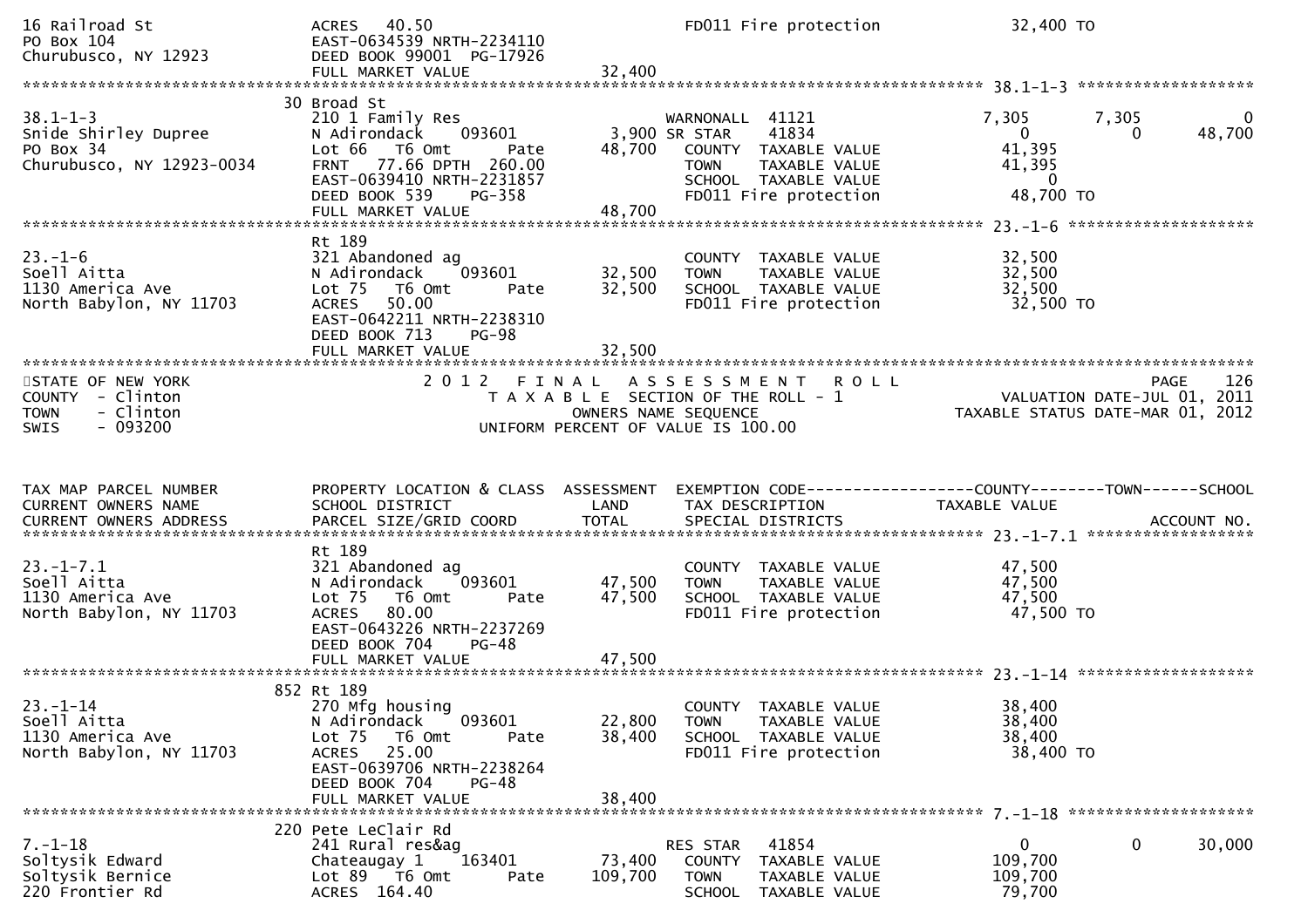| Churubusco, NY 12923                                                                                      | EAST-0630780 NRTH-2243958<br>DEED BOOK 558<br>PG-71<br>FULL MARKET VALUE                                                                                                        | 109,700                                                                                         |                                                                                | FD011 Fire protection                                                                              | 109,700 TO                                                                     |                       |                            |
|-----------------------------------------------------------------------------------------------------------|---------------------------------------------------------------------------------------------------------------------------------------------------------------------------------|-------------------------------------------------------------------------------------------------|--------------------------------------------------------------------------------|----------------------------------------------------------------------------------------------------|--------------------------------------------------------------------------------|-----------------------|----------------------------|
|                                                                                                           |                                                                                                                                                                                 |                                                                                                 |                                                                                |                                                                                                    |                                                                                |                       |                            |
| $67. - 1 - 7.2$<br>Sorrell Oliver<br>Sorrell Joan<br>88 Campbell Rd<br>Churubusco, NY 12923               | 88 Campbell Rd<br>241 Rural res&ag<br>N Adirondack<br>093601<br>Lot 28 T6omt<br>ACRES 15.60<br>EAST-0631255 NRTH-2209506<br>DEED BOOK 817<br>PG-32<br>FULL MARKET VALUE         | 15,300<br>42,500<br>42,500                                                                      | SR STAR<br><b>TOWN</b>                                                         | 41834<br>COUNTY TAXABLE VALUE<br>TAXABLE VALUE<br>SCHOOL TAXABLE VALUE<br>FD011 Fire protection    | $\overline{0}$<br>42,500<br>42,500<br>$\overline{\phantom{0}}$<br>42,500 TO    | $\mathbf{0}$          | 42,500                     |
|                                                                                                           | 1254 Merchia Rd                                                                                                                                                                 |                                                                                                 |                                                                                |                                                                                                    |                                                                                |                       |                            |
| $36. - 1 - 2.1$<br>Soucia Jacqueline M<br>Soucia William I<br>1254 County Line Rd<br>Chateaugay, NY 12920 | 241 Rural res&ag<br>163401<br>Chateaugay 1<br>Lot $70$ $\overline{76}$ Omt<br>Pate<br>ACRES 11.40<br>EAST-0616748 NRTH-2231468<br>DEED BOOK 20102 PG-33100<br>FULL MARKET VALUE | 12,300<br>46,900<br>46,900                                                                      | RES STAR 41854<br><b>TOWN</b>                                                  | COUNTY TAXABLE VALUE<br>TAXABLE VALUE<br>SCHOOL TAXABLE VALUE<br>FD011 Fire protection             | 0<br>46,900<br>46,900<br>16,900<br>46,900 TO                                   | $\mathbf{0}$          | 30,000                     |
| STATE OF NEW YORK<br>COUNTY - Clinton<br>- Clinton<br><b>TOWN</b><br>$-093200$<br><b>SWIS</b>             | 2 0 1 2                                                                                                                                                                         | FINAL ASSESSMENT<br>T A X A B L E SECTION OF THE ROLL - 1<br>UNIFORM PERCENT OF VALUE IS 100.00 | OWNERS NAME SEQUENCE                                                           | <b>ROLL</b>                                                                                        | <br>VALUATION DATE-JUL 01, 2011<br>TAXABLE STATUS DATE-MAR 01, 2012            | PAGE                  | 127                        |
|                                                                                                           |                                                                                                                                                                                 |                                                                                                 |                                                                                |                                                                                                    |                                                                                |                       |                            |
| TAX MAP PARCEL NUMBER<br>CURRENT OWNERS NAME                                                              | PROPERTY LOCATION & CLASS ASSESSMENT<br>SCHOOL DISTRICT                                                                                                                         | LAND                                                                                            | TAX DESCRIPTION                                                                |                                                                                                    | EXEMPTION CODE-----------------COUNTY--------TOWN------SCHOOL<br>TAXABLE VALUE |                       |                            |
| $37. - 1 - 21.2$<br>Soucia Olive<br>47 whalen Rd<br>Churubusco, NY 12923                                  | 47 whalen Rd<br>270 Mfg housing<br>093601<br>N Adirondack<br>T6 Omt<br>Lot 68<br>Pate<br>18.41<br><b>ACRES</b><br>EAST-0629459 NRTH-2228691                                     | 16,700<br>29,500                                                                                | TOWN                                                                           | COUNTY TAXABLE VALUE<br>TAXABLE VALUE<br>SCHOOL TAXABLE VALUE<br>FD011 Fire protection             | 29,500<br>29,500<br>29,500<br>29,500 TO                                        |                       |                            |
|                                                                                                           | DEED BOOK 20072 PG-1989                                                                                                                                                         |                                                                                                 |                                                                                |                                                                                                    |                                                                                |                       |                            |
|                                                                                                           | Frontier Rd                                                                                                                                                                     |                                                                                                 |                                                                                |                                                                                                    |                                                                                |                       |                            |
| $7.-1-28.1$<br>Southwick John B<br>Southwick Joanne<br>PO Box 232<br>Champlain, NY 12919                  | 321 Abandoned ag<br>Chateaugay 1<br>163401<br>Lot 88 T6 Omt<br>Pate<br>40.30<br>ACRES<br>EAST-0630098 NRTH-2240572<br>DEED BOOK 615<br><b>PG-728</b>                            | 21,700                                                                                          |                                                                                | COUNTY TAXABLE VALUE<br>21,700 TOWN TAXABLE VALUE<br>SCHOOL TAXABLE VALUE<br>FD011 Fire protection | 21,700<br>21,700<br>21,700<br>21,700 TO                                        |                       |                            |
|                                                                                                           | FULL MARKET VALUE                                                                                                                                                               | 21,700                                                                                          |                                                                                |                                                                                                    |                                                                                |                       |                            |
| $25. - 1 - 3$<br>Spoor Chad F<br>97 Colgan Rd<br>Ellenburg Depot, NY 12935                                | 97 Colgan Rd<br>241 Rural res&ag<br>093601<br>N Adirondack<br>Lot 62 & 63 T6 Omt Pate<br>ACRES 769.40<br>EAST-0662339 NRTH-2237399                                              |                                                                                                 | 10 YR AGR 41700<br>255,000 AGRI DISTR 41720<br>449,000 RES STAR<br><b>TOWN</b> | 41854<br>COUNTY TAXABLE VALUE<br>TAXABLE VALUE                                                     | 32,000<br>56,406<br>$\overline{0}$<br>360,594<br>360,594                       | 32,000<br>56,406<br>0 | 32,000<br>56,406<br>30,000 |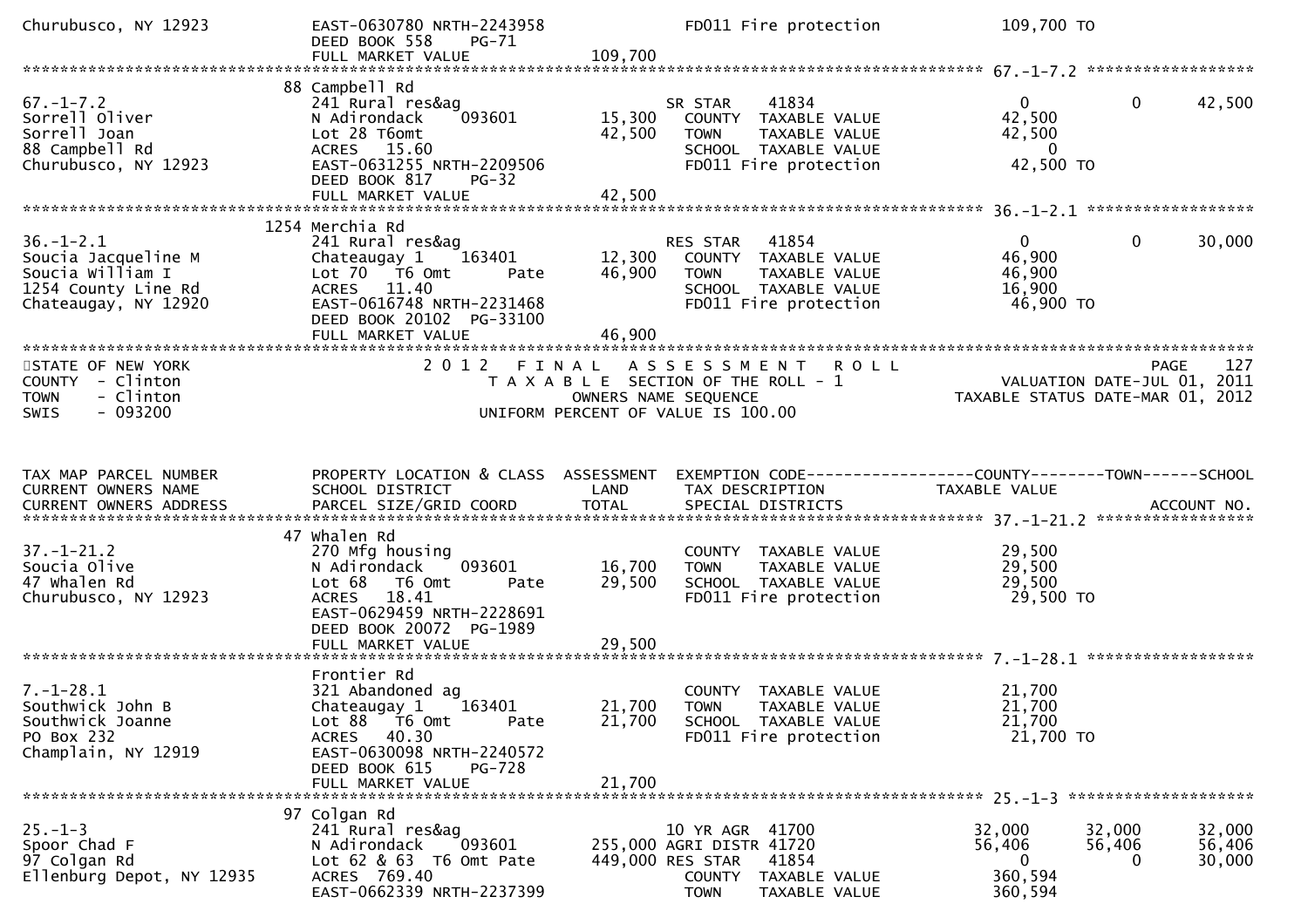| MAY BE SUBJECT TO PAYMENT                                                                          | PG-332<br>DEED BOOK 996                                                                                                                                                                  |                            | SCHOOL TAXABLE VALUE                                                                                                                                                                                 | 330,594                                                                                       |                                                                                   |
|----------------------------------------------------------------------------------------------------|------------------------------------------------------------------------------------------------------------------------------------------------------------------------------------------|----------------------------|------------------------------------------------------------------------------------------------------------------------------------------------------------------------------------------------------|-----------------------------------------------------------------------------------------------|-----------------------------------------------------------------------------------|
| $53. - 1 - 19.211$<br>Spoor Cheryl<br>778 Patnode Rd<br>Churubusco, NY 12923                       | 778 Patnode Rd<br>280 Res Multiple<br>093601<br>N Adirondack<br>Lot 47 T6omt<br>3.70<br><b>ACRES</b><br>EAST-0634987 NRTH-2221445<br>DEED BOOK 848<br><b>PG-204</b><br>FULL MARKET VALUE | 11,400<br>93,100<br>93,100 | 41854<br>RES STAR<br>COUNTY TAXABLE VALUE<br><b>TOWN</b><br>TAXABLE VALUE<br>SCHOOL TAXABLE VALUE<br>FD011 Fire protection                                                                           | $\overline{0}$<br>93,100<br>93,100<br>63,100<br>93,100 TO                                     | $\mathbf{0}$<br>30,000                                                            |
|                                                                                                    |                                                                                                                                                                                          |                            |                                                                                                                                                                                                      |                                                                                               |                                                                                   |
| $68. - 1 - 4.1$<br>Spoor Life Use Carmen<br>Cowan Isabelle J<br>6509 Rt 11<br>Churubusco, NY 12923 | 6523 Rt 11<br>270 Mfg housing<br>093601<br>N Adirondack<br>Lot <sub>35</sub><br>T6 Omt<br>Pate<br>32.70<br><b>ACRES</b><br>EAST-0640991 NRTH-2215614<br>DEED BOOK 20051 PG-82791         |                            | 62 PCT OF VALUE USED FOR EXEMPTION PURPOSES<br>WARCOMALL 41131<br>23,900 AGED - ALL 41800<br>50,200 SR STAR<br>41834<br>COUNTY TAXABLE VALUE<br>TAXABLE VALUE<br><b>TOWN</b><br>SCHOOL TAXABLE VALUE | 7,781<br>11,672<br>$\overline{\mathbf{0}}$<br>30,747<br>30,747<br>$\overline{0}$<br>50,200 TO | 7,781<br>$\overline{0}$<br>11,672<br>15,562<br>34,638<br>$\overline{\phantom{0}}$ |
| STATE OF NEW YORK<br>COUNTY - Clinton<br><b>TOWN</b><br>- Clinton<br>$-093200$<br><b>SWIS</b>      | 2012 FINAL                                                                                                                                                                               |                            | A S S E S S M E N T<br><b>ROLL</b><br>T A X A B L E SECTION OF THE ROLL - 1<br>OWNERS NAME SEQUENCE<br>UNIFORM PERCENT OF VALUE IS 100.00                                                            | VALUATION DATE-JUL 01, 2011<br>TAXABLE STATUS DATE-MAR 01, 2012                               | 128<br><b>PAGE</b>                                                                |
| TAX MAP PARCEL NUMBER<br>CURRENT OWNERS NAME                                                       | PROPERTY LOCATION & CLASS ASSESSMENT<br>SCHOOL DISTRICT                                                                                                                                  | LAND                       | EXEMPTION CODE------------------COUNTY--------TOWN------SCHOOL<br>TAX DESCRIPTION                                                                                                                    | TAXABLE VALUE                                                                                 |                                                                                   |
| $52. - 1 - 10.1$<br>Spoor Life Use Ruth<br>Spoor Shawn D<br>7165 Rt 11<br>Churubusco, NY 12923     | 7165 Rt 11<br>220 2 Family Res<br>N Adirondack 093601<br>Lot 48<br>T6 Omt<br>Pate<br><b>ACRES</b><br>1.10<br>EAST-0629140 NRTH-2224309<br>DEED BOOK 20051 PG-78969<br>FULL MARKET VALUE  | 5,100 SR STAR<br>79,900    | AGED - ALL 41800<br>41834<br>79,900 COUNTY TAXABLE VALUE<br><b>TOWN</b><br>TAXABLE VALUE<br>SCHOOL TAXABLE VALUE<br>FD011 Fire protection                                                            | 39,950<br>$\overline{0}$<br>39,950<br>39,950<br>$\Omega$<br>79,900 TO                         | 39,950<br>39,950<br>39,950<br>$\Omega$                                            |
|                                                                                                    |                                                                                                                                                                                          |                            |                                                                                                                                                                                                      |                                                                                               |                                                                                   |
| $38. - 1 - 13.2$<br>Spoor Shawn<br>Spoor Darlene<br>472 Rt 189<br>Churubusco, NY 12923             | 472 Rt 189<br>240 Rural res<br>093601<br>N Adirondack<br>Lot 55 T6omt<br>ACRES 11.90<br>EAST-0639595 NRTH-2229156<br>DEED BOOK 20072 PG-6145<br>FULL MARKET VALUE                        | 112,000<br>112,000         | RES STAR 41854<br>13,500 COUNTY TAXABLE VALUE<br><b>TOWN</b><br>TAXABLE VALUE<br>SCHOOL TAXABLE VALUE<br>FD011 Fire protection                                                                       | $\overline{0}$<br>112,000<br>112,000<br>82,000<br>112,000 TO                                  | $\mathbf 0$<br>30,000                                                             |
|                                                                                                    | 540 Rt 189                                                                                                                                                                               |                            |                                                                                                                                                                                                      |                                                                                               | 38.1-1-34 *******************                                                     |
| $38.1 - 1 - 34$<br>Spoor Shawn D<br>Spoor Darlene M<br>472 Rt 189<br>Churubusco, NY 12923          | 210 1 Family Res<br>N Adirondack<br>093601<br>Lot <sub>55</sub><br>T6 Omt<br>Pate<br>1.50<br><b>ACRES</b><br>EAST-0639422 NRTH-2230387<br>DEED BOOK 20031 PG-55596                       | 5,400<br>42,000            | COUNTY TAXABLE VALUE<br>TAXABLE VALUE<br><b>TOWN</b><br>SCHOOL TAXABLE VALUE<br>FD011 Fire protection                                                                                                | 42,000<br>42,000<br>42,000<br>42,000 TO                                                       |                                                                                   |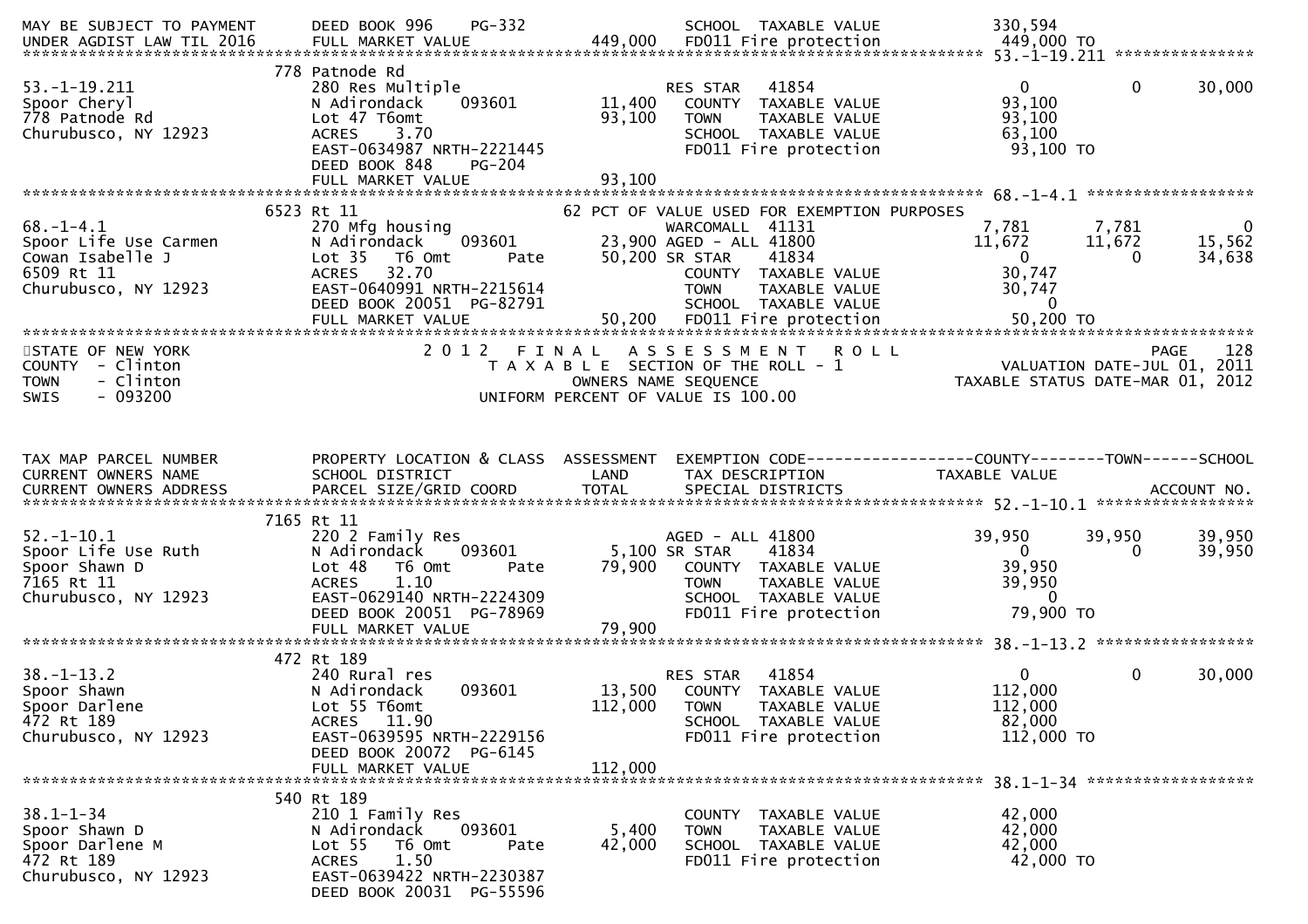|                                                                                                                                                            | FULL MARKET VALUE                                                                                                                                                    | 42,000            |                                                                                                                                                       |                                                                                               |
|------------------------------------------------------------------------------------------------------------------------------------------------------------|----------------------------------------------------------------------------------------------------------------------------------------------------------------------|-------------------|-------------------------------------------------------------------------------------------------------------------------------------------------------|-----------------------------------------------------------------------------------------------|
|                                                                                                                                                            |                                                                                                                                                                      |                   |                                                                                                                                                       |                                                                                               |
| $25. - 1 - 4.1$<br>Spoor Travis<br>Spoor Jennifer<br>194 Clinton Mills Rd<br>Ellenburg, NY 12933                                                           | 194 Clinton Mills Rd<br>112 Dairy farm<br>093601<br>N Adirondack<br>Lot 61 T6omt<br>ACRES 48.30 BANK<br>080<br>EAST-0667277 NRTH-2235699<br>DEED BOOK 20031 PG-59538 | 100,700           | 41854<br>RES STAR<br>35,900 483A EX<br>42100<br>COUNTY TAXABLE VALUE<br><b>TOWN</b><br>TAXABLE VALUE<br>SCHOOL TAXABLE VALUE<br>FD011 Fire protection | 0<br>$\mathbf 0$<br>30,000<br>700<br>700<br>700<br>100,000<br>100,000<br>70,000<br>100,000 TO |
|                                                                                                                                                            | FULL MARKET VALUE                                                                                                                                                    | 100,700           | 700 EX                                                                                                                                                |                                                                                               |
|                                                                                                                                                            |                                                                                                                                                                      |                   |                                                                                                                                                       |                                                                                               |
| $25. - 1 - 5.2$<br>St Thomas Gary<br>VanHanehan Dave<br>c/o Dennis Smolinkski<br>PO Box 148<br>Rose, NY 14542                                              | Clinton Mills Rd<br>260 Seasonal res<br>093601<br>N Adirondack<br>Lot 61 T6omt<br>ACRES 170.00<br>EAST-0670684 NRTH-2237440<br>DEED BOOK 20082 PG-14204              | 73,800<br>83,500  | COUNTY TAXABLE VALUE<br>TAXABLE VALUE<br><b>TOWN</b><br>SCHOOL TAXABLE VALUE<br>FD011 Fire protection                                                 | 83,500<br>83,500<br>83,500<br>83,500 TO                                                       |
|                                                                                                                                                            | FULL MARKET VALUE                                                                                                                                                    | 83,500            |                                                                                                                                                       |                                                                                               |
|                                                                                                                                                            |                                                                                                                                                                      |                   |                                                                                                                                                       |                                                                                               |
| STATE OF NEW YORK<br>COUNTY - Clinton<br>- Clinton<br><b>TOWN</b><br>$-093200$<br>SWIS                                                                     | 2012 FINAL                                                                                                                                                           |                   | ASSESSMENT ROLL<br>T A X A B L E SECTION OF THE ROLL - 1<br>OWNERS NAME SEQUENCE<br>UNIFORM PERCENT OF VALUE IS 100.00                                | 129<br><b>PAGE</b><br>VALUATION DATE-JUL 01, 2011<br>TAXABLE STATUS DATE-MAR 01, 2012         |
| TAX MAP PARCEL NUMBER                                                                                                                                      | PROPERTY LOCATION & CLASS ASSESSMENT                                                                                                                                 |                   |                                                                                                                                                       | EXEMPTION CODE-----------------COUNTY-------TOWN------SCHOOL                                  |
| CURRENT OWNERS NAME                                                                                                                                        | SCHOOL DISTRICT                                                                                                                                                      | LAND              | TAX DESCRIPTION                                                                                                                                       | <b>TAXABLE VALUE</b>                                                                          |
|                                                                                                                                                            | Clinton Mills Rd                                                                                                                                                     |                   |                                                                                                                                                       |                                                                                               |
| $25. - 1 - 6$<br>St Thomas Gary<br>Van Hanehan David<br>11319 Lyman Rd<br>N. Rose, NY 14516                                                                | 920 Priv Hunt/Fi<br>N Adirondack<br>093601<br>Lot 61 T6omt Pate<br>ACRES 210.00<br>EAST-0669064 NRTH-2237271<br>DEED BOOK 961<br>PG-287                              | 82,500<br>116,000 | COUNTY TAXABLE VALUE<br><b>TOWN</b><br>TAXABLE VALUE<br>SCHOOL TAXABLE VALUE<br>FD011 Fire protection                                                 | 116,000<br>116,000<br>116,000<br>116,000 TO                                                   |
|                                                                                                                                                            | FULL MARKET VALUE                                                                                                                                                    | 116,000           |                                                                                                                                                       |                                                                                               |
| $67. - 1 - 16$<br>Staley Life Estate Edith Louis N Adirondack<br>Staley Williams Jessica Louise Lot 29 T6 Omt<br>703 Shingle St<br>Morrisonville, NY 12962 | 185 Campbell Rd<br>240 Rural res<br>093601<br>Pate<br>75.00<br>ACRES<br>EAST-0629011 NRTH-2210900                                                                    | 23,900<br>55,600  | COUNTY TAXABLE VALUE<br><b>TOWN</b><br>TAXABLE VALUE<br>SCHOOL TAXABLE VALUE<br>FD011 Fire protection                                                 | 55,600<br>55,600<br>55,600<br>55,600 TO                                                       |
| PRIOR OWNER ON 3/01/2012<br>Staley Edith Louise                                                                                                            | DEED BOOK 20122 PG-47583<br>FULL MARKET VALUE                                                                                                                        | 55,600            |                                                                                                                                                       |                                                                                               |
|                                                                                                                                                            | Looby Rd                                                                                                                                                             |                   |                                                                                                                                                       |                                                                                               |
| $38. - 1 - 20$<br>Stanzione Katherine<br>56 Berkshire Dr<br>Sewell, NJ 08080                                                                               | 321 Abandoned ag<br>093601<br>N Adirondack<br>Lot <sub>54</sub><br>T6 Omt<br>Pate<br>37.50<br>ACRES<br>EAST-0636988 NRTH-2229095<br>PG-567<br>DEED BOOK 556          | 28,100<br>28,100  | COUNTY TAXABLE VALUE<br><b>TOWN</b><br>TAXABLE VALUE<br>SCHOOL TAXABLE VALUE<br>FD011 Fire protection                                                 | 28,100<br>28,100<br>28,100<br>28,100 TO                                                       |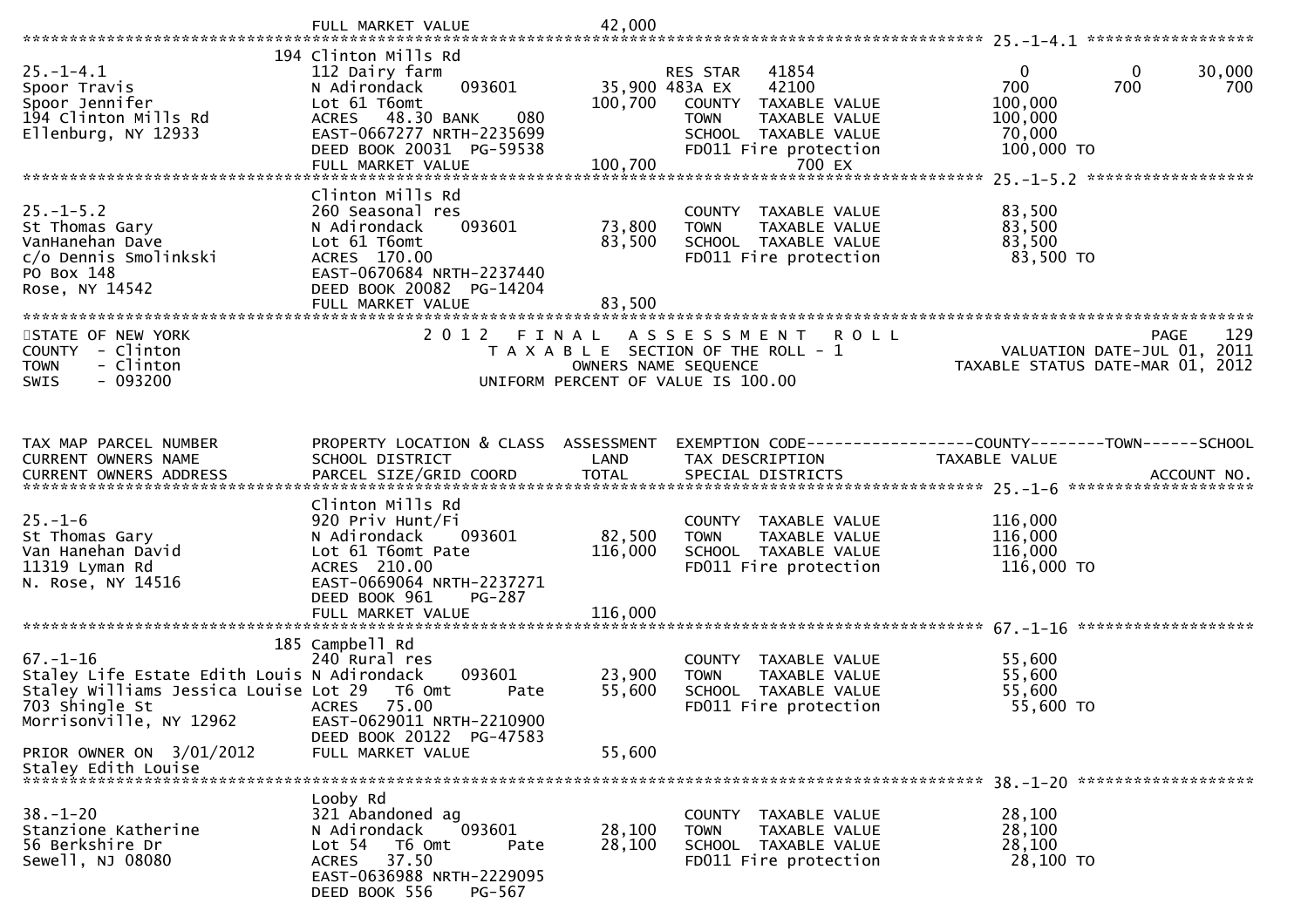|                                          | FULL MARKET VALUE                                    | 28,100 |                                                              |                                  |              |             |
|------------------------------------------|------------------------------------------------------|--------|--------------------------------------------------------------|----------------------------------|--------------|-------------|
|                                          | 193-201 Mcnierney Rd                                 |        |                                                              |                                  |              |             |
| $21. - 1 - 1.5$                          | 210 1 Family Res                                     |        | 41854<br><b>RES STAR</b>                                     | $\overline{0}$                   | $\mathbf{0}$ | 30,000      |
| Stermer Gracanne                         | 163401<br>Chateaugay 1                               | 9,600  | COUNTY<br>TAXABLE VALUE                                      | 51,200                           |              |             |
| 203 McNeirney Rd                         | Lot 90 T6omt                                         | 51,200 | <b>TOWN</b><br>TAXABLE VALUE                                 | 51,200                           |              |             |
| Churubusco, NY 12923                     | ACRES 6.72                                           |        | SCHOOL TAXABLE VALUE                                         | 21,200                           |              |             |
|                                          | EAST-0615980 NRTH-2239746                            |        | FD011 Fire protection                                        | $51,200$ TO                      |              |             |
|                                          | DEED BOOK 20082 PG-17306                             | 51,200 |                                                              |                                  |              |             |
|                                          | FULL MARKET VALUE                                    |        |                                                              |                                  |              |             |
|                                          | 254 Lafrancis Rd                                     |        |                                                              |                                  |              |             |
| $54. - 2 - 22$                           | 270 Mfg housing                                      |        | RES STAR<br>41854                                            | $\mathbf{0}$                     | $\mathbf{0}$ | 30,000      |
| Stevens Rodney A                         | 093601<br>N Adirondack                               | 4,800  | COUNTY TAXABLE VALUE                                         | 32,700                           |              |             |
| Stevens Kate T                           | Lot 37 T6 Omt<br>Pate                                | 32,700 | <b>TOWN</b><br>TAXABLE VALUE                                 | 32,700                           |              |             |
| 254 Lafrancis Rd                         | FRNT 200.00 DPTH 175.00                              |        | SCHOOL TAXABLE VALUE                                         | 2,700                            |              |             |
| Ellenburg Center, NY 12934               | EAST-0652383 NRTH-2216307<br>DEED BOOK 849<br>PG-116 |        | FD011 Fire protection                                        | 32,700 TO                        |              |             |
|                                          | FULL MARKET VALUE                                    | 32,700 |                                                              |                                  |              |             |
|                                          |                                                      |        |                                                              |                                  |              |             |
| STATE OF NEW YORK                        | 2 0 1 2                                              | FINAL  | A S S E S S M E N T<br><b>ROLL</b>                           |                                  | <b>PAGE</b>  | 130         |
| COUNTY - Clinton                         |                                                      |        | T A X A B L E SECTION OF THE ROLL - 1                        | VALUATION DATE-JUL 01, 2011      |              |             |
| <b>TOWN</b><br>- Clinton                 |                                                      |        | OWNERS NAME SEQUENCE                                         | TAXABLE STATUS DATE-MAR 01, 2012 |              |             |
| $-093200$<br><b>SWIS</b>                 |                                                      |        | UNIFORM PERCENT OF VALUE IS 100.00                           |                                  |              |             |
|                                          |                                                      |        |                                                              |                                  |              |             |
|                                          |                                                      |        |                                                              |                                  |              |             |
| TAX MAP PARCEL NUMBER                    | PROPERTY LOCATION & CLASS ASSESSMENT                 |        | EXEMPTION CODE-----------------COUNTY--------TOWN-----SCHOOL |                                  |              |             |
| CURRENT OWNERS NAME                      | SCHOOL DISTRICT                                      | LAND   | TAX DESCRIPTION                                              | TAXABLE VALUE                    |              |             |
|                                          |                                                      |        |                                                              |                                  |              |             |
|                                          |                                                      |        |                                                              |                                  |              |             |
|                                          |                                                      |        |                                                              |                                  |              |             |
| $23. - 1 - 22.211$                       | 133 Jones Rd                                         |        | LIM INC DI 41932                                             |                                  | 0            | $\mathbf 0$ |
| Stumpf Carol                             | 270 Mfg housing<br>093601<br>N Adirondack            |        | 9,600 SR STAR<br>41834                                       | 13,473<br>$\Omega$               | $\Omega$     | 31,700      |
| 133 Jones Rd                             | Lot 67 T6omt                                         | 31,700 | COUNTY TAXABLE VALUE                                         | 18,227                           |              |             |
| Churubusco, NY 12923                     | 7.50<br><b>ACRES</b>                                 |        | <b>TOWN</b><br>TAXABLE VALUE                                 | 31,700                           |              |             |
|                                          | EAST-0634589 NRTH-2233516                            |        | SCHOOL TAXABLE VALUE                                         | $\mathbf{0}$                     |              |             |
|                                          | DEED BOOK 20051 PG-80166                             |        | FD011 Fire protection                                        | 31,700 TO                        |              |             |
|                                          | FULL MARKET VALUE                                    | 31,700 |                                                              |                                  |              |             |
|                                          | 124 Clinton Mills Rd                                 |        |                                                              |                                  |              |             |
| $25. - 1 - 7$                            | 210 1 Family Res                                     |        | 41854<br>RES STAR                                            | $\overline{0}$                   | 0            | 30,000      |
| Suarez Jon D                             | N Adirondack<br>093601                               | 5,900  | COUNTY<br>TAXABLE VALUE                                      | 64,200                           |              |             |
| 124 Clinton Mills Rd                     | Lot 61<br>T6 Omt<br>Pate                             | 64,200 | <b>TOWN</b><br>TAXABLE VALUE                                 | 64,200                           |              |             |
| Ellenburg Depot, NY 12935                | 2.30 BANK<br><b>ACRES</b><br>080                     |        | SCHOOL<br>TAXABLE VALUE                                      | 34,200                           |              |             |
|                                          | EAST-0669060 NRTH-2234791                            |        | FD011 Fire protection                                        | 64,200 TO                        |              |             |
|                                          | DEED BOOK 20041 PG-78414<br>FULL MARKET VALUE        | 64,200 |                                                              |                                  |              |             |
|                                          |                                                      |        |                                                              |                                  |              |             |
|                                          | Frontier Rd                                          |        |                                                              |                                  |              |             |
| $6. -1 - 9.1$                            | $314$ Rural vac<10                                   |        | COUNTY TAXABLE VALUE                                         | 5,600                            |              |             |
| Sullivan Richard                         | Chateaugay 1<br>163401                               | 5,600  | TAXABLE VALUE<br><b>TOWN</b>                                 | 5,600                            |              |             |
| Sullivan Gisele                          | Lot $89$ $\overline{76}$ Omt<br>Pate<br>1.80         | 5,600  | SCHOOL TAXABLE VALUE                                         | 5,600                            |              |             |
| 2097 Washington Ave<br>Seaford, NY 11783 | <b>ACRES</b><br>EAST-0623048 NRTH-2243076            |        | FD011 Fire protection                                        | 5,600 TO                         |              |             |
|                                          | DEED BOOK 700<br>$PG-333$<br>FULL MARKET VALUE       | 5,600  |                                                              |                                  |              |             |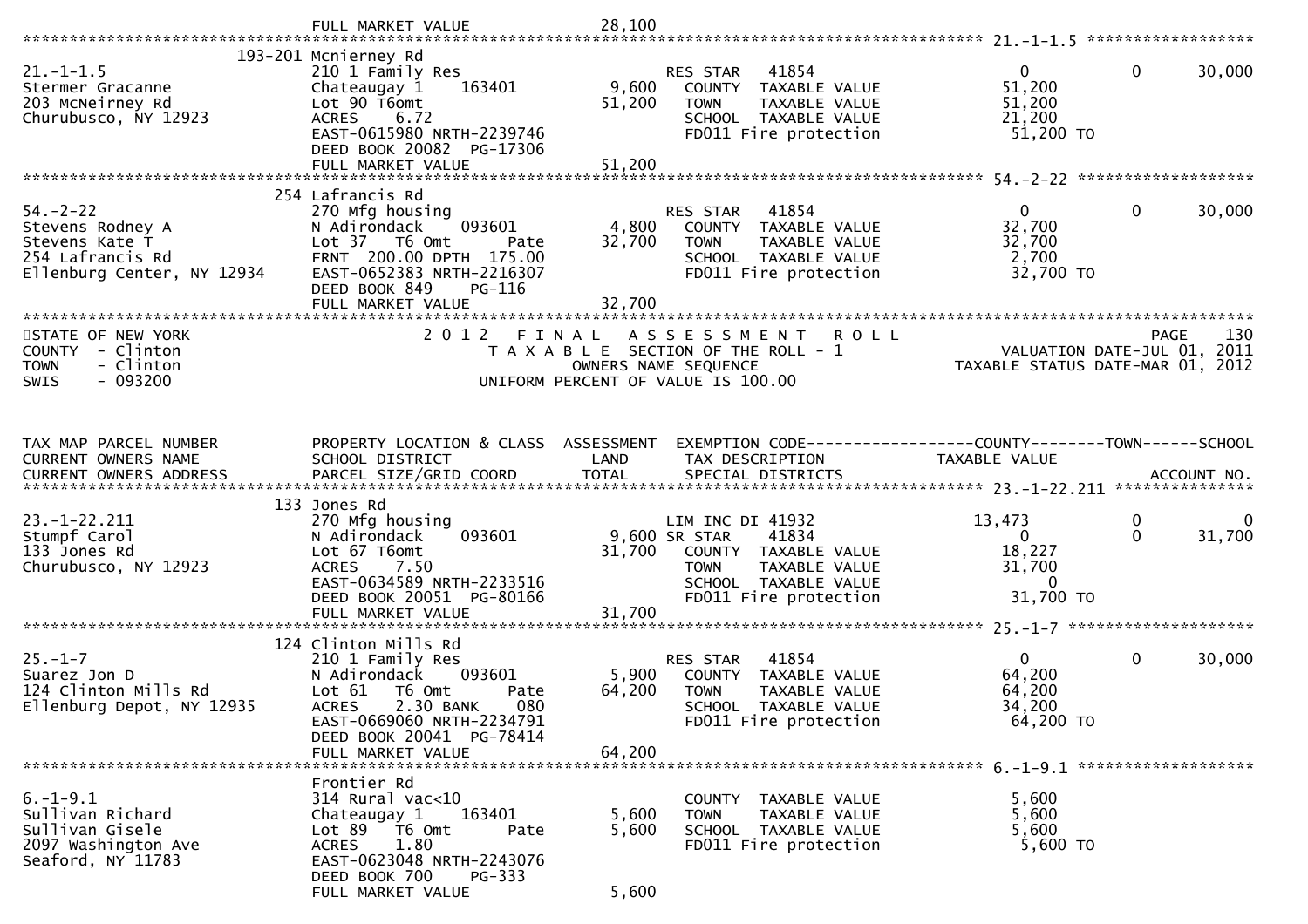|                                                                                                     |                                                                                                                                                                                                 |                            |                                                                                                                                                     | **************** 23.-1-19 ********************                     |                                            |                  |
|-----------------------------------------------------------------------------------------------------|-------------------------------------------------------------------------------------------------------------------------------------------------------------------------------------------------|----------------------------|-----------------------------------------------------------------------------------------------------------------------------------------------------|--------------------------------------------------------------------|--------------------------------------------|------------------|
| $23 - 1 - 19$<br>Talt George<br>Talt Marjorie<br>70 Bayard St<br>New Rochelle, NY 10805             | Merchia Rd<br>321 Abandoned ag<br>093601<br>N Adirondack<br>T6 Omt<br>Lot 67<br>Pate<br>13.00<br><b>ACRES</b><br>EAST-0637792 NRTH-2235101<br>DEED BOOK 549<br>PG-1                             | 13,400<br>13,400           | COUNTY TAXABLE VALUE<br><b>TOWN</b><br>TAXABLE VALUE<br>SCHOOL TAXABLE VALUE<br>FD011 Fire protection                                               | 13,400<br>13,400<br>13,400<br>13,400 TO                            |                                            |                  |
| $53.-1-21.1$<br>Tammac Holdings Corporation<br>100 Commerce Blvd Ste 200<br>Wilkes Barre, PA 18702  | 640 Patnode Rd<br>210 1 Family Res<br>093601<br>N Adirondack<br>T6 Omt<br>Lot 34<br>Pate<br>35.80<br><b>ACRES</b><br>EAST-0636196 NRTH-2218536<br>DEED BOOK 20112 PG-42681<br>FULL MARKET VALUE | 26,600<br>80,000<br>80,000 | COUNTY TAXABLE VALUE<br><b>TOWN</b><br>TAXABLE VALUE<br>SCHOOL TAXABLE VALUE<br>FD011 Fire protection                                               | 80,000<br>80,000<br>80,000<br>80,000 TO                            |                                            |                  |
| STATE OF NEW YORK<br>COUNTY - Clinton<br>- Clinton<br><b>TOWN</b><br><b>SWIS</b><br>- 093200        | 2012 FINAL                                                                                                                                                                                      |                            | A S S E S S M E N T<br><b>ROLL</b><br>T A X A B L E SECTION OF THE ROLL - 1<br>OWNERS NAME SEQUENCE<br>UNIFORM PERCENT OF VALUE IS 100.00           | TAXABLE STATUS DATE-MAR 01, 2012                                   | <b>PAGE</b><br>VALUATION DATE-JUL 01, 2011 | 131              |
| TAX MAP PARCEL NUMBER<br>CURRENT OWNERS NAME                                                        | PROPERTY LOCATION & CLASS ASSESSMENT<br>SCHOOL DISTRICT                                                                                                                                         | LAND                       | EXEMPTION CODE-----------------COUNTY-------TOWN------SCHOOL<br>TAX DESCRIPTION                                                                     | TAXABLE VALUE                                                      |                                            |                  |
| $66. - 1 - 2.3$<br>Tavernia Edward L<br>Tavernia Veronica<br>722 Ryan Rd<br>Churubusco, NY 12923    | 722 Ryan Rd<br>210 1 Family Res<br>163401<br>Chateaugay 1<br>Lot 32 T6omt<br><b>ACRES</b><br>2.20<br>EAST-0624158 NRTH-2215698<br>DEED BOOK 779<br>$PG-31$<br>FULL MARKET VALUE                 | 6,000<br>48,100<br>48,100  | 41834<br>SR STAR<br>COUNTY TAXABLE VALUE<br>TOWN<br>TAXABLE VALUE<br>SCHOOL TAXABLE VALUE<br>FD011 Fire protection                                  | $\overline{0}$<br>48,100<br>48,100<br>$\Omega$<br>48,100 TO        | $\mathbf{0}$                               | 48,100           |
| $67. - 1 - 10$<br>Tavernia William G<br>Tavernia Shirley<br>194 Campbell Rd<br>Churubusco, NY 12923 | 194 Campbell Rd<br>210 1 Family Res<br>N Adirondack<br>093601<br>Lot 28 T6 Omt<br>Pate<br>FRNT 300.00 DPTH 135.00<br>EAST-0630510 NRTH-2211684<br>DEED BOOK 578<br>PG-1071<br>FULL MARKET VALUE | 34,000<br>34,000           | AGED - ALL 41800<br>41834<br>4,800 SR STAR<br>COUNTY TAXABLE VALUE<br><b>TOWN</b><br>TAXABLE VALUE<br>SCHOOL TAXABLE VALUE<br>FD011 Fire protection | 17,000<br>$\Omega$<br>17,000<br>17,000<br>$\mathbf 0$<br>34,000 TO | 17,000<br>$\Omega$                         | 17,000<br>17,000 |
| $25. - 1 - 2$<br>Tedford Stewart E<br>Napper Rick<br>33 Nashville Rd<br>Saranac, NY 12981           | Colgan Rd<br>920 Priv Hunt/Fi<br>093601<br>N Adirondack<br>Lot 79<br>T6 Omt<br>Pate<br>ACRES 93.50<br>EAST-0665125 NRTH-2240239<br>DEED BOOK 20122 PG-45623<br>FULL MARKET VALUE                | 54,300<br>72,800<br>72,800 | COUNTY TAXABLE VALUE<br><b>TOWN</b><br>TAXABLE VALUE<br>SCHOOL TAXABLE VALUE<br>FD011 Fire protection                                               | 72,800<br>72,800<br>72,800<br>72,800 TO                            |                                            |                  |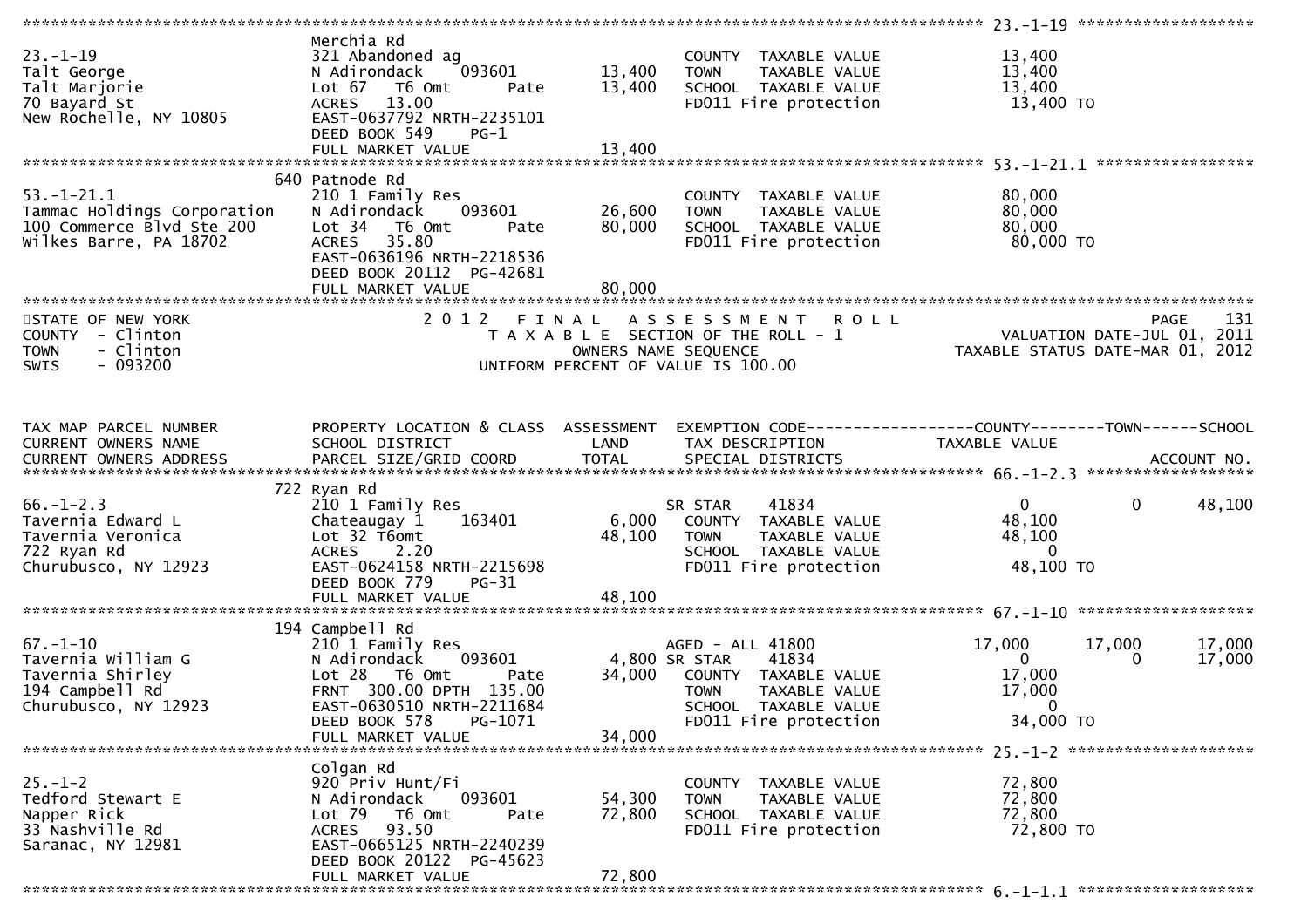| $6. -1 - 1.1$<br>Thibeault James T<br>Thibeault Patricia<br>196 Mcnierney Rd<br>Churubusco, NY 12923<br>MAY BE SUBJECT TO PAYMENT<br>UNDER AGDIST LAW TIL 2012  | 196 Mcnierney Rd<br>240 Rural res<br>163401<br>Chateaugay 1<br>Lot 90 T6 Omt<br>ACRES 15.10<br>EAST-0616083 NRTH-2240618<br>DEED BOOK 750<br>PG-183<br>FULL MARKET VALUE                                            | 14,900<br>81,400<br>81,400 | 41854<br>RES STAR<br>COUNTY TAXABLE VALUE<br>TAXABLE VALUE<br><b>TOWN</b><br>SCHOOL TAXABLE VALUE<br>FD011 Fire protection | $\mathbf 0$<br>$\overline{0}$<br>30,000<br>81,400<br>81,400<br>51,400<br>81,400 TO    |     |
|-----------------------------------------------------------------------------------------------------------------------------------------------------------------|---------------------------------------------------------------------------------------------------------------------------------------------------------------------------------------------------------------------|----------------------------|----------------------------------------------------------------------------------------------------------------------------|---------------------------------------------------------------------------------------|-----|
| $82 - 2 - 3$<br>Thomas Kenneth E<br>Thomas Olda D<br>19 Campbell Rd<br>Churubusco, NY 12923                                                                     | 19 Campbell Rd<br>240 Rural res<br>093601<br>N Adirondack<br>Lot 29 T6 Omt<br>ACRES 86.90<br>EAST-0629437 NRTH-2207466<br>DEED BOOK 930<br>PG-157<br>FULL MARKET VALUE                                              | 4,200<br>87,500<br>87,500  | RES STAR<br>41854<br>COUNTY TAXABLE VALUE<br><b>TOWN</b><br>TAXABLE VALUE<br>SCHOOL TAXABLE VALUE<br>FD011 Fire protection | $\mathbf{0}$<br>$\mathbf 0$<br>30,000<br>87,500<br>87,500<br>57,500<br>87,500 TO      |     |
| STATE OF NEW YORK<br>COUNTY - Clinton<br>- Clinton<br><b>TOWN</b><br>$-093200$<br><b>SWIS</b>                                                                   | 2012 FINAL                                                                                                                                                                                                          |                            | ASSESSMENT ROLL<br>T A X A B L E SECTION OF THE ROLL - 1<br>OWNERS NAME SEQUENCE<br>UNIFORM PERCENT OF VALUE IS 100.00     | PAGE<br>VALUATION DATE-JUL $\overline{0}1$ , 2011<br>TAXABLE STATUS DATE-MAR 01, 2012 | 132 |
| TAX MAP PARCEL NUMBER<br>CURRENT OWNERS NAME                                                                                                                    | PROPERTY LOCATION & CLASS ASSESSMENT<br>SCHOOL DISTRICT                                                                                                                                                             | LAND                       | TAX DESCRIPTION                                                                                                            | EXEMPTION CODE-----------------COUNTY-------TOWN------SCHOOL<br><b>TAXABLE VALUE</b>  |     |
| $67. - 1 - 7.1$<br>Tobin John<br>Tobin Judy<br>133 old Post Rd<br>PO Box 561<br>Worthington, MA 01098<br>MAY BE SUBJECT TO PAYMENT<br>UNDER RPTL480A UNTIL 2021 | Campbell Rd<br>912 Forest s480a<br>N Adirondack<br>093601<br>$Lot 28$ T6 Omt<br>Pate<br>58ac 480A Elig 2/00<br>$(34000/110) \times 58x.80$<br>ACRES 127.80<br>EAST-0632527 NRTH-2209731<br>DEED BOOK 98001 PG-01674 | 71,800<br>71,800           | 480A EX<br>47460<br>COUNTY TAXABLE VALUE<br><b>TOWN</b><br>TAXABLE VALUE<br>SCHOOL TAXABLE VALUE<br>FD011 Fire protection  | 23,200<br>23,200<br>23,200<br>48,600<br>48,600<br>48,600<br>71,800 TO                 |     |
| $7. - 1 - 25. - 1$<br>Todoruk Mary Olga<br>Todoruk Christine Mary<br>185 Frontier Rd<br>Churubusco, NY 12923                                                    | 185 Frontier Rd<br>240 Rural res<br>093601<br>N Adirondack<br>Lot 89 T6 Omt<br>Pate<br>ACRES 37.30<br>EAST-0633242 NRTH-2240493<br>DEED BOOK 20031 PG-56373<br>FULL MARKET VALUE                                    | 24,800<br>68,500<br>68,500 | COUNTY TAXABLE VALUE<br><b>TOWN</b><br><b>TAXABLE VALUE</b><br>SCHOOL TAXABLE VALUE<br>FD011 Fire protection               | 68,500<br>68,500<br>68,500<br>68,500 TO                                               |     |
| $7. - 1 - 25. - 2$<br>Todoruk Mary Olga<br>Todoruk Christine Mary<br>185 Frontier Rd<br>Churubusco, NY 12923                                                    | Jones Rd<br>321 Abandoned ag<br>163401<br>Chateaugay 1<br>Lot 74 T6omt<br>ACRES 29.80<br>EAST-0633242 NRTH-2240493<br>DEED BOOK 20031 PG-56373                                                                      | 7,500<br>7,500             | COUNTY TAXABLE VALUE<br>TAXABLE VALUE<br>TOWN<br>SCHOOL TAXABLE VALUE<br>FD011 Fire protection                             | 7,500<br>7,500<br>7,500<br>7,500 TO                                                   |     |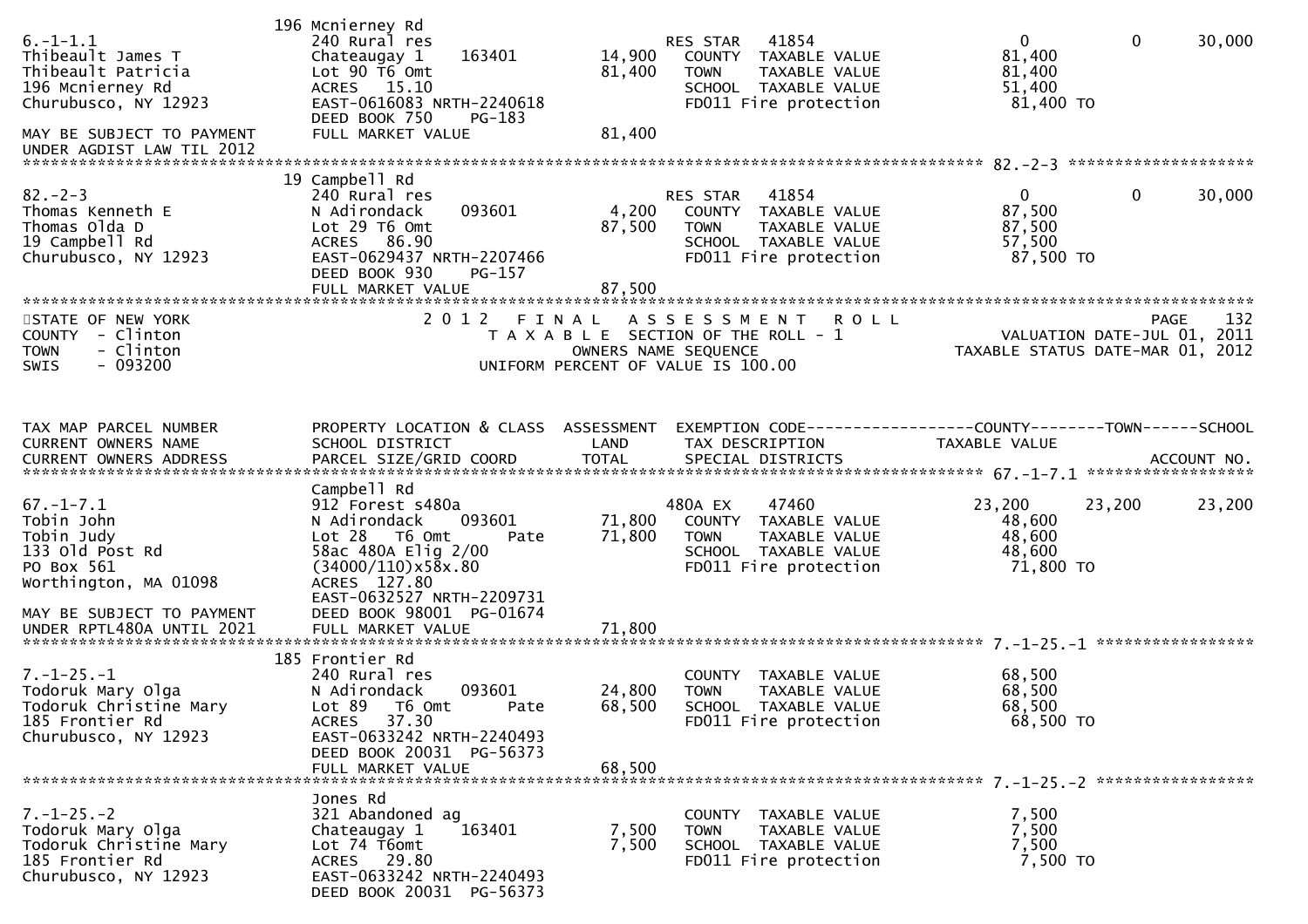|                                   | FULL MARKET VALUE                                      | 7,500                |                                                      |                                                               |                    |
|-----------------------------------|--------------------------------------------------------|----------------------|------------------------------------------------------|---------------------------------------------------------------|--------------------|
|                                   | 250 Campbell Rd                                        |                      | 87 PCT OF VALUE USED FOR EXEMPTION PURPOSES          |                                                               |                    |
| $67. - 1 - 13.1$                  | 241 Rural res&ag                                       |                      | WARNONALL 41121                                      | 19,706<br>12,000                                              | 0                  |
| Tornillo Jennifer L               | 093601<br>N Adirondack                                 |                      | 24,700 RES STAR<br>41854                             | $\overline{0}$<br>$\Omega$                                    | 30,000             |
| Ruggles Franklin J Jr             | Lot 28<br>T6 Omt<br>Pate                               | 151,000              | COUNTY TAXABLE VALUE                                 | 131,294                                                       |                    |
| 250 Campbell Rd                   | 34.40 BANK<br><b>ACRES</b><br>320                      |                      | <b>TAXABLE VALUE</b><br><b>TOWN</b>                  | 139,000                                                       |                    |
| Churubusco, NY 12923              | EAST-0631558 NRTH-2212612<br>DEED BOOK 20072 PG-2127   |                      | SCHOOL TAXABLE VALUE<br>FD011 Fire protection        | 121,000<br>151,000 TO                                         |                    |
|                                   | FULL MARKET VALUE                                      | 151,000              |                                                      |                                                               |                    |
|                                   |                                                        |                      |                                                      |                                                               |                    |
|                                   | 1198 County Line Rd                                    |                      |                                                      |                                                               |                    |
| $36. - 1 - 7$<br>Tourville Amanda | 260 Seasonal res                                       |                      | COUNTY TAXABLE VALUE                                 | 64,000                                                        |                    |
| 20 Whalen Rd                      | 163401<br>Chateaugay 1<br>Lot 51 76 0mt<br>Pate        | 61,800<br>64,000     | <b>TOWN</b><br>TAXABLE VALUE<br>SCHOOL TAXABLE VALUE | 64,000<br>64,000                                              |                    |
| Churubusco, NY 12923              | ACRES 120.00                                           |                      | FD011 Fire protection                                | 64,000 TO                                                     |                    |
|                                   | EAST-0617887 NRTH-2229523                              |                      |                                                      |                                                               |                    |
|                                   | DEED BOOK 20112 PG-44237                               |                      |                                                      |                                                               |                    |
| ************************          | FULL MARKET VALUE                                      | 64,000               |                                                      |                                                               |                    |
| STATE OF NEW YORK                 | 2012 FINAL                                             |                      | A S S E S S M E N T<br><b>ROLL</b>                   |                                                               | <b>PAGE</b><br>133 |
| COUNTY - Clinton                  |                                                        |                      | T A X A B L E SECTION OF THE ROLL - 1                | VALUATION DATE-JUL 01, 2011                                   |                    |
| - Clinton<br><b>TOWN</b>          |                                                        | OWNERS NAME SEQUENCE |                                                      | TAXABLE STATUS DATE-MAR 01, 2012                              |                    |
| $-093200$<br><b>SWIS</b>          |                                                        |                      | UNIFORM PERCENT OF VALUE IS 100.00                   |                                                               |                    |
|                                   |                                                        |                      |                                                      |                                                               |                    |
|                                   |                                                        |                      |                                                      |                                                               |                    |
| TAX MAP PARCEL NUMBER             | PROPERTY LOCATION & CLASS ASSESSMENT                   |                      |                                                      | EXEMPTION CODE-----------------COUNTY--------TOWN------SCHOOL |                    |
| CURRENT OWNERS NAME               | SCHOOL DISTRICT                                        | LAND                 | TAX DESCRIPTION                                      | <b>TAXABLE VALUE</b>                                          |                    |
|                                   |                                                        |                      |                                                      |                                                               |                    |
|                                   |                                                        |                      |                                                      |                                                               |                    |
|                                   |                                                        |                      |                                                      |                                                               |                    |
|                                   | Mcnierney Rd                                           |                      |                                                      |                                                               |                    |
| $6. - 1 - 4$<br>Tourville Gordon  | 321 Abandoned ag<br>163401                             |                      | COUNTY TAXABLE VALUE<br>TAXABLE VALUE<br><b>TOWN</b> | 14,600                                                        |                    |
| 328 Bart Merrill Rd               | Chateaugay 1<br>Lot $90$ $\overline{76}$ Omt<br>Pate   | 14,600<br>14,600     | SCHOOL TAXABLE VALUE                                 | 14,600<br>14,600                                              |                    |
| Cadyville, NY 12918               | ACRES 49.00                                            |                      | FD011 Fire protection                                | 14,600 TO                                                     |                    |
|                                   | EAST-0617851 NRTH-2245235                              |                      |                                                      |                                                               |                    |
|                                   | DEED BOOK 20021 PG-39590                               |                      |                                                      |                                                               |                    |
|                                   | FULL MARKET VALUE                                      | 14,600               |                                                      |                                                               |                    |
|                                   | Mcnierney Rd                                           |                      |                                                      |                                                               |                    |
| $6. - 1 - 5$                      | 321 Abandoned ag                                       |                      | COUNTY TAXABLE VALUE                                 | 28,700                                                        |                    |
| Tourville Gordon H                | Chateaugay 1<br>163401                                 | 28,700               | TAXABLE VALUE<br><b>TOWN</b>                         | 28,700                                                        |                    |
| 328 Bart Merrill Rd               | Lot 90<br>T6 Omt<br>Pate                               | 28,700               | SCHOOL TAXABLE VALUE                                 | 28,700                                                        |                    |
| Cadyville, NY 12918               | 40.00<br><b>ACRES</b>                                  |                      | FD011 Fire protection                                | 28,700 TO                                                     |                    |
|                                   | EAST-0619396 NRTH-2245483<br>DEED BOOK 840<br>$PG-202$ |                      |                                                      |                                                               |                    |
|                                   | FULL MARKET VALUE                                      | 28,700               |                                                      |                                                               |                    |
| ************************          |                                                        |                      |                                                      |                                                               |                    |
| $38.1 - 1 - 32$                   | 1323 Clinton Mills Rd                                  |                      |                                                      | 0<br>$\mathbf 0$                                              |                    |
| Trombley Cynthia S                | 210 1 Family Res<br>N Adirondack<br>093601             | 3,100                | RES STAR<br>41854<br>COUNTY<br>TAXABLE VALUE         | 24,900                                                        | 24,900             |
| 25 Smith St                       | Lot 55 T6 Omt<br>Pate                                  | 24,900               | <b>TOWN</b><br>TAXABLE VALUE                         | 24,900                                                        |                    |
| PO Box 6                          | FRNT 66.00 DPTH 140.00                                 |                      | SCHOOL TAXABLE VALUE                                 | $\Omega$                                                      |                    |
| Churubusco, NY 12923              | EAST-0639782 NRTH-2230684<br>DEED BOOK 20061 PG-96093  |                      | FD011 Fire protection                                | 24,900 TO                                                     |                    |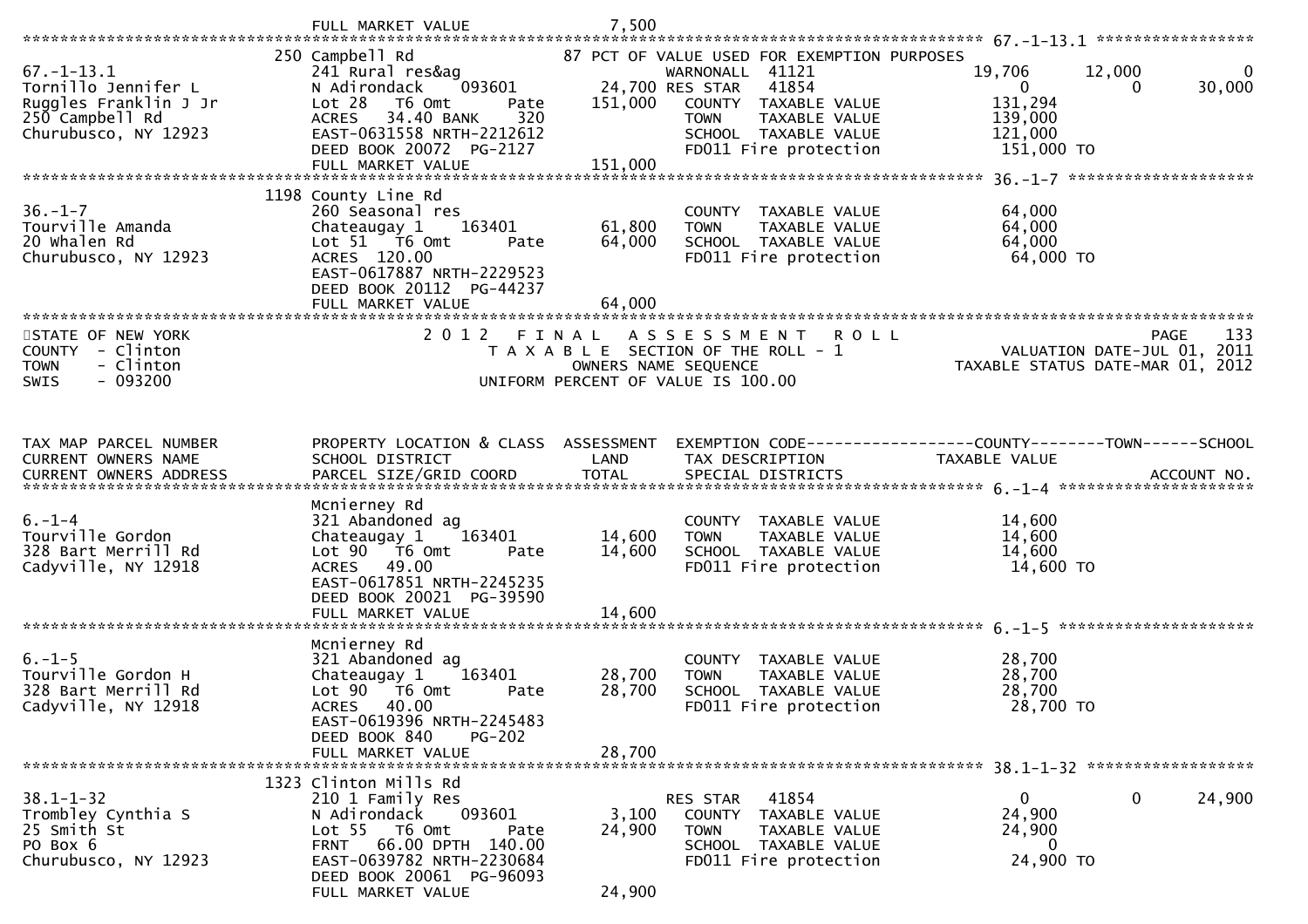|                                                                                                                   |                                                                                                                                                                                   |                            |                                                                                                                            | *************** 54.-1-1 ********************                    |                       |
|-------------------------------------------------------------------------------------------------------------------|-----------------------------------------------------------------------------------------------------------------------------------------------------------------------------------|----------------------------|----------------------------------------------------------------------------------------------------------------------------|-----------------------------------------------------------------|-----------------------|
| $54. - 1 - 1$<br>Trombley Danny<br>Trombley Cheryl<br>PO Box 131<br>Mooers Forks, NY 12959                        | Lafrancis Rd<br>321 Abandoned ag<br>093601<br>N Adirondack<br>Lot 45 T6 Omt<br>Pate<br>ACRES 283.50<br>EAST-0648278 NRTH-2222510<br>DEED BOOK 20112 PG-38155<br>FULL MARKET VALUE | 96,000<br>96,000<br>96,000 | COUNTY TAXABLE VALUE<br>TAXABLE VALUE<br><b>TOWN</b><br>SCHOOL TAXABLE VALUE<br>FD011 Fire protection                      | 96,000<br>96,000<br>96,000<br>96,000 TO                         |                       |
|                                                                                                                   |                                                                                                                                                                                   |                            |                                                                                                                            |                                                                 |                       |
| $37. - 1 - 14$<br>Trombley Jr Gerald J<br>Trombley Tammy<br>7132 Rt 11<br>Churubusco, NY 12923-2102               | 7132 Rt 11<br>210 1 Family Res<br>093601<br>N Adirondack<br>Lot 53 T6 Omt<br>Pate<br>FRNT 186.00 DPTH 215.00<br>EAST-0629793 NRTH-2224663<br>DEED BOOK 98001 PG-01086             | 4,900<br>71,500            | 41854<br>RES STAR<br>COUNTY TAXABLE VALUE<br>TAXABLE VALUE<br><b>TOWN</b><br>SCHOOL TAXABLE VALUE<br>FD011 Fire protection | $\overline{0}$<br>71,500<br>71,500<br>41,500<br>71,500 TO       | $\mathbf 0$<br>30,000 |
|                                                                                                                   |                                                                                                                                                                                   |                            |                                                                                                                            |                                                                 |                       |
| STATE OF NEW YORK<br>COUNTY - Clinton<br><b>TOWN</b><br>- Clinton<br>SWIS<br>- 093200                             | 2012 FINAL                                                                                                                                                                        | OWNERS NAME SEQUENCE       | <b>ROLL</b><br>A S S E S S M E N T<br>T A X A B L E SECTION OF THE ROLL - 1<br>UNIFORM PERCENT OF VALUE IS 100.00          | VALUATION DATE-JUL 01, 2011<br>TAXABLE STATUS DATE-MAR 01, 2012 | PAGE<br>134           |
| TAX MAP PARCEL NUMBER                                                                                             | PROPERTY LOCATION & CLASS ASSESSMENT                                                                                                                                              |                            | EXEMPTION CODE-----------------COUNTY-------TOWN------SCHOOL<br>TAX DESCRIPTION                                            | TAXABLE VALUE                                                   |                       |
| CURRENT OWNERS NAME                                                                                               | SCHOOL DISTRICT                                                                                                                                                                   | LAND                       |                                                                                                                            |                                                                 |                       |
|                                                                                                                   | 157 Rt 189                                                                                                                                                                        |                            |                                                                                                                            |                                                                 |                       |
| $53. - 1 - 7$<br>Trombley Reginald<br>Trombley Rhonda<br>PO Box 157<br>Churubusco, NY 12923                       | 270 Mfg housing<br>093601<br>N Adirondack<br>Lot 47 T6 Omt<br>Pate<br>84.00 DPTH 117.00<br><b>FRNT</b><br>EAST-0645848 NRTH-2217606<br>DEED BOOK 773<br>$PG-98$                   | 3,300<br>39,000            | 41854<br>RES STAR<br>COUNTY TAXABLE VALUE<br>TAXABLE VALUE<br>TOWN<br>SCHOOL TAXABLE VALUE<br>FD011 Fire protection        | $\mathbf{0}$<br>39,000<br>39,000<br>9,000<br>39,000 TO          | $\mathbf 0$<br>30,000 |
|                                                                                                                   | FULL MARKET VALUE                                                                                                                                                                 | 39,000                     |                                                                                                                            |                                                                 |                       |
|                                                                                                                   |                                                                                                                                                                                   |                            |                                                                                                                            |                                                                 |                       |
| $69. - 1 - 13.33$<br>Trombley Reginald Jr<br>Trombley Jill L<br>470 Brandy Brook Rd<br>Ellenburg Center, NY 12934 | 470 Brandy Brook Rd<br>210 1 Family Res<br>N Adirondack<br>093601<br>Lot 25 T6omt<br><b>ACRES</b><br>4.00<br>EAST-0648472 NRTH-2209926<br>DEED BOOK 20061 PG-94371                | 7,400<br>52,200            | COUNTY TAXABLE VALUE<br>TAXABLE VALUE<br><b>TOWN</b><br>SCHOOL TAXABLE VALUE<br>FD011 Fire protection                      | 52,200<br>52,200<br>52,200<br>52,200 TO                         |                       |
|                                                                                                                   | FULL MARKET VALUE                                                                                                                                                                 | 52,200                     |                                                                                                                            |                                                                 |                       |
|                                                                                                                   |                                                                                                                                                                                   |                            |                                                                                                                            |                                                                 |                       |
| $38.1 - 1 - 50$<br>Trombley Ronald A<br>25 Smith St<br>Churubusco, NY 12923                                       | 25 Smith St<br>210 1 Family Res<br>093601<br>N Adirondack<br>Lot 66 T6 Omt<br>Pate<br>FRNT 50.00 DPTH 264.00<br>EAST-0640027 NRTH-2231469<br>DEED BOOK 20001 PG-21707             | 3,300<br>88,400            | RES STAR<br>41854<br>COUNTY TAXABLE VALUE<br><b>TOWN</b><br>TAXABLE VALUE<br>SCHOOL TAXABLE VALUE<br>FD011 Fire protection | $\mathbf{0}$<br>88,400<br>88,400<br>58,400<br>88,400 TO         | 0<br>30,000           |
|                                                                                                                   | FULL MARKET VALUE                                                                                                                                                                 | 88,400                     |                                                                                                                            |                                                                 |                       |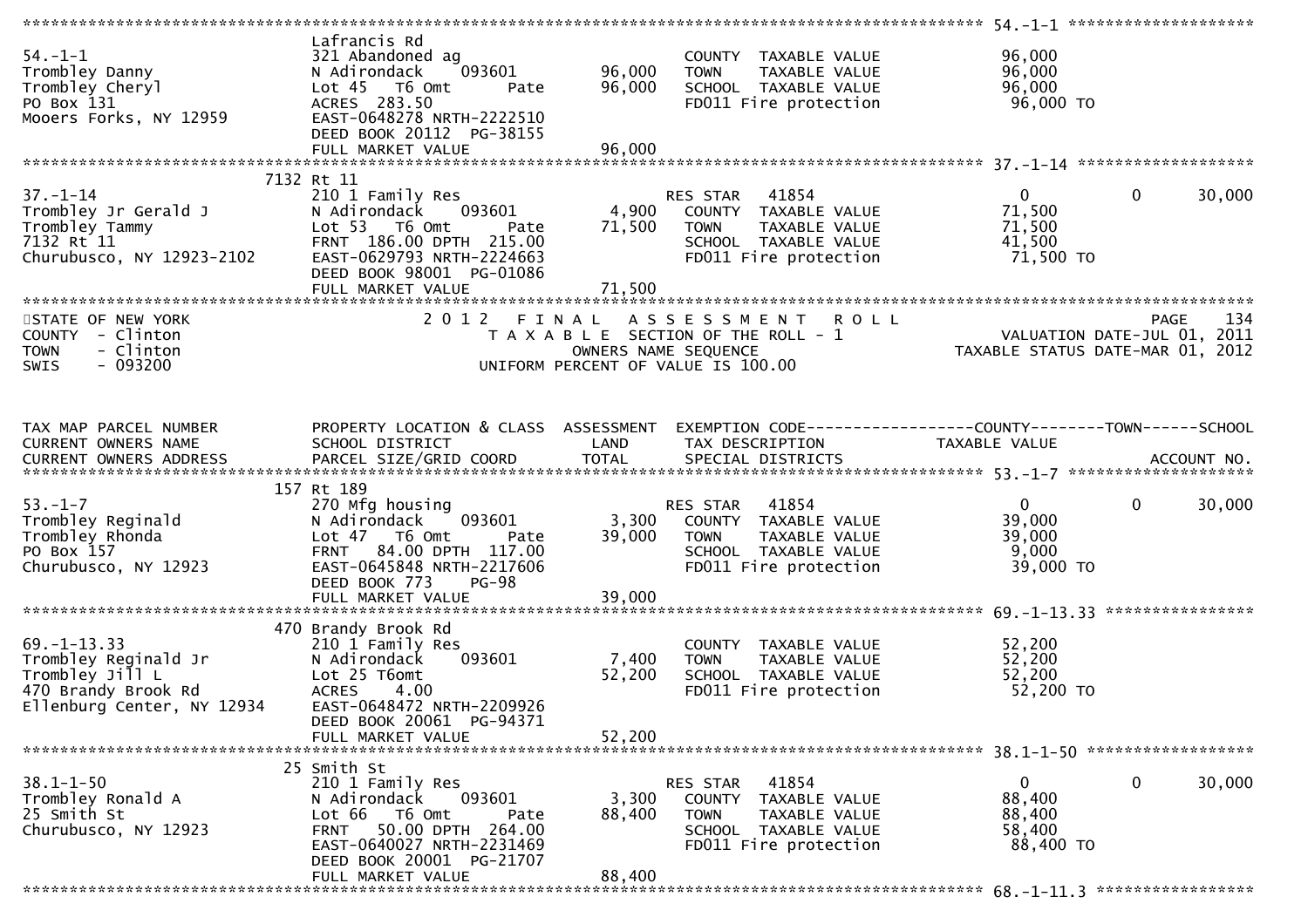| $68. - 1 - 11.3$<br>Tryon John M<br>515 Brandy Brook Rd<br>Ellenburg Center, NY 12934<br>PRIOR OWNER ON 3/01/2012 | 515 Brandy Brook Rd<br>270 Mfg housing<br>093601<br>N Adirondack<br>Lot 26 T6omt<br>1.00<br><b>ACRES</b><br>EAST-0647286 NRTH-2210770<br>DEED BOOK 20122 PG-46994                                    | 5,000<br>31,000            | 41834<br>SR STAR<br>COUNTY TAXABLE VALUE<br><b>TOWN</b><br>TAXABLE VALUE<br>SCHOOL TAXABLE VALUE<br>FD011 Fire protection          | $\mathbf 0$<br>$\mathbf{0}$<br>31,000<br>31,000<br>31,000<br>$\bf{0}$<br>31,000 TO |
|-------------------------------------------------------------------------------------------------------------------|------------------------------------------------------------------------------------------------------------------------------------------------------------------------------------------------------|----------------------------|------------------------------------------------------------------------------------------------------------------------------------|------------------------------------------------------------------------------------|
| $22. - 1 - 12.1$<br>Turner Raymond<br>348 Penn Ave<br>Staten Island, NY 10306                                     | Merchia Rd<br>321 Abandoned ag<br>093601<br>N Adirondack<br>Lot $73$<br>T6 Omt<br>Pate<br>ACRES 15.00<br>EAST-0630274 NRTH-2235908<br>DEED BOOK 1031<br>PG-190<br>FULL MARKET VALUE                  | 15,000<br>15,000<br>15,000 | COUNTY TAXABLE VALUE<br>TAXABLE VALUE<br><b>TOWN</b><br>SCHOOL TAXABLE VALUE<br>FD011 Fire protection                              | *****************<br>15,000<br>15,000<br>15,000<br>15,000 TO                       |
| STATE OF NEW YORK<br>COUNTY - Clinton<br>- Clinton<br><b>TOWN</b><br>$-093200$<br><b>SWIS</b>                     | 2012 FINAL                                                                                                                                                                                           |                            | A S S E S S M E N T R O L L<br>T A X A B L E SECTION OF THE ROLL - 1<br>OWNERS NAME SEQUENCE<br>UNIFORM PERCENT OF VALUE IS 100.00 | 135<br>PAGE<br>VALUATION DATE-JUL 01, 2011<br>TAXABLE STATUS DATE-MAR 01, 2012     |
| TAX MAP PARCEL NUMBER<br>CURRENT OWNERS NAME                                                                      | PROPERTY LOCATION & CLASS ASSESSMENT<br>SCHOOL DISTRICT                                                                                                                                              | LAND                       | TAX DESCRIPTION                                                                                                                    | EXEMPTION CODE------------------COUNTY--------TOWN------SCHOOL<br>TAXABLE VALUE    |
| $82 - 2 - 9$<br>Turner Richard L<br>Turner Melanie<br>Shepardson Rd<br>Fairfax, VT 05454                          | Patnode Rd<br>321 Abandoned ag<br>093601<br>N Adirondack<br>Lot 28 T6 Omt<br>ACRES 36.00<br>EAST-0634829 NRTH-2207749<br>DEED BOOK 20051 PG-79455                                                    | 25,500<br>25,500           | COUNTY TAXABLE VALUE<br>TAXABLE VALUE<br><b>TOWN</b><br>SCHOOL TAXABLE VALUE<br>FD011 Fire protection                              | 25,500<br>25,500<br>25,500<br>25,500 TO                                            |
| $7. - 1 - 11.2$<br>Uhl John J<br>3704 Quail Hollow Ct<br>Louisville, KY 40241                                     | Frontier Rd<br>314 Rural vac<10<br>163401<br>Chateaugay 1<br>Lot 88 T6 Omt<br>Pate<br>2.50<br><b>ACRES</b><br>EAST-0628853 NRTH-2246005<br>DEED BOOK 573<br>PG-1025<br>FULL MARKET VALUE             | 6,100<br>6,100<br>6,100    | COUNTY TAXABLE VALUE<br><b>TOWN</b><br>TAXABLE VALUE<br>SCHOOL TAXABLE VALUE<br>FD011 Fire protection                              | 6,100<br>6,100<br>6,100<br>6,100 TO                                                |
| $54. - 2 - 7$<br>Valencia Jose<br>Valencia Kathryn L<br>8 Inland Ct<br>Carmel, NY 10512                           | Lafrancis Rd<br>321 Abandoned ag<br>N Adirondack<br>093601<br>Lot 37 T6 Omt<br>Survey Map 20061/99069 Lo<br>ACRES 20.00<br>EAST-0650973 NRTH-2219859<br>DEED BOOK 20062 PG-1043<br>FULL MARKET VALUE | 17,500<br>17,500<br>17,500 | COUNTY TAXABLE VALUE<br>TAXABLE VALUE<br><b>TOWN</b><br>SCHOOL TAXABLE VALUE<br>FD011 Fire protection                              | 17,500<br>17,500<br>17,500<br>17,500 TO                                            |
|                                                                                                                   |                                                                                                                                                                                                      |                            |                                                                                                                                    |                                                                                    |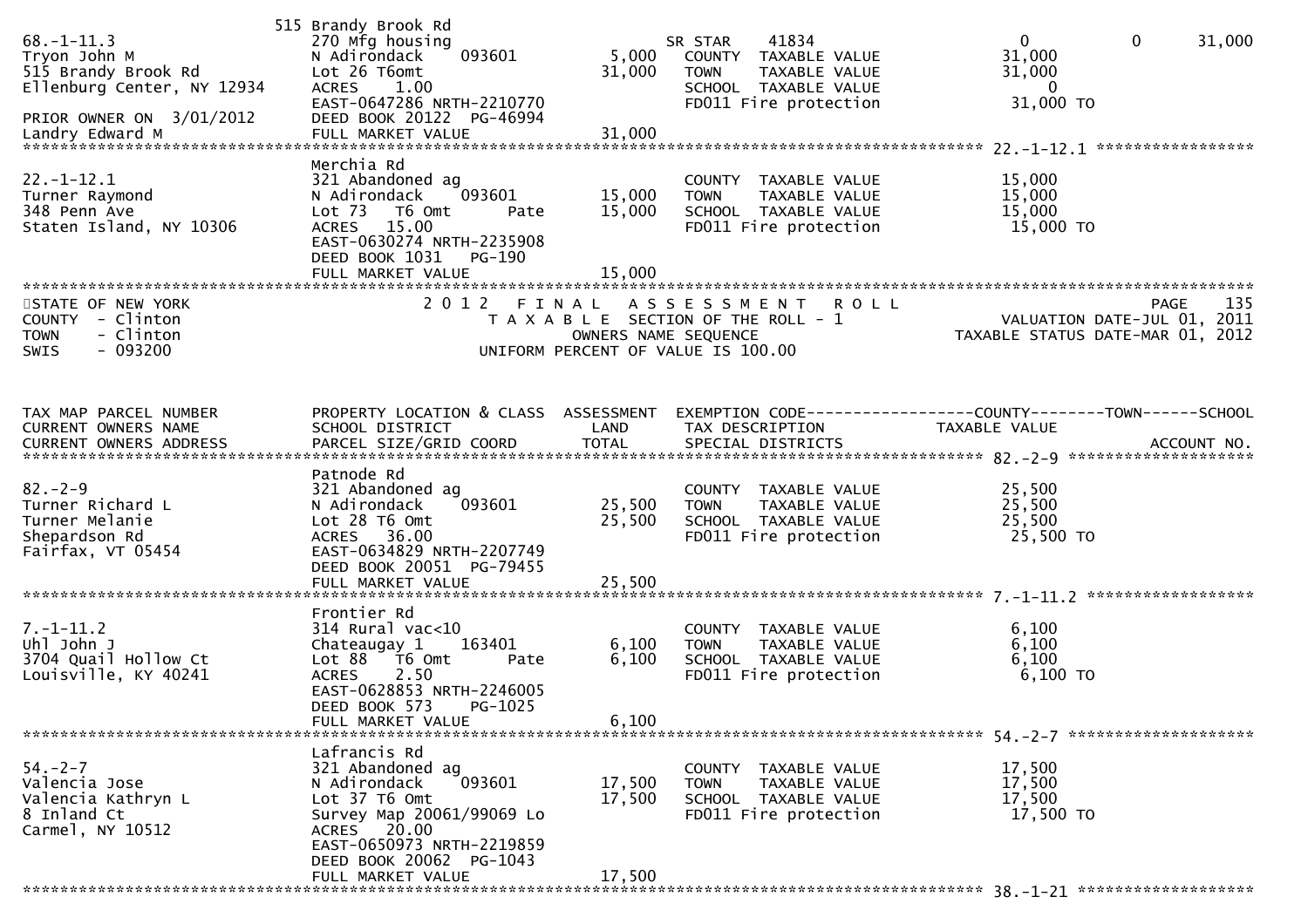| $38. - 1 - 21$<br>Vallieres Paul W<br>188 Davern Rd<br>Peru, NY 12972      | 75 Looby Rd<br>270 Mfg housing<br>093601<br>N Adirondack<br>Lot 54 T6 Omt<br>Pate<br>ACRES 37.50<br>EAST-0637585 NRTH-2229146<br>DEED BOOK 977<br>PG-318                                   | 27,100<br>33,000          | COUNTY TAXABLE VALUE<br>TAXABLE VALUE<br><b>TOWN</b><br>SCHOOL TAXABLE VALUE<br>FD011 Fire protection                   | 33,000<br>33,000<br>33,000<br>33,000 TO                         |                       |
|----------------------------------------------------------------------------|--------------------------------------------------------------------------------------------------------------------------------------------------------------------------------------------|---------------------------|-------------------------------------------------------------------------------------------------------------------------|-----------------------------------------------------------------|-----------------------|
|                                                                            |                                                                                                                                                                                            |                           |                                                                                                                         |                                                                 |                       |
| $37. - 1 - 18$<br>Van Weort Jimmy J<br>3 Whalen Rd<br>Churubusco, NY 12923 | 3 Whalen Rd<br>210 1 Family Res<br>093601<br>N Adirondack<br>Lot 53 T6 Omt<br>Pate<br>FRNT 84.00 DPTH 132.00<br>EAST-0630520 NRTH-2228806<br>DEED BOOK 20031 PG-62914<br>FULL MARKET VALUE | 3,400<br>24,000<br>24,000 | RES STAR 41854<br>COUNTY TAXABLE VALUE<br>TAXABLE VALUE<br><b>TOWN</b><br>SCHOOL TAXABLE VALUE<br>FD011 Fire protection | $\mathbf{0}$<br>24,000<br>24,000<br>$\overline{0}$<br>24,000 TO | $\mathbf 0$<br>24,000 |
| STATE OF NEW YORK                                                          | 2 0 1 2<br>FINAL                                                                                                                                                                           |                           | <b>ROLL</b>                                                                                                             |                                                                 | 136<br>PAGE           |
| COUNTY - Clinton<br>- Clinton<br><b>TOWN</b><br>$-093200$<br>SWIS          |                                                                                                                                                                                            | OWNERS NAME SEQUENCE      | A S S E S S M E N T<br>T A X A B L E SECTION OF THE ROLL - 1<br>UNIFORM PERCENT OF VALUE IS 100.00                      | VALUATION DATE-JUL 01, 2011<br>TAXABLE STATUS DATE-MAR 01, 2012 |                       |
| TAX MAP PARCEL NUMBER                                                      | PROPERTY LOCATION & CLASS ASSESSMENT                                                                                                                                                       |                           | EXEMPTION CODE------------------COUNTY--------TOWN------SCHOOL                                                          |                                                                 |                       |
| <b>CURRENT OWNERS NAME</b>                                                 | SCHOOL DISTRICT                                                                                                                                                                            | LAND                      | TAX DESCRIPTION                                                                                                         | TAXABLE VALUE                                                   |                       |
|                                                                            | 241 Patnode Rd                                                                                                                                                                             |                           |                                                                                                                         |                                                                 |                       |
| $82. - 2 - 8.1$                                                            | 321 Abandoned ag                                                                                                                                                                           |                           | COUNTY TAXABLE VALUE                                                                                                    | 16,200                                                          |                       |
| Vann Alfred G<br>PO Box 8                                                  | 093601<br>N Adirondack<br>Lot 28 T6 Omt                                                                                                                                                    | 16,200<br>16,200          | TAXABLE VALUE<br><b>TOWN</b><br>SCHOOL TAXABLE VALUE                                                                    | 16,200<br>16,200                                                |                       |
| Cadyville, NY 12918                                                        | ACRES 17.40<br>EAST-0634778 NRTH-2208193<br>DEED BOOK 900<br><b>PG-95</b>                                                                                                                  |                           | FD011 Fire protection                                                                                                   | 16,200 TO                                                       |                       |
|                                                                            |                                                                                                                                                                                            |                           |                                                                                                                         |                                                                 |                       |
|                                                                            | Brandy Brook Rd                                                                                                                                                                            |                           |                                                                                                                         |                                                                 |                       |
| $69. - 1 - 14.11$                                                          | 311 Res vac land                                                                                                                                                                           |                           | COUNTY TAXABLE VALUE                                                                                                    | 1,300                                                           |                       |
| Vann Mark S                                                                | 093601<br>N Adirondack                                                                                                                                                                     | 1,300                     | TAXABLE VALUE<br><b>TOWN</b>                                                                                            | 1,300                                                           |                       |
| 524 Cass Rd<br>Saranac, NY 12981                                           | Lot 25 T6 Omt<br>FRNT 20.00 DPTH 375.00                                                                                                                                                    | 1,300                     | SCHOOL TAXABLE VALUE<br>FD011 Fire protection                                                                           | 1,300<br>1,300 TO                                               |                       |
|                                                                            | EAST-0647542 NRTH-2211460<br>DEED BOOK 20072 PG-12036<br>FULL MARKET VALUE                                                                                                                 | 1,300                     |                                                                                                                         |                                                                 |                       |
|                                                                            |                                                                                                                                                                                            |                           |                                                                                                                         |                                                                 |                       |
| $23. - 1 - 22.24$                                                          | Jones Rd                                                                                                                                                                                   |                           |                                                                                                                         |                                                                 |                       |
| Viens Larry                                                                | 321 Abandoned ag<br>093601<br>N Adirondack                                                                                                                                                 | 17,500                    | COUNTY TAXABLE VALUE<br>TAXABLE VALUE<br><b>TOWN</b>                                                                    | 17,500<br>17,500                                                |                       |
| PO Box 7359                                                                | Lot 67 T6omt                                                                                                                                                                               | 17,500                    | SCHOOL TAXABLE VALUE                                                                                                    | 17,500                                                          |                       |
| Jupiter, FL 33468                                                          | ACRES 19.90<br>EAST-0634681 NRTH-2232724<br>DEED BOOK 723<br>PG-331                                                                                                                        |                           | FD011 Fire protection                                                                                                   | 17,500 TO                                                       |                       |
|                                                                            | FULL MARKET VALUE                                                                                                                                                                          | 17,500                    |                                                                                                                         |                                                                 |                       |
|                                                                            |                                                                                                                                                                                            |                           |                                                                                                                         |                                                                 |                       |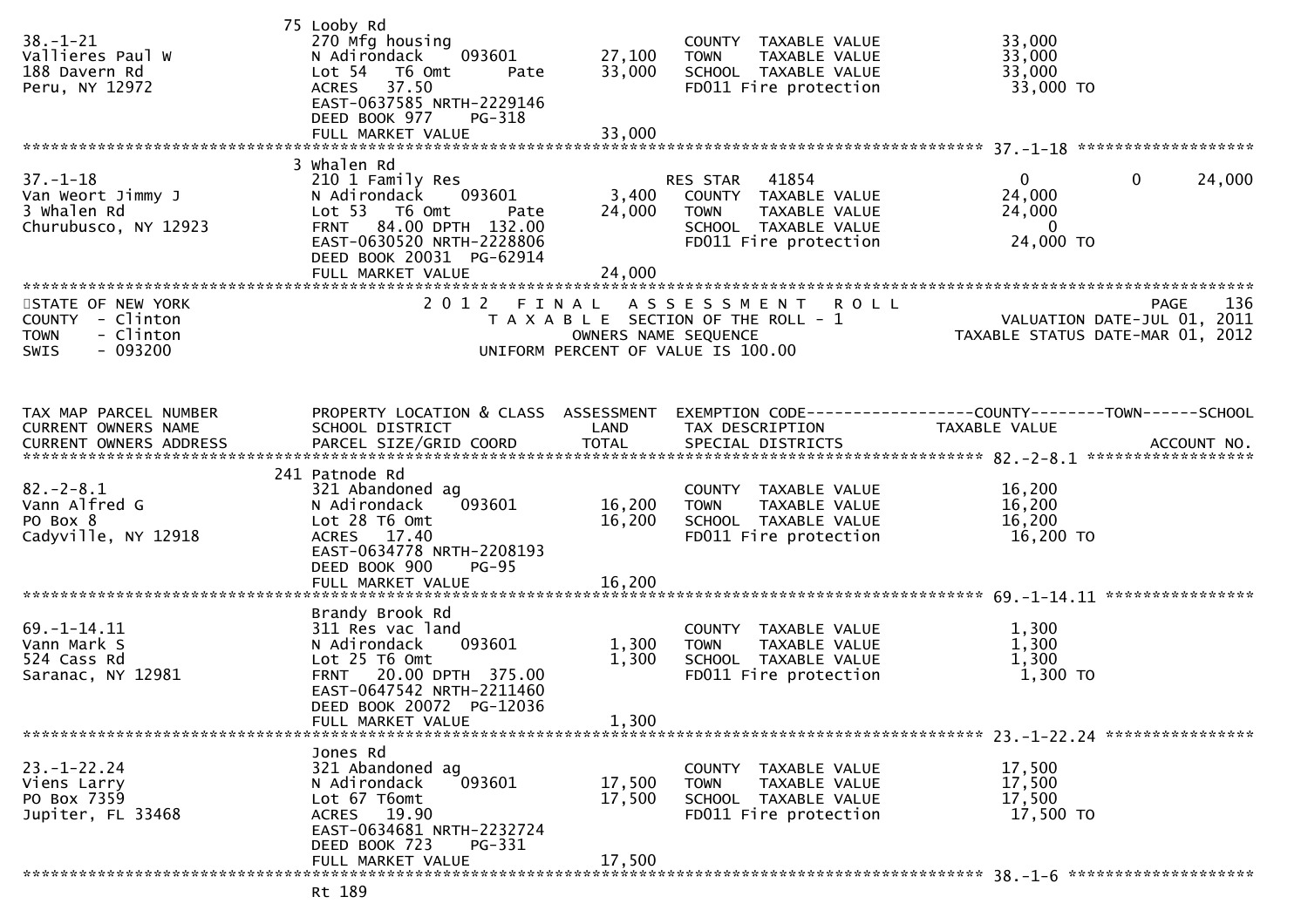| $38. - 1 - 6$<br>Weiler Luciano<br>PO Box 1077<br>Champlain, NY 12919                         | 314 Rural vac<10<br>093601<br>N Adirondack<br>Lot 67<br>T6 Omt<br>Pate<br>2.20<br><b>ACRES</b><br>EAST-0638572 NRTH-2232863<br>DEED BOOK 20092 PG-26399<br>FULL MARKET VALUE             | 6,000<br>6,000<br>6,000    | COUNTY TAXABLE VALUE<br>TAXABLE VALUE<br><b>TOWN</b><br>SCHOOL TAXABLE VALUE<br>FD011 Fire protection     | 6,000<br>6,000<br>6,000<br>$6,000$ TO                                          |
|-----------------------------------------------------------------------------------------------|------------------------------------------------------------------------------------------------------------------------------------------------------------------------------------------|----------------------------|-----------------------------------------------------------------------------------------------------------|--------------------------------------------------------------------------------|
| $6. - 1 - 6.2$<br>Wells Dennis<br>Tourville Gordon<br>29 Hartwell St<br>Plattsburgh, NY 12901 | Mcnierney Rd<br>321 Abandoned ag<br>Chateaugay 1<br>163401<br>Lot 90 T6omt<br>ACRES 62.10<br>EAST-0618898 NRTH-2244322<br>DEED BOOK 20021 PG-48530<br>FULL MARKET VALUE                  | 38,600<br>38,600<br>38,600 | COUNTY TAXABLE VALUE<br>TAXABLE VALUE<br><b>TOWN</b><br>SCHOOL TAXABLE VALUE<br>FD011 Fire protection     | 38,600<br>38,600<br>38,600<br>38,600 TO                                        |
| STATE OF NEW YORK<br>COUNTY - Clinton<br>- Clinton<br><b>TOWN</b><br>$-093200$<br><b>SWIS</b> |                                                                                                                                                                                          | OWNERS NAME SEQUENCE       | 2012 FINAL ASSESSMENT ROLL<br>T A X A B L E SECTION OF THE ROLL - 1<br>UNIFORM PERCENT OF VALUE IS 100.00 | 137<br>PAGE<br>VALUATION DATE-JUL 01, 2011<br>TAXABLE STATUS DATE-MAR 01, 2012 |
| TAX MAP PARCEL NUMBER<br>CURRENT OWNERS NAME                                                  | PROPERTY LOCATION & CLASS ASSESSMENT<br>SCHOOL DISTRICT                                                                                                                                  | LAND                       | TAX DESCRIPTION                                                                                           | EXEMPTION CODE-----------------COUNTY-------TOWN------SCHOOL<br>TAXABLE VALUE  |
| $24. - 1 - 1.23$<br>Wetlands of Clinton LLC<br>PO Box 241<br>Chateaugay, NY 12920             | Soucia Rd<br>323 Vacant rural<br>N Adirondack<br>093601<br>Lot 78 & 83 T6omt<br>ACRES 1196.90<br>EAST-0656712 NRTH-2242741<br>DEED BOOK 20061 PG-94948                                   | 241,000<br>241,000         | COUNTY TAXABLE VALUE<br>TAXABLE VALUE<br><b>TOWN</b><br>SCHOOL TAXABLE VALUE<br>FD011 Fire protection     | 241,000<br>241,000<br>241,000<br>241,000 TO                                    |
| $24. - 1 - 3.22$<br>Wetlands of Clinton LLC<br>PO Box 241<br>Chateaugay, NY 12920             | 600 Clinton Mills Rd<br>920 Priv Hunt/Fi<br>093601<br>N Adirondack<br>Lot 63 T6omt<br><b>ACRES</b><br>1.90<br>EAST-0657323 NRTH-2233408<br>DEED BOOK 20061 PG-94948<br>FULL MARKET VALUE | 5,700<br>44,000<br>44,000  | COUNTY TAXABLE VALUE<br><b>TOWN</b><br>TAXABLE VALUE<br>SCHOOL TAXABLE VALUE<br>FD011 Fire protection     | 44,000<br>44,000<br>44,000<br>44,000 TO                                        |
| $39. - 1 - 3$<br>Wetlands of Clinton LLC<br>PO Box 241<br>Chateaugay, NY 12920                | Clinton Mills Rd<br>321 Abandoned ag<br>093601<br>N Adirondack<br>Lot 58 T6 Omt<br>Pate<br>ACRES 118.60<br>EAST-0659575 NRTH-2230815<br>DEED BOOK 20061 PG-94948<br>FULL MARKET VALUE    | 51,700<br>51,700<br>51,700 | COUNTY TAXABLE VALUE<br><b>TOWN</b><br>TAXABLE VALUE<br>SCHOOL TAXABLE VALUE<br>FD011 Fire protection     | 51,700<br>51,700<br>51,700<br>51,700 TO                                        |
| $23. - 1 - 22.214$                                                                            | Off Rt 189<br>321 Abandoned ag                                                                                                                                                           |                            | COUNTY TAXABLE VALUE                                                                                      | 13,900                                                                         |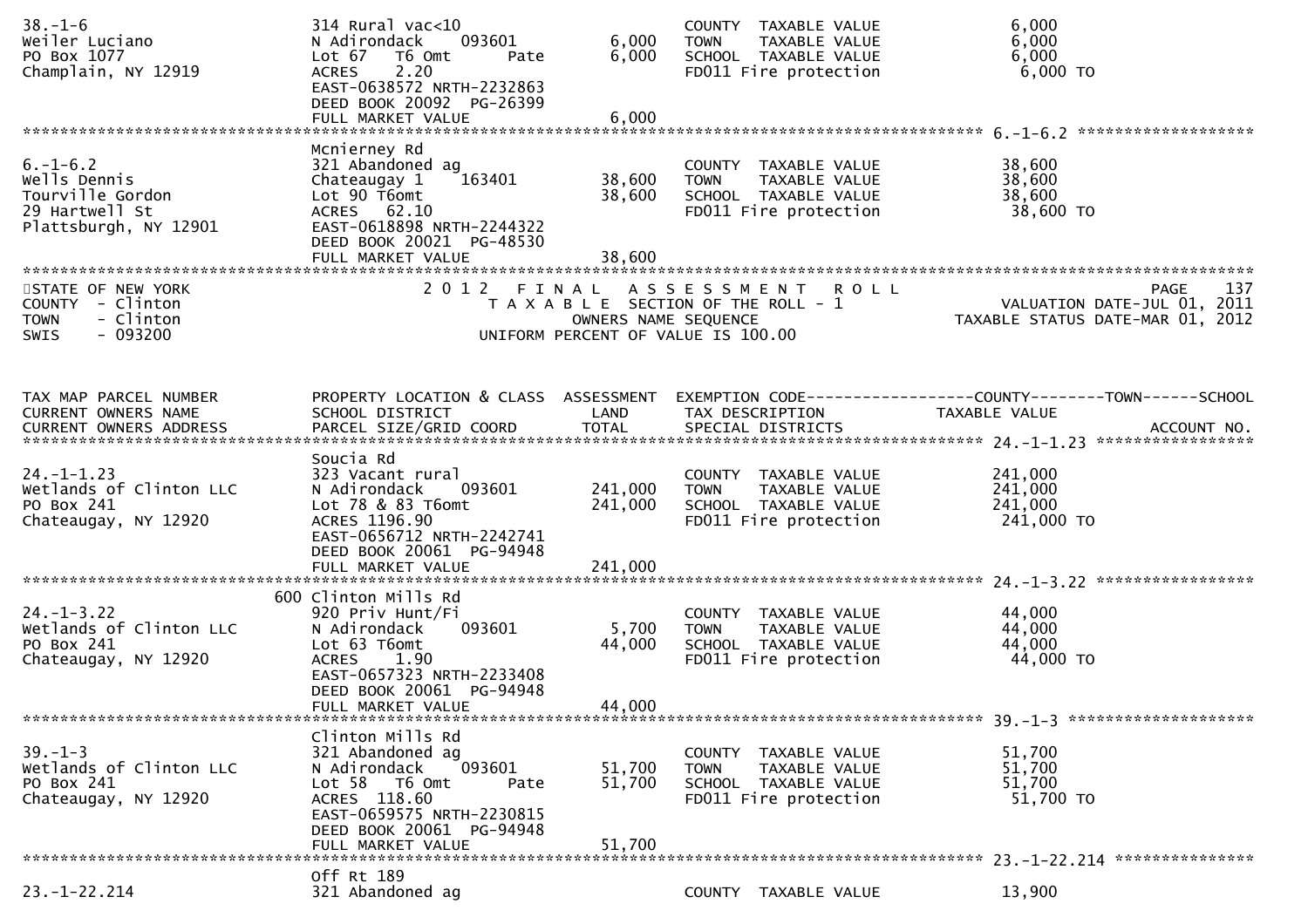| Whitetail Ridge<br>Hunting Club<br>217 No 5 Rd<br>Churubusco, NY 12923                                                                                 | 093601<br>N Adirondack<br>Lot 67 T6 Omt<br>ACRES 13.70<br>EAST-0636569 NRTH-2234383<br>DEED BOOK 979<br>$PG-22$<br>FULL MARKET VALUE                                                                  | 13,900<br>13,900<br>13,900    | TAXABLE VALUE<br><b>TOWN</b><br>SCHOOL TAXABLE VALUE<br>FD011 Fire protection                                                                                   | 13,900<br>13,900<br>13,900 TO                                                        |                    |
|--------------------------------------------------------------------------------------------------------------------------------------------------------|-------------------------------------------------------------------------------------------------------------------------------------------------------------------------------------------------------|-------------------------------|-----------------------------------------------------------------------------------------------------------------------------------------------------------------|--------------------------------------------------------------------------------------|--------------------|
| $24. - 1 - 1.12$<br>Wilkins William T<br>1217 Prairie St<br>Houston, TX 77002                                                                          | Clinton Mills Rd<br>323 Vacant rural<br>093601<br>N Adirondack<br>Lot 84 T6 Omt<br>Pate<br>ACRES 1648.00<br>EAST-0651416 NRTH-2240966<br>DEED BOOK 592<br>PG-277<br>FULL MARKET VALUE                 | 263,900<br>263,900<br>263,900 | COUNTY TAXABLE VALUE<br><b>TOWN</b><br>TAXABLE VALUE<br>SCHOOL TAXABLE VALUE<br>FD011 Fire protection                                                           | 263,900<br>263,900<br>263,900<br>263,900 TO                                          |                    |
| STATE OF NEW YORK<br>COUNTY - Clinton<br>- Clinton<br><b>TOWN</b><br>$-093200$<br><b>SWIS</b>                                                          | 2 0 1 2                                                                                                                                                                                               | OWNERS NAME SEQUENCE          | FINAL ASSESSMENT ROLL<br>T A X A B L E SECTION OF THE ROLL - 1<br>UNIFORM PERCENT OF VALUE IS 100.00                                                            | VALUATION DATE-JUL 01, 2011<br>TAXABLE STATUS DATE-MAR 01, 2012                      | 138<br><b>PAGE</b> |
| TAX MAP PARCEL NUMBER<br>CURRENT OWNERS NAME                                                                                                           | PROPERTY LOCATION & CLASS ASSESSMENT<br>SCHOOL DISTRICT                                                                                                                                               | LAND                          | EXEMPTION CODE-----------------COUNTY-------TOWN------SCHOOL<br>TAX DESCRIPTION                                                                                 | TAXABLE VALUE                                                                        |                    |
| $39. - 2 - 2$<br>Wilkins William T<br>1217 Prairie St<br>Houston, TX 77002                                                                             | Clinton Mills Rd<br>321 Abandoned ag<br>093601<br>N Adirondack<br>Lot 56 T6omt<br>ACRES 754.00<br>EAST-0647329 NRTH-2228229<br>DEED BOOK 574<br>PG-1036                                               | 164,600<br>164,600            | COUNTY TAXABLE VALUE<br>TAXABLE VALUE<br><b>TOWN</b><br>SCHOOL TAXABLE VALUE<br>FD011 Fire protection                                                           | 164,600<br>164,600<br>164,600<br>164,600 TO                                          |                    |
| $38.1 - 1 - 23$<br>Willard Life Use Melody<br>Trombley Cynthia<br>PO Box 6<br>Churubusco, NY 12923                                                     | 1280 Clinton Mills Rd<br>210 1 Family Res<br>093601<br>N Adirondack<br>Lot 66 T6 Omt<br>Pate<br>FRNT 123.75 DPTH 164.75<br>EAST-0640895 NRTH-2231019<br>DEED BOOK 20082 PG-19657<br>FULL MARKET VALUE | 4,300<br>35,000<br>35,000     | 41854<br>RES STAR<br>COUNTY TAXABLE VALUE<br><b>TOWN</b><br>TAXABLE VALUE<br>SCHOOL TAXABLE VALUE<br>FD011 Fire protection                                      | $\mathbf{0}$<br>$\mathbf{0}$<br>35,000<br>35,000<br>5,000<br>35,000 TO               | 30,000             |
| $8. - 1 - 1$<br>wilson walter D<br>Wilson Tracey A<br>26 Frontier Rd<br>Churubusco, NY 12923<br>MAY BE SUBJECT TO PAYMENT<br>UNDER AGDIST LAW TIL 2016 | 26 Frontier Rd<br>240 Rural res<br>N Adirondack<br>093601<br>Lot 87 76 0mt<br>Pate<br>ACRES 126.30<br>EAST-0637173 NRTH-2242742<br>DEED BOOK 20001 PG-20020<br>FULL MARKET VALUE                      | 152,500<br>152,500            | AGRI DISTR 41720<br>77,900 RES STAR<br>41854<br><b>COUNTY</b><br>TAXABLE VALUE<br>TAXABLE VALUE<br><b>TOWN</b><br>SCHOOL TAXABLE VALUE<br>FD011 Fire protection | 16,744<br>16,744<br>$\mathbf{0}$<br>0<br>135,756<br>135,756<br>105,756<br>152,500 TO | 16,744<br>30,000   |
| $7. - 1 - 29.3$                                                                                                                                        | 65 Santamore Rd<br>260 Seasonal res                                                                                                                                                                   |                               | COUNTY TAXABLE VALUE                                                                                                                                            | 30,000                                                                               |                    |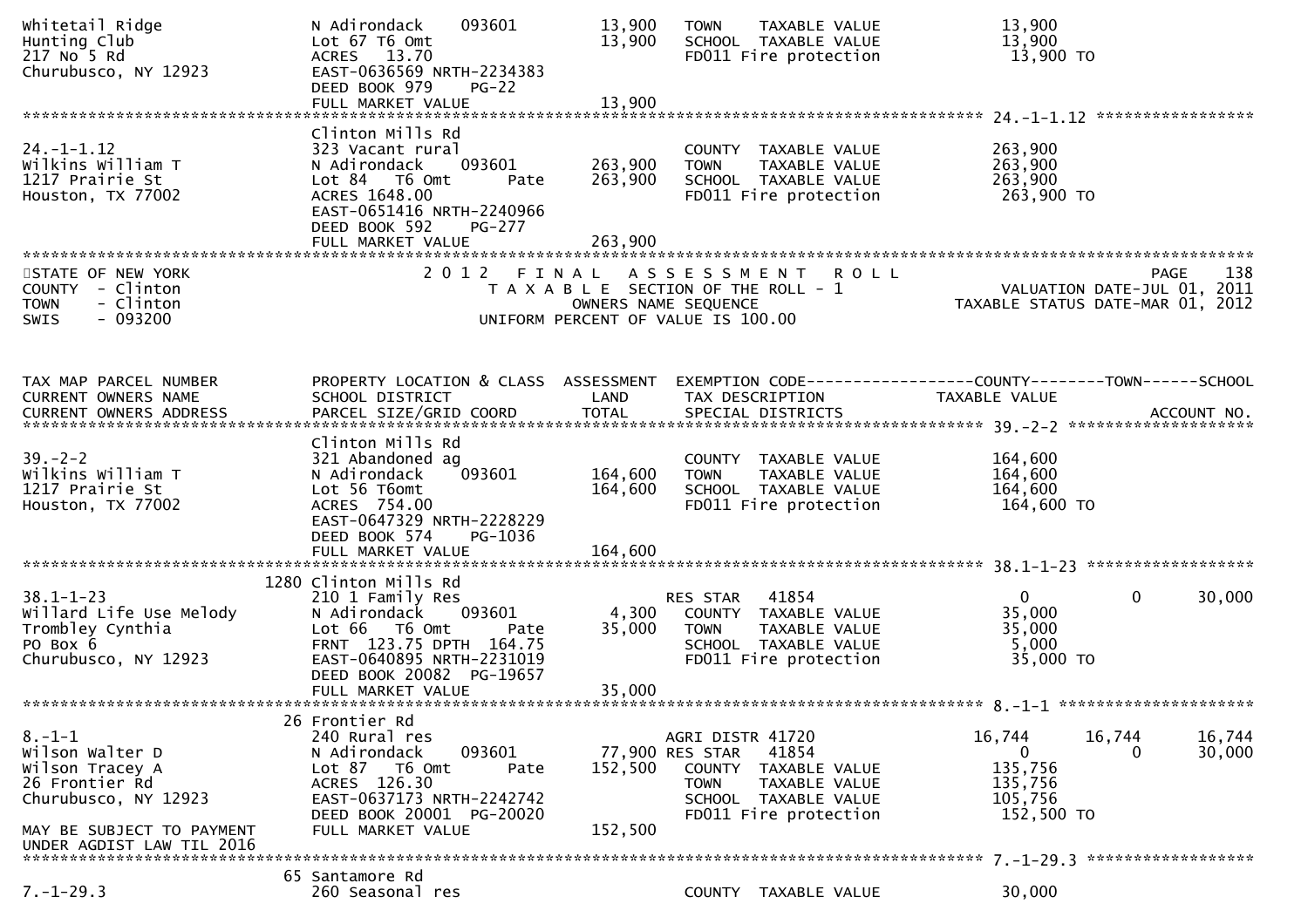| Wodzicky Maria<br>PO Box 121<br>Churubusco, NY 12923                                                                                   | 163401<br>Chateaugay 1<br>Lot 88 T6omt<br>ACRES 35.00<br>EAST-0628638 NRTH-2240731<br>DEED BOOK 967<br><b>PG-308</b>                                                               | 25,800<br>30,000           | TAXABLE VALUE<br><b>TOWN</b><br>SCHOOL TAXABLE VALUE<br>FD011 Fire protection                                                                       | 30,000<br>30,000<br>30,000 TO                                                                 |             |
|----------------------------------------------------------------------------------------------------------------------------------------|------------------------------------------------------------------------------------------------------------------------------------------------------------------------------------|----------------------------|-----------------------------------------------------------------------------------------------------------------------------------------------------|-----------------------------------------------------------------------------------------------|-------------|
|                                                                                                                                        |                                                                                                                                                                                    |                            |                                                                                                                                                     |                                                                                               |             |
| $8. - 1 - 8$<br>Woods Life Use Ernest & Doroth N Adirondack<br>Woods James W & Elaine M<br>121 Liberty Pole Rd<br>Churubusco, NY 12923 | 121 Liberty Pole Rd<br>241 Rural res&ag<br>093601<br>Lot 86 T6 Omt<br>Pate<br>ACRES 70.80<br>EAST-0640311 NRTH-2245244<br>DEED BOOK 1002 PG-202<br>FULL MARKET VALUE               | 101,000<br>101,000         | AGED COUN 41802<br>50,900 SR STAR<br>41834<br>COUNTY TAXABLE VALUE<br><b>TOWN</b><br>TAXABLE VALUE<br>SCHOOL TAXABLE VALUE<br>FD011 Fire protection | 50,500<br>$\bf{0}$<br>$\Omega$<br>$\overline{0}$<br>50,500<br>101,000<br>38,800<br>101,000 TO | 0<br>62,200 |
| STATE OF NEW YORK<br>COUNTY - Clinton<br>- Clinton<br><b>TOWN</b><br>$-093200$<br><b>SWIS</b>                                          | 2 0 1 2                                                                                                                                                                            | FINAL                      | ASSESSMENT ROLL<br>T A X A B L E SECTION OF THE ROLL - 1<br>OWNERS NAME SEQUENCE<br>UNIFORM PERCENT OF VALUE IS 100.00                              | PAGE<br>VALUATION DATE-JUL 01, 2011<br>TAXABLE STATUS DATE-MAR 01, 2012                       | 139         |
| TAX MAP PARCEL NUMBER<br>CURRENT OWNERS NAME<br><b>CURRENT OWNERS ADDRESS</b>                                                          | PROPERTY LOCATION & CLASS ASSESSMENT<br>SCHOOL DISTRICT<br>PARCEL SIZE/GRID COORD                                                                                                  | LAND<br><b>TOTAL</b>       | TAX DESCRIPTION<br>SPECIAL DISTRICTS                                                                                                                | EXEMPTION CODE------------------COUNTY--------TOWN------SCHOOL<br>TAXABLE VALUE               | ACCOUNT NO. |
| $69. - 1 - 3.7$<br>Wright Bradley James<br>$528\overline{2}$ Route $11$<br>Ellenburg Depot, NY 12935                                   | Lafrancis Rd<br>$314$ Rural vac<10<br>093601<br>N Adirondack<br>Lot 36 T6omt<br><b>ACRES</b><br>1.20<br>EAST-0652112 NRTH-2216455<br>DEED BOOK 20011 PG-28185<br>FULL MARKET VALUE | 5,100<br>5,100<br>5,100    | COUNTY TAXABLE VALUE<br><b>TOWN</b><br>TAXABLE VALUE<br>SCHOOL TAXABLE VALUE<br>FD011 Fire protection                                               | 5,100<br>5,100<br>5,100<br>5,100 TO                                                           |             |
| $69. - 1 - 8.2$<br>Wyant Harry R<br>Wyant Joan M<br>84 North Rd<br>Milan, NY 12571                                                     | 6018 Rt 11<br>210 1 Family Res<br>N Adirondack<br>093601<br>25 T6omt<br>7.75<br><b>ACRES</b><br>EAST-0652544 NRTH-2210644<br>DEED BOOK 20092 PG-25985<br>FULL MARKET VALUE         | 9,700<br>40,400<br>40,400  | COUNTY TAXABLE VALUE<br><b>TOWN</b><br>TAXABLE VALUE<br>SCHOOL TAXABLE VALUE<br>FD011 Fire protection                                               | 40,400<br>40,400<br>40,400<br>40,400 TO                                                       |             |
| $67. - 1 - 5$<br>Wyant Lisa Dorval<br>Wyant Robert<br>216 East Camp Rd<br>Germantown, NY 12526                                         | Gagnier Rd<br>321 Abandoned ag<br>N Adirondack<br>093601<br>Lot 28 T6 Omt<br>Pate<br>75.00<br>ACRES<br>EAST-0634101 NRTH-2212069<br>DEED BOOK 876<br>$PG-163$<br>FULL MARKET VALUE | 45,000<br>47,000<br>47,000 | COUNTY<br>TAXABLE VALUE<br>TAXABLE VALUE<br><b>TOWN</b><br>SCHOOL TAXABLE VALUE<br>FD011 Fire protection                                            | 47,000<br>47,000<br>47,000<br>47,000 TO                                                       |             |
| $38.1 - 1 - 47$<br>Yelle Larry                                                                                                         | 21 Smith St<br>210 1 Family Res<br>093601<br>N Adirondack                                                                                                                          | 4,900                      | RES STAR<br>41854<br>TAXABLE VALUE<br><b>COUNTY</b>                                                                                                 | $\mathbf{0}$<br>0<br>69,100                                                                   | 30,000      |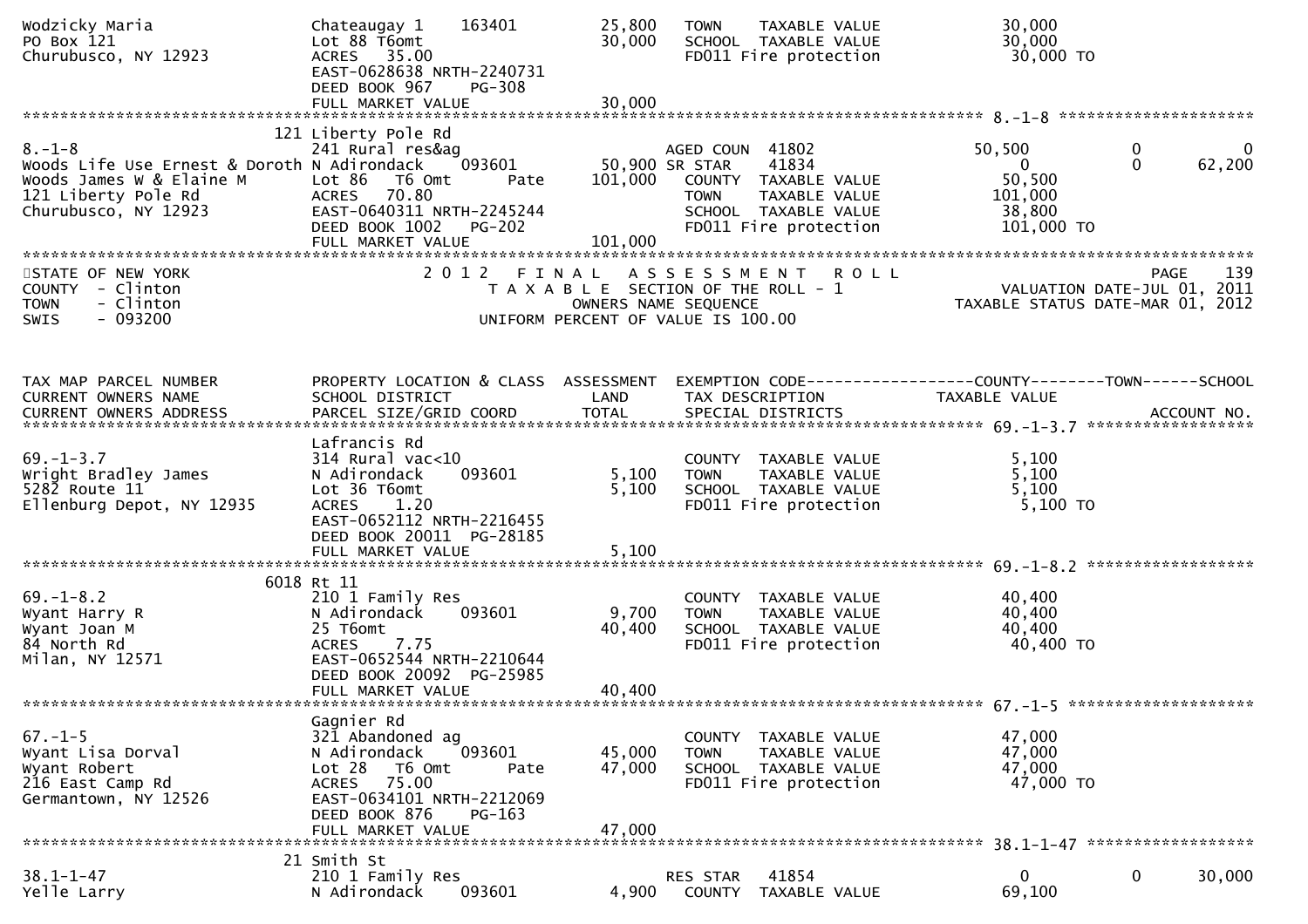| Yelle Helen<br>21 Smith St<br>Churubusco, NY 12923                                       | Lot 66  T6 0mt<br>Pate<br>FRNT 165.00 DPTH 264.00<br>EAST-0640059 NRTH-2231300<br>DEED BOOK 723<br>PG-350<br>FULL MARKET VALUE                                                                      | 69,100<br>69,100           | <b>TOWN</b><br>TAXABLE VALUE<br>SCHOOL TAXABLE VALUE<br>FD011 Fire protection                                              | 69,100<br>39,100<br>69,100 TO                             |                                                   |
|------------------------------------------------------------------------------------------|-----------------------------------------------------------------------------------------------------------------------------------------------------------------------------------------------------|----------------------------|----------------------------------------------------------------------------------------------------------------------------|-----------------------------------------------------------|---------------------------------------------------|
|                                                                                          | 698 Frontier Rd                                                                                                                                                                                     |                            |                                                                                                                            |                                                           |                                                   |
| $7. - 1 - 2.31$<br>Young Joseph C<br>698 Frontier Rd<br>Churubusco, NY 12923             | 210 1 Family Res<br>163401<br>Chateaugay 1<br>Lot 89 T6omt<br>ACRES 22.10<br>EAST-0624658 NRTH-2245258<br>DEED BOOK 20051 PG-88706                                                                  | 20,200<br>27,000           | RES STAR<br>41854<br>COUNTY TAXABLE VALUE<br><b>TOWN</b><br>TAXABLE VALUE<br>SCHOOL TAXABLE VALUE<br>FD011 Fire protection | $\mathbf{0}$<br>27,000<br>27,000<br>$\Omega$<br>27,000 TO | $\mathbf{0}$<br>27,000                            |
|                                                                                          | FULL MARKET VALUE                                                                                                                                                                                   | 27,000                     |                                                                                                                            |                                                           |                                                   |
| STATE OF NEW YORK<br>COUNTY - Clinton<br><b>TOWN</b><br>- Clinton<br>$-093200$<br>SWIS   | 2012 FINAL                                                                                                                                                                                          | OWNERS NAME SEQUENCE       | A S S E S S M E N T R O L L<br>T A X A B L E SECTION OF THE ROLL - 1<br>UNIFORM PERCENT OF VALUE IS 100.00                 | TAXABLE STATUS DATE-MAR 01, 2012                          | <b>PAGE</b><br>140<br>VALUATION DATE-JUL 01, 2011 |
| TAX MAP PARCEL NUMBER<br>CURRENT OWNERS NAME                                             | PROPERTY LOCATION & CLASS ASSESSMENT<br>SCHOOL DISTRICT                                                                                                                                             | LAND                       | EXEMPTION CODE-----------------COUNTY-------TOWN------SCHOOL<br>TAX DESCRIPTION                                            | <b>TAXABLE VALUE</b>                                      |                                                   |
|                                                                                          |                                                                                                                                                                                                     |                            |                                                                                                                            |                                                           |                                                   |
| $54. - 2 - 1$<br>Zamot Edward A<br>Zamot Dora A<br>10 Fayva Ct<br>New City, NY 10956     | Lafrancis Rd<br>321 Abandoned ag<br>093601<br>N Adirondack<br>Lot 37 T6 Omt<br>Survey Map 20061/99069 Lo<br>ACRES 72.80<br>EAST-0655965 NRTH-2222479<br>DEED BOOK 20062 PG-213<br>FULL MARKET VALUE | 43,900<br>43,900<br>43,900 | COUNTY TAXABLE VALUE<br>TAXABLE VALUE<br><b>TOWN</b><br>SCHOOL TAXABLE VALUE<br>FD011 Fire protection                      | 43,900<br>43,900<br>43,900<br>43,900 TO                   |                                                   |
|                                                                                          | County Line Rd                                                                                                                                                                                      |                            |                                                                                                                            |                                                           |                                                   |
| $36. - 1 - 6$<br>Zernay Family Trust July 20<br>4745 N Edenfield Ave<br>Covina, CA 91722 | 321 Abandoned ag<br>163401<br>Chateaugay 1<br>Lot 70  T6 0mt<br>Pate<br>76.00<br>ACRES<br>EAST-0618109 NRTH-2227959<br>DEED BOOK 20011 PG-37179<br>FULL MARKET VALUE                                | 40,500<br>40,500<br>40,500 | COUNTY TAXABLE VALUE<br><b>TOWN</b><br>TAXABLE VALUE<br>SCHOOL TAXABLE VALUE<br>FD011 Fire protection                      | 40,500<br>40,500<br>40,500<br>40,500 TO                   |                                                   |
|                                                                                          |                                                                                                                                                                                                     |                            |                                                                                                                            |                                                           |                                                   |
| $36. - 1 - 8$<br>Zernay Family Trust July 20<br>4745 N Edenfield Ave<br>Covina, CA 91722 | County Line Rd<br>314 Rural vac<10<br>Chateaugay 1<br>163401<br>Lot 70 T6 Omt<br>7.60<br>ACRES<br>EAST-0617743 NRTH-2230531<br>DEED BOOK 20011 PG-37179<br>FULL MARKET VALUE                        | 6,700<br>6,700<br>6,700    | COUNTY TAXABLE VALUE<br><b>TOWN</b><br>TAXABLE VALUE<br>SCHOOL TAXABLE VALUE<br>FD011 Fire protection                      | 6,700<br>6,700<br>6,700<br>6,700 TO                       |                                                   |
|                                                                                          |                                                                                                                                                                                                     |                            |                                                                                                                            |                                                           |                                                   |
| STATE OF NEW YORK<br>COUNTY - Clinton<br>- Clinton<br><b>TOWN</b>                        | 2 0 1 2                                                                                                                                                                                             | FINAL                      | A S S E S S M E N T R O L L<br>T A X A B L E SECTION OF THE ROLL - 1                                                       | TAXABLE STATUS DATE-MAR 01, 2012                          | PAGE<br>141<br>VALUATION DATE-JUL 01, 2011        |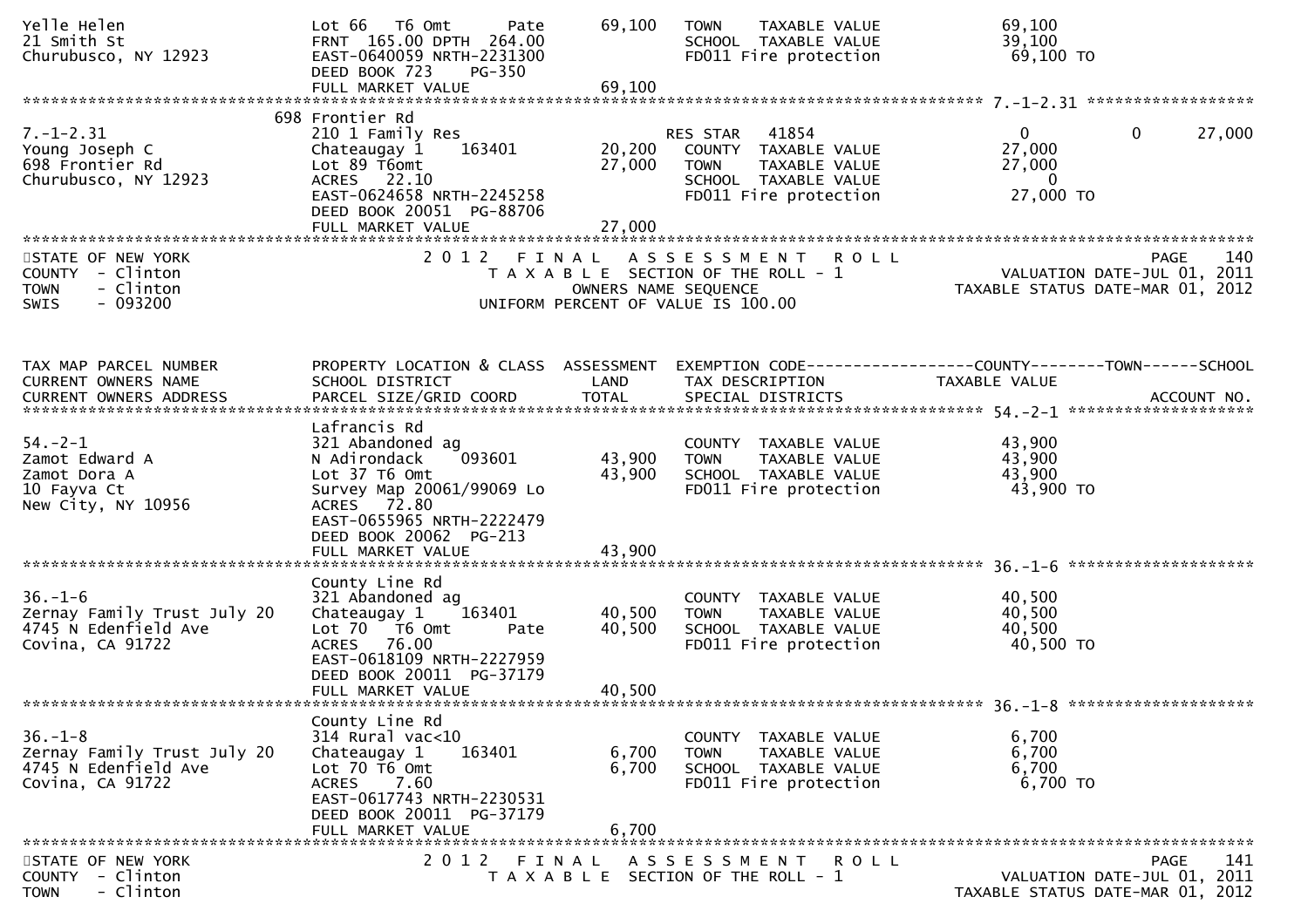SWIS - 093200 UNIFORM PERCENT OF VALUE IS 100.00 RPS150/V04/L015

#### ROLL SECTION TOTALS

#### \*\*\* S P E C I A L D I S T R I C T S U M M A R Y \*\*\*

| <b>CODE</b><br>DISTRICT NAME                 | TOTAL<br>EXTENSION<br><b>PARCELS</b><br>TYPF. | EXTENSION<br>VALUE | AD VALOREM<br>VALUE | <b>FXEMPT</b><br>AMOUNT | <b>TAXABLE</b><br><b>VALUE</b> |
|----------------------------------------------|-----------------------------------------------|--------------------|---------------------|-------------------------|--------------------------------|
| OT002 Omitted Tax-Co<br>FD011 Fire protectio | 1 MOVTAX<br>696 TOTAL                         | 136.72             | 38497,400           | 56.800                  | 136.72<br>38440,600            |

#### \*\*\* S C H O O L D I S T R I C T S U M M A R Y \*\*\*

| <b>CODE</b>      | DISTRICT NAME                | TOTAL<br><b>PARCELS</b> | <b>ASSESSED</b><br>LAND | ASSESSED<br><b>TOTAL</b> | <b>EXEMPT</b><br><b>AMOUNT</b> | <b>TOTAL</b><br><b>TAXABLE</b> | <b>STAR</b><br><b>AMOUNT</b> | <b>STAR</b><br><b>TAXABLE</b> |
|------------------|------------------------------|-------------------------|-------------------------|--------------------------|--------------------------------|--------------------------------|------------------------------|-------------------------------|
| 093601<br>163401 | N Adirondack<br>Chateaugay 1 | 483<br>214              | 14256,300<br>5881,600   | 28122,500<br>10379,900   | 944,301<br>177,540             | 27178,199<br>10202,360         | 6061,947<br>1470,597         | 21116,252<br>8731,763         |
|                  | SUB-TOTAL                    | 697                     | 20137,900               | 38502,400                | 1121,841                       | 37380.559                      | 7532,544                     | 29848,015                     |
|                  | T O T A L                    | 697                     | 20137,900               | 38502,400                | 1121,841                       | 37380,559                      | 7532,544                     | 29848,015                     |

#### \*\*\* S Y S T E M C O D E S S U M M A R Y \*\*\*

#### NO SYSTEM EXEMPTIONS AT THIS LEVEL

#### \*\*\* E X E M P T I O N S U M M A R Y \*\*\*

| <b>CODE</b>   | DESCRIPTION       | <b>TOTAL</b><br><b>PARCELS</b> | <b>COUNTY</b>                            | <b>TOWN</b> | <b>SCHOOL</b>                  |
|---------------|-------------------|--------------------------------|------------------------------------------|-------------|--------------------------------|
| 41101         | <b>VETERANS</b>   |                                | 10,910                                   | 10,910      |                                |
| 41121         | WARNONALL         | 12                             | 119,068                                  | 105,392     |                                |
| 41131         | WARCOMALL         |                                | 159,902                                  | 157,272     |                                |
| 41141         | WARDISALL         | $\frac{12}{6}$                 | 53,156                                   | 53,156      |                                |
| 41700         | 10 YR AGR         | 8                              | 148,334                                  | 148,334     | 148,334                        |
| 41720         | <b>AGRI DISTR</b> | 29                             | 739, 312                                 | 739, 312    | 739,312                        |
| 41730         | OS AG DIST        |                                | 19,539                                   | 19,539      | 19,539                         |
| 41800         | AGED - ALL        | b                              | 130,766                                  | 130,766     | 134,656                        |
| 41801         | AGED C&T          |                                | 67,583                                   | 67,583      |                                |
| 41802         | AGED COUN         | 14                             | 319,181                                  |             |                                |
| 41834         | SR STAR           | 47                             |                                          |             | 2373,044                       |
| 41854         | <b>RES STAR</b>   | 173                            |                                          |             | 5097,300                       |
|               | STATE OF NEW YORK |                                | 2 0 1 2<br>A S S E S S M E N T<br>FINAL  | <b>ROLL</b> | 142<br><b>PAGE</b>             |
| <b>COUNTY</b> | - Clinton         |                                | SECTION OF THE ROLL - 1<br><b>AXABLE</b> |             | 2011<br>VALUATION DATE-JUL 01, |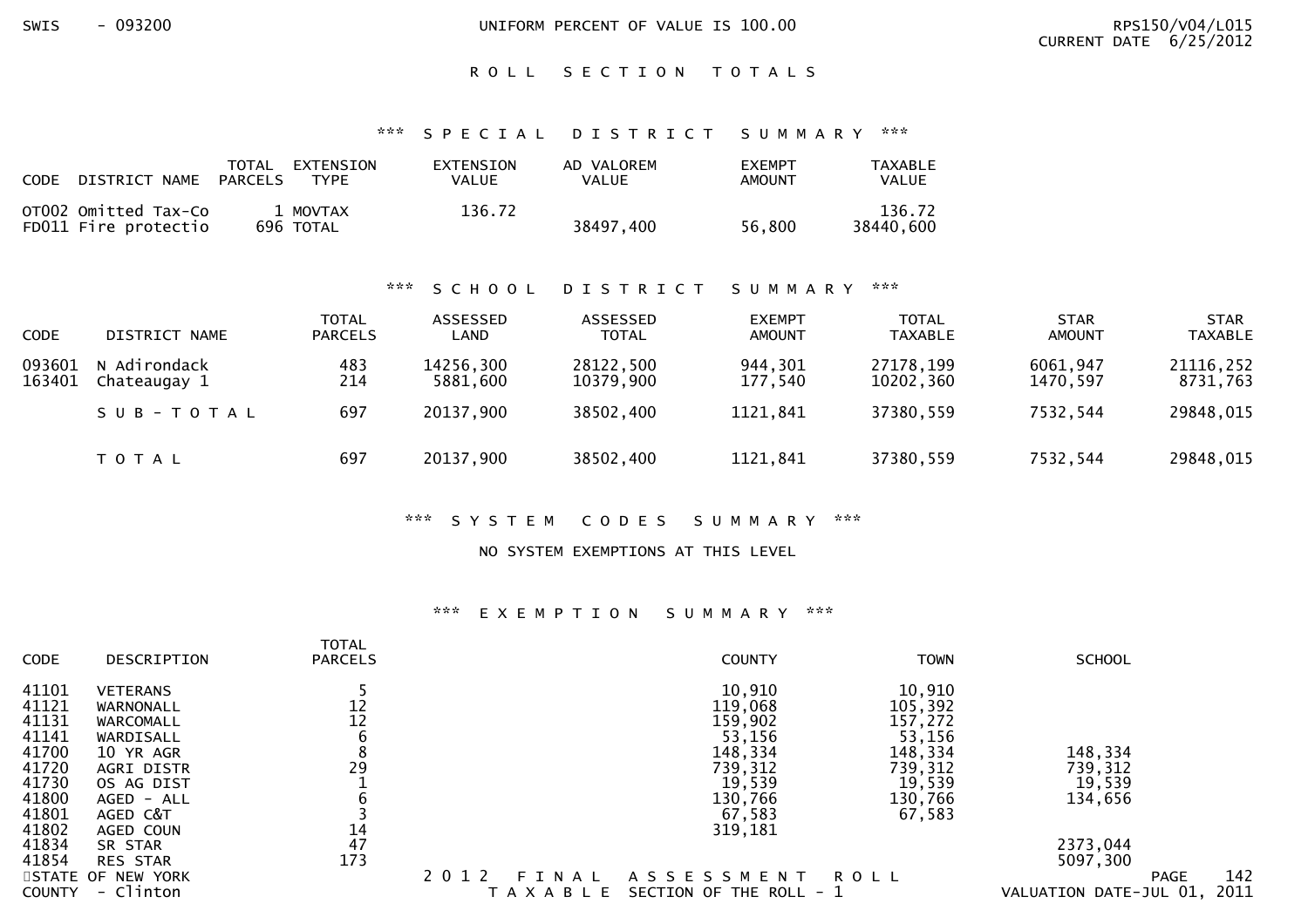| <b>TOWN</b> | CITATOR |
|-------------|---------|
| SWTS        | 093200  |

## ROLL SECTION TOTALS

#### \*\*\* E X E M P T I O N S U M M A R Y \*\*\*

| <b>CODE</b>    | DESCRIPTION                     | TOTAL<br><b>PARCELS</b> | <b>COUNTY</b>                 | <b>TOWN</b>                  | <b>SCHOOL</b>                |
|----------------|---------------------------------|-------------------------|-------------------------------|------------------------------|------------------------------|
| 41864<br>41932 | RS STAR MH<br>LIM INC DI        |                         | 13,473                        |                              | 62,200                       |
| 42100<br>47460 | 483A EX<br>480A EX<br>T O T A L | 12<br>334               | 56,800<br>23,200<br>1861, 224 | 56,800<br>23,200<br>1512,264 | 56,800<br>23,200<br>8654,385 |

# \*\*\* G R A N D T O T A L S \*\*\*

| <b>ROLL</b><br><b>SEC</b>                   | DESCRIPTION                                                                               | TOTAL<br><b>PARCELS</b> | ASSESSED<br>LAND                                                                                                                      | ASSESSED<br>TOTAL                  |                  |             | <b>TAXABLE</b><br><b>COUNTY</b>                                                                                                              | TAXABLE<br><b>TOWN</b> | <b>TAXABLE</b><br><b>SCHOOL</b>         | <b>STAR</b><br>TAXABLE |
|---------------------------------------------|-------------------------------------------------------------------------------------------|-------------------------|---------------------------------------------------------------------------------------------------------------------------------------|------------------------------------|------------------|-------------|----------------------------------------------------------------------------------------------------------------------------------------------|------------------------|-----------------------------------------|------------------------|
| $\mathbf{1}$                                | <b>TAXABLE</b>                                                                            | 697                     | 20137,900                                                                                                                             | 38502,400                          |                  |             | 36641,176                                                                                                                                    | 36990,136              | 37380,559                               | 29848,015              |
| <b>COUNTY</b><br><b>TOWN</b><br><b>SWIS</b> | STATE OF NEW YORK<br>- Clinton<br>- Clinton<br>- 093200                                   |                         |                                                                                                                                       | UNIFORM PERCENT OF VALUE IS 100.00 |                  |             | 2012 FINAL ASSESSMENT ROLL<br>STATE OWNED LAND SECTION OF THE ROLL - 3<br>OWNERS NAME SEQUENCE THE ROLL - 3 TAXABLE STATUS DATE-MAR 01, 2012 |                        |                                         | 143<br>PAGE            |
|                                             | TAX MAP PARCEL NUMBER<br><b>CURRENT OWNERS NAME</b>                                       |                         | SCHOOL DISTRICT                                                                                                                       | <b>Example 12</b> LAND             |                  |             | PROPERTY LOCATION & CLASS  ASSESSMENT  EXEMPTION CODE----------------COUNTY-------TOWN------SCHOOL<br>TAX DESCRIPTION TAXABLE VALUE          |                        |                                         |                        |
| $53. - 1 - 15$<br>State Land                | Attn: Clinton Co Treasurer Lot 35 Omt T6 250A<br>137 Margaret St<br>Plattsburgh, NY 12901 | Rt 11                   | 931 Forest s532a<br>State #0120001<br>For Pres Rpt1532a Pre 190<br>ACRES 206.00<br>EAST-0644439 NRTH-2217070                          | N Adirondack 093601 79,000         | 79,000           | <b>TOWN</b> | COUNTY TAXABLE VALUE<br>TAXABLE VALUE<br>SCHOOL TAXABLE VALUE<br>FDO11 Fire protection                                                       |                        | 79,000<br>79,000<br>79,000<br>79,000 TO |                        |
|                                             |                                                                                           |                         | DEED BOOK 87<br>FULL MARKET VALUE                                                                                                     | PG-888                             | 79,000           |             |                                                                                                                                              |                        |                                         |                        |
| $54. - 2 - 24$<br>State Land                | Attn: Clinton Co Treasurer<br>137 Margaret St<br>Plattsburgh, NY 12901                    |                         | Lafrancis Rd<br>931 Forest s532a<br>N Adirondack<br>Lot 37 Sub 4 Ont T6<br>State #0130001 52.81A<br>For Pres Rptl 532A<br>ACRES 52.80 | 093601                             | 15,400<br>15,400 | <b>TOWN</b> | COUNTY TAXABLE VALUE<br>TAXABLE VALUE<br>SCHOOL TAXABLE VALUE<br>FD011 Fire protection                                                       |                        | 15,400<br>15,400<br>15,400<br>15,400 TO |                        |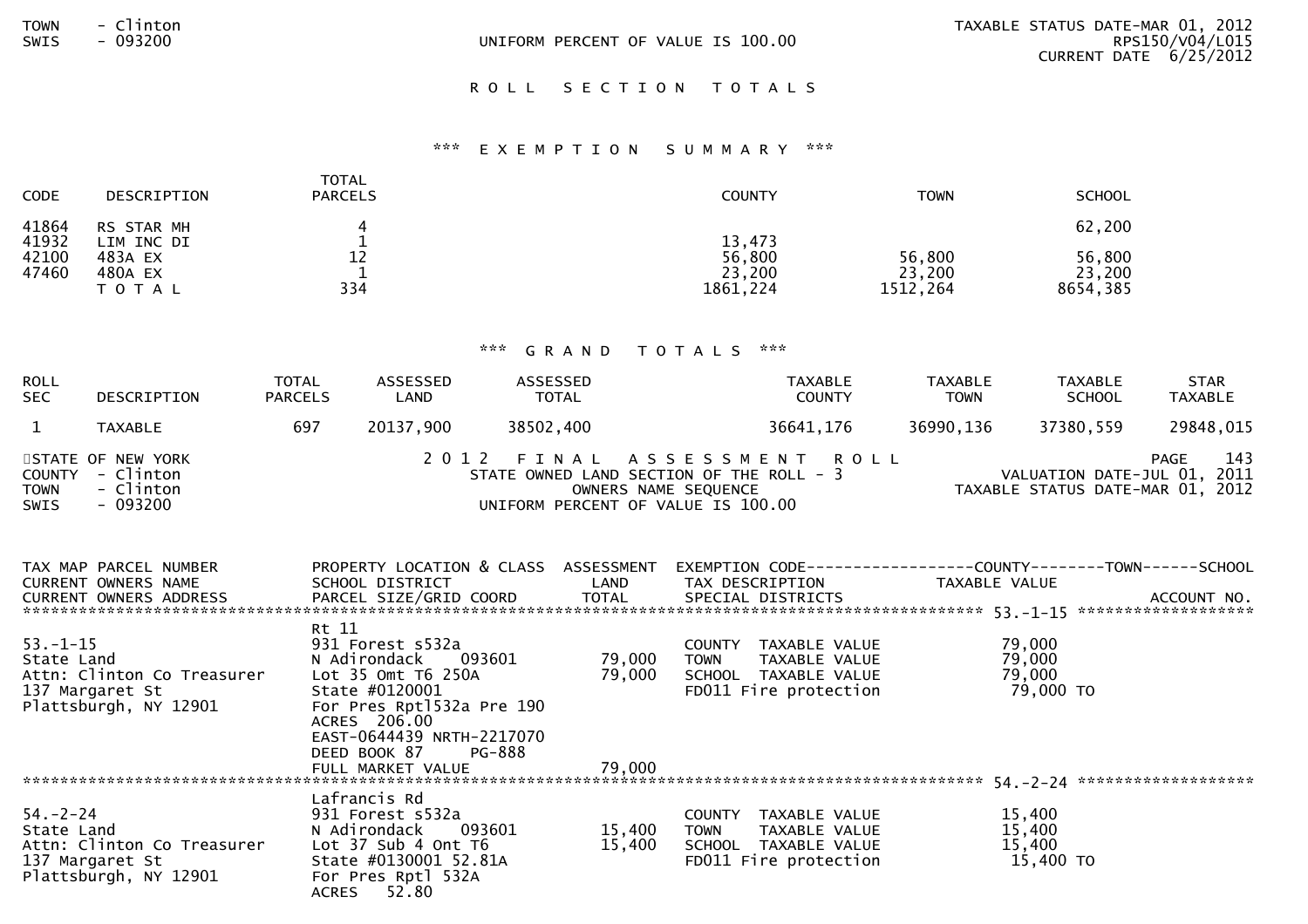|                                                                                                                                      | EAST-0653245 NRTH-2219290<br>DEED BOOK 117<br>FULL MARKET VALUE                                                | <b>PG-780</b>                          | 15,400                          |                                                                                                                 |                                                                                        |                                             |                                         |                                                    |  |
|--------------------------------------------------------------------------------------------------------------------------------------|----------------------------------------------------------------------------------------------------------------|----------------------------------------|---------------------------------|-----------------------------------------------------------------------------------------------------------------|----------------------------------------------------------------------------------------|---------------------------------------------|-----------------------------------------|----------------------------------------------------|--|
|                                                                                                                                      |                                                                                                                |                                        |                                 |                                                                                                                 |                                                                                        |                                             |                                         |                                                    |  |
| $69. - 1 - 5$<br>State Land<br>Attn: Clinton Co Treasurer<br>137 Margaret St                                                         | Lafrancis Rd<br>931 Forest s532a<br>N Adirondack<br>093601<br>Lot $24$ Omt T6 $50A$<br>State #0110001          |                                        | 16,400<br>16,400                | <b>COUNTY</b><br>TAXABLE VALUE<br><b>TOWN</b><br>TAXABLE VALUE<br>SCHOOL TAXABLE VALUE<br>FD011 Fire protection |                                                                                        |                                             | 16,400<br>16,400<br>16,400<br>16,400 TO |                                                    |  |
| Plattsburgh, NY 12901                                                                                                                | For Pres Rptl 532A<br><b>ACRES</b><br>58.00<br>EAST-0656743 NRTH-2216624<br>DEED BOOK 111<br>FULL MARKET VALUE | PG-561                                 | 16,400                          |                                                                                                                 |                                                                                        |                                             |                                         |                                                    |  |
|                                                                                                                                      |                                                                                                                |                                        |                                 |                                                                                                                 |                                                                                        |                                             |                                         |                                                    |  |
| $300 - 32 - 1$<br>State Land<br>Attn: Clinton County Treasurer Transition Assessment For<br>137 Margaret St<br>Plattsburgh, NY 12901 | 993 Transition t<br>N Adirondack<br>Town County & FD011<br>FULL MARKET VALUE                                   | 093601                                 | 0<br>0<br>0                     | SCHL EXMPT 50004<br><b>TOWN</b>                                                                                 | COUNTY TAXABLE VALUE<br>TAXABLE VALUE<br>SCHOOL TAXABLE VALUE<br>FD011 Fire protection |                                             | $\Omega$<br>0<br>$\Omega$<br>0<br>0 TO  | 0<br>$\Omega$<br>336. - 32 - 1 ******************* |  |
|                                                                                                                                      |                                                                                                                |                                        |                                 |                                                                                                                 |                                                                                        |                                             | $\Omega$                                |                                                    |  |
| $336. - 32 - 1$                                                                                                                      | 993 Transition t                                                                                               |                                        |                                 | SCHL TAXBL 50001                                                                                                |                                                                                        |                                             |                                         | 0<br>$\mathbf{0}$                                  |  |
| State Land<br>Attn: Clinton County Treasurer Transition Assessment For                                                               | N Adirondack                                                                                                   | 093601                                 | 0                               | <b>COUNTY</b><br><b>TOWN</b>                                                                                    | TAXABLE VALUE<br>TAXABLE VALUE                                                         |                                             | 0<br>$\Omega$                           |                                                    |  |
| 137 Margaret St                                                                                                                      | School 093601 Only                                                                                             |                                        |                                 |                                                                                                                 | SCHOOL TAXABLE VALUE                                                                   |                                             | $\Omega$                                |                                                    |  |
| Plattsburgh, NY 12901                                                                                                                | FULL MARKET VALUE                                                                                              |                                        | $\Omega$                        |                                                                                                                 |                                                                                        |                                             |                                         |                                                    |  |
|                                                                                                                                      |                                                                                                                |                                        |                                 |                                                                                                                 |                                                                                        |                                             |                                         |                                                    |  |
| STATE OF NEW YORK                                                                                                                    |                                                                                                                | 2 0 1 2<br>FINAL                       |                                 | A S S E S S M E N T                                                                                             |                                                                                        | ROLL                                        |                                         | <b>PAGE</b><br>144                                 |  |
| <b>COUNTY</b><br>- Clinton                                                                                                           |                                                                                                                | STATE OWNED LAND SECTION OF THE ROLL - |                                 |                                                                                                                 |                                                                                        |                                             |                                         | VALUATION DATE-JUL 01, 2011                        |  |
| <b>TOWN</b><br>- Clinton                                                                                                             |                                                                                                                |                                        |                                 |                                                                                                                 |                                                                                        |                                             |                                         | TAXABLE STATUS DATE-MAR 01, 2012                   |  |
| $-093200$<br><b>SWIS</b>                                                                                                             | UNIFORM PERCENT OF VALUE IS 100.00                                                                             |                                        |                                 |                                                                                                                 |                                                                                        | RPS150/V04/L015<br>CURRENT DATE $6/25/2012$ |                                         |                                                    |  |
|                                                                                                                                      |                                                                                                                |                                        |                                 |                                                                                                                 |                                                                                        |                                             |                                         |                                                    |  |
|                                                                                                                                      |                                                                                                                | <b>ROLL</b>                            | SECTION                         | T O T A L S                                                                                                     |                                                                                        |                                             |                                         |                                                    |  |
|                                                                                                                                      | ***                                                                                                            | SPECIAL                                | DISTRICT                        |                                                                                                                 | SUMMARY                                                                                | ***                                         |                                         |                                                    |  |
| TOTAL<br><b>PARCELS</b><br>DISTRICT NAME<br><b>CODE</b>                                                                              | <b>EXTENSION</b><br><b>TYPE</b>                                                                                | EXTENSION<br><b>VALUE</b>              | AD VALOREM<br><b>VALUE</b>      |                                                                                                                 | <b>EXEMPT</b><br><b>AMOUNT</b>                                                         | TAXABLE<br><b>VALUE</b>                     |                                         |                                                    |  |
| FD011 Fire protectio                                                                                                                 | 4 TOTAL                                                                                                        |                                        | 110,800                         |                                                                                                                 |                                                                                        | 110,800                                     |                                         |                                                    |  |
|                                                                                                                                      |                                                                                                                | SCHOOL                                 | D I S T R I C T                 |                                                                                                                 | S U M M A R Y                                                                          |                                             |                                         |                                                    |  |
|                                                                                                                                      |                                                                                                                |                                        |                                 |                                                                                                                 |                                                                                        |                                             |                                         |                                                    |  |
| <b>CODE</b><br>DISTRICT NAME                                                                                                         | <b>TOTAL</b><br><b>PARCELS</b>                                                                                 | <b>ASSESSED</b><br>LAND                | <b>ASSESSED</b><br><b>TOTAL</b> |                                                                                                                 | <b>EXEMPT</b><br><b>AMOUNT</b>                                                         | <b>TOTAL</b><br><b>TAXABLE</b>              | <b>STAR</b><br>AMOUNT                   | <b>STAR</b><br><b>TAXABLE</b>                      |  |

093601 N Adirondack 5 110,800 110,800 110,800 110,800 110,800 110,800 110,800

SUB-TOTAL 5 110,800 110,800 110,800 110,800 110,800 110,800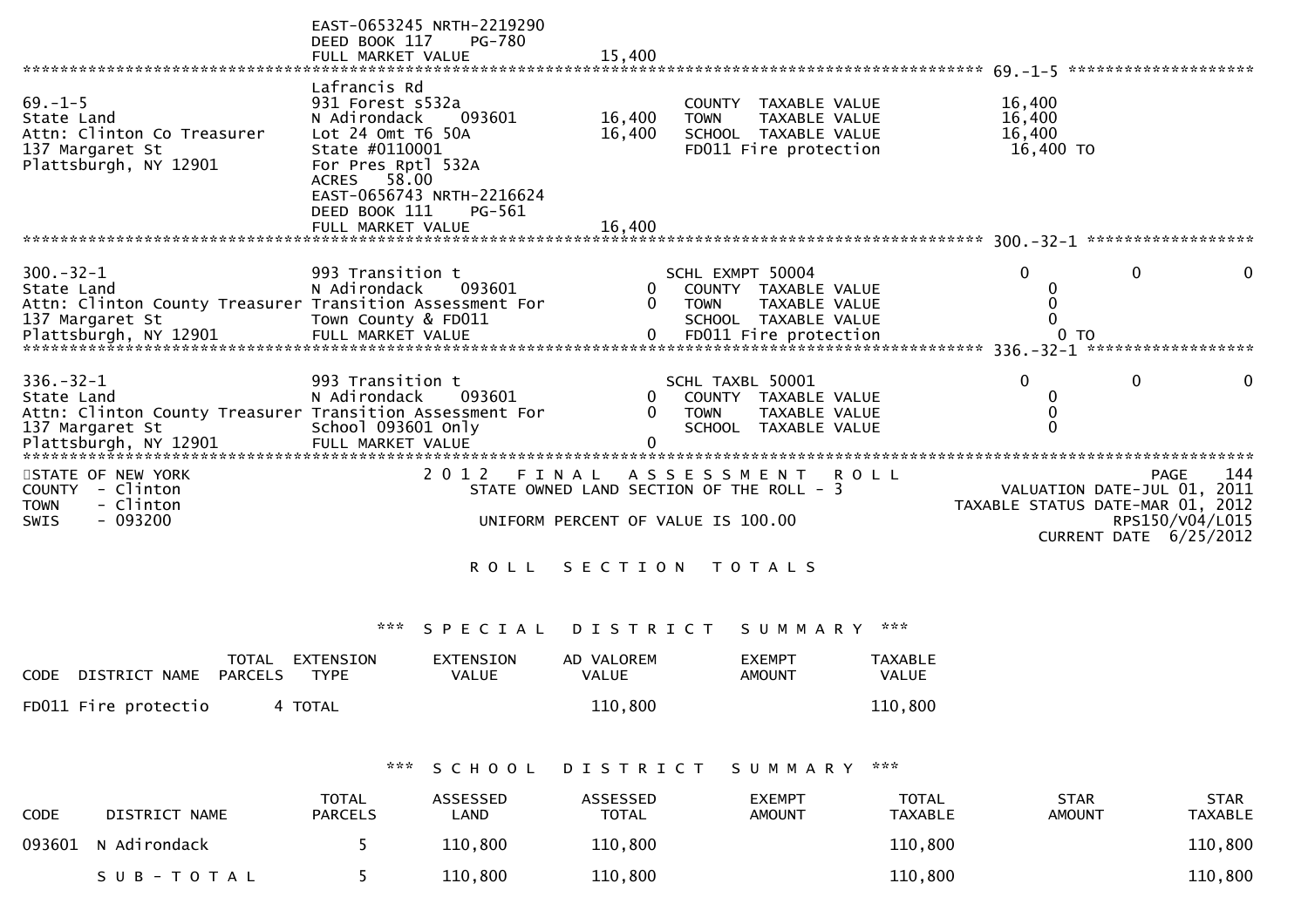| <b>CODE</b>    | DESCRIPTION                           | <b>TOTAL</b><br><b>PARCELS</b> | COUNTY | <b>TOWN</b> | <b>SCHOOL</b> |
|----------------|---------------------------------------|--------------------------------|--------|-------------|---------------|
| 50001<br>50004 | SCHL TAXBL<br>SCHL EXMPT<br>T O T A L |                                |        |             |               |

## \*\*\* E X E M P T I O N S U M M A R Y \*\*\*

NO EXEMPTIONS AT THIS LEVEL

## \*\*\* G R A N D T O T A L S \*\*\*

| <b>ROLL</b><br><b>SEC</b> | DESCRIPTION                                                    | <b>TOTAL</b><br><b>PARCELS</b> | ASSESSED<br>LAND | ASSESSED<br><b>TOTAL</b>           | <b>TAXABLE</b><br><b>COUNTY</b>                                                                 | <b>TAXABLE</b><br><b>TOWN</b> | <b>TAXABLE</b><br><b>SCHOOL</b>                                 | <b>STAR</b><br>TAXABLE |
|---------------------------|----------------------------------------------------------------|--------------------------------|------------------|------------------------------------|-------------------------------------------------------------------------------------------------|-------------------------------|-----------------------------------------------------------------|------------------------|
|                           | STATE OWNED LAND                                               |                                | 110,800          | 110,800                            | 110,800                                                                                         | 110,800                       | 110,800                                                         | 110,800                |
| <b>TOWN</b><br>SWIS       | STATE OF NEW YORK<br>COUNTY - Clinton<br>- Clinton<br>- 093200 |                                |                  | UNIFORM PERCENT OF VALUE IS 100.00 | 2012 FINAL ASSESSMENT ROLL<br>SPECIAL FRANCHISE SECTION OF THE ROLL - 5<br>OWNERS NAME SEQUENCE |                               | VALUATION DATE-JUL 01, 2011<br>TAXABLE STATUS DATE-MAR 01, 2012 | 145<br>PAGE            |

| TAX MAP PARCEL NUMBER         | PROPERTY LOCATION & CLASS ASSESSMENT |                  | EXEMPTION CODE---              | --------------COUNTY--------TOWN------SCHOOL |  |
|-------------------------------|--------------------------------------|------------------|--------------------------------|----------------------------------------------|--|
| CURRENT OWNERS NAME           | SCHOOL DISTRICT LAND                 |                  | TAX DESCRIPTION                | TAXABLE VALUE                                |  |
| <b>CURRENT OWNERS ADDRESS</b> | PARCEL SIZE/GRID COORD               | TOTAL            | SPECIAL DISTRICTS              | ACCOUNT NO.                                  |  |
|                               |                                      |                  |                                | ******************                           |  |
|                               | Electric & Gas                       |                  |                                |                                              |  |
| $516.-32-1$                   | 861 Elec & gas                       |                  | TAXABLE VALUE<br><b>COUNTY</b> | 158,781                                      |  |
| <b>NYSEG</b>                  | Chateaugay $1$ 163401                | $\bf{0}$         | TAXABLE VALUE<br><b>TOWN</b>   | 158,781                                      |  |
| Attn: Utility Shared Services | Special Franchise                    | 158,781          | SCHOOL TAXABLE VALUE           | 158,781                                      |  |
| Local Tax Dept Freeport       | App Factor .2603 In Ccs              |                  | FD011 Fire protection          | 158,781 TO                                   |  |
| 70 Farm View Dr               | FULL MARKET VALUE                    | 158,781          |                                |                                              |  |
| New Gloucester, ME 04260      |                                      |                  |                                |                                              |  |
|                               |                                      |                  |                                | ******************<br>$536. - 32 - 1$        |  |
|                               | Electric & Gas                       |                  |                                |                                              |  |
| $536. - 32 - 1$               | 861 Elec & gas                       |                  | TAXABLE VALUE<br>COUNTY        | 451,212                                      |  |
| NYSEG                         | N Adirondack 093601                  | $\boldsymbol{0}$ | TAXABLE VALUE<br><b>TOWN</b>   | 451,212                                      |  |
| Attn: Utility Shared Services | Special Franchise                    | 451,212          | SCHOOL TAXABLE VALUE           | 451,212                                      |  |
| Local Tax Dept Freeport       | App Factor .7397 In Nac              |                  | FD011 Fire protection          | 451,212 TO                                   |  |
| 70 Farm View Dr               | FULL MARKET VALUE                    | 451,212          |                                |                                              |  |
| New Gloucester, ME 04260      |                                      |                  |                                |                                              |  |
|                               |                                      |                  |                                | ******************<br>$516. - 32 - 3$        |  |
|                               |                                      |                  |                                |                                              |  |

Television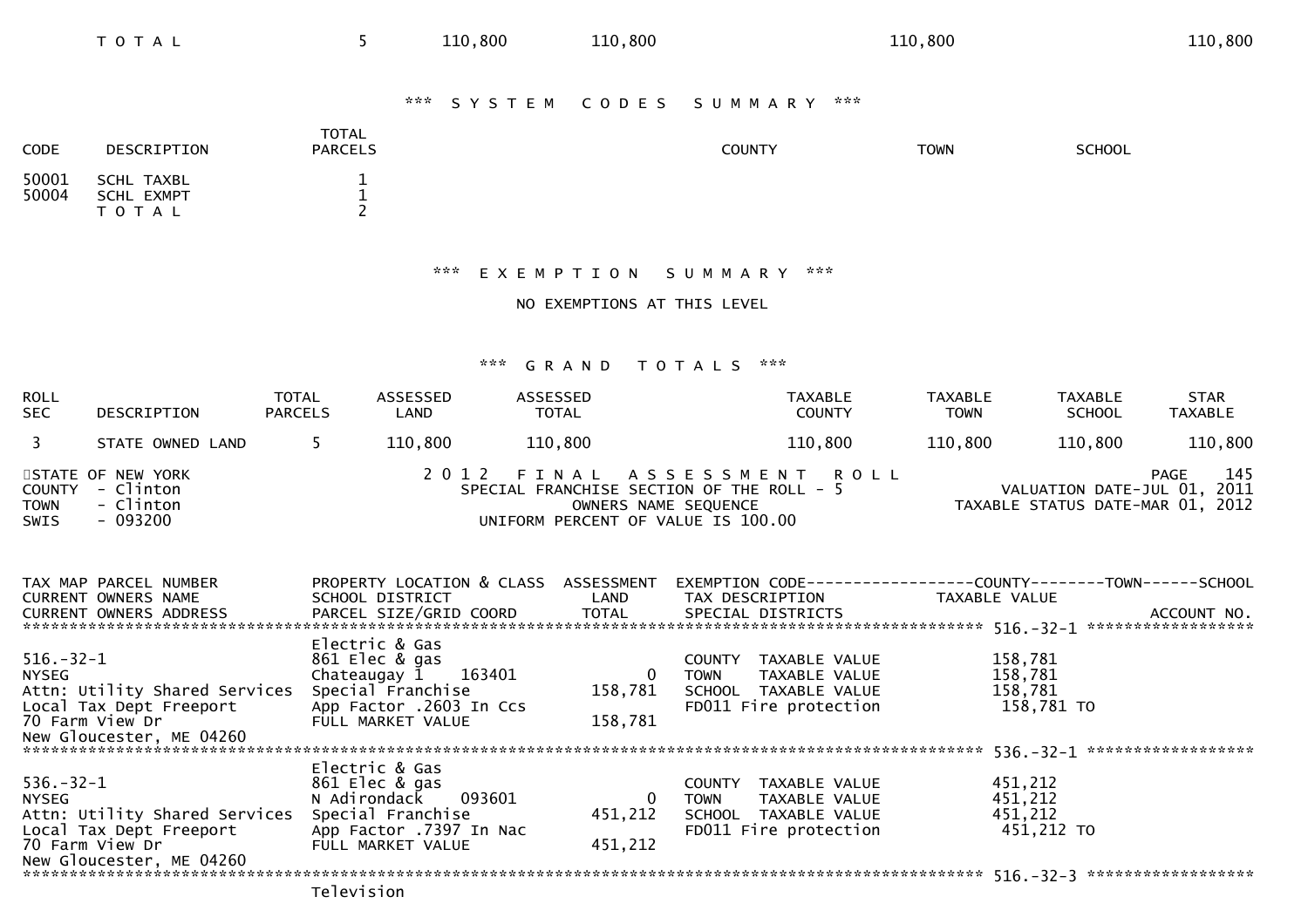| $516. - 32 - 3$          | 869 Television                            |                |             | COUNTY TAXABLE VALUE  | 4,851                             |
|--------------------------|-------------------------------------------|----------------|-------------|-----------------------|-----------------------------------|
| Time Warner Of Champlain | N Adirondack<br>093601                    | $\mathbf{0}$   | <b>TOWN</b> | TAXABLE VALUE         | 4,851                             |
| PO Box 7467              | Special Franchise                         | 4,851          |             | SCHOOL TAXABLE VALUE  | 4,851                             |
| Charlotte, NC 28241-7467 | App Factor .2603 In Ccs                   |                |             | FD011 Fire protection | 4,851 TO                          |
|                          | FULL MARKET VALUE                         | 4,851          |             |                       |                                   |
|                          |                                           |                |             |                       | 536. - 32 - 3 ******************* |
|                          | Television                                |                |             |                       |                                   |
| $536. - 32 - 3$          | 869 Television                            |                |             | COUNTY TAXABLE VALUE  | 13,785                            |
| Time Warner Of Champlain | N Adirondack<br>093601                    | 0              | TOWN        | TAXABLE VALUE         | 13,785                            |
| PO Box 7467              | Special Franchise                         | 13,785         |             | SCHOOL TAXABLE VALUE  | 13,785                            |
| Charlotte, NC 28241-7467 | App Factor .7397 In Nac                   |                |             | FD011 Fire protection | 13,785 TO                         |
|                          | FULL MARKET VALUE                         | 13,785         |             |                       |                                   |
|                          |                                           |                |             |                       |                                   |
|                          | Telephone                                 |                |             |                       |                                   |
| $516. - 32 - 2$          | 866 Telephone                             |                |             | COUNTY TAXABLE VALUE  | 58,930                            |
| Verizon New York Inc     | 163401<br>Chateaugay 1                    | $\mathbf{0}$   | <b>TOWN</b> | TAXABLE VALUE         | 58,930                            |
| Company Code 631900      | Special Franchise                         | 58,930         |             | SCHOOL TAXABLE VALUE  | 58,930                            |
| Verizon Communications   | App Factor .2603 In Ccs                   |                |             | FD011 Fire protection | 58,930 TO                         |
| PO Box 152206            | FULL MARKET VALUE                         | 58,930         |             |                       |                                   |
| Irving, TX 75015-2206    |                                           |                |             |                       |                                   |
|                          |                                           |                |             |                       |                                   |
|                          | Telephone                                 |                |             |                       |                                   |
| $536. - 32 - 2$          | 866 Telephone                             |                |             | COUNTY TAXABLE VALUE  | 167,464                           |
| Verizon New York Inc     | 093601<br>N Adirondack                    | 0              | <b>TOWN</b> | TAXABLE VALUE         | 167,464                           |
| Company Code 631900      | Special Franchise                         | 167,464        |             | SCHOOL TAXABLE VALUE  | 167,464                           |
| Verizon Communications   | App Factor .7397 In Nac                   |                |             | FD011 Fire protection | 167,464 TO                        |
| PO Box 152206            | FULL MARKET VALUE                         | 167,464        |             |                       |                                   |
|                          |                                           |                |             |                       |                                   |
|                          |                                           |                |             |                       |                                   |
| STATE OF NEW YORK        | 2 0 1 2                                   |                |             | FINAL ASSESSMENT ROLL | 146<br><b>PAGE</b>                |
| COUNTY - Clinton         | SPECIAL FRANCHISE SECTION OF THE ROLL - 5 |                |             |                       | VALUATION DATE-JUL 01, 2011       |
| - Clinton<br><b>TOWN</b> |                                           |                |             |                       | TAXABLE STATUS DATE-MAR 01, 2012  |
| $-093200$<br><b>SWIS</b> | UNIFORM PERCENT OF VALUE IS 100.00        |                |             |                       | RPS150/V04/L015                   |
|                          |                                           |                |             |                       | CURRENT DATE 6/25/2012            |
|                          |                                           |                |             |                       |                                   |
|                          | R O L L                                   | SECTION TOTALS |             |                       |                                   |
|                          |                                           |                |             |                       |                                   |

# \*\*\* S P E C I A L D I S T R I C T S U M M A R Y \*\*\*

| CODE                 | TOTAL   | EXTENSION   | EXTENSION | AD VALOREM   | <b>FXFMPT</b> | <b>TAXABLE</b> |
|----------------------|---------|-------------|-----------|--------------|---------------|----------------|
| DISTRICT NAME        | PARCELS | <b>TYPE</b> | VALUE     | <b>VALUE</b> | AMOUNT        | <b>VALUE</b>   |
| FD011 Fire protectio |         | 6 TOTAL     |           | 855,023      |               | 855,023        |

# \*\*\* S C H O O L D I S T R I C T S U M M A R Y \*\*\*

| <b>CODE</b> | DISTRICT NAME                       | <b>TOTAL</b><br><b>PARCELS</b> | ASSESSED<br>LAND | ASSESSED<br><b>TOTAL</b> | <b>EXEMPT</b><br><b>AMOUNT</b> | <b>TOTAL</b><br>TAXABLE | <b>STAR</b><br><b>AMOUNT</b> | STAR<br>TAXABLE    |
|-------------|-------------------------------------|--------------------------------|------------------|--------------------------|--------------------------------|-------------------------|------------------------------|--------------------|
| 163401      | 093601 N Adirondack<br>Chateaugay 1 |                                |                  | 637,312<br>217,711       |                                | 637,312<br>217,711      |                              | 637,312<br>217,711 |
|             | SUB-TOTAL                           |                                |                  | 855,023                  |                                | 855,023                 |                              | 855,023            |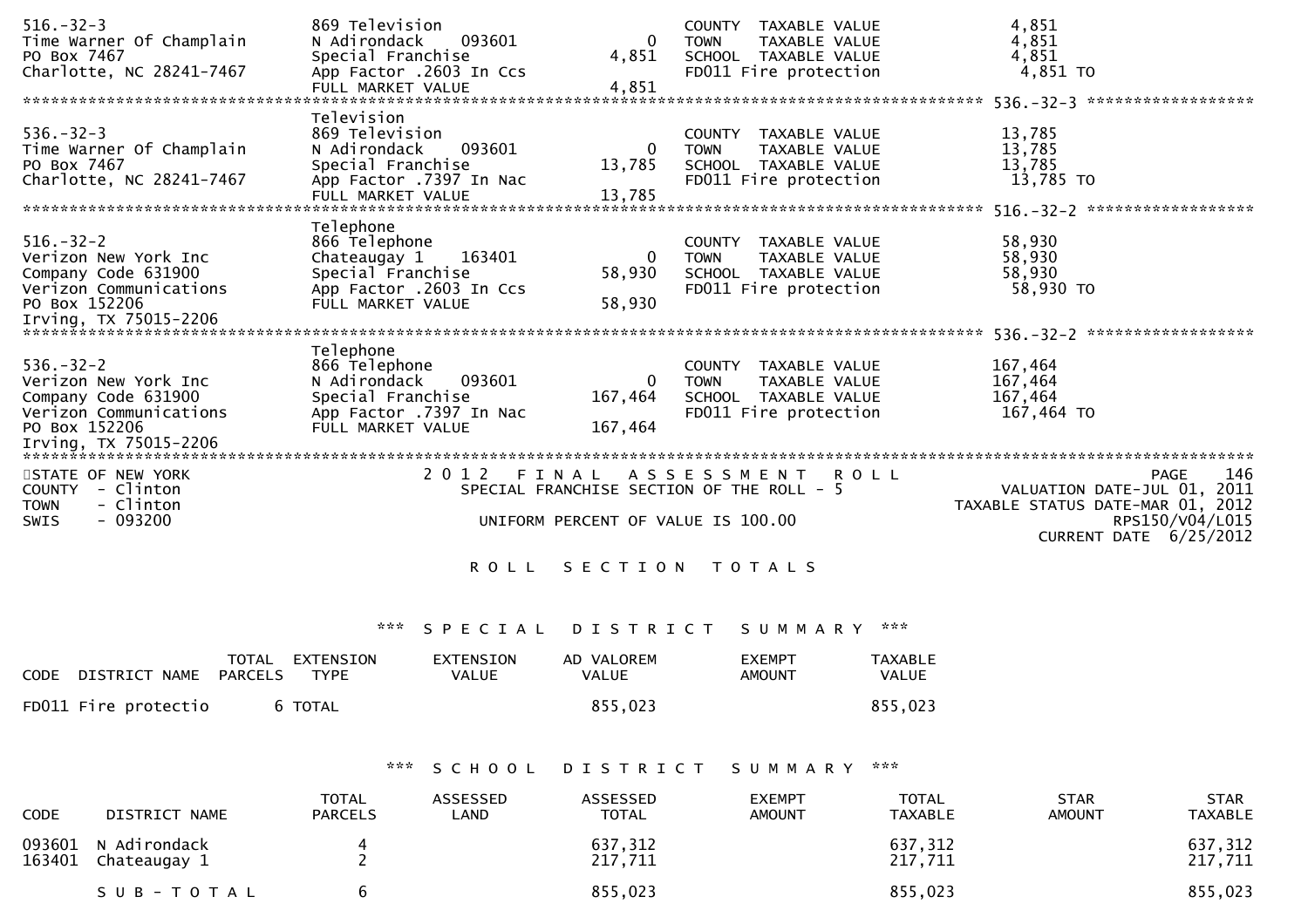# \*\*\* S Y S T E M C O D E S S U M M A R Y \*\*\*

# NO SYSTEM EXEMPTIONS AT THIS LEVEL

#### \*\*\* E X E M P T I O N S U M M A R Y \*\*\*

# NO EXEMPTIONS AT THIS LEVEL

| <b>ROLL</b><br><b>SEC</b>                   | DESCRIPTION                                                                                                                                                                                                                                          | TOTAL<br><b>PARCELS</b> | ASSESSED<br>LAND                                                                                                                                             | ASSESSED<br>TOTAL                                                            |                           | TAXABLE<br><b>COUNTY</b>                                                                    | TAXABLE<br><b>TOWN</b>        | TAXABLE<br><b>SCHOOL</b> | <b>STAR</b><br><b>TAXABLE</b>                                                  |
|---------------------------------------------|------------------------------------------------------------------------------------------------------------------------------------------------------------------------------------------------------------------------------------------------------|-------------------------|--------------------------------------------------------------------------------------------------------------------------------------------------------------|------------------------------------------------------------------------------|---------------------------|---------------------------------------------------------------------------------------------|-------------------------------|--------------------------|--------------------------------------------------------------------------------|
| 5                                           | SPECIAL FRANCHISE                                                                                                                                                                                                                                    | 6                       |                                                                                                                                                              | 855,023                                                                      |                           | 855,023                                                                                     | 855,023 855,023               |                          | 855,023                                                                        |
| <b>COUNTY</b><br><b>TOWN</b><br><b>SWIS</b> | STATE OF NEW YORK<br>- Clinton<br>- Clinton<br>- 093200                                                                                                                                                                                              |                         |                                                                                                                                                              | UTILITY & R.R. SECTION OF THE ROLL - 6<br>UNIFORM PERCENT OF VALUE IS 100.00 | OWNERS NAME SEQUENCE      | 2012 FINAL ASSESSMENT ROLL                                                                  |                               |                          | 147<br>PAGE<br>VALUATION DATE-JUL 01, 2011<br>TAXABLE STATUS DATE-MAR 01, 2012 |
|                                             | TAX MAP PARCEL NUMBER<br>CURRENT OWNERS NAME                                                                                                                                                                                                         |                         | PROPERTY LOCATION & CLASS ASSESSMENT EXEMPTION CODE-----------------COUNTY--------TOWN------SCHOOL<br>SCHOOL DISTRICT                                        | <b>Example 12 DE LAND</b>                                                    |                           | TAX DESCRIPTION TAXABLE VALUE                                                               |                               |                          |                                                                                |
|                                             | $38.1 - 1 - 20.1 - 1$<br>Churubusco Volunteer Fire Dept N Adirondack<br>C/O AT&T Mobility                                                                                                                                                            |                         | 1260 Clinton Mills Rd<br>837 Cell Tower<br>Cellular Tower<br>EAST-0641383 NRTH-2231409                                                                       | 093601                                                                       | $\overline{0}$<br>118,000 | COUNTY TAXABLE VALUE<br>TOWN TAXABLE VALUE<br>SCHOOL TAXABLE VALUE<br>FDO11 Fire protection | 118,000<br>118,000<br>118,000 | 118,000 TO               |                                                                                |
|                                             |                                                                                                                                                                                                                                                      |                         | DEED BOOK 779<br>FULL MARKET VALUE                                                                                                                           | $PG-63$<br>118,000                                                           |                           |                                                                                             |                               |                          |                                                                                |
| $52. - 1 - 16.2$                            | Crown Atlantic Co LLC<br>PMB 353<br>4017 Washington Rd<br>4017 Washington Rd<br>4017 Washington Rd<br>4017 Washington Rd<br>4017 Washington Rd<br>4017 Washington Rd<br>4017 Washington Rd<br>4017 Washington Rd<br>4017 Washington Rd<br>4017 Washi |                         | 587 Campbell Rd<br>837 Cell Tower<br>Chateaugay 1 163401 55,200<br>ACRES 95.40<br>EAST-0628806 NRTH-2219965<br>DEED BOOK 20011 PG-31586<br>FULL MARKET VALUE | 155,500                                                                      | <b>TOWN</b><br>155,500    | COUNTY TAXABLE VALUE<br>TOWN TAXABLE VALUE<br>SCHOOL TAXABLE VALUE<br>FD011 Fire protection | 155,500<br>155,500<br>155,500 | 155,500 TO               |                                                                                |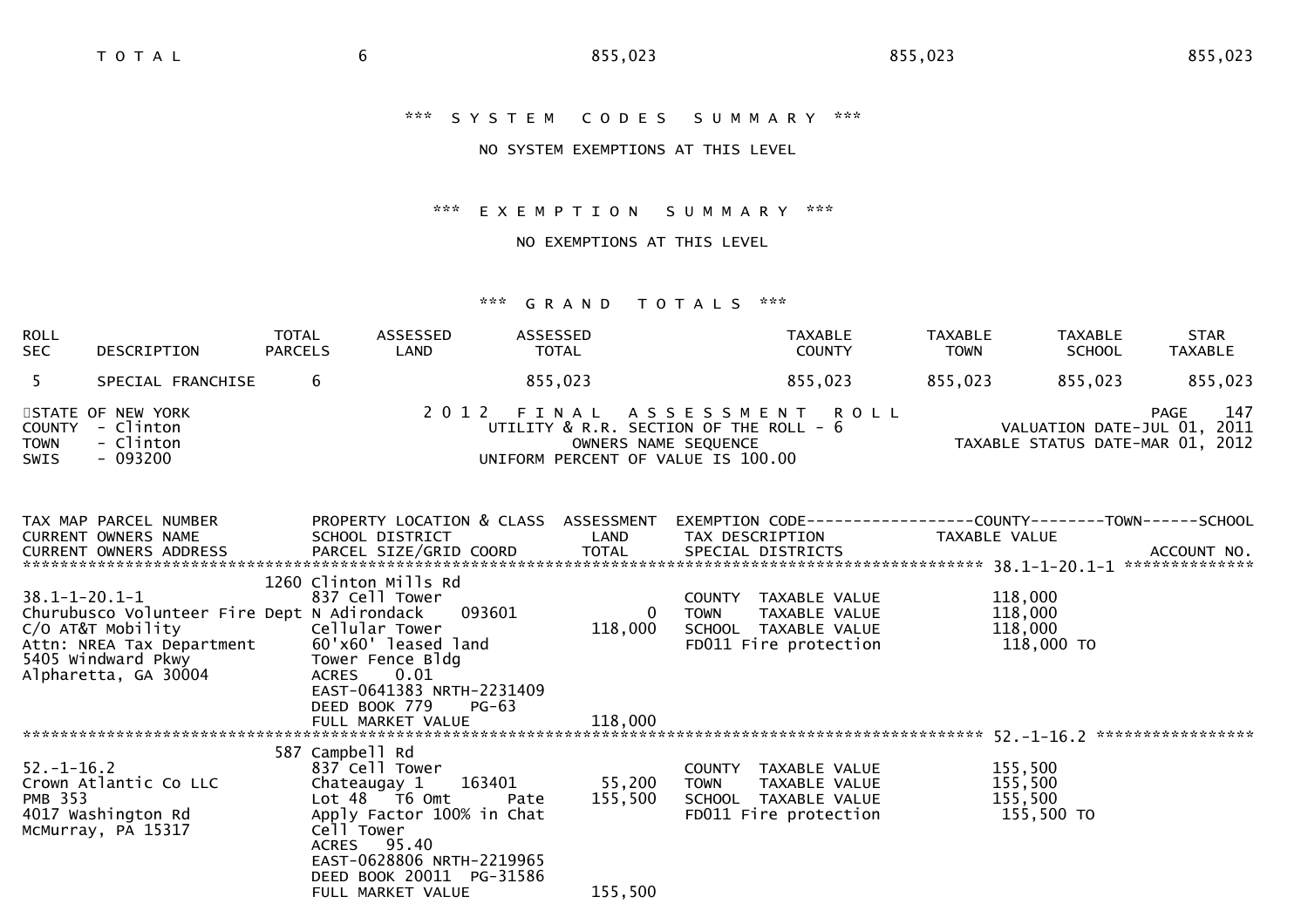| $68. - 1 - 14. - 1$<br>Crown Atlantic Co LLC<br><b>PMB 353</b><br>4017 Washington Rd<br>McMurray, PA 15317                                                                            | 81 Gagnier Rd<br>837 Cell Tower<br>093601<br>N Adirondack<br>Leased $Ld/Inst$ 12 6058 in<br>From Premo<br>Cell Tower<br>EAST-0639939 NRTH-2214974<br>FULL MARKET VALUE | $\mathbf{0}$<br>100,000<br>100,000   | COUNTY TAXABLE VALUE<br><b>TOWN</b><br>TAXABLE VALUE<br>SCHOOL TAXABLE VALUE<br>FD011 Fire protection              | 100,000<br>100,000<br>100,000<br>100,000 TO                                           |
|---------------------------------------------------------------------------------------------------------------------------------------------------------------------------------------|------------------------------------------------------------------------------------------------------------------------------------------------------------------------|--------------------------------------|--------------------------------------------------------------------------------------------------------------------|---------------------------------------------------------------------------------------|
|                                                                                                                                                                                       |                                                                                                                                                                        |                                      |                                                                                                                    |                                                                                       |
| $616. - 32 - 4$<br>Noble Envrionmental Power LLC Chateaugay 1 163401<br>8 Railroad Ave Ste 8<br>Essex, CT 06426                                                                       | Ryan Rd<br>882 Elec Trans Imp<br>1 mile collection line 70<br>Poles - Frank Co/Clin Co<br>to Ryan Rd substation<br>FULL MARKET VALUE                                   | $\mathbf{0}$<br>800,000<br>800,000   | COUNTY TAXABLE VALUE<br><b>TOWN</b><br>TAXABLE VALUE<br>SCHOOL TAXABLE VALUE<br>FD011 Fire protection              | 800,000<br>800,000<br>800,000<br>800,000 TO                                           |
|                                                                                                                                                                                       | 6471 Rt 11                                                                                                                                                             |                                      |                                                                                                                    |                                                                                       |
| $68. - 1 - 4.4$<br><b>NYSEG</b><br>Attn: Utility Shared Services Electric & Gas Facility<br>Local Tax Dept Freeport<br>70 Farm View Dr<br>o raim view Dr.<br>New Gloucester, ME 04260 | 871 Elec-Gas Facil<br>N Adirondack<br>093601<br>App Factor 100 % In Nac<br>ACRES 18.20<br>EAST-0641782 NRTH-2214738<br>DEED BOOK 794<br>$PG-228$                       | 21,100<br>512,300                    | COUNTY TAXABLE VALUE<br>TAXABLE VALUE<br><b>TOWN</b><br>SCHOOL TAXABLE VALUE<br>FD011 Fire protection              | 512,300<br>512,300<br>512,300<br>512,300 TO                                           |
|                                                                                                                                                                                       |                                                                                                                                                                        | 512,300                              |                                                                                                                    |                                                                                       |
|                                                                                                                                                                                       |                                                                                                                                                                        |                                      |                                                                                                                    |                                                                                       |
|                                                                                                                                                                                       |                                                                                                                                                                        |                                      |                                                                                                                    |                                                                                       |
| STATE OF NEW YORK<br>COUNTY - Clinton<br>- Clinton<br>TOWN<br>$-093200$<br>SWIS                                                                                                       | 2 0 1 2<br>FINAL                                                                                                                                                       | OWNERS NAME SEQUENCE                 | A S S E S S M E N T<br><b>ROLL</b><br>UTILITY & R.R. SECTION OF THE ROLL - 6<br>UNIFORM PERCENT OF VALUE IS 100.00 | 148<br><b>PAGE</b><br>VALUATION DATE-JUL 01, 2011<br>TAXABLE STATUS DATE-MAR 01, 2012 |
| TAX MAP PARCEL NUMBER<br><b>CURRENT OWNERS NAME</b>                                                                                                                                   | PROPERTY LOCATION & CLASS ASSESSMENT<br>SCHOOL DISTRICT                                                                                                                | LAND                                 | TAX DESCRIPTION                                                                                                    | EXEMPTION        CODE-----------------COUNTY-------TOWN------SCHOOL<br>TAXABLE VALUE  |
| CURRENT OWNERS ADDRESS                                                                                                                                                                | PARCEL SIZE/GRID COORD                                                                                                                                                 | <b>TOTAL</b>                         | SPECIAL DISTRICTS                                                                                                  | ACCOUNT NO.                                                                           |
| 632. - 9999 - 131. 600 - 1881<br><b>NYSEG</b><br>Attn: Utility Shared Services<br>Local Tax Dept Freeport<br>70 Farm View Dr<br>New Gloucester, ME 04260                              | Outside Plant<br>884 Elec Dist Out<br>N Adirondack<br>093601<br>Loc #888888 Poles, wires, c<br>App Factor .7397 In Nac<br>FULL MARKET VALUE                            | $\overline{0}$<br>963,695<br>963,695 | COUNTY TAXABLE VALUE<br><b>TOWN</b><br>TAXABLE VALUE<br>SCHOOL TAXABLE VALUE<br>FD011 Fire protection              | 963,695<br>963,695<br>963,695<br>963,695 TO                                           |
|                                                                                                                                                                                       |                                                                                                                                                                        |                                      |                                                                                                                    |                                                                                       |
| 632. - 9999 - 131. 600 - 1882<br><b>NYSEG</b><br>Attn: Utility Shared Services<br>Local Tax Dept Freeport<br>70 Farm View Dr<br>New Gloucester, ME 04260                              | Outside Plant<br>884 Elec Dist Out<br>Chateaugay 1<br>163401<br>Loc #888888 Poles, wires, c<br>App Fact .2603 In CCS<br>FULL MARKET VALUE                              | 0<br>339,124<br>339,124              | COUNTY<br>TAXABLE VALUE<br><b>TOWN</b><br>TAXABLE VALUE<br>SCHOOL TAXABLE VALUE<br>FD011 Fire protection           | 339,124<br>339,124<br>339,124<br>339,124 TO                                           |
|                                                                                                                                                                                       | Outside Plant                                                                                                                                                          |                                      |                                                                                                                    | 632. -9999-631.900-1881 *****                                                         |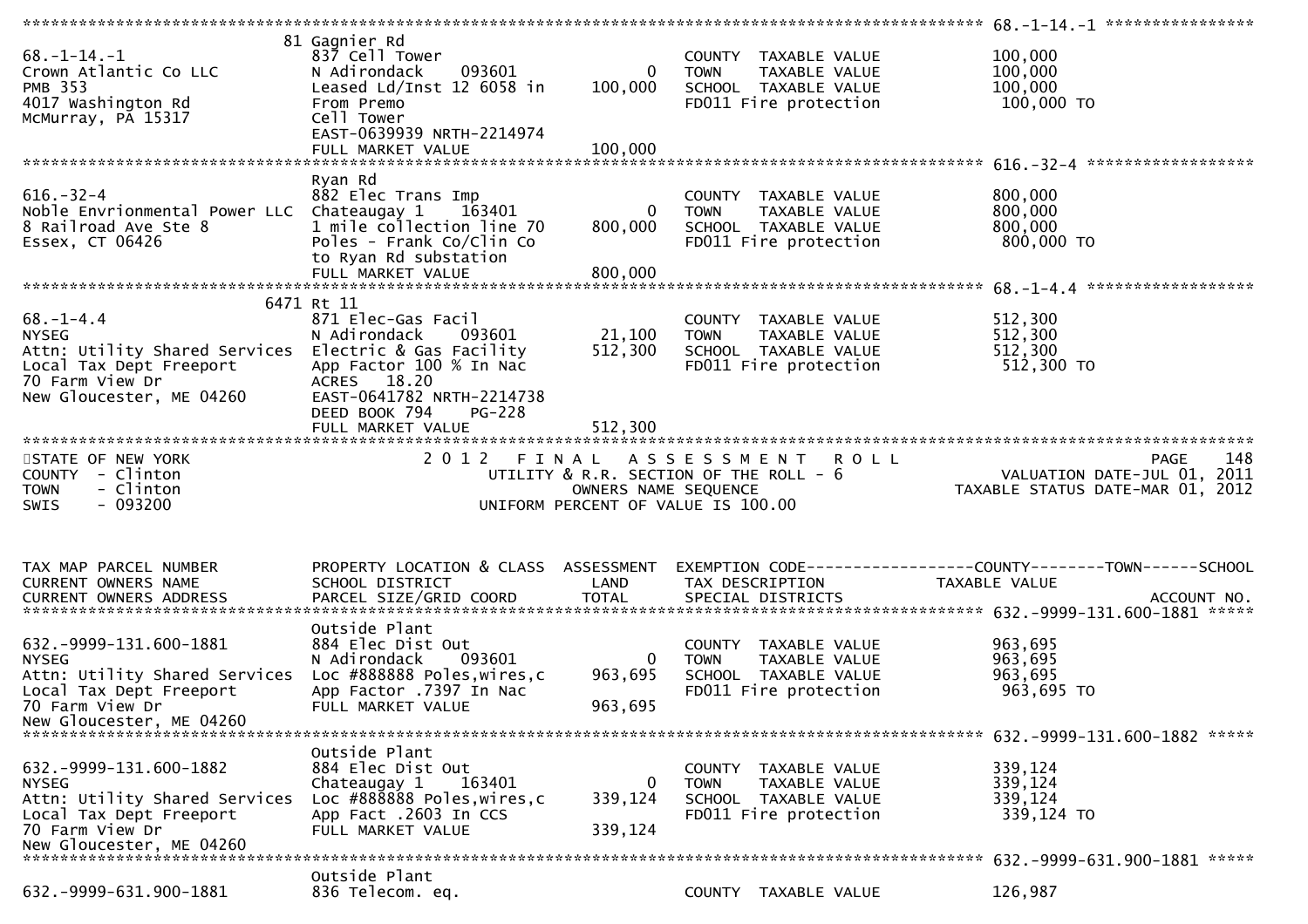| Verizon New York Inc<br>Company Code 631900<br>Verizon Communications                                                                      | N Adirondack<br>093601<br>Loc #888888<br>App Factor .7397 In Nac                                                                        | 0<br>126,987                         | TAXABLE VALUE<br><b>TOWN</b><br>SCHOOL<br>TAXABLE VALUE<br>FD011 Fire protection                                | 126,987<br>126,987<br>126,987 TO                                               |
|--------------------------------------------------------------------------------------------------------------------------------------------|-----------------------------------------------------------------------------------------------------------------------------------------|--------------------------------------|-----------------------------------------------------------------------------------------------------------------|--------------------------------------------------------------------------------|
| PO Box 152206<br>Irving, TX 75015-2206                                                                                                     | FULL MARKET VALUE                                                                                                                       | 126,987                              |                                                                                                                 | 632.-9999-631.900-1882<br>*****                                                |
| 632. -9999-631.900-1882<br>Verizon New York Inc<br>Company Code 631900<br>Verizon Communications<br>PO Box 152206<br>Irving, TX 75015-2206 | Outside Plant<br>836 Telecom. eq.<br>Chateaugay 1 163401<br>Loc #888888 Poles, wires, c<br>App Factor .2603 In Ccs<br>FULL MARKET VALUE | $\boldsymbol{0}$<br>44,687<br>44,687 | TAXABLE VALUE<br><b>COUNTY</b><br>TAXABLE VALUE<br><b>TOWN</b><br>SCHOOL TAXABLE VALUE<br>FD011 Fire protection | 44,687<br>44,687<br>44,687<br>44,687 TO                                        |
|                                                                                                                                            |                                                                                                                                         |                                      |                                                                                                                 |                                                                                |
| STATE OF NEW YORK<br>- Clinton<br><b>COUNTY</b><br>- Clinton<br><b>TOWN</b>                                                                |                                                                                                                                         |                                      | 2012 FINAL ASSESSMENT ROLL<br>UTILITY & R.R. SECTION OF THE ROLL - 6                                            | 149<br>PAGE<br>VALUATION DATE-JUL 01, 2011<br>TAXABLE STATUS DATE-MAR 01, 2012 |
| - 093200<br><b>SWIS</b>                                                                                                                    |                                                                                                                                         |                                      | UNIFORM PERCENT OF VALUE IS 100.00                                                                              | RPS150/V04/L015<br>CURRENT DATE 6/25/2012                                      |
|                                                                                                                                            | ROLL                                                                                                                                    |                                      | SECTION TOTALS                                                                                                  |                                                                                |

# \*\*\* S P E C I A L D I S T R I C T S U M M A R Y \*\*\*

| CODE                  | TOTAL EXTENSION | EXTENSION | AD VALOREM   | <b>EXEMPT</b> | TAXABLE  |
|-----------------------|-----------------|-----------|--------------|---------------|----------|
| DISTRICT NAME PARCELS | TYPE            | VALUE     | <b>VALUE</b> | AMOUNT        | VALUE    |
| FD011 Fire protectio  | 9 TOTAL         |           | 3160.293     |               | 3160.293 |

# \*\*\* S C H O O L D I S T R I C T S U M M A R Y \*\*\*

| <b>CODE</b>      | DISTRICT NAME                | TOTAL<br><b>PARCELS</b> | ASSESSED<br>LAND | <b>ASSESSED</b><br><b>TOTAL</b> | <b>EXEMPT</b><br><b>AMOUNT</b> | <b>TOTAL</b><br>TAXABLE | <b>STAR</b><br>AMOUNT | <b>STAR</b><br><b>TAXABLE</b> |
|------------------|------------------------------|-------------------------|------------------|---------------------------------|--------------------------------|-------------------------|-----------------------|-------------------------------|
| 093601<br>163401 | N Adirondack<br>Chateaugay 1 | 4                       | 21,100<br>55,200 | 1820,982<br>1339, 311           |                                | 1820,982<br>1339, 311   |                       | 1820,982<br>1339, 311         |
|                  | SUB-TOTAL                    | 9                       | 76,300           | 3160,293                        |                                | 3160,293                |                       | 3160,293                      |
|                  | T O T A L                    | 9                       | 76,300           | 3160,293                        |                                | 3160,293                |                       | 3160,293                      |

\*\*\* S Y S T E M C O D E S S U M M A R Y \*\*\*

NO SYSTEM EXEMPTIONS AT THIS LEVEL

\*\*\* E X E M P T I O N S U M M A R Y \*\*\*

NO EXEMPTIONS AT THIS LEVEL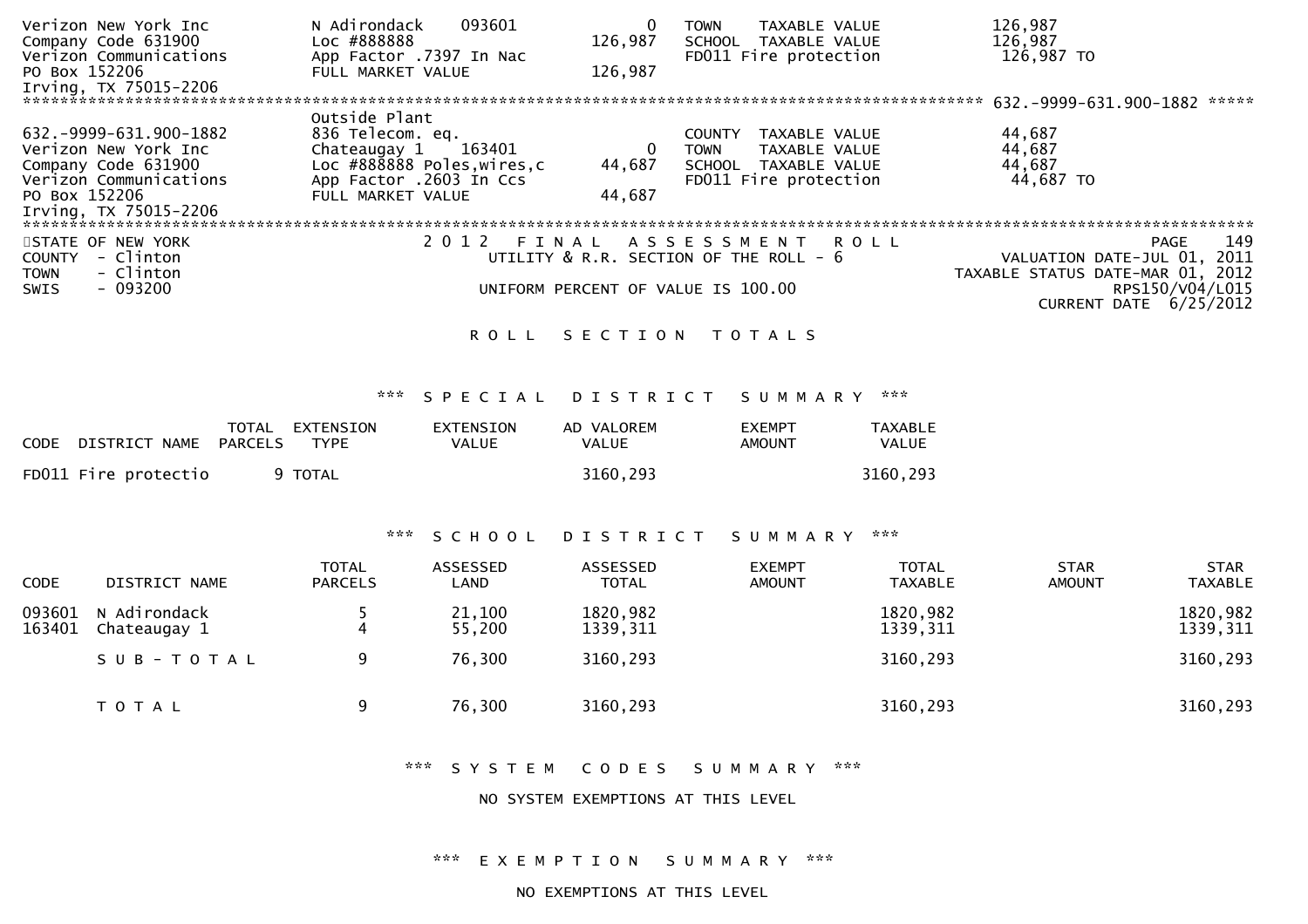| <b>ROLL</b><br><b>SEC</b>                   | DESCRIPTION                                                                           | <b>TOTAL</b><br><b>PARCELS</b>       | <b>ASSESSED</b><br>LAND                                                                                                                                         | <b>ASSESSED</b><br><b>TOTAL</b>     | <b>TAXABLE</b><br><b>COUNTY</b>                                                                                                                | <b>TAXABLE</b><br><b>TOWN</b>    | <b>TAXABLE</b><br><b>SCHOOL</b>                                  | <b>STAR</b><br><b>TAXABLE</b> |
|---------------------------------------------|---------------------------------------------------------------------------------------|--------------------------------------|-----------------------------------------------------------------------------------------------------------------------------------------------------------------|-------------------------------------|------------------------------------------------------------------------------------------------------------------------------------------------|----------------------------------|------------------------------------------------------------------|-------------------------------|
| 6                                           | UTILITIES & N.C.                                                                      | 9                                    | 76,300                                                                                                                                                          | 3160,293                            | 3160,293                                                                                                                                       | 3160,293                         | 3160,293                                                         | 3160,293                      |
| <b>COUNTY</b><br><b>TOWN</b><br><b>SWIS</b> | STATE OF NEW YORK<br>- Clinton<br>- Clinton<br>$-093200$                              |                                      |                                                                                                                                                                 | UNIFORM PERCENT OF VALUE IS 100.00  | 2012 FINAL ASSESSMENT<br><b>ROLL</b><br>WHOLLY EXEMPT SECTION OF THE ROLL - 8<br>OWNERS NAME SEQUENCE                                          | TAXABLE STATUS DATE-MAR 01, 2012 | VALUATION DATE-JUL 01, 2011                                      | PAGE<br>150                   |
|                                             | TAX MAP PARCEL NUMBER<br><b>CURRENT OWNERS NAME</b>                                   |                                      | PROPERTY LOCATION & CLASS ASSESSMENT<br>SCHOOL DISTRICT                                                                                                         | LAND                                | EXEMPTION CODE-----------------COUNTY--------TOWN------SCHOOL<br>TAX DESCRIPTION                                                               | TAXABLE VALUE                    |                                                                  |                               |
| $7. - 1 - 20. - 1$                          | Apostles Of Infinite Love Inc N Adirondack<br>113 Frontier Rd<br>Churubusco, NY 12923 | 113-91 Frontier Rd                   | 240 Rural res<br>093601<br>ACRES 40.00<br>EAST-0635865 NRTH-2242234<br>DEED BOOK 558<br>PG-964                                                                  | 36,000<br>85,000                    | NONPR RELI 25110<br>COUNTY TAXABLE VALUE<br><b>TOWN</b><br><b>TAXABLE VALUE</b><br>SCHOOL TAXABLE VALUE<br>FD011 Fire protection               | 85,000                           | 85,000<br>0<br>$\mathbf 0$<br>$\Omega$<br>$0$ TO                 | 85,000                        |
| $38. - 1 - 23$<br>1 Looby Rd                | Churubusco Sr Citizens Corp<br>Churubusco, NY 12923                                   | 1 Looby Rd<br>Lot 54<br><b>ACRES</b> | 411 Apartment<br>N Adirondack<br>093601<br>T6 Omt<br>2.40<br>EAST-0638966 NRTH-2230506<br>DEED BOOK 667<br>PG-218<br>FULL MARKET VALUE                          | 6,000<br>228,000<br>Pate<br>228,000 | UDC PROJEC 28110<br>COUNTY TAXABLE VALUE<br><b>TAXABLE VALUE</b><br><b>TOWN</b><br>SCHOOL TAXABLE VALUE<br>FD011 Fire protection<br>228,000 EX | 228,000                          | 228,000<br>0<br>$\mathbf{0}$<br>$\Omega$<br>0 <sub>T</sub>       | 228,000                       |
|                                             |                                                                                       |                                      |                                                                                                                                                                 |                                     |                                                                                                                                                |                                  |                                                                  |                               |
| $38.1 - 1 - 28$                             | Churubusco Volunteer Fire<br>1301 Clinton Mills Rd<br>Churubusco, NY 12923            | 1301 Clinton Mills Rd                | 662 Police/fire<br>093601<br>N Adirondack<br>Lot $55$ T6 Omt<br>FRNT 132.00 DPTH 107.00<br>EAST-0640320 NRTH-2230763<br>DEED BOOK 20051 PG-87958                | 3,600<br>127,100<br>Pate            | INCVOLFIRE 26400<br>COUNTY TAXABLE VALUE<br><b>TOWN</b><br>TAXABLE VALUE<br>SCHOOL TAXABLE VALUE<br>FD011 Fire protection<br>127,100 EX        | 127,100                          | 127.100<br>$\Omega$<br>$\mathbf 0$<br>$\Omega$<br>0 <sub>T</sub> | 127,100                       |
|                                             |                                                                                       |                                      | FULL MARKET VALUE                                                                                                                                               | 127,100                             |                                                                                                                                                |                                  |                                                                  |                               |
| $38.1 - 1 - 20.1$                           | Churubusco Volunteer Fire Co<br>Box 135 Campbell Rd<br>Churubusco, NY 12923           | Lot 66<br><b>ACRES</b>               | Clinton Mills Rd<br>321 Abandoned ag<br>N Adirondack<br>093601<br>T6 Omt<br>14.00<br>EAST-0641383 NRTH-2231409<br>DEED BOOK 779<br>$PG-63$<br>FULL MARKET VALUE | 14,500<br>14,500<br>Pate<br>14,500  | INCVOLFIRE 26400<br>COUNTY TAXABLE VALUE<br><b>TOWN</b><br><b>TAXABLE VALUE</b><br>SCHOOL TAXABLE VALUE<br>FD011 Fire protection<br>14,500 EX  | 14,500                           | 14,500<br>$\mathbf{0}$<br>0<br>$\Omega$<br>$0$ TO                | 14,500                        |
|                                             |                                                                                       |                                      |                                                                                                                                                                 |                                     |                                                                                                                                                |                                  |                                                                  |                               |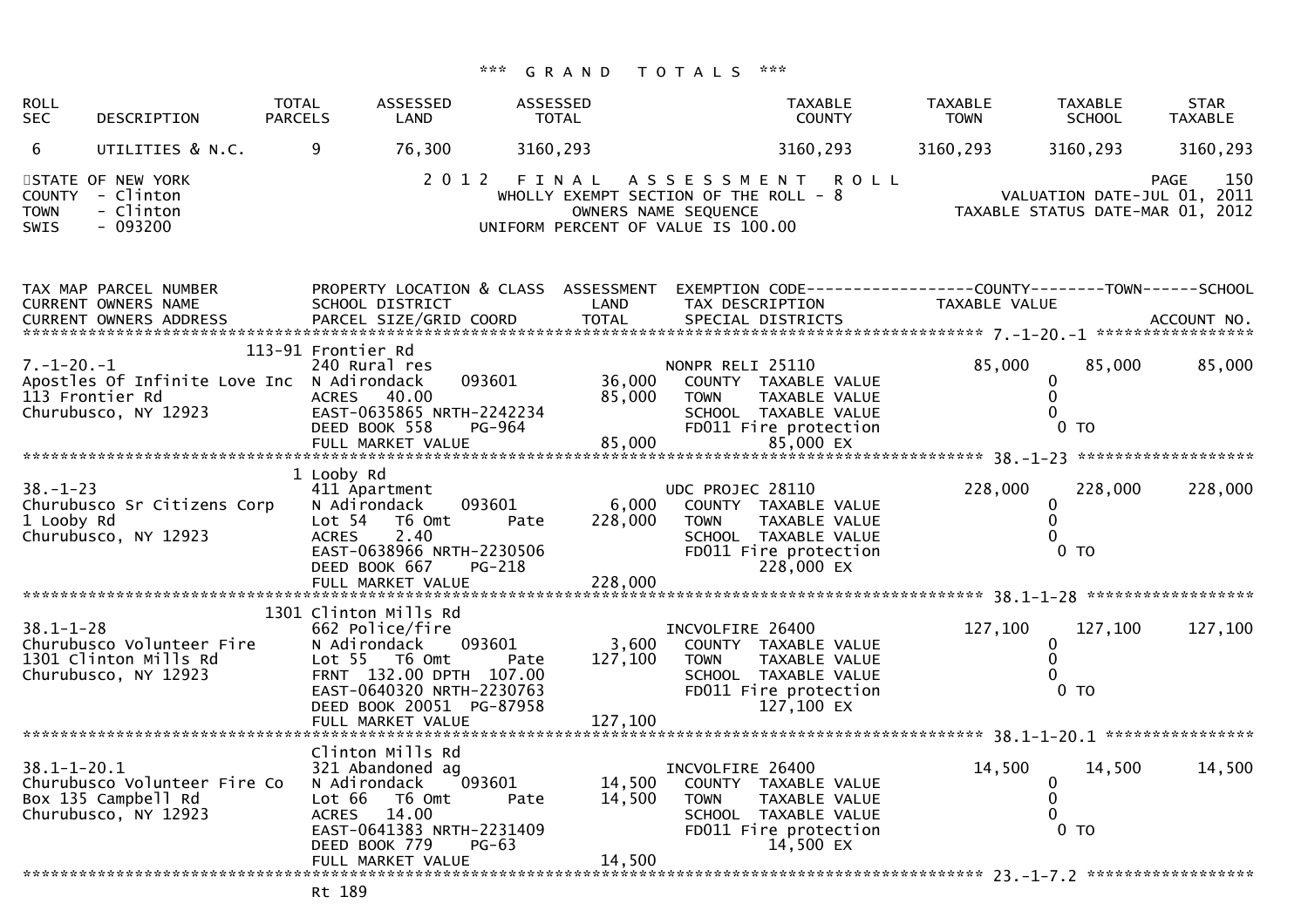| $23. - 1 - 7.2$<br>Chylinski-Polubinski Trust Ksi N Adirondack<br>529 Dunkirk Rd<br>Anneslie, MD 21212 | 321 Abandoned ag<br>093601<br>Lot $76$ Omt $6$<br>ACRES 37.50<br>EAST-0645568 NRTH-2237227<br>DEED BOOK 20001 PG-23347                                                                                       | 26,300<br>26,300            | NONPR CORP 25300<br>COUNTY TAXABLE VALUE<br>TAXABLE VALUE<br><b>TOWN</b><br>SCHOOL TAXABLE VALUE<br>FD011 Fire protection<br>26,300 EX    | 26,300<br>26,300<br>0<br>0<br>0 <sub>T</sub>                                  | 26,300             |
|--------------------------------------------------------------------------------------------------------|--------------------------------------------------------------------------------------------------------------------------------------------------------------------------------------------------------------|-----------------------------|-------------------------------------------------------------------------------------------------------------------------------------------|-------------------------------------------------------------------------------|--------------------|
| STATE OF NEW YORK<br>COUNTY - Clinton<br>- Clinton<br><b>TOWN</b><br>$-093200$<br>SWIS                 | 2012 FINAL                                                                                                                                                                                                   |                             | A S S E S S M E N T<br><b>ROLL</b><br>WHOLLY EXEMPT SECTION OF THE ROLL - 8<br>OWNERS NAME SEQUENCE<br>UNIFORM PERCENT OF VALUE IS 100.00 | VALUATION DATE-JUL 01, 2011<br>TAXABLE STATUS DATE-MAR 01, 2012               | 151<br><b>PAGE</b> |
| TAX MAP PARCEL NUMBER<br>CURRENT OWNERS NAME                                                           | PROPERTY LOCATION & CLASS ASSESSMENT<br>SCHOOL DISTRICT                                                                                                                                                      | LAND                        | TAX DESCRIPTION                                                                                                                           | EXEMPTION CODE-----------------COUNTY-------TOWN------SCHOOL<br>TAXABLE VALUE |                    |
| $24. - 1 - 1.3$<br>Chylinski-Polubinski Trust Ksi N Adirondack<br>529 Dunkirk Rd<br>Anneslie, MD 21212 | Clinton Mills Rd<br>920 Priv Hunt/Fi<br>093601<br>Lot 76 & 65 T6omt<br>ACRES 875.00<br>EAST-0646838 NRTH-2236918<br>DEED BOOK 20001 PG-23347                                                                 | 161,000<br>171,000          | NONPR CORP 25300<br>COUNTY TAXABLE VALUE<br>TAXABLE VALUE<br><b>TOWN</b><br>SCHOOL TAXABLE VALUE<br>FD011 Fire protection<br>171,000 EX   | 171,000<br>171,000<br>0<br>0<br>0 <sub>T</sub>                                | 171,000            |
| $38. - 1 - 2$<br>Immaculate Heart Of Mary<br>Cemetery<br>Rt 189<br>Churubusco, NY 12923                | 1343 Clinton Mills Rd<br>695 Cemetery<br>093601<br>N Adirondack<br>Lot 67 T6 Omt<br>Pate<br>New Cemetery<br>3.84<br><b>ACRES</b><br>EAST-0638764 NRTH-2231723<br>DEED BOOK 80<br>PG-468<br>FULL MARKET VALUE | 19,200<br>20,200<br>20,200  | PRI CMTERY 27350<br>COUNTY TAXABLE VALUE<br><b>TOWN</b><br>TAXABLE VALUE<br>SCHOOL TAXABLE VALUE<br>FD011 Fire protection<br>20,200 EX    | 20,200<br>20,200<br>0<br>0<br>$0$ TO                                          | 20,200             |
| $38.1 - 1 - 35$<br>Immaculate Heart of Mary<br>Rt 189<br>Churubusco, NY 12923                          | 595 Rt 189<br>695 Cemetery<br>093601<br>N Adirondack<br>Lot 55 T6 Omt<br>Pate<br>old Cemetery<br><b>ACRES</b><br>1.57<br>EAST-0639360 NRTH-2230586<br>PG-146<br>DEED BOOK 35<br>FULL MARKET VALUE            | 7,900<br>7,900<br>7,900     | PRI CMTERY 27350<br>COUNTY TAXABLE VALUE<br><b>TOWN</b><br>TAXABLE VALUE<br>SCHOOL TAXABLE VALUE<br>FD011 Fire protection<br>7,900 EX     | 7,900<br>7,900<br>0<br>0<br>$0$ TO                                            | 7,900              |
| 556-560 Rt 189                                                                                         |                                                                                                                                                                                                              |                             |                                                                                                                                           |                                                                               |                    |
| $38.1 - 1 - 36$<br>Immaculate Heart Of Mary<br>Rt 189<br>Churubusco, NY 12923                          | 620 Religious<br>N Adirondack<br>093601<br>Lot 66<br>T6 Omt<br>Pate<br>1.57<br><b>ACRES</b><br>EAST-0639309 NRTH-2230910<br>DEED BOOK 205<br>$PG-75$<br>FULL MARKET VALUE                                    | 7,900<br>301,600<br>301,600 | NONPR RELI 25110<br>COUNTY TAXABLE VALUE<br><b>TOWN</b><br>TAXABLE VALUE<br>SCHOOL TAXABLE VALUE<br>FD011 Fire protection                 | 301,600<br>301,600<br>0<br>0<br>0<br>90,000 TO                                | 301,600            |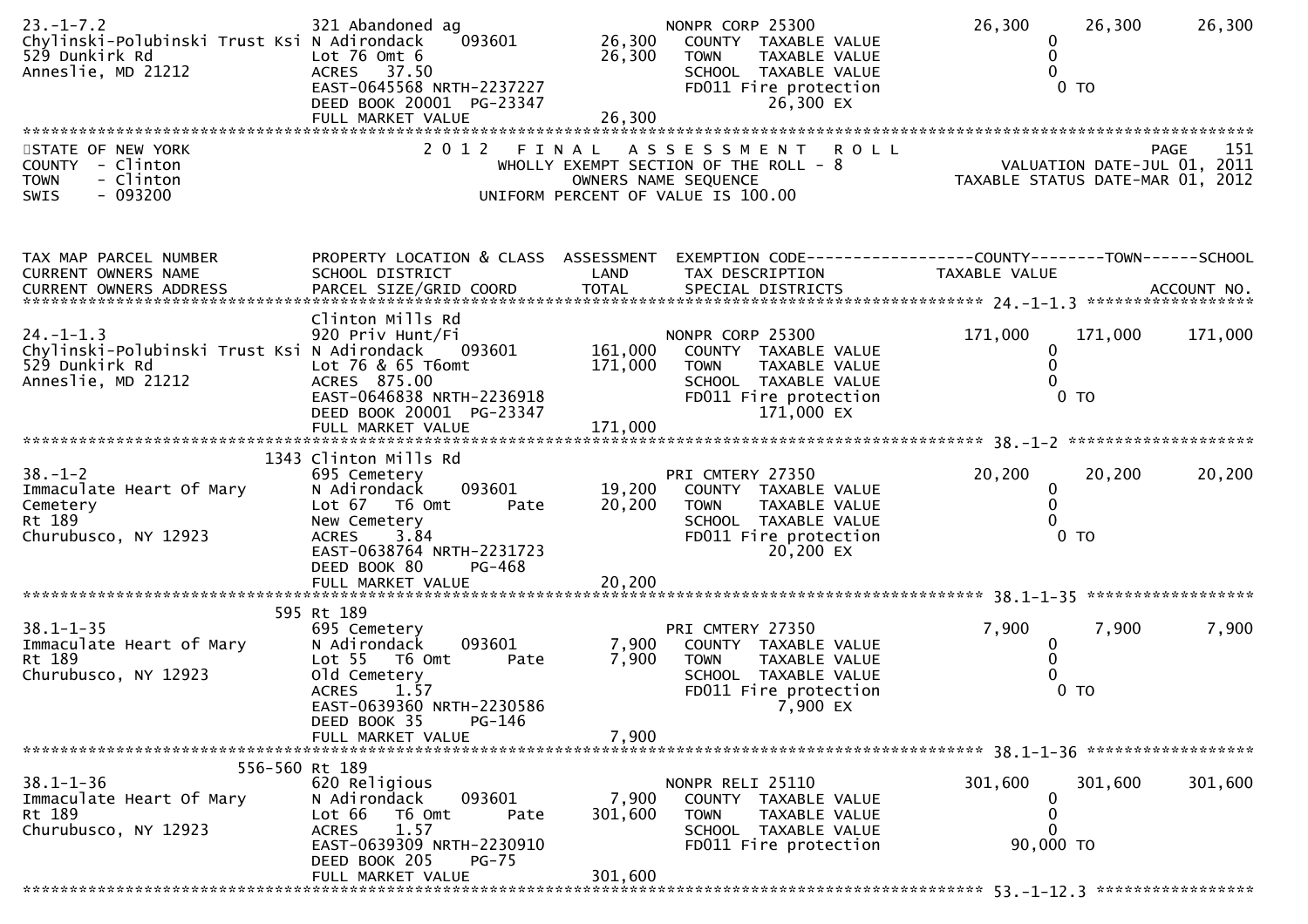| $53. - 1 - 12.3$<br>Marble River LLC<br>808 Travis St ste 700<br>Houston, TX 77002                    | Lagree Rd<br>321 Abandoned ag<br>093601<br>N Adirondack<br>Lot 45 T6 Omt<br>Pate<br>ACRES 100.00<br>EAST-0646535 NRTH-2225222<br>DEED BOOK 20082 PG-19515                                     | 21,700<br>21,700              | MUN INDDEV 18020<br>COUNTY TAXABLE VALUE<br><b>TOWN</b><br>TAXABLE VALUE<br>SCHOOL TAXABLE VALUE<br>FD011 Fire protection                   | 21,700<br>0<br>0<br>$\Omega$<br>21,700 TO                                                                       | 21,700  | 21,700  |
|-------------------------------------------------------------------------------------------------------|-----------------------------------------------------------------------------------------------------------------------------------------------------------------------------------------------|-------------------------------|---------------------------------------------------------------------------------------------------------------------------------------------|-----------------------------------------------------------------------------------------------------------------|---------|---------|
| STATE OF NEW YORK<br>COUNTY - Clinton<br>- Clinton<br><b>TOWN</b><br>SWIS<br>- 093200                 |                                                                                                                                                                                               |                               | 2012 FINAL ASSESSMENT<br><b>ROLL</b><br>WHOLLY EXEMPT SECTION OF THE ROLL - 8<br>OWNERS NAME SEQUENCE<br>UNIFORM PERCENT OF VALUE IS 100.00 | PAGE 152<br>VALUATION DATE-JUL 01, 2011<br>TAXARLE STATUS DATE ULL 01, 2011<br>TAXABLE STATUS DATE-MAR 01, 2012 |         | 152     |
| TAX MAP PARCEL NUMBER<br>CURRENT OWNERS NAME                                                          | PROPERTY LOCATION & CLASS ASSESSMENT<br>SCHOOL DISTRICT                                                                                                                                       | LAND                          | EXEMPTION CODE------------------COUNTY--------TOWN------SCHOOL<br>TAX DESCRIPTION                                                           | TAXABLE VALUE                                                                                                   |         |         |
| $53. - 1 - 13$<br>Marble River LLC<br>Attn: Horizon Wind Energy<br>808 Travis St<br>Houston, TX 77002 | Rt 189<br>105 Vac farmland<br>N Adirondack<br>093601<br>Lot 46 T6 Omt<br>Pate<br>ACRES 212.40<br>EAST-0643904 NRTH-2224198<br>DEED BOOK 20072 PG-11248                                        | 82,800<br>82,800              | MUN INDDEV 18020<br>COUNTY TAXABLE VALUE<br>TAXABLE VALUE<br><b>TOWN</b><br>SCHOOL TAXABLE VALUE<br>FD011 Fire protection                   | 82,800<br>$\boldsymbol{0}$<br>0<br>82,800 TO                                                                    | 82,800  | 82,800  |
|                                                                                                       | FULL MARKET VALUE                                                                                                                                                                             | 82,800                        |                                                                                                                                             |                                                                                                                 |         |         |
| $53. - 1 - 14$<br>Marble River LLC<br>808 Travis St Ste 700<br>Houston, TX 77002                      | 174 Rt 189<br>112 Dairy farm<br>N Adirondack<br>093601<br>Lot 46 T6 Omt<br>Pate<br>ACRES 432.50<br>EAST-0641112 NRTH-2220785<br>DEED BOOK 20082 PG-14331<br>FULL MARKET VALUE                 | 180,700<br>449,700<br>449,700 | MUN INDDEV 18020<br>COUNTY TAXABLE VALUE<br><b>TOWN</b><br>TAXABLE VALUE<br>SCHOOL TAXABLE VALUE<br>FD011 Fire protection                   | 449,700<br>0<br>0<br>449,700 TO                                                                                 | 449,700 | 449,700 |
|                                                                                                       | $214/216$ Patnode Rd                                                                                                                                                                          |                               |                                                                                                                                             |                                                                                                                 |         |         |
| $68. - 1 - 16.2$<br>Marble River LLC<br>808 Travis St Ste 700<br>Houston, TX 77002                    | $314$ Rural vac<10<br>093601<br>N Adirondack<br>Lot 27 T6omt<br>survey map 20082/18301<br>Survey Map 20102/33421<br>ACRES 10.85<br>EAST-0636571 NRTH-2207926<br>DEED BOOK 20102 PG-33422      | 12,900<br>12,900              | MUN INDDEV 18020<br>COUNTY TAXABLE VALUE<br>TAXABLE VALUE<br>TOWN<br>SCHOOL TAXABLE VALUE<br>FD011 Fire protection                          | 12,900<br>$\mathbf 0$<br>$\mathbf 0$<br>12,900 TO                                                               | 12,900  | 12,900  |
| ******************************                                                                        | FULL MARKET VALUE                                                                                                                                                                             | 12,900                        |                                                                                                                                             |                                                                                                                 |         |         |
| $68. - 1 - 17.1$<br>Marble River LLC<br>808 Travis St Ste 700<br>Houston, TX 77002                    | Patnode Rd<br>321 Abandoned ag<br>093601<br>N Adirondack<br>Lot $27$<br>T6 Omt<br>Pate<br>44.20<br><b>ACRES</b><br>EAST-0637139 NRTH-2210493<br>DEED BOOK 20112 PG-38454<br>FULL MARKET VALUE | 26,300<br>26,300<br>26,300    | MUN INDDEV 18020<br>COUNTY TAXABLE VALUE<br><b>TOWN</b><br>TAXABLE VALUE<br>SCHOOL TAXABLE VALUE<br>FD011 Fire protection                   | 26,300<br>0<br>0<br>0<br>26,300 TO                                                                              | 26,300  | 26,300  |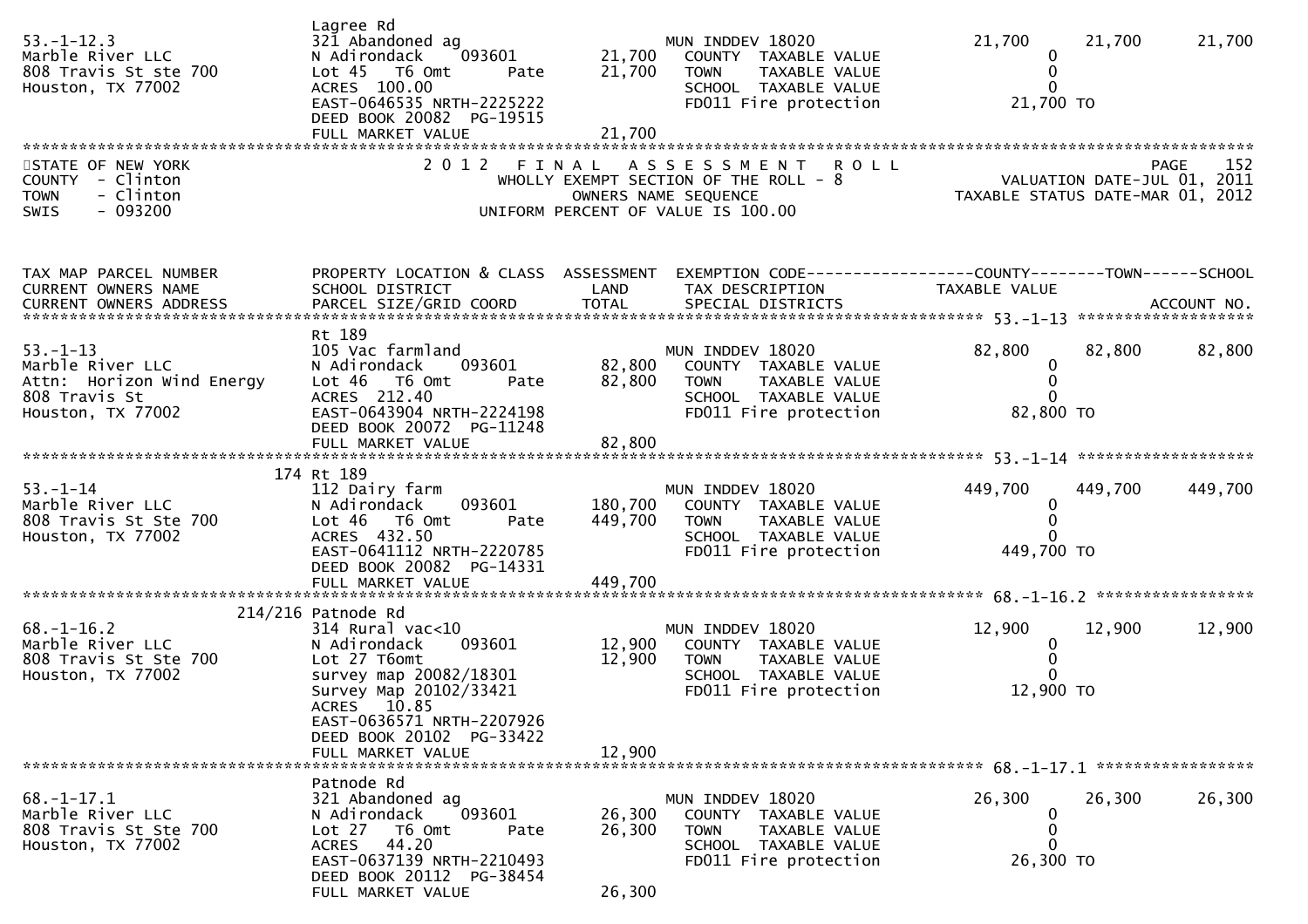| $37. - 1 - 2.2 - 1$<br>Noble Environmental Power LLC Chateaugay 1<br>8 Railroad Ave Ste 8<br>Essex, CT 06426    | 279 Lost Nation Rd<br>877 Elc Pwr Othr<br>163401<br>Lot $69$ $\overline{16}$ Omt<br>Pate<br>Decosse, Dick Landowner<br>0.01<br><b>ACRES</b><br>EAST-0620007 NRTH-2230092<br>DEED BOOK 20051 PG-84393                 | 100<br>2000,000             | MUN INDDEV 18020<br>COUNTY TAXABLE VALUE<br><b>TOWN</b><br>TAXABLE VALUE<br>SCHOOL TAXABLE VALUE<br>FD011 Fire protection         | 2000,000<br>0<br>0<br>2000,000 TO                        | 2000,000<br>2000,000                                                           |
|-----------------------------------------------------------------------------------------------------------------|----------------------------------------------------------------------------------------------------------------------------------------------------------------------------------------------------------------------|-----------------------------|-----------------------------------------------------------------------------------------------------------------------------------|----------------------------------------------------------|--------------------------------------------------------------------------------|
|                                                                                                                 | FULL MARKET VALUE                                                                                                                                                                                                    | 2000,000                    |                                                                                                                                   |                                                          |                                                                                |
| STATE OF NEW YORK<br>COUNTY - Clinton<br>- Clinton<br><b>TOWN</b><br>- 093200<br><b>SWIS</b>                    |                                                                                                                                                                                                                      |                             | 2012 FINAL ASSESSMENT ROLL<br>WHOLLY EXEMPT SECTION OF THE ROLL - 8<br>OWNERS NAME SEQUENCE<br>UNIFORM PERCENT OF VALUE IS 100.00 |                                                          | 153<br>PAGE<br>VALUATION DATE-JUL 01, 2011<br>TAXABLE STATUS DATE-MAR 01, 2012 |
| TAX MAP PARCEL NUMBER<br>CURRENT OWNERS NAME                                                                    | PROPERTY LOCATION & CLASS ASSESSMENT<br>SCHOOL DISTRICT                                                                                                                                                              | LAND                        | EXEMPTION CODE------------------COUNTY--------TOWN------SCHOOL<br>TAX DESCRIPTION                                                 | TAXABLE VALUE                                            |                                                                                |
| $37. - 1 - 2.2 - 6$<br>Noble Environmental Power LLC Chateaugay 1<br>8 Railroad Ave Ste 8<br>Essex, CT 06426    | 84 Estate Way<br>877 Elc Pwr Othr<br>163401<br>Lot $69$ $\overline{76}$ Omt<br>Pate<br>Decosse, Dick Landowner<br>0.01<br><b>ACRES</b><br>EAST-0626645 NRTH-2230586<br>DEED BOOK 20051 PG-84393<br>FULL MARKET VALUE | 100<br>2000,000<br>2000,000 | MUN INDDEV 18020<br>COUNTY TAXABLE VALUE<br><b>TOWN</b><br>TAXABLE VALUE<br>SCHOOL TAXABLE VALUE<br>FD011 Fire protection         | 2000,000<br>0<br>2000,000 TO                             | 2000,000<br>2000,000                                                           |
|                                                                                                                 |                                                                                                                                                                                                                      |                             |                                                                                                                                   |                                                          |                                                                                |
| $37. - 1 - 2.2 - 9$<br>Noble Environmental Power LLC Chateaugay 1<br>8 Railroad Ave Ste 8<br>Essex, CT 06426    | 57 Roses Way<br>877 Elc Pwr Othr<br>163401<br>Lot $69$ $\overline{76}$ Omt<br>Pate<br>Decosse, Dick Landowner<br>0.01<br><b>ACRES</b><br>EAST-0623227 NRTH-2229717<br>DEED BOOK 20051 PG-84393                       | 100<br>2000,000             | MUN INDDEV 18020<br>COUNTY TAXABLE VALUE<br><b>TOWN</b><br><b>TAXABLE VALUE</b><br>SCHOOL TAXABLE VALUE<br>FD011 Fire protection  | 2000,000<br>0<br>0<br>$\Omega$<br>2000,000 TO            | 2000,000<br>2000,000                                                           |
|                                                                                                                 |                                                                                                                                                                                                                      |                             |                                                                                                                                   |                                                          |                                                                                |
| $37. - 1 - 21.1 - 102$<br>Noble Environmental Power LLC Chateaugay 1<br>8 Railroad Ave Ste 8<br>Essex, CT 06426 | 21 Estate Way<br>877 Elc Pwr Othr<br>163401<br>Lot 69 T6omt<br>Soucia Estate Landowner<br>0.01<br><b>ACRES</b><br>EAST-0628141 NRTH-2230370<br>DEED BOOK 20072 PG-1988                                               | 100<br>2000,000             | MUN INDDEV 18020<br>COUNTY TAXABLE VALUE<br><b>TOWN</b><br>TAXABLE VALUE<br>SCHOOL TAXABLE VALUE<br>FD011 Fire protection         | 2000,000<br>0<br>$\bf{0}$<br>$\mathbf{0}$<br>2000,000 TO | 2000,000<br>2000,000                                                           |
|                                                                                                                 | FULL MARKET VALUE                                                                                                                                                                                                    | 2000,000                    |                                                                                                                                   |                                                          |                                                                                |
|                                                                                                                 | 84 Vernons Way                                                                                                                                                                                                       |                             |                                                                                                                                   |                                                          |                                                                                |
| $37. - 1 - 23. - 7$<br>Noble Environmental Power LLC<br>8 Railroad Ave Ste 8<br>Essex, CT 06426                 | 877 Elc Pwr Othr<br>Chateaugay 1<br>163401<br>Lot $52$ T6 Omt<br>Pate<br>Fayette, Vernon Landowner                                                                                                                   | 0<br>2000,000               | MUN INDDEV 18020<br>COUNTY TAXABLE VALUE<br><b>TOWN</b><br>TAXABLE VALUE<br>SCHOOL TAXABLE VALUE                                  | 2000,000<br>0<br>0<br>0                                  | 2000,000<br>2000,000                                                           |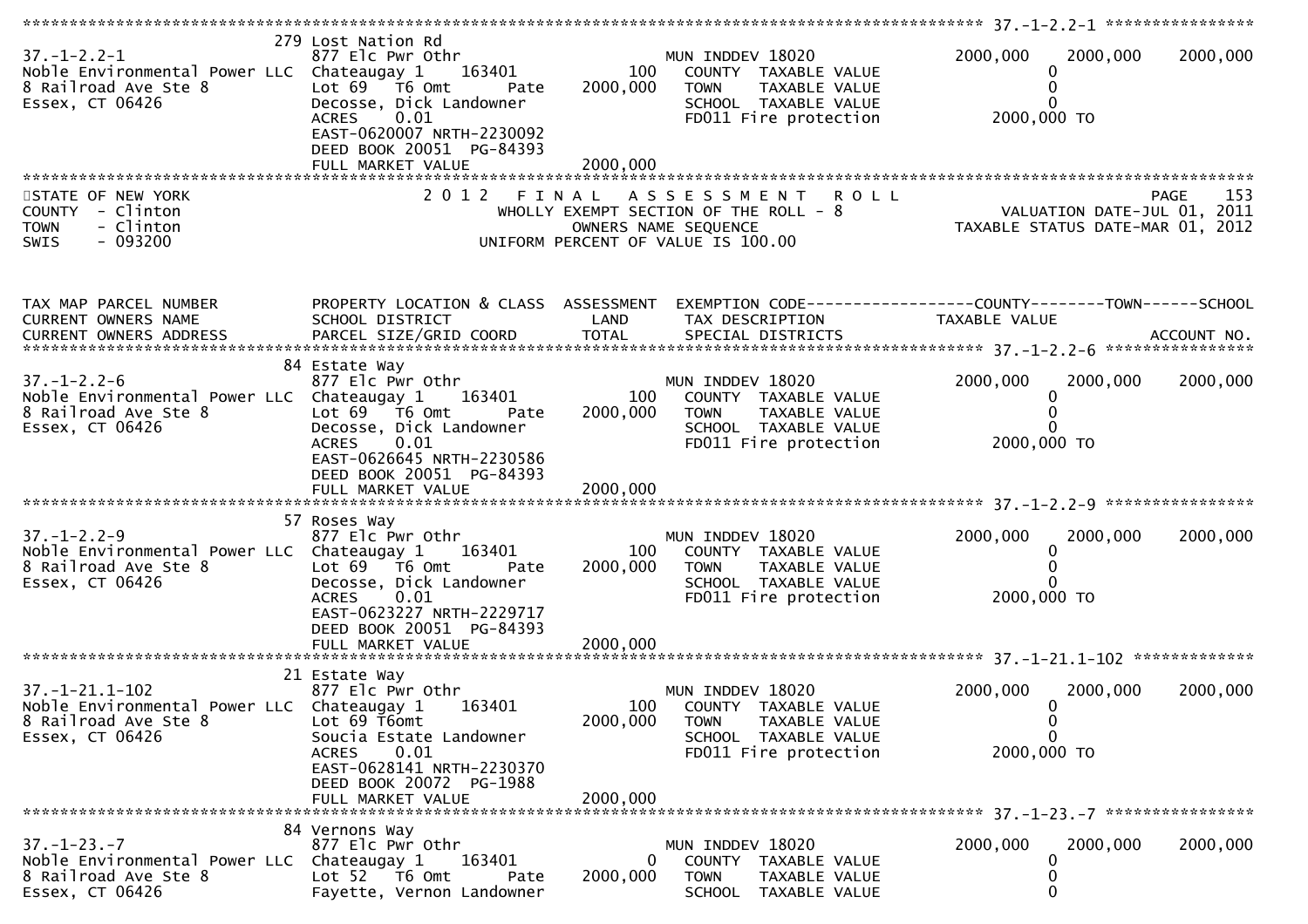|                                                                                                               | 0.01<br>ACRES<br>EAST-0620075 NRTH-2227804<br>DEED BOOK 245<br>PG-235<br>FULL MARKET VALUE                                                                                                             | 2000,000                             | FD011 Fire protection                                                                                                     | 2000,000 TO                                                                                                      |          |
|---------------------------------------------------------------------------------------------------------------|--------------------------------------------------------------------------------------------------------------------------------------------------------------------------------------------------------|--------------------------------------|---------------------------------------------------------------------------------------------------------------------------|------------------------------------------------------------------------------------------------------------------|----------|
|                                                                                                               |                                                                                                                                                                                                        |                                      |                                                                                                                           |                                                                                                                  |          |
| $37. - 1 - 23. - 8$<br>Noble Environmental Power LLC Chateaugay 1<br>8 Railroad Ave Ste 8<br>Essex, CT 06426  | 190 Barrys Way<br>877 Elc Pwr Othr<br>163401<br>Lot 52 T6 Omt<br>Pate<br>Fayette, Vernon Landowner<br><b>ACRES</b><br>0.01<br>EAST-0626701 NRTH-2228409<br>DEED BOOK 245<br><b>PG-235</b>              | $\mathbf{0}$<br>2000,000             | MUN INDDEV 18020<br>COUNTY TAXABLE VALUE<br><b>TOWN</b><br>TAXABLE VALUE<br>SCHOOL TAXABLE VALUE<br>FD011 Fire protection | 2000,000<br>2000,000<br>0<br>0<br>0<br>2000,000 TO                                                               | 2000,000 |
|                                                                                                               |                                                                                                                                                                                                        |                                      |                                                                                                                           |                                                                                                                  |          |
| STATE OF NEW YORK<br>COUNTY - Clinton<br>- Clinton<br><b>TOWN</b><br>$-093200$<br>SWIS                        |                                                                                                                                                                                                        | OWNERS NAME SEQUENCE                 | 2012 FINAL ASSESSMENT<br><b>ROLL</b><br>WHOLLY EXEMPT SECTION OF THE ROLL - 8<br>UNIFORM PERCENT OF VALUE IS 100.00       | PAGE 154<br>VALUATION DATE-JUL 01, 2011<br>TAXARLE STATUS DATE 1115 01, 2011<br>TAXABLE STATUS DATE-MAR 01, 2012 |          |
| TAX MAP PARCEL NUMBER<br>CURRENT OWNERS NAME                                                                  | PROPERTY LOCATION & CLASS ASSESSMENT<br>SCHOOL DISTRICT                                                                                                                                                | LAND                                 | TAX DESCRIPTION                                                                                                           | EXEMPTION CODE------------------COUNTY--------TOWN------SCHOOL<br>TAXABLE VALUE                                  |          |
| $37. - 1 - 23. - 10$<br>Noble Environmental Power LLC Chateaugay 1<br>8 Railroad Ave Ste 8<br>Essex, CT 06426 | 180 Roses Way<br>877 Elc Pwr Othr<br>163401<br>Lot 52 T6 Omt<br>Pate<br>Fayette, Vernon Landowner<br>0.01<br><b>ACRES</b><br>EAST-0626103 NRTH-2229427<br>DEED BOOK 245<br>PG-235<br>FULL MARKET VALUE | $\mathbf{0}$<br>2000,000<br>2000,000 | MUN INDDEV 18020<br>COUNTY TAXABLE VALUE<br>TAXABLE VALUE<br><b>TOWN</b><br>SCHOOL TAXABLE VALUE<br>FD011 Fire protection | 2000,000<br>2000,000<br>0<br>0<br>0<br>2000,000 TO                                                               | 2000,000 |
|                                                                                                               | 156 Rutland Way                                                                                                                                                                                        |                                      |                                                                                                                           |                                                                                                                  |          |
| $37. - 1 - 23. - 69$<br>Noble Environmental Power LLC Chateaugay 1<br>8 Railroad Ave Ste 8<br>Essex, CT 06426 | 877 Elc Pwr Othr<br>163401<br>Lot 52 T6 Omt<br>Pate<br>Fayette, Vernon Landowner<br><b>ACRES</b><br>0.01<br>EAST-0626098 NRTH-2227018<br>DEED BOOK 245<br>PG-235                                       | $\overline{0}$<br>2000,000           | MUN INDDEV 18020<br>COUNTY TAXABLE VALUE<br><b>TOWN</b><br>TAXABLE VALUE<br>SCHOOL TAXABLE VALUE<br>FD011 Fire protection | 2000,000<br>2000,000<br>0<br>0<br>0<br>2000,000 TO                                                               | 2000,000 |
|                                                                                                               | FULL MARKET VALUE                                                                                                                                                                                      | 2000,000                             |                                                                                                                           |                                                                                                                  |          |
| $37. - 1 - 23. - 70$<br>Noble Environmental Power LLC Chateaugay 1<br>8 Railroad Ave Ste 8<br>Essex, CT 06426 | 131 Roses Way<br>877 Elc Pwr Othr<br>163401<br>Lot 52  T6 Omt<br>Pate<br>Fayette, Vernon Landowner<br>ACRES<br>0.01<br>EAST-0624841 NRTH-2229655<br>DEED BOOK 245<br>$PG-235$                          | 0<br>2000,000                        | MUN INDDEV 18020<br>COUNTY TAXABLE VALUE<br><b>TOWN</b><br>TAXABLE VALUE<br>SCHOOL TAXABLE VALUE<br>FD011 Fire protection | 2000,000<br>2000,000<br>0<br>0<br>0<br>2000,000 TO                                                               | 2000,000 |
|                                                                                                               | FULL MARKET VALUE                                                                                                                                                                                      | 2000,000                             |                                                                                                                           |                                                                                                                  |          |
|                                                                                                               | 155 Rutland Way                                                                                                                                                                                        |                                      |                                                                                                                           |                                                                                                                  |          |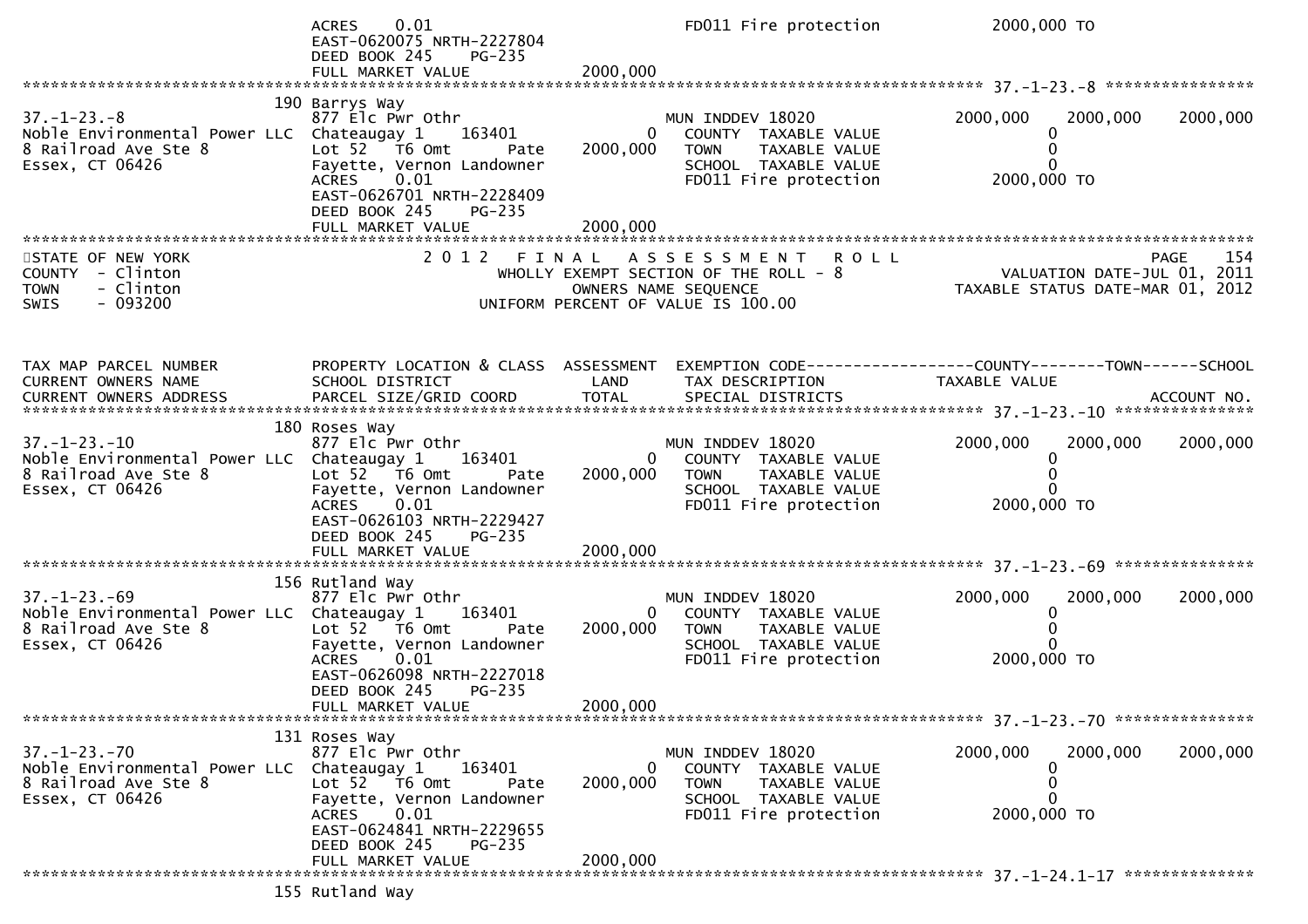| $37. - 1 - 24.1 - 17$<br>Noble Environmental Power LLC Chateaugay 1<br>8 Railroad Ave Ste 8<br>Essex, CT 06426                                                | 877 Elc Pwr Othr<br>163401<br>Lot $515\overline{2}$ T6 Omt<br>Pate<br>Decosse, Richard Landowne<br>0.01<br><b>ACRES</b><br>EAST-0625089 NRTH-2226667<br>DEED BOOK 20051 PG-81579<br>FULL MARKET VALUE   | 2000,000<br>2000,000     | MUN INDDEV 18020<br>COUNTY TAXABLE VALUE<br>$\mathbf{0}$<br><b>TOWN</b><br>TAXABLE VALUE<br>SCHOOL TAXABLE VALUE<br>FD011 Fire protection | 2000,000<br>2000,000<br>2000,000 TO                                                                    | 2000,000 |
|---------------------------------------------------------------------------------------------------------------------------------------------------------------|---------------------------------------------------------------------------------------------------------------------------------------------------------------------------------------------------------|--------------------------|-------------------------------------------------------------------------------------------------------------------------------------------|--------------------------------------------------------------------------------------------------------|----------|
|                                                                                                                                                               | 138 Barrys Way                                                                                                                                                                                          |                          |                                                                                                                                           |                                                                                                        |          |
| $37. - 1 - 24.1 - 60$<br>Noble Environmental Power LLC Chateaugay 1<br>8 Railroad Ave Ste 8<br>Essex, CT 06426                                                | 877 Elc Pwr Othr<br>163401<br>Lot $515\overline{2}$ T6 Omt<br>Pate<br>Decosse, Dick Landowner<br>0.01<br><b>ACRES</b><br>EAST-0625455 NRTH-2228092<br>DEED BOOK 20051 PG-81579                          | $\mathbf{0}$<br>2000,000 | MUN INDDEV 18020<br>COUNTY TAXABLE VALUE<br><b>TOWN</b><br>TAXABLE VALUE<br>SCHOOL TAXABLE VALUE<br>FD011 Fire protection                 | 2000,000<br>2000,000<br>2000,000 TO                                                                    | 2000,000 |
|                                                                                                                                                               |                                                                                                                                                                                                         |                          |                                                                                                                                           |                                                                                                        |          |
| STATE OF NEW YORK<br>COUNTY - Clinton<br>- Clinton<br><b>TOWN</b><br>SWIS<br>- 093200                                                                         |                                                                                                                                                                                                         |                          | 2012 FINAL ASSESSMENT ROLL<br>WHOLLY EXEMPT SECTION OF THE ROLL - 8<br>OWNERS NAME SEQUENCE<br>UNIFORM PERCENT OF VALUE IS 100.00         | PAGE 155<br>VALUATION DATE-JUL 01, 2011<br>TAXARLE STATUS DATE !!!<br>TAXABLE STATUS DATE-MAR 01, 2012 |          |
| TAX MAP PARCEL NUMBER<br>CURRENT OWNERS NAME<br>.4CCOUNT NO . PARCEL SIZE/GRID COORD TOTAL SPECIAL DISTRICTS AND MERS ADDRESS MECOUNT NO . AND MANUSCRIPT WAS | PROPERTY LOCATION & CLASS ASSESSMENT<br>SCHOOL DISTRICT                                                                                                                                                 | LAND                     | EXEMPTION CODE-----------------COUNTY-------TOWN------SCHOOL<br>TAX DESCRIPTION                                                           | TAXABLE VALUE                                                                                          |          |
| $37. - 1 - 24.1 - 61$<br>Noble Environmental Power LLC Chateaugay 1<br>8 Railroad Ave Ste 8<br>Essex, CT 06426                                                | 61 Lost Nation Rd<br>877 Elc Pwr Othr<br>163401<br>Lot $5152$ T6 Omt<br>Pate<br>Decosse, Richard Landowne<br>0.01<br><b>ACRES</b><br>EAST-0621900 NRTH-2224675<br>DEED BOOK 20051 PG-81579              | 2000,000                 | MUN INDDEV 18020<br>0 COUNTY TAXABLE VALUE<br><b>TOWN</b><br>TAXABLE VALUE<br>SCHOOL TAXABLE VALUE<br>FD011 Fire protection               | 2000,000<br>2000,000<br>2000,000 TO                                                                    | 2000,000 |
|                                                                                                                                                               | 26 Barrys Way                                                                                                                                                                                           |                          |                                                                                                                                           |                                                                                                        |          |
| $37. - 1 - 25. - 62$<br>Noble Environmental Power LLC Chateaugay 1<br>8 Railroad Ave Ste 8<br>Essex, CT 06426                                                 | 877 Elc Pwr Othr<br>163401<br>Lot $52$ $\overline{76}$ Omt<br>Pate<br>Brown, Barry Landowner<br>0.01<br><b>ACRES</b><br>EAST-0622727 NRTH-2228473<br>DEED BOOK 444<br><b>PG-19</b><br>FULL MARKET VALUE | 2000,000<br>2000,000     | MUN INDDEV 18020<br>0<br>COUNTY TAXABLE VALUE<br><b>TOWN</b><br><b>TAXABLE VALUE</b><br>SCHOOL TAXABLE VALUE<br>FD011 Fire protection     | 2000,000<br>2000,000<br>2000,000 TO                                                                    | 2000,000 |
| *******************************                                                                                                                               |                                                                                                                                                                                                         |                          |                                                                                                                                           |                                                                                                        |          |
| $37. - 1 - 25. - 101$<br>Noble Environmental Power LLC<br>8 Railroad Ave Ste 8<br>Essex, CT 06426                                                             | 78 Barrys Way<br>877 Elc Pwr Othr<br>Chateaugay 1<br>163401<br>Lot 52  T6 Omt<br>Pate<br>Brown, Barry Landowner<br>0.01<br><b>ACRES</b><br>EAST-0624103 NRTH-2228599                                    | 0<br>2000,000            | MUN INDDEV 18020<br>COUNTY TAXABLE VALUE<br><b>TOWN</b><br>TAXABLE VALUE<br>SCHOOL TAXABLE VALUE<br>FD011 Fire protection                 | 2000,000<br>2000,000<br>0<br>2000,000 TO                                                               | 2000,000 |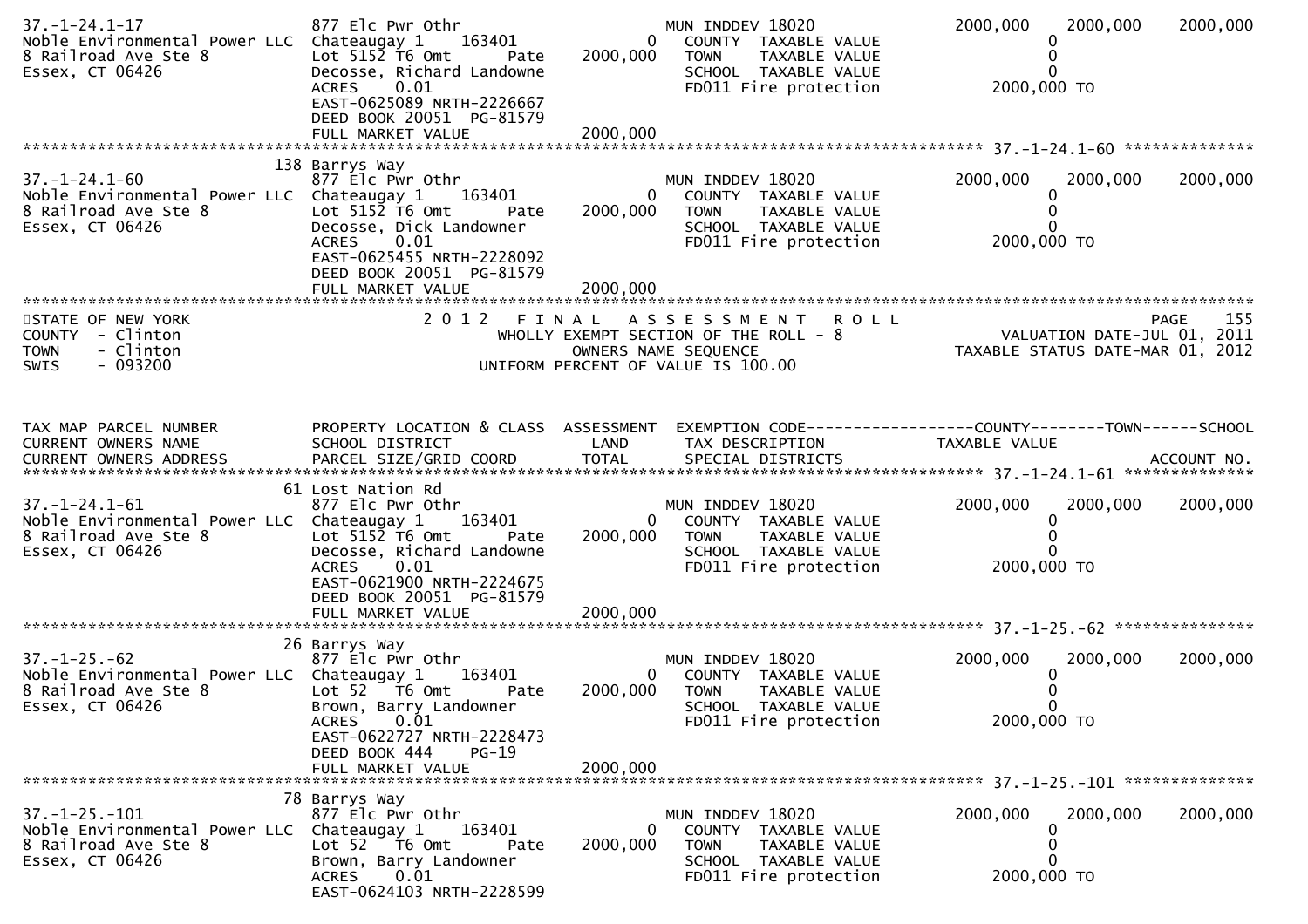|                                                                                                               | DEED BOOK 444<br>$PG-19$<br>FULL MARKET VALUE                                                                                                                                                                    | 2000,000                         |                                                                                                                                           |                                                                 |             |
|---------------------------------------------------------------------------------------------------------------|------------------------------------------------------------------------------------------------------------------------------------------------------------------------------------------------------------------|----------------------------------|-------------------------------------------------------------------------------------------------------------------------------------------|-----------------------------------------------------------------|-------------|
| $51. - 1 - 1.2 - 5$<br>Noble Environmental Power LLC Chateaugay 1<br>8 Railroad Ave Ste 8<br>Essex, CT 06426  | 139 DonRetta Way<br>877 Elc Pwr Othr<br>163401<br>Lot 50 & 51 T6omt<br>Fowler, Donald Landowner<br>0.01<br><b>ACRES</b><br>EAST-0620609 NRTH-2224568<br>DEED BOOK 20001 PG-26479<br>FULL MARKET VALUE            | 0<br>2000,000<br>2000,000        | MUN INDDEV 18020<br>COUNTY TAXABLE VALUE<br><b>TOWN</b><br>TAXABLE VALUE<br>SCHOOL TAXABLE VALUE<br>FD011 Fire protection                 | 2000,000<br>2000,000<br>0<br>0<br>2000,000 TO                   | 2000,000    |
| $51. - 1 - 1.2 - 47$<br>Noble Environmental Power LLC Chateaugay 1<br>8 Railroad Ave Ste 8<br>Essex, CT 06426 | 58 DonRetta Way<br>877 Elc Pwr Othr<br>163401<br>Lot 50 & 51 T6omt<br>Fowler, Donald Landowner<br>0.01<br><b>ACRES</b><br>EAST-0620387 NRTH-2225698<br>DEED BOOK 20001 PG-26479<br>FULL MARKET VALUE             | $\Omega$<br>2000,000<br>2000,000 | MUN INDDEV 18020<br>COUNTY TAXABLE VALUE<br>TAXABLE VALUE<br><b>TOWN</b><br>SCHOOL TAXABLE VALUE<br>FD011 Fire protection                 | 2000,000<br>2000,000<br>0<br>0<br>0<br>2000,000 TO              | 2000,000    |
| STATE OF NEW YORK<br>COUNTY - Clinton<br><b>TOWN</b><br>- Clinton<br>$-093200$<br>SWIS                        | 2 0 1 2<br>FINAL                                                                                                                                                                                                 |                                  | <b>ROLL</b><br>A S S E S S M E N T<br>WHOLLY EXEMPT SECTION OF THE ROLL - 8<br>OWNERS NAME SEQUENCE<br>UNIFORM PERCENT OF VALUE IS 100.00 | VALUATION DATE-JUL 01, 2011<br>TAXABLE STATUS DATE-MAR 01, 2012 | 156<br>PAGE |
|                                                                                                               |                                                                                                                                                                                                                  |                                  |                                                                                                                                           |                                                                 |             |
| TAX MAP PARCEL NUMBER<br>CURRENT OWNERS NAME<br>CURRENT OWNERS ADDRESS                                        | PROPERTY LOCATION & CLASS ASSESSMENT<br>SCHOOL DISTRICT<br>PARCEL SIZE/GRID COORD                                                                                                                                | LAND<br><b>TOTAL</b>             | TAX DESCRIPTION<br>SPECIAL DISTRICTS                                                                                                      | TAXABLE VALUE                                                   | ACCOUNT NO. |
| $51. - 1 - 1.2 - 65$<br>Noble Environmental Power LLC Chateaugay 1<br>8 Railroad Ave Ste 8<br>Essex, CT 06426 | 36 DonRetta Way<br>877 Elc Pwr Othr<br>163401<br>Lot 50 $\&$ 51 T6omt<br>Fowler, Donald Landowner<br>ACRES 0.01<br>EAST-0621475 NRTH-2226542<br>DEED BOOK 20001 PG-26479                                         | $\mathbf{0}$<br>2000,000         | MUN INDDEV 18020<br>COUNTY TAXABLE VALUE<br><b>TOWN</b><br>TAXABLE VALUE<br>SCHOOL TAXABLE VALUE<br>FD011 Fire protection                 | 2000,000<br>2000,000<br>0<br>0<br>0<br>2000,000 TO              | 2000,000    |
| $51. - 1 - 1.2 - 66$<br>Noble Environmental Power LLC<br>8 Railroad Ave Ste 8<br>Essex, CT 06426              | 969 Ryan Rd<br>877 Elc Pwr Othr<br>Chateaugay 1<br>163401<br>Lot 50 & 51 T6omt<br>Fowler, Donald Landowner<br>0.01<br><b>ACRES</b><br>EAST-0622027 NRTH-2221816<br>DEED BOOK 20001 PG-26479<br>FULL MARKET VALUE | 0<br>2000,000<br>2000.000        | MUN INDDEV 18020<br>COUNTY TAXABLE VALUE<br><b>TOWN</b><br>TAXABLE VALUE<br>SCHOOL TAXABLE VALUE<br>FD011 Fire protection                 | 2000,000<br>2000,000<br>0<br>0<br>0<br>2000,000 TO              | 2000,000    |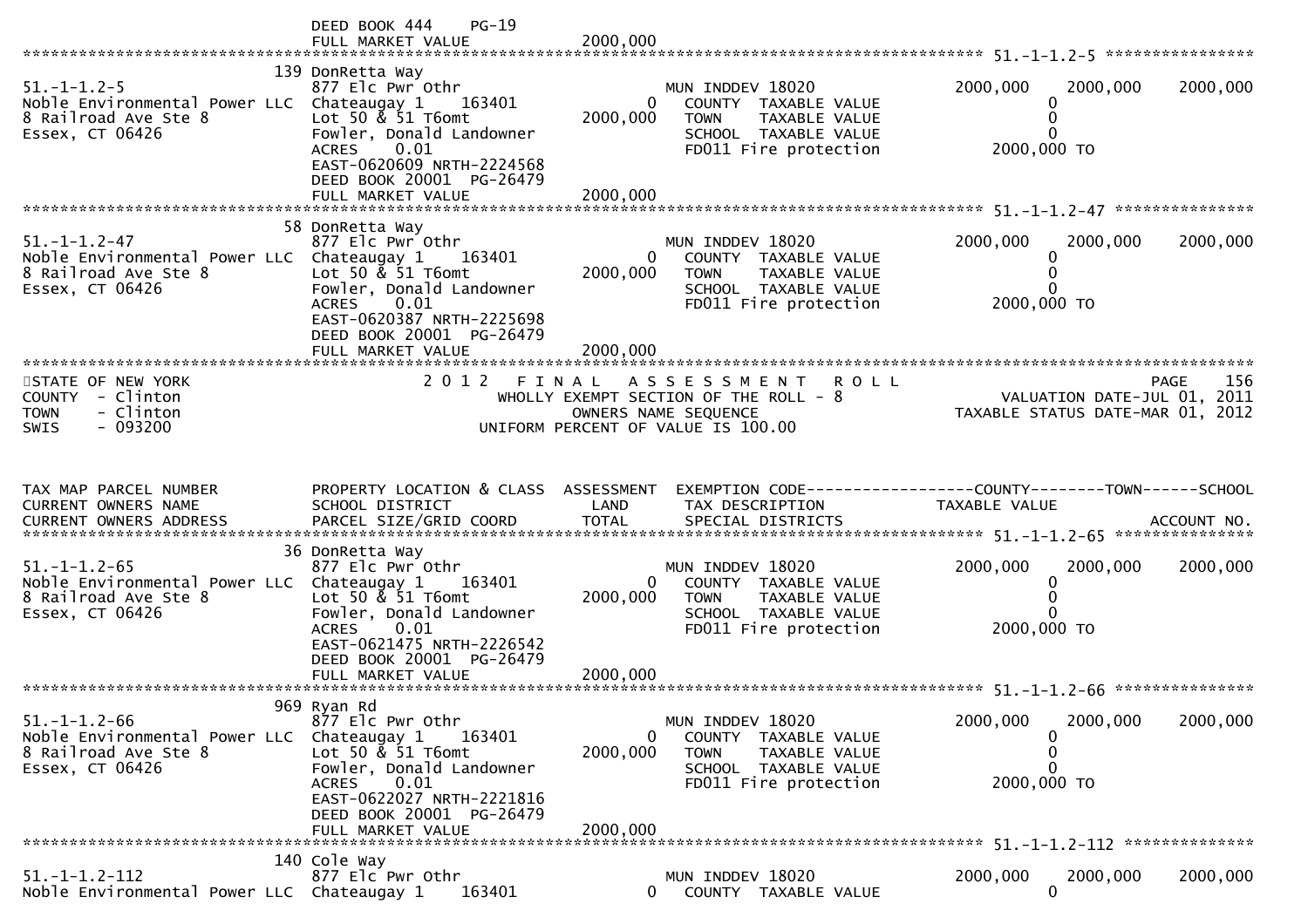| 8 Railroad Ave Ste 8<br>Essex, CT 06426                                                                        | Lot 50 & 51 T6omt<br>Fowler, Donald Landowner<br>0.01<br><b>ACRES</b><br>EAST-0621116 NRTH-2220985<br>DEED BOOK 20001 PG-26479                                                      | 2000,000                   | TAXABLE VALUE<br><b>TOWN</b><br>SCHOOL TAXABLE VALUE<br>FD011 Fire protection                                                     | 0<br>$\Omega$<br>2000,000 TO                                                            |          |
|----------------------------------------------------------------------------------------------------------------|-------------------------------------------------------------------------------------------------------------------------------------------------------------------------------------|----------------------------|-----------------------------------------------------------------------------------------------------------------------------------|-----------------------------------------------------------------------------------------|----------|
|                                                                                                                |                                                                                                                                                                                     |                            |                                                                                                                                   |                                                                                         |          |
| $51. -1 - 5.41 - 104$<br>Noble Environmental Power LLC Chateaugay 1<br>8 Railroad Ave Ste 8<br>Essex, CT 06426 | 35 Isabel Way<br>877 Elc Pwr Othr<br>163401<br>Lot 50 T6omt Patent<br>St Lawrence Dairy Landown<br>0.01<br><b>ACRES</b><br>EAST-0618853 NRTH-2220178<br>DEED BOOK 20051 PG-81307    | $\mathbf{0}$<br>2000,000   | MUN INDDEV 18020<br>COUNTY TAXABLE VALUE<br>TAXABLE VALUE<br>TOWN<br>SCHOOL TAXABLE VALUE<br>FD011 Fire protection                | 2000,000<br>2000,000<br>2000,000 TO                                                     | 2000,000 |
|                                                                                                                |                                                                                                                                                                                     |                            |                                                                                                                                   |                                                                                         |          |
| $51. - 1 - 11.1 - 42$<br>Noble Environmental Power LLC Chateaugay 1<br>8 Railroad Ave Ste 8<br>Essex, CT 06426 | 97 Cole Way<br>877 Elc Pwr Othr<br>163401<br>Lot $50$ $\overline{76}$ Omt<br>Pate<br>Cole, Gertrude Landowner<br>0.01<br><b>ACRES</b><br>EAST-0621599 NRTH-2220063                  | $\overline{0}$<br>2000,000 | MUN INDDEV 18020<br>COUNTY TAXABLE VALUE<br><b>TOWN</b><br>TAXABLE VALUE<br>SCHOOL TAXABLE VALUE<br>FD011 Fire protection         | 2000,000<br>2000,000<br>0<br>2000,000 TO                                                | 2000,000 |
|                                                                                                                | DEED BOOK 20011 PG-31882<br>FULL MARKET VALUE                                                                                                                                       | 2000,000                   |                                                                                                                                   |                                                                                         |          |
|                                                                                                                |                                                                                                                                                                                     |                            |                                                                                                                                   |                                                                                         |          |
| STATE OF NEW YORK<br>COUNTY - Clinton<br>- Clinton<br><b>TOWN</b><br>- 093200<br>SWIS                          |                                                                                                                                                                                     |                            | 2012 FINAL ASSESSMENT ROLL<br>WHOLLY EXEMPT SECTION OF THE ROLL - 8<br>OWNERS NAME SEQUENCE<br>UNIFORM PERCENT OF VALUE IS 100.00 | <b>PAGE</b><br>74GE<br>2011 VALUATION DATE-JUL<br>2012 TAXABLE STATUS DATE-MAR 01, 2012 | 157      |
| TAX MAP PARCEL NUMBER<br>CURRENT OWNERS NAME                                                                   | PROPERTY LOCATION & CLASS ASSESSMENT<br>SCHOOL DISTRICT                                                                                                                             | LAND                       | TAX DESCRIPTION                                                                                                                   | EXEMPTION CODE-----------------COUNTY--------TOWN------SCHOOL<br>TAXABLE VALUE          |          |
|                                                                                                                |                                                                                                                                                                                     |                            |                                                                                                                                   |                                                                                         |          |
|                                                                                                                |                                                                                                                                                                                     |                            |                                                                                                                                   |                                                                                         |          |
| $51. - 1 - 11.1 - 63$<br>Noble Environmental Power LLC Chateaugay 1<br>8 Railroad Ave Ste 8<br>Essex, CT 06426 | 53 Cole Way<br>877 Elc Pwr Othr<br>163401<br>Lot $50 - 76$ Omt<br>Pate<br>Cole, Gertrude Landowner<br><b>ACRES</b><br>0.01<br>EAST-0621980 NRTH-2219063<br>DEED BOOK 20011 PG-31882 | $\overline{0}$<br>2000,000 | MUN INDDEV 18020<br>COUNTY TAXABLE VALUE<br><b>TOWN</b><br>TAXABLE VALUE<br>SCHOOL TAXABLE VALUE<br>FD011 Fire protection         | 2000,000<br>2000,000<br>2000,000 TO                                                     | 2000,000 |
|                                                                                                                | FULL MARKET VALUE                                                                                                                                                                   | 2000,000                   |                                                                                                                                   |                                                                                         |          |
|                                                                                                                | 49 Cole Way                                                                                                                                                                         |                            |                                                                                                                                   |                                                                                         |          |
| $51. - 1 - 11.1 - 64$<br>Noble Environmental Power LLC<br>8 Railroad Ave Ste 8<br>Essex, CT 06426              | 877 Elc Pwr Othr<br>163401<br>Chateaugay 1<br>Lot 50 T6 Omt<br>Pate<br>Cole, Gertrude Landowner<br>0.01<br><b>ACRES</b><br>EAST-0622138 NRTH-2218051                                | $\mathbf{0}$<br>2000,000   | MUN INDDEV 18020<br>COUNTY TAXABLE VALUE<br><b>TOWN</b><br>TAXABLE VALUE<br>SCHOOL TAXABLE VALUE<br>FD011 Fire protection         | 2000,000<br>2000,000<br>0<br>0<br>2000,000 TO                                           | 2000,000 |
|                                                                                                                | DEED BOOK 20011 PG-31882<br>FULL MARKET VALUE                                                                                                                                       | 2000,000                   |                                                                                                                                   |                                                                                         |          |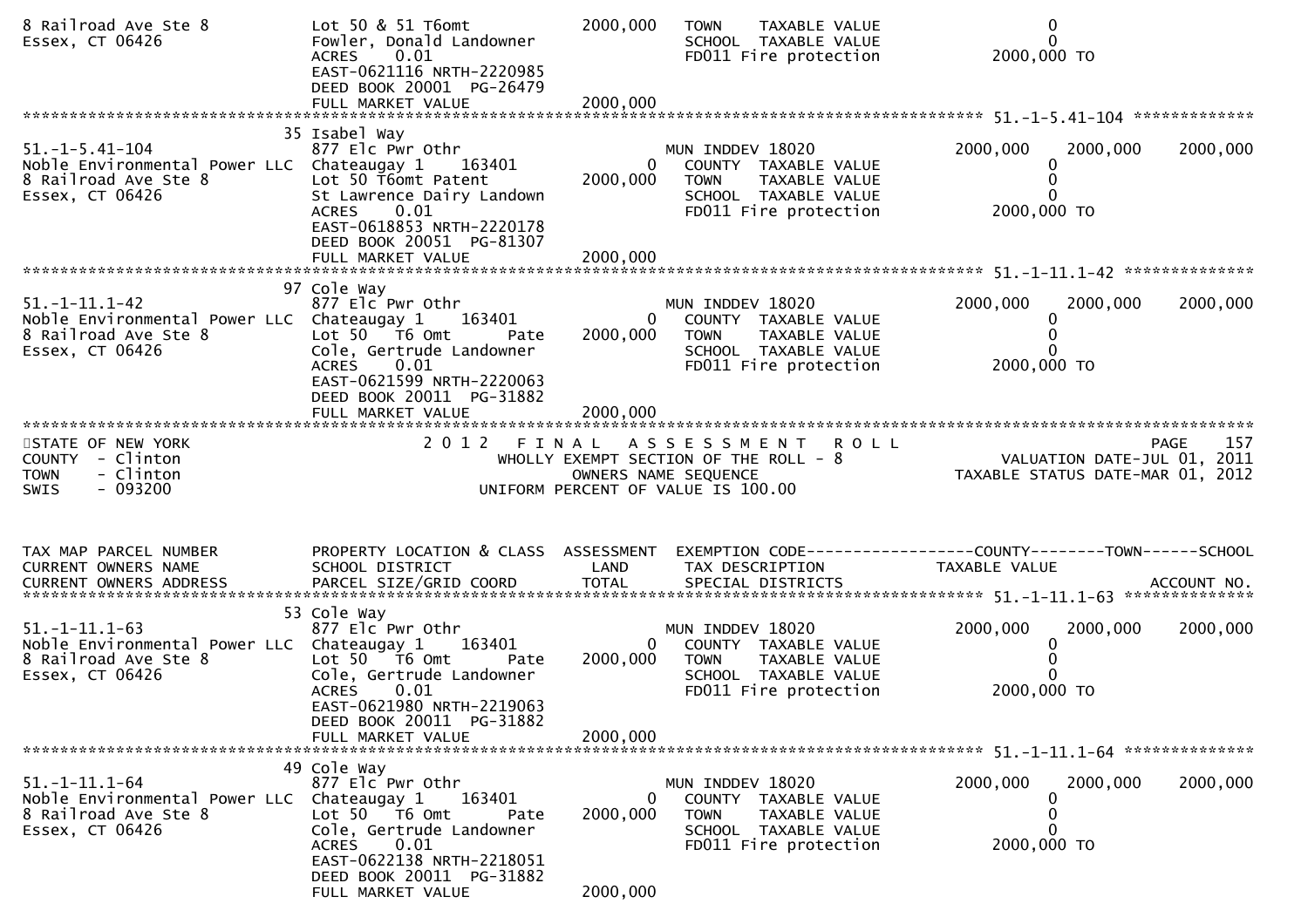| $51. -1 - 11.2 - 111$<br>Noble Environmental Power LLC Chateaugay 1 163401<br>8 Railroad Ave Ste 8<br>Essex, CT 06426 | 75 Quirke Way<br>877 Elc Pwr Othr<br>Lot $50$ $\overline{16}$ Omt<br>Pate<br>Grenier, John Landowner<br>0.01<br><b>ACRES</b><br>EAST-0624339 NRTH-2220000<br>DEED BOOK 871<br>PG-198<br>FULL MARKET VALUE | $\overline{0}$<br>2000,000<br>2000,000 | MUN INDDEV 18020<br>COUNTY TAXABLE VALUE<br><b>TOWN</b><br>TAXABLE VALUE<br>SCHOOL TAXABLE VALUE<br>FD011 Fire protection | 2000,000<br>2000,000<br>0<br>0<br>0<br>2000,000 TO                                    | 2000,000    |
|-----------------------------------------------------------------------------------------------------------------------|-----------------------------------------------------------------------------------------------------------------------------------------------------------------------------------------------------------|----------------------------------------|---------------------------------------------------------------------------------------------------------------------------|---------------------------------------------------------------------------------------|-------------|
|                                                                                                                       |                                                                                                                                                                                                           |                                        |                                                                                                                           |                                                                                       |             |
| $51. - 1 - 12. - 15$<br>Noble Environmental Power LLC Chateaugay 1 163401<br>8 Railroad Ave Ste 8<br>Essex, CT 06426  | 706 County Line Rd<br>877 Elc Pwr Othr<br>Lot $50 - 76$ Omt<br>Pate<br>St Lawrence Dairy Landown<br>164 A<br><b>ACRES</b><br>0.01<br>EAST-0619062 NRTH-2218441<br>DEED BOOK 20031 PG-64922                | 0<br>2000,000                          | MUN INDDEV 18020<br>COUNTY TAXABLE VALUE<br>TAXABLE VALUE<br><b>TOWN</b><br>SCHOOL TAXABLE VALUE<br>FD011 Fire protection | 2000,000<br>2000,000<br>0<br>0<br>$\Omega$<br>2000,000 TO                             | 2000,000    |
|                                                                                                                       | FULL MARKET VALUE                                                                                                                                                                                         | 2000.000                               |                                                                                                                           |                                                                                       |             |
| STATE OF NEW YORK<br>COUNTY - Clinton<br>- Clinton<br><b>TOWN</b><br>$-093200$<br><b>SWIS</b>                         | 2012<br>FINAL                                                                                                                                                                                             |                                        | ASSESSMENT ROLL<br>WHOLLY EXEMPT SECTION OF THE ROLL - 8<br>OWNERS NAME SEQUENCE<br>UNIFORM PERCENT OF VALUE IS 100.00    | PAGE 158<br>2011 ROLL - 8 VALUATION DATE-JUL<br>2012 TAXABLE STATUS DATE-MAR 01, 2012 | PAGE<br>158 |
|                                                                                                                       |                                                                                                                                                                                                           |                                        |                                                                                                                           |                                                                                       |             |
|                                                                                                                       |                                                                                                                                                                                                           |                                        |                                                                                                                           |                                                                                       |             |
| TAX MAP PARCEL NUMBER<br>CURRENT OWNERS NAME<br>CURRENT OWNERS ADDRESS                                                | PROPERTY LOCATION & CLASS ASSESSMENT<br>SCHOOL DISTRICT                                                                                                                                                   | LAND                                   | EXEMPTION CODE------------------COUNTY--------TOWN------SCHOOL<br>TAX DESCRIPTION                                         | TAXABLE VALUE                                                                         |             |
|                                                                                                                       |                                                                                                                                                                                                           |                                        |                                                                                                                           |                                                                                       |             |
| $51. - 1 - 12. - 39$<br>Noble Environmental Power LLC Chateaugay 1 163401<br>8 Railroad Ave Ste 8<br>Essex, CT 06426  | 21 Sophia Way<br>877 Elc Pwr Othr<br>Lot $50$ $\overline{16}$ Omt<br>Pate<br>St Lawrence Dairy Landown<br>164 A                                                                                           | $\overline{0}$<br>2000,000             | MUN INDDEV 18020<br>COUNTY TAXABLE VALUE<br><b>TOWN</b><br>TAXABLE VALUE<br>SCHOOL TAXABLE VALUE<br>FD011 Fire protection | 2000,000<br>2000,000<br>0<br>0<br>0<br>2000,000 TO                                    | 2000,000    |
|                                                                                                                       | <b>ACRES</b><br>0.01<br>EAST-0618969 NRTH-2217198<br>DEED BOOK 20031 PG-64922                                                                                                                             |                                        |                                                                                                                           |                                                                                       |             |
| $51. - 1 - 12. - 45$<br>Noble Environmental Power LLC<br>8 Railroad Ave Ste 8<br>Essex, CT 06426                      | 50 Isabel Way<br>877 Elc Pwr Othr<br>Chateaugay 1<br>163401<br>Lot 50 T6 Omt<br>Pate<br>St Lawrence Dairy Landown<br>164 A<br>0.01<br><b>ACRES</b>                                                        | 0<br>2000,000                          | MUN INDDEV 18020<br>COUNTY TAXABLE VALUE<br><b>TOWN</b><br>TAXABLE VALUE<br>SCHOOL TAXABLE VALUE<br>FD011 Fire protection | 2000,000<br>2000,000<br>0<br>0<br>0<br>2000,000 TO                                    | 2000,000    |
|                                                                                                                       | EAST-0619593 NRTH-2219452<br>DEED BOOK 20031 PG-64922<br>FULL MARKET VALUE                                                                                                                                | 2000,000                               |                                                                                                                           |                                                                                       |             |
| $51. - 1 - 13.1 - 44$                                                                                                 | 82 Isabel Way<br>877 Elc Pwr Othr                                                                                                                                                                         |                                        | MUN INDDEV 18020                                                                                                          | 2000,000<br>2000,000                                                                  | 2000,000    |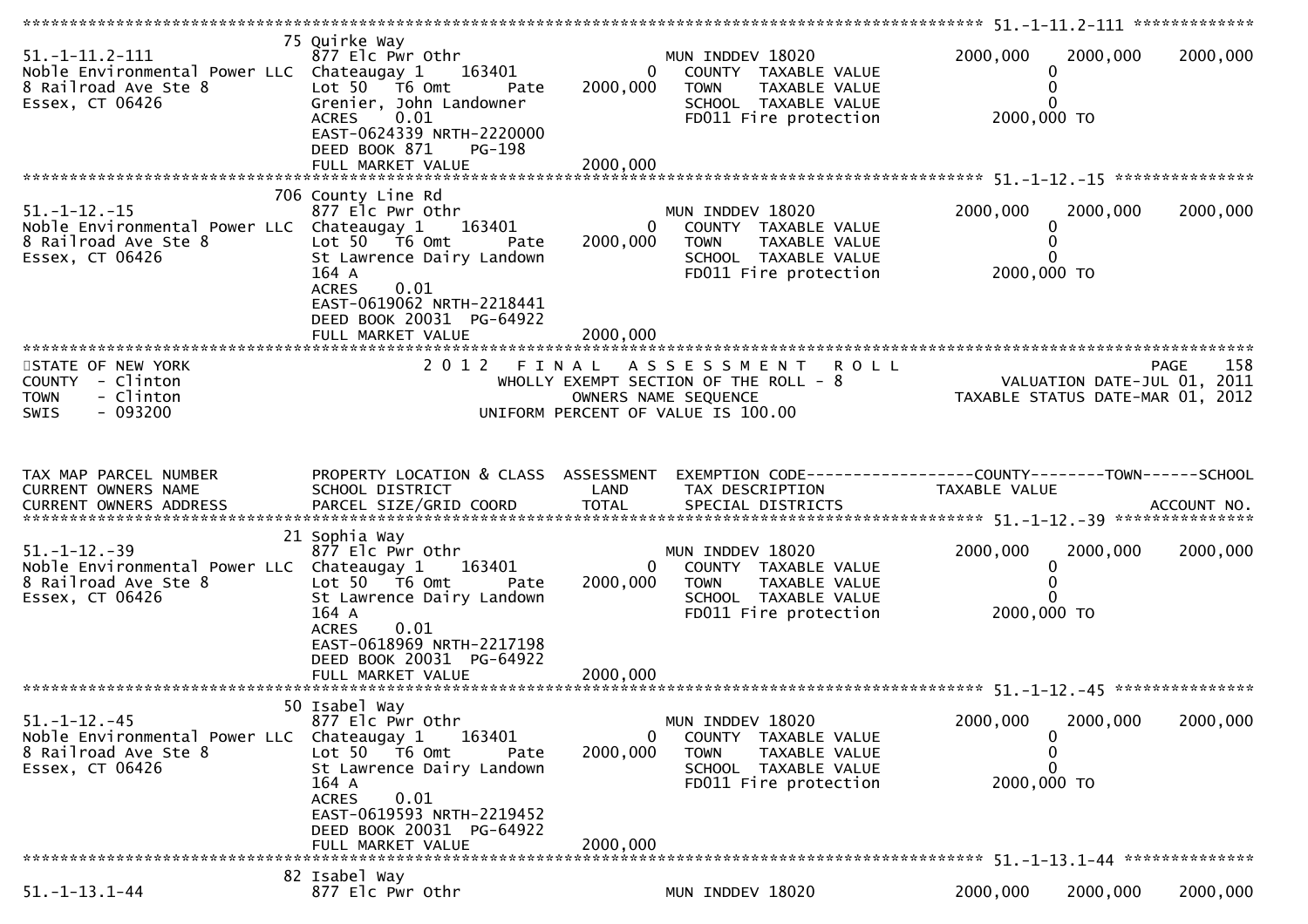| Noble Environmental Power LLC Chateaugay 1 163401<br>8 Railroad Ave Ste 8<br>Essex, CT 06426                   | Lot 50 T6 Omt<br>Pate<br>Fowler, Donald Landowner<br>ACRES 0.01<br>EAST-0619986 NRTH-2220404<br>DEED BOOK 20001 PG-26479                                                                                               | $\bf{0}$<br>2000,000      | COUNTY TAXABLE VALUE<br>TAXABLE VALUE<br>TOWN<br>SCHOOL TAXABLE VALUE<br>FD011 Fire protection                                    | 0<br>$\mathbf 0$<br>$\mathbf{0}$<br>2000,000 TO                                                                                                                                               |
|----------------------------------------------------------------------------------------------------------------|------------------------------------------------------------------------------------------------------------------------------------------------------------------------------------------------------------------------|---------------------------|-----------------------------------------------------------------------------------------------------------------------------------|-----------------------------------------------------------------------------------------------------------------------------------------------------------------------------------------------|
|                                                                                                                |                                                                                                                                                                                                                        |                           |                                                                                                                                   |                                                                                                                                                                                               |
| $51. - 1 - 13.1 - 46$<br>Noble Environmental Power LLC Chateaugay 1<br>8 Railroad Ave Ste 8<br>Essex, CT 06426 | 128 Isabel Way<br>877 Elc Pwr Othr<br>163401<br>Lot $50$ $\overline{76}$ Omt<br>Pate<br>Fowler, Donald Landowner<br><b>ACRES</b><br>0.01<br>EAST-0620081 NRTH-2221431<br>DEED BOOK 20001 PG-26479<br>FULL MARKET VALUE | 0<br>2000,000<br>2000,000 | MUN INDDEV 18020<br>COUNTY TAXABLE VALUE<br><b>TOWN</b><br>TAXABLE VALUE<br>SCHOOL TAXABLE VALUE<br>FD011 Fire protection         | 2000,000<br>2000,000<br>2000,000<br>0<br>2000,000 то                                                                                                                                          |
| STATE OF NEW YORK<br>COUNTY - Clinton<br>- Clinton<br><b>TOWN</b><br>$-093200$<br>SWIS                         |                                                                                                                                                                                                                        |                           | 2012 FINAL ASSESSMENT ROLL<br>WHOLLY EXEMPT SECTION OF THE ROLL - 8<br>OWNERS NAME SEQUENCE<br>UNIFORM PERCENT OF VALUE IS 100.00 | 159<br>PAGE<br>PAGE 159<br>VALUATION DATE-JUL 01, 2011<br>TAXABLE STATUS DATE-MAR 01, 2012                                                                                                    |
| TAX MAP PARCEL NUMBER<br>CURRENT OWNERS NAME                                                                   | PROPERTY LOCATION & CLASS ASSESSMENT<br>SCHOOL DISTRICT                                                                                                                                                                | <b>Example 12</b>         | TAX DESCRIPTION                                                                                                                   | EXEMPTION CODE-----------------COUNTY-------TOWN------SCHOOL<br>TAXABLE VALUE<br>CURRENT OWNERS ADDRESS PARCEL SIZE/GRID COORD TOTAL SPECIAL DISTRICTS 70. THE SPECIAL RESPOND TO ACCOUNT NO. |
| $52 - 1 - 2 - 4$<br>Noble Environmental Power LLC Chateaugay 1<br>8 Railroad Ave Ste 8<br>Essex, CT 06426      | 30 Lost Nation Rd<br>877 Elc Pwr Othr<br>163401<br>Lot $49$ $\overline{76}$ Omt<br>Pate<br>Brown, Ryan Landowner<br>ACRES<br>0.01<br>EAST-0624132 NRTH-2224769<br>DEED BOOK 216<br>$PG-193$<br>FULL MARKET VALUE       | 2000,000<br>2000,000      | MUN INDDEV 18020<br>COUNTY TAXABLE VALUE<br><b>TOWN</b><br>TAXABLE VALUE<br>SCHOOL TAXABLE VALUE<br>FD011 Fire protection         | 2000,000<br>2000,000<br>2000,000<br>$\bf{0}$<br>2000,000 TO                                                                                                                                   |
|                                                                                                                |                                                                                                                                                                                                                        |                           |                                                                                                                                   |                                                                                                                                                                                               |
| $52. - 1 - 2. - 13$<br>Noble Environmental Power LLC Chateaugay 1<br>8 Railroad Ave Ste 8<br>Essex, CT 06426   | 156 Brown Way<br>877 Elc Pwr Othr<br>163401<br>Lot 49 T6 Omt<br>Pate<br>Brown, Ryan Landowner<br><b>ACRES</b><br>0.01<br>EAST-0624222 NRTH-2222432<br>DEED BOOK 216<br>$PG-193$                                        | 2000,000                  | MUN INDDEV 18020<br>0 COUNTY TAXABLE VALUE<br><b>TOWN</b><br>TAXABLE VALUE<br>SCHOOL TAXABLE VALUE<br>FD011 Fire protection       | 2000,000<br>2000,000<br>2000,000<br>$\Omega$<br>2000,000 TO                                                                                                                                   |
|                                                                                                                | FULL MARKET VALUE                                                                                                                                                                                                      | 2000,000                  |                                                                                                                                   |                                                                                                                                                                                               |
| $52. - 1 - 2. - 16$<br>Noble Environmental Power LLC<br>8 Railroad Ave Ste 8<br>Essex, CT 06426                | 90 Brown Way<br>877 Elc Pwr Othr<br>Chateaugay 1<br>163401<br>Lot 49 T6 Omt<br>Pate<br>Brown, Ryan Landowner<br>0.01<br><b>ACRES</b><br>EAST-0625411 NRTH-2220863<br>DEED BOOK 216<br>$PG-193$                         | 2000,000                  | MUN INDDEV 18020<br>COUNTY TAXABLE VALUE<br><b>TOWN</b><br>TAXABLE VALUE<br>SCHOOL TAXABLE VALUE<br>FD011 Fire protection         | 2000,000<br>2000,000<br>2000,000<br>$\bf{0}$<br>0<br>0<br>2000,000 TO                                                                                                                         |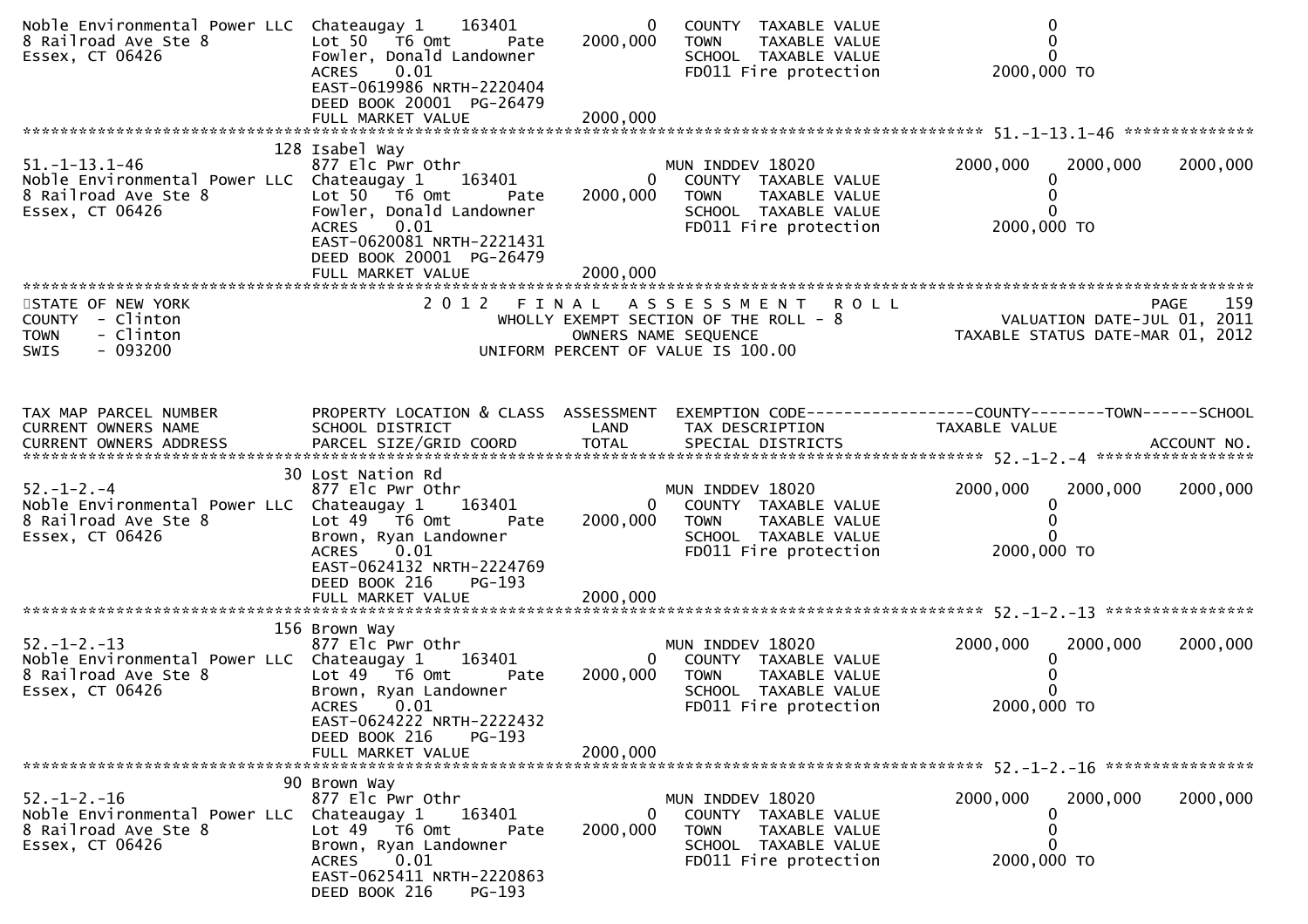|                                                                                                                                                                                                                                                                               | FULL MARKET VALUE                                                                                                                                                                                         | 2000,000                               |                                                                                                                           |                                                                 |             |
|-------------------------------------------------------------------------------------------------------------------------------------------------------------------------------------------------------------------------------------------------------------------------------|-----------------------------------------------------------------------------------------------------------------------------------------------------------------------------------------------------------|----------------------------------------|---------------------------------------------------------------------------------------------------------------------------|-----------------------------------------------------------------|-------------|
| $52. - 1 - 2. - 110$<br>Noble Environmental Power LLC Chateaugay 1<br>8 Railroad Ave Ste 8<br>Essex, CT 06426                                                                                                                                                                 | 50 Brown Way<br>877 Elc Pwr Othr<br>163401<br>Lot 49 T6 Omt<br>Pate<br>Brown, Ryan Landowner<br>0.01<br>ACRES<br>EAST-0624388 NRTH-2221073<br>DEED BOOK 216<br>PG-193<br>FULL MARKET VALUE                | $\Omega$<br>2000,000<br>2000,000       | MUN INDDEV 18020<br>COUNTY TAXABLE VALUE<br>TAXABLE VALUE<br><b>TOWN</b><br>SCHOOL TAXABLE VALUE<br>FD011 Fire protection | 2000,000<br>2000,000<br>0<br>0<br>0<br>2000,000 TO              | 2000,000    |
|                                                                                                                                                                                                                                                                               |                                                                                                                                                                                                           |                                        |                                                                                                                           |                                                                 |             |
| $52. - 1 - 5.2 - 12$<br>Noble Environmental Power LLC Chateaugay 1<br>8 Railroad Ave Ste 8<br>Essex, CT 06426                                                                                                                                                                 | 114 Rutland Way<br>877 Elc Pwr Othr<br>163401<br>Lot 52 T6 Omt<br>Pate<br>Grenier, John Landowner<br>0.01<br><b>ACRES</b><br>EAST-0625601 NRTH-2225184<br>DEED BOOK 871<br>$PG-193$<br>FULL MARKET VALUE  | $\mathbf{0}$<br>2000,000<br>2000,000   | MUN INDDEV 18020<br>COUNTY TAXABLE VALUE<br>TAXABLE VALUE<br><b>TOWN</b><br>SCHOOL TAXABLE VALUE<br>FD011 Fire protection | 2000,000<br>2000,000<br>0<br>0<br>0<br>2000,000 TO              | 2000,000    |
| STATE OF NEW YORK                                                                                                                                                                                                                                                             | 2 0 1 2                                                                                                                                                                                                   | FINAL                                  | <b>ROLL</b><br>A S S E S S M E N T                                                                                        |                                                                 | 160<br>PAGE |
| COUNTY - Clinton<br>- Clinton<br><b>TOWN</b><br>$-093200$<br><b>SWIS</b>                                                                                                                                                                                                      |                                                                                                                                                                                                           |                                        | WHOLLY EXEMPT SECTION OF THE ROLL - 8<br>OWNERS NAME SEQUENCE<br>UNIFORM PERCENT OF VALUE IS 100.00                       | VALUATION DATE-JUL 01, 2011<br>TAXABLE STATUS DATE-MAR 01, 2012 |             |
|                                                                                                                                                                                                                                                                               |                                                                                                                                                                                                           |                                        |                                                                                                                           |                                                                 |             |
| TAX MAP PARCEL NUMBER<br>CURRENT OWNERS NAME<br>.CURRENT OWNERS ADDRESS PARCEL SIZE/GRID COORD TOTAL SPECIAL DISTRICTS (ACCOUNT NO ACCOUNT NO ACCOUNT NO AND ASSESS TO A AND A AND A A SERVER A SERVER AND A A SERVER AND A A SERVER AND A SERVER AND TOTAL SPECIAL DISTRICTS | PROPERTY LOCATION & CLASS ASSESSMENT<br>SCHOOL DISTRICT                                                                                                                                                   | LAND                                   | TAX DESCRIPTION                                                                                                           | TAXABLE VALUE                                                   |             |
|                                                                                                                                                                                                                                                                               | 114 Brown Way                                                                                                                                                                                             |                                        |                                                                                                                           |                                                                 |             |
| $52. - 1 - 5.3 - 14$<br>Noble Environmental Power LLC Chateaugay 1<br>8 Railroad Ave Ste 8<br>Essex, CT 06426                                                                                                                                                                 | 877 Elc Pwr Othr<br>163401<br>Lot 49 T6omt<br>Grenier, John Landowner<br>0.01<br><b>ACRES</b><br>EAST-0625105 NRTH-2221862<br>DEED BOOK 871<br>$PG-193$                                                   | $\overline{0}$<br>2000,000<br>2000,000 | MUN INDDEV 18020<br>COUNTY TAXABLE VALUE<br><b>TOWN</b><br>TAXABLE VALUE<br>SCHOOL TAXABLE VALUE<br>FD011 Fire protection | 2000,000<br>2000,000<br>0<br>0<br>2000,000 TO                   | 2000,000    |
|                                                                                                                                                                                                                                                                               | FULL MARKET VALUE                                                                                                                                                                                         |                                        |                                                                                                                           |                                                                 |             |
| $52. - 1 - 24. - 19$<br>Noble Environmental Power LLC Chateaugay 1<br>8 Railroad Ave Ste 8<br>Essex, CT 06426                                                                                                                                                                 | 34 Quirke Way<br>877 Elc Pwr Othr<br>163401<br>Lot 32 T6 Omt<br>Pate<br>Johnson, Don Landowner<br>0.01<br><b>ACRES</b><br>EAST-0625855 NRTH-2217329<br>DEED BOOK 817<br><b>PG-69</b><br>FULL MARKET VALUE | 0<br>2000,000<br>2000,000              | MUN INDDEV 18020<br>COUNTY TAXABLE VALUE<br><b>TOWN</b><br>TAXABLE VALUE<br>SCHOOL TAXABLE VALUE<br>FD011 Fire protection | 2000,000<br>2000,000<br>0<br>0<br>0<br>2000,000 TO              | 2000,000    |
|                                                                                                                                                                                                                                                                               |                                                                                                                                                                                                           |                                        |                                                                                                                           |                                                                 |             |
| $52. - 1 - 25. - 18$<br>Noble Environmental Power LLC Chateaugay 1<br>8 Railroad Ave Ste 8                                                                                                                                                                                    | 90 Quirke Way<br>877 Elc Pwr Othr<br>163401<br>Lot 32 T6 Omt<br>Pate                                                                                                                                      | $\mathbf{0}$<br>2000,000               | MUN INDDEV 18020<br>COUNTY TAXABLE VALUE<br><b>TOWN</b><br>TAXABLE VALUE                                                  | 2000,000<br>2000,000<br>0<br>0                                  | 2000,000    |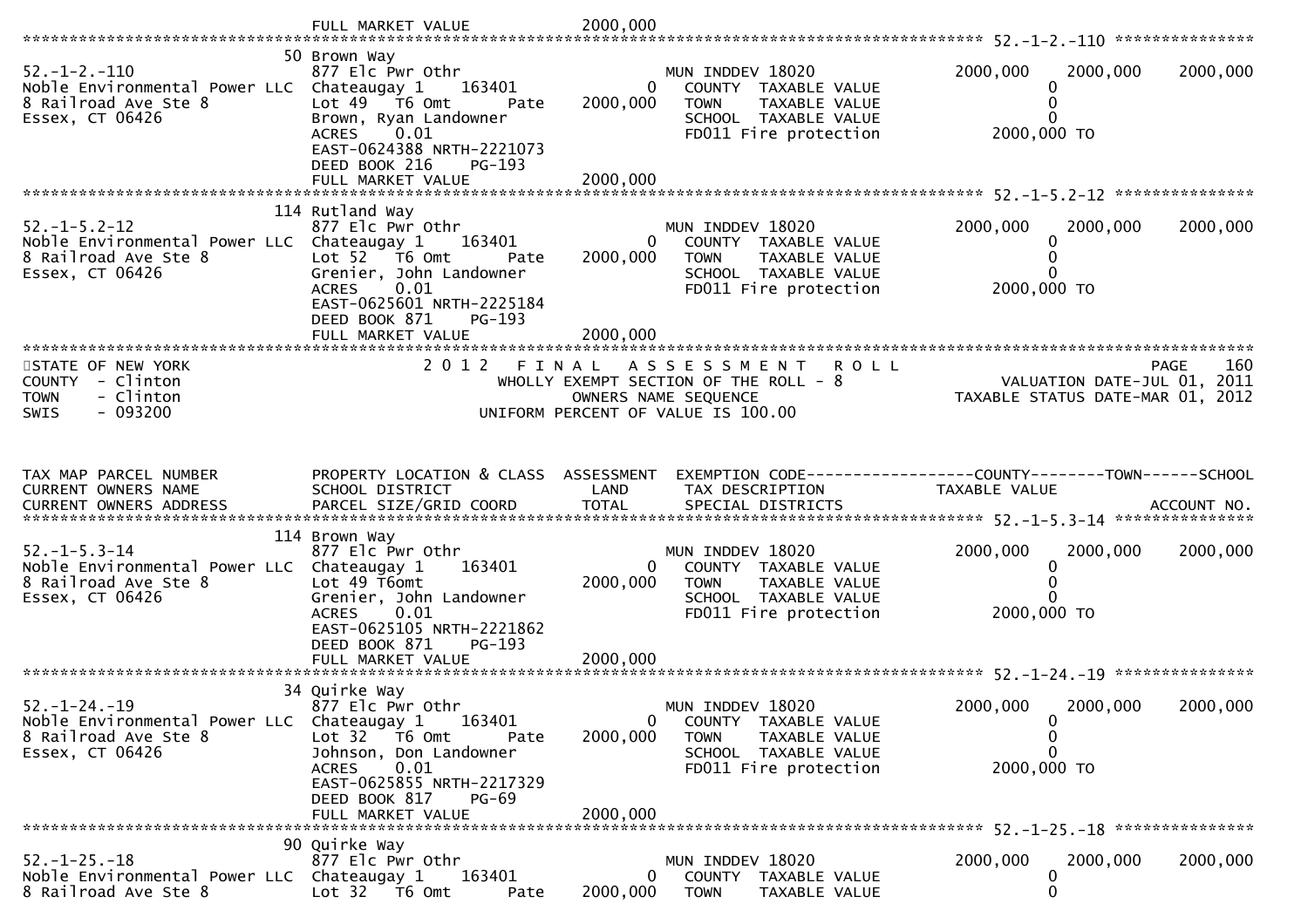| Essex, CT 06426                                                                                                      | Johnson, Don Landowner<br>ACRES 0.01<br>EAST-0624892 NRTH-2218730<br>DEED BOOK 817<br>PG-69                                                                                                 |                          | SCHOOL TAXABLE VALUE<br>FD011 Fire protection                                                                                     | $\mathbf{0}$<br>2000,000 TO                                                   |             |
|----------------------------------------------------------------------------------------------------------------------|---------------------------------------------------------------------------------------------------------------------------------------------------------------------------------------------|--------------------------|-----------------------------------------------------------------------------------------------------------------------------------|-------------------------------------------------------------------------------|-------------|
|                                                                                                                      |                                                                                                                                                                                             |                          |                                                                                                                                   |                                                                               |             |
| $52. - 1 - 25. - 59$<br>Noble Environmental Power LLC Chateaugay 1 163401<br>8 Railroad Ave Ste 8<br>Essex, CT 06426 | 153 Quirke Way<br>877 Elc Pwr Othr<br>Lot $32$ $\overline{76}$ Omt<br>Pate<br>Johnson, Don Landowner<br>0.01<br>ACRES<br>EAST-0626324 NRTH-2218872<br>DEED BOOK 817<br>PG-69                | 2000,000                 | MUN INDDEV 18020<br>0 COUNTY TAXABLE VALUE<br><b>TOWN</b><br>TAXABLE VALUE<br>SCHOOL TAXABLE VALUE<br>FD011 Fire protection       | 2000,000<br>2000,000<br>0<br>2000,000 TO                                      | 2000,000    |
|                                                                                                                      |                                                                                                                                                                                             |                          |                                                                                                                                   |                                                                               |             |
| $66. - 1 - 1. - 40$<br>Noble Environmental Power LLc Chateaugay 1<br>8 Railroad Ave Ste 8<br>Essex, CT 06426         | 34 Sophia Way<br>877 Elc Pwr Othr<br>163401<br>Lot 31 76 0mt<br>Pate<br>Hermann, Irma Landowner<br>0.01<br><b>ACRES</b><br>EAST-0619485 NRTH-2216249<br>DEED BOOK 614<br>PG-1040            | 2000,000                 | MUN INDDEV 18020<br>0 COUNTY TAXABLE VALUE<br>TAXABLE VALUE<br><b>TOWN</b><br>SCHOOL TAXABLE VALUE<br>FD011 Fire protection       | 2000,000<br>2000,000<br>2000,000 TO                                           | 2000,000    |
|                                                                                                                      |                                                                                                                                                                                             |                          |                                                                                                                                   |                                                                               |             |
| STATE OF NEW YORK<br>COUNTY - Clinton<br>- Clinton<br><b>TOWN</b><br>- 093200<br>SWIS                                |                                                                                                                                                                                             |                          | 2012 FINAL ASSESSMENT ROLL<br>WHOLLY EXEMPT SECTION OF THE ROLL - 8<br>OWNERS NAME SEQUENCE<br>UNIFORM PERCENT OF VALUE IS 100.00 |                                                                               | PAGE<br>161 |
| TAX MAP PARCEL NUMBER<br>CURRENT OWNERS NAME<br>CURRENT OWNERS ADDRESS                                               | PROPERTY LOCATION & CLASS ASSESSMENT<br>SCHOOL DISTRICT                                                                                                                                     | LAND                     | TAX DESCRIPTION                                                                                                                   | EXEMPTION CODE-----------------COUNTY-------TOWN------SCHOOL<br>TAXABLE VALUE |             |
| $66. -1 - 1. -50$<br>Noble Environmental Power LLc Chateaugay 1 163401<br>8 Railroad Ave Ste 8<br>Essex, CT 06426    | 71 Sophia Way<br>877 Elc Pwr Othr<br>Lot 31 T6 Omt<br>Pate<br>Hermann, Irma Landowner<br>0.01<br><b>ACRES</b><br>EAST-0620323 NRTH-2217009<br>DEED BOOK 614<br>PG-1040<br>FULL MARKET VALUE | 2000,000<br>2000,000     | MUN INDDEV 18020<br>0 COUNTY TAXABLE VALUE<br>TOWN TAXABLE VALUE<br>SCHOOL TAXABLE VALUE<br>FD011 Fire protection                 | 2000,000<br>2000,000<br>$\mathbf{0}$<br>2000,000 TO                           | 2000,000    |
|                                                                                                                      | 786 Ryan Rd                                                                                                                                                                                 |                          |                                                                                                                                   |                                                                               |             |
| $66. - 1 - 2.4 - 20$<br>Noble Environmental Power LLC Chateaugay 1<br>8 Railroad Ave Ste 8<br>Essex, CT 06426        | 877 Elc Pwr Othr<br>163401<br>Lot 32 T6omt<br>Johnson, Don Landowner<br>0.01<br><b>ACRES</b><br>EAST-0625927 NRTH-2215744<br>DEED BOOK 817<br>PG-69                                         | $\mathbf{0}$<br>2000,000 | MUN INDDEV 18020<br>COUNTY TAXABLE VALUE<br><b>TOWN</b><br>TAXABLE VALUE<br>SCHOOL TAXABLE VALUE<br>FD011 Fire protection         | 2000,000<br>2000,000<br>2000,000 TO                                           | 2000,000    |
|                                                                                                                      | FULL MARKET VALUE                                                                                                                                                                           | 2000,000                 |                                                                                                                                   |                                                                               |             |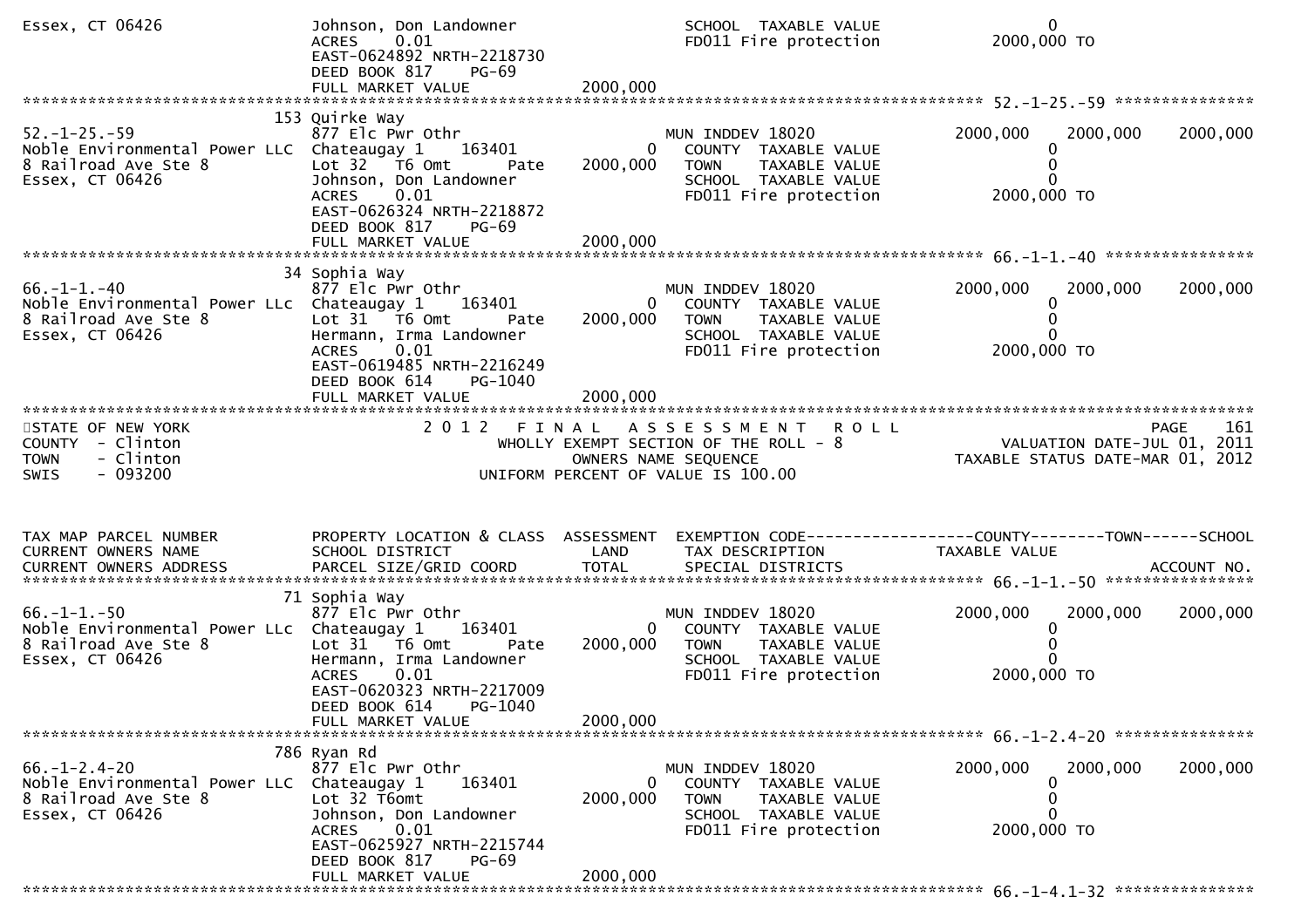| $66. - 1 - 4.1 - 32$<br>Noble Environmental Power LLC Chateaugay 1<br>8 Railroad Ave Ste 8<br>Essex, CT 06426 | 45 Hebert Way<br>877 Elc Pwr Othr<br>163401<br>Lot 31 76 0mt<br>Pate<br>Hebert, Brenda Landowner<br>0.01<br><b>ACRES</b><br>EAST-0623547 NRTH-2211866<br>DEED BOOK 20051 PG-82302<br>FULL MARKET VALUE | 0<br>2000,000<br>2000,000        | MUN INDDEV 18020<br>COUNTY TAXABLE VALUE<br><b>TOWN</b><br>TAXABLE VALUE<br>SCHOOL TAXABLE VALUE<br>FD011 Fire protection                | 2000,000<br>2000,000<br>2000,000<br>0<br>0<br>2000,000 TO                       |     |
|---------------------------------------------------------------------------------------------------------------|--------------------------------------------------------------------------------------------------------------------------------------------------------------------------------------------------------|----------------------------------|------------------------------------------------------------------------------------------------------------------------------------------|---------------------------------------------------------------------------------|-----|
| $66. -1 - 4.1 - 34$<br>Noble Environmental Power LLC Chateaugay 1<br>8 Railroad Ave Ste 8<br>Essex, CT 06426  | 64 Hebert Way<br>877 Elc Pwr Othr<br>163401<br>Lot 31 T6 Omt<br>Pate<br>Hebert, Brenda Landowner<br><b>ACRES</b><br>0.01<br>EAST-0622321 NRTH-2213620<br>DEED BOOK 20051 PG-82302                      | $\overline{0}$<br>2000,000       | MUN INDDEV 18020<br>COUNTY TAXABLE VALUE<br><b>TOWN</b><br>TAXABLE VALUE<br>SCHOOL TAXABLE VALUE<br>FD011 Fire protection                | 2000,000<br>2000,000<br>2000,000<br>0<br>0<br>0<br>2000,000 TO                  |     |
| $66. - 1 - 4.1 - 35$<br>Noble Environmental Power LLC Chateaugay 1<br>8 Railroad Ave Ste 8<br>Essex, CT 06426 | 48 Hebert Way<br>877 Elc Pwr Othr<br>163401<br>Lot 31 76 0mt<br>Pate<br>Hebert, Brenda Landowner<br>0.01<br><b>ACRES</b><br>EAST-0623051 NRTH-2214396<br>DEED BOOK 20051 PG-82302<br>FULL MARKET VALUE | $\Omega$<br>2000,000<br>2000,000 | MUN INDDEV 18020<br>COUNTY TAXABLE VALUE<br>TAXABLE VALUE<br>TOWN<br>SCHOOL TAXABLE VALUE<br>FD011 Fire protection                       | 2000,000<br>2000,000<br>2000,000<br>0<br>0<br>2000,000 TO                       |     |
| STATE OF NEW YORK<br>COUNTY - Clinton<br><b>TOWN</b><br>- Clinton<br>$-093200$<br><b>SWIS</b>                 |                                                                                                                                                                                                        |                                  | 2012 FINAL ASSESSMENT ROLL<br>WHOLLY EXEMPT SECTION OF THE ROLL - 8<br>OWNERS NAME SEQUENCE<br>UNIFORM PERCENT OF VALUE IS 100.00        | <b>PAGE</b><br>VALUATION DATE-JUL 01, 2011<br>TAXABLE STATUS DATE-MAR 01, 2012  | 162 |
| TAX MAP PARCEL NUMBER<br>CURRENT OWNERS NAME                                                                  | PROPERTY LOCATION & CLASS ASSESSMENT<br>SCHOOL DISTRICT                                                                                                                                                | LAND                             | TAX DESCRIPTION                                                                                                                          | EXEMPTION CODE------------------COUNTY--------TOWN------SCHOOL<br>TAXABLE VALUE |     |
| $66. - 1 - 4.1 - 54$<br>Noble Environmental Power LLC Chateaugay 1<br>8 Railroad Ave Ste 8<br>Essex, CT 06426 | 47 Hebert Way<br>877 Elc Pwr Othr<br>163401<br>Lot 31 76 0mt<br>Pate<br>Hebert, Brenda Landowner<br><b>ACRES</b><br>0.01<br>EAST-0623163 NRTH-2212869<br>DEED BOOK 20051 PG-82302                      | 2000,000                         | MUN INDDEV 18020<br>COUNTY TAXABLE VALUE<br>$\mathbf{0}$<br>2000,000 TOWN TAXABLE VALUE<br>SCHOOL TAXABLE VALUE<br>FD011 Fire protection | 2000,000<br>2000,000<br>2000,000<br>$\bf{0}$<br>0<br>$\mathbf 0$<br>2000,000 TO |     |
|                                                                                                               | FULL MARKET VALUE                                                                                                                                                                                      |                                  |                                                                                                                                          |                                                                                 |     |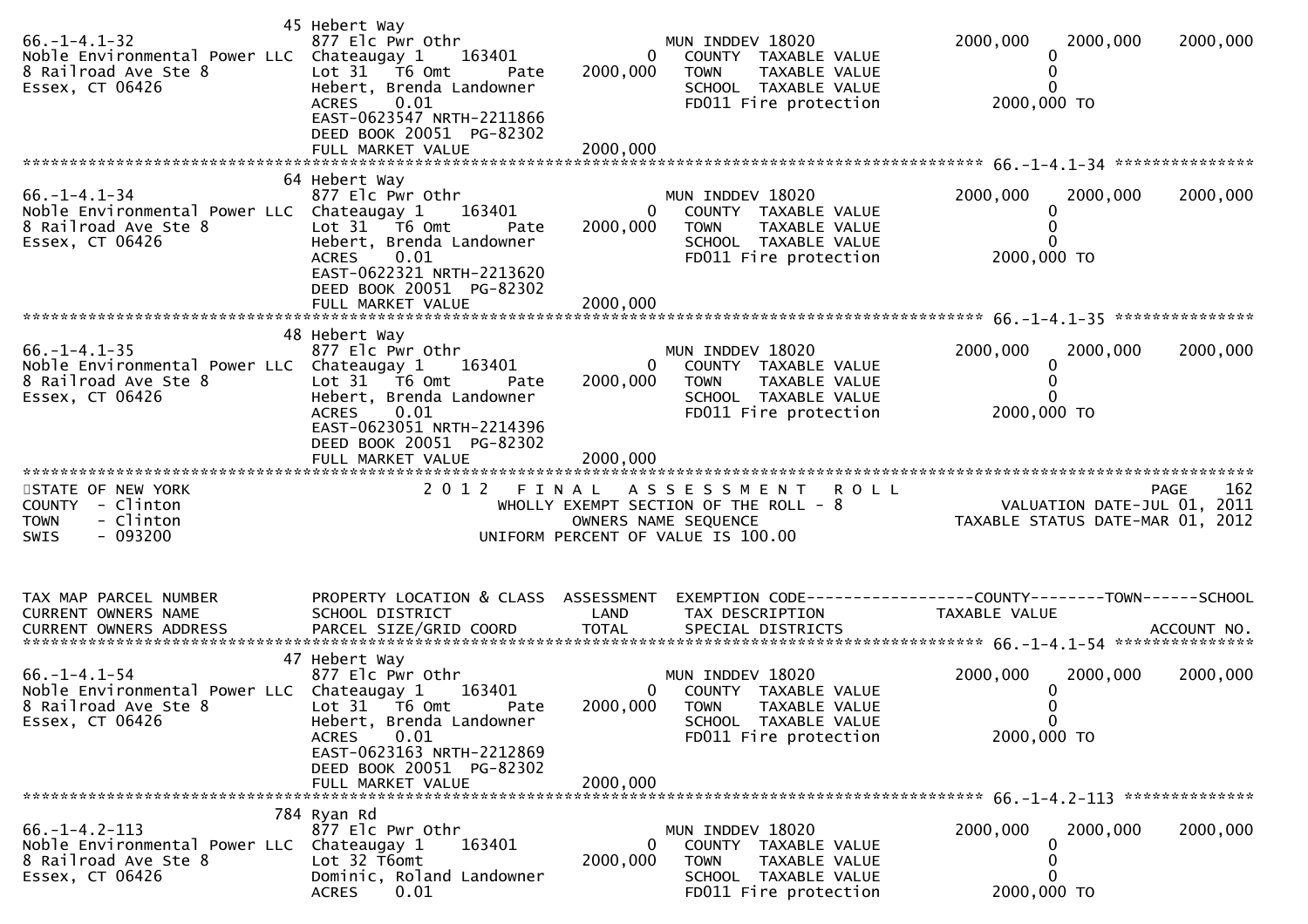|                                                                                                               | EAST-0625334 NRTH-2214799<br>DEED BOOK 20031 PG-58795<br>FULL MARKET VALUE                                                                                                                                             | 2000,000                             |                                                                                                                                         |                                                                 |          |             |
|---------------------------------------------------------------------------------------------------------------|------------------------------------------------------------------------------------------------------------------------------------------------------------------------------------------------------------------------|--------------------------------------|-----------------------------------------------------------------------------------------------------------------------------------------|-----------------------------------------------------------------|----------|-------------|
|                                                                                                               |                                                                                                                                                                                                                        |                                      |                                                                                                                                         |                                                                 |          |             |
| $66. - 1 - 6.1 - 33$<br>Noble Environmental Power LLC Chateaugay 1<br>8 Railroad Ave Ste 8<br>Essex, CT 06426 | 77 McCann Way<br>877 Elc Pwr Othr<br>163401<br>Lot $30 - 76$ Omt<br>Pate<br>Lamountain, Wilbur Landow<br><b>ACRES</b><br>0.01<br>EAST-0621088 NRTH-2211209<br>DEED BOOK 20001 PG-19533                                 | $\mathbf{0}$<br>2000,000             | MUN INDDEV 18020<br>COUNTY TAXABLE VALUE<br>TAXABLE VALUE<br><b>TOWN</b><br>SCHOOL TAXABLE VALUE<br>FD011 Fire protection               | 2000,000<br>$\Omega$<br>O<br>0<br>2000,000 TO                   | 2000,000 | 2000,000    |
|                                                                                                               |                                                                                                                                                                                                                        |                                      |                                                                                                                                         |                                                                 |          |             |
|                                                                                                               |                                                                                                                                                                                                                        |                                      |                                                                                                                                         |                                                                 |          |             |
| $66. - 1 - 7. - 36$<br>Noble Environmental Power LLC Chateaugay 1<br>8 Railroad Ave Ste 8<br>Essex, CT 06426  | 372 County Line Rd<br>877 Elc Pwr Othr<br>163401<br>Lot 30 T6 Omt<br>Pate<br>Darrah, Richard Landowner<br>0.01<br><b>ACRES</b><br>EAST-0620176 NRTH-2210079<br>DEED BOOK 98001 PG-06753<br>FULL MARKET VALUE           | $\mathbf{0}$<br>2000,000<br>2000,000 | MUN INDDEV 18020<br>COUNTY TAXABLE VALUE<br><b>TOWN</b><br>TAXABLE VALUE<br>SCHOOL TAXABLE VALUE<br>FD011 Fire protection               | 2000,000<br>$\Omega$<br>2000,000 TO                             | 2000,000 | 2000,000    |
|                                                                                                               |                                                                                                                                                                                                                        |                                      |                                                                                                                                         |                                                                 |          |             |
| $66. - 1 - 7. - 37$<br>Noble Environmental Power LLC Chateaugay 1<br>8 Railroad Ave Ste 8<br>Essex, CT 06426  | 35 Johnson Way<br>877 Elc Pwr Othr<br>163401<br>Lot $30 - 76$ Omt<br>Pate<br>Darrah, Richard Landowner<br>0.01<br><b>ACRES</b><br>EAST-0620575 NRTH-2208833<br>DEED BOOK 98001 PG-06753<br>FULL MARKET VALUE           | 2000,000<br>2000,000                 | MUN INDDEV 18020<br>COUNTY TAXABLE VALUE<br>TOWN<br>TAXABLE VALUE<br>SCHOOL TAXABLE VALUE<br>FD011 Fire protection                      | 2000,000<br>0<br>O<br>2000,000 TO                               | 2000,000 | 2000,000    |
| **********************                                                                                        |                                                                                                                                                                                                                        |                                      |                                                                                                                                         |                                                                 |          |             |
| STATE OF NEW YORK<br>COUNTY - Clinton<br>- Clinton<br><b>TOWN</b><br>- 093200<br><b>SWIS</b>                  | 2 0 1 2                                                                                                                                                                                                                |                                      | <b>ROLL</b><br>FINAL ASSESSMENT<br>WHOLLY EXEMPT SECTION OF THE ROLL $-8$<br>OWNERS NAME SEQUENCE<br>UNIFORM PERCENT OF VALUE IS 100.00 | VALUATION DATE-JUL 01, 2011<br>TAXABLE STATUS DATE-MAR 01, 2012 |          | 163<br>PAGE |
| TAX MAP PARCEL NUMBER<br>CURRENT OWNERS NAME<br>CURRENT OWNERS ADDRESS                                        | PROPERTY LOCATION & CLASS ASSESSMENT<br>SCHOOL DISTRICT<br>PARCEL SIZE/GRID COORD                                                                                                                                      | LAND<br><b>TOTAL</b>                 | EXEMPTION CODE-----------------COUNTY-------TOWN------SCHOOL<br>TAX DESCRIPTION<br>SPECIAL DISTRICTS                                    | TAXABLE VALUE                                                   |          | ACCOUNT NO. |
| $66. - 1 - 8.1 - 30$<br>Noble Environmental Power LLC<br>8 Railroad Ave Ste 8<br>Essex, CT 06426              | 155 Hebert Way<br>877 Elc Pwr Othr<br>Chateaugay 1<br>163401<br>Lot 31 T6 Omt Patent<br>Brown, William Landowner<br>0.01<br><b>ACRES</b><br>EAST-0620698 NRTH-2213846<br>DEED BOOK 956<br>$PG-39$<br>FULL MARKET VALUE | 0<br>2000,000<br>2000,000            | MUN INDDEV 18020<br>COUNTY TAXABLE VALUE<br><b>TOWN</b><br>TAXABLE VALUE<br>SCHOOL TAXABLE VALUE<br>FD011 Fire protection               | 2000,000<br>0<br>0<br>2000,000 TO                               | 2000,000 | 2000,000    |
|                                                                                                               |                                                                                                                                                                                                                        |                                      |                                                                                                                                         |                                                                 |          |             |
| $66. - 1 - 8.21 - 29$                                                                                         | 29 McCann Way<br>877 Elc Pwr Othr                                                                                                                                                                                      |                                      | MUN INDDEV 18020                                                                                                                        | 2000,000                                                        | 2000,000 | 2000,000    |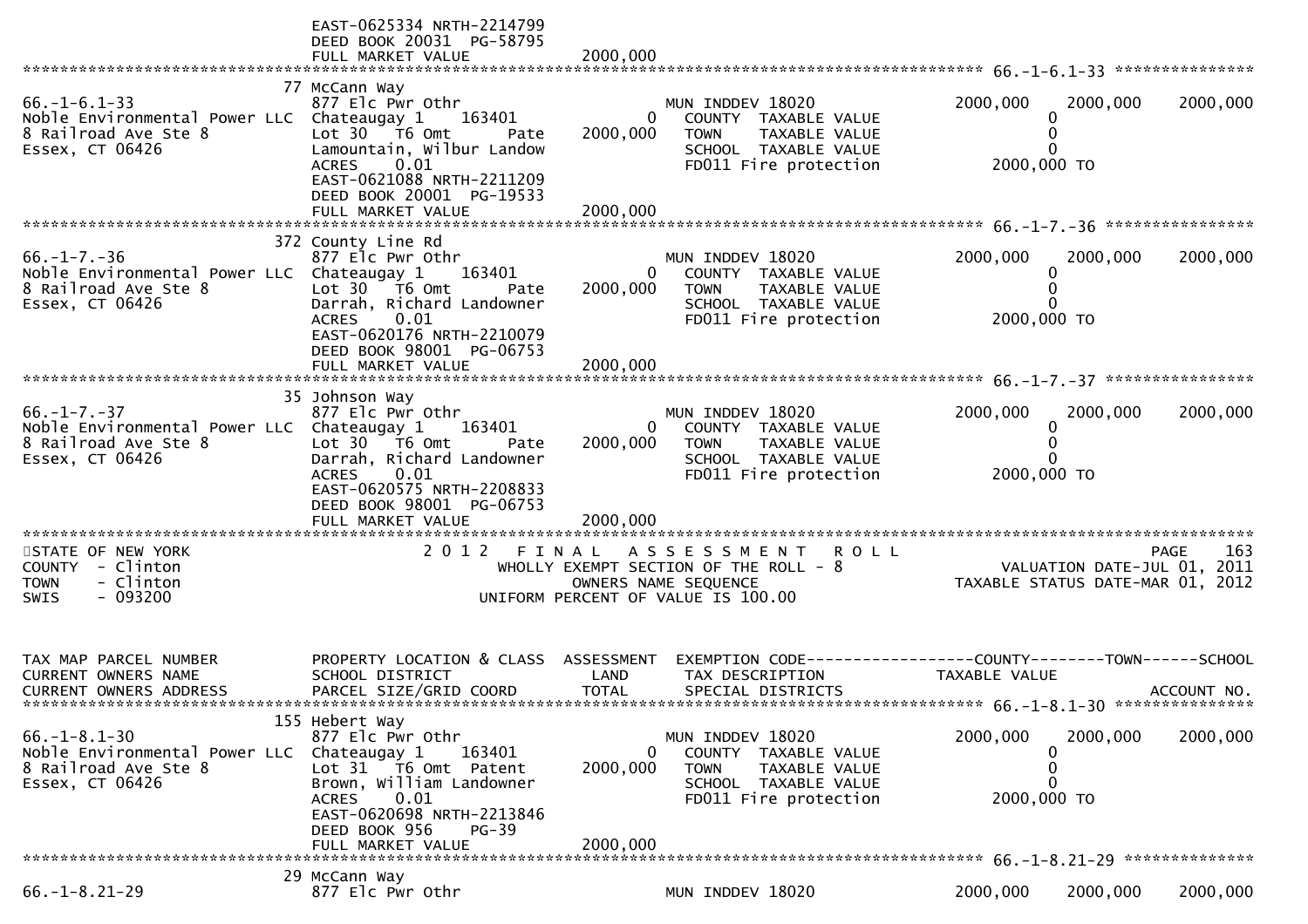| Noble Environmental Power LLC Chateaugay 1<br>8 Railroad Ave<br>Essex, CT 06426                                                            | 163401<br>Lot 31 T6 Omt<br>McCann, Steven Landowner<br>0.01<br><b>ACRES</b><br>EAST-0620190 NRTH-2211857<br>DEED BOOK 20051 PG-87790<br>FULL MARKET VALUE                                                                  | 0<br>2000,000<br>2000,000 | COUNTY TAXABLE VALUE<br>TAXABLE VALUE<br><b>TOWN</b><br>SCHOOL TAXABLE VALUE<br>FD011 Fire protection                               | $\Omega$<br>2000,000 TO                                                                                           |          |
|--------------------------------------------------------------------------------------------------------------------------------------------|----------------------------------------------------------------------------------------------------------------------------------------------------------------------------------------------------------------------------|---------------------------|-------------------------------------------------------------------------------------------------------------------------------------|-------------------------------------------------------------------------------------------------------------------|----------|
|                                                                                                                                            |                                                                                                                                                                                                                            |                           |                                                                                                                                     |                                                                                                                   |          |
| $66. - 1 - 8.22 - 31$<br>Noble Environmental Power LLC Chateaugay 1<br>8 Railroad Ave Ste 8<br>Essex, CT 06426                             | 95 Hebert Way<br>877 Elc Pwr Othr<br>163401<br>Lot $31$ T6 Omt<br>Camp Acres LLC Landowner<br>0.01<br><b>ACRES</b><br>EAST-0621809 NRTH-2212143<br>DEED BOOK 20051 PG-84956                                                | 0<br>2000,000             | MUN INDDEV 18020<br>COUNTY TAXABLE VALUE<br><b>TOWN</b><br>TAXABLE VALUE<br>SCHOOL TAXABLE VALUE<br>FD011 Fire protection           | 2000,000<br>2000,000<br>0<br>0<br>2000,000 TO                                                                     | 2000,000 |
|                                                                                                                                            | 111 Hebert Way                                                                                                                                                                                                             |                           |                                                                                                                                     |                                                                                                                   |          |
| $66. - 1 - 8.22 - 106$<br>Noble Environmental Power LLC Chateaugay 1<br>8 Railroad Ave Ste 8<br>Essex, CT 06426                            | 877 Elc Pwr Othr<br>163401<br>Lot 31 76 0mt<br>Camp Acres LLC Landowner<br>0.01<br><b>ACRES</b><br>EAST-0621422 NRTH-2213110                                                                                               | $\mathbf{0}$<br>2000,000  | MUN INDDEV 18020<br>COUNTY TAXABLE VALUE<br><b>TOWN</b><br>TAXABLE VALUE<br>SCHOOL TAXABLE VALUE<br>FD011 Fire protection           | 2000,000<br>2000,000<br>0<br>O.<br>2000,000 TO                                                                    | 2000,000 |
|                                                                                                                                            | DEED BOOK 20051 PG-84956                                                                                                                                                                                                   |                           |                                                                                                                                     |                                                                                                                   |          |
|                                                                                                                                            |                                                                                                                                                                                                                            |                           |                                                                                                                                     |                                                                                                                   |          |
| $66. - 1 - 8.24 - 56$<br>Noble Environmental Power LLC Chateaugay 1<br>8 Railroad Ave Ste 8<br>Essex, CT 06426<br>************************ | 27 McCann Way<br>877 Elc Pwr Othr<br>163401<br>Lot 31 T6 Omt<br>Camp Acres LLC Landowner<br>0.01<br><b>ACRES</b><br>EAST-0619782 NRTH-2212805<br>DEED BOOK 20041 PG-77982<br>FULL MARKET VALUE<br>************************ | 2000,000<br>2000,000      | MUN INDDEV 18020<br>COUNTY TAXABLE VALUE<br><b>TOWN</b><br>TAXABLE VALUE<br>SCHOOL TAXABLE VALUE<br>FD011 Fire protection           | 2000,000<br>2000,000<br>0<br>2000,000 TO                                                                          | 2000,000 |
| STATE OF NEW YORK<br>COUNTY - Clinton<br>- Clinton<br><b>TOWN</b><br>$-093200$<br><b>SWIS</b>                                              | 2 0 1 2                                                                                                                                                                                                                    | FINAL                     | A S S E S S M E N T R O L L<br>WHOLLY EXEMPT SECTION OF THE ROLL $-8$<br>OWNERS NAME SEQUENCE<br>UNIFORM PERCENT OF VALUE IS 100.00 | <b>PAGE</b><br>VALUATION DATE-JUL 01, 2011<br>TAXABLE STATUS DATE-MAR 01, 2012                                    | 164      |
| TAX MAP PARCEL NUMBER<br>CURRENT OWNERS NAME                                                                                               | SCHOOL DISTRICT                                                                                                                                                                                                            | LAND                      | TAX DESCRIPTION                                                                                                                     | PROPERTY LOCATION & CLASS ASSESSMENT EXEMPTION CODE----------------COUNTY-------TOWN------SCHOOL<br>TAXABLE VALUE |          |
| $67. - 1 - 17. - 27$<br>Noble Environmental Power LLC<br>8 Railroad Ave Ste 8<br>Essex, CT 06426                                           | 162 Ridge Way<br>877 Elc Pwr Othr<br>163401<br>Chateaugay 1<br>Lot 29 T6 Omt<br>Pate<br>Also Title Bk 886 Pg 85<br>Bouchard, Tony (Land Owne<br>0.01<br><b>ACRES</b><br>EAST-0627133 NRTH-2208457                          | 2000,000                  | MUN INDDEV 18020<br>COUNTY TAXABLE VALUE<br><b>TOWN</b><br>TAXABLE VALUE<br>SCHOOL TAXABLE VALUE<br>FD011 Fire protection           | 2000,000<br>2000,000<br>0<br>0<br>0<br>2000,000 TO                                                                | 2000,000 |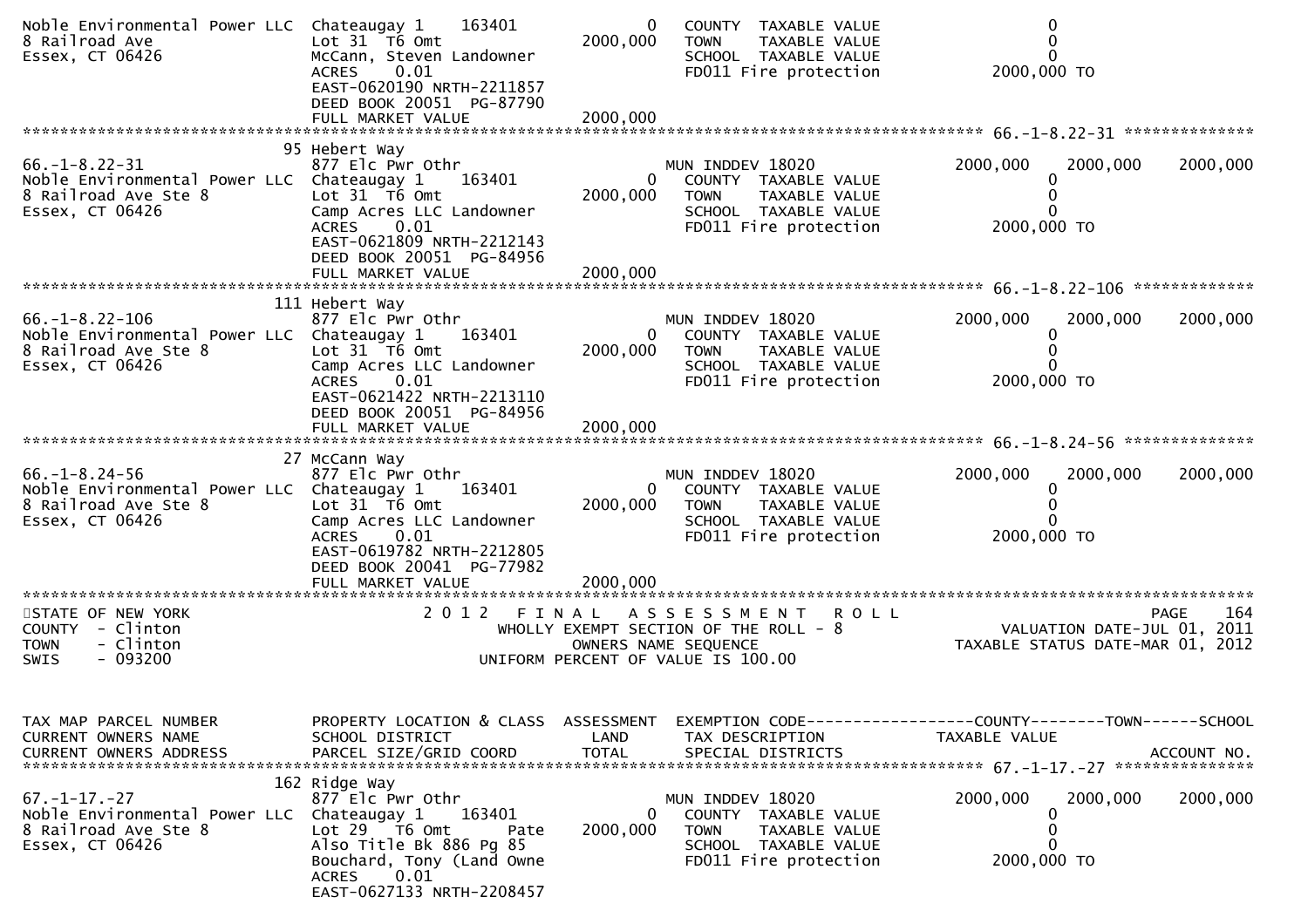|                                                                                                                      | PG-131<br>DEED BOOK 886                                                                                                                                                   |                          |                                                                                                                                    |                                                                               |             |
|----------------------------------------------------------------------------------------------------------------------|---------------------------------------------------------------------------------------------------------------------------------------------------------------------------|--------------------------|------------------------------------------------------------------------------------------------------------------------------------|-------------------------------------------------------------------------------|-------------|
|                                                                                                                      |                                                                                                                                                                           |                          |                                                                                                                                    |                                                                               |             |
| $67. - 1 - 17. - 28$<br>Noble Environmental Power LLC Chateaugay 1<br>8 Railroad Ave Ste 8<br>Essex, CT 06426        | 83 Ridge Way<br>877 Elc Pwr Othr<br>163401<br>Lot 29 T6 Omt<br>Pate<br>Also Title Bk 886 Pg 85<br>Bouchard, Tony (Land Owne<br>0.01<br>ACRES<br>EAST-0626657 NRTH-2211214 | 0<br>2000,000            | MUN INDDEV 18020<br>COUNTY TAXABLE VALUE<br><b>TOWN</b><br>TAXABLE VALUE<br>SCHOOL TAXABLE VALUE<br>FD011 Fire protection          | 2000,000<br>2000,000<br>2000,000 TO                                           | 2000,000    |
|                                                                                                                      | DEED BOOK 886<br>PG-131                                                                                                                                                   |                          |                                                                                                                                    |                                                                               |             |
|                                                                                                                      |                                                                                                                                                                           |                          |                                                                                                                                    |                                                                               |             |
|                                                                                                                      |                                                                                                                                                                           |                          |                                                                                                                                    |                                                                               |             |
| $67. - 1 - 17. - 48$<br>Noble Environmental Power LLC Chateaugay 1<br>8 Railroad Ave Ste 8<br>Essex, CT 06426        | 120 Ridge Way<br>877 Elc Pwr Othr<br>163401<br>Lot 29  T6 0mt<br>Pate<br>Also Title Bk 886 Pg 85<br>Bouchard, Tony (Land Owne<br>0.01<br><b>ACRES</b>                     | $\mathbf{0}$<br>2000,000 | MUN INDDEV 18020<br>COUNTY TAXABLE VALUE<br>TAXABLE VALUE<br><b>TOWN</b><br>SCHOOL TAXABLE VALUE<br>FD011 Fire protection          | 2000,000<br>2000,000<br>2000,000 TO                                           | 2000,000    |
|                                                                                                                      | EAST-0626992 NRTH-2210165<br>DEED BOOK 886<br>PG-131                                                                                                                      |                          |                                                                                                                                    |                                                                               |             |
|                                                                                                                      | 132 Ridge Way                                                                                                                                                             |                          |                                                                                                                                    |                                                                               |             |
| $67. - 1 - 17. - 58$<br>Noble Environmental Power LLC Chateaugay 1 163401<br>8 Railroad Ave Ste 8<br>Essex, CT 06426 | 877 Elc Pwr Othr<br>Lot 29 T6 Omt<br>Pate<br>Also Title Bk 886 Pg 85<br>Bouchard, Tony (Land Owne                                                                         | 2000,000                 | MUN INDDEV 18020<br>$\mathbf{0}$<br>COUNTY TAXABLE VALUE<br>TAXABLE VALUE<br>TOWN<br>SCHOOL TAXABLE VALUE<br>FD011 Fire protection | 2000,000<br>2000,000<br>2000,000 TO                                           | 2000,000    |
|                                                                                                                      | 0.01<br><b>ACRES</b><br>EAST-0625760 NRTH-2209391<br>DEED BOOK 886<br>PG-131<br>FULL MARKET VALUE                                                                         | 2000,000                 |                                                                                                                                    |                                                                               |             |
| STATE OF NEW YORK                                                                                                    |                                                                                                                                                                           |                          | 2012 FINAL ASSESSMENT ROLL                                                                                                         | <b>PAGE</b>                                                                   | 165         |
| COUNTY - Clinton<br>- Clinton<br><b>TOWN</b><br>- 093200<br><b>SWIS</b>                                              |                                                                                                                                                                           |                          | WHOLLY EXEMPT SECTION OF THE ROLL - 8<br>OWNERS NAME SEQUENCE<br>UNIFORM PERCENT OF VALUE IS 100.00                                | VALUATION DATE-JUL 01, 2011<br>TAXABLE STATUS DATE-MAR 01, 2012               |             |
|                                                                                                                      |                                                                                                                                                                           |                          |                                                                                                                                    |                                                                               |             |
| TAX MAP PARCEL NUMBER<br>CURRENT OWNERS NAME<br><b>CURRENT OWNERS ADDRESS</b>                                        | PROPERTY LOCATION & CLASS ASSESSMENT<br>SCHOOL DISTRICT<br>PARCEL SIZE/GRID COORD                                                                                         | LAND<br><b>TOTAL</b>     | TAX DESCRIPTION<br>SPECIAL DISTRICTS                                                                                               | EXEMPTION CODE-----------------COUNTY-------TOWN------SCHOOL<br>TAXABLE VALUE | ACCOUNT NO. |
|                                                                                                                      | 29 Ridge Way                                                                                                                                                              |                          |                                                                                                                                    |                                                                               |             |
| $67. - 1 - 17. - 105$<br>Noble Environmental Power LLC<br>8 Railroad Ave Ste 8<br>Essex, CT 06426                    | 877 Elc Pwr Othr<br>Chateaugay 1<br>163401<br>Lot 29 T6 Omt<br>Pate<br>Also Title Bk 886 Pg 85<br>Bouchard, Tony (Land Owne<br>0.01<br><b>ACRES</b>                       | 0<br>2000,000            | MUN INDDEV 18020<br>COUNTY TAXABLE VALUE<br>TAXABLE VALUE<br><b>TOWN</b><br>SCHOOL TAXABLE VALUE<br>FD011 Fire protection          | 2000,000<br>2000,000<br>0<br>0<br>0<br>2000,000 TO                            | 2000,000    |
|                                                                                                                      | EAST-0625436 NRTH-2210588<br>DEED BOOK 886<br>PG-131<br>FULL MARKET VALUE                                                                                                 | 2000,000                 |                                                                                                                                    |                                                                               |             |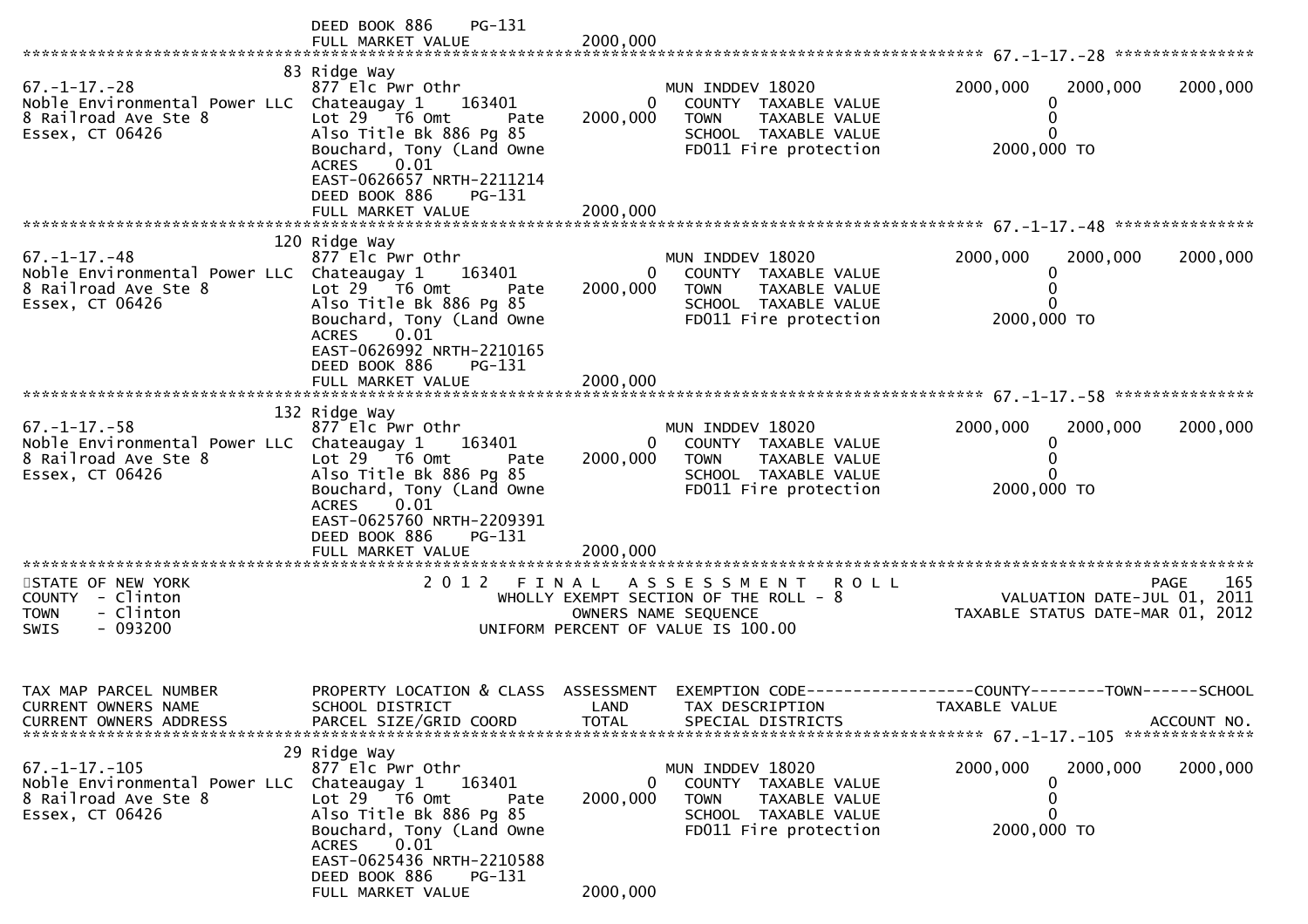| $81. -1 -1. -53$<br>Noble Environmental Power LLC Chateaugay 1<br>8 Railroad Ave Ste 8<br>Essex, CT 06426            | 35 Dumont Way<br>877 Elc Pwr Othr<br>163401<br>Lot $30 - 76$ Omt<br>Pate<br>Dumont, Kenneth Landowner<br>0.01<br><b>ACRES</b><br>EAST-0620730 NRTH-2207470<br>DEED BOOK 616<br>PG-965<br>FULL MARKET VALUE | $\overline{0}$<br>2000,000<br>2000,000 | MUN INDDEV 18020<br>COUNTY TAXABLE VALUE<br><b>TOWN</b><br>TAXABLE VALUE<br>SCHOOL TAXABLE VALUE<br>FD011 Fire protection                 | 2000,000<br>0<br>0<br>2000,000 TO                        | 2000,000<br>2000,000                                                   |
|----------------------------------------------------------------------------------------------------------------------|------------------------------------------------------------------------------------------------------------------------------------------------------------------------------------------------------------|----------------------------------------|-------------------------------------------------------------------------------------------------------------------------------------------|----------------------------------------------------------|------------------------------------------------------------------------|
|                                                                                                                      | 84 Johnson Way                                                                                                                                                                                             |                                        |                                                                                                                                           |                                                          |                                                                        |
| $81. - 1 - 2.2 - 52$<br>Noble Environmental Power LLC Chateaugay 1<br>8 Railroad Ave Ste 8<br>Essex, CT 06426        | 877 Elc Pwr Othr<br>163401<br>Lot 30 T6omt<br>Boadway Donald A (land ow<br>0.01<br><b>ACRES</b><br>EAST-0621897 NRTH-2208772<br>DEED BOOK 20031 PG-52433                                                   | $\mathbf{0}$<br>2000,000               | MUN INDDEV 18020<br>COUNTY TAXABLE VALUE<br><b>TOWN</b><br>TAXABLE VALUE<br>SCHOOL TAXABLE VALUE<br>FD011 Fire protection                 | 2000,000<br>0<br>0<br>2000,000 TO                        | 2000,000<br>2000,000                                                   |
|                                                                                                                      |                                                                                                                                                                                                            |                                        |                                                                                                                                           |                                                          |                                                                        |
|                                                                                                                      |                                                                                                                                                                                                            |                                        |                                                                                                                                           |                                                          |                                                                        |
| $81. - 1 - 2.2 - 55$<br>Noble Environmental Power LLC Chateaugay 1<br>8 Railroad Ave Ste 8<br>Essex, CT 06426        | 95 Dumont Way<br>877 Elc Pwr Othr<br>163401<br>Lot 30 T6omt<br>Boadway Donald A (land ow<br>ACRES 0.01<br>EAST-0621974 NRTH-2207446<br>DEED BOOK 20031 PG-52433                                            | $\overline{0}$<br>2000,000             | MUN INDDEV 18020<br>COUNTY TAXABLE VALUE<br>TAXABLE VALUE<br><b>TOWN</b><br>SCHOOL TAXABLE VALUE<br>FD011 Fire protection                 | 2000,000<br>0<br>0<br>2000,000 TO                        | 2000,000<br>2000,000                                                   |
| STATE OF NEW YORK                                                                                                    |                                                                                                                                                                                                            |                                        | 2012 FINAL ASSESSMENT ROLL                                                                                                                |                                                          | 166<br><b>PAGE</b>                                                     |
| COUNTY - Clinton<br><b>TOWN</b><br>- Clinton<br>$-093200$<br><b>SWIS</b>                                             |                                                                                                                                                                                                            |                                        | WHOLLY EXEMPT SECTION OF THE ROLL - 8<br>OWNERS NAME SEQUENCE<br>UNIFORM PERCENT OF VALUE IS 100.00                                       |                                                          | 200<br>VALUATION DATE-JUL 01, 2011<br>TAXABLE STATUS DATE-MAR 01, 2012 |
|                                                                                                                      |                                                                                                                                                                                                            |                                        |                                                                                                                                           |                                                          |                                                                        |
| TAX MAP PARCEL NUMBER                                                                                                | PROPERTY LOCATION & CLASS ASSESSMENT                                                                                                                                                                       |                                        |                                                                                                                                           |                                                          |                                                                        |
| CURRENT OWNERS NAME                                                                                                  | SCHOOL DISTRICT                                                                                                                                                                                            | LAND                                   | TAX DESCRIPTION                                                                                                                           | TAXABLE VALUE                                            |                                                                        |
|                                                                                                                      |                                                                                                                                                                                                            |                                        |                                                                                                                                           |                                                          |                                                                        |
| $82. -2 - 1.62 - 38$<br>Noble Environmental Power LLC Chateaugay 1 163401<br>8 Railroad Ave Ste 8<br>Essex, CT 06426 | 138 Johnson Way<br>877 Elc Pwr Othr<br>Lot 30 T60MT<br>Courtney, Jennifer Landow<br>0.01<br><b>ACRES</b>                                                                                                   | 2000,000                               | MUN INDDEV 18020<br>$\mathbf{0}$<br>COUNTY TAXABLE VALUE<br><b>TOWN</b><br>TAXABLE VALUE<br>SCHOOL TAXABLE VALUE<br>FD011 Fire protection | 2000,000<br>0<br>$\bf{0}$<br>$\mathbf{0}$<br>2000,000 TO | 2000,000<br>2000,000                                                   |
|                                                                                                                      | EAST-0623049 NRTH-2209264<br>DEED BOOK 20041 PG-77976                                                                                                                                                      |                                        |                                                                                                                                           |                                                          |                                                                        |
|                                                                                                                      | FULL MARKET VALUE                                                                                                                                                                                          | 2000,000                               |                                                                                                                                           |                                                          |                                                                        |
|                                                                                                                      | 208 Ridge Way                                                                                                                                                                                              |                                        |                                                                                                                                           |                                                          |                                                                        |
| $82 - 2 - 2 - 3 - 23$<br>Noble Environmental Power LLC<br>8 Railroad Ave Ste 8<br>Essex, CT 06426                    | 877 Elc Pwr Othr<br>N Adirondack<br>093601<br>Lot 29 T6 Omt<br>Breen, Jon Landowner                                                                                                                        | 0<br>2000,000                          | MUN INDDEV 18020<br>COUNTY<br>TAXABLE VALUE<br><b>TOWN</b><br>TAXABLE VALUE<br><b>SCHOOL</b><br>TAXABLE VALUE                             | 2000,000<br>0<br>0<br>$\mathbf{0}$                       | 2000,000<br>2000,000                                                   |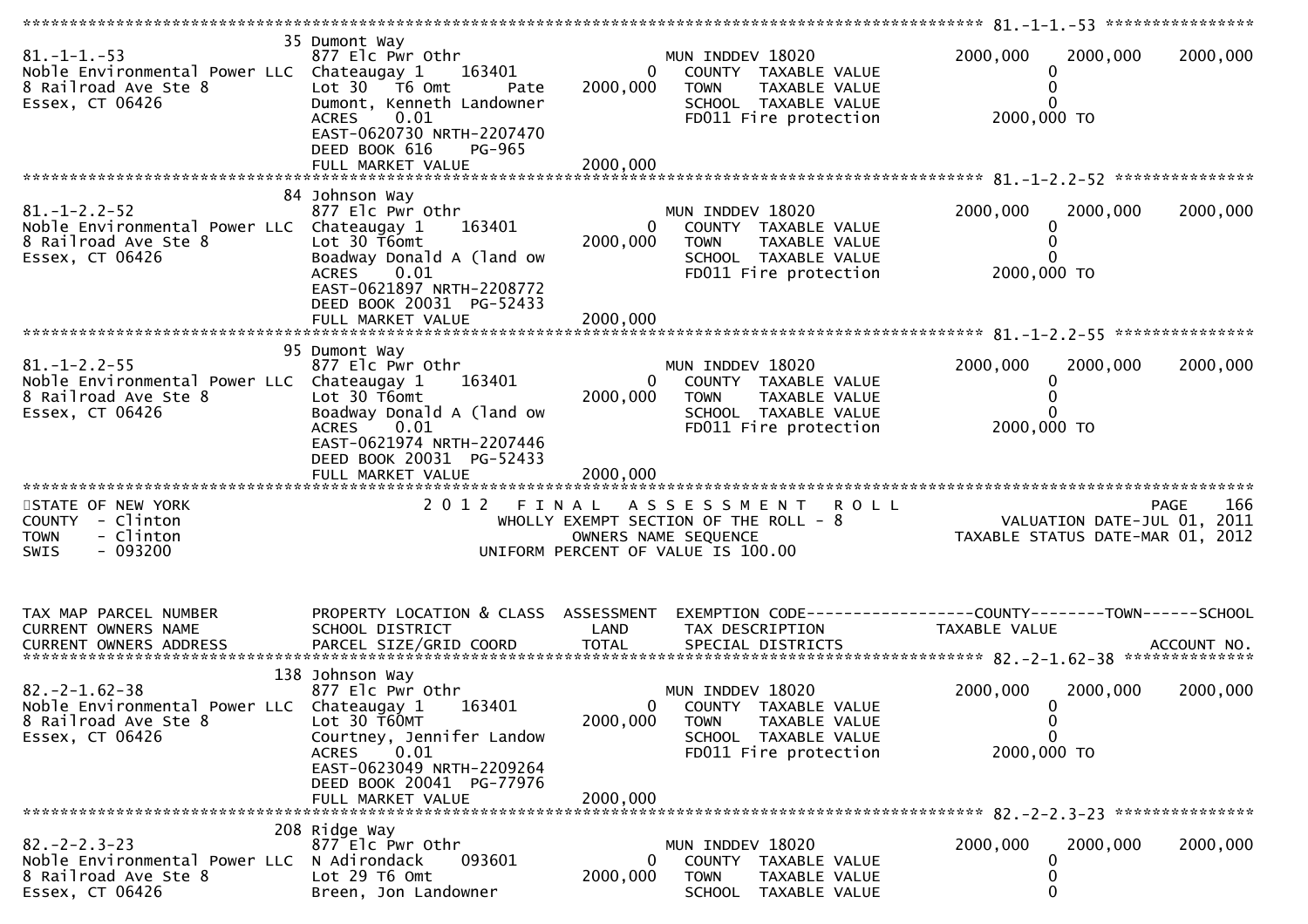|                                                                                                                 | 0.01<br><b>ACRES</b><br>EAST-0628268 NRTH-2208500<br>DEED BOOK 922<br><b>PG-24</b>                                                                                                                                             |                           | FD011 Fire protection                                                                                                                   | 2000,000 TO                                                     |          |             |
|-----------------------------------------------------------------------------------------------------------------|--------------------------------------------------------------------------------------------------------------------------------------------------------------------------------------------------------------------------------|---------------------------|-----------------------------------------------------------------------------------------------------------------------------------------|-----------------------------------------------------------------|----------|-------------|
|                                                                                                                 |                                                                                                                                                                                                                                |                           |                                                                                                                                         |                                                                 |          |             |
| $82 - 2 - 2 - 3 - 24$<br>Noble Environmental Power LLC N Adirondack<br>8 Railroad Ave Ste 8<br>Essex, CT 06426  | 253 Ridge Way<br>877 Elc Pwr Othr<br>093601<br>Lot 29 T6 Omt<br>Breen, Jon Landowner<br><b>ACRES</b><br>0.01<br>EAST-0629484 NRTH-2208781<br>DEED BOOK 922<br>$PG-24$                                                          | $\bf{0}$<br>2000,000      | MUN INDDEV 18020<br>COUNTY TAXABLE VALUE<br><b>TOWN</b><br>TAXABLE VALUE<br>SCHOOL TAXABLE VALUE<br>FD011 Fire protection               | 2000,000<br>0<br>0<br>0<br>2000,000 TO                          | 2000,000 | 2000,000    |
|                                                                                                                 |                                                                                                                                                                                                                                |                           |                                                                                                                                         |                                                                 |          |             |
| $82 - 2 - 2 - 3 - 108$<br>Noble Environmental Power LLC N Adirondack<br>8 Railroad Ave Ste 8<br>Essex, CT 06426 | 167 Ridge Way<br>877 Elc Pwr Othr<br>093601<br>Lot 29 T6 Omt<br>Breen, Jon Landowner<br>0.01<br><b>ACRES</b><br>EAST-0627824 NRTH-2209421<br>DEED BOOK 922<br>$PG-24$                                                          | 2000,000                  | MUN INDDEV 18020<br>$\overline{0}$<br>COUNTY TAXABLE VALUE<br>TAXABLE VALUE<br>TOWN<br>SCHOOL TAXABLE VALUE<br>FD011 Fire protection    | 2000,000<br>0<br>$\mathbf{0}$<br>2000,000 TO                    | 2000,000 | 2000,000    |
|                                                                                                                 |                                                                                                                                                                                                                                |                           |                                                                                                                                         |                                                                 |          |             |
| $37. - 1 - 23. - 2$<br>Noble Evironmental Power LLC<br>8 Railroad Ave Ste 8<br>Essex, CT 06426                  | 40 Vernons Way<br>877 Elc Pwr Othr<br>Chateaugay 1<br>163401<br>Lot 52 T6 Omt<br>Pate<br>Fayette, Vernon Landowner<br><b>ACRES</b><br>0.01<br>EAST-0621144 NRTH-2228234<br>DEED BOOK 245<br><b>PG-235</b><br>FULL MARKET VALUE | 2000,000<br>2000,000      | MUN INDDEV 18020<br>0 COUNTY TAXABLE VALUE<br>TAXABLE VALUE<br>TOWN<br>SCHOOL TAXABLE VALUE<br>FD011 Fire protection                    | 2000,000<br>0<br>0<br>2000,000 TO                               | 2000,000 | 2000,000    |
| **********************                                                                                          |                                                                                                                                                                                                                                |                           |                                                                                                                                         |                                                                 |          |             |
| STATE OF NEW YORK<br>COUNTY - Clinton<br>- Clinton<br><b>TOWN</b><br>$-093200$<br>SWIS                          |                                                                                                                                                                                                                                |                           | 2012 FINAL ASSESSMENT ROLL<br>WHOLLY EXEMPT SECTION OF THE ROLL - $8$<br>OWNERS NAME SEQUENCE<br>UNIFORM PERCENT OF VALUE IS 100.00     | VALUATION DATE-JUL 01, 2011<br>TAXABLE STATUS DATE-MAR 01, 2012 |          | 167<br>PAGE |
| TAX MAP PARCEL NUMBER<br>CURRENT OWNERS NAME<br>CURRENT OWNERS ADDRESS                                          | PROPERTY LOCATION & CLASS ASSESSMENT<br>SCHOOL DISTRICT<br>PARCEL SIZE/GRID COORD                                                                                                                                              | LAND<br><b>TOTAL</b>      | EXEMPTION CODE------------------COUNTY--------TOWN------SCHOOL<br>TAX DESCRIPTION<br>SPECIAL DISTRICTS                                  | TAXABLE VALUE                                                   |          | ACCOUNT NO. |
| $68. - 1 - 2.1$<br>NYS DOT<br>Main Office<br>1220 Washington Ave<br>Albany, NY 12232                            | 22-20 Rt 189<br>651 Highway gar<br>093601<br>N Adirondack<br>Lot 34 T6 Omt<br>ACRES<br>1.00<br>EAST-0640566 NRTH-2217818<br>DEED BOOK 392<br>$PG-53$<br>FULL MARKET VALUE                                                      | 5,000<br>66,000<br>66,000 | 12100<br>NYS PROP<br>COUNTY TAXABLE VALUE<br><b>TOWN</b><br>TAXABLE VALUE<br>SCHOOL TAXABLE VALUE<br>FD011 Fire protection<br>66,000 EX | 66,000<br>0<br>0<br>0<br>$0$ TO                                 | 66,000   | 66,000      |
|                                                                                                                 |                                                                                                                                                                                                                                |                           |                                                                                                                                         |                                                                 |          |             |
| $38. - 2 - 1$                                                                                                   | 999 Clinton Mills Rd<br>323 Vacant rural                                                                                                                                                                                       |                           | TOWN PROP 13500                                                                                                                         | 7,300                                                           | 7,300    | 7,300       |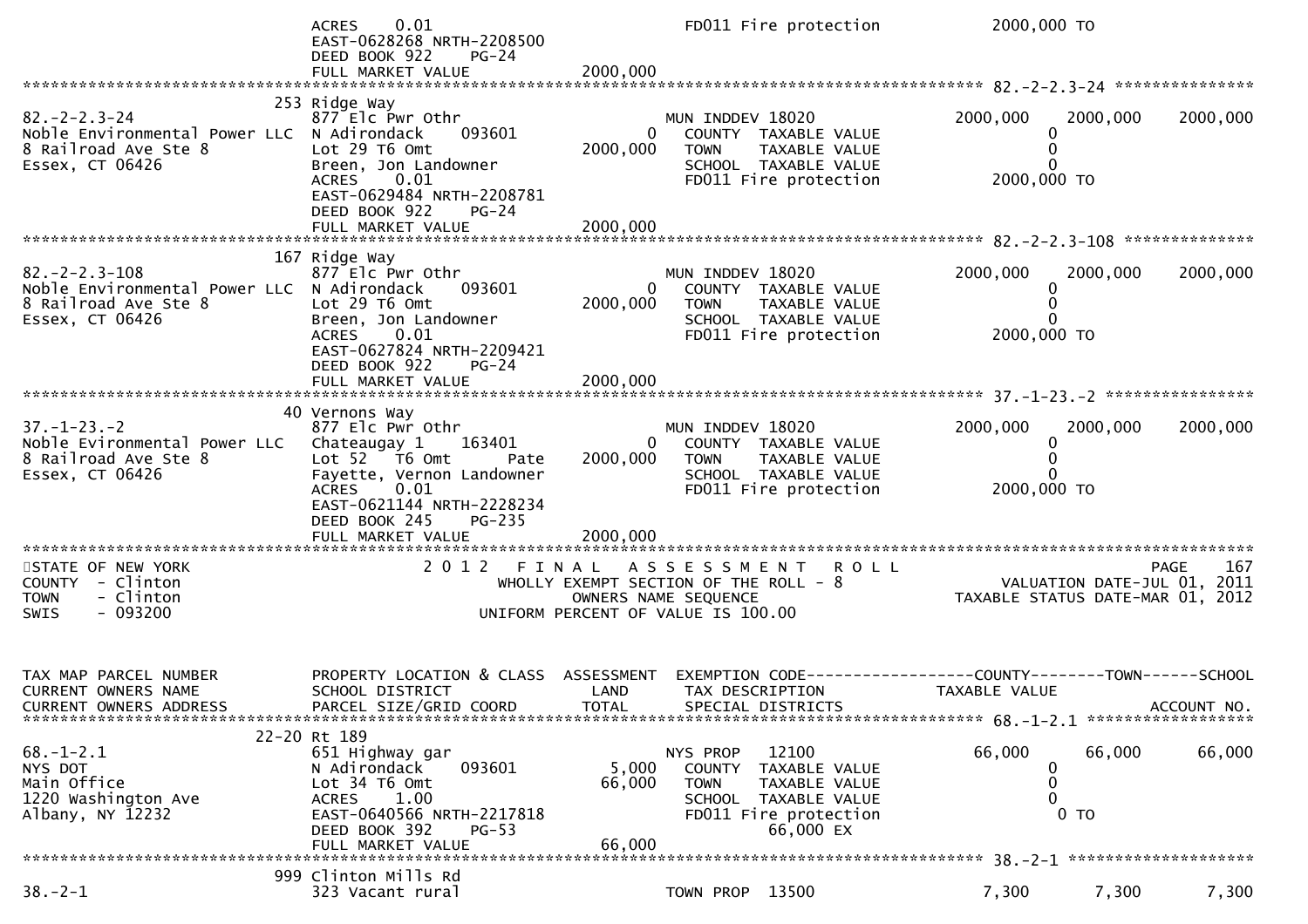| Town Of Clinton<br>23 Smith St<br>Churubusco, NY 12923                                                  | 093601<br>N Adirondack<br>Lot 56<br>T6 Omt<br>Pate<br>ACRES 10.00<br>EAST-0647308 NRTH-2231381<br>DEED BOOK 507<br>$PG-93$<br>FULL MARKET VALUE                                                     | 7,300<br>7,300<br>7,300      | <b>COUNTY</b><br>TAXABLE VALUE<br><b>TOWN</b><br><b>TAXABLE VALUE</b><br>SCHOOL TAXABLE VALUE<br>FD011 Fire protection<br>7,300 EX               | 0<br>0<br>$\mathbf{0}$                                          | $0$ TO                   |                    |
|---------------------------------------------------------------------------------------------------------|-----------------------------------------------------------------------------------------------------------------------------------------------------------------------------------------------------|------------------------------|--------------------------------------------------------------------------------------------------------------------------------------------------|-----------------------------------------------------------------|--------------------------|--------------------|
|                                                                                                         |                                                                                                                                                                                                     |                              |                                                                                                                                                  |                                                                 |                          |                    |
| $38.1 - 1 - 10.2$<br>Town Of Clinton<br>23 Smith St<br>Churubusco, NY 12923                             | Broad St<br>$314$ Rural vac< $10$<br>093601<br>N Adirondack<br>Lot 6 T 60mt<br>ACRES 3.40<br>EAST-0640377 NRTH-2232091<br>DEED BOOK 593<br>PG-451                                                   | 5,500<br>5,500               | TOWN PROP 13500<br>COUNTY TAXABLE VALUE<br>TAXABLE VALUE<br><b>TOWN</b><br>SCHOOL TAXABLE VALUE<br>FD011 Fire protection<br>5,500 EX             | 5,500<br>0<br>0<br>0                                            | 5,500<br>$0$ TO          | 5,500              |
|                                                                                                         | FULL MARKET VALUE                                                                                                                                                                                   | 5,500                        |                                                                                                                                                  |                                                                 |                          |                    |
| $38.1 - 1 - 20.2$<br>Town Of Clinton<br>23 Smith St<br>Churubusco, NY 12923                             | Church St<br>$314$ Rural vac< $10$<br>N Adirondack<br>093601<br>Lot 66 T6omt<br>6.00<br><b>ACRES</b><br>EAST-0640688 NRTH-2231328<br>DEED BOOK 788<br>$PG-82$<br>FULL MARKET VALUE                  | 9,000<br>9,000<br>9,000      | TOWN PROP 13500<br>COUNTY TAXABLE VALUE<br><b>TOWN</b><br>TAXABLE VALUE<br>SCHOOL TAXABLE VALUE<br>FD011 Fire protection<br>9,000 EX             | 9,000<br>0<br>0<br>$\mathbf{0}$                                 | 9,000<br>$0$ TO          | 9,000              |
|                                                                                                         |                                                                                                                                                                                                     |                              |                                                                                                                                                  |                                                                 |                          |                    |
| $38.1 - 1 - 48$<br>Town of Clinton<br>23 Smith St<br>Churubusco, NY 12923                               | 23 Smith St<br>652 Govt bldgs<br>N Adirondack<br>093601<br>Lot 66 T6 Omt<br>Pate<br>76.00 DPTH 264.00<br><b>FRNT</b><br>EAST-0640056 NRTH-2231413<br>DEED BOOK 130<br>$PG-103$<br>FULL MARKET VALUE | 3,900<br>50,200<br>50,200    | TOWN PROP 13500<br>COUNTY TAXABLE VALUE<br>TAXABLE VALUE<br><b>TOWN</b><br>SCHOOL TAXABLE VALUE<br>FD011 Fire protection<br>50,200 EX            | 50,200<br>0<br>$\mathbf{0}$<br>0                                | 50,200<br>0 <sub>T</sub> | 50,200             |
| **********************                                                                                  |                                                                                                                                                                                                     |                              |                                                                                                                                                  |                                                                 |                          |                    |
| STATE OF NEW YORK<br><b>COUNTY</b><br>- Clinton<br>- Clinton<br><b>TOWN</b><br>$-093200$<br><b>SWIS</b> | 2 0 1 2                                                                                                                                                                                             | FINAL                        | <b>ROLL</b><br>A S S E S S M E N T<br>WHOLLY EXEMPT SECTION OF THE ROLL - 8<br>OWNERS NAME SEQUENCE<br>UNIFORM PERCENT OF VALUE IS 100.00        | VALUATION DATE-JUL 01, 2011<br>TAXABLE STATUS DATE-MAR 01, 2012 |                          | 168<br><b>PAGE</b> |
| TAX MAP PARCEL NUMBER<br>CURRENT OWNERS NAME<br><b>CURRENT OWNERS ADDRESS</b>                           | PROPERTY LOCATION & CLASS ASSESSMENT<br>SCHOOL DISTRICT<br>PARCEL SIZE/GRID COORD                                                                                                                   | LAND<br><b>TOTAL</b>         | EXEMPTION CODE-----------------COUNTY--------TOWN------SCHOOL<br>TAX DESCRIPTION<br>SPECIAL DISTRICTS                                            | TAXABLE VALUE                                                   |                          | ACCOUNT NO.        |
| $38.1 - 1 - 55$<br>Town Of Clinton<br>23 Smith St<br>Churubusco, NY 12923                               | 576 Rt 189<br>651 Highway gar<br>N Adirondack<br>093601<br>Lot 66<br>T6 Omt<br>Pate<br>2.10<br><b>ACRES</b><br>EAST-0639286 NRTH-2231404<br>DEED BOOK 509<br>PG-477<br>FULL MARKET VALUE            | 10,500<br>182,100<br>182,100 | TOWN PROP 13500<br><b>COUNTY</b><br>TAXABLE VALUE<br><b>TOWN</b><br>TAXABLE VALUE<br>SCHOOL TAXABLE VALUE<br>FD011 Fire protection<br>182,100 EX | 182,100<br>$\bf{0}$<br>0<br>0                                   | 182,100<br>$0$ TO        | 182,100            |
|                                                                                                         | 1219 Rt 189                                                                                                                                                                                         |                              |                                                                                                                                                  |                                                                 |                          |                    |
| $8. - 1 - 3.25$<br>United States of America                                                             | $314$ Rural vac<10<br>093601<br>N Adirondack                                                                                                                                                        | 8,800                        | US PROPETY 14100<br>COUNTY TAXABLE VALUE                                                                                                         | 8,800<br>0                                                      | 8,800                    | 8,800              |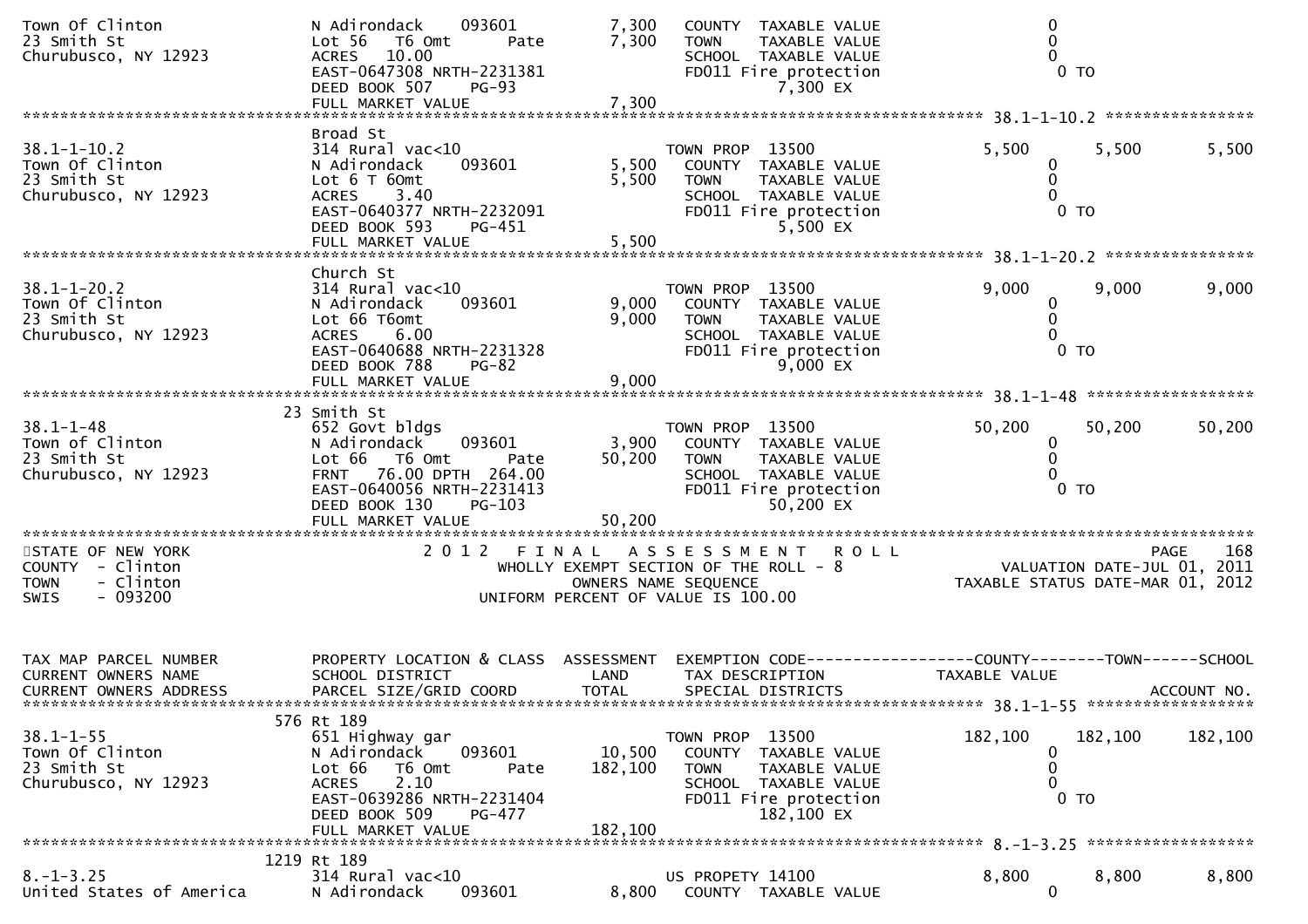| US Customs & Border Protection Lot 86 T6omt  |                                                   | 8,800           | <b>TOWN</b>    | TAXABLE VALUE                          | 0                                |                             |                    |
|----------------------------------------------|---------------------------------------------------|-----------------|----------------|----------------------------------------|----------------------------------|-----------------------------|--------------------|
| 6650 Telecom Dr Ste 200                      | 6.04<br><b>ACRES</b>                              |                 |                | SCHOOL TAXABLE VALUE                   | $\mathbf 0$                      |                             |                    |
| Indianapolis, IN 46778                       | EAST-0636995 NRTH-2246646                         |                 |                | FD011 Fire protection                  |                                  | $0$ TO                      |                    |
|                                              | DEED BOOK 20102 PG-34089                          |                 |                | 8,800 EX                               |                                  |                             |                    |
|                                              | FULL MARKET VALUE                                 | 8,800           |                |                                        |                                  |                             |                    |
|                                              |                                                   |                 |                |                                        |                                  |                             |                    |
|                                              | 1306 Clinton Mills Rd                             |                 |                |                                        |                                  |                             |                    |
| $38.1 - 1 - 44$                              | 652 Govt bldgs                                    |                 | USA PROP       | 14110                                  | 90,300                           | 90,300                      | 90,300             |
| United States Postal Service                 | 093601<br>N Adirondack                            | 4,000           |                | COUNTY TAXABLE VALUE                   |                                  |                             |                    |
| Attn: Facilities Contract Tech Lot 66 T6 Omt | Pate                                              | 90,300          | <b>TOWN</b>    | TAXABLE VALUE                          |                                  |                             |                    |
| Facilities Service Office                    | FRNT 80.40 DPTH 244.00                            |                 |                | SCHOOL TAXABLE VALUE                   |                                  |                             |                    |
|                                              | EAST-0640183 NRTH-2230975                         |                 |                | FD011 Fire protection                  |                                  | $0$ TO                      |                    |
| 6 Griffin Rd N<br>Windsor, CT 06006-0300     | DEED BOOK 639<br>PG-655                           |                 |                | 90,300 EX                              |                                  |                             |                    |
|                                              | FULL MARKET VALUE                                 | 90,300          |                |                                        |                                  |                             |                    |
|                                              |                                                   |                 |                |                                        |                                  |                             |                    |
|                                              | 1211 Rt 189                                       |                 |                |                                        |                                  |                             |                    |
| $8. - 1 - 2$                                 | 662 Police/fire                                   |                 | USA PROP 14110 |                                        |                                  | 76,500                      |                    |
|                                              |                                                   |                 |                |                                        | 76,500                           |                             | 76,500             |
| US Government                                | 093601<br>N Adirondack                            |                 |                | 6,000 COUNTY TAXABLE VALUE             |                                  |                             |                    |
| Afbca/da Plattsburgh                         | Lot 87 T6 Omt                                     | 76,500          | <b>TOWN</b>    | TAXABLE VALUE                          |                                  |                             |                    |
| 304 New York Rd                              | ACRES 1.20                                        |                 |                | SCHOOL TAXABLE VALUE                   |                                  |                             |                    |
| Plattsburgh, NY 12903                        | EAST-0637082 NRTH-2246930                         |                 |                | FD011 Fire protection                  |                                  | 0 <sub>T</sub>              |                    |
|                                              | DEED BOOK 193<br>PG-153                           |                 |                | 76,500 EX                              |                                  |                             |                    |
|                                              | FULL MARKET VALUE<br>**************************** |                 |                |                                        |                                  |                             |                    |
|                                              |                                                   |                 |                |                                        |                                  |                             |                    |
| STATE OF NEW YORK                            |                                                   |                 |                | 2012 FINAL ASSESSMENT ROLL             |                                  |                             | 169<br><b>PAGE</b> |
| COUNTY - Clinton                             |                                                   |                 |                | WHOLLY EXEMPT SECTION OF THE ROLL $-8$ |                                  | VALUATION DATE-JUL 01, 2011 |                    |
| - Clinton<br><b>TOWN</b>                     |                                                   |                 |                |                                        | TAXABLE STATUS DATE-MAR 01, 2012 |                             |                    |
| $-093200$<br><b>SWIS</b>                     | UNIFORM PERCENT OF VALUE IS 100.00                |                 |                |                                        |                                  |                             | RPS150/V04/L015    |
|                                              |                                                   |                 |                |                                        |                                  | CURRENT DATE 6/25/2012      |                    |
|                                              |                                                   |                 |                |                                        |                                  |                             |                    |
|                                              | ROLL SECTION TOTALS                               |                 |                |                                        |                                  |                             |                    |
|                                              |                                                   |                 |                |                                        |                                  |                             |                    |
|                                              |                                                   |                 |                |                                        |                                  |                             |                    |
|                                              |                                                   |                 |                |                                        |                                  |                             |                    |
|                                              | ***<br>SPECIAL                                    | D I S T R I C T |                | SUMMARY ***                            |                                  |                             |                    |

| CODE                  | TOTAL EXTENSION | EXTENSION | AD VALOREM   | <b>FXFMPT</b> | TAXABLE      |
|-----------------------|-----------------|-----------|--------------|---------------|--------------|
| DISTRICT NAME PARCELS | TYPF            | VALUE     | <b>VALUE</b> | AMOUNT        | <b>VALUE</b> |
| FD011 Fire protectio  | 90 TOTAL        |           | 135859,100   | 1175.700      | 134683,400   |

\*\*\* S C H O O L D I S T R I C T S U M M A R Y \*\*\*

| <b>CODE</b>      | DISTRICT NAME                | <b>TOTAL</b><br><b>PARCELS</b> | ASSESSED<br>LAND | ASSESSED<br><b>TOTAL</b> | <b>EXEMPT</b><br>AMOUNT | <b>TOTAL</b><br><b>TAXABLE</b> | <b>STAR</b><br>AMOUNT | <b>STAR</b><br>TAXABLE |
|------------------|------------------------------|--------------------------------|------------------|--------------------------|-------------------------|--------------------------------|-----------------------|------------------------|
| 093601<br>163401 | N Adirondack<br>Chateaugay 1 | 26<br>64                       | 666,800<br>400   | 8070,700<br>128000,000   | 8070,700<br>128000,000  |                                |                       |                        |
|                  | SUB-TOTAL                    | 90                             | 667,200          | 136070,700               | 136070,700              |                                |                       |                        |
|                  | T O T A L                    | 90                             | 667,200          | 136070,700               | 136070,700              |                                |                       |                        |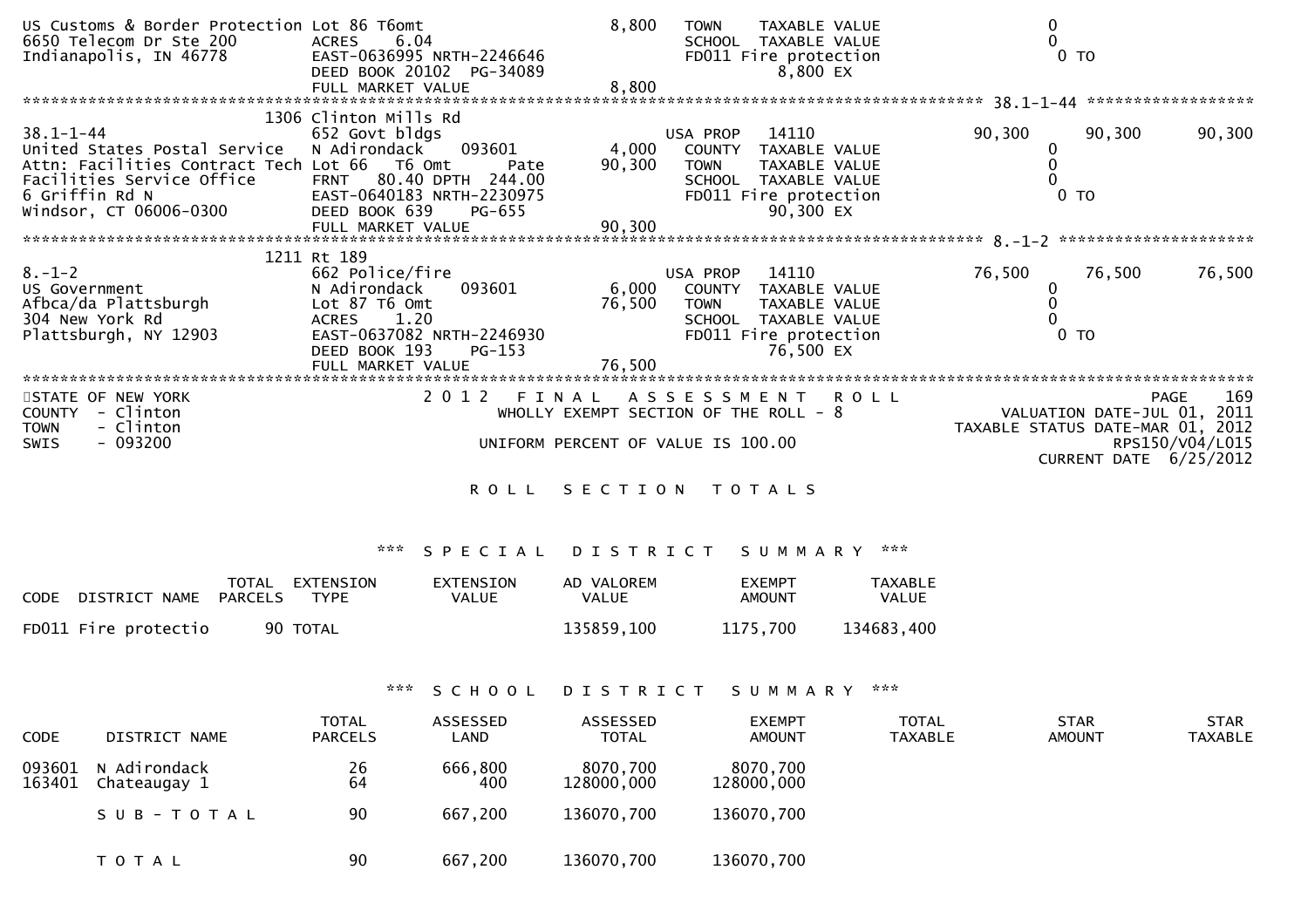#### NO SYSTEM EXEMPTIONS AT THIS LEVEL

# \*\*\* E X E M P T I O N S U M M A R Y \*\*\*

| <b>CODE</b>   | DESCRIPTION       | <b>TOTAL</b><br><b>PARCELS</b> | <b>COUNTY</b>                            | <b>TOWN</b> | <b>SCHOOL</b>                    |
|---------------|-------------------|--------------------------------|------------------------------------------|-------------|----------------------------------|
| 12100         | NYS PROP          |                                | 66,000                                   | 66,000      | 66,000                           |
| 13500         | TOWN PROP         |                                | 254,100                                  | 254,100     | 254,100                          |
| 14100         | US PROPETY        |                                | 8,800                                    | 8,800       | 8,800                            |
| 14110         | USA PROP          |                                | 166,800                                  | 166,800     | 166,800                          |
| 18020         | MUN INDDEV        | 72                             | 134593,400                               | 134593,400  | 134593,400                       |
| 25110         | NONPR RELI        |                                | 386,600                                  | 386,600     | 386,600                          |
| 25300         | NONPR CORP        |                                | 197,300                                  | 197,300     | 197,300                          |
| 26400         | INCVOLFIRE        |                                | 141,600                                  | 141,600     | 141,600                          |
| 27350         | PRI CMTERY        |                                | 28,100                                   | 28,100      | 28,100                           |
| 28110         | UDC PROJEC        |                                | 228,000                                  | 228,000     | 228,000                          |
|               | TOTAL             | 90                             | 136070,700                               | 136070,700  | 136070,700                       |
|               | STATE OF NEW YORK |                                | 2 0 1 2<br>A S S E S S M E N T<br>FINAL  | <b>ROLL</b> | 170<br>PAGE                      |
| <b>COUNTY</b> | - Clinton         |                                | SECTION OF THE ROLL - 8<br>WHOLLY EXEMPT |             | VALUATION DATE-JUL 01, 2011      |
| TOWN          | - Clinton         |                                |                                          |             | TAXABLE STATUS DATE-MAR 01, 2012 |
| SWIS          | $-093200$         |                                | UNIFORM PERCENT OF VALUE IS 100.00       |             | RPS150/V04/L015                  |
|               |                   |                                |                                          |             | 6/25/2012<br><b>CURRENT DATE</b> |
|               |                   |                                | SECTION<br><b>ROLL</b><br>T O T A L S    |             |                                  |
|               |                   |                                |                                          |             |                                  |

# \*\*\* G R A N D T O T A L S \*\*\*

| <b>ROLL</b><br><b>SEC</b> | DESCRIPTION                    | <b>TOTAL</b><br><b>PARCELS</b> | ASSESSED<br>LAND | <b>ASSESSED</b><br><b>TOTAL</b> | <b>TAXABLE</b><br><b>COUNTY</b>                   | <b>TAXABLE</b><br><b>TOWN</b> | <b>TAXABLE</b><br><b>SCHOOL</b> | <b>STAR</b><br><b>TAXABLE</b>                                                   |
|---------------------------|--------------------------------|--------------------------------|------------------|---------------------------------|---------------------------------------------------|-------------------------------|---------------------------------|---------------------------------------------------------------------------------|
|                           | WHOLLY EXEMPT                  | 90                             | 667,200          | 136070,700                      |                                                   |                               |                                 |                                                                                 |
| COUNTY                    | STATE OF NEW YORK<br>- Clinton |                                |                  |                                 | 2012 FINAL ASSESSMENT ROLL                        |                               |                                 | 171<br>PAGE<br>VALUATION DATE-JUL 01, 2011                                      |
| <b>TOWN</b><br>SWIS       | - Clinton<br>- 093200          |                                |                  |                                 | SWIS TOTALS<br>UNIFORM PERCENT OF VALUE IS 100.00 |                               |                                 | TAXABLE STATUS DATE-MAR 01, 2012<br>RPS150/V04/L015<br>CURRENT DATE $6/25/2012$ |

# \*\*\* S P E C I A L D I S T R I C T S U M M A R Y \*\*\*

| CODE | DISTRICT NAME                                | TOTAL<br>PARCELS | EXTENSION<br><b>TYPE</b> | EXTENSION<br>VALUE | AD VALOREM<br><b>VALUE</b> | <b>EXEMPT</b><br>AMOUNT | TAXABLE<br>VALUE     |
|------|----------------------------------------------|------------------|--------------------------|--------------------|----------------------------|-------------------------|----------------------|
|      | OTOO2 Omitted Tax-Co<br>FD011 Fire protectio |                  | 1 MOVTAX<br>805 TOTAL    | 136.72             | 178482.616                 | 1232.500                | 136.72<br>177250.116 |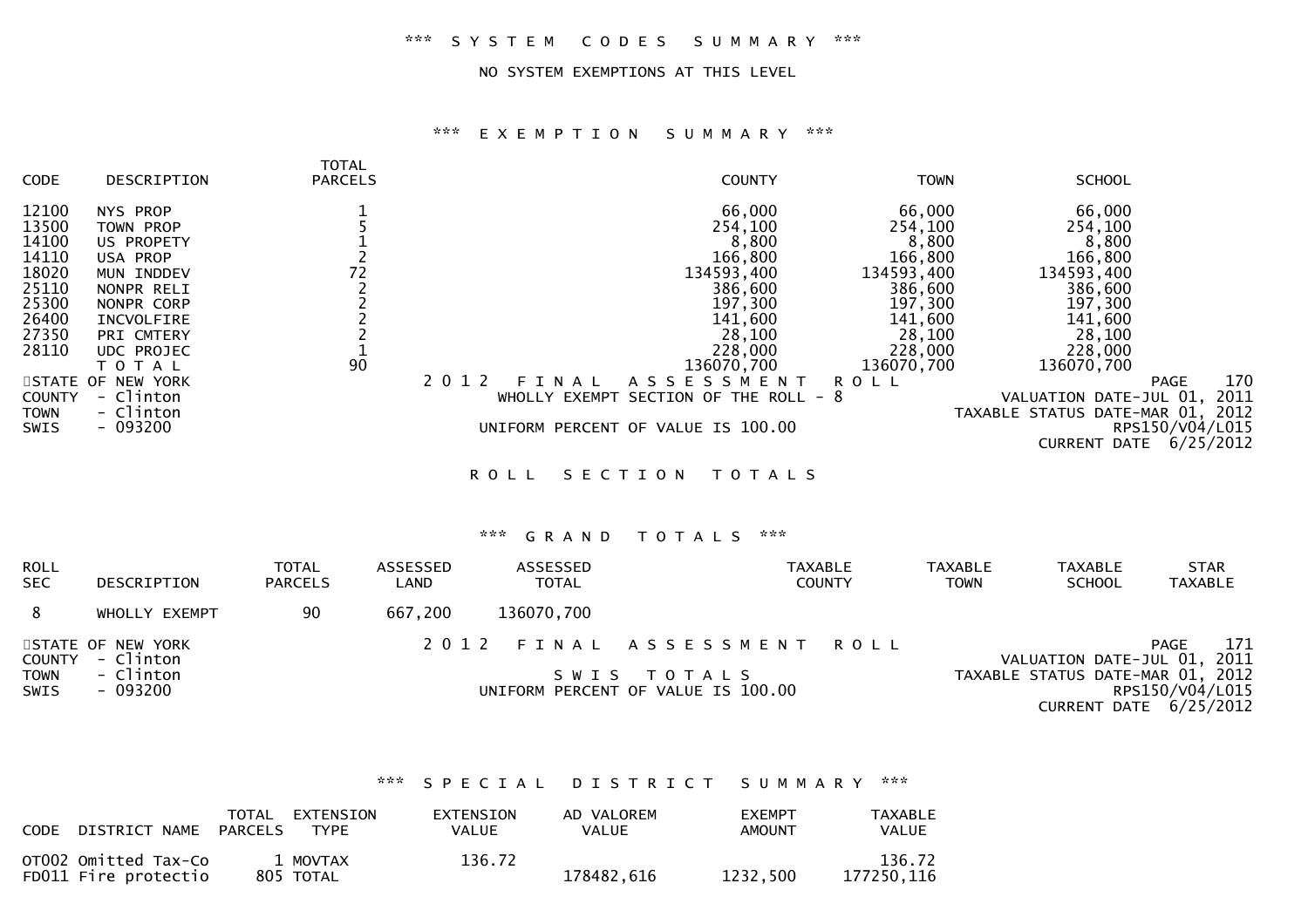# \*\*\* S C H O O L D I S T R I C T S U M M A R Y \*\*\*

| <b>CODE</b>      | DISTRICT NAME              | TOTAL<br><b>PARCELS</b> | ASSESSED<br>LAND      | ASSESSED<br><b>TOTAL</b> | <b>EXEMPT</b><br><b>AMOUNT</b> | TOTAL<br><b>TAXABLE</b> | <b>STAR</b><br><b>AMOUNT</b> | <b>STAR</b><br><b>TAXABLE</b> |
|------------------|----------------------------|-------------------------|-----------------------|--------------------------|--------------------------------|-------------------------|------------------------------|-------------------------------|
| 093601<br>163401 | Adirondack<br>Chateaugay 1 | 523<br>284              | 15055,000<br>5937,200 | 38762,294<br>139936,922  | 9015,001<br>128177,540         | 29747,293<br>11759,382  | 6061,947<br>1470,597         | 23685,346<br>10288,785        |
|                  | SUB-TOTAL                  | 807                     | 20992,200             | 178699,216               | 137192,541                     | 41506,675               | 7532,544                     | 33974,131                     |
|                  | T O T A L                  | 807                     | 20992,200             | 178699,216               | 137192,541                     | 41506,675               | 7532,544                     | 33974,131                     |

# \*\*\* S Y S T E M C O D E S S U M M A R Y \*\*\*

| <b>CODE</b>    | DESCRIPTION                              | <b>TOTAL</b><br><b>PARCELS</b> | <b>COUNTY</b> | <b>TOWN</b> | <b>SCHOOL</b> |
|----------------|------------------------------------------|--------------------------------|---------------|-------------|---------------|
| 50001<br>50004 | SCHL TAXBL<br><b>SCHL EXMPT</b><br>TOTAL |                                |               |             |               |

#### \*\*\* E X E M P T I O N S U M M A R Y \*\*\*

| <b>CODE</b>         | DESCRIPTION                    | <b>TOTAL</b><br><b>PARCELS</b> |         |         |             | <b>COUNTY</b>                      | <b>TOWN</b>        | <b>SCHOOL</b>                    |                               |
|---------------------|--------------------------------|--------------------------------|---------|---------|-------------|------------------------------------|--------------------|----------------------------------|-------------------------------|
| 12100<br>13500      | NYS PROP<br>TOWN PROP          |                                |         |         |             | 66,000<br>254,100                  | 66,000<br>254,100  | 66,000<br>254,100                |                               |
| 14100<br>14110      | US PROPETY<br>USA PROP         |                                |         |         |             | 8,800<br>166,800                   | 8,800<br>166,800   | 8,800<br>166,800                 |                               |
| 18020               | MUN INDDEV                     | 72                             |         |         |             | 134593,400                         | 134593,400         | 134593,400                       |                               |
| 25110<br>25300      | NONPR RELI<br>NONPR CORP       |                                |         |         |             | 386,600<br>197,300                 | 386,600<br>197,300 | 386,600<br>197,300               |                               |
| <b>COUNTY</b>       | STATE OF NEW YORK<br>- Clinton |                                | 2 0 1 2 | FINAL   |             | ASSESSMENT                         | <b>ROLL</b>        | VALUATION DATE-JUL 01,           | 172<br><b>PAGE</b><br>2011    |
| <b>TOWN</b><br>SWIS | - Clinton<br>$-093200$         |                                |         | S W I S | T O T A L S | UNIFORM PERCENT OF VALUE IS 100.00 |                    | TAXABLE STATUS DATE-MAR 01, 2012 | RPS150/V04/L015               |
|                     |                                |                                |         |         |             |                                    |                    |                                  | <b>CURRENT DATE 6/25/2012</b> |

# \*\*\* E X E M P T I O N S U M M A R Y \*\*\*

| <b>CODE</b> | DESCRIPTION | <b>TOTAL</b><br><b>PARCELS</b> | <b>COUNTY</b> | TOWN    | <b>SCHOOL</b> |
|-------------|-------------|--------------------------------|---------------|---------|---------------|
| 26400       | INCVOLFIRE  |                                | 141,600       | 141,600 | 141,600       |
| 27350       | PRI CMTERY  |                                | 28,100        | 28,100  | 28,100        |
| 28110       | UDC PROJEC  |                                | 228,000       | 228,000 | 228,000       |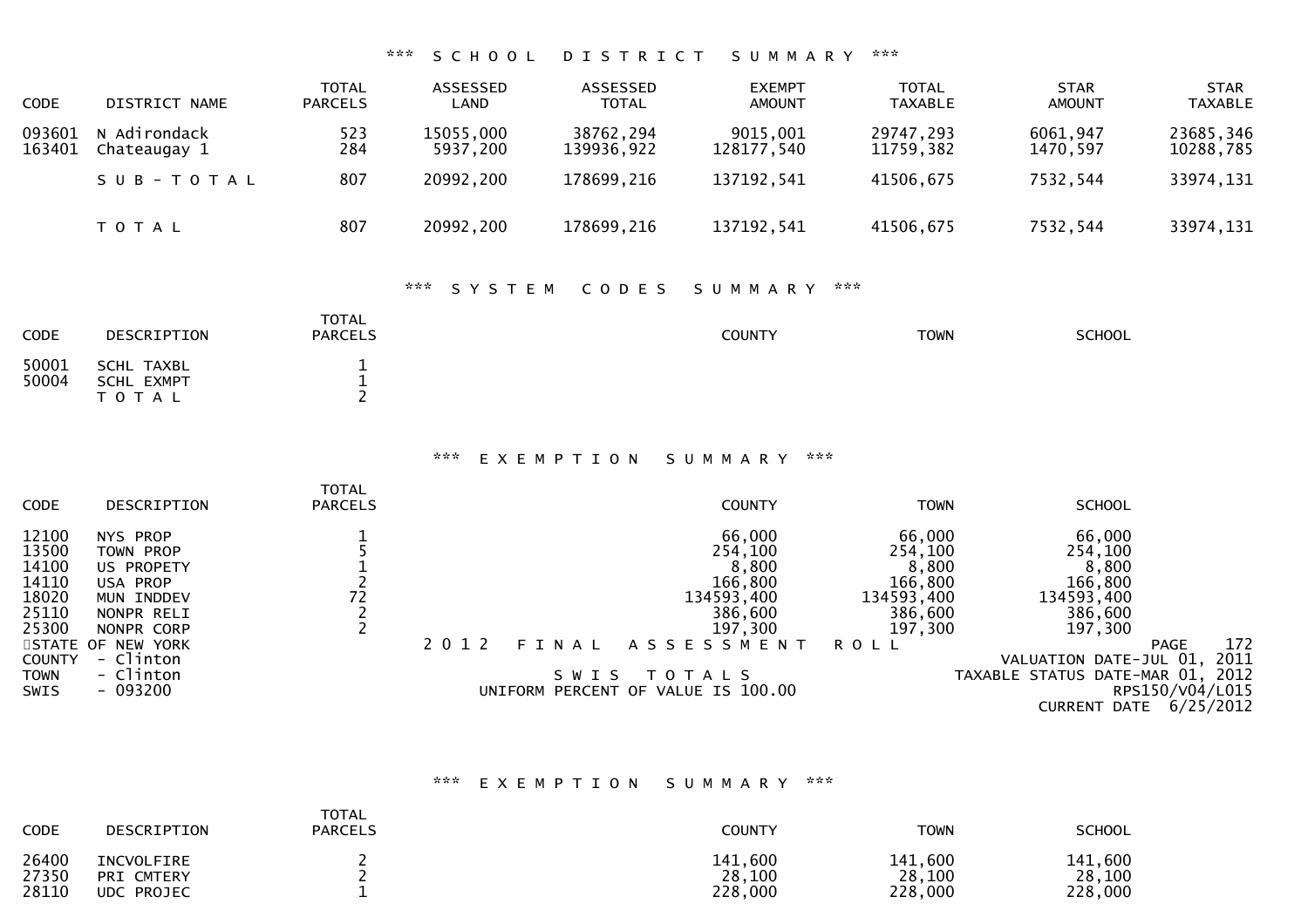| 41101 | <b>VETERANS</b> |     | 10,910     | 10,910     |            |
|-------|-----------------|-----|------------|------------|------------|
| 41121 | WARNONALL       | 12  | 119,068    | 105,392    |            |
| 41131 | WARCOMALL       | 12  | 159,902    | 157,272    |            |
| 41141 | WARDISALL       | 6   | 53,156     | 53,156     |            |
| 41700 | 10 YR AGR       | 8   | 148,334    | 148,334    | 148,334    |
| 41720 | AGRI DISTR      | 29  | 739,312    | 739,312    | 739,312    |
| 41730 | OS AG DIST      |     | 19,539     | 19,539     | 19,539     |
| 41800 | AGED - ALL      | 6   | 130,766    | 130,766    | 134,656    |
| 41801 | AGED C&T        |     | 67,583     | 67,583     |            |
| 41802 | AGED COUN       | 14  | 319,181    |            |            |
| 41834 | SR STAR         | 47  |            |            | 2373,044   |
| 41854 | <b>RES STAR</b> | 173 |            |            | 5097,300   |
| 41864 | RS STAR MH      |     |            |            | 62,200     |
| 41932 | LIM INC DI      |     | 13,473     |            |            |
| 42100 | 483A EX         | 12  | 56,800     | 56,800     | 56,800     |
| 47460 | 480A EX         |     | 23,200     | 23,200     | 23,200     |
|       | T O T A L       | 424 | 137931,924 | 137582,964 | 144725,085 |
|       |                 |     |            |            |            |

# \*\*\* G R A N D T O T A L S \*\*\*

| <b>ROLL</b><br><b>SEC</b>                   | DESCRIPTION                                             | <b>TOTAL</b><br><b>PARCELS</b> | ASSESSED<br>LAND | ASSESSED<br><b>TOTAL</b> | <b>TAXABLE</b><br><b>COUNTY</b>                                                | <b>TAXABLE</b><br><b>TOWN</b> | <b>TAXABLE</b><br><b>SCHOOL</b>                                 | <b>STAR</b><br><b>TAXABLE</b>                                   |
|---------------------------------------------|---------------------------------------------------------|--------------------------------|------------------|--------------------------|--------------------------------------------------------------------------------|-------------------------------|-----------------------------------------------------------------|-----------------------------------------------------------------|
| $\mathbf{1}$                                | <b>TAXABLE</b>                                          | 697                            | 20137,900        | 38502,400                | 36641,176                                                                      | 36990,136                     | 37380,559                                                       | 29848,015                                                       |
| 3                                           | STATE OWNED LAND                                        |                                | 110,800          | 110,800                  | 110,800                                                                        | 110,800                       | 110,800                                                         | 110,800                                                         |
| 5.                                          | SPECIAL FRANCHISE                                       | 6                              |                  | 855,023                  | 855,023                                                                        | 855,023                       | 855,023                                                         | 855,023                                                         |
| 6                                           | UTILITIES & N.C.                                        | 9                              | 76,300           | 3160,293                 | 3160,293                                                                       | 3160,293                      | 3160,293                                                        | 3160,293                                                        |
| <b>COUNTY</b><br><b>TOWN</b><br><b>SWIS</b> | STATE OF NEW YORK<br>- Clinton<br>- Clinton<br>- 093200 |                                | 2 0 1 2          | FINAL<br>S W I S         | ASSESSMENT<br><b>ROLL</b><br>T O T A L S<br>UNIFORM PERCENT OF VALUE IS 100.00 |                               | VALUATION DATE-JUL 01, 2011<br>TAXABLE STATUS DATE-MAR 01, 2012 | 173<br><b>PAGE</b><br>RPS150/V04/L015<br>CURRENT DATE 6/25/2012 |

| <b>ROLL</b><br><b>SEC</b>                        | DESCRIPTION                                                       | <b>TOTAL</b><br><b>PARCELS</b> | ASSESSED<br>LAND     | ASSESSED<br><b>TOTAL</b>       | <b>TAXABLE</b><br><b>COUNTY</b>                         | <b>TAXABLE</b><br><b>TOWN</b> | <b>TAXABLE</b><br><b>SCHOOL</b>                                              | <b>STAR</b><br>TAXABLE          |
|--------------------------------------------------|-------------------------------------------------------------------|--------------------------------|----------------------|--------------------------------|---------------------------------------------------------|-------------------------------|------------------------------------------------------------------------------|---------------------------------|
| 8                                                | WHOLLY EXEMPT                                                     | 90                             | 667,200              | 136070,700                     |                                                         |                               |                                                                              |                                 |
| $\mathcal{H}$                                    | TOTAL<br>SUB                                                      | 807                            | 20992,200            | 178699,216                     | 40767,292                                               | 41116,252                     | 41506,675                                                                    | 33974,131                       |
| <b>ARCHITECT</b><br><b>COUNTY</b><br><b>TOWN</b> | <b>GRAND TOTAL</b><br>STATE OF NEW YORK<br>- Clinton<br>- Clinton | 807                            | 20992,200<br>2 0 1 2 | 178699,216<br>FINAL<br>T O W N | 40767,292<br>A S S E S S M E N T<br>ROLL<br>T O T A L S | 41116,252                     | 41506,675<br>VALUATION DATE-JUL 01, 2011<br>TAXABLE STATUS DATE-MAR 01, 2012 | 33974,131<br>174<br><b>PAGE</b> |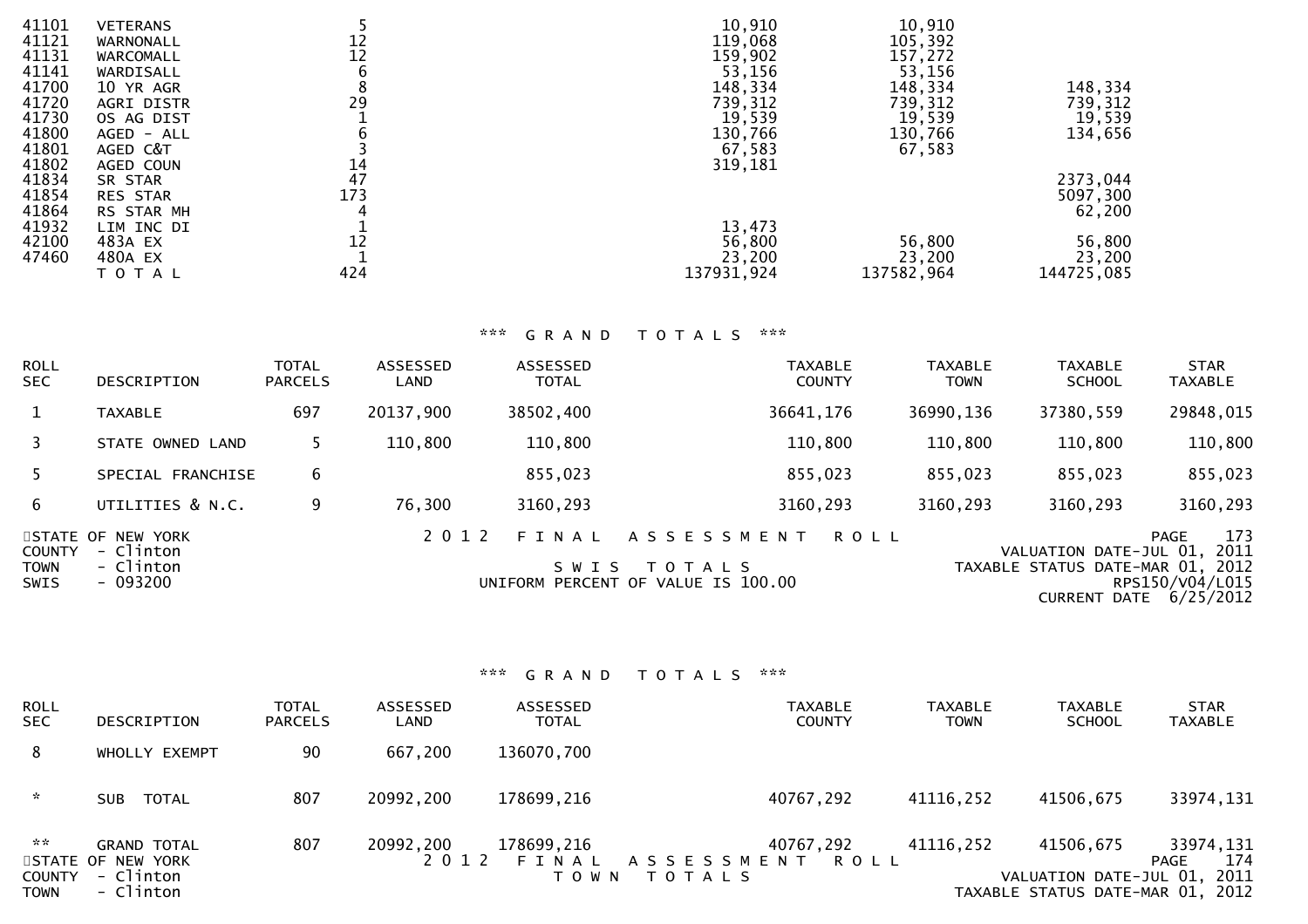# \*\*\* S P E C I A L D I S T R I C T S U M M A R Y \*\*\*

| CODE | DISTRICT NAME                                | TOTAL<br><b>PARCELS</b> | EXTENSION<br><b>TYPF</b> | <b>EXTENSION</b><br><b>VALUE</b> | AD VALOREM<br>VALUE | <b>FXEMPT</b><br>AMOUNT | TAXABLE<br>VALUE     |
|------|----------------------------------------------|-------------------------|--------------------------|----------------------------------|---------------------|-------------------------|----------------------|
|      | OTO02 Omitted Tax-Co<br>FD011 Fire protectio |                         | 1 MOVTAX<br>805 TOTAL    | 136.72                           | 178482.616          | 1232.500                | 136.72<br>177250.116 |

# \*\*\* S C H O O L D I S T R I C T S U M M A R Y \*\*\*

| <b>CODE</b>      | DISTRICT NAME                | <b>TOTAL</b><br><b>PARCELS</b> | <b>ASSESSED</b><br>LAND | ASSESSED<br>TOTAL       | <b>EXEMPT</b><br><b>AMOUNT</b> | <b>TOTAL</b><br><b>TAXABLE</b> | <b>STAR</b><br><b>AMOUNT</b> | <b>STAR</b><br><b>TAXABLE</b> |
|------------------|------------------------------|--------------------------------|-------------------------|-------------------------|--------------------------------|--------------------------------|------------------------------|-------------------------------|
| 093601<br>163401 | N Adirondack<br>Chateaugay 1 | 523<br>284                     | 15055,000<br>5937,200   | 38762,294<br>139936,922 | 9015,001<br>128177.540         | 29747,293<br>11759,382         | 6061,947<br>1470.597         | 23685,346<br>10288,785        |
|                  | SUB-TOTAL                    | 807                            | 20992,200               | 178699,216              | 137192,541                     | 41506,675                      | 7532,544                     | 33974,131                     |
|                  | T O T A L                    | 807                            | 20992,200               | 178699,216              | 137192,541                     | 41506,675                      | 7532,544                     | 33974,131                     |

# \*\*\* S Y S T E M C O D E S S U M M A R Y \*\*\*

| <b>CODE</b> | DESCRIPTION | <b>TOTAL</b><br><b>PARCELS</b> | COUNTY | <b>TOWN</b> | <b>SCHOOL</b> |
|-------------|-------------|--------------------------------|--------|-------------|---------------|
| 50001       | SCHL TAXBL  |                                |        |             |               |
| 50004       | SCHL EXMPT  |                                |        |             |               |
|             | T O T A L   |                                |        |             |               |

#### \*\*\* E X E M P T I O N S U M M A R Y \*\*\*

| <b>CODE</b>                                                                                 | DESCRIPTION                                                                                                                              | <b>TOTAL</b><br><b>PARCELS</b> |         |                  | <b>COUNTY</b>                                                                                          | <b>TOWN</b>                                                                          | <b>SCHOOL</b>                                                                                                                           |             |             |
|---------------------------------------------------------------------------------------------|------------------------------------------------------------------------------------------------------------------------------------------|--------------------------------|---------|------------------|--------------------------------------------------------------------------------------------------------|--------------------------------------------------------------------------------------|-----------------------------------------------------------------------------------------------------------------------------------------|-------------|-------------|
| 12100<br>13500<br>14100<br>14110<br>18020<br>25110<br>25300<br><b>COUNTY</b><br><b>TOWN</b> | NYS PROP<br>TOWN PROP<br>US PROPETY<br>USA PROP<br>MUN INDDEV<br>NONPR RELI<br>NONPR CORP<br>STATE OF NEW YORK<br>- Clinton<br>- Clinton | 72                             | 2 0 1 2 | FINAL<br>T O W N | 66,000<br>254,100<br>8,800<br>166,800<br>134593,400<br>386,600<br>197,300<br>ASSESSMENT<br>T O T A L S | 66,000<br>254,100<br>8,800<br>166,800<br>134593,400<br>386,600<br>197,300<br>R O L L | 66,000<br>254,100<br>8,800<br>166,800<br>134593,400<br>386,600<br>197,300<br>VALUATION DATE-JUL 01,<br>TAXABLE STATUS DATE-MAR 01, 2012 | <b>PAGE</b> | 175<br>2011 |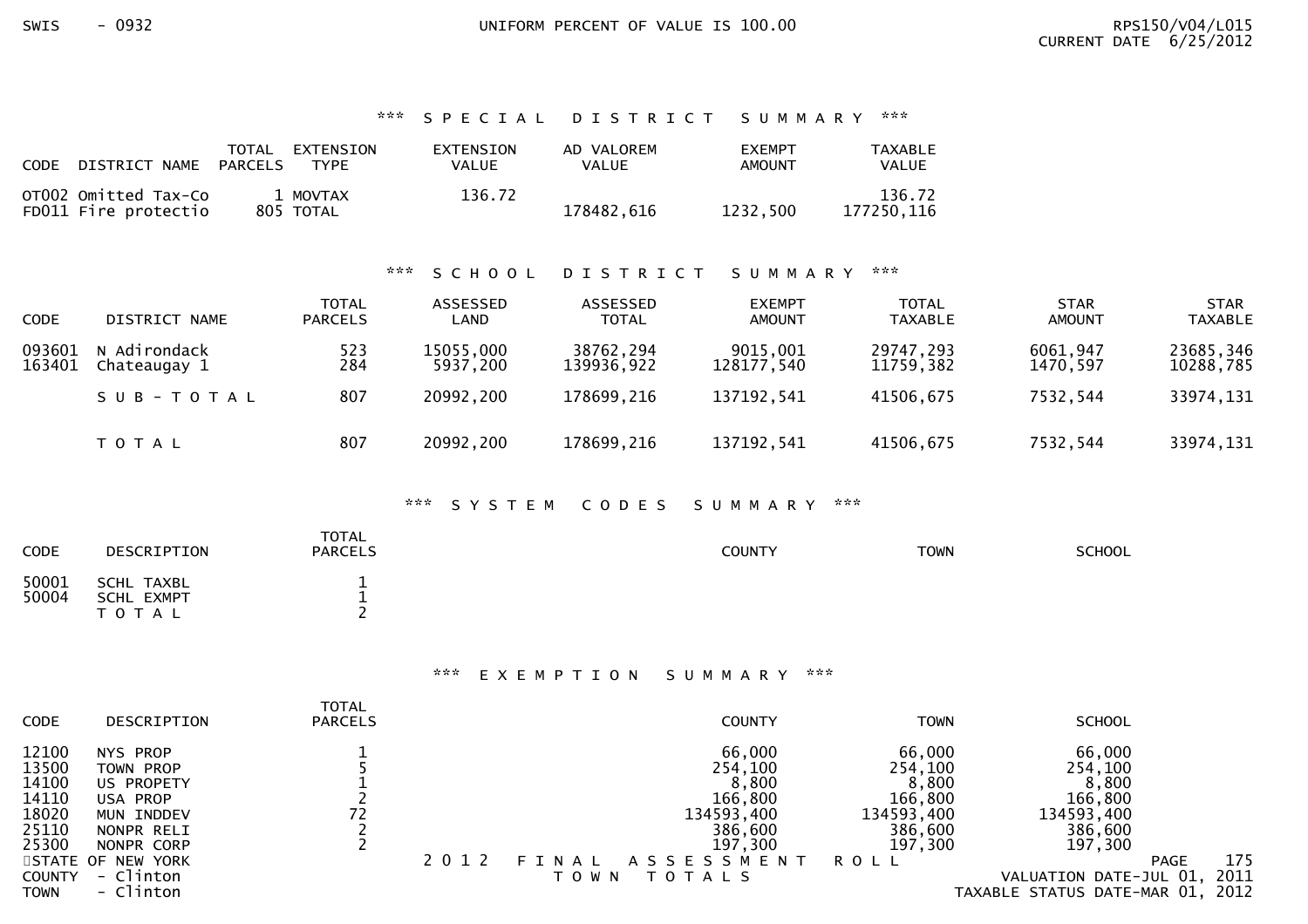# \*\*\* E X E M P T I O N S U M M A R Y \*\*\*

| <b>CODE</b> | DESCRIPTION     | TOTAL<br><b>PARCELS</b> | <b>COUNTY</b> | <b>TOWN</b> | <b>SCHOOL</b> |
|-------------|-----------------|-------------------------|---------------|-------------|---------------|
| 26400       | INCVOLFIRE      |                         | 141,600       | 141,600     | 141,600       |
| 27350       | PRI CMTERY      |                         | 28,100        | 28,100      | 28,100        |
| 28110       | UDC PROJEC      |                         | 228,000       | 228,000     | 228,000       |
| 41101       | <b>VETERANS</b> |                         | 10,910        | 10,910      |               |
| 41121       | WARNONALL       | 12                      | 119,068       | 105,392     |               |
| 41131       | WARCOMALL       | 12                      | 159,902       | 157,272     |               |
| 41141       | WARDISALL       | 6                       | 53,156        | 53,156      |               |
| 41700       | 10 YR AGR       | 8                       | 148,334       | 148,334     | 148,334       |
| 41720       | AGRI DISTR      | 29                      | 739,312       | 739,312     | 739,312       |
| 41730       | OS AG DIST      |                         | 19,539        | 19,539      | 19,539        |
| 41800       | AGED - ALL      | 6                       | 130,766       | 130,766     | 134,656       |
| 41801       | AGED C&T        |                         | 67,583        | 67,583      |               |
| 41802       | AGED COUN       | 14                      | 319,181       |             |               |
| 41834       | SR STAR         | 47                      |               |             | 2373,044      |
| 41854       | <b>RES STAR</b> | 173                     |               |             | 5097,300      |
| 41864       | RS STAR MH      |                         |               |             | 62,200        |
| 41932       | LIM INC DI      |                         | 13,473        |             |               |
| 42100       | 483A EX         | 12                      | 56,800        | 56,800      | 56,800        |
| 47460       | 480A EX         | 424                     | 23,200        | 23,200      | 23,200        |
|             | TOTAL           |                         | 137931,924    | 137582,964  | 144725,085    |

| <b>ROLL</b><br>SEC.                         | DESCRIPTION                                           | <b>TOTAL</b><br><b>PARCELS</b> | ASSESSED<br>LAND | <b>ASSESSED</b><br><b>TOTAL</b> | <b>TAXABLE</b><br><b>COUNTY</b>                                                         | <b>TAXABLE</b><br><b>TOWN</b> | <b>TAXABLE</b><br><b>SCHOOL</b>                            | <b>STAR</b><br><b>TAXABLE</b>                                             |
|---------------------------------------------|-------------------------------------------------------|--------------------------------|------------------|---------------------------------|-----------------------------------------------------------------------------------------|-------------------------------|------------------------------------------------------------|---------------------------------------------------------------------------|
| $\mathbf{1}$                                | <b>TAXABLE</b>                                        | 697                            | 20137,900        | 38502,400                       | 36641,176                                                                               | 36990,136                     | 37380,559                                                  | 29848,015                                                                 |
| 3                                           | STATE OWNED LAND                                      |                                | 110,800          | 110,800                         | 110,800                                                                                 | 110,800                       | 110,800                                                    | 110,800                                                                   |
|                                             | SPECIAL FRANCHISE                                     | 6                              |                  | 855,023                         | 855,023                                                                                 | 855,023                       | 855,023                                                    | 855,023                                                                   |
| 6                                           | UTILITIES & N.C.                                      | 9                              | 76,300           | 3160,293                        | 3160,293                                                                                | 3160,293                      | 3160,293                                                   | 3160,293                                                                  |
| <b>COUNTY</b><br><b>TOWN</b><br><b>SWIS</b> | STATE OF NEW YORK<br>- Clinton<br>- Clinton<br>- 0932 |                                | 2 0 1 2          | F T<br>N A L<br>T O W N         | A S S E S S M E N T<br><b>ROLL</b><br>T O T A L S<br>UNIFORM PERCENT OF VALUE IS 100.00 |                               | VALUATION DATE-JUL 01,<br>TAXABLE STATUS DATE-MAR 01, 2012 | 176<br><b>PAGE</b><br>2011<br>RPS150/V04/L015<br>CURRENT DATE $6/25/2012$ |